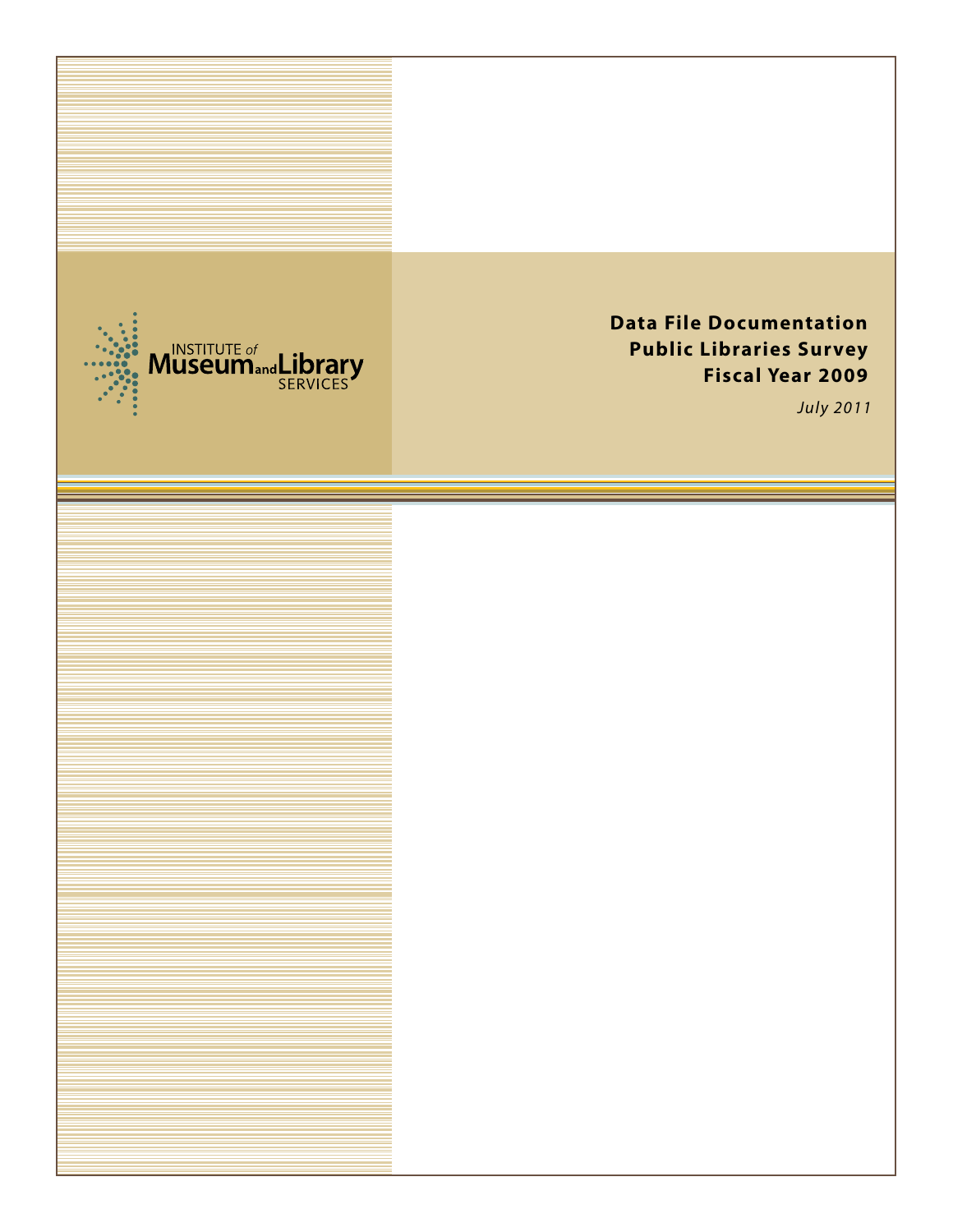#### **Project Teams**

**Institute of Museum and Library Services (IMLS), Office of Planning, Research and Evaluation**  C. Arturo Manjarrez Kim A. Miller

#### **U.S. Census Bureau**

Terri Craig Suzanne Dorinski Michael Freeman Natasha Isaac Patricia O'Shea Jennifer Scotto Peter Schilling

#### **Institute of Museum and Library Services**  Susan H. Hildreth, Director

The Institute of Museum and Library Services is the primary source of federal support for the nation's 123,000 libraries and 17,500 museums. The Institute's mission is to create strong libraries and museums that connect people to information and ideas. The Institute works at the national level and in coordination with state and local organizations to sustain heritage, culture, and knowledge; enhance learning and innovation; and support professional development. To learn more about the Institute, please visit www.imls.gov.

#### **Contact Information**

Institute of Museum and Library Services 1800 M Street NW, 9th Floor Washington, DC 20036-5802 202-653-IMLS (4657) www.imls.gov

Please direct questions about library statistics to LibraryStats@imls.gov.

Published: July 2011

This publication is only available online at www.imls.gov/statistics.

#### **Suggested Citation**

Manjarrez, C., Miller, K., Craig, T., Dorinski, S., Freeman M., Isaac, N., O'Shea, P., Schilling, P., Scotto, J. (2011). *Data File Documentation: Public Libraries Survey: Fiscal Year 2009*  (IMLS-2011–PLS-01). Institute of Museum and Library Services. Washington, DC

Cover Design: Ellen Arnold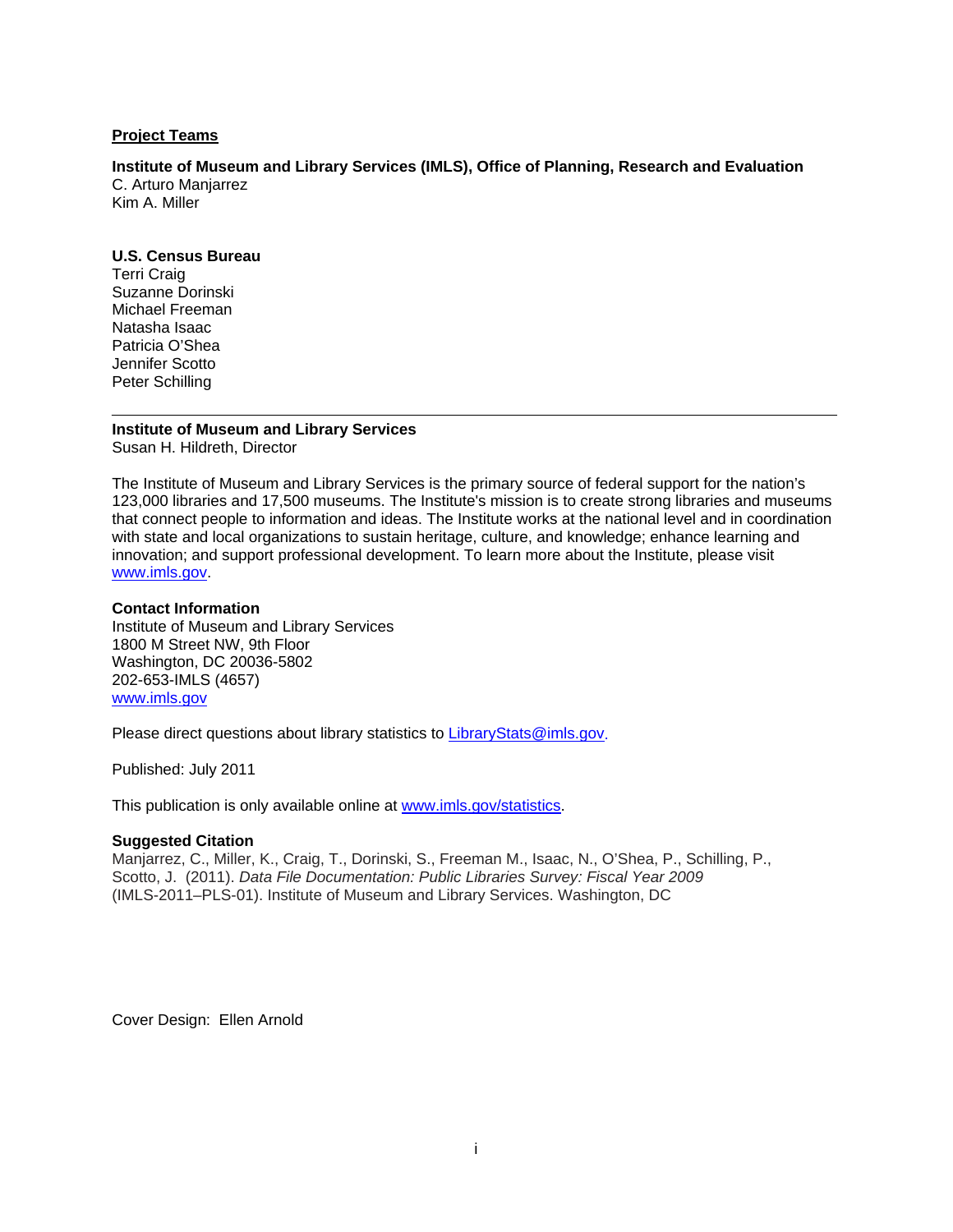# Table of Contents

#### **Page**

| II. User's Guide                                                                              |  |
|-----------------------------------------------------------------------------------------------|--|
|                                                                                               |  |
|                                                                                               |  |
| Appendixes                                                                                    |  |
|                                                                                               |  |
| B-Record Layout for Public Library State Summary/State Characteristics Data File, FY 2009 28  |  |
|                                                                                               |  |
|                                                                                               |  |
|                                                                                               |  |
|                                                                                               |  |
|                                                                                               |  |
|                                                                                               |  |
|                                                                                               |  |
|                                                                                               |  |
| K—Distributions of Continuous Variables on Public Library Data File (Suppressed) 131          |  |
| L-Frequencies of Selected Variables on State Summary/State Characteristics Data File 133      |  |
| M-Frequencies and Distributions of Selected Variables on Public Library Outlet Data File  134 |  |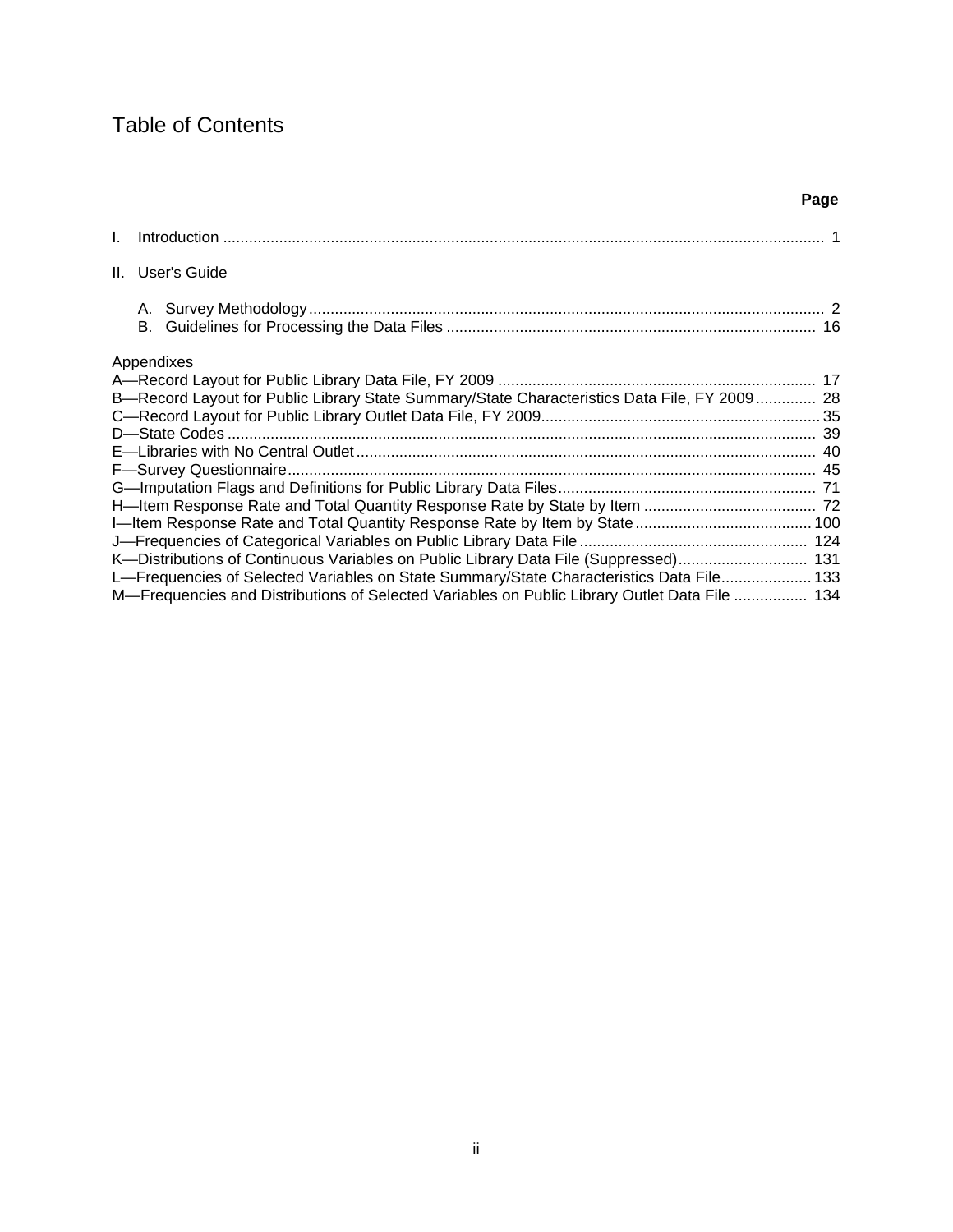#### **I. Introduction**

 $\overline{a}$ 

The Public Libraries Survey (PLS) is a voluntary survey conducted annually by the Institute of Museum and Library Services (IMLS). IMLS collects these data under the mandate in the Museum and Library Services Act of 2003 as stated in SEC. 210. The U.S. Census Bureau is the data collection agent for IMLS. The Fiscal Year (FY) 2009 survey is the 22nd in the series.

The data file includes all public libraries identified by state library agencies in the 50 States, the District of Columbia, and the outlying areas of Guam, the Northern Mariana Islands, Puerto Rico and the U.S. Virgin Islands. The reporting unit for the survey is the *administrative entity*, defined as the agency that is legally established under local or state law to provide public library service to the population of a local jurisdiction. In this survey, the term public library means an administrative entity. The administrative entity may have a single outlet or multiple outlets (single- and multiple-outlet libraries that do not have a central outlet are listed in Appendix E). The data for a multiple-outlet library are combined. The survey questionnaire is in Appendix F--see item 203 in the Administrative Entity Data Element Definitions for the definition of a FSCS Public Library.

The FY 2009 PLS collected the following information:

- State characteristics data, including the reporting period starting and ending dates, the official state total population estimate, and the total unduplicated population of legal service areas for the state (see the survey questionnaire in Appendix F, items 100-103). Each state library agency reported these data on the "State Characteristics" record because they are not library-level data.
- Data on each public library, such as its name and address, population of legal service area, service outlets, collections, full-time-equivalent staff, and operating revenue and expenditures (see Appendix F, items 150-651). These data were reported on the "Administrative Entity" record.
- Data on each public library service outlet, such as its name and address, type, county location, metropolitan status, and square footage (see Appendix F, items 700-712). These data were reported on the "Outlet" record.

Note: The Public Library Data File is available in two versions: a public-use data file (available to all users with some data suppressed) and a restricted-use data file. Data users should contact IMLS about obtaining access to the restricted-use data files. This document is the documentation for the public-use data file. See *Confidentiality* and *Public- and Restricted-Use Data Files* in the next section for more information.

Three public-use data files (see below) were generated from the FY 2009 PLS, in Microsoft Access and ASCII format $^1$ . These are the final data files.

1. Public Library Data File (pupld09a.mdb and pupld09a.txt). This file (also known as the Administrative Entity file) includes a total of 9,299 records. This file includes data for 9,277 public libraries (9,225 public libraries in the 50 states, the District of Columbia, and 52 public libraries in the outlying areas of Guam, the Northern Mariana Islands, Puerto Rico and the U.S. Virgin Islands). The remaining 22 records are administrative entities that closed or temporarily closed for FY 2009 (STATSTRU, Structure Change Code, is '03' or '23'). Beginning with the FY 2008 file, records for public libraries that closed for the current year are included on the file for that year only. Each library's data consist of one record. Appendix A contains the record layout.

<sup>&</sup>lt;sup>1</sup>The Microsoft Access data file has the .mdb extension, and the ASCII data file has the .txt extension.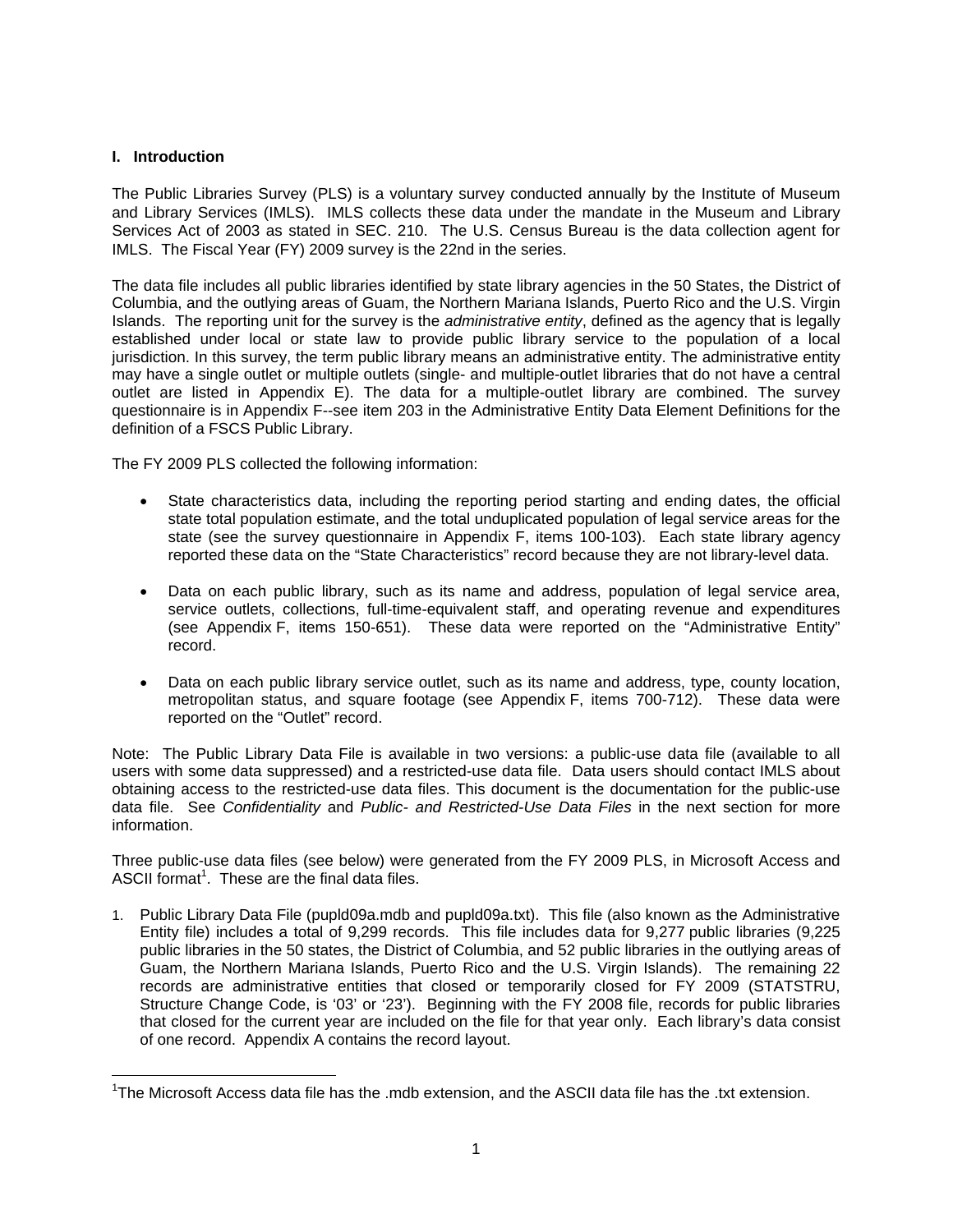- 2. Public Library State Summary/State Characteristics Data File (pusum09a.mdb and pusum09a.txt). The data for each state or outlying area consist of one record (a total of 55 records are on the data file). Appendix B contains the record layout. No data are suppressed. The file includes:
	- a. State summary data. These are state (and outlying area) totals of the numeric data on the restricted-use Public Library Data File.
	- b. State characteristics data. These data consist of four items reported by each state (and outlying area) on a "state characteristics" record: the earliest reporting period starting date and the latest reporting period ending date for their public libraries, the state population estimate, and the total unduplicated population of legal service areas in the state.
- 3. Public Library Outlet Data File (puout09a.mdb and puout09a.txt). This file includes a total of 17,580 total records. This file includes identifying information and a few basic data items for 17,470 public library service outlets (central, branch, bookmobile, and books-by-mail-only outlets) (17,393 outlets in the 50 states and the District of Columbia and 77 outlets in the outlying areas). The remaining 110 records are outlets that closed or temporarily closed for FY 2009 (STATSTRU, Structure Change Code, is '03' or '23'). Beginning with the FY 2008 file, records for public libraries that closed for the current year are included on the file for that year only. The data for each outlet consist of one record. Appendix C contains the record layout. No data are suppressed.

#### **II. User's Guide**

#### **II. A. Survey Methodology**

#### **Survey Universe**

The PLS is designed as a universe survey. The survey frame consists of 9,277 public libraries (9,225 public libraries in the 50 states and the District of Columbia and 52 public libraries in the outlying areas of Guam, the Northern Mariana Islands, Puerto Rico and the Virgin Islands), as identified by state library agencies. (Public libraries in one outlying area, American Samoa, are not included in the survey frame because their state library agency has never responded to the request for participation in the survey. Because their public libraries have not been identified, they are not included in the response rate calculations.) The survey frame (and the survey response rates in the next section) includes 295 public libraries that do not meet all the criteria in the FSCS Public Library Definition (see Appendix F, item 203 of the Administrative Entity definitions for the criteria). These libraries are included because they qualify as public libraries under state law. Military libraries that provide public library service and libraries that serve residents of institutions are not included. Data were not systematically collected from public libraries on Native American reservations, although 51 such libraries were reported.

#### **Survey Response**

**Unit response**. A total of 9,082 of the 9,277 public libraries in the survey frame responded to the FY 2009 PLS (including Guam and Puerto Rico), for a unit response rate of 97.9 percent. Respondents to the survey are defined as public libraries for which the following data were reported: population of the legal service area and at least three of the five following items: total paid employees, total operating revenue, total operating expenditures, print materials, and total circulation. (Note: Some individual survey items, such as population of legal service area, service outlets, and type of legal basis have a 100.0 percent response rate for their state because the state library agency provided these data for all public libraries in their state). See the table below for unit response rates by geographic area.

**Total response**. The base for calculating response rates to individual survey items is the total number of libraries in the survey frame, including unit nonrespondents.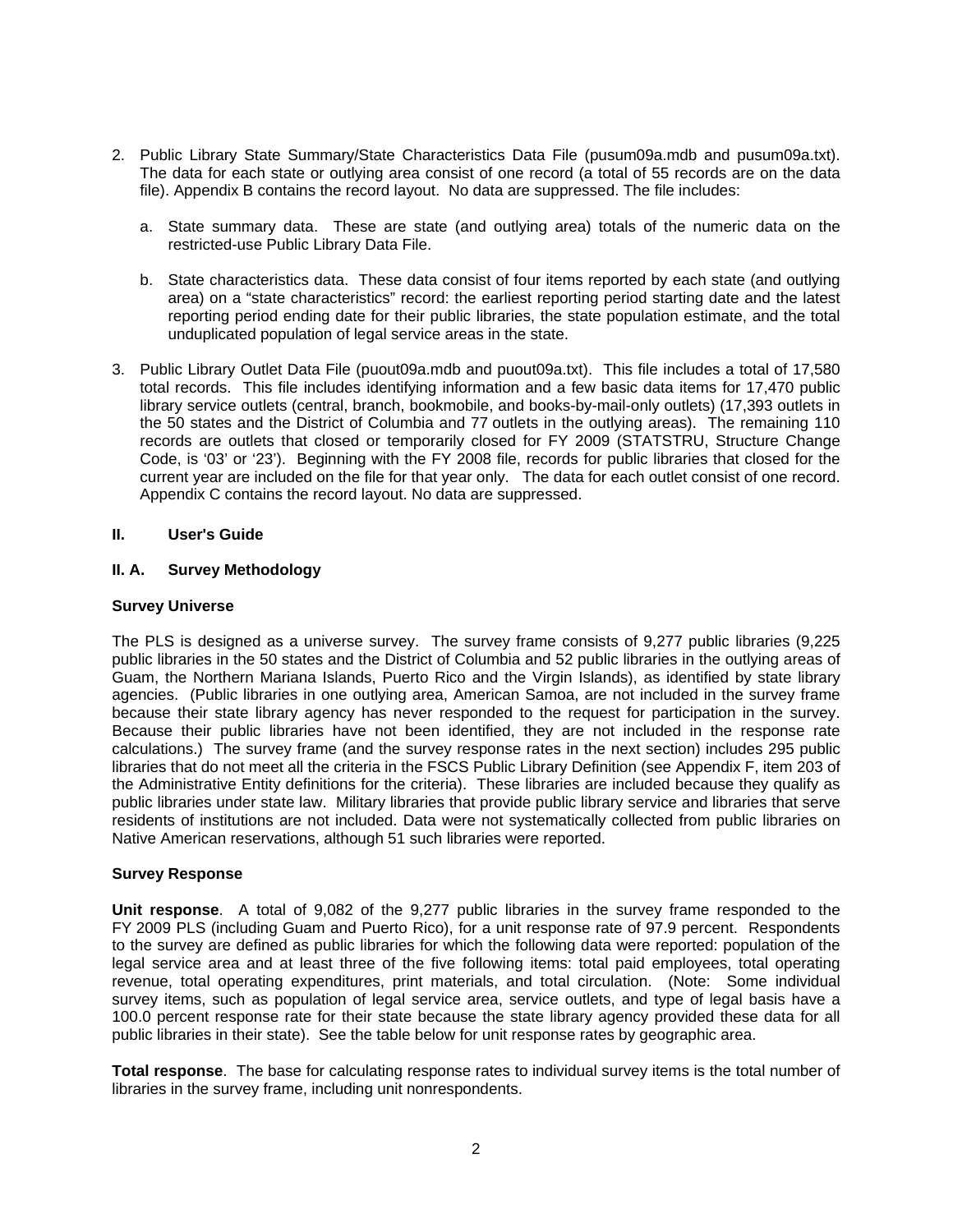**Data File and Publication Response Rates**. The total response rates on the data file differ from the total response rates in the published report because the nonresponding outlying areas of the Northern Mariana Islands and the Virgin Islands are included on the data file but are not included in the publication. The responding outlying areas of Guam and Puerto Rico are included in both the data file and the publication. The response rates for the outlying territories are not included in the national totals in the publication.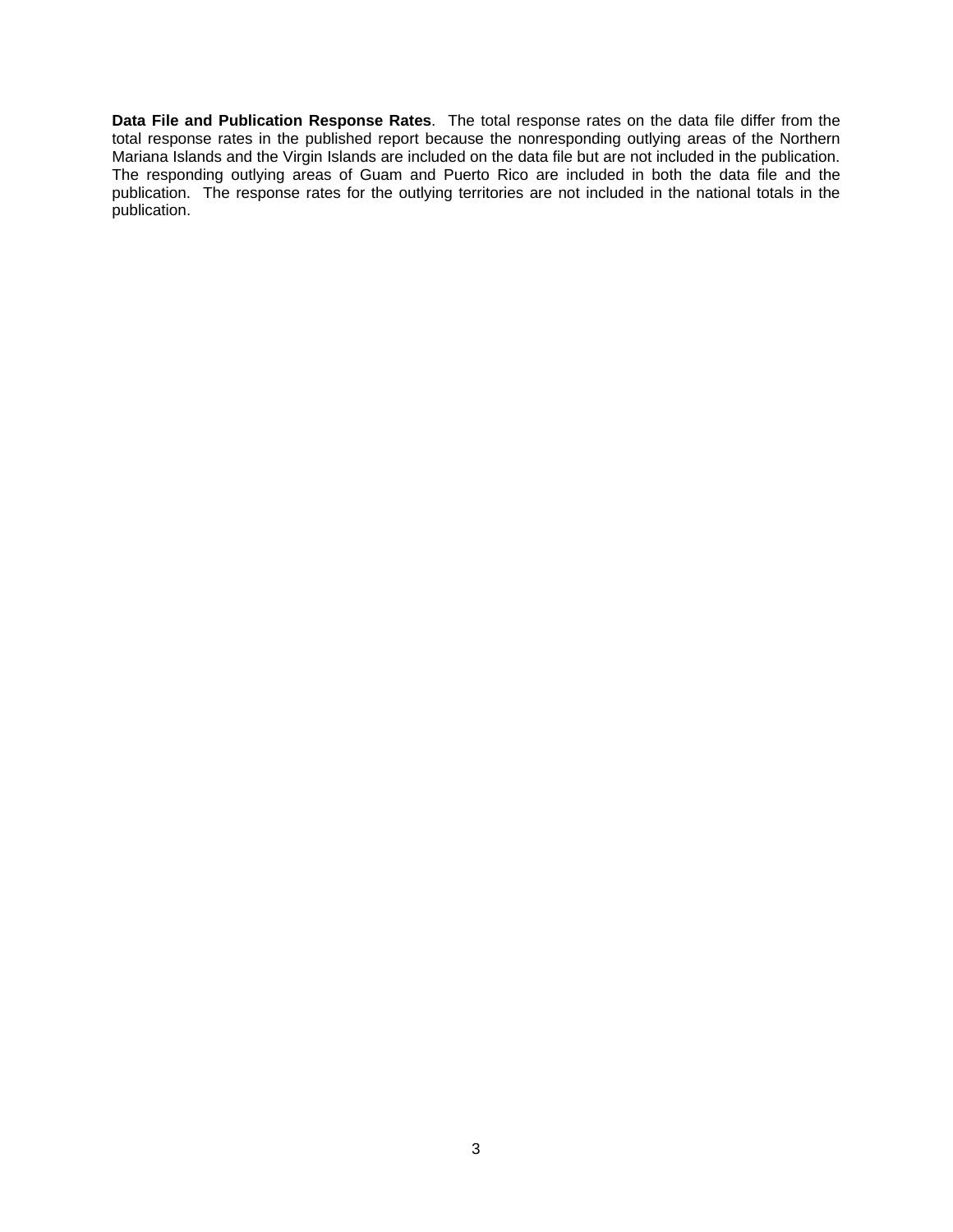### **Library unit response rates**

| Geographic area        | Respondents      | Total units | Unit response rate |
|------------------------|------------------|-------------|--------------------|
| AK                     | 87               | 87          | 100.0              |
| AL                     | 210              | 210         | 100.0              |
| <b>AR</b>              | 50               | 52          | 96.2               |
| $\mathsf{A}\mathsf{Z}$ | 84               | 89          | 94.4               |
| CA                     | 180              | 181         | 99.4               |
| CO                     | 114              | 114         | 100.0              |
| <b>CT</b>              | 183              | 195         | 93.8               |
| DC                     | 1                | 1           | 100.0              |
| DE                     | 21               | 21          | 100.0              |
| FL.                    | 79               | 80          | 98.8               |
| GA                     | 61               | 61          | 100.0              |
| GU                     | 1                | 1           | 100.0              |
| HI                     | 1                | 1           | 100.0              |
| IA                     | 521              | 541         | 96.3               |
| ID                     | 102              | 104         | 98.1               |
| IL                     | 624              | 634         | 98.4               |
| ${\sf IN}$             | 238              | 238         | 100.0              |
| KS                     | 328              | 328         | 100.0              |
| KY                     | 117              | 117         | 100.0              |
| LA                     | 68               | 68          | 100.0              |
| MA                     | 365              | 370         | 98.6               |
| <b>MD</b>              | 24               | 24          | 100.0              |
| ME                     | 262              | 269         | 97.4               |
| M <sub>l</sub>         | 380              | 384         | 99.0               |
| MN                     | 138              | 138         | 100.0              |
| <b>MO</b>              | 149              | 150         | 99.3               |
| <b>MP</b>              | $\boldsymbol{0}$ | 1           | 0.0                |
| <b>MS</b>              | 50               | 50          | 100.0              |
| MT                     | 80               | 80          | 100.0              |
| NC                     | 77               | 77          | 100.0              |
| <b>ND</b>              | 85               | 85          | 100.0              |
| <b>NE</b>              | 224              | 269         | 83.3               |
| <b>NH</b>              | 222              | 230         | 96.5               |
| NJ                     | 278              | 301         | 92.4               |
| <b>NM</b>              | 90               | 91          | 98.9               |
| <b>NV</b>              | 22               | 22          | 100.0              |
| <b>NY</b>              | 756              | 756         | 100.0              |
| OH                     | 251              | 251         | 100.0              |
| OK                     | 115              | 115         | 100.0              |
| <b>OR</b>              | 127              | 127         | 100.0              |
| PA                     | 456              | 458         | 99.6               |
| <b>PR</b>              | 24               | 49          | 49.0               |
| R <sub>l</sub>         | 47               | 48          | 97.9               |
| SC                     | 42               | 42          | 100.0              |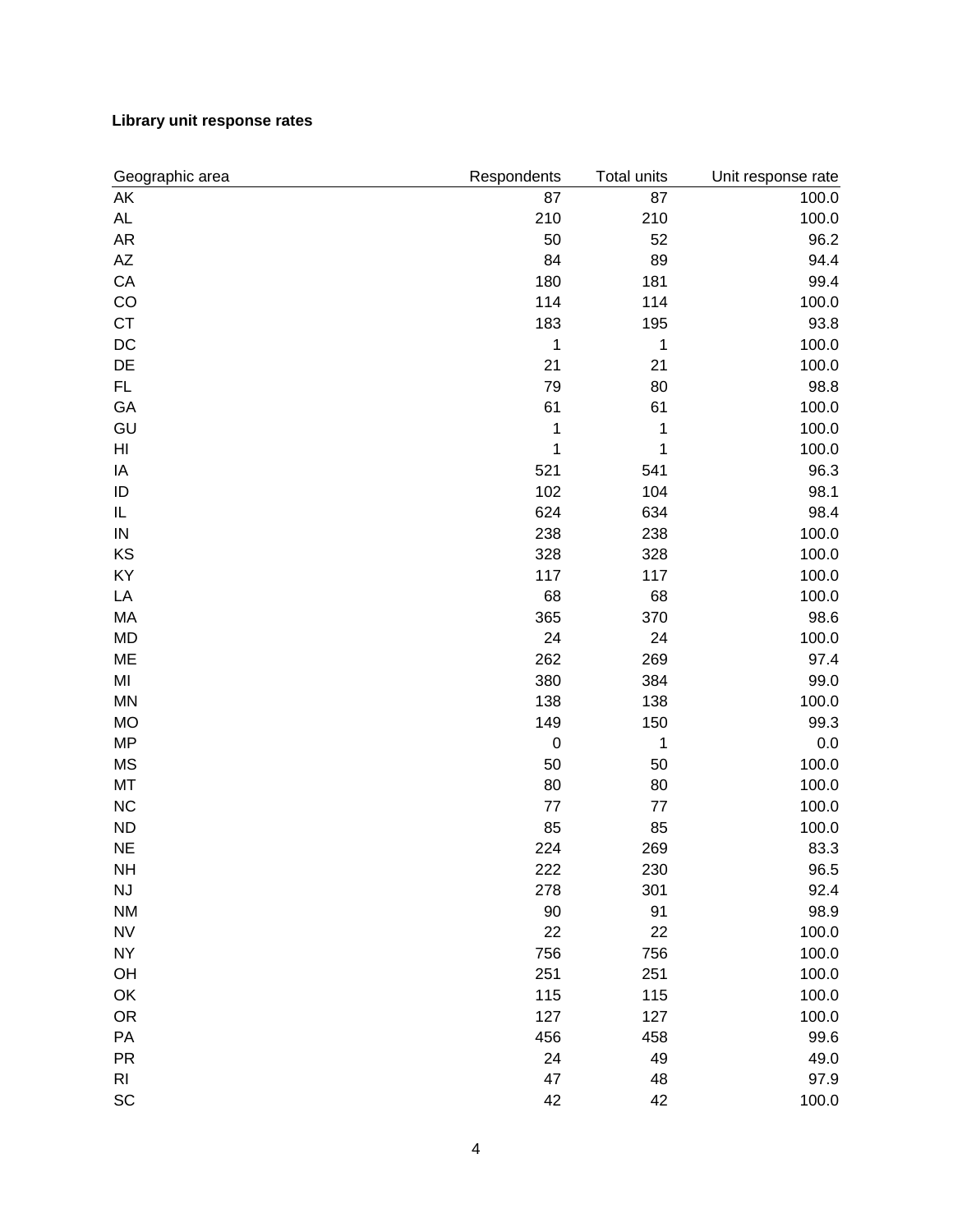| Geographic area | Respondents | <b>Total units</b> | Unit response rate |
|-----------------|-------------|--------------------|--------------------|
| <b>SD</b>       | 108         | 112                | 96.4               |
| <b>TN</b>       | 186         | 186                | 100.0              |
| <b>TX</b>       | 559         | 559                | 100.0              |
| UT              | 70          | 71                 | 98.6               |
| VA              | 91          | 91                 | 100.0              |
| VI              | 0           | 1                  | 0.0                |
| VT              | 172         | 184                | 93.5               |
| <b>WA</b>       | 62          | 63                 | 98.4               |
| WI              | 380         | 380                | 100.0              |
| WV              | 97          | 97                 | 100.0              |
| <b>WY</b>       | 23          | 23                 | 100.0              |
| US              | 9,082       | 9,277              | 97.9               |

#### **Caveats for Using these Data**

The data include imputations, at the unit and item levels, for nonresponding libraries. See the *Imputation* section for a discussion of the imputation methodology. Comparisons to data prior to FY 1992 should be made with caution, as earlier data do not include imputations for nonresponse, and the percentage of libraries responding to a given item varied widely among the states.

State data comparisons should be made with caution because of differences in reporting periods (see Table A–1) and adherence to survey definitions. The definitions used by some states in collecting data from their public libraries may not be consistent with the PLS definitions. The 1994 NCES *Report on Coverage Evaluations of the Public Library Statistics Program* (NCES 94-430) and the 1995 NCES *Report on Evaluation of Definitions Used in the Public Library Statistics Program* (NCES 95-430) address issues of consistency in definitions among states. For information on these reports, visit the NCES web site at:

http://nces.ed.gov/pubsearch/getpubcats.asp?sid=041#052.

The District of Columbia, while not a state, is included in this report. Special care should be used in comparing data for a city to state data. Caution should also be used in comparing Hawaii's data to other states as all public library data are reported under one entity, the Hawaii State Public Library System.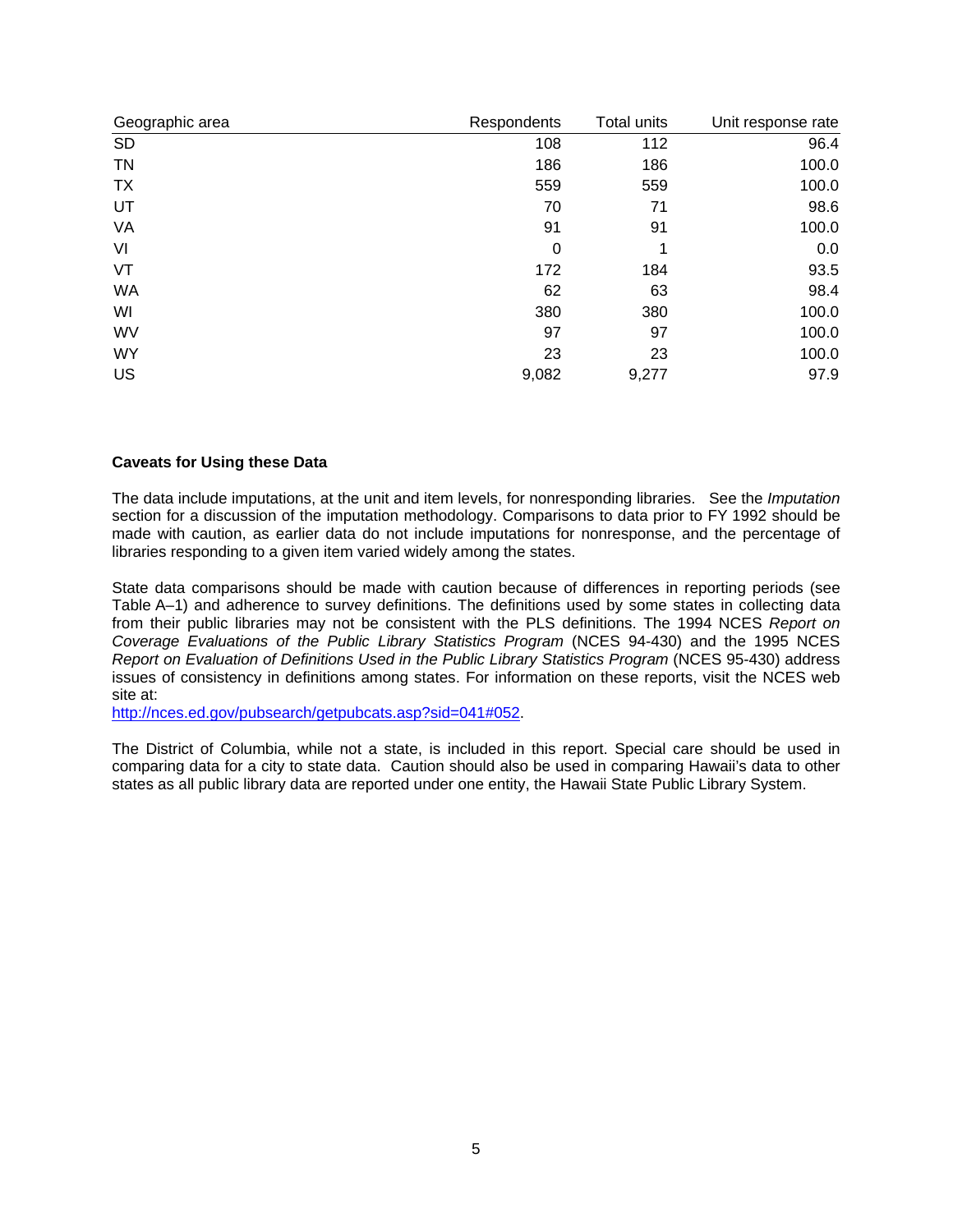**Reporting period.** The FY 2009 PLS requested data for state fiscal year 2009. In some states, the FY reporting period varies among local jurisdictions (these states are listed in the *Other* column in Table A**–**1 below). However, each public library provided data for a 12-month period. Note: The FY starting date and ending date of *each* public library are included on the data file.

| <b>July 2008</b> | January 2009  |                                                                                                                                           |
|------------------|---------------|-------------------------------------------------------------------------------------------------------------------------------------------|
| through          | through       |                                                                                                                                           |
| <b>June 2009</b> | December 2009 | $O$ ther <sup>1</sup>                                                                                                                     |
| Arizona          | Arkansas      | Alabama $2$                                                                                                                               |
| California       | Colorado      | Alaska $3$                                                                                                                                |
| Connecticut      | Indiana       | District of Columbia <sup>2</sup>                                                                                                         |
| Delaware         | Kansas        | Florida <sup>2</sup>                                                                                                                      |
| Georgia          | Louisiana     | Idaho <sup>2</sup>                                                                                                                        |
| Hawaii           | Minnesota     | Illinois $11$                                                                                                                             |
| lowa             | North Dakota  | Maine <sup>5</sup>                                                                                                                        |
| Kentucky         | New Jersey    | Michigan <sup>6</sup>                                                                                                                     |
| Maryland         | Ohio          | Mississippi <sup>2</sup>                                                                                                                  |
| Massachusetts    | South Dakota  | Missouri <sup>7</sup>                                                                                                                     |
| Montana          | Washington    | Nebraska <sup>4</sup>                                                                                                                     |
| Nevada           | Wisconsin     | New Hampshire <sup>8</sup>                                                                                                                |
| New Mexico       | Puerto Rico   | New York <sup>9</sup>                                                                                                                     |
| North Carolina   |               | Pennsylvania <sup>8</sup>                                                                                                                 |
| Oklahoma         |               | $T$ exas $^{10}$                                                                                                                          |
| Oregon           |               | Utah $8$                                                                                                                                  |
| Rhode Island     |               | Vermont <sup>8</sup>                                                                                                                      |
| South Carolina   |               | Guam <sup>2</sup>                                                                                                                         |
| Tennessee        |               |                                                                                                                                           |
| Virginia         |               |                                                                                                                                           |
| West Virginia    |               |                                                                                                                                           |
| Wyoming          |               |                                                                                                                                           |
|                  |               | <sup>1</sup> The reporting period varies among localities for the states in this column; however, each public library provided data for a |

| Table A-1. Reporting periods of public libraries: Fiscal Year 2009 |  |  |  |  |  |
|--------------------------------------------------------------------|--|--|--|--|--|
|--------------------------------------------------------------------|--|--|--|--|--|

<sup>2</sup>October 2008 to September 2009.

 $3$ January 2008 to June 2009.

4 January 2008 to December 2009.

5 April 2008 to December 2009.

6 December 2007 to September 2009.

7 October 2007 to December 2009.

 ${}^{8}$ July 2008 to December 2009.

9 March 2008 to December 2009.

10February 2008 to December 2009.

11October 2007 to June 2009.

SOURCE: Institute of Museum and Library Services, Survey of Public Libraries in the United States, Fiscal Year 2009.

<sup>12-</sup>month period.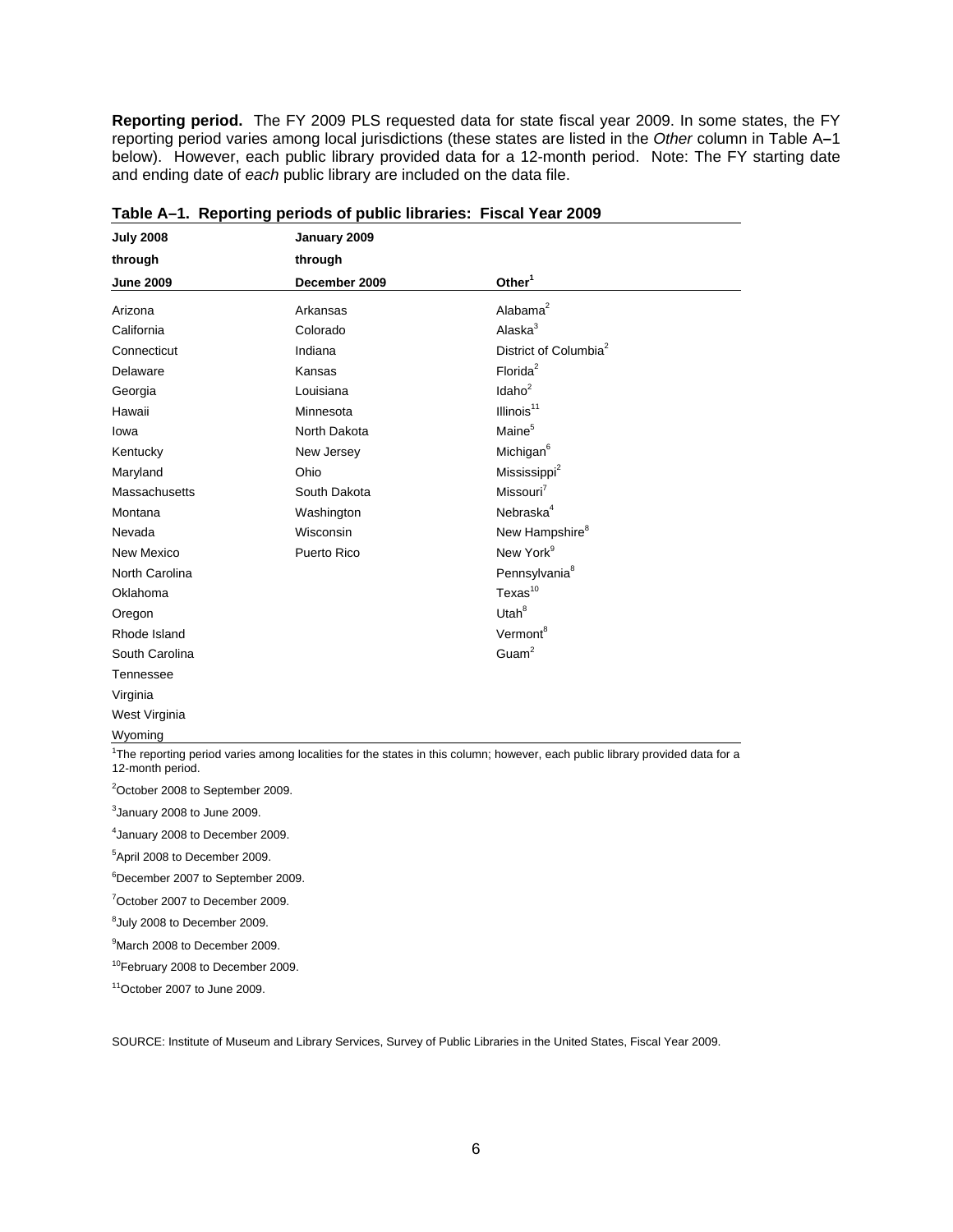#### **Survey Population Items**

The PLS has three population items: (1) Population of Legal Service Area for each public library, (2) Total Unduplicated Population of Legal Service Areas for each state, and (3) State Total Population Estimate. The population data are provided by the state library agency. The methods of calculation of the first two items vary significantly among states, and the state reporting periods also vary. The Total Unduplicated Population of Legal Service Areas does not include unserved areas and may vary from data provided by sources using standard methodology (e.g., the Census Bureau).

The total Population of Legal Service Area for all public libraries in a state may exceed the state's Total Unduplicated Population of Legal Service Areas or the State Total Population Estimate. This happens in states where there are overlaps in population of legal service areas served by individual libraries, resulting in the same population being counted twice. Twenty-nine states had such overlapping service areas in FY 2009. (See following table.)

|               | service areas: Fiscal Year 2009 |
|---------------|---------------------------------|
| Arkansas      | Minnesota                       |
| Arizona       | Mississippi                     |
| Colorado      | North Dakota                    |
| Connecticut   | Nebraska                        |
| Florida       | New Hampshire                   |
| lowa          | New Jersey                      |
| Idaho         | New Mexico                      |
| Indiana       | New York                        |
| Kansas        | Pennsylvania                    |
| Kentucky      | Rhode Island                    |
| Louisiana     | South Dakota                    |
| Maine         | Vermont                         |
| Massachusetts | Virginia                        |
| Maryland      | Puerto Rico                     |
| Michigan      |                                 |

#### **Table A–2. States with public libraries with overlapping Table B–2. service areas: Fiscal Year 2009**

SOURCE: Institute of Museum and Library Services, Survey of Public Libraries in the United States, Fiscal Year 2009.

To enable meaningful state comparisons using total Population of Legal Service Area data (for example, the number of print materials per capita), the Population of Legal Service Area data were adjusted to eliminate duplicative reporting due to overlapping service areas. The Public Library Data File includes a derived unduplicated population of legal service area figure for *each library* for this purpose (the variable is called POPU\_UND). This value was prorated for each library by calculating the ratio of a library's Population of Legal Service Area to the state's total Population of Legal Service Area and applying the ratio to the state's Total Unduplicated Population of Legal Service Areas. (The latter item is a single, state-reported figure found on the Public Library State Summary/State Characteristics Data File; the variable is called POPU UND on this file also.)

### **Confidentiality**

Two separate laws cover the protection of the confidentiality of individually identifiable information collected by the Institute of Museum and Library Services - the Privacy Act of 1974 and the E-Government Act of 2002. The Guidelines for Ensuring and Maximizing the Quality, Objectivity, Utility, and Integrity of Information Disseminated by the Institute of Museum and Library Services are prepared under the Treasury and General Government Appropriations Act for Fiscal Year 2001, Section 515(b). IMLS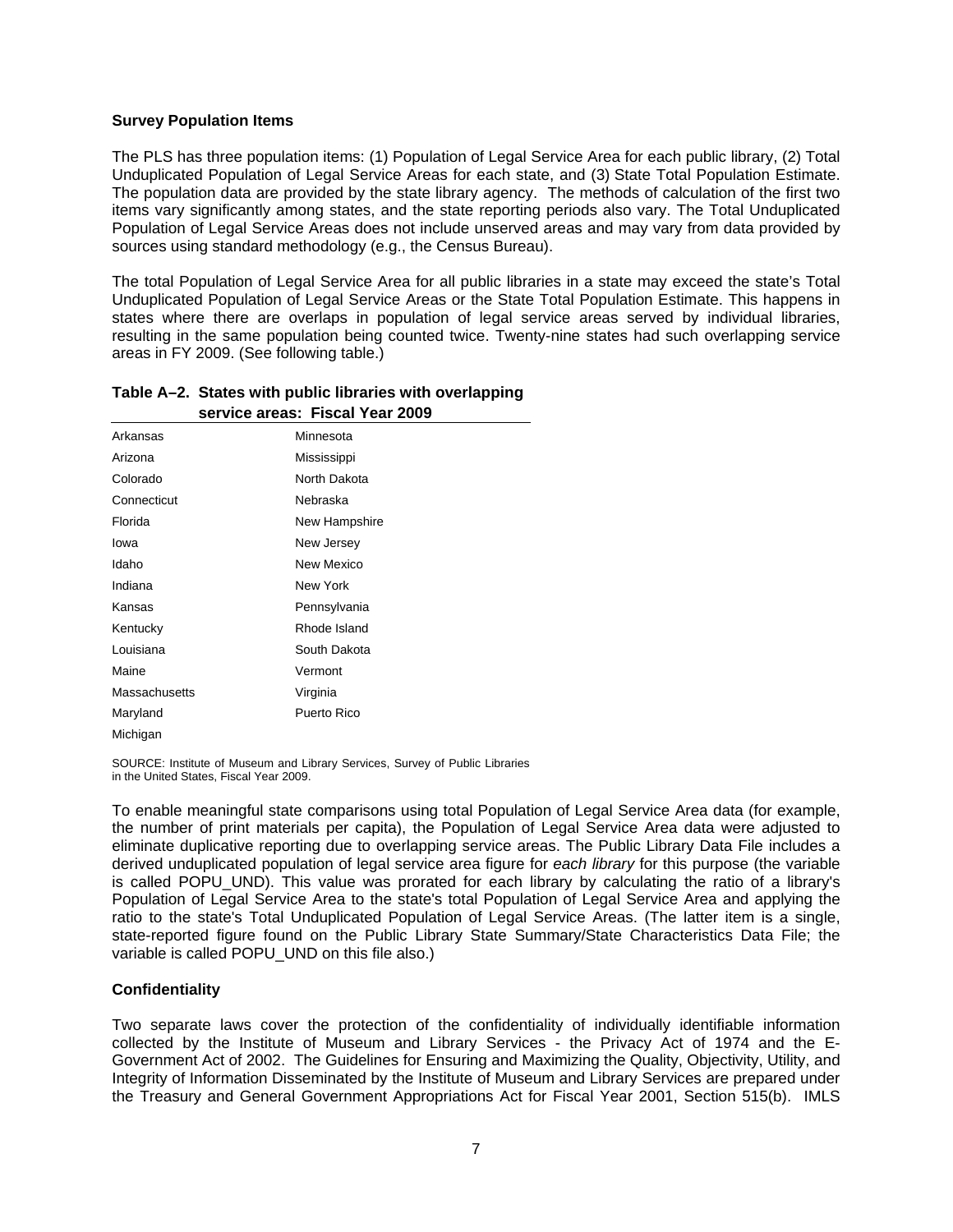releases data to the public to use for statistical purposes only. Record matching or deductive disclosure by any user is prohibited. Procedures for disclosure avoidance were used in preparing public-use data files and tables of salary information for release.

#### **Public- and Restricted-Use Data Files**

The Public Library data file is available in two versions: public-use data (available to all data users with some data suppressed) and restricted-use data. Data users should contact IMLS about obtaining access to the restricted-use data files.

Public-use data. On the public-use Public Library data file, selected expenditures data (i.e., Salaries, Employee Benefits, Total Staff Expenditures, and Other Operating Expenditures) of public libraries have been removed (i.e., the field is blank) when their total full-time equivalent (FTE) staff is less than or equal to 2.00, to protect the confidentiality of respondents. These data may also be suppressed for other libraries to ensure that all states that have suppressed data have a minimum of 3 suppressed records. The library's Total Operating Expenditures and Other Expenditures Data are not affected by the suppression of these data. No data are suppressed on the public-use versions of the Public Library State Summary/State Characteristics Data File or Public Library Outlet Data File.

**Restricted-use data.** No data are suppressed on the restricted-use versions of the Public Library data file, Public Library State Summary/State Characteristics data file, or Public Library Outlet data file. The inclusion of all expenditures data irrespective of the number of FTE staff enables the identification of individual salary data for some libraries. Researchers requiring access to the restricted-use data must contact IMLS to obtain use of the data.

#### **Data Collection**

The FY 2009 PLS was released to the states over the Internet on December 9, 2009. States were placed into one of three reporting groups (with survey due dates of April 14, August 4, or August 25, 2010), based on their fiscal cycles or claim of extraordinary reporting hardship. States reported their data over the Internet via a web-based reporting system called WebPLUS (Web Public Library Universe System). WebPLUS was developed by the Census Bureau (the data collection agent). Edit follow-up was completed in November of 2010. The editing process is described below.

### **Editing**

**State level.** The respondent generates an Edit Report following direct data entry or import of their data into WebPLUS. The Edit Report, which can be viewed on-screen or printed, is used to identify and correct any errors, and to confirm the accuracy of data that generated edit warnings but required no change, before submitting the final file to the Census Bureau. In the FY 2009 PLS, four types of edit checks were performed:

- 1. *Relational edit checks.* This is a data consistency check between related data elements. For example, an edit message is generated if the number of "ALA-MLS" Librarians (librarians with master's degrees from programs of library and information studies accredited by the American Library Association) is greater than "Total Librarians".
- 2. *Out-of-range edit checks.* This is a range check that compares the data reported for an item to the "acceptable range" of numeric values for the item. For example, an edit message is generated if average Public Service Hours per outlet per week is less than 11.16 or greater than 129.67, or if the current year/past year change in Children's Circulation is less than 0.30 or greater than 3.44.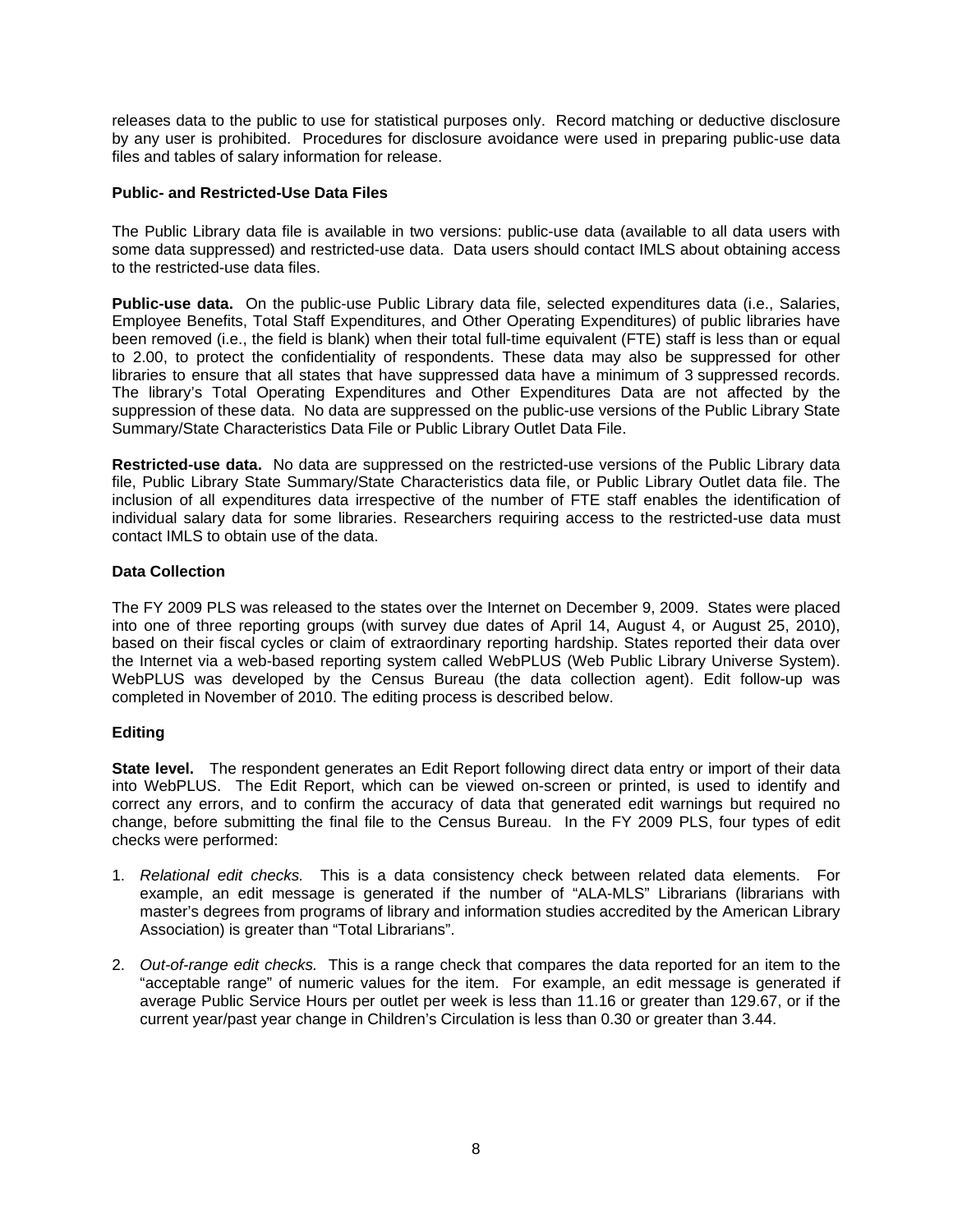- 3. *Arithmetic edit checks.* This is an arithmetical accuracy check of a reported total and its parts to the generated total. For example, an edit message is generated if Total Operating Revenue is not equal to the sum of its parts (Local Government Revenue, State Government Revenue, Federal Government Revenue, and Other Revenue).
- 4. *Blank, zero, or invalid data edit checks.* This is a check of reported data against acceptable values. For example, an edit message is generated if the Reporting Period Start Date is missing, or Print Materials is 0, or the Legal Basis Code is not a valid code.

The WebPLUS application generates state summary tables (showing state totals for all numeric data items) and single-library tables (showing data for individual public libraries in a state). State item response tables are also generated. Respondents were encouraged to review the tables for data quality issues before submitting their data to IMLS. State data submissions also included a signed form from the Chief Officer of the State Library Agency certifying the accuracy of the data.

**National level**. The Census Bureau and IMLS reviewed and edited the state data submissions, working closely with the PLS State Data Coordinators.

#### **Imputation**

Imputation is a procedure for entering a value for a specific data item where the response is missing. This section describes the imputation methods that were used to fill in the missing data items for the 2009 Survey Year.

The responding and non-responding libraries were sorted into imputation cells based on OBE region code and the size of the population. The cumulative root frequency method was used to determine the imputation cells. In survey year 2009, a total of 51 items were subjected to imputations.

The imputation for non-responding libraries was performed using the data calculated from respondents in their imputation cells. Item imputation was performed on each record with nonresponsive variables. Here is a description of each imputation method used for the Public Libraries Survey (PLS).

Imputations were performed in two distinct stages. In the first stage, imputations were carried out for nearly all missing values using the following methods: prior year times mean growth rate, adjusted cell mean, cell mean, prior year ratio, cell median ratio, direct substitution of prior year data, and cell median. In the second stage, imputed values are adjusted for some missing values (based on the variable) using the following methods: obtained value by relationship of total to detail items, raking, special imputations, and consistency checks.

### **First Stage: Initial imputations**

One or more of the methods outlined below is used to impute for nearly all missing values in the list of targeted variables for the FY 2009 PLS data set. Only the missing values for TOTSTAFF were not imputed in the first stage.

METHOD 1: Prior year multiplied by mean growth rate. The imputed value is equal to the prior year reported data times the cell mean growth rate. The growth rate is calculated by the mean of the growth rates of all the respondents in the imputation cells. It goes back as far as four years to find reported data.

METHOD 2: Adjusted Cell Mean. The adjustment factor is the ratio of the library's Population of Legal Service Area to the cell mean Population of Legal Service Area. The imputed value is equal to the cell mean of the item times the adjustment factor.

METHOD 3: Cell mean. The imputed value is equal to the mean of all respondents in a cell for that item.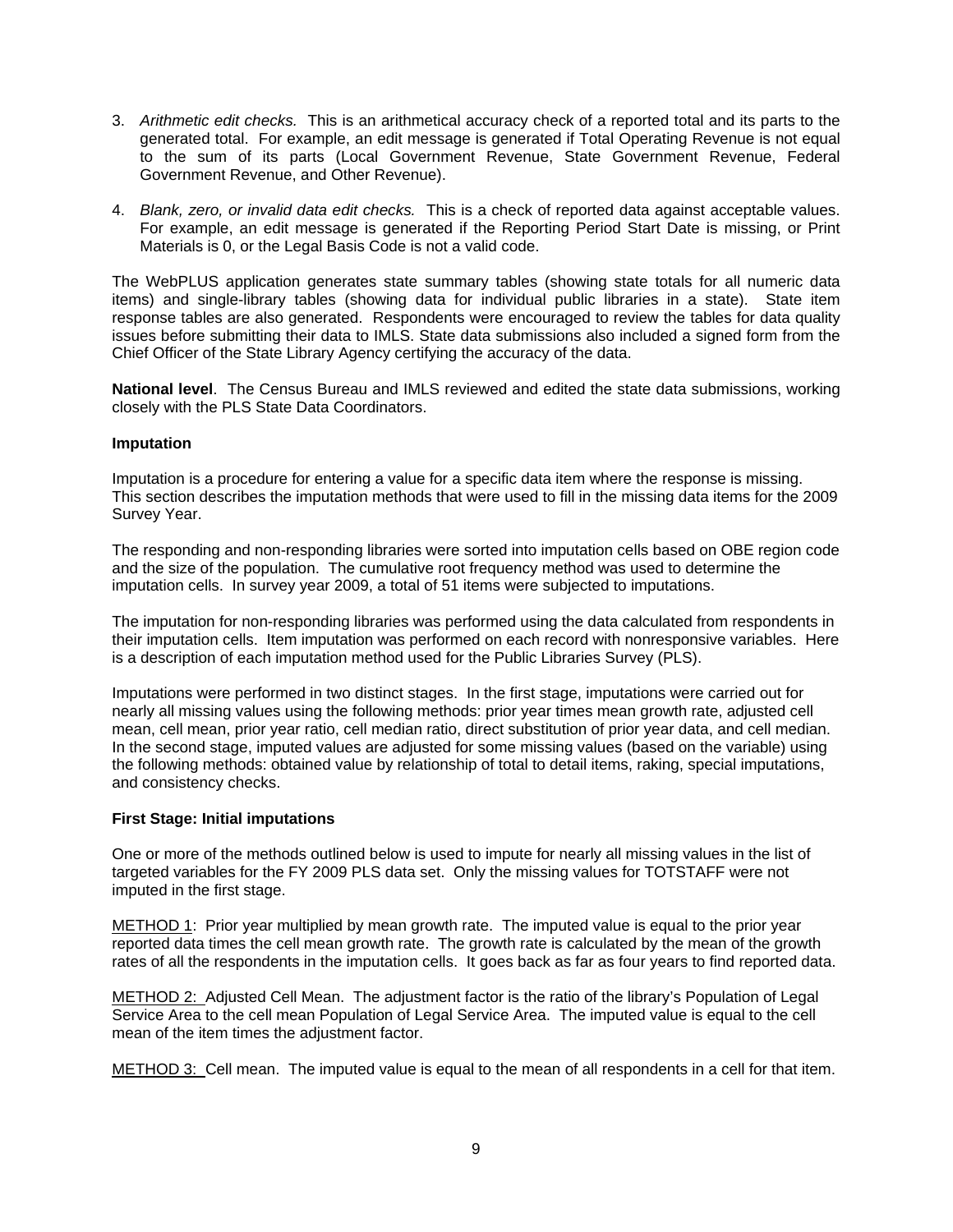METHOD 4: Prior year ratio to another item. The imputed value is equal to the current year data of a highly correlated item times the ratio of prior year data for the item to be imputed to prior year's data for the highly correlated item.

METHOD 5: Cell median ratio with another item. The imputed value is equal to the current year data of a highly correlated item times the cell median ratio. The cell median ratio is calculated by finding the median of all ratios of the item to be imputed to the highly correlated item for all respondents in the cell.

METHOD 6: Direct substitution of prior year data.

METHOD 7: Cell Median. The imputed value is equal to the median of all respondents in the cell for that item.

#### **Group One:**

A group of PLS variables was imputed using method 1 (prior year multiplied by mean growth rate); if prior year reported data was not available then method 2 (the adjusted cell mean) was used; if the adjusted cell mean could not be calculated then method 3 (the cell mean) was used. Variables in this first group include:

- **Librarians with Master's degrees from programs accredited by the ALA (MASTER)**
- **Total Librarians (LIBRARIA)**
- **All Other Paid Staff (OTHPAID)**
- **Local Government Revenue (LOCGVT)**
- **Total Operating Revenue (TOTINCM)**
- **Salaries & Wages Expenditures (SALARIES)**
- **Total Staff Expenditures (STAFFEXP)**
- **Other Materials Expenditures (OTHMATEX)**
- **Total Collection Expenditures (TOTEXPCO)**
- **Other Operating Expenditures (OTHOPEXP)**
- **Total Operating Expenditures (TOTOPEXP)**
- **Print Materials (BKVOL)**
- **Audio (AUDIO)**
- **Video (VIDEO)**
- **Library Visits (VISITS)**
- **Total Circulation (TOTCIR)**
- **Total Attendance at Library Programs (TOTATTEN)**
- **Number of Registered Borrowers (REGBOR)**

#### **Group Two:**

A second group of variables was imputed using method 2 (adjusted cell mean); if the adjusted cell mean could not be calculated, then method 3 (the cell mean) was used. These variables include:

- **Total Capital Expenditures (CAPITAL)**
- **Databases (DATABASE)**
- **Current Print Serial Subscriptions (SUBSCRIP)**
- **Reference Transactions (REFERENC)**

#### **Group Three:**

A third group of variables was imputed using method 1 (prior year multiplied by mean growth rate); if prior year reported data was not available to calculate growth rates, then method 7 (cell median) was used. These variables include: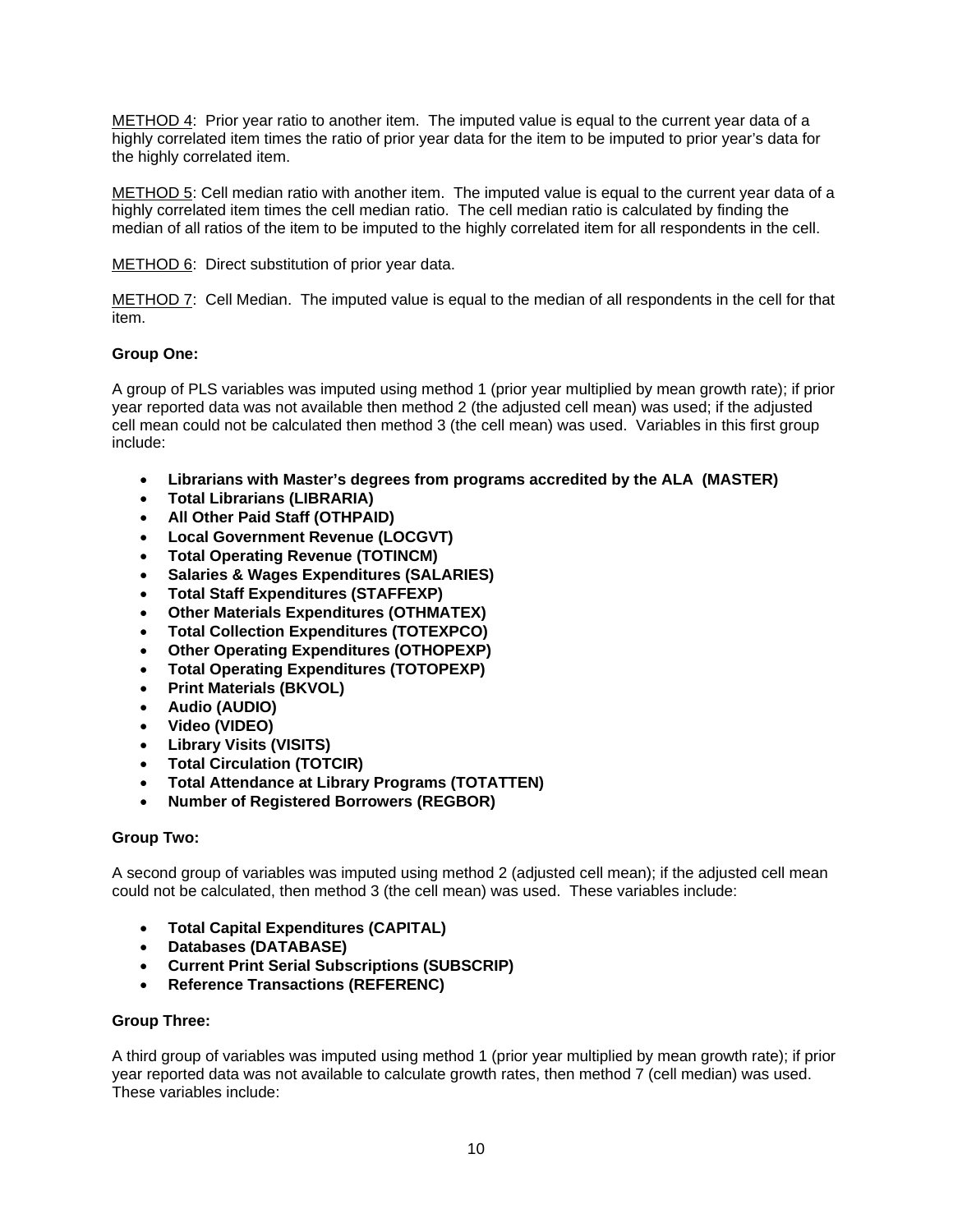- **State Government Revenue (STGVT)**
- **Other Operating Revenue (OTHINCM)**
- **Current Electronic Serial Subscriptions (ESUBSCRP)**
- **Local Government Capital Revenue (LCAP\_REV)**
- **Total Capital Revenue (CAP\_REV)**
- **Electronic Books (EBOOK)**
- **Other Databases (DB\_OTH)**

#### **Group Four:**

A fourth group of variables was imputed using only method 7 (cell median); these variables were:

- **Federal Government Revenue (FEDGVT)**
- **State Government Capital Revenue (SCAP\_REV)**
- **Federal Government Capital Revenue (FCAP\_REV)**
- **Other Capital Revenue (OCAP\_REV)**
- **Local Databases (DB\_LOC)**

#### **Group Five:**

A fifth group of variables was imputed using method 4 (prior year ratio to another item); if nonzero prior year reported unit data was not available, then method 2 (adjusted cell mean) was used; if the adjusted cell mean could not be calculated, then method 3 (cell mean) was used. The variables in the fifth group, along with the highly correlated variable(s) in the prior year ratio, include:

- **Employee Benefits Expenditures (BENEFIT):**
	- o Total Staff Expenditures (STAFFEXP)
- **Public Service Hours Per Year (HRS\_OPEN):**
	- o Total number of outlets. The total number of outlets is equal to the sum of Number of Central Libraries (CENTLIB), Number of Branch Libraries (BRANLIB), and Number of Bookmobiles (BKMOB).
- **Inter-Library Loans Provided To (LOANTO):**
	- o Inter-Library Loans Received From (LOANFM)

The **Electronic Materials Expenditures (ELMATEXP)** and **Number of Internet Computers Used by General Public (GPTERMS)** variables can both be considered part of both groups one and five. If missing values for **ELMATEXP** are imputed using method 4, then the **Total Collection Expenditures (TOTEXPCO)** variable is used as the other item in the prior year ratio. If missing values for **GPTERMS** are imputed using method 4, then the number of **Library Visits (VISITS)** is used as the other item in the prior year ratio.

### **Group Six:**

A sixth group of variables was imputed using method 5 (cell median ratio with another item); if current year reported unit data was not available for the other variable in the ratio, then method 2 (adjusted cell mean) was used ; if the adjusted cell mean could not be calculated, then method 3 (cell mean) was used. The variables in the sixth group, along with the highly correlated variable(s) used in the cell median ratio, include:

- **Print Material Expenditures (PRMATEXP):** 
	- o Total Collection Expenditures (TOTEXPCO)
- **State Databases (DB\_ST):**
	- o Total Licensed Databases (DATABASE)
	- **Circulation of Children's Materials (KIDCIRCL):** 
		- o Total Circulation (TOTCIR)
- **Number of Users of Public Internet Computers Per Year (PITUSR):**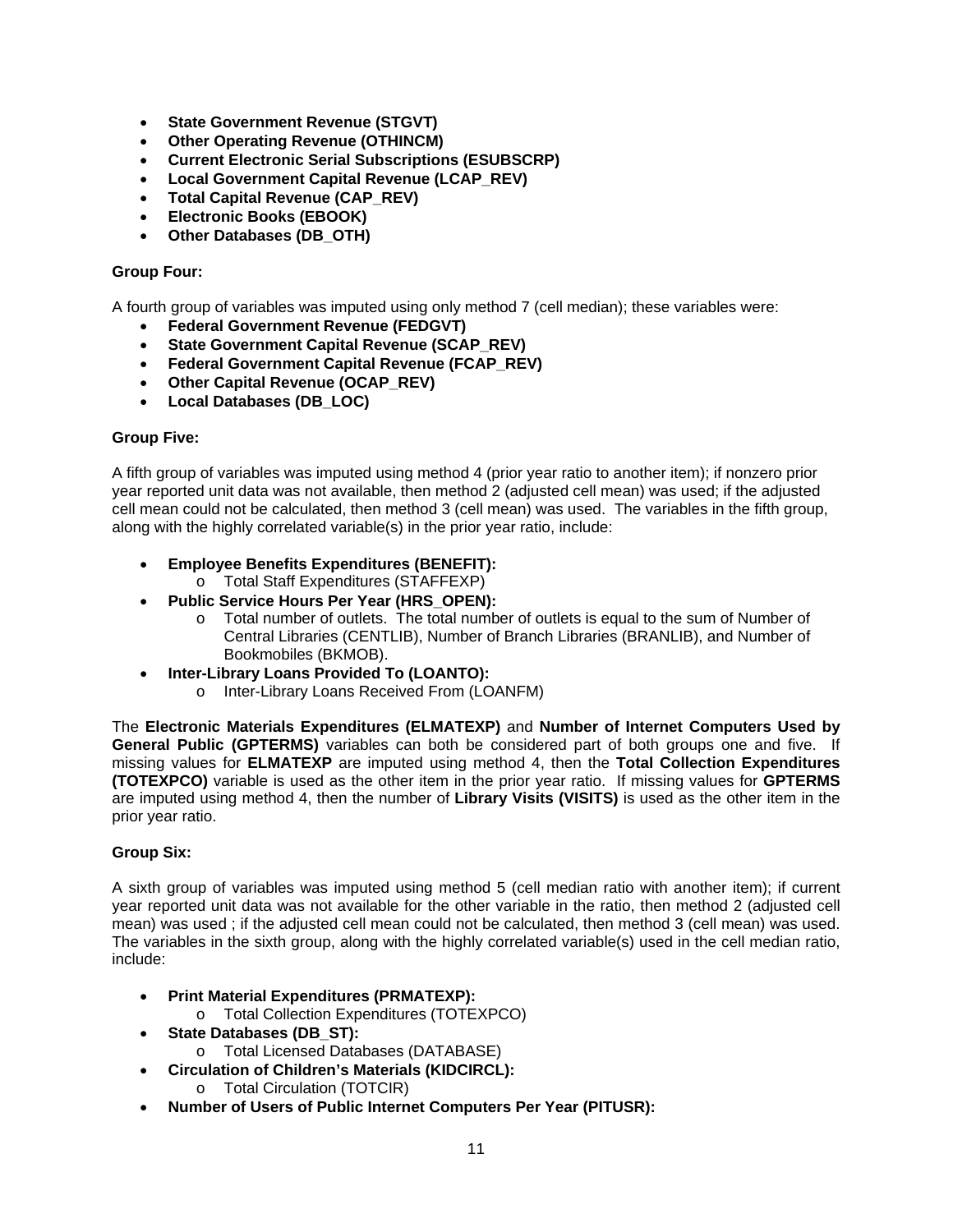o Number of Internet Computers Used by General Public (GPTERMS)

The **Number of Children's Programs (KIDPRO)** and the **Interlibrary Loans Received From (LOANFM)** variables can both be considered part of both Groups one and six. If missing values for **KIDPRO** are imputed using method 5, then the **Total Number of Library Programs (TOTPRO)** variable is used as the highly correlated value in the cell median calculations. If missing values for **LOANFM** are imputed using method 5, then the **Interlibrary Loans Provided To (LOANTO)** variable is used as the highly correlated value in the cell median calculations.

#### **Group Seven:**

A seventh group of variables was imputed using method 5 (cell median ratio with another item), whether or not current year unit data was reported for the other variable in the ratio. The variables in this group, along with the highly correlated variable(s) used in the cell media ratio include:

- **Interlibrary Loans Received From (LOANFM):**  o Interlibrary Loans Provided To (LOANTO)
- **Total Number of Library Programs (TOTPRO):** 
	- o Number of Children's Programs (KIDPRO)
- **Children's Program Attendance (KIDATTEN):** 
	- o Total Attendance at Library Programs (TOTATTEN)

**The Inter-Library Loans Provided To (LOANTO)** can be considered part of both groups five and seven. If nonzero prior year reported unit data was available, then method 4 (prior year ratio to another item) was used; if not, then method 5 (cell median ratio with another item) was used as the backup method. For both methods, the **Interlibrary Loans Received From (LOANFM)** was used as the highly correlated variable when forming the ratios.

#### **Second Stage: Adjustments**

The methods listed below adjust imputations for some of the missing values, based on the PLS variable. These adjustments verify that detail items sum to totals, making corrections as necessary.

METHOD 8: Obtained value by relationship of Total to Detail Items.

The imputed value of a total is adjusted using its relationship with reported detail items.

METHOD 9: Raking of detail items to Match total.

The imputed value for a detail item is adjusted by raking methods so that it matches a reported total.

METHOD 10: Special impute for an Item.

The reported value of an item is adjusted using its relationship with another reported item.

METHOD 11: Changed by consistency check.

The imputed value is adjusted using customized consistency checks specific to that variable.

#### **Group One:**

These variables were adjusted using methods 8 (Obtained value by relationship of total to detail items) or method 9 (Raking) after the initial stage of imputation:

### **All Other Paid Staff (OTHPAID)**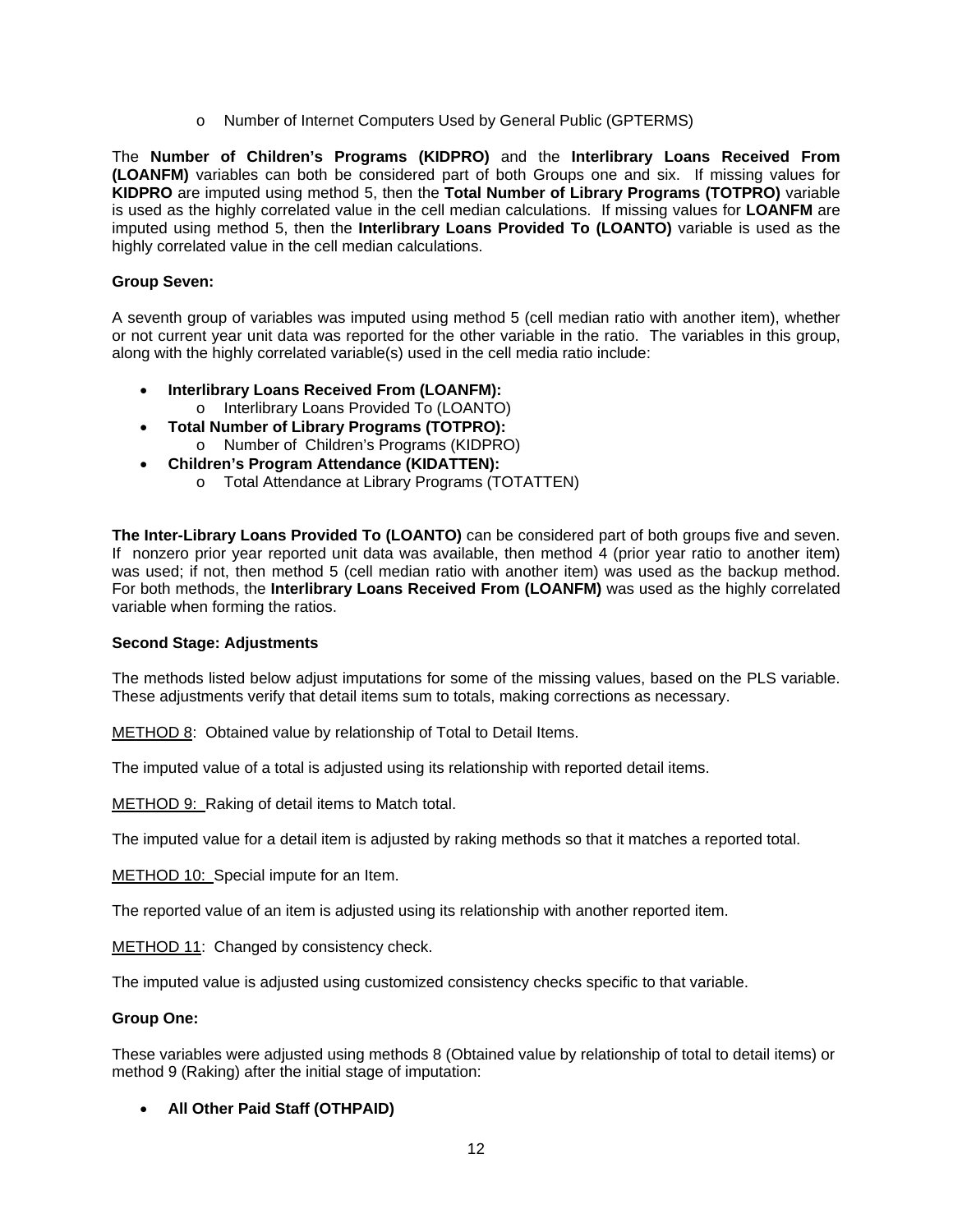- **Total Paid Employees (TOTSTAFF)**
- **Local Government Capital Revenue (LCAP\_REV)**
- **State Government Capital Revenue (SCAP\_REV)**
- **Federal Capital Revenue (FCAP\_REV)**
- **Other Capital Revenue (OCAP\_REV)**

#### **Group Two:**

These variables were adjusted using method 8 (Obtained value by relationship of total to detail items) after the initial stage of imputation:

- **Salaries & Wages Expenditures (SALARIES)**
- **Employee Benefits Expenditures (BENEFIT)**
- **Total Staff Expenditures (STAFFEXP)**
- **Print Materials Expenditures (PRMATEXP)**
- **Total Collection Expenditures (TOTEXPCO)**
- **Other Operating Expenditures (OTHOPEXP)**
- **Total Operating Expenditures (TOTOPEXP)**
- **Total Capital Revenue (CAP\_REV)**
- **Total Operating Income (TOTINCM)**
- **Total Licensed Databases (DATABASE)**

Note that in certain sparse data conditions, **Salaries & Wages Expenditures (SALARIES)**, **Employee Benefits Expenditures (BENEFIT)**, **Total Staff Expenditures (STAFFEXP)**, and **Total Collection Expenditures (TOTEXPCO)** can be adjusted using a prior year ratio to another item (method 4) after the initial stage of imputation.

#### **Group Three:**

These variables were adjusted using method 9 (Raking) after the initial stage of imputation:

- **Print Materials Expenditures (PRMATEXP)**
- **Electronic Materials Expenditures (ELMATEXP)**
- **Other Materials Expenditures (OTHMATEXP)**
- **Federal Government Revenue (FEDGVT)**
- **State Government Revenue (STGVT)**
- **Local Government Revenue (LOCGVT)**
- **Other Operating Revenue (OTHINCM)**
- **State Databases (DB\_ST)**
- **Local Databases (DB\_LOC)**
- **Other Databases (DB\_OTH)**

#### **Group Four:**

These variables are adjusted using method 10 (Special Impute) after the initial stage of imputation:

- **Total Capital Expenditures (CAPITAL)**
- **Public Service Hours Per Year (HRS\_OPEN)**

#### **Group Five:**

These variables are adjusted using method 11 (Consistency Check) after the initial stage of imputation:

**Total Circulation (TOTCIR)**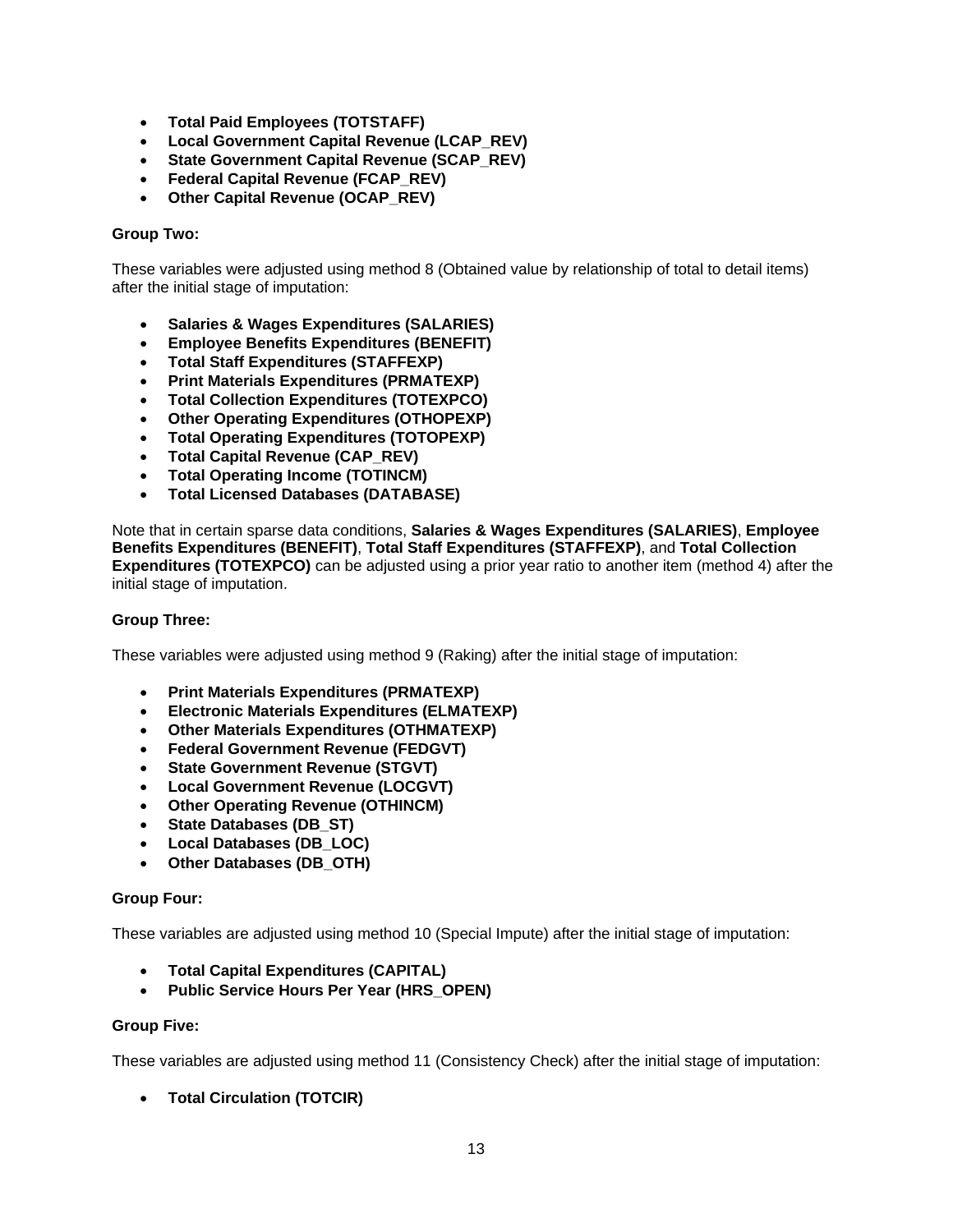- **Interlibrary Loans Received From (LOANFM)**
- **Total Number of Library Programs (TOTPRO)**
- **Number of Children's Programs (KIDPRO)**
- **Total Attendance at Library Programs (TOTATTEN)**
- **Children's Program Attendance (KIDATTEN)**
- **Number of Internet Computers Used by General Public (GPTERMS)**
- **Number of Users of Public Internet Computers Per Year (PITUSR)**

The variable **Total Librarians (LIBRARIA)** is adjusted using methods 8 (Obtained value by relationship of total to detail items), 9 (Raking) or 11 (Consistency Check) after the initial stage of imputation.

The variable **Librarians with Master's degrees from programs accredited by the ALA (MASTER)** is adjusted using methods 8 (Obtained value by relationship of total to detail items) or 11 (Consistency Check) after the initial stage of imputation.

Note that variables **Total Number of Library Programs (TOTPRO)** and **Children's Program Attendance (KIDATTEN)** are both adjusted using cell median ratio to another item (method 5) in some situations.

#### **Nonsampling Errors**

Because all units in the universe are surveyed, the data are not subject to sampling error, but they are subject to nonsampling errors, such as errors in response, nonresponse errors, coverage errors arising from an incomplete listing of public libraries, coding errors, or processing errors.

Every effort is made to mitigate such errors. The editing efforts described above are designed to decrease the number of errors due to inaccurate response or due to processing problems. Imputation lessens the effect of nonresponse. Efforts are made to obtain complete listings of public libraries from the state library agencies. Although such efforts are made, some nonsampling error likely remains in the data.

#### **Geocoding**

The following supplemental geography information is provided with this data release:

Longitude Latitude FIPS State Code FIPS County Code FIPS Place Code County Population Locale Code Census Tract Census Block Congressional District Match Centroid

This supplemental geographic information is available for administrative entities and outlets that are central or branch libraries. Starting for FY 2009, bookmobiles and books by mail only outlets were also geocoded. All supplemental geography codes are assigned based on the address information reported by the respondent.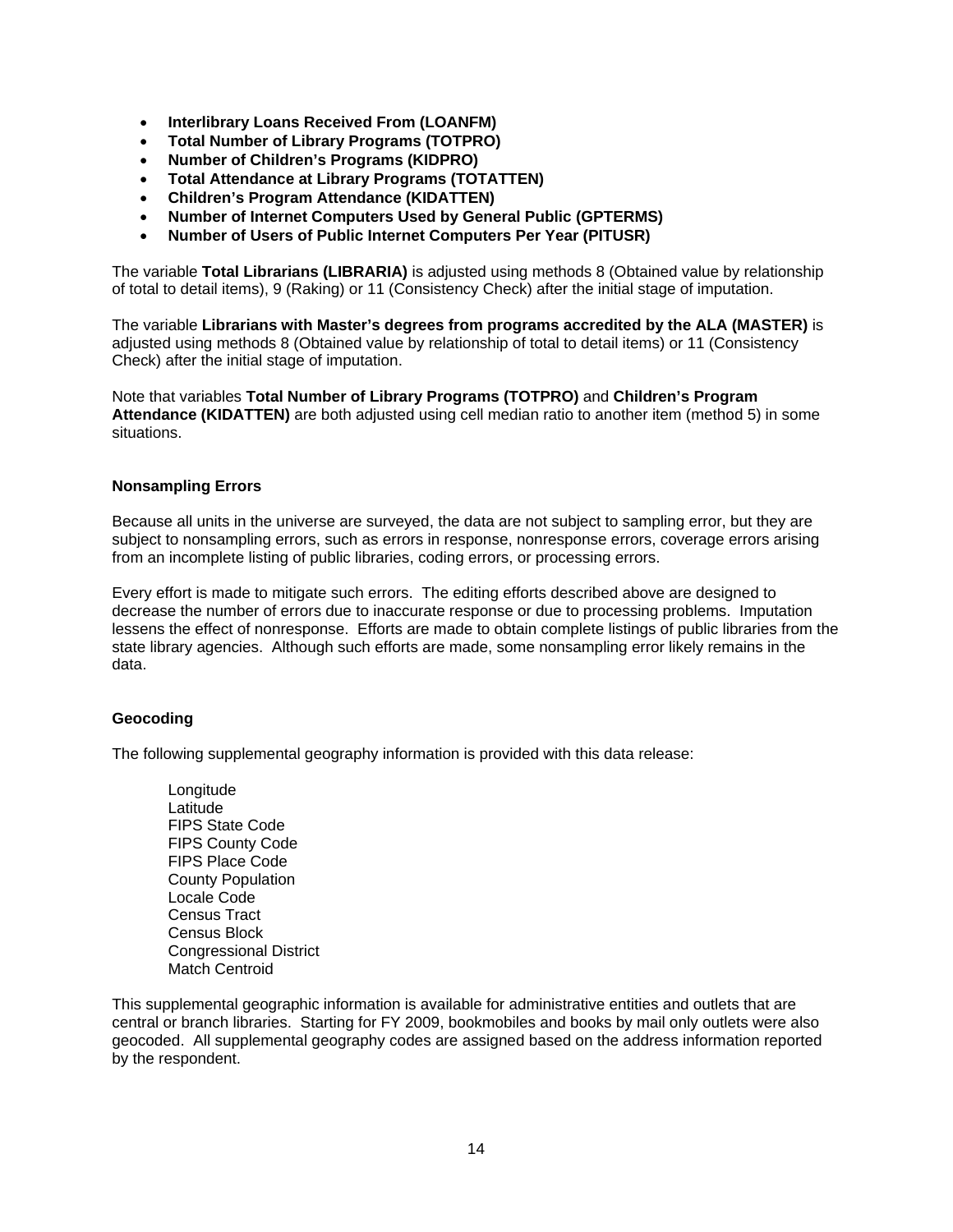For FY 2009, the state and county code variables, PUB\_FIPS and CNTYFIPS, were discontinued. When supplemental geocodes are provided, state and county codes are on the files resulting from the geocoding processing for variables FIPSST and FIPSCO. To avoid duplication or discrepancies, only one set of state and county codes is included on the files.

The geocodes were processed in batch using an online geocoding service. Respondents' addresses (state, city, address, zip code, zip code + 4) were input into the server, processed and sent back to IMLS as a text file. There were four different geographic levels at which an address could be matched. The most exact match was an address-level match; these are cases where the exact street address of the library or outlet was matched (in a small number of cases, a nearby intersection or close alternate address was used to approximate an address-level match). When the geoprocessing software was unable to match the exact street address, it returned the centroid of the smallest zip code-based area that it could identify based on the input address. The most exact zip code centroid match is the zip code  $+4$ . followed by the zip code + 2. The least exact zip code centroid match is the 5-digit zip code. Users can identify the geographic level of the match using the variable MAT\_CENT.

Of the 9,299 libraries in the 50 states, the District of Columbia, Puerto Rico and Guam that appear in the administrative entity level file, 90.5 percent of the records were address level matches, 7.1 percent of the matches were 5-digit zip code matches, 1.6 percent were zip code + 4 matches and 0.8 percent were zip code + 2 matches. Less than 0.1 percent of the records went unmatched. Of the 17,580 central, branch, bookmobiles, and books by mail only outlets in the 50 states, the District of Columbia, Puerto Rico and Guam that appear in the outlet-level file, 89.2 percent of the records were address level matches, 7.5 percent of the matches were 5-digit zip code matches, 2.2 percent were zip code + 4 matches and 0.9 percent were zip code + 2 matches. Less than 0.2 percent of the records went unmatched.

Beginning with the prior FY 2008 data file, locale codes were added to the dataset. These locale codes allow users to quickly indentify whether or not library outlets and administrative entities are located in cities, suburbs, towns or rural areas. These locale codes were assigned to libraries using the same methodology that is used to assign public schools locale codes in the National Center for Education Statistics' Common Core of Data datasets. The 12 different locale codes and the criteria for assigning them are described below:

**11 - City, Large:** Territory inside an urbanized area and inside a principal city with population of 250,000 or more.

**12 - City, Midsize:** Territory inside an urbanized area and inside a principal city with population less than 250,000 and greater than or equal to 100,000.

**13 - City, Small:** Territory inside an urbanized area and inside a principal city with population less than 100,000.

**21 - Suburb, Large:** Territory outside a principal city and inside an urbanized area with population of 250,000 or more.

**22 - Suburb, Midsize:** Territory outside a principal city and inside an urbanized area with population less than 250,000 and greater than or equal to 100,000.

**23 - Suburb, Small:** Territory outside a principal city and inside an urbanized area with population less than 100,000.

**31 - Town, Fringe:** Territory inside an urban cluster that is less than or equal to 10 miles from an urbanized area.

**32 - Town, Distant:** Territory inside an urban cluster that is more than 10 miles and less than or equal to 35 miles from an urbanized area.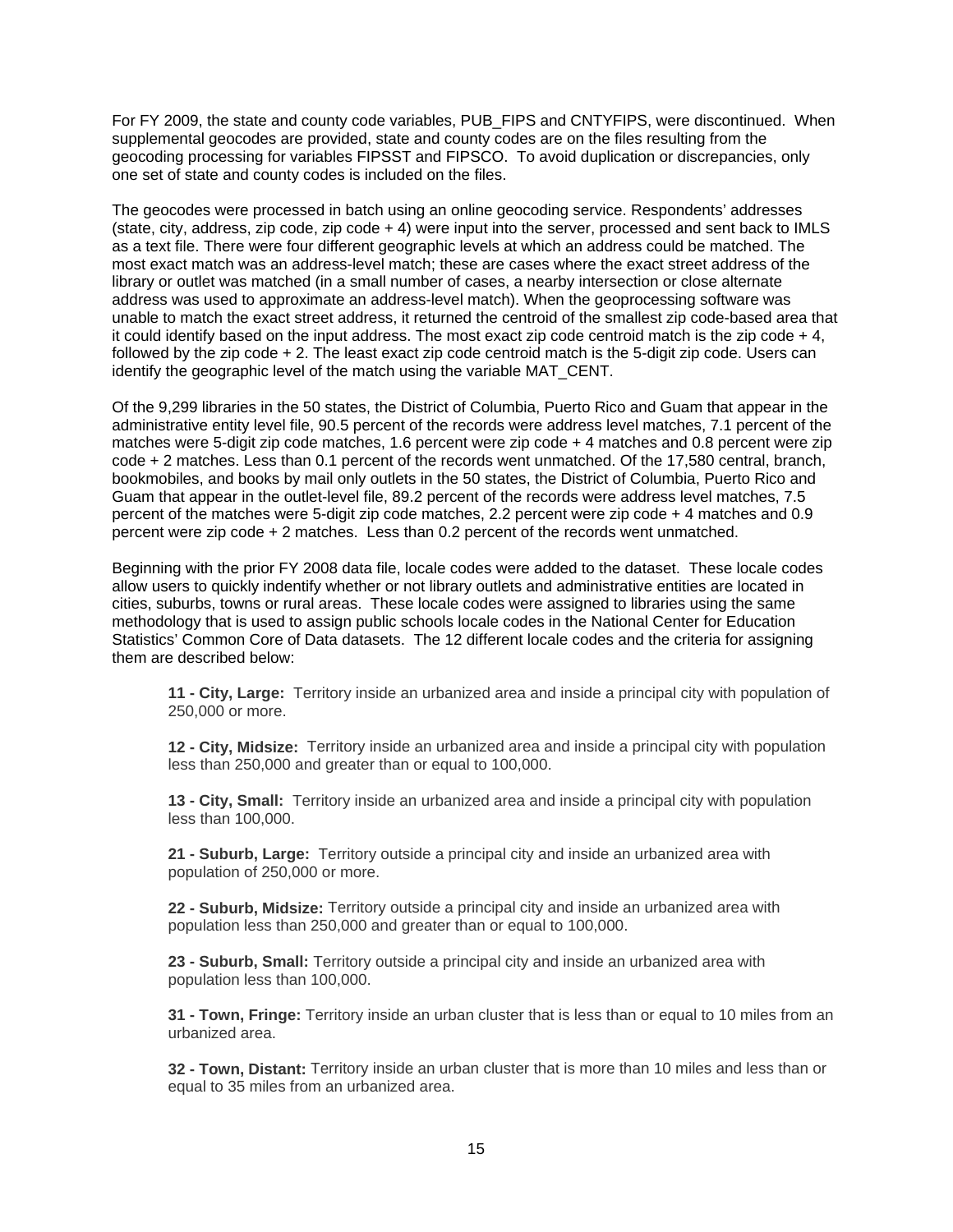**33 - Town, Remote:** Territory inside an urban cluster that is more than 35 miles from an urbanized area.

**41 - Rural, Fringe:** Census-defined rural territory that is less than or equal to 5 miles from an urbanized area, as well as rural territory that is less than or equal to 2.5 miles from an urban cluster.

**42 - Rural, Distant:** Census-defined rural territory that is more than 5 miles but less than or equal to 25 miles from an urbanized area, as well as rural territory that is more than 2.5 miles but less than or equal to 10 miles from an urban cluster.

**43 - Rural, Remote:** Census-defined rural territory that is more than 25 miles from an urbanized area and is also more than 10 miles from an urban cluster.

Library outlets were assigned locale codes based on the geocoded latitude and longitude values of their street addresses. Administrative entities were assigned locale codes based on the modal locale codes among central and branch libraries of that library system. Whenever there was a tie, priority was given to the locale code corresponding to the administrative entity's street address. If the tie involved locale codes that were different from the locale code corresponding to the administrative entity's street address, the most urban code of the tied locale codes was assigned to that administrative entity (the order of urbanicity of locale codes, from highest to lowest is 11, 12, 13, 21, 22, 23, 31, 32, 33, 41, 42, 43).

The geocoding service returned the following geographic identifiers that appear on the administrative entity and outlet-level files: longitude, latitude, FIPS state code, FIPS county code, FIPS place code, Census tract, Census block and match centroid. The Census Bureau added Congressional district and county population estimates to the file. Locale codes were added to the file by IMLS and the Census Bureau. The World Geodetic System 1984 (WGS 1984, Mercator Web) map projection was used throughout the geocoding process.

### **II. B. Guidelines for Processing the Data Files**

#### See *Introduction, Confidentiality,* and *Public- and Restricted-Use Data Files* above for a description of the files.

The Census Bureau developed the software that the states used to report the PLS data. At survey mailout, all numeric data fields were initialized with "-2", and respondents were instructed to replace the "-2" with valid data. Alphanumeric fields that are blank or that contain "M" and numeric fields that contain "-1" indicate nonresponse. A zero (0) response is reported data and indicates the library or outlet had none of the item. (Note: On the public-use file, blank fields for the variables SALARIES, BENEFIT, STAFFEXP, and OTHOPEXP indicate that the data have been removed to protect the confidentiality of individual respondents.) For the 50 states and the District of Columbia, missing data for numeric items were imputed. Missing data were not imputed for outlying areas. See the *Imputation* section above for a discussion of the imputation methodology. See Appendix G for imputation flags and their definitions.

**How to remove imputed values from the data.** Every variable that has the possibility of being imputed has a flag. If the value of that flag is R 09, then the value for the associated variable was reported. If the value of the flag begins with 'I', then the value for the associated variable was imputed. To remove all imputed values from the data, the values of variables that have an associated imputation flag beginning with 'I' should be removed. (Note: The flag variable is a four-character, left-justified field.)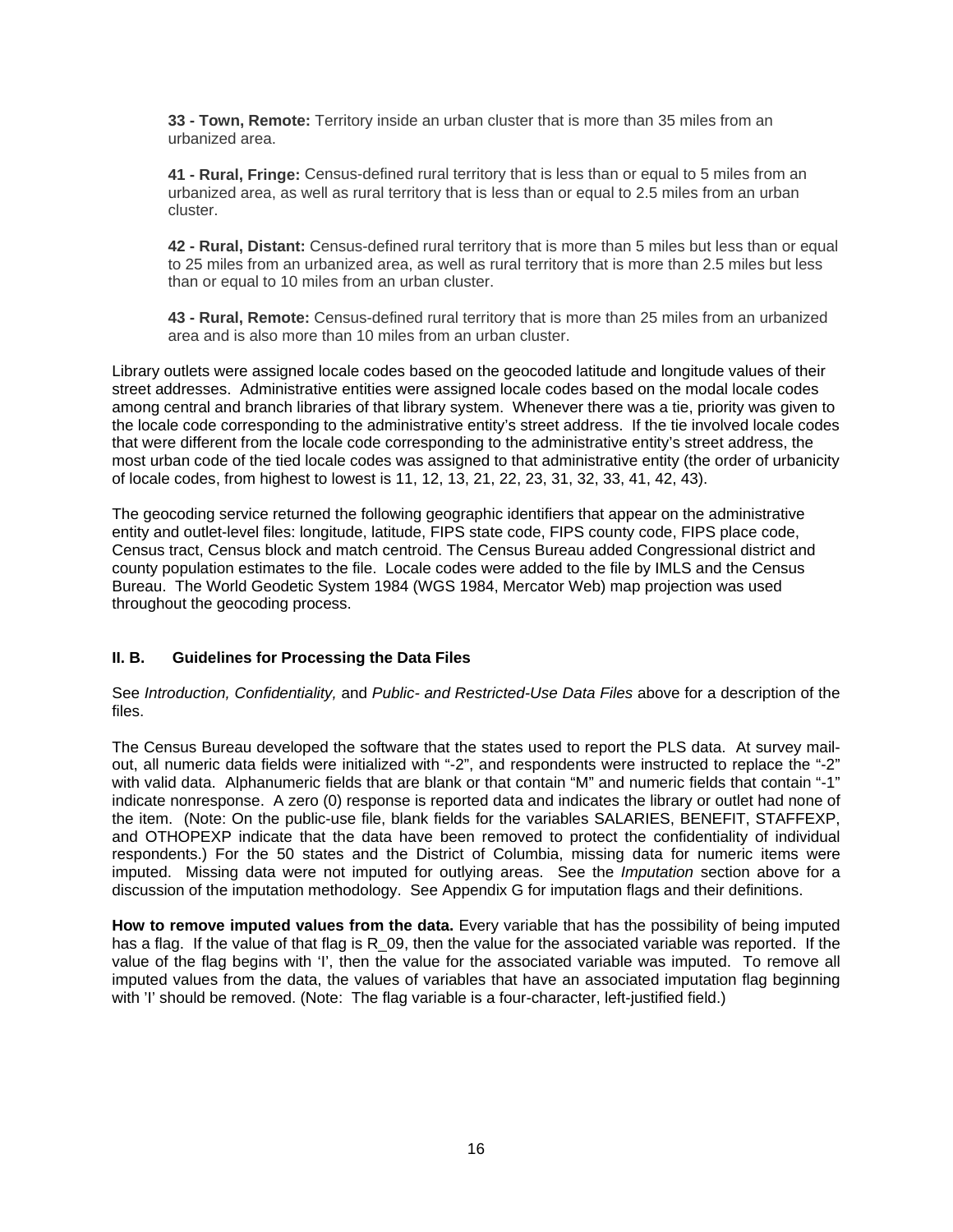| Variable       | Field  | Start    | Data                              | Survey     |                                                                                                                                                                                      |
|----------------|--------|----------|-----------------------------------|------------|--------------------------------------------------------------------------------------------------------------------------------------------------------------------------------------|
| name           | length | position | type                              | item       | Description                                                                                                                                                                          |
|                |        |          | Number of fields per record = 151 |            | Data Source: Public Libraries Survey, Fiscal Year 2009<br>Number of records = 9,299 (one record per observation)<br>ASCII file (pupId09a.txt) is fixed width (file size = 10,217 KB) |
| <b>STABR</b>   | 02     | 1        | A                                 | $^\dagger$ | <b>IDENTIFICATION</b><br>Two-letter Federal Information Processing Standards<br>(FIPS) State Code. (See Appendix D for list of State<br>Codes.)                                      |
| <b>FSCSKEY</b> | 06     | 3        | A                                 | 150        | Library identification code assigned by IMLS                                                                                                                                         |
| <b>LIBID</b>   | 20     | 9        | A                                 | 151        | Library identification code assigned by the state. IMLS<br>assigns the FSCSKEY to this field if the state did not<br>assign a code.                                                  |
| <b>LIBNAME</b> | 60     | 29       | A                                 | 152        | Name of library (administrative entity)                                                                                                                                              |
| <b>ADDRESS</b> | 35     | 89       | Α                                 | 153        | <b>STREET ADDRESS</b><br>Street address of administrative entity                                                                                                                     |
| <b>CITY</b>    | 20     | 124      | A                                 | 154        | City or town (of street address) of administrative entity                                                                                                                            |
| <b>ZIP</b>     | 05     | 144      | A                                 | 155        | Standard five-digit postal zip code (of street address) of<br>administrative entity.<br>$M =$ Missing (unknown, not reported)                                                        |
| ZIP4           | 04     | 149      | A                                 | 156        | Four-digit postal zip code extension (of street address)<br>of administrative entity.<br>$M =$ Missing (unknown, not reported)                                                       |
| ADDRES_M       | 35     | 153      | A                                 | 157        | <b>MAILING ADDRESS</b><br>Mailing address of administrative entity                                                                                                                   |
| CITY_M         | 20     | 188      | Α                                 | 158        | City or town (of mailing address) of administrative entity                                                                                                                           |
| ZIP_M          | 05     | 208      | A                                 | 159        | Standard five-digit postal zip code (of mailing address)<br>of administrative entity<br>M = Missing (unknown, not reported)                                                          |
| ZIP4_M         | 04     | 213      | Α                                 | 160        | Four-digit postal zip code extension (of mailing address)<br>of administrative entity<br>M = Missing (unknown, not reported)                                                         |
| <b>CNTY</b>    | 20     | 217      | A                                 | 161        | County in which the headquarters of the administrative<br>entity is physically located                                                                                               |
| <b>PHONE</b>   | 10     | 237      | A                                 | 162        | Telephone number, in following format: area<br>code/exchange/number (for example, 7037315072)<br>$M =$ Missing (unknown, not reported)<br>$-3$ = Not applicable                      |
| WEB_ADDR       | 80     | 247      | A                                 | 163        | Web address of the administrative entity.<br>$M =$ Missing (unknown, not reported)<br>$-3$ = Not applicable                                                                          |
| C_RELATN       | 02     | 327      | Α                                 | 200        | Interlibrary Relationship Code                                                                                                                                                       |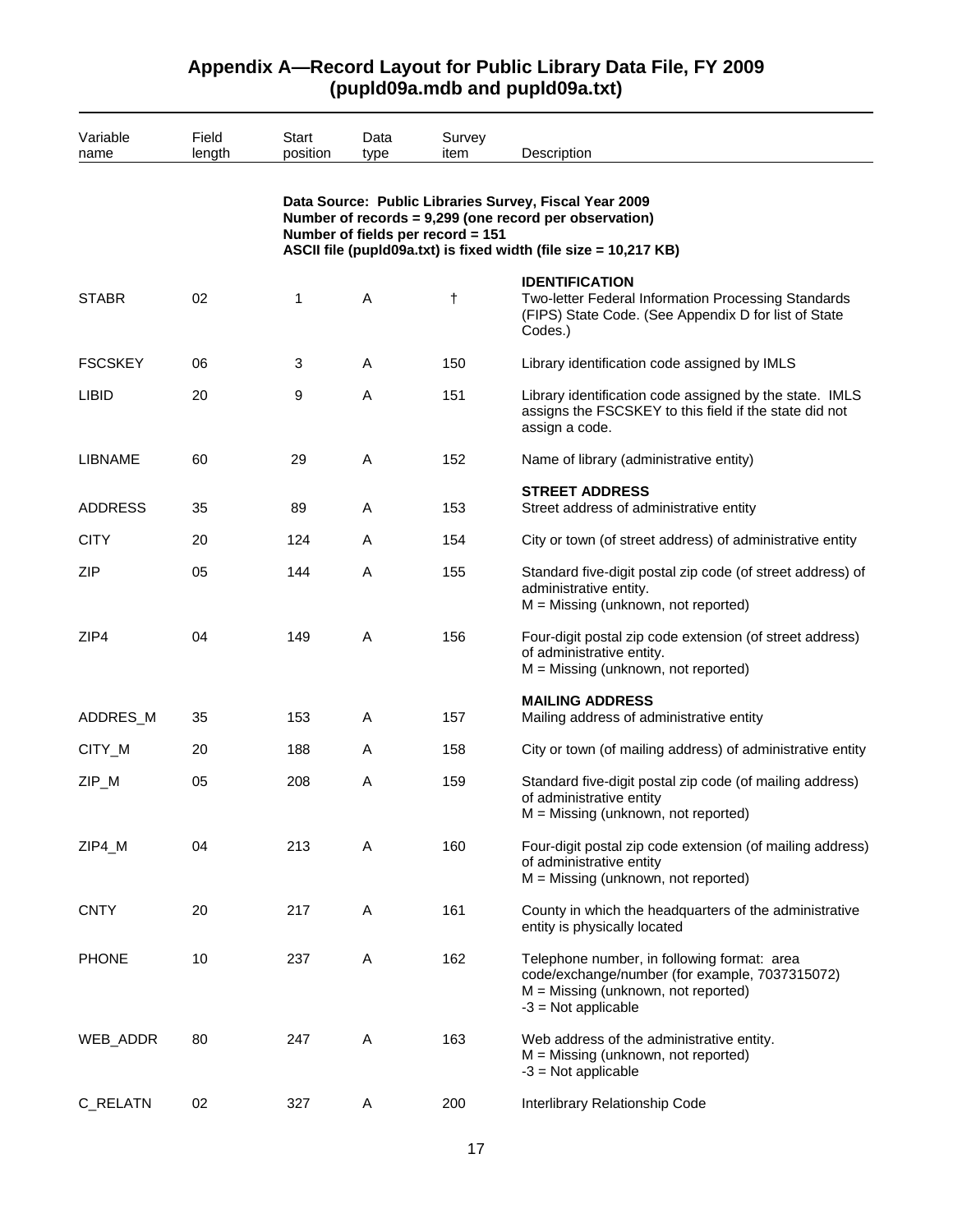#### Variable name Field length **Start** position Data type Survey item Description HQ–Headquarters of a federation or cooperative ME–Member of a federation or cooperative NO–Not a member of a federation or cooperative C\_LEGBAS 02 329 A 201 Legal Basis Code CC–City/County CI–Municipal Government (city, town, or village) CO–County/Parish LD–Library District MJ–Multi-jurisdictional NL–Native American Tribal Government NP–Non-profit Association or Agency SD–School District OT–Other (Note: Prior to FY 98, this variable was called C\_LEGBASE.) C\_ADMIN 02 331 A 202 Administrative Structure Code MA–Administrative Entity with multiple direct service outlets where administrative offices are separate MO–Administrative Entity with multiple direct service outlets where administrative offices are not separate SO–Single Outlet Administrative Entity C\_FSCS 01 333 A 203 FSCS Public Library Definition (Public library meets all criteria in the definition.) Y–Yes N–No GEOCODE 03 334 A 204 Geographic Code CI1–Municipal Government (city, town, or village) (exactly) CI2–Municipal Government (city, town, or village) (most nearly) CO1–County/Parish (exactly) CO2–County/Parish (most nearly) MA1–Metropolitan Area (exactly) MA2–Metropolitan Area (most nearly) MC1–Multi-County (exactly) MC2–Multi-County (most nearly) SD1–School District (exactly) SD2–School District (most nearly) OTH–Other LSABOUND 01 337 A 205 Legal service area boundary change in last year Y–Yes N–No STARTDAT 10 338 A 206 Reporting period starting date, in mm/dd/yyyy format (e.g., 07/01/2008) M–Missing (unknown, not reported) F\_STDAT 04 348 A † STARTDAT imputation flag. (See Appendix G for definition of flags.) ENDDATE 10 352 A 207 Reporting period ending date, in mm/dd/yyyy format (e.g., 06/30/2009) M–Missing (unknown, not reported)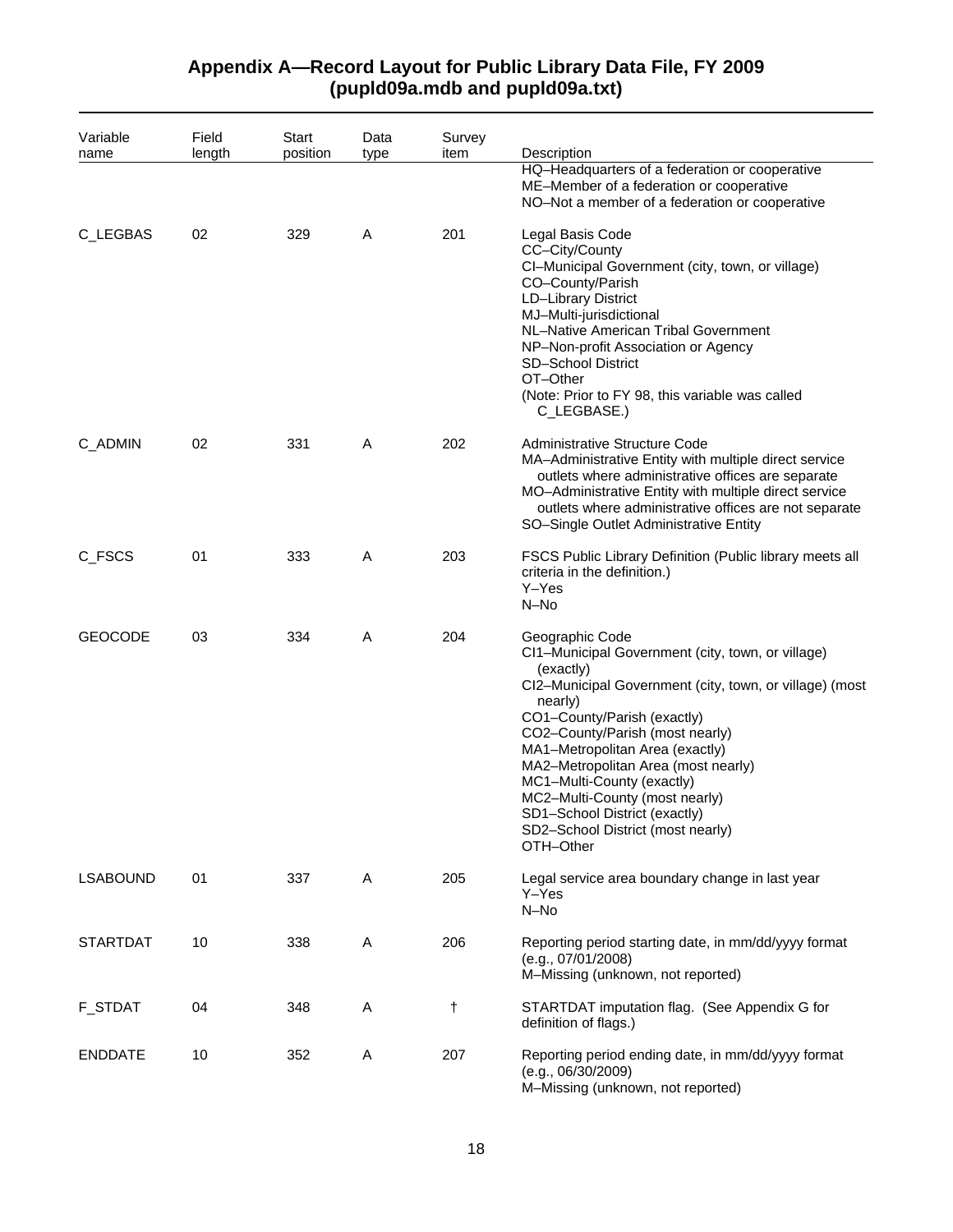#### Variable name Field length **Start** position Data type Survey item Description F\_ENDDAT 04 362 A † ENDDATE imputation flag. (See Appendix G for definition of flags.) **POPULATION** POPU\_LSA 09 366 N 208 Population of the Legal Service Area F\_POPLSA 04 375 A † POPU\_LSA imputation flag. (See Appendix G for definition of flags.) POPU\_UND 09 379 N 209 Unduplicated population of the legal service area for the library. This value is calculated by prorating the library's population of legal service area (POPU\_LSA) to the state's total population of legal service areas (total POPU\_LSA), and applying the ratio to the state-reported total unduplicated population of legal service areas. The latter item, a single figure reported by the state data coordinator, is also named POPU\_UND but is located on the State Summary/State Characteristics Data File. F\_POPUND 04 388 A † POPU\_UND imputation flag. (See Appendix G for definitions of flags.) **SERVICE OUTLETS** CENTLIB 03 392 N 210 Number of central libraries F\_CENLIB 04 395 A † CENTLIB imputation flag. (See Appendix G for definitions of flags.) BRANLIB 03 399 N 211 Number of branch libraries F\_BRLIB 04 402 A † BRANLIB imputation flag. (See Appendix G for definitions of flags.) BKMOB 03 406 N 212 Number of bookmobiles F\_BKMOB 04 409 A † BKMOB imputation flag. (See Appendix G for definitions of flags.) **FULL-TIME EQUIVALENT (FTE) PAID STAFF** MASTER 09 413 N 250 "ALA-MLS" Librarians. Number of FTE paid librarians with Master's degrees from programs of library and information studies accredited by the American Library Association. This field consists of six integers and two decimals, with an explicit decimal point. F\_MASTER 04 422 A † MASTER imputation flag. (See Appendix G for definitions of flags.) LIBRARIA 09 426 N 251 Total number of FTE employees holding the title of librarian. This field consists of six integers and two decimals, with an explicit decimal point. F\_LIBRAR 04 435 A † LIBRARIA imputation flag. (See Appendix G for definitions of flags.) OTHPAID 09 439 N 252 All other paid FTE employees. This field consists of six integers and two decimals, with an explicit decimal point.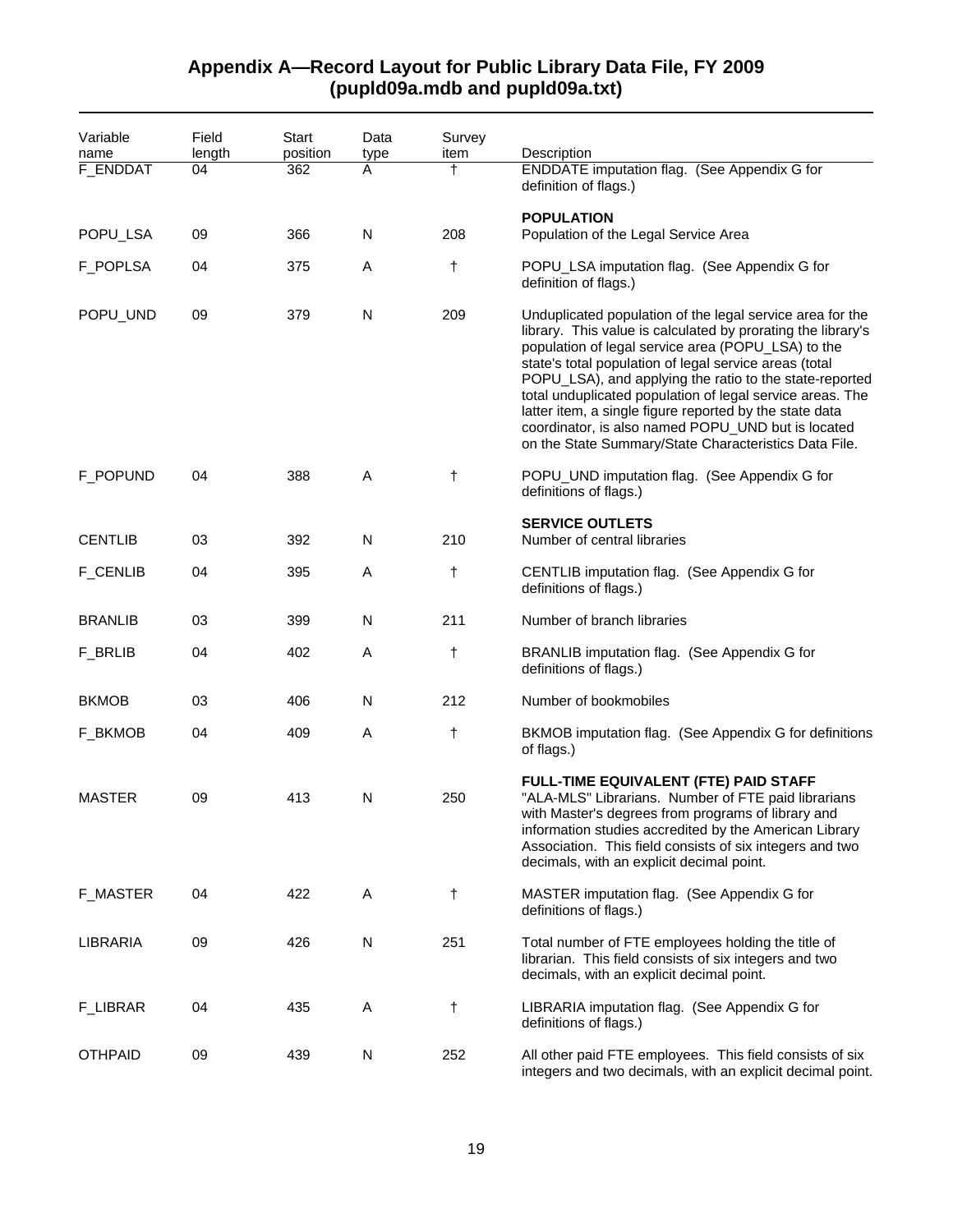| Variable        | Field  | Start    | Data | Survey     |                                                                                                                                                             |
|-----------------|--------|----------|------|------------|-------------------------------------------------------------------------------------------------------------------------------------------------------------|
| name            | length | position | type | item       | Description                                                                                                                                                 |
| <b>F_OTHSTF</b> | 04     | 448      | A    | $^\dagger$ | OTHPAID imputation flag. (See Appendix G for<br>definitions of flags.)                                                                                      |
| <b>TOTSTAFF</b> | 10     | 452      | N    | 253        | Total paid FTE employees (i.e., sum of LIBRARIA and<br>OTHPAID). This field consists of seven integers and<br>two decimals, with an explicit decimal point. |
| <b>F_TOTSTF</b> | 04     | 462      | A    | $\ddagger$ | TOTSTAFF imputation flag. (See Appendix G for<br>definitions of flags.)                                                                                     |
| <b>LOCGVT</b>   | 09     | 466      | N    | 300        | <b>OPERATING REVENUE</b><br>Operating revenue from local government                                                                                         |
| F_LOCGVT        | 04     | 475      | A    | t          | LOCGVT imputation flag. (See Appendix G for<br>definitions of flags.)                                                                                       |
| <b>STGVT</b>    | 09     | 479      | N    | 301        | Operating revenue from state government                                                                                                                     |
| <b>F_STGVT</b>  | 04     | 488      | Α    | $^\dagger$ | STGVT imputation flag. (See Appendix G for definitions<br>of flags.)                                                                                        |
| <b>FEDGVT</b>   | 09     | 492      | N    | 302        | Operating revenue from federal government                                                                                                                   |
| F_FEDGVT        | 04     | 501      | Α    | t          | FEDGVT imputation flag. (See Appendix G for<br>definitions of flags.)                                                                                       |
| <b>OTHINCM</b>  | 09     | 505      | N    | 303        | Other operating revenue (i.e., operating revenue not<br>included in LOCGVT, STGVT, and FEDGVT)                                                              |
| F_OTHINC        | 04     | 514      | A    | $^\dagger$ | OTHINCM imputation flag. (See Appendix G for<br>definitions of flags.)                                                                                      |
| <b>TOTINCM</b>  | 10     | 518      | N    | 304        | Total operating revenue (i.e., sum of LOCGVT, STGVT,<br>FEDGVT, and OTHINCM)                                                                                |
| <b>F_TOTINC</b> | 04     | 528      | A    | $\ddagger$ | TOTINCM imputation flag. (See Appendix G for<br>definitions of flags.)                                                                                      |
|                 |        |          |      |            | <b>OPERATING EXPENDITURES</b>                                                                                                                               |
| <b>SALARIES</b> | 09     | 532      | N    | 350        | <b>Staff Expenditures</b><br>Salaries and wages for all library staff                                                                                       |
| F_SALX          | 04     | 541      | A    | $\ddagger$ | SALARIES imputation flag. (See Appendix G for<br>definitions of flags.)                                                                                     |
| <b>BENEFIT</b>  | 09     | 545      | N    | 351        | Employee benefits for all library staff                                                                                                                     |
| F_BENX          | 04     | 554      | A    | $\ddagger$ | BENEFIT imputation flag. (See Appendix G for<br>definitions of flags.)                                                                                      |
| <b>STAFFEXP</b> | 09     | 558      | N    | 352        | Total staff expenditures (i.e., sum of SALARIES and<br><b>BENEFIT)</b>                                                                                      |
| <b>F_TOSTFX</b> | 04     | 567      | A    | $\ddagger$ | STAFFEXP imputation flag. (See Appendix G for<br>definitions of flags.)                                                                                     |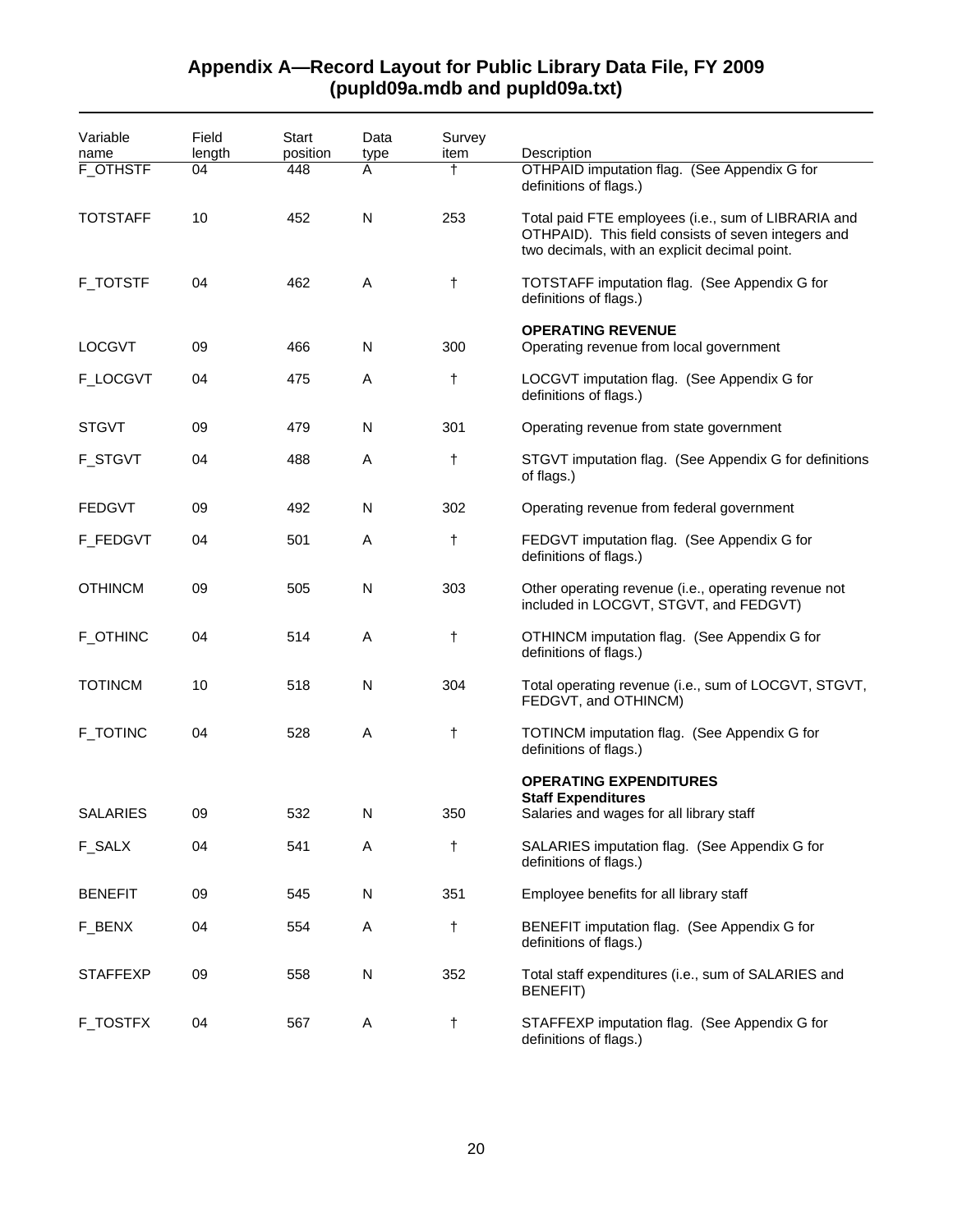| Variable<br>name | Field<br>length | Start<br>position | Data<br>type | Survey<br>item | Description                                                                                                                                                                                                                                       |
|------------------|-----------------|-------------------|--------------|----------------|---------------------------------------------------------------------------------------------------------------------------------------------------------------------------------------------------------------------------------------------------|
| <b>PRMATEXP</b>  | 09              | 571               | N            | 353            | <b>Collection expenditures</b><br>Operating expenditures for print materials (including<br>books, serial back files, current serial subscriptions,<br>government documents, and any other print<br>acquisitions)                                  |
| F_PRMATX         | 04              | 580               | A            | $\ddagger$     | PRMATEXP imputation flag. (See Appendix G for<br>definitions of flags.)                                                                                                                                                                           |
| <b>ELMATEXP</b>  | 09              | 584               | N            | 354            | Operating expenditures for electronic (digital) materials<br>(including e-books, e-serials, government documents,<br>databases, electronic files, reference tools, scores,<br>maps, or pictures, including materials digitized by the<br>library) |
| F_ELMATX         | 04              | 593               | A            | $\ddagger$     | ELMATEXP imputation flag. (See Appendix G for<br>definitions of flags.)                                                                                                                                                                           |
| <b>OTHMATEX</b>  | 09              | 597               | N            | 355            | Operating expenditures for all other library materials<br>(microform, audio, video, DVD, and new formats)                                                                                                                                         |
| F_OTMATX         | 04              | 606               | A            | $\ddagger$     | OTHMATEX imputation flag. (See Appendix G for<br>definitions of flags.)                                                                                                                                                                           |
| <b>TOTEXPCO</b>  | 09              | 610               | N            | 356            | Total expenditures on library collection (i.e., sum of<br>PRMATEXP, ELMATEXP, and OTHMATEX)                                                                                                                                                       |
| F_TOCOLX         | 04              | 619               | Α            | $\ddagger$     | TOTEXPCO imputation flag. (See Appendix G for<br>definitions of flags.)                                                                                                                                                                           |
| <b>OTHOPEXP</b>  | 09              | 623               | N            | 357            | Other operating expenditures<br>Other operating expenditures (i.e., operating<br>expenditures not included in STAFFEXP and<br>TOTEXPCO)                                                                                                           |
| F_OTHOPX         | 04              | 632               | A            | $\ddagger$     | OTHOPEXP imputation flag. (See Appendix G for<br>definitions of flags.)                                                                                                                                                                           |
| <b>TOTOPEXP</b>  | 10              | 636               | N            | 358            | Total operating expenditures (i.e., sum of STAFFEXP,<br>TOTEXPCO, and OTHOPEXP)                                                                                                                                                                   |
| F_TOTOPX         | 04              | 646               | A            | t              | TOTOPEXP imputation flag. (See Appendix G for<br>definitions of flags.)                                                                                                                                                                           |
| LCAP_REV         | 09              | 650               | N            | 400            | <b>CAPITAL REVENUE</b><br>Local government capital revenue                                                                                                                                                                                        |
| <b>F_LCAPRV</b>  | 04              | 659               | Α            | $\ddagger$     | LCAP_REV imputation flag. (See Appendix G for<br>definitions of flags.)                                                                                                                                                                           |
| SCAP_REV         | 09              | 663               | N            | 401            | State government capital revenue                                                                                                                                                                                                                  |
| F_SCAPRV         | 04              | 672               | A            | $\ddagger$     | SCAP_REV imputation flag. (See Appendix G for<br>definition of flags.)                                                                                                                                                                            |
| FCAP_REV         | 09              | 676               | N            | 402            | Federal government capital revenue                                                                                                                                                                                                                |
| F_FCAPRV         | 04              | 685               | Α            | $\ddagger$     | FCAP_REV imputation flag. (See Appendix G for<br>definitions of flags.)                                                                                                                                                                           |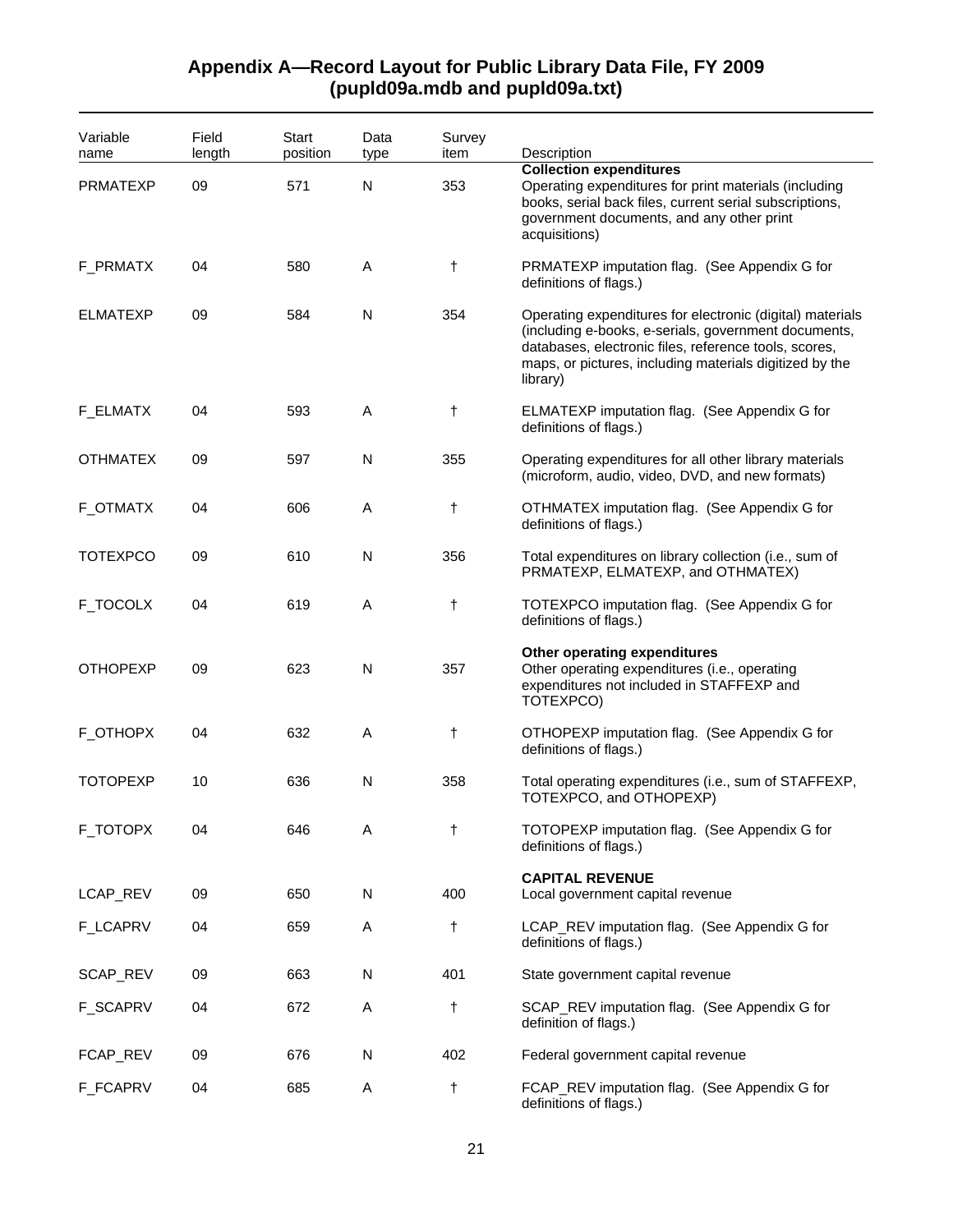| Variable<br>name | Field<br>length | <b>Start</b><br>position | Data<br>type | Survey<br>item | Description                                                                                                                                                                  |
|------------------|-----------------|--------------------------|--------------|----------------|------------------------------------------------------------------------------------------------------------------------------------------------------------------------------|
| OCAP_REV         | 09              | 689                      | N            | 403            | Other capital revenue (i.e., capital revenue not included<br>in LCAP_REV, SCAP_REV, and OCAP_REV)                                                                            |
| F_OCAPRV         | 04              | 698                      | A            | t              | OCAP_REV imputation flag. (See Appendix G for<br>definition of flags.)                                                                                                       |
| CAP_REV          | 09              | 702                      | N            | 404            | Total capital revenue (i.e., sum of LCAP_REV,<br>SCAP_REV, FCAP_REV, and OCAP_REV)                                                                                           |
| <b>F_TCAPRV</b>  | 04              | 711                      | A            | t              | CAP_REV imputation flag. (See Appendix G for<br>definitions of flags.)                                                                                                       |
| <b>CAPITAL</b>   | 09              | 715                      | N            | 405            | <b>CAPITAL EXPENDITURES</b><br>Total capital expenditures                                                                                                                    |
| F_TCAPX          | 04              | 724                      | Α            | t              | CAPITAL imputation flag. (See Appendix G for<br>definitions of flags.)                                                                                                       |
| <b>BKVOL</b>     | 09              | 728                      | $\mathsf{N}$ | 450            | <b>LIBRARY COLLECTION</b><br>Print materials (including books, serial back files, and<br>government documents)                                                               |
| F_BKVOL          | 04              | 737                      | A            | t              | BKVOL imputation flag. (See Appendix G for definitions<br>of flags.)                                                                                                         |
| <b>EBOOK</b>     | 09              | 741                      | N            | 451            | Electronic books (E-books) (digital documents, including<br>non-serial government documents in digital format)                                                               |
| F_EBOOK          | 04              | 750                      | A            | t              | EBOOK imputation flag. (See Appendix G for definitions<br>of flags.)                                                                                                         |
| <b>AUDIO</b>     | 09              | 754                      | N            | 452            | Audio materials (including records, audiocassettes,<br>audio cartridges, audio discs-including audio-CD-<br>ROMS, audio reels, talking books, and other sound<br>recordings) |
| F_AUDIO          | 04              | 763                      | A            | t              | AUDIO imputation flag. (See Appendix G for definitions<br>of flags.)                                                                                                         |
| <b>VIDEO</b>     | 09              | 767                      | N            | 453            | Video materials (including video tapes, DVDs, video CD-<br>ROMS, etc.)                                                                                                       |
| <b>F_VIDEO</b>   | 04              | 776                      | Α            | t              | VIDEO imputation flag. (See Appendix G for definitions<br>of flags.)                                                                                                         |
| DB_LOC           | 09              | 780                      | ${\sf N}$    | 454            | <b>LICENSED DATABASES</b><br>Local licensed databases                                                                                                                        |
| F_DB_LOC         | 04              | 789                      | A            | t              | DB_LOC imputation flag. (See Appendix G for<br>definitions of flags.)                                                                                                        |
| DB_ST            | 09              | 793                      | N            | 455            | State (state government or state library) licensed<br>databases                                                                                                              |
| F_DB_ST          | 04              | 802                      | Α            | t              | DB_ST imputation flag. (See Appendix G for definitions<br>of flags.)                                                                                                         |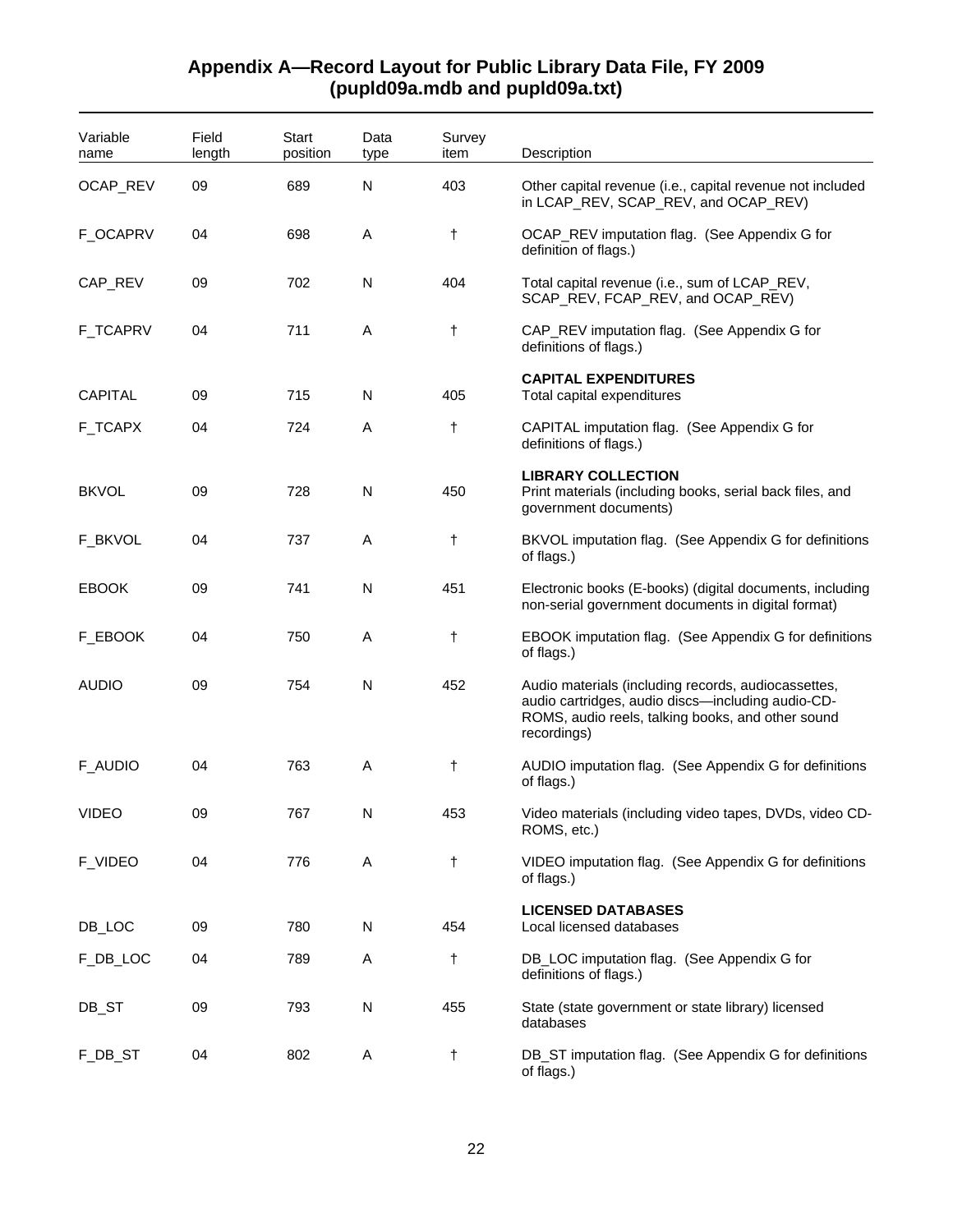| Variable<br>name<br>DB_OTH | Field<br>length<br>09 | Start<br>position<br>806 | Data<br>type<br>N | Survey<br>item<br>456 | Description<br>Other licensed databases (cooperative agreements or<br>consortia within state or region.) |
|----------------------------|-----------------------|--------------------------|-------------------|-----------------------|----------------------------------------------------------------------------------------------------------|
| F_DB_OTH                   | 04                    | 815                      | Α                 | $^\dagger$            | DB_OTH imputation flag. (See Appendix G for<br>definitions of flags.)                                    |
| DATABASE                   | 09                    | 819                      | N                 | 457                   | <b>Total Licensed Databases</b>                                                                          |
| <b>F_DBASE</b>             | 04                    | 828                      | Α                 | $\ddagger$            | DATABASE imputation flag. (See Appendix G for<br>definitions of flags.)                                  |
| <b>SUBSCRIP</b>            | 09                    | 832                      | N                 | 455                   | Current print serial subscriptions                                                                       |
| <b>F_PRSUB</b>             | 04                    | 841                      | Α                 | t                     | SUBSCRIP imputation flag. (See Appendix G for<br>definitions of flags.)                                  |
| <b>ESUBSCRP</b>            | 09                    | 845                      | N                 | 456                   | Current electronic serial subscriptions                                                                  |
| <b>F_ESUB</b>              | 04                    | 854                      | Α                 | $\ddagger$            | ESUBSCRP imputation flag. (See Appendix G for<br>definitions of flags.)                                  |
| HRS_OPEN                   | 09                    | 858                      | N                 | 500                   | <b>PUBLIC SERVICE HOURS</b><br>Total annual public service hours for all service outlets                 |
| F_HRS_OP                   | 04                    | 867                      | Α                 | t                     | HRS_OPEN imputation flag. (See Appendix G for<br>definitions of flags.)                                  |
| <b>VISITS</b>              | 09                    | 871                      | N                 | 501                   | <b>LIBRARY SERVICES</b><br>Total annual library visits                                                   |
| <b>F_VISITS</b>            | 04                    | 880                      | Α                 | $\ddagger$            | VISITS imputation flag. (See Appendix G for definitions<br>of flags.)                                    |
| <b>REFERENC</b>            | 09                    | 884                      | N                 | 502                   | Total annual reference transactions                                                                      |
| F_REFER                    | 04                    | 893                      | Α                 | t                     | REFERENC imputation flag. (See Appendix G for<br>definitions of flags.)                                  |
| <b>REGBOR</b>              | 09                    | 897                      | N                 | 503                   | <b>Registered Borrowers</b>                                                                              |
| F_REGBOR                   | 04                    | 906                      | Α                 | t                     | REGBOR imputation flag. (See Appendix G for<br>definitions of flags.)                                    |
| <b>TOTCIR</b>              | 09                    | 910                      | N                 | 550                   | <b>CIRCULATION</b><br>Total annual circulation transactions                                              |
| <b>F_TOTCIR</b>            | 04                    | 919                      | Α                 | $\ddagger$            | TOTCIR imputation flag. (See Appendix G for<br>definitions of flags.)                                    |
| <b>KIDCIRCL</b>            | 09                    | 923                      | N                 | 551                   | Total annual circulation (including renewals) of all<br>children's materials in all formats to all users |
| <b>F_KIDCIR</b>            | 04                    | 932                      | Α                 | $\ddagger$            | KIDCIRCL imputation flag. (See Appendix G for<br>definitions of flags.)                                  |
| <b>LOANTO</b>              | 06                    | 936                      | N                 | 552                   | <b>INTER-LIBRARY LOANS</b><br>Total annual loans provided to other libraries                             |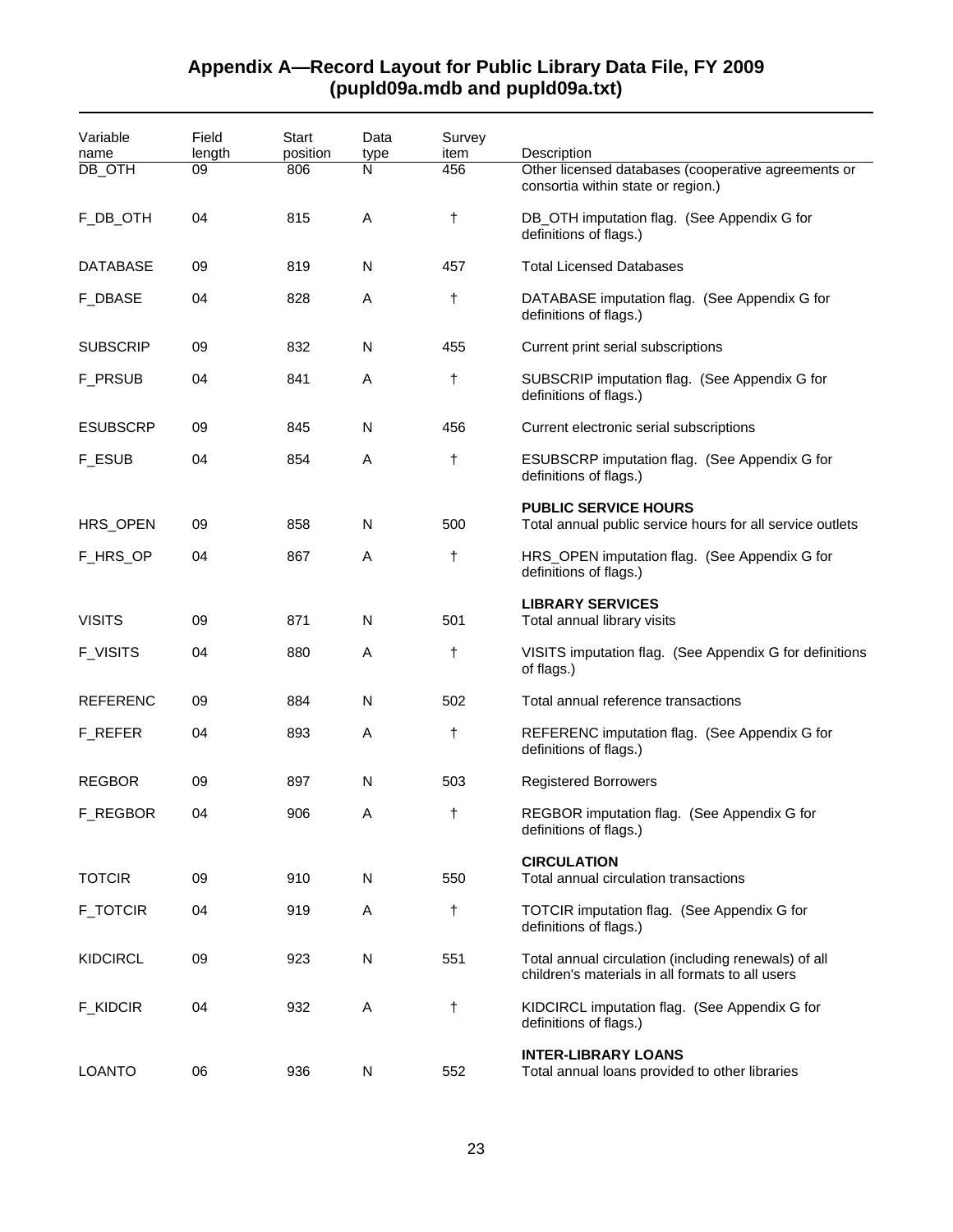### Variable name Field length **Start** position Data type Survey item Description F\_LOANTO 04 942 A † LOANTO imputation flag. (See Appendix G for definitions of flags.) LOANFM 06 946 N 553 Total annual loans received from other libraries F\_LOANFM 04 952 A † LOANFM imputation flag. (See Appendix G for definitions of flags.) **LIBRARY PROGRAMS**  TOTPRO 09 956 N 600 Total library programs F\_TOTPRO 04 965 A † TOTPRO imputation flag. (See Appendix G for definitions of flags.) KIDPRO 09 969 N 601 Total children's programs F\_KIDPRO 04 978 A † KIDPRO imputation flag. (See Appendix G for definitions of flags.) YAPRO 09 982 602 Total young adult programs F\_YAPRO 04 991 + YAPRO imputation flag. (See Appendix G for definitions of flags.) TOTATTEN 09 995 N 603 Total audience at all library programs F\_TOTATT 04 1004 A † TOTATTEN imputation flag. (See Appendix G for definitions of flags.) KIDATTEN 09 1008 N 604 Total audience at all children's programs F\_KIDATT 04 1017 A † KIDATTEN imputation flag. (See Appendix G for definitions of flags.) YAATTEN 09 1021 605 Total audience at all young adult programs F\_YAATT 04 1030 **t** YAATT imputation flag. (See Appendix G for definitions of flags.) **ELECTRONIC TECHNOLOGY**  GPTERMS 06 1034 N 650 Internet computers used by general public F\_GPTERM 04 1040 A † GPTERMS imputation flag. (See Appendix G for definitions of flags.) PITUSR 09 1044 N 651 Users of public internet computers per year F PITUSR 04 1053 A † PITUSR imputation flag. (See Appendix G for definitions of flags.) YR\_SUB 04 1057 A † FSCS submission year of public library data in 4-digit format (YYYY) OBEREG 02 1061 A  $+$  Bureau of Economic Analysis Code (formerly, Office of Business Economics) 01–New England (CT ME MA NH RI VT)

# **Appendix A—Record Layout for Public Library Data File, FY 2009 (pupld09a.mdb and pupld09a.txt)**

02–Mid East (DE DC MD NJ NY PA) 03–Great Lakes (IL IN MI OH WI) 04–Plains (IA KS MN MO NE ND SD)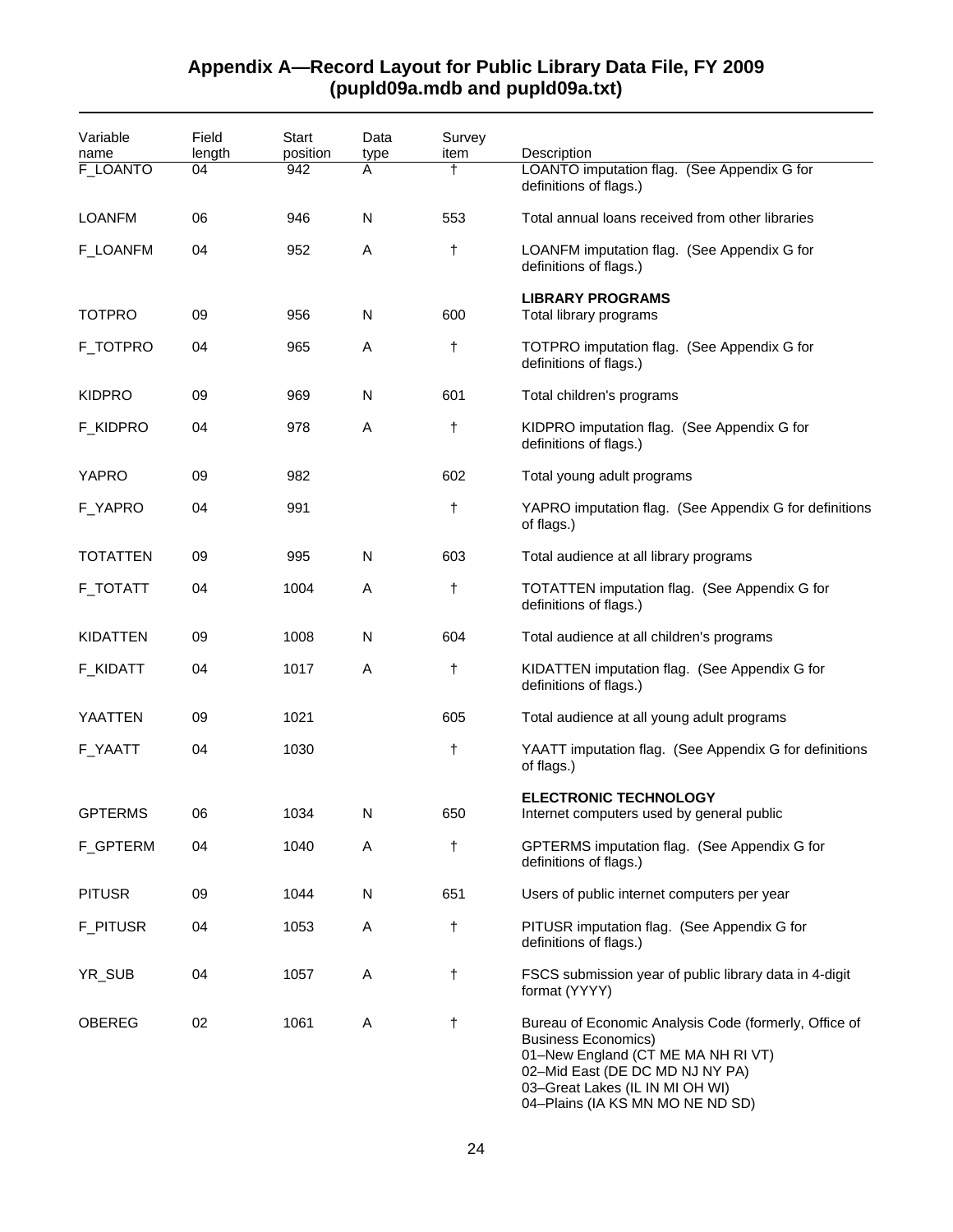| Variable        | Field  | Start    | Data | Survey |                                                                                                                                                                                                                                                                                                                                                                                                                                                                                                                                                                                                                                                                                                                                                                                                                                                                                                                                                                                                                                                                                                                                                                                                                                                                                                                                                                                                                                                                       |
|-----------------|--------|----------|------|--------|-----------------------------------------------------------------------------------------------------------------------------------------------------------------------------------------------------------------------------------------------------------------------------------------------------------------------------------------------------------------------------------------------------------------------------------------------------------------------------------------------------------------------------------------------------------------------------------------------------------------------------------------------------------------------------------------------------------------------------------------------------------------------------------------------------------------------------------------------------------------------------------------------------------------------------------------------------------------------------------------------------------------------------------------------------------------------------------------------------------------------------------------------------------------------------------------------------------------------------------------------------------------------------------------------------------------------------------------------------------------------------------------------------------------------------------------------------------------------|
| name            | length | position | type | item   | Description<br>05-Southeast (AL AR FL GA KY LA MS NC SC TN VA<br>WV)<br>06-Soutwest (AZ NM OK TX)<br>07-Rocky Mountains (CO ID MT UT WY)<br>08-Far West (AK CA HI NV OR WA)<br>09-Outlying Areas (AS GU MP PR VI)                                                                                                                                                                                                                                                                                                                                                                                                                                                                                                                                                                                                                                                                                                                                                                                                                                                                                                                                                                                                                                                                                                                                                                                                                                                     |
| <b>RSTATUS</b>  | 01     | 1063     | Α    | t      | Reporting status<br>1-Respondent, with no imputed data<br>2-Respondent, with both reported and imputed data<br>3-Nonrespondent, not imputed<br>4-Nonrespondent with imputed data                                                                                                                                                                                                                                                                                                                                                                                                                                                                                                                                                                                                                                                                                                                                                                                                                                                                                                                                                                                                                                                                                                                                                                                                                                                                                      |
| <b>STATSTRU</b> | 02     | 1064     | Α    | t      | <b>Structure Change Code</b><br>00-No change from last year<br>01-Existing Administrative Entity or Outlet absorbs<br>another Administrative Entity or Outlet<br>02-Newly created Administrative Entity or Outlet<br>03-Closed<br>04-Move Outlet to a newly created Administrative Entity<br>05-Merge two or more Administrative Entities or Outlets<br>to form a new Administrative Entity or Outlet<br>06-(reserved)<br>07-(reserved)<br>08–Restored a closed Administrative Entity or Outlet<br>record<br>09-Restored an incorrectly deleted Administrative Entity<br>or Outlet<br>10-Delete an incorrect record<br>11-Outlet moved to a different previously existing<br><b>Administrative Entity</b><br>12-(reserved)<br>13-Add an existing Administrative Entity or Outlet not<br>previously reported<br>22-Future Administrative Entity FSCS ID Request<br>23-Temporary Closure<br>24-Restore/Undo Was a 23 (Reopen a Temporarily<br><b>Closed Administrative Entity)</b><br>(Note: This code records structure changes to<br>administrative entities and outlets, and is included on<br>the Public Library Data File and the Public Library<br>Outlet File. Structure changes include actions such<br>as adding, deleting, or merging administrative entities<br>or outlets. The full list of codes is provided; however,<br>some codes are specific to one of the data files (e.g.,<br>code 11 would appear only on the Public Library<br>Outlet Data File.) |
| <b>STATNAME</b> | 02     | 1066     | Α    | 152A   | Name Change Code<br>00-No change from last year<br>06-Official name change<br>14-Minor name change                                                                                                                                                                                                                                                                                                                                                                                                                                                                                                                                                                                                                                                                                                                                                                                                                                                                                                                                                                                                                                                                                                                                                                                                                                                                                                                                                                    |
| <b>STATADDR</b> | 02     | 1068     | Α    | 153A   | Address Change Code<br>00-No change from last year<br>07-Moved to a new location<br>15-Minor address change                                                                                                                                                                                                                                                                                                                                                                                                                                                                                                                                                                                                                                                                                                                                                                                                                                                                                                                                                                                                                                                                                                                                                                                                                                                                                                                                                           |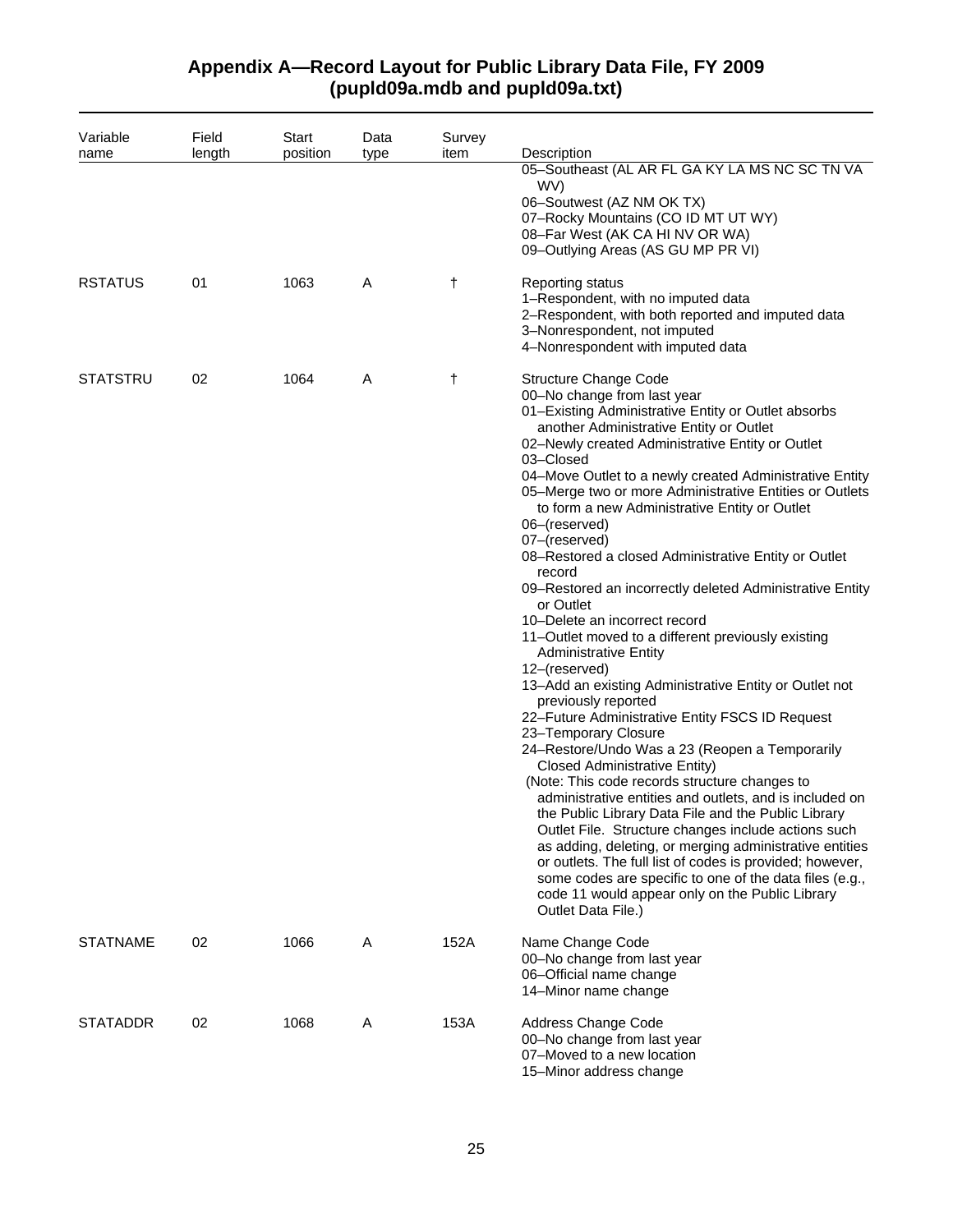| Variable<br>name | Field<br>length | <b>Start</b><br>position | Data<br>type | Survey<br>item | Description                                                                                                                                                                                                                                                                                                                                                                                                                                                                                                                                                                                                                                                                                                                                                                                                                                                                                                                                                                                                                                                                                                                                                                                                                                                                                                                                                                                                                                                   |
|------------------|-----------------|--------------------------|--------------|----------------|---------------------------------------------------------------------------------------------------------------------------------------------------------------------------------------------------------------------------------------------------------------------------------------------------------------------------------------------------------------------------------------------------------------------------------------------------------------------------------------------------------------------------------------------------------------------------------------------------------------------------------------------------------------------------------------------------------------------------------------------------------------------------------------------------------------------------------------------------------------------------------------------------------------------------------------------------------------------------------------------------------------------------------------------------------------------------------------------------------------------------------------------------------------------------------------------------------------------------------------------------------------------------------------------------------------------------------------------------------------------------------------------------------------------------------------------------------------|
| <b>LONGITUD</b>  | 11              | 1070                     | N            | t              | Longitude. This field consists of a negative sign, three<br>integers and six decimal places, with an explicit decimal<br>point.<br>0.000000 - Missing                                                                                                                                                                                                                                                                                                                                                                                                                                                                                                                                                                                                                                                                                                                                                                                                                                                                                                                                                                                                                                                                                                                                                                                                                                                                                                         |
| LATITUDE         | 09              | 1081                     | N            | t              | Latitude. This field consists of two integers and six<br>decimal places, with an explicit decimal point.<br>0.000000 - Missing                                                                                                                                                                                                                                                                                                                                                                                                                                                                                                                                                                                                                                                                                                                                                                                                                                                                                                                                                                                                                                                                                                                                                                                                                                                                                                                                |
| <b>FIPSST</b>    | 02              | 1090                     | A            | t              | Two-digit Federal Information Processing Standards<br>(FIPS) State Code (assigned based on the physical<br>location of the administrative entity headquarters). See<br>Appendix D for list of State Codes.<br>00 - Missing                                                                                                                                                                                                                                                                                                                                                                                                                                                                                                                                                                                                                                                                                                                                                                                                                                                                                                                                                                                                                                                                                                                                                                                                                                    |
| <b>FIPSCO</b>    | 03              | 1092                     | A            | t              | Three-digit FIPS County Code (assigned based on the<br>physical location of the administrative entity<br>headquarters)<br>000 - Missing                                                                                                                                                                                                                                                                                                                                                                                                                                                                                                                                                                                                                                                                                                                                                                                                                                                                                                                                                                                                                                                                                                                                                                                                                                                                                                                       |
| <b>FIPSPLAC</b>  | 05              | 1095                     | Α            | t              | <b>FIPS Place</b><br>00000 - Missing                                                                                                                                                                                                                                                                                                                                                                                                                                                                                                                                                                                                                                                                                                                                                                                                                                                                                                                                                                                                                                                                                                                                                                                                                                                                                                                                                                                                                          |
| <b>CNTYPOP</b>   | 08              | 1100                     | N            | t              | <b>County Population</b><br>$-1$ = Missing                                                                                                                                                                                                                                                                                                                                                                                                                                                                                                                                                                                                                                                                                                                                                                                                                                                                                                                                                                                                                                                                                                                                                                                                                                                                                                                                                                                                                    |
| <b>LOCALE</b>    | 02              | 1108                     | Α            | t              | Urban-centric locale code. The geographic location in<br>terms of the size of the community in which it is located<br>and the proximity of that community to urban and<br>metropolitan areas.<br>.–Missing<br>11-City, Large: Territory inside an urbanized area and<br>inside a principal city with population of 250,000 or<br>more<br>12-City, Mid-size: Territory inside an urbanized area<br>and inside a principal city with a population less than<br>250,000 and greater than or equal to 100,000<br>13-City, Small: Territory inside an urbanized area and<br>inside a principal city with a population less than<br>100,000<br>21-Suburb, Large: Territory outside a principal city and<br>inside an urbanized area with population of 250,000<br>or more<br>22-Suburb, Mid-size: Territory outside a principal city<br>and inside an urbanized area with a population less<br>than 250,000 and greater than or equal to 100,000<br>23-Suburb, Small: Territory outside a principal city and<br>inside an urbanized area with a population less than<br>100,000<br>31-Town, Fringe: Territory inside an urban cluster that is<br>less than or equal to 10 miles from an urbanized area<br>32-Town, Distant: Territory inside an urban cluster that<br>is more than 10 miles and less than or equal to 35<br>miles from an urbanized area<br>33-Town, Remote: Territory inside an urban cluster that<br>is more than 35 miles from an urbanized area |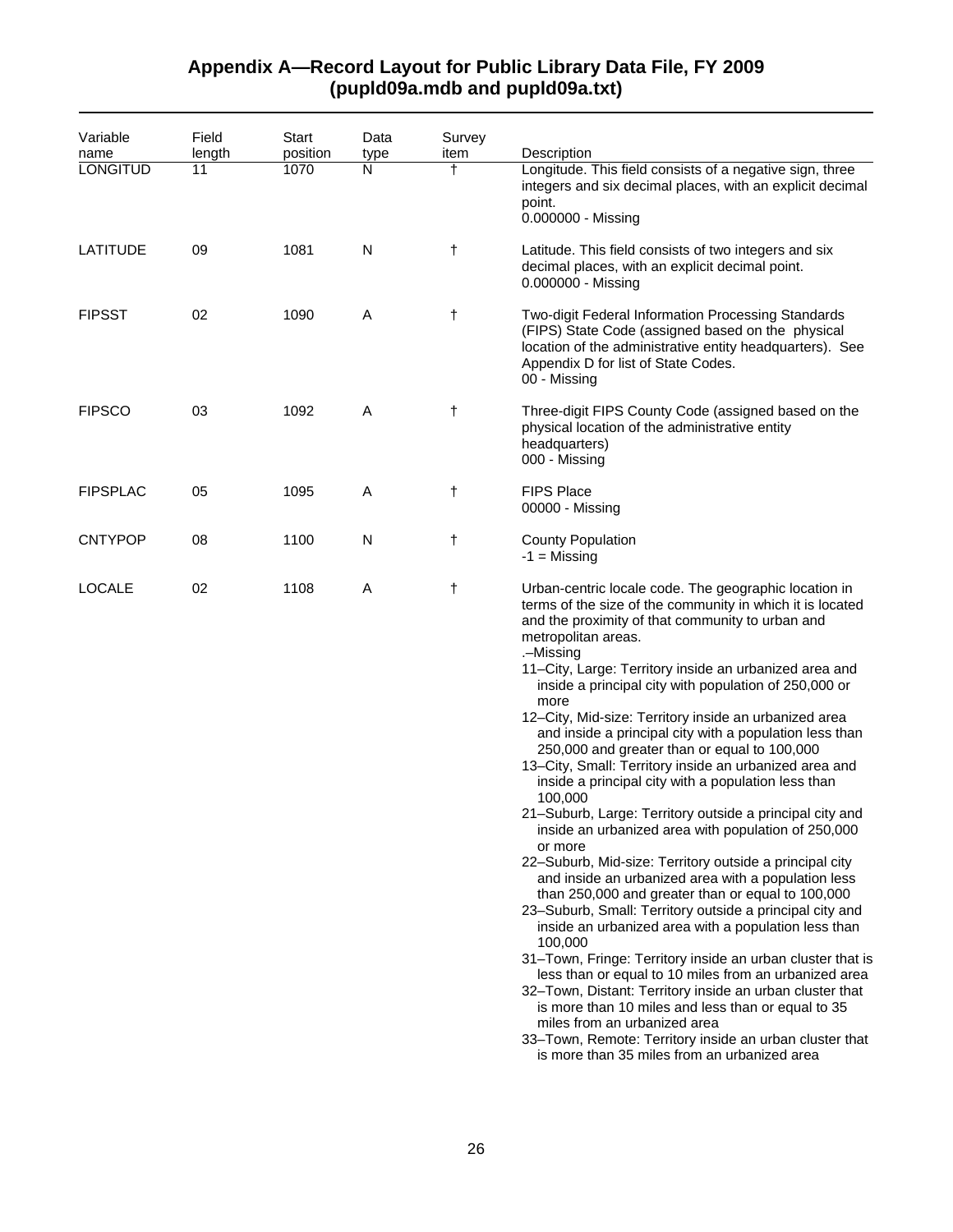| Variable<br>name | Field<br>length                          | Start<br>position | Data<br>type | Survey<br>item | Description                                                                                                                                                                                                                                                                                                                                                                                                                                                                                                                                                                                                                                             |
|------------------|------------------------------------------|-------------------|--------------|----------------|---------------------------------------------------------------------------------------------------------------------------------------------------------------------------------------------------------------------------------------------------------------------------------------------------------------------------------------------------------------------------------------------------------------------------------------------------------------------------------------------------------------------------------------------------------------------------------------------------------------------------------------------------------|
|                  |                                          |                   |              |                | 41-Rural, Fringe: Census-defined rural territory that is<br>less than or equal to 5 miles from an urbanized area,<br>as well as rural territory that is less than or equal to<br>2.5 miles from an urban cluster<br>42-Rural, Distant: Census-defined rural territory that is<br>more than 5 miles but less than or equal to 25 miles<br>from an urbanized area, as well as rural territory that<br>is more than 2.5 miles but less than or equal to 10<br>miles from an urban cluster<br>43-Rural, Remote: Census-defined rural territory that is<br>more than 25 miles from an urbanized area and is<br>also more than 10 miles from an urban cluster |
| <b>CENTRACT</b>  | 07                                       | 1110              | N            | $\ddagger$     | Census Tract. A small, relatively permanent statistical<br>subdivision of a county or statistically equivalent entity<br>delineated by local participants as part of the Census<br>Bureau's Participant Statistical Areas Program. This field<br>consists of four integers and two decimals, with an<br>explicit decimal point.<br>0 - Missing                                                                                                                                                                                                                                                                                                          |
| <b>CENBLOCK</b>  | 04                                       | 1117              | N            | $^\dagger$     | Census Block. An area bounded on all sides by visible<br>features, such as streets, roads, streams, and railroads<br>tracks, and by invisible boundaries, such as city, town,<br>township, and county limits, property lines, and short,<br>imaginary extensions of streets and roads (designated<br>by the Census Bureau).<br>0 - Missing                                                                                                                                                                                                                                                                                                              |
| <b>CDCODE</b>    | 02                                       | 1121              | A            | $\ddagger$     | Congressional District. FIPS code based on the location<br>of the administrative entity/outlet. Legislatively defined<br>subdivisions of the state for the purpose of electing<br>representatives to the House of Representatives of the<br>U.S. Congress.<br>. - Missing                                                                                                                                                                                                                                                                                                                                                                               |
| MAT_CENT         | 01                                       | 1123              | A            | t              | Match Centroid. The geographic level at which the<br>address was matched.<br>. - Missing<br>0–Matched the actual street of this location<br>4-The centroid of the 5-digit zip code $+$ 4 area that the<br>location falls within<br>2–The centroid of the 5-digit zip code $+2$ area that the<br>location falls within<br>X-The centroid of the 5-digit zip code that the library or<br>administrative entity is located in                                                                                                                                                                                                                              |
| N<br>A           | Numeric field.<br>Alpha character field. |                   |              |                |                                                                                                                                                                                                                                                                                                                                                                                                                                                                                                                                                                                                                                                         |

† Not applicable.

NOTE: The survey questionnaire is in Appendix F.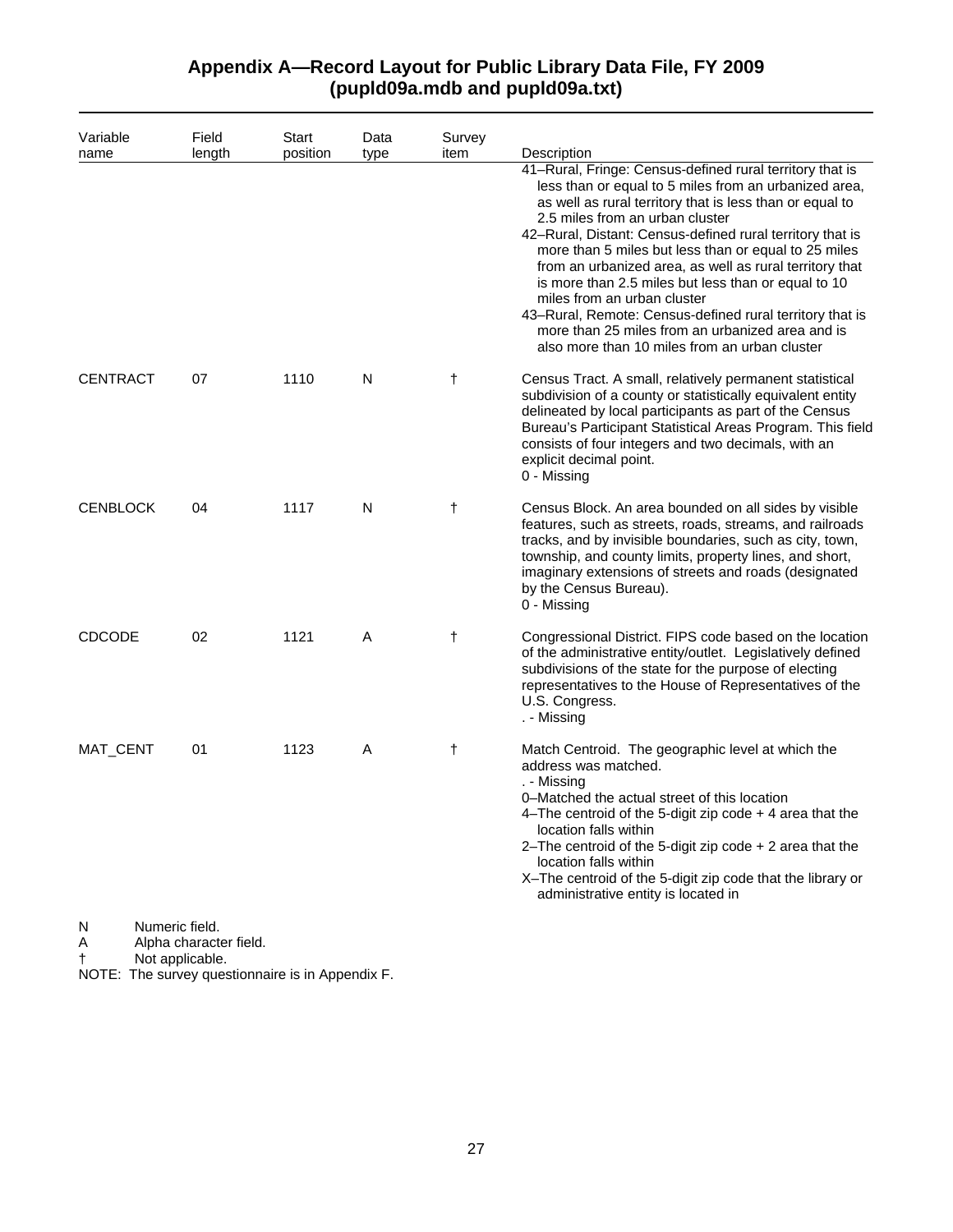| Variable<br>name | Field<br>length | Start<br>position | Data<br>type | Survey<br>item                    | Description                                                                                                                                                                                                                                                                                                             |
|------------------|-----------------|-------------------|--------------|-----------------------------------|-------------------------------------------------------------------------------------------------------------------------------------------------------------------------------------------------------------------------------------------------------------------------------------------------------------------------|
|                  |                 |                   |              | Number of fields per record = 120 | Data Source: Public Libraries Survey, Fiscal Year 2009<br>Number of records = 55 (one record per observation)<br>ASCII file (pusum09a.txt) is fixed width (file size = 44 KB)                                                                                                                                           |
| <b>STABR</b>     | 02              | 1                 | A            | t                                 | <b>IDENTIFICATION</b><br>Two-letter Federal Information Processing Standards<br>(FIPS) State Code. (See Appendix D for list of State<br>Codes.)                                                                                                                                                                         |
| POPU_LSA         | 10              | 3                 | N            | 208                               | <b>POPULATION</b><br>Population of the legal service area                                                                                                                                                                                                                                                               |
| F_POPLSA         | 04              | 13                | Α            |                                   | POPU_LSA imputation flag. (See Appendix G for<br>definitions of flags.)                                                                                                                                                                                                                                                 |
| POPU_UND         | 10              | 17                | N            | 103                               | Total unduplicated population of legal service areas.<br>(Note: This is a single, state-reported figure. This item<br>is on the State Characteristics data entry screen.)                                                                                                                                               |
| F_POPUND         | 04              | 27                | A            | t                                 | POPU_UND imputation flag. (See Appendix G for<br>definitions of flags.)                                                                                                                                                                                                                                                 |
| POPU_ST          | 10              | 31                | N            | 102                               | Reported state total population estimate. (Note: This<br>item is on the State Characteristics data entry screen.)                                                                                                                                                                                                       |
| F_POPST          | 04              | 41                | A            | t                                 | POPU_ST imputation flag. (See Appendix G for<br>definitions of flags.)                                                                                                                                                                                                                                                  |
| <b>CENTLIB</b>   | 05              | 45                | N            | 209                               | <b>SERVICE OUTLETS</b><br>Number of central libraries                                                                                                                                                                                                                                                                   |
| <b>F_CENLIB</b>  | 04              | 50                | Α            | t                                 | CENTLIB imputation flag. (See Appendix G for<br>definitions of flags.)                                                                                                                                                                                                                                                  |
| <b>BRANLIB</b>   | 05              | 54                | N            | 210                               | Number of branch libraries                                                                                                                                                                                                                                                                                              |
| <b>F_BRLIB</b>   | 04              | 59                | Α            | t                                 | BRANLIB imputation flag. (See Appendix G for<br>definitions of flags.)                                                                                                                                                                                                                                                  |
| <b>BKMOB</b>     | 05              | 63                | N            | 211                               | Number of bookmobiles                                                                                                                                                                                                                                                                                                   |
| F_BKMOB          | 04              | 68                | Α            | t                                 | BKMOB imputation flag. (See Appendix G for definitions<br>of flags.)                                                                                                                                                                                                                                                    |
| <b>MASTER</b>    | 11              | 72                | N            | 250                               | FULL-TIME EQUIVALENT (FTE) PAID STAFF<br>"ALA-MLS" Librarians. Number of FTE paid librarians<br>with master's degrees from programs of library and<br>information studies accredited by the American Library<br>Association. This field consists of eight integers and two<br>decimals, with an explicit decimal point. |
| <b>F_MASTER</b>  | 04              | 83                | Α            | $\ddagger$                        | MASTER imputation flag. (See Appendix G for<br>definitions of flags.)                                                                                                                                                                                                                                                   |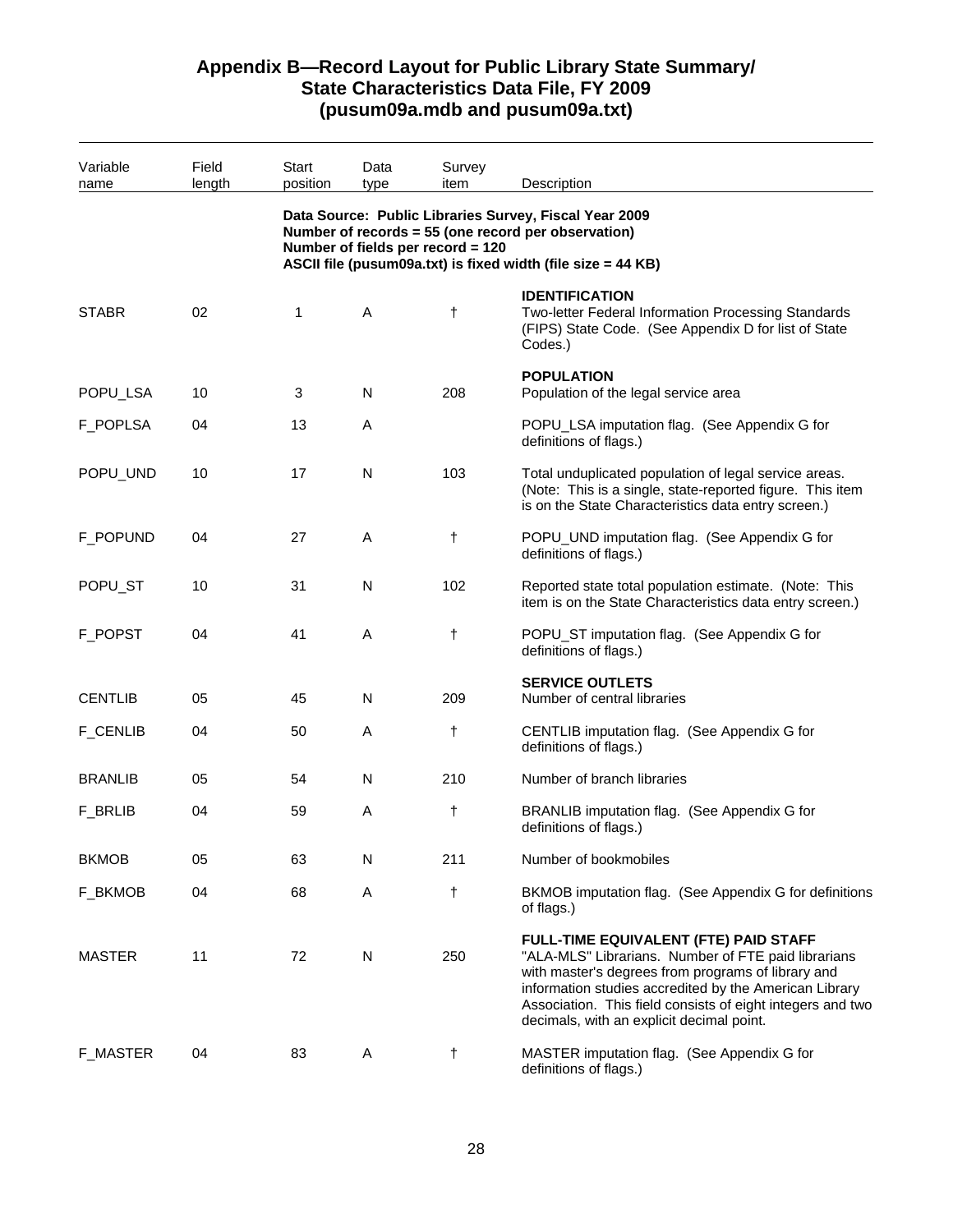| Variable<br>name | Field<br>length | Start<br>position | Data<br>type | Survey<br>item | Description                                                                                                                                                 |
|------------------|-----------------|-------------------|--------------|----------------|-------------------------------------------------------------------------------------------------------------------------------------------------------------|
| <b>LIBRARIA</b>  | 11              | 87                | N            | 251            | Total number of FTE employees holding the title of<br>librarian. This field consists of eight integers and two<br>decimals, with an explicit decimal point. |
| F_LIBRAR         | 04              | 98                | A            | $\ddagger$     | LIBRARIA imputation flag. (See Appendix G for<br>definitions of flags.)                                                                                     |
| <b>OTHPAID</b>   | 11              | 102               | N            | 252            | All other paid FTE employees. This field consists of<br>eight integers and two decimals, with an explicit decimal<br>point.                                 |
| <b>F_OTHSTF</b>  | 04              | 113               | Α            | $\ddagger$     | OTHPAID imputation flag. (See Appendix G for<br>definitions of flags.)                                                                                      |
| <b>TOTSTAFF</b>  | 12              | 117               | N            | 253            | Total paid FTE employees (i.e., sum of LIBRARIA and<br>OTHPAID). This field consists of nine integers and two<br>decimals, with an explicit decimal point.  |
| <b>F_TOTSTF</b>  | 04              | 129               | A            | $\ddagger$     | TOTSTAFF imputation flag. (See Appendix G for<br>definitions of flags.)                                                                                     |
| <b>LOCGVT</b>    | 11              | 133               | N            | 300            | <b>OPERATING REVENUE</b><br>Operating revenue from local government                                                                                         |
| F_LOCGVT         | 04              | 144               | A            | t              | LOCGVT imputation flag. (See Appendix G for<br>definitions of flags.)                                                                                       |
| <b>STGVT</b>     | 11              | 148               | N            | 301            | Operating revenue from state government                                                                                                                     |
| <b>F_STGVT</b>   | 04              | 159               | A            | $^\dagger$     | STGVT imputation flag. (See Appendix G for definitions<br>of flags.)                                                                                        |
| <b>FEDGVT</b>    | 11              | 163               | N            | 302            | Operating revenue from federal government                                                                                                                   |
| F_FEDGVT         | 04              | 174               | Α            | $^\dagger$     | FEDGVT imputation flag. (See Appendix G for<br>definitions of flags.)                                                                                       |
| <b>OTHINCM</b>   | 11              | 178               | N            | 303            | Other operating revenue (i.e., revenue not included in<br>LOCGVT, STGVT, and FEDGVT)                                                                        |
| <b>F_OTHINC</b>  | 04              | 189               | Α            | t              | OTHINCM imputation flag. (See Appendix G for<br>definitions of flags.)                                                                                      |
| <b>TOTINCM</b>   | 12              | 193               | N            | 304            | Total operating revenue (i.e., sum of LOCGVT, STGVT,<br>FEDGVT, and OTHINCM)                                                                                |
| <b>F_TOTINC</b>  | 04              | 205               | A            | $\ddagger$     | TOTINCM imputation flag. (See Appendix G for<br>definitions of flags.)                                                                                      |
| <b>SALARIES</b>  | 11              | 209               | N            | 350            | <b>OPERATING EXPENDITURES</b><br><b>Staff expenditures</b><br>Salaries and wages for all library staff                                                      |
| F_SALX           | 04              | 220               | A            | $^\dagger$     | SALARIES imputation flag. (See Appendix G for<br>definitions of flags.)                                                                                     |
| <b>BENEFIT</b>   | 11              | 224               | N            | 351            | Employee benefits for all library staff                                                                                                                     |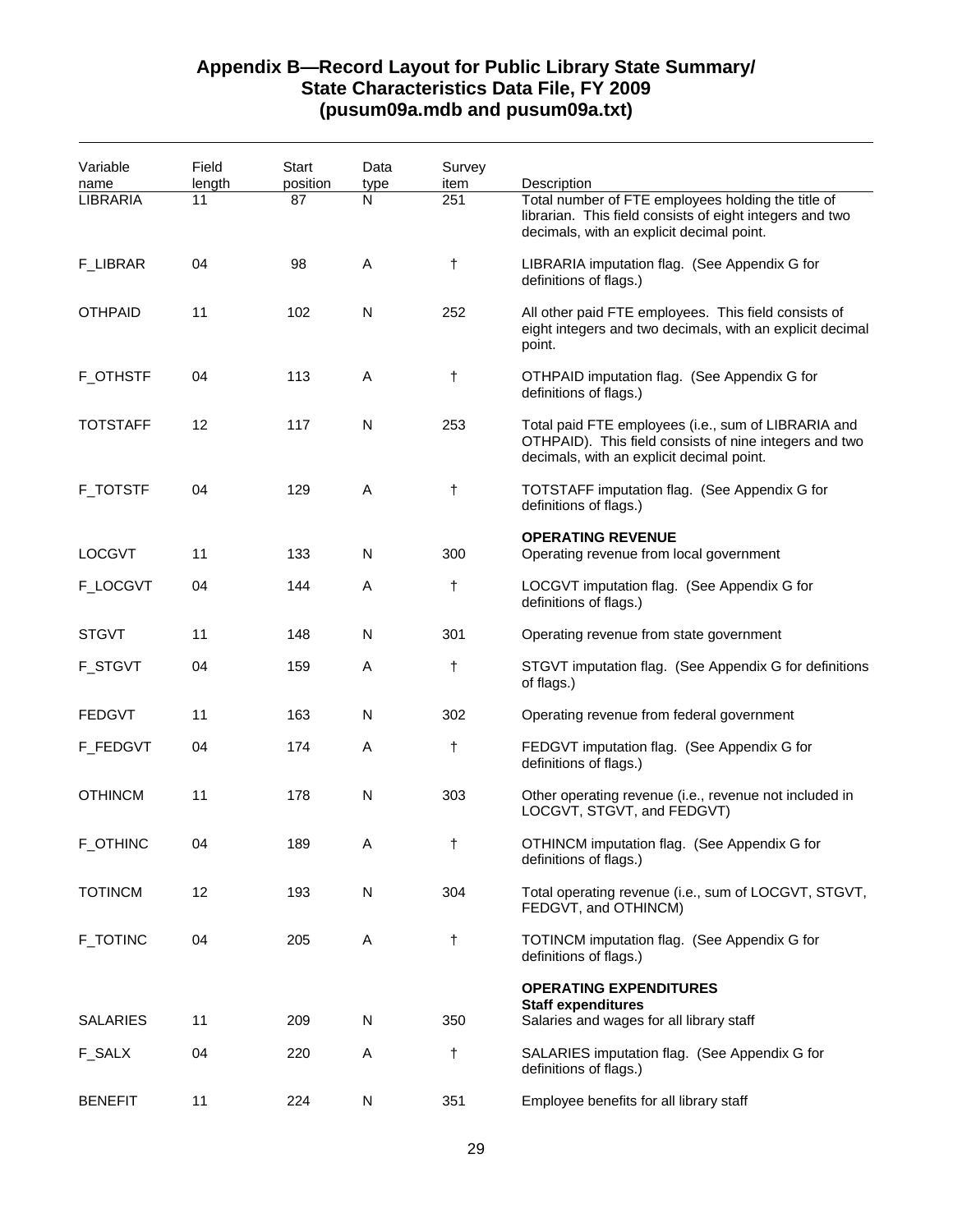| Variable<br>name | Field<br>length | <b>Start</b><br>position | Data<br>type | Survey<br>item | Description                                                                                                                                                                                                                                       |
|------------------|-----------------|--------------------------|--------------|----------------|---------------------------------------------------------------------------------------------------------------------------------------------------------------------------------------------------------------------------------------------------|
| F_BENX           | 04              | 235                      | Α            | t              | BENEFIT imputation flag. (See Appendix G for<br>definitions of flags.)                                                                                                                                                                            |
| <b>STAFFEXP</b>  | 11              | 239                      | N            | 352            | Total staff expenditures (i.e., sum of SALARIES and<br><b>BENEFIT)</b>                                                                                                                                                                            |
| F_TOSTFX         | 04              | 250                      | Α            | t              | STAFFEXP imputation flag. (See Appendix G for<br>definitions of flags.)                                                                                                                                                                           |
| <b>PRMATEXP</b>  | 09              | 254                      | N            | 353            | <b>Collection Expenditures</b><br>Operating expenditures for print materials (including<br>books, serial back files, current serial subscriptions,<br>government documents, and any other print<br>acquisitions)                                  |
| F_PRMATX         | 04              | 263                      | Α            | $\ddagger$     | PRMATEXP imputation flag. (See Appendix G for<br>definitions of flags.)                                                                                                                                                                           |
| <b>ELMATEXP</b>  | 09              | 267                      | N            | 354            | Operating expenditures for electronic (digital) materials<br>(including e-books, e-serials, government documents,<br>databases, electronic files, reference tools, scores,<br>maps, or pictures, including materials digitized by the<br>library) |
| F_ELMATX         | 04              | 276                      | Α            | t              | ELMATEXP imputation flag. (See Appendix G for<br>definitions of flags.)                                                                                                                                                                           |
| <b>OTHMATEX</b>  | 09              | 280                      | N            | 355            | Operating expenditures for other library materials<br>(microform, audio, video, DVD, and new formats)                                                                                                                                             |
| F_OTMATX         | 04              | 289                      | Α            | t              | OTHMATEX imputation flag. (See Appendix G for<br>definitions of flags.)                                                                                                                                                                           |
| <b>TOTEXPCO</b>  | 11              | 293                      | N            | 356            | Total expenditures on library collection (i.e., sum of<br>PRMATEXP, ELMATEXP, and OTHMATEX)                                                                                                                                                       |
| F_TOCOLX         | 04              | 304                      | Α            | t              | TOTEXPCO imputation flag. (See Appendix G for<br>definitions of flags.)                                                                                                                                                                           |
| <b>OTHOPEXP</b>  | 11              | 308                      | N            | 357            | Other operating expenditures<br>Other operating expenditures (I.e., operating<br>expenditures not included in STAFFEXP and<br>TOTEXPCO)                                                                                                           |
| F_OTHOPX         | 04              | 319                      | A            | $^\dagger$     | OTHOPEXP imputation flag. (See Appendix G for<br>definitions of flags.)                                                                                                                                                                           |
| <b>TOTOPEXP</b>  | 12              | 323                      | N            | 358            | Total operating expenditures (i.e., sum of STAFFEXP,<br>TOTEXPCO, and OTHOPEXP)                                                                                                                                                                   |
| F_TOTOPX         | 04              | 335                      | Α            | t              | TOTOPEXP imputation flag. (See Appendix G for<br>definitions of flags.)                                                                                                                                                                           |
| LCAP_REV         | 10              | 339                      | N            | 400            | <b>CAPITAL REVENUE</b><br>Local government capital revenue                                                                                                                                                                                        |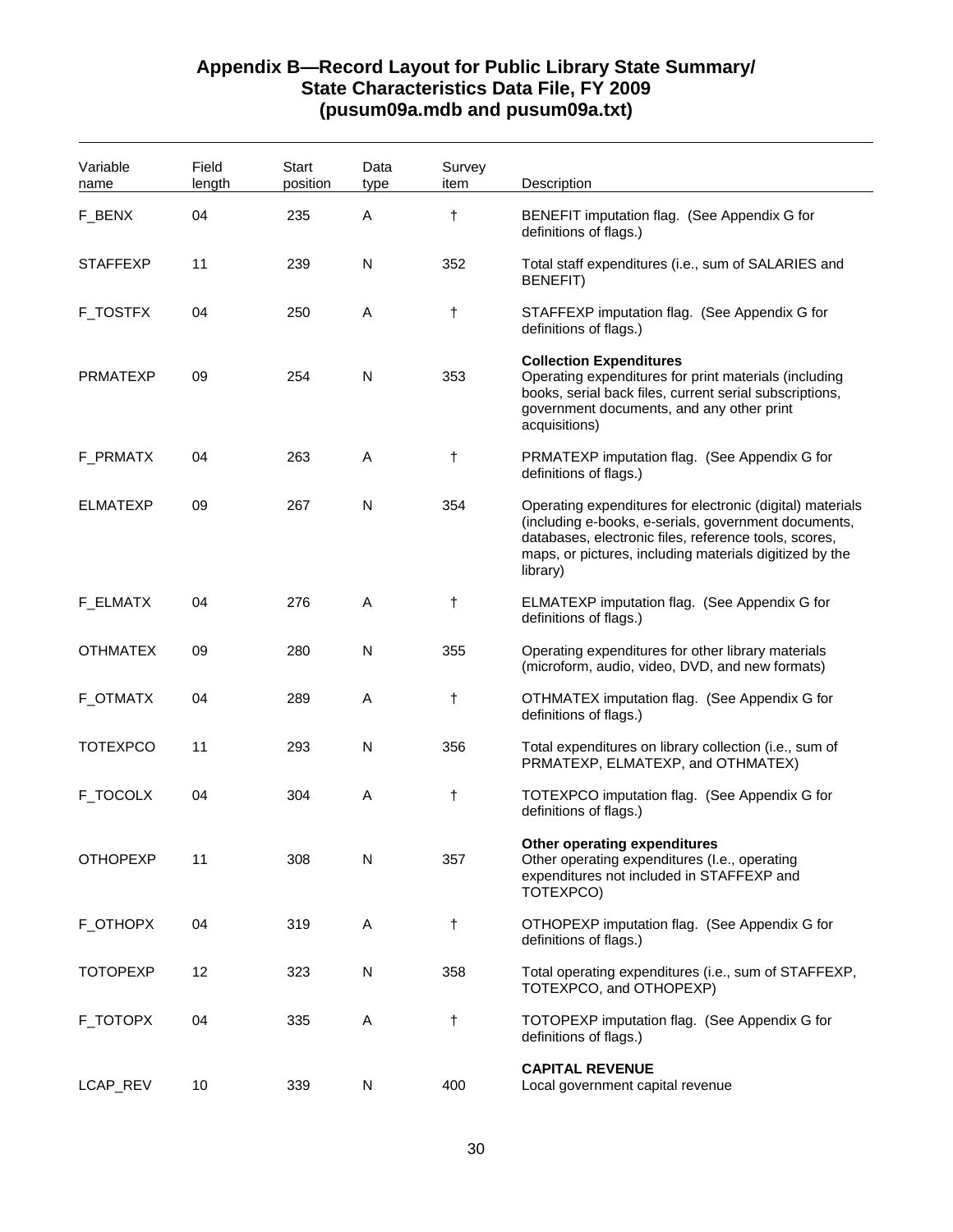| Variable        | Field  | Start    | Data         | Survey     |                                                                                                                                                                              |
|-----------------|--------|----------|--------------|------------|------------------------------------------------------------------------------------------------------------------------------------------------------------------------------|
| name            | length | position | type         | item       | Description                                                                                                                                                                  |
| <b>F_LCAPRV</b> | 04     | 349      | A            | $\ddagger$ | LCAP_REV imputation flag. (See Appendix G for<br>definitions of flags.)                                                                                                      |
| SCAP_REV        | 10     | 353      | N            | 401        | State government capital revenue                                                                                                                                             |
| <b>F_SCAPRV</b> | 04     | 363      | Α            | t          | SCAP_REV imputation flag. (See Appendix G for<br>definitions of flags.)                                                                                                      |
| FCAP_REV        | 10     | 367      | N            | 402        | Federal government capital revenue                                                                                                                                           |
| F_FCAPRV        | 04     | 377      | Α            | $^\dagger$ | FCAP_REV imputation flag. (See Appendix G for<br>definitions of flags.)                                                                                                      |
| OCAP_REV        | 10     | 381      | N            | 403        | Other capital revenue (i.e., capital revenue not included<br>in LCAP_REV, SCAP_REV, and FCAP_REV)                                                                            |
| <b>F_OCAPRV</b> | 04     | 391      | A            | $^\dagger$ | OCAP_REV imputation flag. (See Appendix G for<br>definitions of flags.)                                                                                                      |
| CAP_REV         | 11     | 395      | N            | 404        | Total capital revenue (I.e., sum of LCAP_REV,<br>SCAP_REV, FCAP_REV, and OCAP_REV)                                                                                           |
| F_TCAPRV        | 04     | 406      | A            | t          | CAP_REV imputation flag. (See Appendix G for<br>imputation flags.)                                                                                                           |
| <b>CAPITAL</b>  | 11     | 410      | N            | 405        | <b>CAPITAL EXPENDITURES</b><br>Total capital expenditures                                                                                                                    |
| F_TCAPX         | 04     | 421      | Α            | t          | CAPITAL imputation flag. (See Appendix G for<br>definitions of flags.)                                                                                                       |
| <b>BKVOL</b>    | 11     | 425      | N            | 450        | <b>LIBRARY COLLECTION</b><br>Print materials (including books, serial back files, and<br>government documents)                                                               |
| F_BKVOL         | 04     | 436      | Α            | t          | BKVOL imputation flag. (See Appendix G for definitions<br>of flags.)                                                                                                         |
| <b>EBOOK</b>    | 09     | 440      | N            | 451        | Electronic books (E-books) (digital documents, including<br>non-serial government documents in digital format)                                                               |
| F_EBOOK         | 04     | 449      | Α            | t          | EBOOK imputation flag. (See Appendix G for definitions<br>of flags.)                                                                                                         |
| <b>AUDIO</b>    | 11     | 453      | $\mathsf{N}$ | 452        | Audio materials (including records, audiocassettes,<br>audio cartridges, audio discs-including audio-CD-<br>ROMS, audio reels, talking books, and other sound<br>recordings) |
| F_AUDIO         | 04     | 464      | Α            | $\ddagger$ | AUDIO imputation flag. (See Appendix G for definitions<br>of flags.)                                                                                                         |
| <b>VIDEO</b>    | 11     | 468      | N            | 453        | Video materials (including video tapes, DVDs, video CD-<br>ROMs, etc.)                                                                                                       |
| F_VIDEO         | 04     | 479      | Α            | t          | VIDEO imputation flag. (See Appendix G for definitions<br>of flags.)                                                                                                         |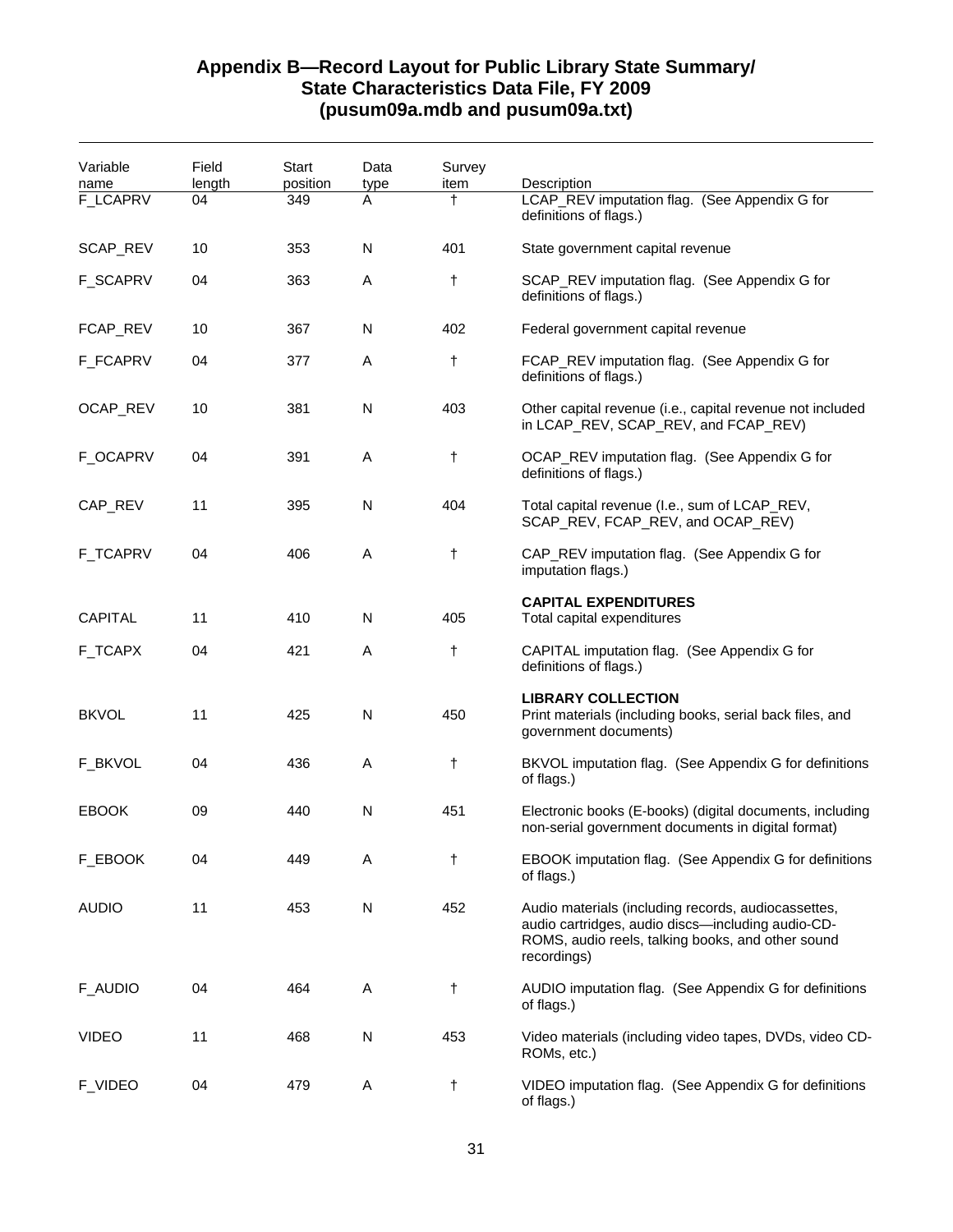| Variable<br>name | Field<br>length | Start<br>position | Data<br>type | Survey<br>item | Description                                                                              |
|------------------|-----------------|-------------------|--------------|----------------|------------------------------------------------------------------------------------------|
| DB_LOC           | 09              | 483               | N            | 454            | <b>LICENSED DATABASES</b><br>Local licensed databases                                    |
| F_DB_LOC         | 04              | 492               | Α            | $\ddagger$     | DB_LOC imputation flag. (See Appendix G for<br>definitions of flags.)                    |
| DB_ST            | 09              | 496               | N            | 455            | State (state government or state library) licensed<br>databases                          |
| F_DB_ST          | 04              | 505               | Α            | t              | F_DB_ST imputation flag. (See Appendix G for<br>definitions of flags.)                   |
| DB_OTH           | 09              | 509               | N            | 456            | Other licensed databases (cooperative agreements or<br>consortia within state or region) |
| F_DB_OTH         | 04              | 518               | Α            | t              | F_DB_OTH imputation flag. (See Appendix G for<br>definitions of flags.)                  |
| <b>DATABASE</b>  | 09              | 522               | N            | 457            | <b>Total Licensed Databases</b>                                                          |
| F_DBASE          | 04              | 531               | Α            | t              | DATABASE imputation flag. (See Appendix G for<br>definitions of flags.)                  |
| <b>SUBSCRIP</b>  | 11              | 535               | N            | 455            | Current print serial subscriptions                                                       |
| <b>F_PRSUB</b>   | 04              | 546               | Α            | t              | SUBSCRIP imputation flag. (See Appendix G for<br>definitions of flags.)                  |
| <b>ESUBSCRP</b>  | 09              | 550               | N            | 456            | Current electronic serial subscriptions                                                  |
| <b>F_ESUB</b>    | 04              | 559               | Α            | t              | ESUBSCRP imputation flag. (See Appendix G for<br>definitions of flags.)                  |
| HRS_OPEN         | 11              | 563               | N            | 500            | <b>PUBLIC SERVICE HOURS</b><br>Total annual public service hours for all service outlets |
| F_HRS_OP         | 04              | 574               | Α            | t              | HRS_OPEN imputation flag. (See Appendix G for<br>definitions of flags.)                  |
| <b>VISITS</b>    | 11              | 578               | N            | 501            | <b>LIBRARY SERVICES</b><br>Total annual library visits                                   |
| <b>F_VISITS</b>  | 04              | 589               | Α            | t              | VISITS imputation flag. (See Appendix G for definitions                                  |
|                  |                 |                   |              |                | of flags.)                                                                               |
| <b>REFERENC</b>  | 11              | 593               | N            | 502            | Total annual reference transactions                                                      |
| F_REFER          | 04              | 604               | Α            | t              | REFERENC imputation flag. (See Appendix G for<br>definitions of flags.)                  |
| <b>REGBOR</b>    | 11              | 608               | N            | 503            | <b>Registered Borrowers</b>                                                              |
| F_REGBOR         | 04              | 619               | Α            | t              | F_REGBOR imputation flag. (See Appendix G for<br>definitions of flags.)                  |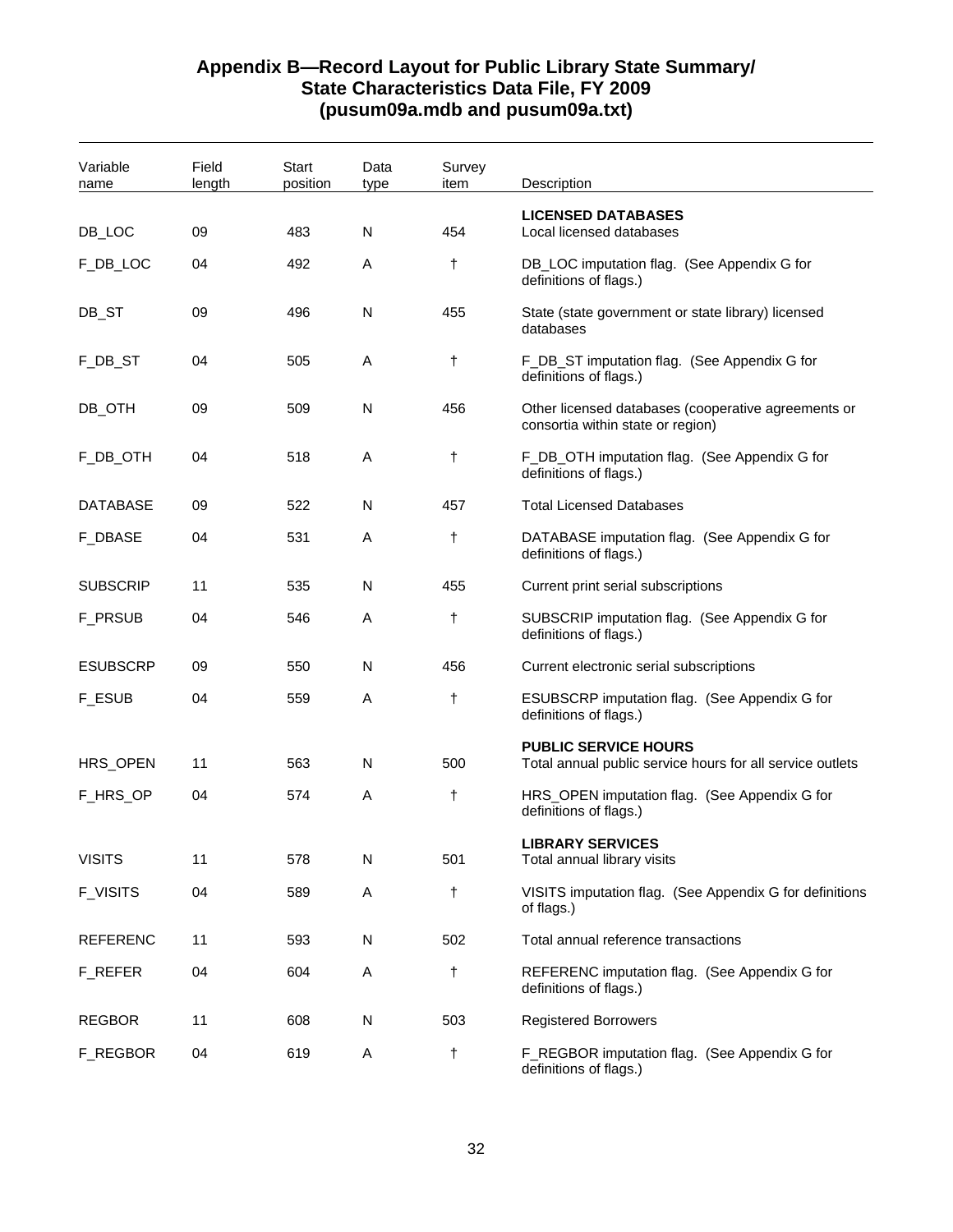| Variable        | Field  | Start    | Data      | Survey |                                                                                                          |
|-----------------|--------|----------|-----------|--------|----------------------------------------------------------------------------------------------------------|
| name            | length | position | type      | item   | Description<br><b>CIRCULATION</b>                                                                        |
| <b>TOTCIR</b>   | 11     | 623      | N         | 550    | Total annual circulation transactions                                                                    |
| <b>F_TOTCIR</b> | 04     | 634      | Α         | t      | TOTCIR imputation flag. (See Appendix G for<br>definitions of flags.)                                    |
| <b>KIDCIRCL</b> | 09     | 638      | N         | 551    | Total annual circulation (including renewals) of all<br>children's materials in all formats to all users |
| <b>F_KIDCIR</b> | 04     | 647      | A         | t      | KIDCIRCL imputation flag. (See Appendix G for<br>definitions of flags.)                                  |
| <b>LOANTO</b>   | 08     | 651      | N         | 552    | <b>INTER-LIBRARY LOANS</b><br>Total annual loans provided to other libraries                             |
| F_LOANTO        | 04     | 659      | Α         | t      | LOANTO imputation flag. (See Appendix G for<br>definitions of flags.)                                    |
| <b>LOANFM</b>   | 08     | 663      | N         | 553    | Total annual loans received from other libraries                                                         |
| <b>F_LOANFM</b> | 04     | 671      | Α         | t      | LOANFM imputation flag. (See Appendix G for<br>definitions of flags.)                                    |
| <b>TOTPRO</b>   | 09     | 675      | N         | 600    | <b>LIBRARY PROGRAMS</b><br>Total library programs                                                        |
| F_TOTPRO        | 04     | 684      | Α         | t      | TOTPRO imputation flag. (See Appendix G for<br>definitions of flags.)                                    |
| <b>KIDPRO</b>   | 09     | 688      | N         | 601    | Total children's programs                                                                                |
| F_KIDPRO        | 04     | 697      | Α         | t      | KIDPRO imputation flag. (See Appendix G for<br>definitions of flags.)                                    |
| YAPRO           | 09     | 701      | N         | 602    | Total young adult programs                                                                               |
| F_YAPRO         | 04     | 710      | Α         | t      | YAPRO imputation flag. (See Appendix G for definitions<br>of flags.)                                     |
| <b>TOTATTEN</b> | 09     | 714      | N         | 603    | Total audience at all library programs                                                                   |
| F_TOTATT        | 04     | 723      | A         | t      | TOTATTEN imputation flag. (See Appendix G for<br>definitions of flags.)                                  |
| KIDATTEN        | 09     | 727      | ${\sf N}$ | 604    | Total audience at all children's programs                                                                |
| F_KIDATT        | 04     | 736      | A         | t      | KIDATTEN imputation flag. (See Appendix G for<br>definitions of flags.)                                  |
| YAATTEN         | 09     | 740      | N         | 605    | Total audience at all young adult programs                                                               |
| F_YAATT         | 04     | 749      | Α         | t      | YAATT imputation flag. (See Appendix G for definitions<br>of flags.)                                     |
| <b>GPTERMS</b>  | 06     | 753      | N         | 650    | <b>OTHER ELECTRONIC INFORMATION</b><br>Internet computers used by general public                         |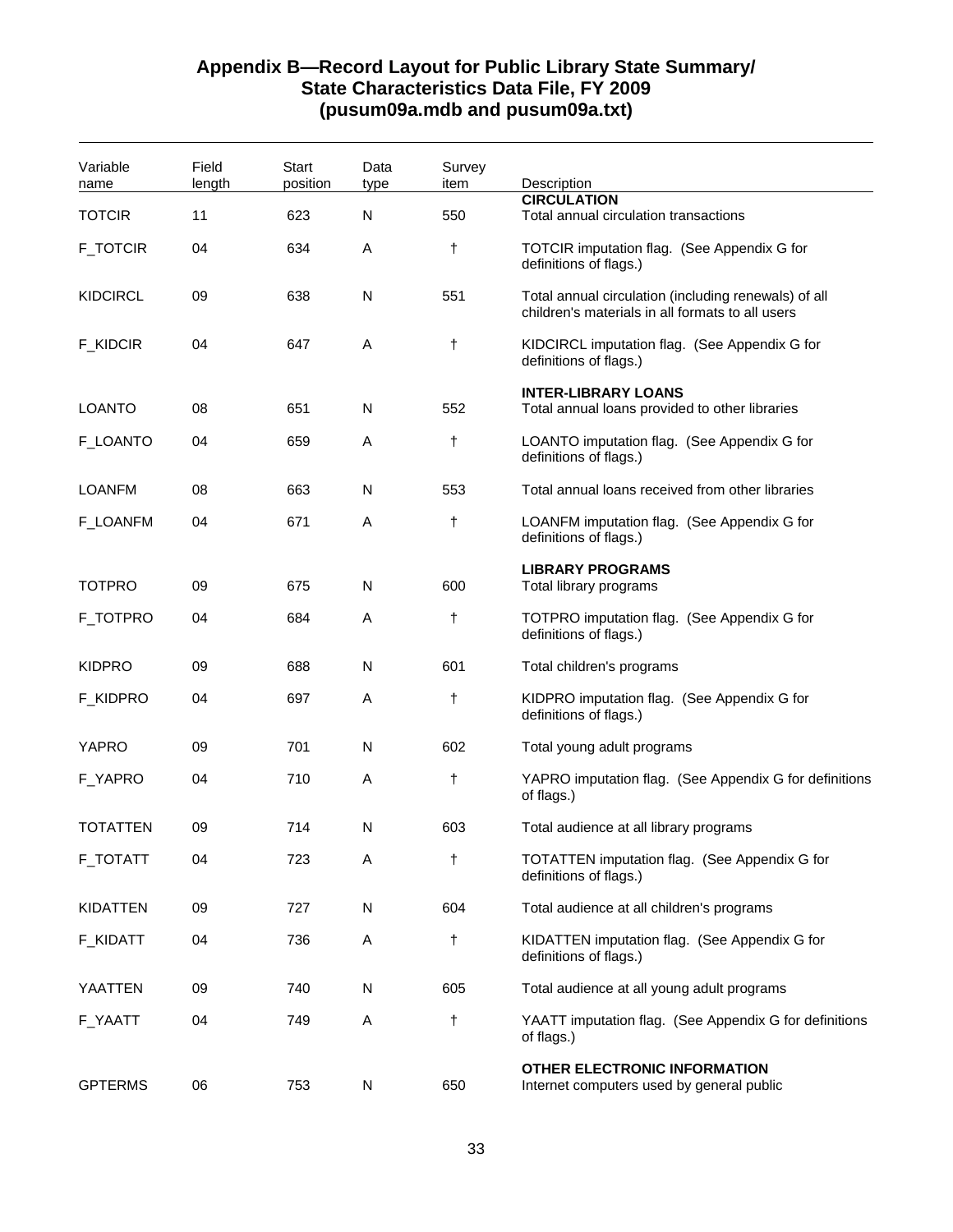## **Appendix B—Record Layout for Public Library State Summary/ State Characteristics Data File, FY 2009 (pusum09a.mdb and pusum09a.txt)**

| Field | Start  | Data         | Survey     | Description                                                                                                                                                                                                                                                                                                                                                                                                                                |
|-------|--------|--------------|------------|--------------------------------------------------------------------------------------------------------------------------------------------------------------------------------------------------------------------------------------------------------------------------------------------------------------------------------------------------------------------------------------------------------------------------------------------|
| 04    | 759    | Α            | $\ddagger$ | GPTERMS imputation flag. (See Appendix G for<br>definitions of flags.)                                                                                                                                                                                                                                                                                                                                                                     |
| 09    | 763    | $\mathsf{N}$ | 651        | Users of public Internet computers per year                                                                                                                                                                                                                                                                                                                                                                                                |
| 04    | 772    | Α            | $\ddagger$ | PITUSR imputation flag. (See Appendix G for<br>definitions of flags.)                                                                                                                                                                                                                                                                                                                                                                      |
| 07    | 776    | A            | 100        | <b>OTHER</b><br>Reporting period starting date, in mm/yyyy format (e.g.,<br>07/2008). (Note: This item is on the State<br>Characteristics data entry screen.)<br>M-Missing (unknown, not reported)                                                                                                                                                                                                                                         |
| 04    | 783    | Α            | $\ddagger$ | STARTDAT imputation flag. (See Appendix G for<br>definitions of flags.)                                                                                                                                                                                                                                                                                                                                                                    |
| 07    | 787    | A            | 101        | Reporting period ending date, in mm/yyyy format (e.g.,<br>06/2009). (Note: This item is on the State<br>Characteristics data entry screen.)<br>M-Missing (unknown, not reported)                                                                                                                                                                                                                                                           |
| 04    | 794    | A            | $\ddagger$ | ENDDATE imputation flag. (See Appendix G for<br>definitions of flags.)                                                                                                                                                                                                                                                                                                                                                                     |
| 02    | 798    | Α            | $\ddagger$ | Two-digit Federal Information Processing Standards<br>(FIPS) State Code. (See Appendix D for list of State<br>Codes.)                                                                                                                                                                                                                                                                                                                      |
| 04    | 800    | $\mathsf{A}$ | $\ddagger$ | FSCS submission year of public library data in 4-digit<br>format (YYYY)                                                                                                                                                                                                                                                                                                                                                                    |
| 02    | 804    | A            | $\ddagger$ | Bureau of Economic Analysis Code (formerly, Office of<br><b>Business Economics)</b><br>01-New England (CT ME MA NH RI VT)<br>02-Mid East (DE DC MD NJ NY PA)<br>03-Great Lakes (IL IN MI OH WI)<br>04-Plains (IA KS MN MO NE ND SC)<br>05-Southeast (AL AR FL GA KY LA MS NC SC TN VA<br>WV)<br>06-Southwest (AZ NM OK TX)<br>07-Rocky Mountains (CO ID MT UT WY)<br>08-Far West (AK CA HI NV OR WA)<br>09-Outlying Areas (AS GU MP PR VI) |
|       | length | position     | type       | item                                                                                                                                                                                                                                                                                                                                                                                                                                       |

N Numeric field.<br>A Alpha characte

Alpha character field.

† Not applicable.

NOTE: The survey questionnaire is in Appendix F.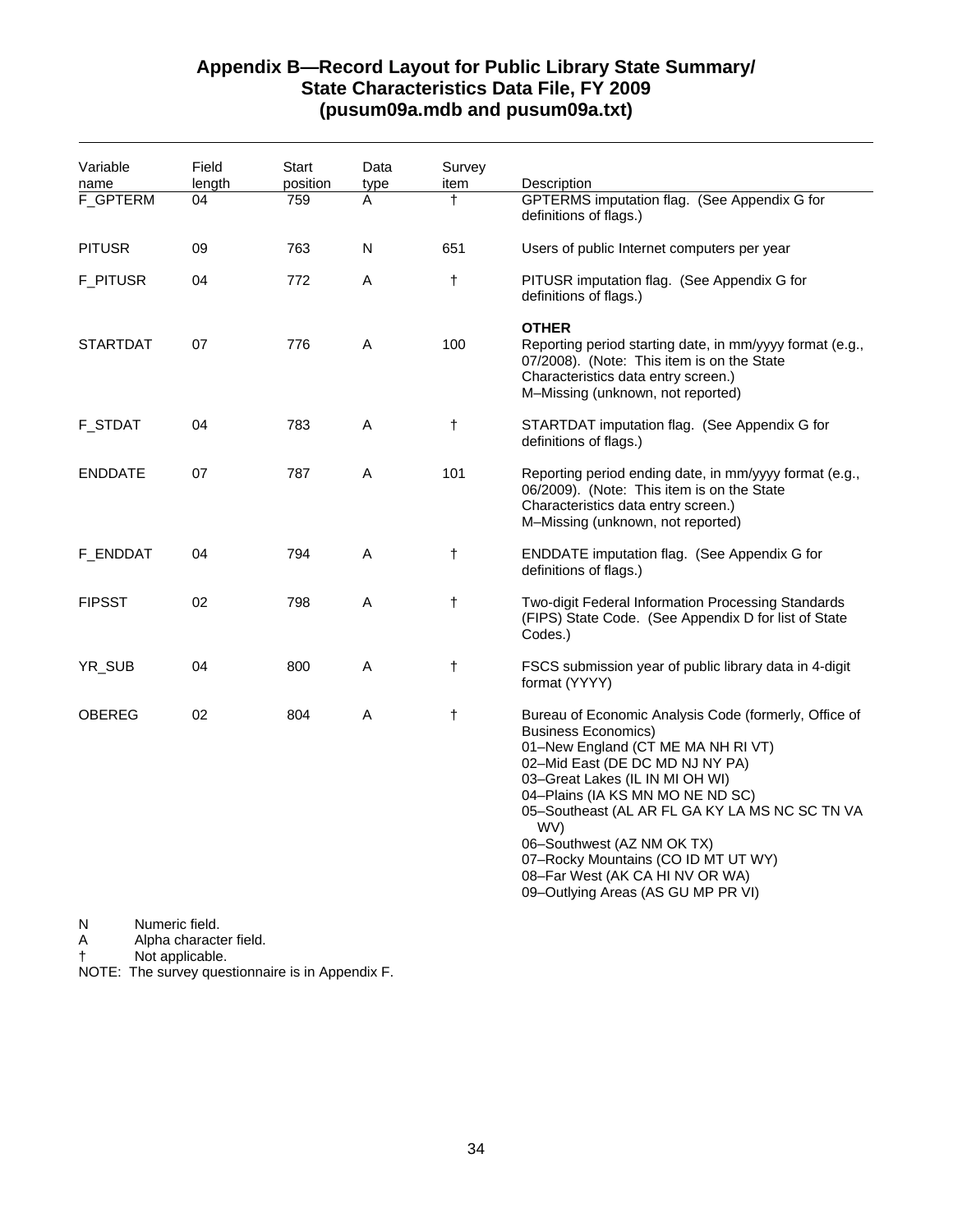#### Variable name Field length **Start** position Data type Survey item Description **Data Source: Public Libraries Survey, Fiscal Year 2009 Number of records = 17,580 (one record per observation) Number of fields per record = 32 ASCII file (puout09a.txt) is fixed width (file size = 4,687 KB)**  STABR 02 1 A † Two-letter Federal Information Processing Standards (FIPS) State Code. (See Appendix D for list of State Codes.) FSCSKEY 06 3 A 700 Outlet identification code assigned by IMLS. Outlets of an administrative entity have the same FSCSKEY as their administrative entity. The outlet is separately identified by a unique 3-digit suffix called FSCS\_SEQ. FSCS\_SEQ 03 9 A † Outlet's unique three-digit suffix to FSCSKEY, assigned by IMLS. LIBID 20 12 A 701 Outlet identification code assigned by the state. If the state did not assign a code, IMLS assigns a combination of FSCSKEY and FSCS\_SEQ, separated by a dash (e.g., AK0003-002). LIBNAME 60 32 A 702 Name of outlet ADDRESS 35 92 A 703 Complete street address of outlet CITY 20 127 A 704 City or town of outlet ZIP 05 147 A 705 Standard five-digit postal zip code for street address of outlet M = Missing (unknown, not reported) ZIP4 04 152 A 706 Four-digit postal zip code extension for street address of outlet M = Missing (unknown, not reported) CNTY 20 156 A 707 County in which the outlet is physically located PHONE 10 176 A 708 Telephone number of the outlet, in following format: area code/exchange/number (e.g., 7037315072) M = missing (unknown, not reported)  $-3$  = Not applicable C\_OUT\_TY 02 186 A 709 Outlet type CE–Central Library BR–Branch Library BS–Bookmobile(s) BM–Books-by-Mail Only C\_MSA 02 188 A 710 Metropolitan Status Code CC–Central City NC–Metropolitan Area, but not within central city limits NO–Not in a Metropolitan Area M–Missing (unknown, not reported) SQ\_FEET 08 190 N 711 Area in square feet of the public library outlet

## **Appendix C—Record Layout for Public Library Outlet Data File, FY 2009 (puout09a.mdb and puout09a.txt)**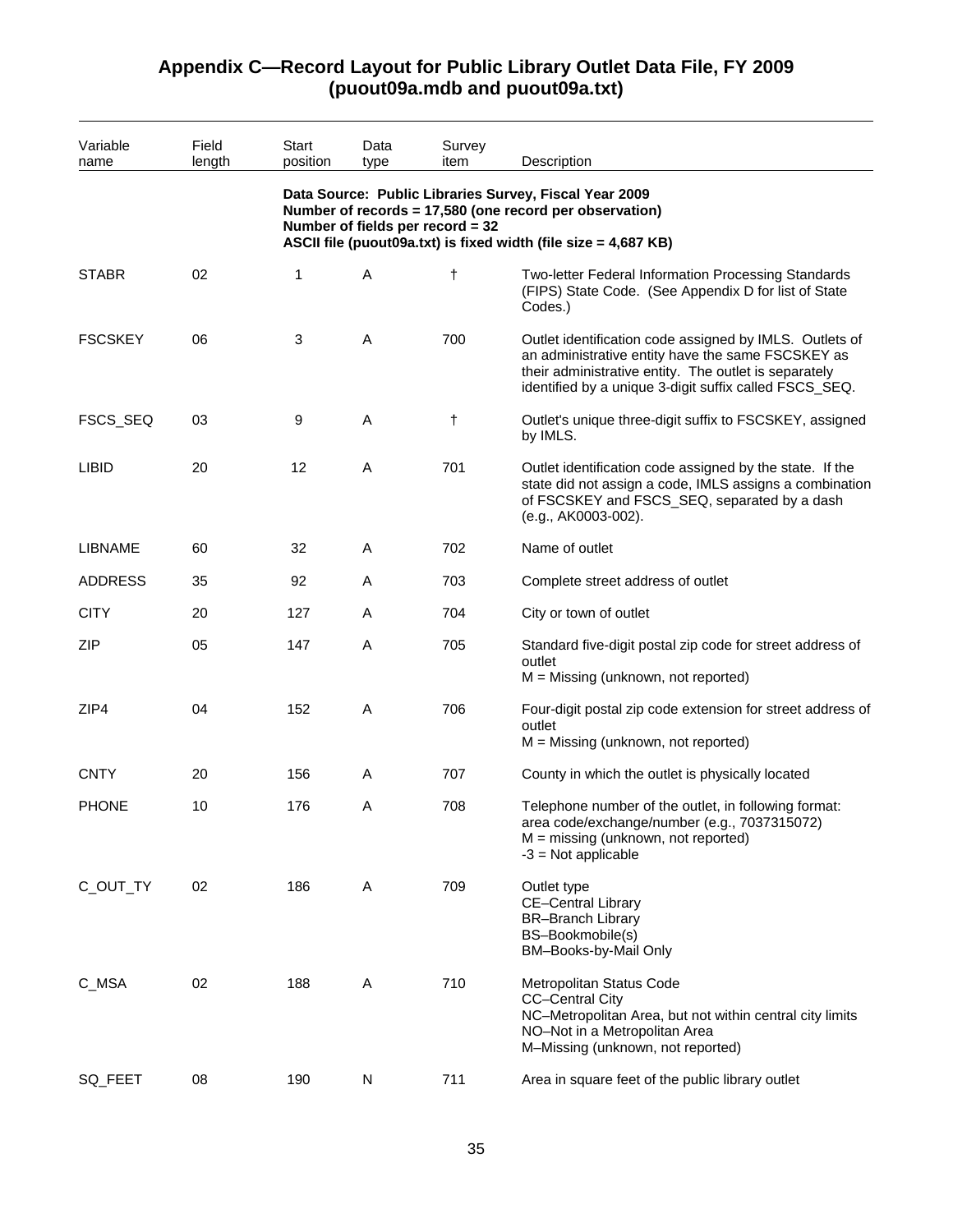## **Appendix C—Record Layout for Public Library Outlet Data File, FY 2009 (puout09a.mdb and puout09a.txt)**

| Variable<br>name | Field<br>length | Start<br>position | Data<br>type | Survey<br>item | Description                                                                                                                                                                                                                                                                                                                                                                                                                                                                                                                                                                                                                                                                                                                                                                                                                                                                                                                                                                                                                                                                                                                                                                                   |
|------------------|-----------------|-------------------|--------------|----------------|-----------------------------------------------------------------------------------------------------------------------------------------------------------------------------------------------------------------------------------------------------------------------------------------------------------------------------------------------------------------------------------------------------------------------------------------------------------------------------------------------------------------------------------------------------------------------------------------------------------------------------------------------------------------------------------------------------------------------------------------------------------------------------------------------------------------------------------------------------------------------------------------------------------------------------------------------------------------------------------------------------------------------------------------------------------------------------------------------------------------------------------------------------------------------------------------------|
| F_SQ_FT          | 04              | 198               | A            | t              | SQ_FEET imputation flag. (See Appendix G for<br>definitions of flags.)                                                                                                                                                                                                                                                                                                                                                                                                                                                                                                                                                                                                                                                                                                                                                                                                                                                                                                                                                                                                                                                                                                                        |
| L_NUM_BM         | 02              | 202               | N            | 712            | Number of bookmobiles in the bookmobile outlet record<br>(i.e., record with $C_$ <i>OUT_TY</i> = BS)                                                                                                                                                                                                                                                                                                                                                                                                                                                                                                                                                                                                                                                                                                                                                                                                                                                                                                                                                                                                                                                                                          |
| F_BKMOB          | 04              | 204               | Α            | $\ddagger$     | L_NUM_BM imputation flag. (See Appendix G for<br>definitions of flags.)                                                                                                                                                                                                                                                                                                                                                                                                                                                                                                                                                                                                                                                                                                                                                                                                                                                                                                                                                                                                                                                                                                                       |
| YR_SUB           | 04              | 208               | Α            | t              | FSCS submission year of public library data in 4-digit<br>format (YYYY)                                                                                                                                                                                                                                                                                                                                                                                                                                                                                                                                                                                                                                                                                                                                                                                                                                                                                                                                                                                                                                                                                                                       |
| <b>STATSTRU</b>  | 02              | 212               | Α            | $\ddagger$     | Structure Change Code<br>00-No change from last year<br>01-Existing Administrative Entity or Outlet absorbs<br>another Administrative Entity or Outlet<br>02-Newly created Administrative Entity or Outlet<br>03-Closed<br>04-Move Outlet to a newly created Administrative Entity<br>05-Merge two or more Administrative Entities or Outlets<br>to form a new Administrative Entity or Outlet<br>06-(reserved)<br>07-(reserved)<br>08-Restored a closed Administrative Entity or Outlet<br>record<br>09-Restored an incorrectly deleted Administrative Entity<br>or Outlet<br>10-Delete an incorrect record<br>11-Outlet moved to a different previously existing<br><b>Administrative Entity</b><br>12-(reserved)<br>13-Add an existing Administrative Entity or Outlet not<br>previously reported<br>22-Future Administrative Entity FSCS ID Request<br>23-Temporary Closure<br>24-Restore/Undo Was a 23 (Reopen a Temporarily<br><b>Closed Administrative Entity)</b><br>(Note: This code records structure changes to<br>administrative entities and outlets, and is included on<br>the Public Library Data File and the Public Library<br>Outlet File. Structure changes include action |
| <b>STATNAME</b>  | 02              | 214               | A            | 702A           | Name Change Code<br>00-No change from last year<br>06-Official name change<br>14-Minor name change                                                                                                                                                                                                                                                                                                                                                                                                                                                                                                                                                                                                                                                                                                                                                                                                                                                                                                                                                                                                                                                                                            |
| <b>STATADDR</b>  | 02              | 216               | A            | 703A           | Address Change Code<br>00-No change from last year<br>07-Moved to a new location<br>15-Minor address change                                                                                                                                                                                                                                                                                                                                                                                                                                                                                                                                                                                                                                                                                                                                                                                                                                                                                                                                                                                                                                                                                   |
| <b>LONGITUD</b>  | 11              | 218               | N            | $\ddagger$     | Longitude. This field consists of a negative sign, three<br>integers and six decimal places, with an explicit decimal<br>point.<br>0.000000 - Missing                                                                                                                                                                                                                                                                                                                                                                                                                                                                                                                                                                                                                                                                                                                                                                                                                                                                                                                                                                                                                                         |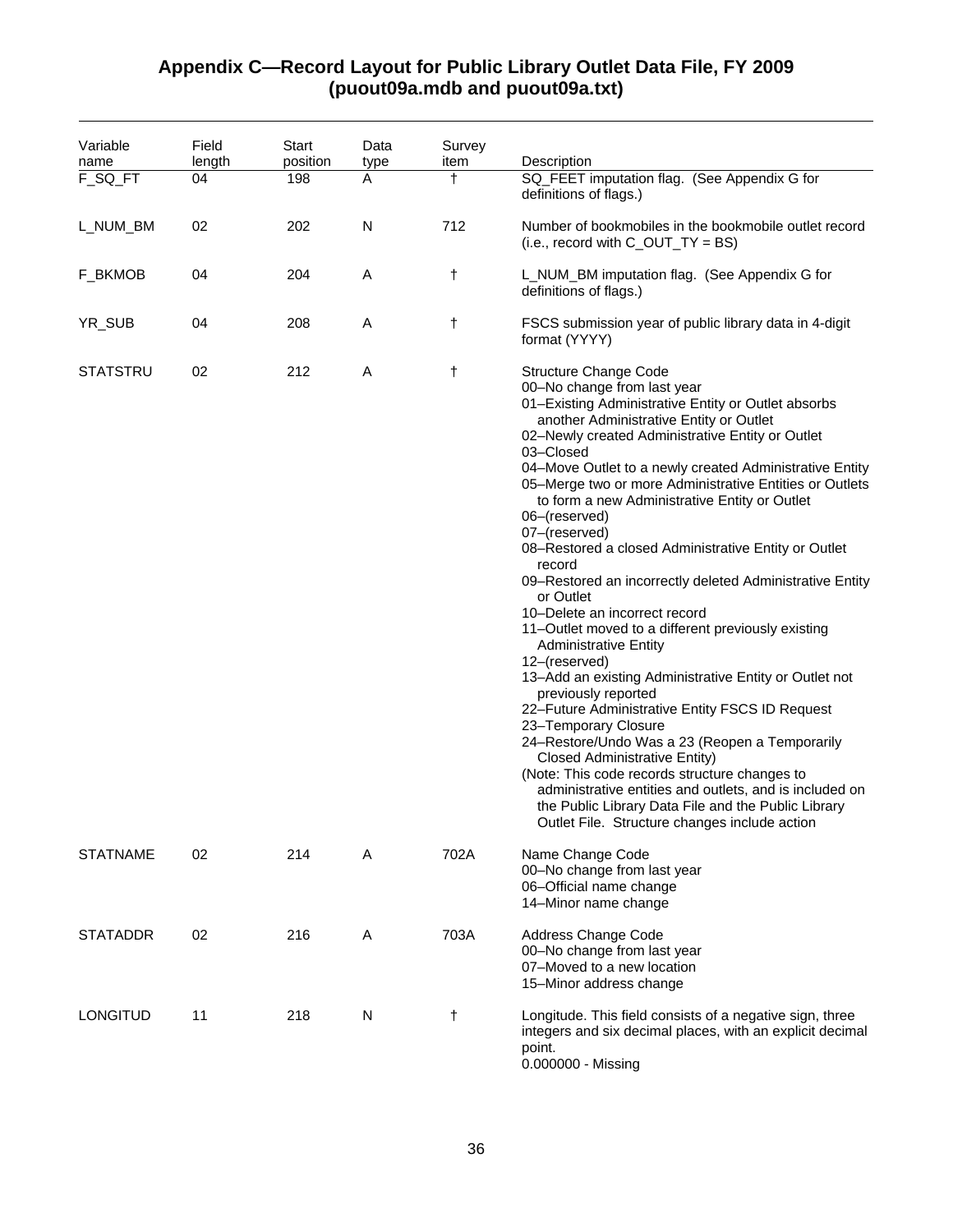| Variable<br>name | Field<br>length | Start<br>position | Data<br>type | Survey<br>item | Description                                                                                                                                                                                                                                                                                                                                                                                                                                                                                                                                                                                                                                                                                                                                                                                                                                                                                                                                                                                                                                                                                                                                                                                                                                                                                                                                                                                                                                                                                                                                                                                                                                                                                                                                                                                                                                                                                            |
|------------------|-----------------|-------------------|--------------|----------------|--------------------------------------------------------------------------------------------------------------------------------------------------------------------------------------------------------------------------------------------------------------------------------------------------------------------------------------------------------------------------------------------------------------------------------------------------------------------------------------------------------------------------------------------------------------------------------------------------------------------------------------------------------------------------------------------------------------------------------------------------------------------------------------------------------------------------------------------------------------------------------------------------------------------------------------------------------------------------------------------------------------------------------------------------------------------------------------------------------------------------------------------------------------------------------------------------------------------------------------------------------------------------------------------------------------------------------------------------------------------------------------------------------------------------------------------------------------------------------------------------------------------------------------------------------------------------------------------------------------------------------------------------------------------------------------------------------------------------------------------------------------------------------------------------------------------------------------------------------------------------------------------------------|
| <b>LATITUDE</b>  | 09              | 229               | N            | $\ddagger$     | Latitude. This field consists of two integers and six<br>decimal places, with an explicit decimal point.<br>0.000000 - Missing                                                                                                                                                                                                                                                                                                                                                                                                                                                                                                                                                                                                                                                                                                                                                                                                                                                                                                                                                                                                                                                                                                                                                                                                                                                                                                                                                                                                                                                                                                                                                                                                                                                                                                                                                                         |
| <b>FIPSST</b>    | 02              | 238               | A            | $\ddagger$     | Two-digit Federal Information Processing Standards<br>(FIPS) State Code (assigned based on the physical<br>location of the outlet). (See Appendix D for list of State<br>Codes.)<br>00 - Missing                                                                                                                                                                                                                                                                                                                                                                                                                                                                                                                                                                                                                                                                                                                                                                                                                                                                                                                                                                                                                                                                                                                                                                                                                                                                                                                                                                                                                                                                                                                                                                                                                                                                                                       |
| <b>FIPSCO</b>    | 03              | 240               | Α            | $\ddagger$     | Three-digit FIPS County Code (assigned based on the<br>physical location of the outlet)<br>000 - Missing                                                                                                                                                                                                                                                                                                                                                                                                                                                                                                                                                                                                                                                                                                                                                                                                                                                                                                                                                                                                                                                                                                                                                                                                                                                                                                                                                                                                                                                                                                                                                                                                                                                                                                                                                                                               |
| <b>FIPSPLAC</b>  | 05              | 243               | Α            | $\ddagger$     | <b>FIPS Place</b><br>00000 - Missing                                                                                                                                                                                                                                                                                                                                                                                                                                                                                                                                                                                                                                                                                                                                                                                                                                                                                                                                                                                                                                                                                                                                                                                                                                                                                                                                                                                                                                                                                                                                                                                                                                                                                                                                                                                                                                                                   |
| <b>CNTYPOP</b>   | 08              | 248               | N            | $^\dagger$     | <b>County Population</b><br>$-1$ = Missing                                                                                                                                                                                                                                                                                                                                                                                                                                                                                                                                                                                                                                                                                                                                                                                                                                                                                                                                                                                                                                                                                                                                                                                                                                                                                                                                                                                                                                                                                                                                                                                                                                                                                                                                                                                                                                                             |
| <b>LOCALE</b>    | 02              | 256               | A            | $\ddagger$     | Urban-centric locale code. The geographic location in<br>terms of the size of the community in which it is located<br>and the proximity of that community to urban and<br>metropolitan areas.<br>.-Missing<br>11-City, Large: Territory inside an urbanized area and<br>inside a principal city with population of 250,000 or<br>more<br>12-City, Mid-size: Territory inside an urbanized area<br>and inside a principal city with a population less than<br>250,000 and greater than or equal to 100,000<br>13-City, Small: Territory inside an urbanized area and<br>inside a principal city with a population less than<br>100,000<br>21-Suburb, Large: Territory outside a principal city and<br>inside an urbanized area with population of 250,000<br>or more<br>22-Suburb, Mid-size: Territory outside a principal city<br>and inside an urbanized area with a population less<br>than 250,000 and greater than or equal to 100,000<br>23–Suburb, Small: Territory outside a principal city and<br>inside an urbanized area with a population less than<br>100,000<br>31-Town, Fringe: Territory inside an urban cluster that is<br>less than or equal to 10 miles from an urbanized area<br>32-Town, Distant: Territory inside an urban cluster that<br>is more than 10 miles and less than or equal to 35<br>miles from an urbanized area<br>33-Town, Remote: Territory inside an urban cluster that<br>is more than 35 miles from an urbanized area<br>41-Rural, Fringe: Census-defined rural territory that is<br>less than or equal to 5 miles from an urbanized area,<br>as well as rural territory that is less than or equal to<br>2.5 miles from an urban cluster<br>42-Rural, Distant: Census-defined rural territory that is<br>more than 5 miles but less than or equal to 25 miles<br>from an urbanized area, as well as rural territory that<br>is more than 2.5 miles but less t |

## **Appendix C—Record Layout for Public Library Outlet Data File, FY 2009 (puout09a.mdb and puout09a.txt)**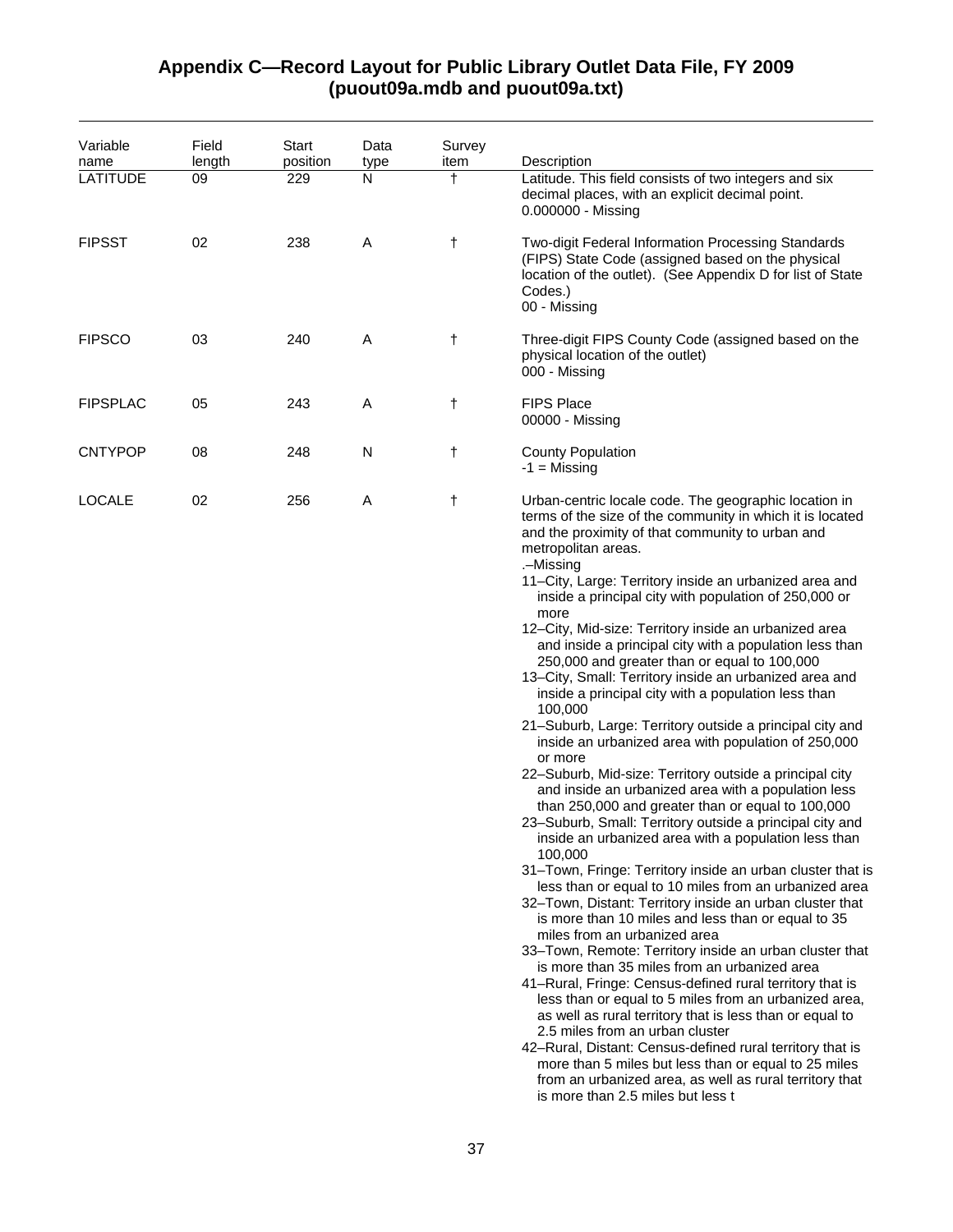| Variable<br>name | Field<br>length                          | Start<br>position | Data<br>type | Survey<br>item | Description                                                                                                                                                                                                                                                                                                                                                                                                                 |
|------------------|------------------------------------------|-------------------|--------------|----------------|-----------------------------------------------------------------------------------------------------------------------------------------------------------------------------------------------------------------------------------------------------------------------------------------------------------------------------------------------------------------------------------------------------------------------------|
|                  |                                          |                   |              |                | 43-Rural, Remote: Census-defined rural territory that is<br>more than 25 miles from an urbanized area and is<br>also more than 10 miles from an urban cluster                                                                                                                                                                                                                                                               |
| <b>CENTRACT</b>  | 07                                       | 258               | N            | $^\dagger$     | Census Tract. A small, relatively permanent statistical<br>subdivision of a county or statistically equivalent entity<br>delineated by local participants as part of the Census<br>Bureau's Participant Statistical Areas Program. This field<br>consists of four integers and two decimals, with an<br>explicit decimal point.<br>0 - Missing                                                                              |
| <b>CENBLOCK</b>  | 04                                       | 265               | N            | $\ddagger$     | Census Block. An area bounded on all sides by visible<br>features, such as streets, roads, streams, and railroads<br>tracks, and by invisible boundaries, such as city, town,<br>township, and county limits, property lines, and short,<br>imaginary extensions of streets and roads (designated<br>by the Census Bureau).<br>0 - Missing                                                                                  |
| <b>CDCODE</b>    | 02                                       | 269               | A            | $\ddagger$     | Congressional District. FIPS code based on the location<br>of the administrative entity/outlet. Legislatively defined<br>subdivisions of the state for the purpose of electing<br>representatives to the House of Representatives of the<br>U.S. Congress.<br>. - Missing                                                                                                                                                   |
| MAT_CENT         | 01                                       | 271               | A            | $\ddagger$     | Match Centroid. The geographic level at which the<br>address was matched.<br>. - Missing<br>0–Matched the actual street of this location<br>4-The centroid of the 5-digit zip code $+$ 4 area that the<br>location falls within<br>2-The centroid of the 5-digit zip code $+$ 2 area that the<br>location falls within<br>X-The centroid of the 5-digit zip code that the library or<br>administrative entity is located in |
| N<br>A           | Numeric field.<br>Alpha character field. |                   |              |                |                                                                                                                                                                                                                                                                                                                                                                                                                             |

## **Appendix C—Record Layout for Public Library Outlet Data File, FY 2009 (puout09a.mdb and puout09a.txt)**

† Not applicable.

NOTE: The survey questionnaire is in Appendix F.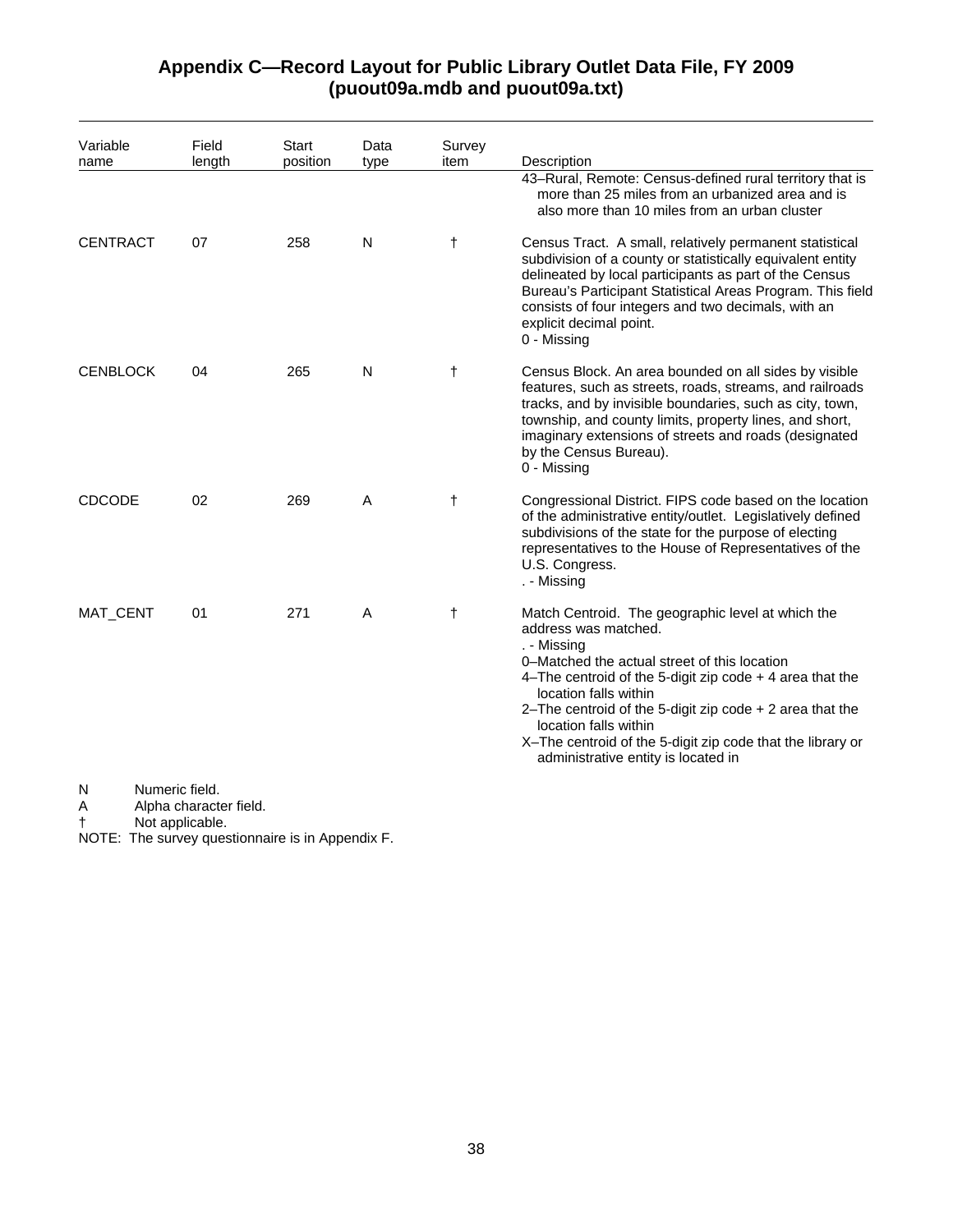## **Appendix D – State Codes**

| <b>FIPS 2-Letter</b><br><b>State Code</b>                                                                                                                                                                                                                                                                                                                                                                   | <b>State</b>                                                                                                                                                                                                                                                                                                                                                                                                                                                                                                                                                                                                                                                              | FIPS 2-Digit<br>State Code <sup>2</sup>                                                                                                                                                                                                                                                                                                                                         |
|-------------------------------------------------------------------------------------------------------------------------------------------------------------------------------------------------------------------------------------------------------------------------------------------------------------------------------------------------------------------------------------------------------------|---------------------------------------------------------------------------------------------------------------------------------------------------------------------------------------------------------------------------------------------------------------------------------------------------------------------------------------------------------------------------------------------------------------------------------------------------------------------------------------------------------------------------------------------------------------------------------------------------------------------------------------------------------------------------|---------------------------------------------------------------------------------------------------------------------------------------------------------------------------------------------------------------------------------------------------------------------------------------------------------------------------------------------------------------------------------|
| AL<br>AK<br><b>AZ</b><br><b>AR</b><br>СA<br>CO<br>СŤ<br>DE<br>DC<br>FL.<br>GA<br>HI<br>ID<br>IL<br>IN<br>ΙA<br>KS<br>KY<br>LA<br><b>ME</b><br>MD<br>МA<br>МI<br><b>MN</b><br><b>MS</b><br><b>MO</b><br>МT<br>NE<br><b>NV</b><br><b>NH</b><br>NJ<br><b>NM</b><br>NY<br><b>NC</b><br>ND.<br>OН<br>OK<br><b>OR</b><br>PA<br>RI<br>SC<br>ŜĎ<br>ΤN<br>ТX<br>UT<br>VT<br>VA<br>WA<br><b>WV</b><br>WI<br><b>WY</b> | Alabama<br>Alaska<br>Arizona<br>Arkansas<br>California<br>Colorado<br>Connecticut<br>Delaware<br>District of Columbia<br>Florida<br>Georgia<br>Hawaii<br>Idaho<br>Illinois<br>Indiana<br>lowa<br>Kansas<br>Kentucky<br>Louisiana<br>Maine<br>Maryland<br>Massachusetts<br>Michigan<br>Minnesota<br>Mississippi<br>Missouri<br>Montana<br>Nebraska<br>Nevada<br>New Hampshire<br>New Jersey<br>New Mexico<br>New York<br>North Carolina<br>North Dakota<br>Ohio<br>Oklahoma<br>Oregon<br>Pennsylvania<br>Rhode Island<br>South Carolina<br>South Dakota<br><b>Tennessee</b><br>Texas<br>Utah<br>Vermont<br>Virginia<br>Washington<br>West Virginia<br>Wisconsin<br>Wyoming | 01<br>02<br>04<br>05<br>06<br>08<br>09<br>10<br>11<br>12<br>13<br>15<br>16<br>17<br>18<br>19<br>20<br>21<br>22<br>23<br>24<br>25<br>26<br>27<br>28<br>29<br>30<br>31<br>$\overline{32}$<br>33<br>$\overline{34}$<br>$\overline{35}$<br>$\overline{36}$<br>$\overline{37}$<br>38<br>39<br>40<br>41<br>42<br>44<br>45<br>46<br>47<br>48<br>49<br>50<br>51<br>53<br>54<br>55<br>56 |
| <b>Outlying Areas</b><br>GU<br><b>MP</b><br><b>PR</b><br>VI                                                                                                                                                                                                                                                                                                                                                 | Guam<br>Northern Mariana Islands<br><b>Puerto Rico</b><br>Virgin Islands                                                                                                                                                                                                                                                                                                                                                                                                                                                                                                                                                                                                  | 66<br>69<br>72<br>78                                                                                                                                                                                                                                                                                                                                                            |

 2 Federal Information Processing Standards codes (FIPS codes) are a standardized set of numeric or alphabetic codes issued by the National Institute of Standards and Technology (NIST) to ensure uniform identification of geographic entities through all federal government agencies.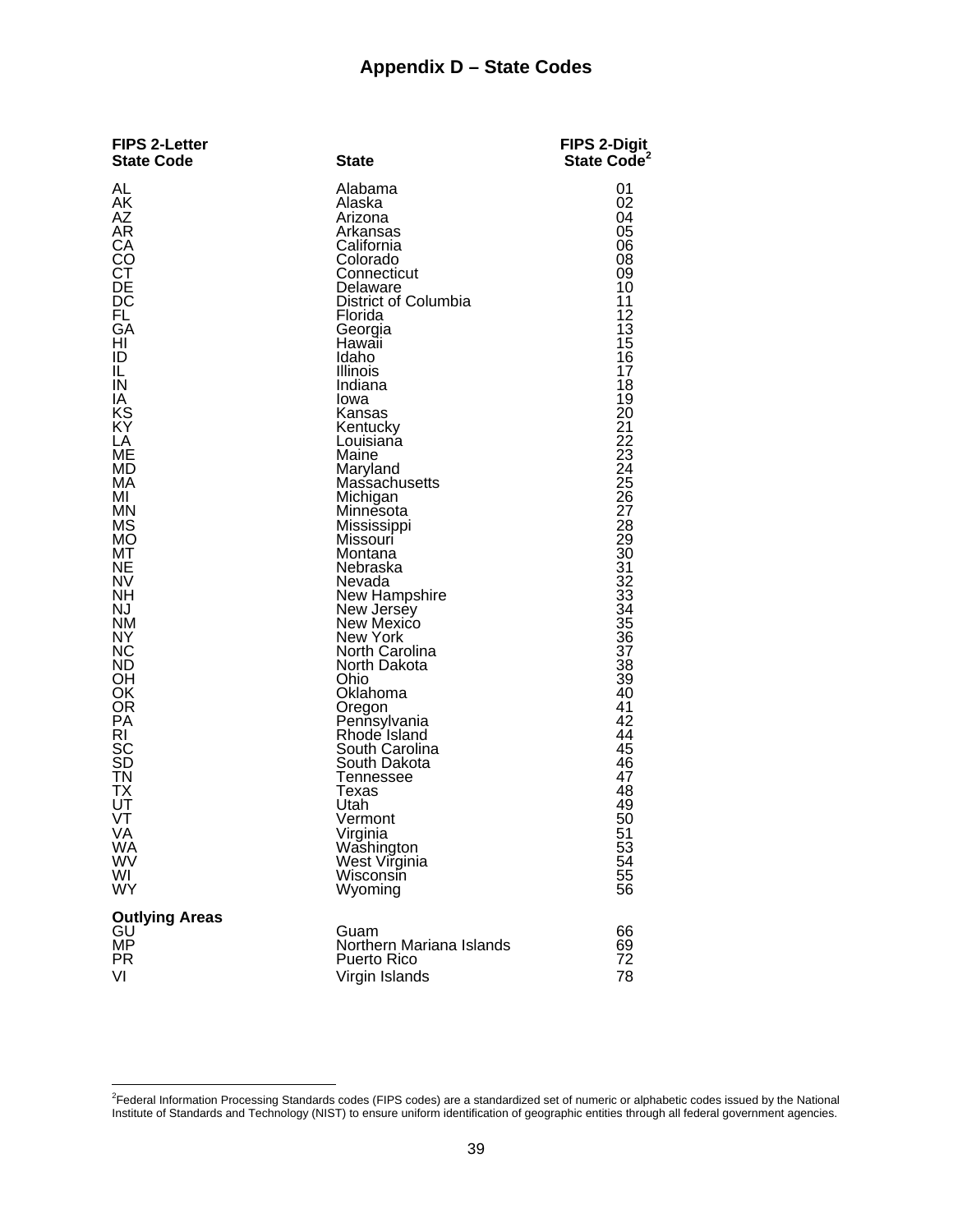### **180 libraries reporting no central outlet**

|    |        | Obs FSCS ID# Library Name                  | Total          |          | <b>Centrals Branches</b> | <b>Bookmobiles</b> |
|----|--------|--------------------------------------------|----------------|----------|--------------------------|--------------------|
| 1  | AL0123 | MARSHALL COUNTY COOPERATIVE LIBRARY        |                | 0        | 0                        |                    |
| 2  | AZ0001 | APACHE COUNTY LIBRARY DISTRICT OFFICE      | 7              | 0        | $\overline{7}$           | 0                  |
| 3  | AZ0028 | MARICOPA COUNTY LIBRARY DISTRICT OFFICE    | 17             | 0        | 17                       | 0                  |
| 4  | AZ0042 | MOHAVE COUNTY LIBRARY DISTRICT             | 12             | 0        | 10                       | 2                  |
| 5  | AZ0067 | YAVAPAI COUNTY LIBRARY DISTRICT            | 11             | 0        | 11                       | 0                  |
| 6  | AZ0177 | LA PAZ COUNTY SERVICES                     | 3              | 0        | 2                        | 1                  |
| 7  | AR0002 | <b>WASHINGTON COUNTY LIBRARY SYSTEM</b>    | 8              | 0        | 8                        | 0                  |
| 8  | AR0007 | WHITE RIVER REGIONAL LIBRARY               | 14             | 0        | 14                       | 0                  |
| 9  | AR0049 | CARROLL AND MADISON LIBRARY SYSTEM         | 6              | $\Omega$ | 6                        |                    |
| 10 | CA0028 | CONTRA COSTA COUNTY LIBRARY                | 25             | $\Omega$ | 25                       |                    |
| 11 | CA0047 | <b>IMPERIAL COUNTY LIBRARY</b>             | $\overline{7}$ | 0        | 7                        |                    |
| 12 | CA0062 | COUNTY OF LOS ANGELES PUBLIC LIBRARY       | 89             | 0        | 85                       |                    |
| 13 | CA0071 | MONO COUNTY FREE LIBRARY                   | 8              | 0        | 7                        |                    |
| 14 | CA0073 | MONTEREY COUNTY FREE LIBRARIES             | 20             | 0        | 17                       | 3                  |
| 15 | CA0084 | ORANGE COUNTY PUBLIC LIBRARIES             | 30             | 0        | 30                       | 0                  |
| 16 | CA0109 | SAN BERNARDINO COUNTY LIBRARY              | 31             | 0        | 30                       |                    |
| 17 | CA0112 | SAN DIEGO COUNTY LIBRARY                   | 35             | 0        | 33                       | $\overline{c}$     |
| 18 | CA0120 | SAN MATEO COUNTY LIBRARY                   | 13             | 0        | 12                       | 1                  |
| 19 | CA0126 | SANTA CLARA COUNTY LIBRARY                 | 10             | 0        | 8                        | 2                  |
| 20 | CA0136 | <b>SOLANO COUNTY LIBRARY</b>               | 8              | 0        | 8                        | 0                  |
| 21 | CA0152 | <b>VENTURA COUNTY LIBRARY</b>              | 15             | 0        | 15                       | 0                  |
| 22 | CA0157 | YOLO COUNTY LIBRARY                        | $\overline{7}$ | 0        | 7                        | 0                  |
| 23 | CA0194 | RANCHO CUCAMONGA PUBLIC LIBRARY            | 3              | 0        | $\overline{2}$           |                    |
| 24 | CA0199 | RIVERSIDE COUNTY LIBRARY SYSTEM            | 35             | 0        | 33                       | 2                  |
| 25 | CO0001 | <b>RANGEVIEW LIBRARY DISTRICT</b>          | $\overline{7}$ | 0        | 6                        |                    |
| 26 | CO0005 | ARAPAHOE LIBRARY DISTRICT                  | 9              | 0        | 8                        |                    |
| 27 |        | CO0037 DOUGLAS COUNTY LIBRARIES            | 6              | 0        | 6                        | 0                  |
| 28 | CO0039 | <b>EAGLE VALLEY LIBRARY DISTRICT</b>       | 3              | 0        | 3                        | 0                  |
| 29 | CO0040 | <b>ELBERT COUNTY LIBRARY DISTRICT</b>      | 4              | 0        | 4                        | 0                  |
| 30 |        | CO0049 GARFIELD CO PUBLIC LIBRARY DISTRICT | 6              | 0        | 6                        | O                  |
| 31 | CO0051 | <b>GRAND COUNTY LIBRARY DISTRICT</b>       | 5              | 0        | 5                        | O                  |
| 32 | CO0060 | JEFFERSON COUNTY PUBLIC LIBRARY            | 11             | 0        | 10                       |                    |
| 33 | CO0094 | <b>PARK COUNTY PUBLIC LIBRARY</b>          | 4              | 0        | 4                        | 0                  |
| 34 | CO0103 | SOUTH ROUTT LIBRARY DISTRICT               | $\overline{2}$ | 0        | $\overline{2}$           |                    |
| 35 | CO0143 | <b>CLEAR CREEK LIBRARY DISTRICT</b>        | $\overline{2}$ | 0        | $\overline{2}$           |                    |
| 36 | CO0144 | DELTA COUNTY PUBLIC LIBRARY DISTRICT       | 5              | 0        | 5                        |                    |
| 37 |        | CO0145 HIGH PLAINS LIBRARY DISTRICT        | 12             | 0        | 11                       |                    |
| 38 | CO9026 | NORTHEAST COLORADO BOOKMOBILE SERVICES     | 1              | $\Omega$ | $\Omega$                 |                    |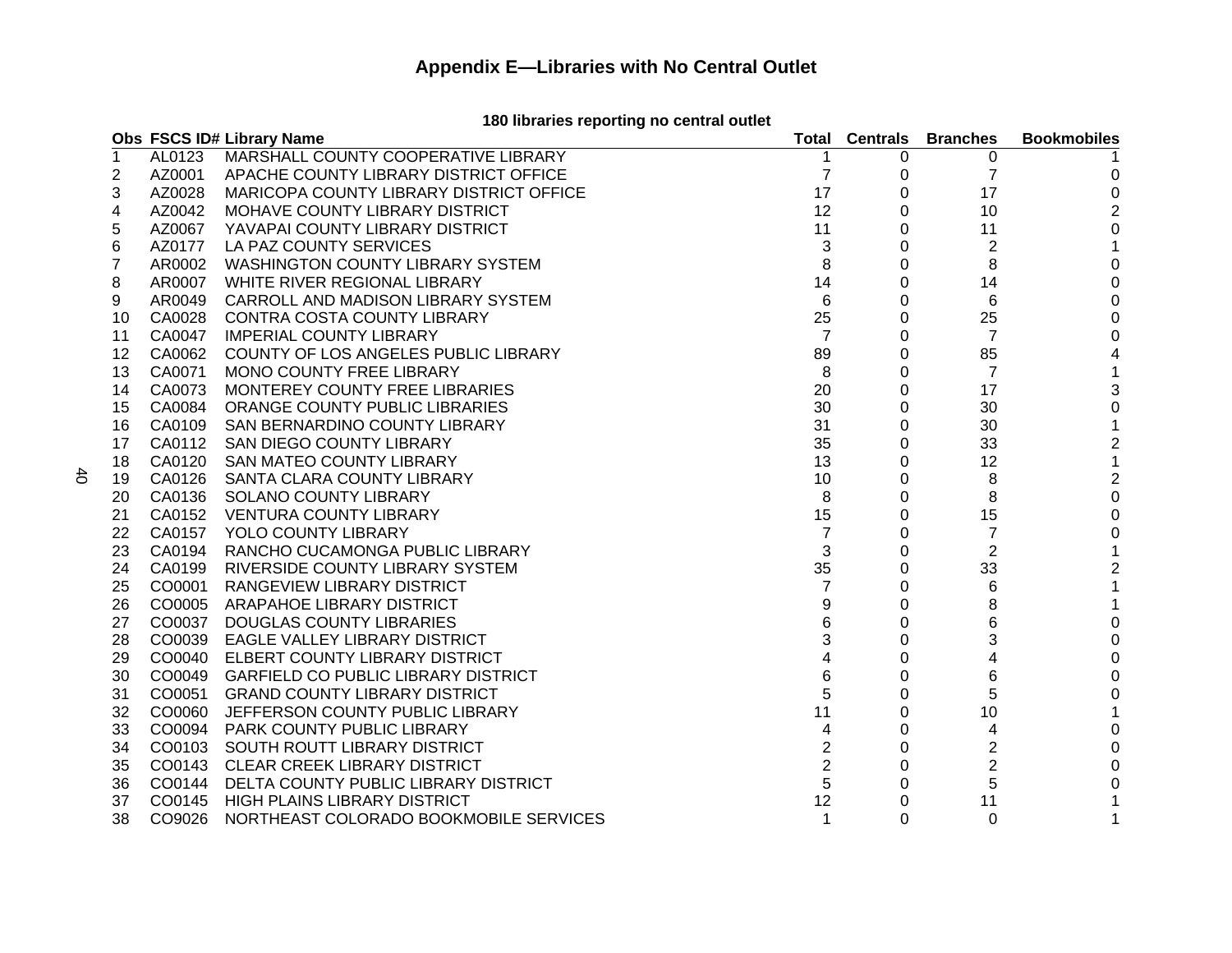|    |               | Obs FSCS ID# Library Name                            | Total          |   | <b>Centrals Branches</b> | <b>Bookmobiles</b> |
|----|---------------|------------------------------------------------------|----------------|---|--------------------------|--------------------|
| 39 |               | DE0030 SUSSEX COUNTY DEPT. OF LIBRARIES              | 4              | 0 | 3                        |                    |
| 40 |               | DE0046 DEPARTMENT OF COMMUNITY SERVICES              | 9              | 0 | 9                        | 0                  |
| 41 | <b>FL0018</b> | <b>CITRUS COUNTY LIBRARY SYSTEM</b>                  | 5              | 0 | 5                        | 0                  |
| 42 | FL0039        | LAKE COUNTY LIBRARY SYSTEM                           | 15             | 0 | 15                       | 0                  |
| 43 | FL0042        | LEE COUNTY LIBRARY SYSTEM                            | 15             | 0 | 14                       |                    |
| 44 | <b>FL0056</b> | <b>BOCA RATON PUBLIC LIBRARY</b>                     | 2              | 0 | 2                        | 0                  |
| 45 | <b>FL0065</b> | PASCO COUNTY PUBLIC LIBRARY COOPERATIVE              | 8              | 0 | 8                        | 0                  |
| 46 | FL0091        | ST. JOHNS COUNTY PUBLIC LIBRARY SYSTEM               | 8              | 0 | 6                        | $\overline{2}$     |
| 47 | FL0093        | SARASOTA COUNTY PUBLIC LIBRARIES                     | 8              | 0 | 8                        | 0                  |
| 48 | FL0095        | SEMINOLE COUNTY PUBLIC LIBRARY SYSTEM                | 5              | 0 | 5                        | 0                  |
| 49 | FL0099        | <b>VOLUSIA COUNTY PUBLIC LIBRARY</b>                 | 16             | 0 | 15                       | 1                  |
| 50 | FL0127        | PINELLAS PUBLIC LIBRARY COOPERATIVE                  | 25             | 0 | 25                       | 0                  |
| 51 | FL0135        | <b>WILDERNESS COAST PUBLIC LIBRARIES</b>             | 5              | 0 | 4                        |                    |
| 52 | FL0136        | PANHANDLE PUBLIC LIBRARY COOPERATIVE SYSTEM          | 12             | 0 | 11                       |                    |
| 53 | <b>FL0146</b> | SUMTER COUNTY PUBLIC LIBRARY SYSTEM                  | 8              | 0 | $\overline{7}$           | 1                  |
| 54 | <b>FL0147</b> | THREE RIVERS REGIONAL LIBRARY SYSTEM                 | 3              | 0 | 3                        | 0                  |
| 55 | FL0149        | NEW RIVER PUBLIC LIBRARY COOPERATIVE                 | 5              | 0 | 3                        | $\mathbf 2$        |
| 56 | FL0150        | HEARTLAND LIBRARY COOPERATIVE                        | $\overline{7}$ | 0 | $\overline{7}$           | 0                  |
| 57 | FL0255        | SANTA ROSA COUNTY LIBRARY SYSTEM                     | 5              | 0 | 5                        | 0                  |
| 58 | FL8001        | POLK COUNTY LIBRARY COOPERATIVE                      | 18             | 0 | 17                       |                    |
| 59 | FL8003        | OKALOOSA COUNTY PUBLIC LIBRARY COOPERATIVE           | $\overline{7}$ | 0 | 6                        |                    |
| 60 | <b>FL8007</b> | LEVY COUNTY PUBLIC LIBRARY SYSTEM                    | 5              | 0 | 5                        | 0                  |
| 61 | <b>ID0062</b> | JEFFERSON COUNTY DISTRICT                            | 3              | 0 | 3                        | 0                  |
| 62 | <b>ID0112</b> | <b>BENEWAH DISTRICT</b>                              | 2              | 0 | $\overline{2}$           | 0                  |
| 63 |               | MD0002 ANNE ARUNDEL COUNTY PUBLIC LIBRARY            | 15             | 0 | 15                       | 0                  |
| 64 |               | MD0004 BALTIMORE COUNTY PUBLIC LIBRARY               | 21             | 0 | 17                       | 4                  |
| 65 |               | MD0007 CARROLL COUNTY PUBLIC LIBRARY                 | 7              | 0 | 6                        |                    |
| 66 |               | MD0009 CHARLES COUNTY PUBLIC LIBRARY                 | 3              | 0 | 3                        | 0                  |
| 67 |               | MD0013 HARFORD COUNTY PUBLIC LIBRARY                 | 13             | 0 | 11                       | 2                  |
| 68 |               | MD0016 MONTGOMERY COUNTY PUBLIC LIBRARIES            | 22             | 0 | 21                       | 1                  |
| 69 |               | MD0017 PRINCE GEORGE'S COUNTY MEMORIAL LIBRARY SYSTE | 18             | 0 | 18                       | 0                  |
| 70 |               | MD0019 ST. MARY'S COUNTY LIBRARY                     | 3              | 0 | 3                        | 0                  |
| 71 |               | MD0024 WORCESTER COUNTY LIBRARY                      | 5              | 0 | 5                        | 0                  |
| 72 | MI0171        | <b>IOSCO-ARENAC DISTRICT LIBRARY</b>                 | 8              | 0 | 8                        | 0                  |
| 73 | MI0182        | <b>KENT DISTRICT LIBRARY</b>                         | 18             | 0 | 18                       | O                  |
| 74 | MI0190        | LAPEER DISTRICT LIBRARY                              | 8              | 0 | 8                        |                    |
| 75 | MI0240        | MUSKEGON AREA DISTRICT LIBRARY                       | 10             | 0 | 10                       | 0                  |
| 76 | MI0310        | <b>COMMUNITY DISTRICT LIBRARY</b>                    |                | 0 | 7                        | 0                  |
| 77 | <b>MN0001</b> | ARROWHEAD LIBRARY SYSTEM                             |                | 0 | 0                        |                    |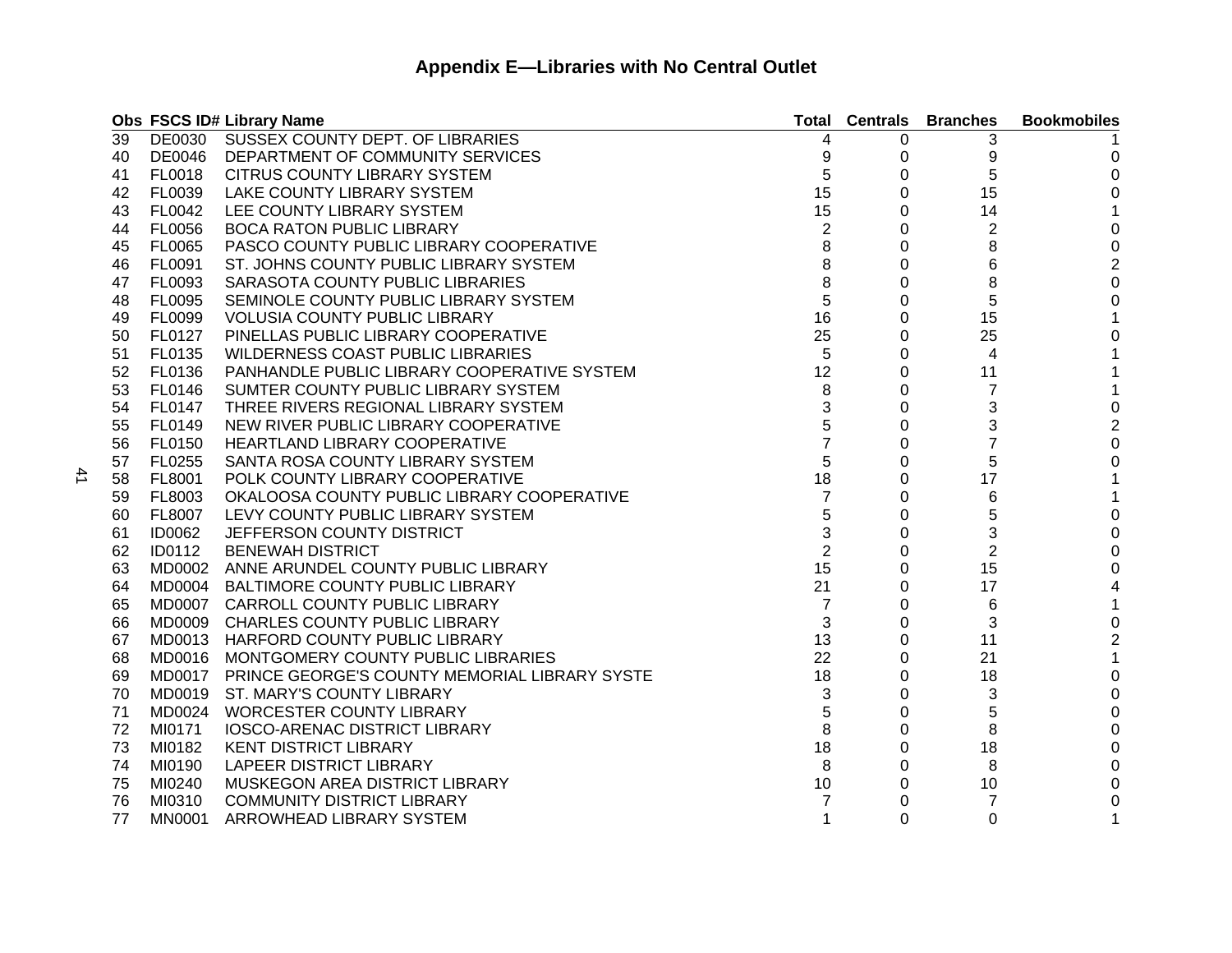|    |            | Obs FSCS ID# Library Name                           | Total          | <b>Centrals</b> | <b>Branches</b> | <b>Bookmobiles</b> |
|----|------------|-----------------------------------------------------|----------------|-----------------|-----------------|--------------------|
| 78 |            | MN0038 CARVER COUNTY LIBRARY SYSTEM                 | 6              | 0               | 6               |                    |
| 79 |            | MN0039 DAKOTA COUNTY LIBRARY                        | 10             | 0               | 9               |                    |
| 80 |            | MN0043 RAMSEY COUNTY LIBRARY                        | 7              | 0               | 7               | 0                  |
| 81 |            | MN0045 SCOTT COUNTY LIBRARY                         | 8              | 0               | 8               | 0                  |
| 82 |            | MN0046 WASHINGTON COUNTY LIBRARY                    | 9              | 0               | 9               | 0                  |
| 83 |            | MN0109 VIKING LIBRARY SYSTEM                        | $\overline{2}$ | 0               | 0               | 2                  |
| 84 |            | MN0145 KITCHIGAMI REGIONAL LIBRARY                  | 10             | 0               | 9               | 1                  |
| 85 |            | MN0152 PLUM CREEK LIBRARY SYSTEM                    | 1              | 0               | 0               |                    |
| 86 |            | MN9030 SIBLEY COUNTY LIBRARY                        | 5              | 0               | 5               | 0                  |
| 87 |            | MS0006 CENTRAL MISSISSIPPI REGIONAL LIBRARY         | 20             | 0               | 20              | 0                  |
| 88 |            | MS0013 FIRST REGIONAL LIBRARY                       | 13             | 0               | 13              | 0                  |
| 89 |            | MS0016 HARRISON COUNTY LIBRARY SYSTEM               | 9              | 0               | 9               | O                  |
| 90 |            | MO0004 CONSOLIDATED LIBRARY DISTRICT NO. 3          | 30             | 0               | 30              |                    |
| 91 |            | MO0035 SAINT CHARLES CITY-COUNTY LIBRARY DISTRICT   | 12             | 0               | 12              | O                  |
| 92 |            | MO0039 BOONSLICK REGIONAL LIBRARY                   | 5              | 0               | 4               |                    |
| 93 |            | MO0040 CASS COUNTY PUBLIC LIBRARY                   | 8              | 0               | $\overline{7}$  |                    |
| 94 |            | MO0045 TRAILS REGIONAL LIBRARY                      | 8              | 0               | 8               | 0                  |
| 95 |            | MO0059 NORTHEAST MISSOURI LIBRARY SERVICE           | 4              | 0               | 4               | 0                  |
| 96 |            | MO0137 REYNOLDS COUNTY LIBRARY DISTRICT             | 5              | 0               | 5               | 0                  |
| 97 |            | MO0147 JEFFERSON COUNTY LIBRARY DISTRICT            | 3              | 0               | 3               | 0                  |
| 98 |            | MO0164 OREGON COUNTY LIBRARY DISTRICT               | 5              | 0               | 5               | 0                  |
| 99 |            | MO0172 MONITEAU COUNTY LIBRARY                      | 2              | 0               | $\overline{2}$  | O                  |
|    |            | 100 MO0174 HEARTLAND REGIONAL LIBRARY SYSTEM        | 4              | 0               | 4               | O                  |
|    |            | 101 MO0178 CEDAR COUNTY LIBRARY DISTRICT            | $\overline{c}$ | 0               | $\overline{2}$  | 0                  |
|    |            | 102 NV0008 LAS VEGAS-CLARK COUNTY LIBRARY DISTRICT  | 24             | 0               | 24              | 0                  |
|    |            | 103 NV0025 WASHOE COUNTY LIBRARY SYSTEM             | 13             | 0               | 12              | 1                  |
|    | 104 NV0027 | <b>ESMERALDA COUNTY LIBRARIES</b>                   | 3              | 0               | 3               | 0                  |
|    | 105 NY0041 | <b>SENECA NATION LIBRARY</b>                        | 2              | 0               | $\overline{c}$  |                    |
|    |            | 106 NC0002 APPALACHIAN REGIONAL LIBRARY             | 6              | 0               | 5               |                    |
|    |            | 107 NC0003 AVERY-MITCHELL-YANCEY REGIONAL LIBRARY   | 5              | 0               | 4               | 1                  |
|    |            | 108 NC0006 CRAVEN-PAMLICO-CARTERET REGIONAL LIBRARY | 9              | 0               | 9               | 0                  |
|    | 109 NC0008 | FONTANA REGIONAL LIBRARY                            | 6              | 0               | 6               | 0                  |
|    | 110 NC0011 | NANTAHALA REGIONAL LIBRARY                          | 5              | 0               | 4               |                    |
|    | 111 NC0013 | NORTHWESTERN REGIONAL LIBRARY                       | 14             | 0               | 13              |                    |
|    | 112 NC0014 | PETTIGREW REGIONAL LIBRARY                          | 4              | 0               | 4               | 0                  |
|    | 113 NC0015 | SANDHILL REGIONAL LIBRARY SYSTEM                    | 17             | 0               | 15              | 2                  |
|    | 114 NC0018 | <b>BRUNSWICK COUNTY LIBRARY</b>                     | 5              | 0               | 5               | 0                  |
|    | 115 NC0054 | ROCKINGHAM COUNTY PUBLIC LIBRARY                    | 6              | 0               | 5               |                    |
|    | 116 NC0063 | <b>WAKE COUNTY PUBLIC LIBRARIES</b>                 | 21             | 0               | 19              | 2                  |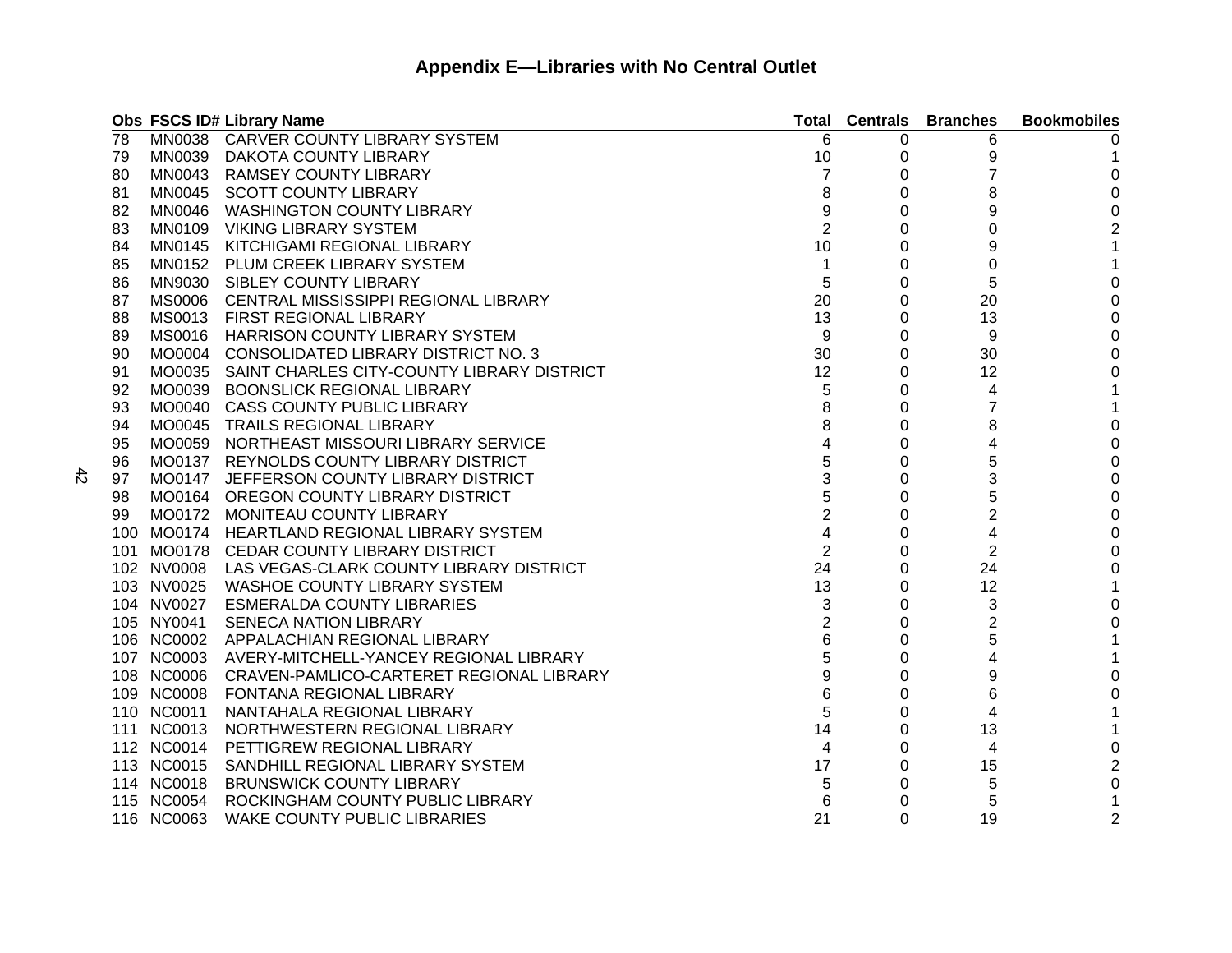|            | Obs FSCS ID# Library Name                                 |                | <b>Total Centrals</b> | <b>Branches</b> | <b>Bookmobiles</b> |
|------------|-----------------------------------------------------------|----------------|-----------------------|-----------------|--------------------|
|            | 117 ND0078 SIOUX COUNTY LIBRARY                           |                | 0                     | 0               |                    |
|            | 118 OH0018 CLERMONT COUNTY PUBLIC LIBRARY                 | 10             | 0                     | 10              | 0                  |
|            | 119 OH0046 GEAUGA COUNTY PUBLIC LIBRARY                   | 7              | 0                     | 6               | 1                  |
|            | 120 OH0052 CUYAHOGA COUNTY PUBLIC LIBRARY                 | 28             | 0                     | 28              | 0                  |
|            | 121 OH0053 CLEVELAND HEIGHTS-UNIVERSITY HEIGHTS PL        | 4              | 0                     | 4               | 0                  |
|            | 122 OH0075 PREBLE COUNTY DISTRICT LIBRARY                 | 9              | 0                     | 9               | 0                  |
| 123 OH0089 | PORTAGE COUNTY DISTRICT LIBRARY                           | 6              | 0                     | 6               | 0                  |
| 124 OH0099 | SOUTHWEST PUBLIC LIBRARIES                                | 3              | 0                     | 3               | 0                  |
|            | 125 OH0100 LANE PUBLIC LIBRARY                            | 5              | 0                     | 3               | $\overline{c}$     |
|            | 126 OH0129 ADAMS COUNTY PUBLIC LIBRARY                    | 4              | 0                     | 4               | 0                  |
| 127 OH0242 | WILLOUGHBY-EASTLAKE PUBLIC LIBRARY                        | 4              | 0                     | 4               | 0                  |
| 128 OH0246 | <b>WORTHINGTON PUBLIC LIBRARY</b>                         | 3              | 0                     | 3               | 0                  |
| 129 OH0247 | <b>GREENE COUNTY PUBLIC LIBRARY</b>                       | 8              | 0                     | $\overline{7}$  |                    |
| 130 OR0091 | DESCHUTES PUBLIC LIBRARY DISTRICT                         | 6              | 0                     | 5               |                    |
|            | 131 OR0115 COOS COUNTY LIBRARY SERVICE DISTRICT           | 0              | 0                     | 0               | 0                  |
|            | 132 OR0117 WASHINGTON COUNTY COOPERATIVE LIBRARY SERVICES |                | 0                     |                 | 0                  |
|            | 133 OR0134 LINCOLN COUNTY LIBRARY DISTRICT                |                | 0                     |                 | 0                  |
|            | 134 PA0532 ALLEGHENY COUNTY LIBRARY ASSOC                 | 3              | 0                     | 0               | 3                  |
| 135 PA0533 | <b>GREENE COUNTY LIBRARY SYSTEM</b>                       |                | 0                     | 0               | 1                  |
| 136 PA0534 | LIB SYSM OF LANCASTER COUNTY                              |                | 0                     | 0               | 1                  |
| 137 PA9002 | <b>BERKS CO PUB LIBRARIES</b>                             | 2              | 0                     | 0               | 2                  |
| 138 PA9007 | SOMERSET COUNTY FED LIB SYSTEM                            | 1              | 0                     | 0               | 1                  |
| 139 SC0002 | ABBE REGIONAL LIBRARY SYSTEM                              | 15             | 0                     | 14              | 1                  |
| 140 UT0005 | BOX ELDER COUNTY BOOKMOBILE LIBRARY                       | 3              | 0                     |                 | $\overline{2}$     |
| 141 UT0009 | CACHE COUNTY BOOKMOBILE LIBRARY                           | 2              | 0                     |                 |                    |
| 142 UT0015 | CARBON COUNTY BOOKMOBILE LIBRARY                          | $\overline{2}$ | 0                     |                 |                    |
| 143 UT0022 | <b>EMERY COUNTY LIBRARY</b>                               | 8              | 0                     | 8               | 0                  |
| 144 UT0028 | <b>JUAB COUNTY BOOKMOBILE LIBRARY</b>                     |                | 0                     | 0               |                    |
| 145 UT0030 | KANE COUNTY BOOKMOBILE LIBRARY                            |                | 0                     | 0               |                    |
| 146 UT0032 | MILLARD COUNTY BOOKMOBILE LIBRARY                         |                | 0                     | 0               |                    |
| 147 UT0036 | PIUTE COUNTY BOOKMOBILE LIBRARY                           |                | 0                     | 0               |                    |
| 148 UT0038 | SANPETE COUNTY BOOKMOBILE LIBRARY                         | 2              | 0                     |                 |                    |
| 149 UT0043 | SEVIER COUNTY BOOKMOBILE LIBRARY                          |                | 0                     | 0               |                    |
| 150 UT0049 | SALT LAKE COUNTY LIBRARY SYSTEM                           | 19             | 0                     | 19              | 0                  |
| 151 UT0050 | <b>SAN JUAN COUNTY LIBRARY</b>                            | 3              | 0                     | 2               |                    |
| 152 UT0053 | TOOELE COUNTY BOOKMOBILE LIBRARY                          | $\overline{2}$ | 0                     |                 |                    |
| 153 UT0068 | WAYNE COUNTY BOOKMOBILE LIBRARY                           | $\overline{2}$ |                       |                 |                    |
| 154 VT0216 | <b>WINDHAM COUNTY READS</b>                               |                |                       |                 |                    |
| 155 VT0220 | <b>FRANKLIN-GRAND ISLE BOOKMOBILE</b>                     |                | 0                     | 0               |                    |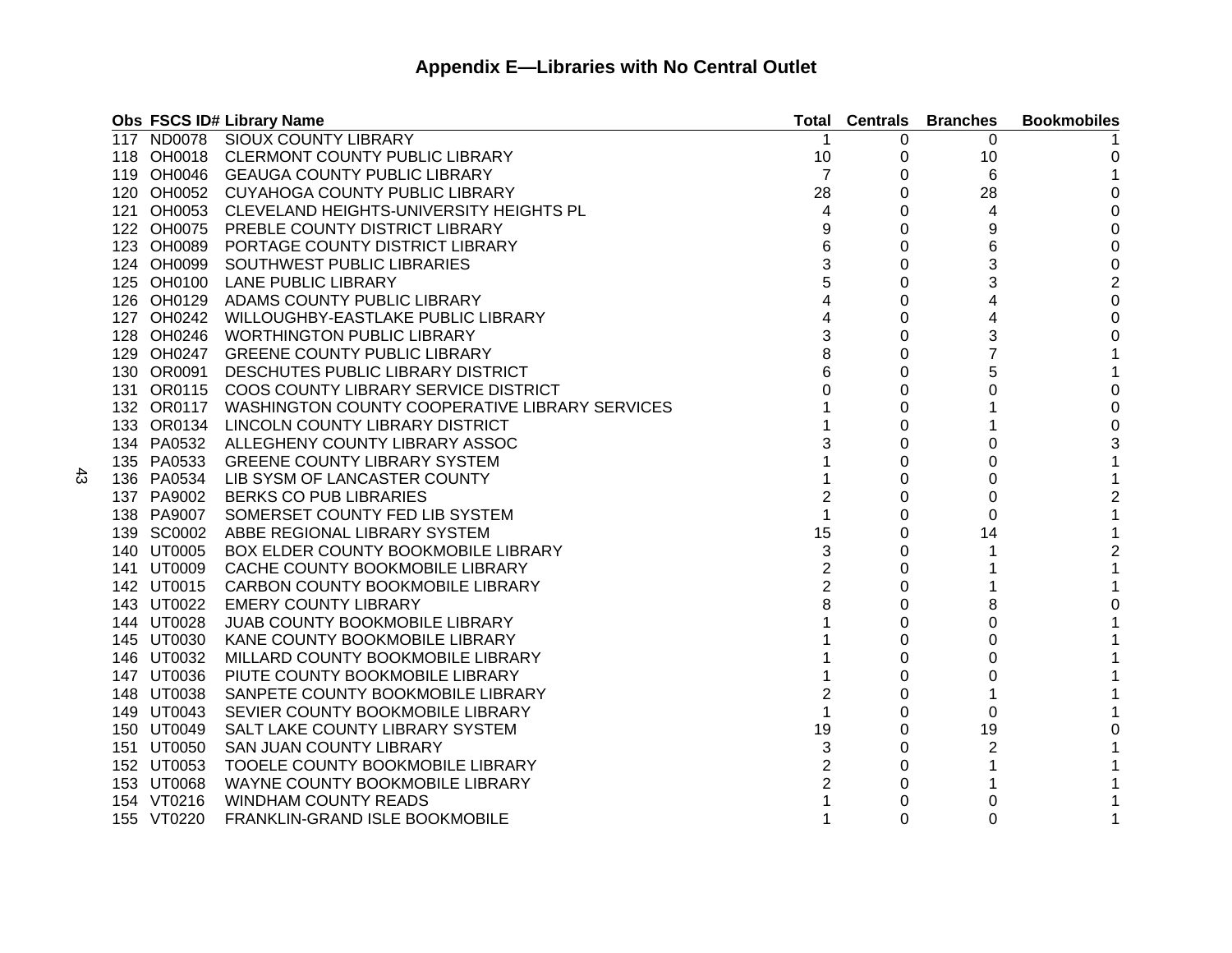|     |            | Obs FSCS ID# Library Name                   | Total | <b>Centrals</b> | <b>Branches</b> | <b>Bookmobiles</b> |
|-----|------------|---------------------------------------------|-------|-----------------|-----------------|--------------------|
|     | 156 VA0026 | <b>FAIRFAX COUNTY PUBLIC LIBRARY</b>        | 23    | 0               | 23              |                    |
| 157 | VA0036     | <b>HENRICO COUNTY PUBLIC LIBRARY</b>        | 11    |                 | 10              |                    |
| 158 | VA0044     | LOUDOUN COUNTY PUBLIC LIBRARY               |       |                 |                 |                    |
| 159 | VA0050     | <b>MIDDLESEX COUNTY PUBLIC LIBRARY</b>      |       |                 |                 |                    |
|     | 160 VA0051 | MONTGOMERY-FLOYD REGIONAL LIBRARY           |       |                 |                 |                    |
| 161 | VA0053     | NEWPORT NEWS PUBLIC LIBRARY SYSTEM          |       |                 |                 |                    |
|     | 162 VA0055 | NOTTOWAY COUNTY LIBRARY SYSTEM              | 3     |                 | 3               |                    |
|     | 163 VA0057 | PAMUNKEY REGIONAL LIBRARY                   | 11    |                 | 10              |                    |
|     | 164 VA0064 | PRINCE WILLIAM PUBLIC LIBRARY SYSTEM        | 10    |                 | 10              |                    |
|     | 165 VA0078 | SOUTHSIDE REGIONAL                          | 6     |                 | 6               |                    |
| 166 | VA0086     | WILLIAMSBURG REGIONAL LIBRARY               |       |                 |                 |                    |
| 167 | VA0091     | CENTRAL VIRGINIA REGIONAL LIBRARY           |       |                 |                 |                    |
| 168 | WA0047     | WALLA WALLA COUNTY RURAL LIBRARY DISTRICT   |       |                 |                 |                    |
| 169 | WA0057     | <b>WHATCOM COUNTY LIBRARY SYSTEM</b>        | 10    |                 | 9               |                    |
| 170 | WA0059     | KING COUNTY LIBRARY SYSTEM                  | 52    |                 | 44              | 8                  |
| 171 | WA0061     | MID-COLUMBIA LIBRARY SYSTEM                 | 12    |                 | 11              |                    |
| 172 | WA0063     | PIERCE COUNTY LIBRARY SYSTEM                | 20    |                 | 17              |                    |
|     | 173 WA0065 | <b>SNO-ISLE LIBRARIES</b>                   | 22    |                 | 21              |                    |
| 174 | WA0066     | SPOKANE COUNTY LIBRARY DISTRICT             | 10    |                 | 10              |                    |
| 175 | WA0069     | TIMBERLAND REGIONAL LIBRARY                 | 27    |                 | 27              |                    |
| 176 | WA0072     | STEVENS COUNTY RURAL LIBRARY DISTRICT       | 9     |                 | 9               |                    |
| 177 | WI0148     | <b>KENOSHA PUBLIC LIBRARY</b>               |       |                 |                 |                    |
|     | 178 WI0153 | KIMBERLY--LITTLE CHUTE PUBLIC LIBRARY       |       |                 |                 |                    |
| 179 | WI0390     | LA CROSSE COUNTY LIBRARY                    |       |                 |                 |                    |
| 180 | PR0045     | OROCOVIS TECHNOLOGICAL EDUCATION MOVIL UNIT |       |                 |                 |                    |
|     |            |                                             | 1,620 | O               | 1,504           | 116                |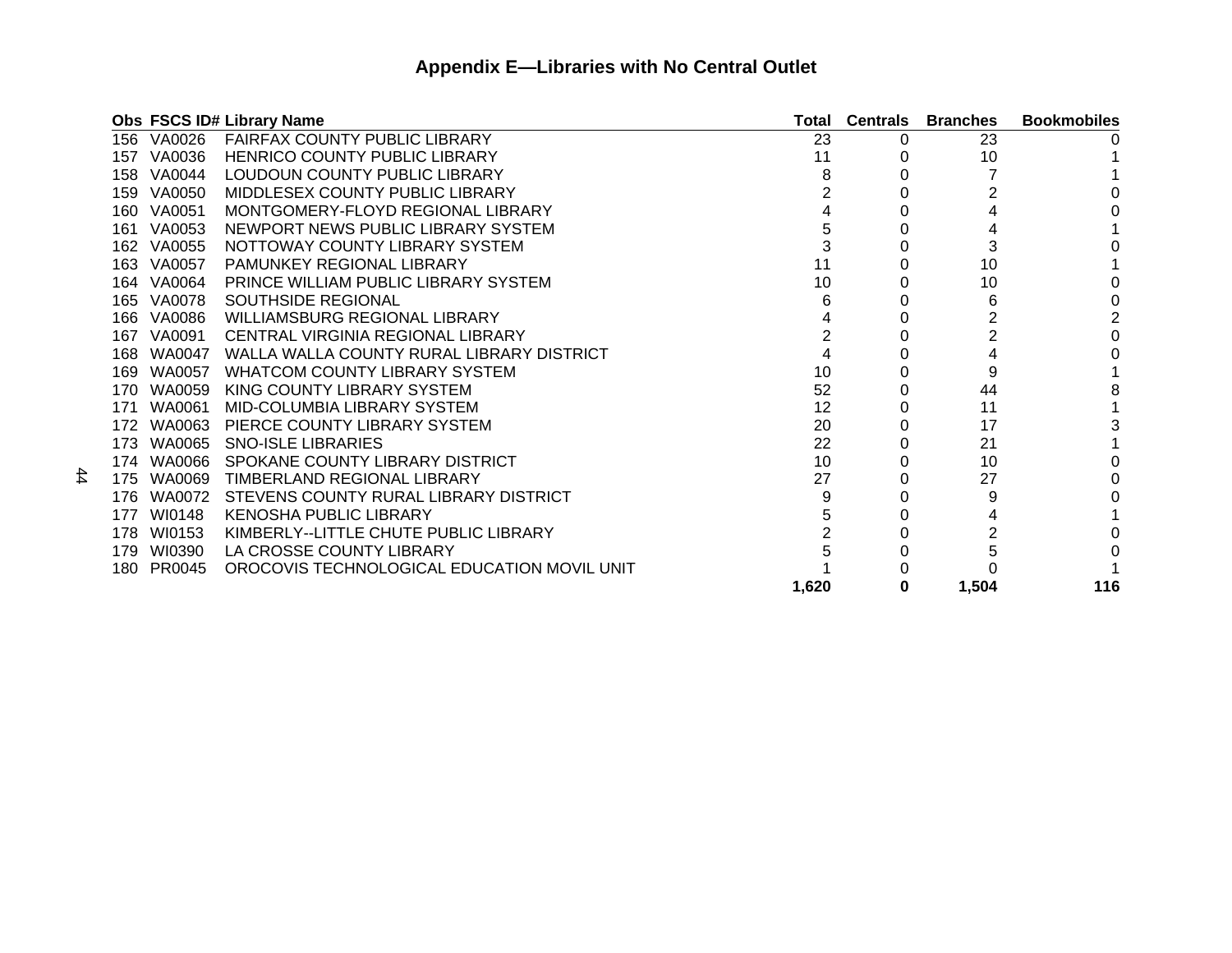| <b>State Characteristics</b> |                                                      |                     |                   |  |  |  |
|------------------------------|------------------------------------------------------|---------------------|-------------------|--|--|--|
| Item No. Item                |                                                      | <b>Current Year</b> | <b>Prior Year</b> |  |  |  |
| 100                          | Reporting Period Start Date (MM/YYYY)                |                     |                   |  |  |  |
| 101                          | Reporting Period End Date (MM/YYYY)                  |                     |                   |  |  |  |
| 102                          | State Total Population Estimate                      |                     |                   |  |  |  |
| 103                          | Total Unduplicated Population of Legal Service Areas |                     |                   |  |  |  |

|          | <b>Administrative Entity - Name/Addresses</b> |                     |            |  |  |  |  |
|----------|-----------------------------------------------|---------------------|------------|--|--|--|--|
| Item No. | Item                                          | <b>Current Year</b> | Prior Year |  |  |  |  |
| 150      | <b>FSCS ID</b>                                |                     |            |  |  |  |  |
| 151      | LIB ID                                        |                     |            |  |  |  |  |
| 152      | Library Name                                  |                     |            |  |  |  |  |
| 152a     | Name Status                                   |                     |            |  |  |  |  |
|          | <b>Street Address</b>                         |                     |            |  |  |  |  |
| 153      | Address                                       |                     |            |  |  |  |  |
| 153a     | Address status                                |                     |            |  |  |  |  |
| 154      | City                                          |                     |            |  |  |  |  |
| 155      | ZIP Code                                      |                     |            |  |  |  |  |
| 156      | $ZIP+4$                                       |                     |            |  |  |  |  |
|          |                                               |                     |            |  |  |  |  |
|          | <b>Mailing Address</b>                        |                     |            |  |  |  |  |
| 157      | Address                                       |                     |            |  |  |  |  |
| 158      | City                                          |                     |            |  |  |  |  |
| 159      | ZIP Code                                      |                     |            |  |  |  |  |
| 160      | $ZIP+4$                                       |                     |            |  |  |  |  |

| <b>Administrative Entity - Other Identification</b> |                                       |                     |                   |
|-----------------------------------------------------|---------------------------------------|---------------------|-------------------|
| Item No.                                            | <b>I</b> tem                          | <b>Current Year</b> | <b>Prior Year</b> |
| 161                                                 | County                                |                     |                   |
| 162                                                 | <b>Phone</b>                          |                     |                   |
| 163                                                 | <b>Web Address</b>                    |                     |                   |
|                                                     |                                       |                     |                   |
| 200                                                 | Interlibrary Relationship Code        | $\nabla$            |                   |
| 201                                                 | Legal Basis Code                      | $\rm \nabla$        |                   |
| 202                                                 | Administrative Structure Code         | $\rm \nabla$        |                   |
| 203                                                 | <b>FSCS Public Library Definition</b> | $\nabla$            |                   |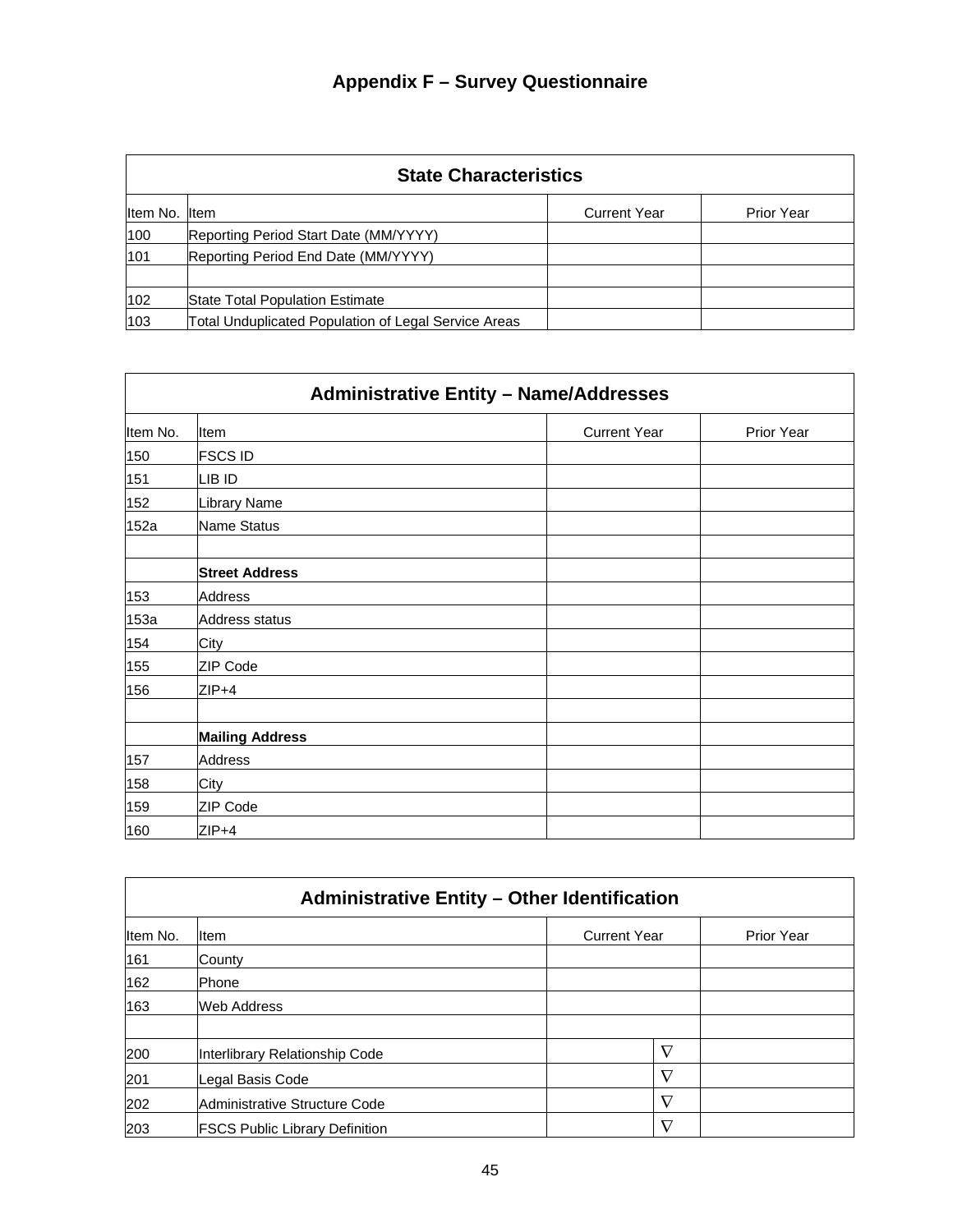| 204 | Geographic Code                          |  |  |
|-----|------------------------------------------|--|--|
| 205 | Legal Service Area Boundary Change       |  |  |
|     |                                          |  |  |
| 206 | Reporting Period Start Date (MM/DD/YYYY) |  |  |
| 207 | Reporting Period End Date (MM/DD/YYYY)   |  |  |

| Item No. | <b>I</b> tem                         | <b>Current Year</b> | <b>Prior Year</b> |
|----------|--------------------------------------|---------------------|-------------------|
| 208      | Population of the Legal Service Area |                     |                   |
|          | <b>Service Outlets</b>               |                     |                   |
| 209      | Number of Centrals                   |                     |                   |
| 210      | Number of Branches                   |                     |                   |
| 211      | Number of Bookmobiles                |                     |                   |
|          | Paid Staff (Full-Time Equivalent)    |                     |                   |
| 250      | <b>ALA-MLS Librarians</b>            |                     |                   |
| 251      | <b>Total Librarians</b>              |                     |                   |
| 252      | All Other Paid Staff                 |                     |                   |
| 253      | <b>Total Paid Employees</b>          |                     |                   |

## **Administrative Entity – Operating Revenue**

| Item No. | Item                                        | <b>Current Year</b> | <b>Prior Year</b> |
|----------|---------------------------------------------|---------------------|-------------------|
| 300      | Local Government Operating Revenue          |                     |                   |
| 301      | <b>State Government Operating Revenue</b>   |                     |                   |
| 302      | <b>Federal Government Operating Revenue</b> |                     |                   |
| 303      | <b>Other Operating Revenue</b>              |                     |                   |
| 304      | <b>Total Operating Revenue</b>              |                     |                   |

|          | <b>Administrative Entity - Operating Expenditures</b> |                     |                   |  |  |
|----------|-------------------------------------------------------|---------------------|-------------------|--|--|
| Item No. | lltem                                                 | <b>Current Year</b> | <b>Prior Year</b> |  |  |
|          | <b>Staff Expenditures</b>                             |                     |                   |  |  |
| 350      | Salaries and Wages Expenditures                       |                     |                   |  |  |
| 351      | Employee Benefits Expenditures                        |                     |                   |  |  |
| 352      | <b>Total Staff Expenditures</b>                       |                     |                   |  |  |
|          | <b>Collection Expenditures</b>                        |                     |                   |  |  |
| 353      | Print Materials Expenditures                          |                     |                   |  |  |
| 354      | Electronic Materials Expenditures                     |                     |                   |  |  |
| 355      | <b>Other Materials Expenditures</b>                   |                     |                   |  |  |
| 356      | <b>Total Collection Expenditures</b>                  |                     |                   |  |  |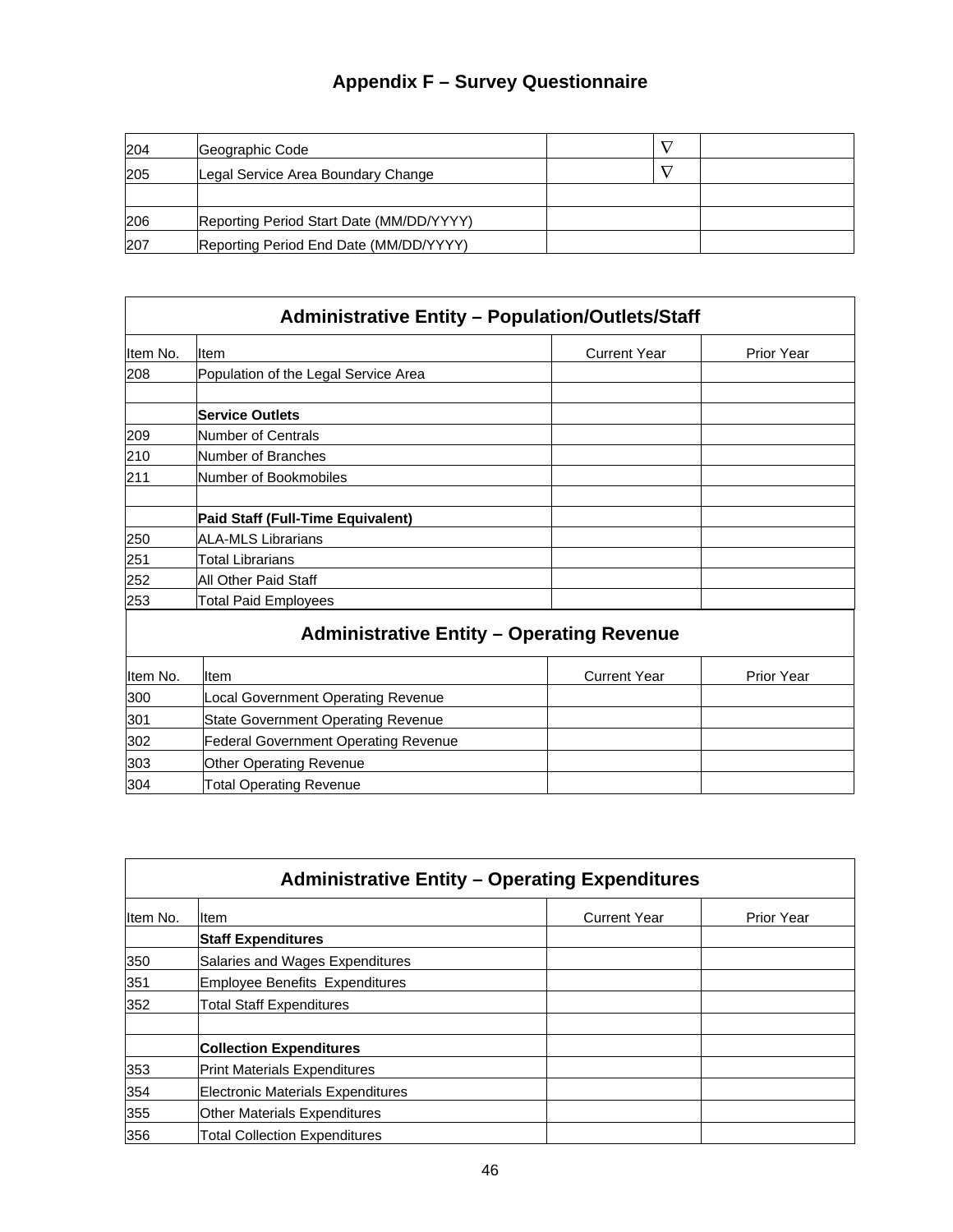| 357 | <b>Other Operating Expenditures</b> |  |
|-----|-------------------------------------|--|
|     |                                     |  |
| 358 | <b>Total Operating Expenditures</b> |  |

## **Administrative Entity – Capital** Item No. |Item | Current Year | Prior Year **Capital Revenue**  400 Local Government Capital Revenue 401 State Government Capital Revenue 402 Federal Government Capital Revenue 403 Other Capital Revenue 404 Total Capital Revenue **Capital Expenditures**  405 Total Capital Expenditures

| <b>Administrative Entity - Library Collections</b> |                                                                       |                     |                   |
|----------------------------------------------------|-----------------------------------------------------------------------|---------------------|-------------------|
| Item No.                                           | <b>Item</b>                                                           | <b>Current Year</b> | <b>Prior Year</b> |
| 450                                                | <b>Print Materials</b>                                                |                     |                   |
| 451                                                | <b>Electronic Books</b>                                               |                     |                   |
| 452                                                | Audio                                                                 |                     |                   |
| 453                                                | Video                                                                 |                     |                   |
|                                                    | <b>Licensed Databases</b>                                             |                     |                   |
| 454                                                | Local                                                                 |                     |                   |
| 455                                                | State (state government or state library)                             |                     |                   |
| 456                                                | Other cooperative agreements (or consortia) within<br>state or region |                     |                   |
| 457                                                | <b>Total Licensed Databases</b>                                       |                     |                   |
| 458                                                | <b>Current Print Serial Subscriptions</b>                             |                     |                   |
| 459                                                | <b>Current Electronic Serial Subscriptions</b>                        |                     |                   |

| <b>Administrative Entity - Service Measures</b> |                               |                     |            |
|-------------------------------------------------|-------------------------------|---------------------|------------|
| Item No.                                        | <b>I</b> tem                  | <b>Current Year</b> | Prior Year |
| 500                                             | Public Service Hours Per Year |                     |            |
| 501                                             | Library Visits                |                     |            |
| 502                                             | Reference Transactions        |                     |            |
| 503                                             | <b>Registered Borrowers</b>   |                     |            |
| 550                                             | <b>Total Circulation</b>      |                     |            |
| 551                                             | Children's Circulations       |                     |            |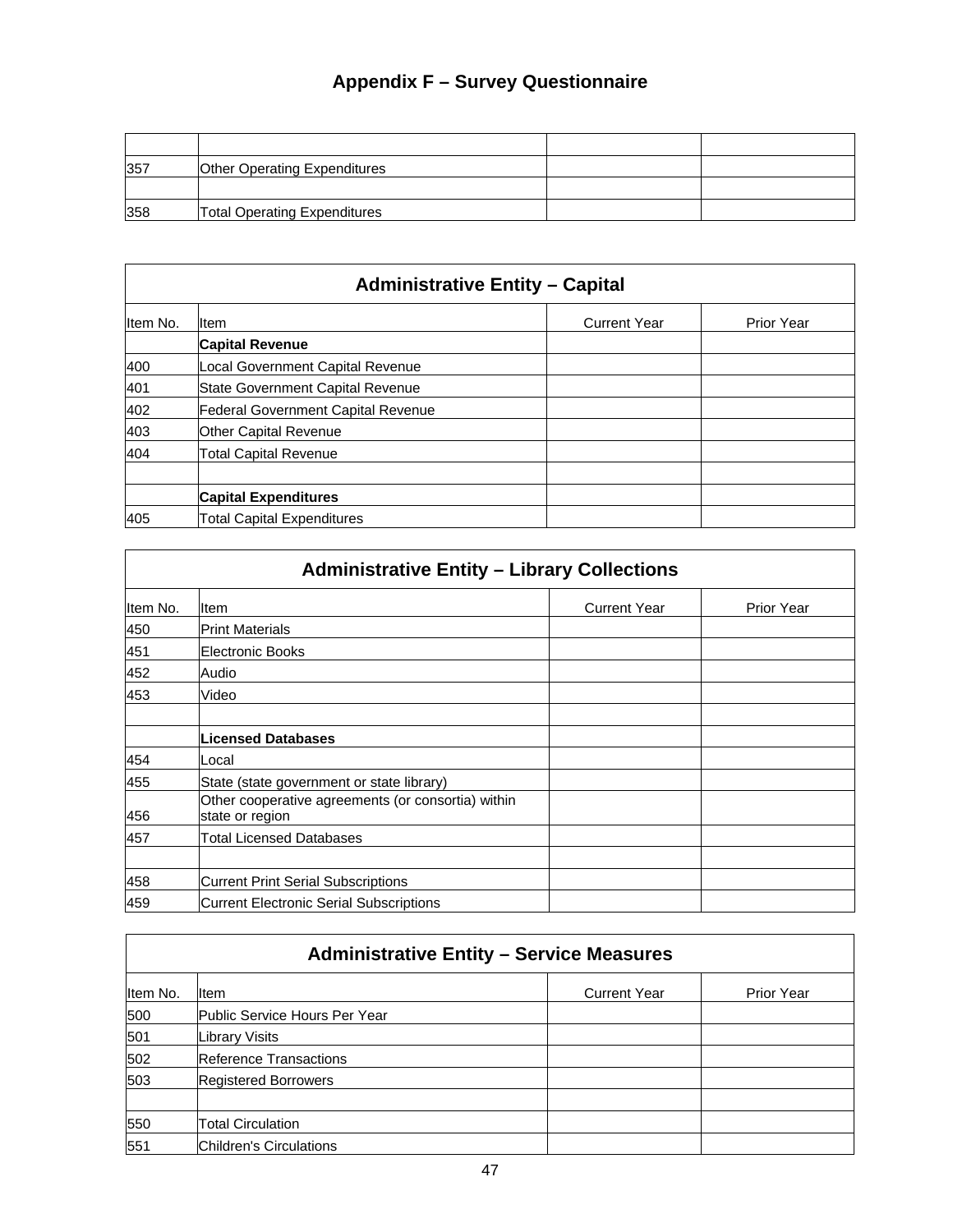| 552 | Interlibrary Loans Provided to   |  |
|-----|----------------------------------|--|
| 553 | Interlibrary Loans Received From |  |

| <b>Administrative Entity - Programs/Other Electronic</b> |                                               |                     |                   |
|----------------------------------------------------------|-----------------------------------------------|---------------------|-------------------|
| Item No.                                                 | ltem                                          | <b>Current Year</b> | <b>Prior Year</b> |
|                                                          | <b>Library Programs</b>                       |                     |                   |
| 600                                                      | <b>Total Library Programs</b>                 |                     |                   |
| 601                                                      | Children's Programs                           |                     |                   |
| 602                                                      | Young Adult Programs                          |                     |                   |
| 603                                                      | <b>Total Program Attendance</b>               |                     |                   |
| 604                                                      | Children's Program Attendance                 |                     |                   |
| 605                                                      | Young Adult Program Attendance                |                     |                   |
|                                                          | <b>Other Electronic Information</b>           |                     |                   |
| 650                                                      | Internet Terminals Used by the General Public |                     |                   |
| 651                                                      | Users of Public Internet Computers Per Year   |                     |                   |

| <b>Outlet</b> |                                 |                     |            |
|---------------|---------------------------------|---------------------|------------|
| Item No.      | Item                            | <b>Current Year</b> | Prior Year |
| 700           | FSCS ID and SEQ                 |                     |            |
| 700a          | <b>Structure Status</b>         |                     |            |
| 701           | LIB ID                          |                     |            |
| 702           | Name                            |                     |            |
| 702a          | Name Status                     |                     |            |
|               |                                 |                     |            |
|               | <b>Street Address</b>           |                     |            |
| 703           | <b>Address</b>                  |                     |            |
| 703a          | <b>Address Status</b>           |                     |            |
| 704           | City                            |                     |            |
| 705           | ZIP Code                        |                     |            |
| 706           | $ZIP+4$                         |                     |            |
|               |                                 |                     |            |
| 707           | County                          |                     |            |
| 708           | Phone                           |                     |            |
| 709           | Outlet Type Code                | $\nabla$            |            |
| 710           | Metropolitan Status Code        | $\nabla$            |            |
| 711           | <b>Square Footage of Outlet</b> |                     |            |
| 712           | Number of Bookmobiles           |                     |            |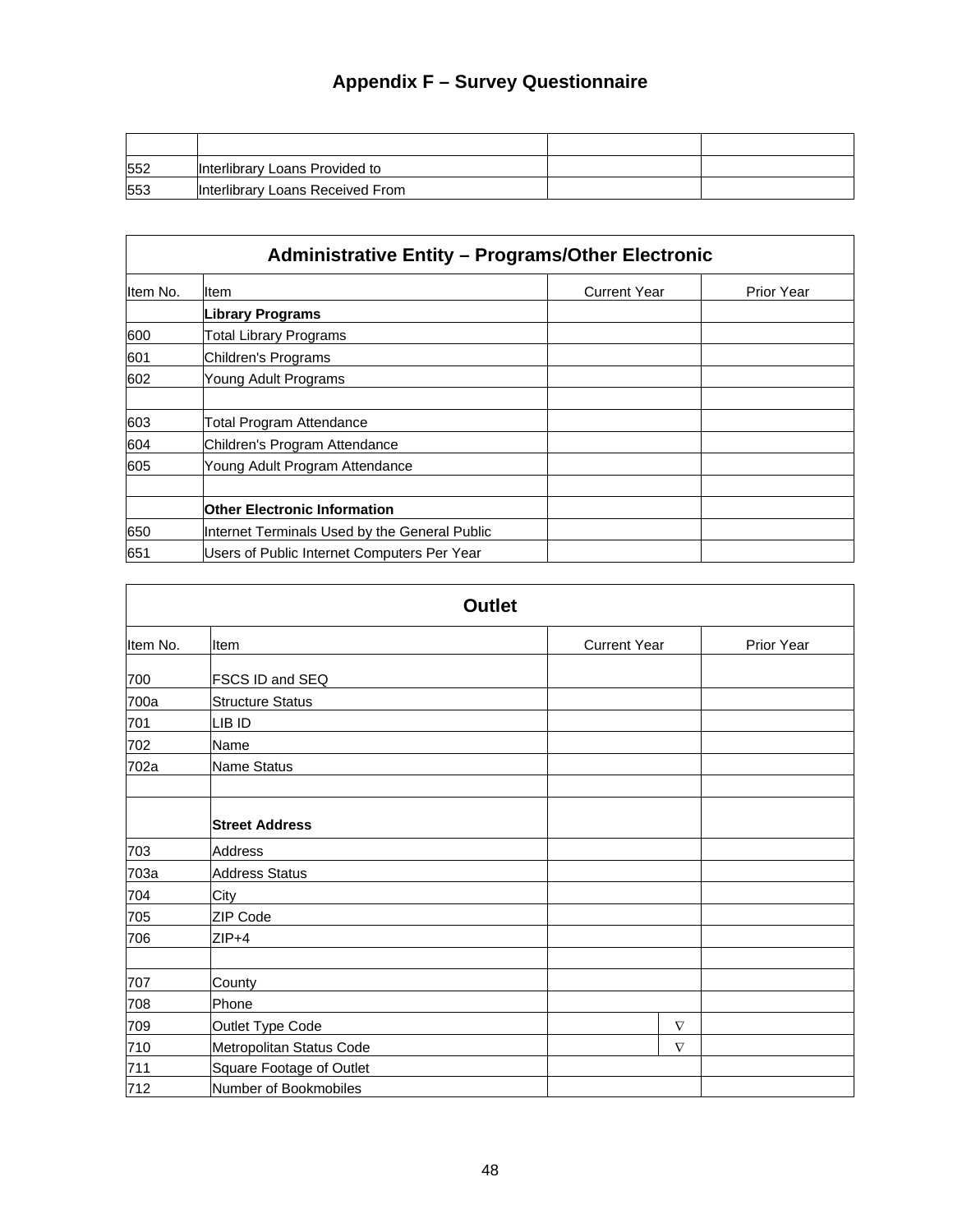## **State Characteristics Data Element Definitions**

Note: The items below are answered by the state library agency.

| #   | <b>Data Element Name</b>                                       | <b>Data Element Definition</b>                                                                                                                                                                                                                                                                                                                                                                                                                                                                                                                                                                                                                                                                                          |
|-----|----------------------------------------------------------------|-------------------------------------------------------------------------------------------------------------------------------------------------------------------------------------------------------------------------------------------------------------------------------------------------------------------------------------------------------------------------------------------------------------------------------------------------------------------------------------------------------------------------------------------------------------------------------------------------------------------------------------------------------------------------------------------------------------------------|
| 100 | <b>Reporting Period Starting Date</b>                          | This is the earliest date (month and year) for a 12-month<br>period that applies to the state's data being submitted to<br>IMLS.                                                                                                                                                                                                                                                                                                                                                                                                                                                                                                                                                                                        |
|     |                                                                | Note: Reporting period means data for the fiscal year that<br>ended in the previous calendar year. If data are collected<br>for different local reporting periods, provide the earliest<br>starting date.                                                                                                                                                                                                                                                                                                                                                                                                                                                                                                               |
| 101 | <b>Reporting Period Ending Date</b>                            | This is the latest date (month and year) for a 12-month<br>period that applies to the state's data being submitted to<br>IMLS.                                                                                                                                                                                                                                                                                                                                                                                                                                                                                                                                                                                          |
|     |                                                                | Note: Reporting period means data for the fiscal year that<br>ended in the previous calendar year. If data are collected<br>for different local reporting periods, provide the latest<br>ending date.                                                                                                                                                                                                                                                                                                                                                                                                                                                                                                                   |
| 102 | <b>Official State Total Population</b><br>Estimate             | This is the most recent official total population figure for<br>your state that matches the local population figures that<br>you are submitting to IMLS. The State Data Coordinator<br>should obtain this figure annually from the State Data<br>Center or other official state sources.                                                                                                                                                                                                                                                                                                                                                                                                                                |
| 103 | <b>Total Unduplicated Population</b><br>of Legal Service Areas | This is the total unduplicated population of those areas in<br>your state that receive library services. The population of<br>unserved areas is not included in this figure.                                                                                                                                                                                                                                                                                                                                                                                                                                                                                                                                            |
|     |                                                                | Note: A state's actual total population of legal service<br>areas may be different from the total population of legal<br>service areas as calculated by WebPLUS. This happens in<br>states where there are overlaps in population of legal<br>service areas served by individual libraries, resulting in the<br>same population being counted twice in the WebPLUS<br>calculation. For states that have no overlapping jurisdic-<br>tions, this number will be identical to your state's total<br>population of legal service areas as calculated by<br>WebPLUS. For states that do have overlaps in population<br>of legal service areas served by individual libraries, this<br>number must be calculated separately. |
|     |                                                                | Use your state's most recent official state population<br>figures for jurisdictions in your state as the basis for calcu-<br>lating the total unduplicated population of legal service<br>areas.                                                                                                                                                                                                                                                                                                                                                                                                                                                                                                                        |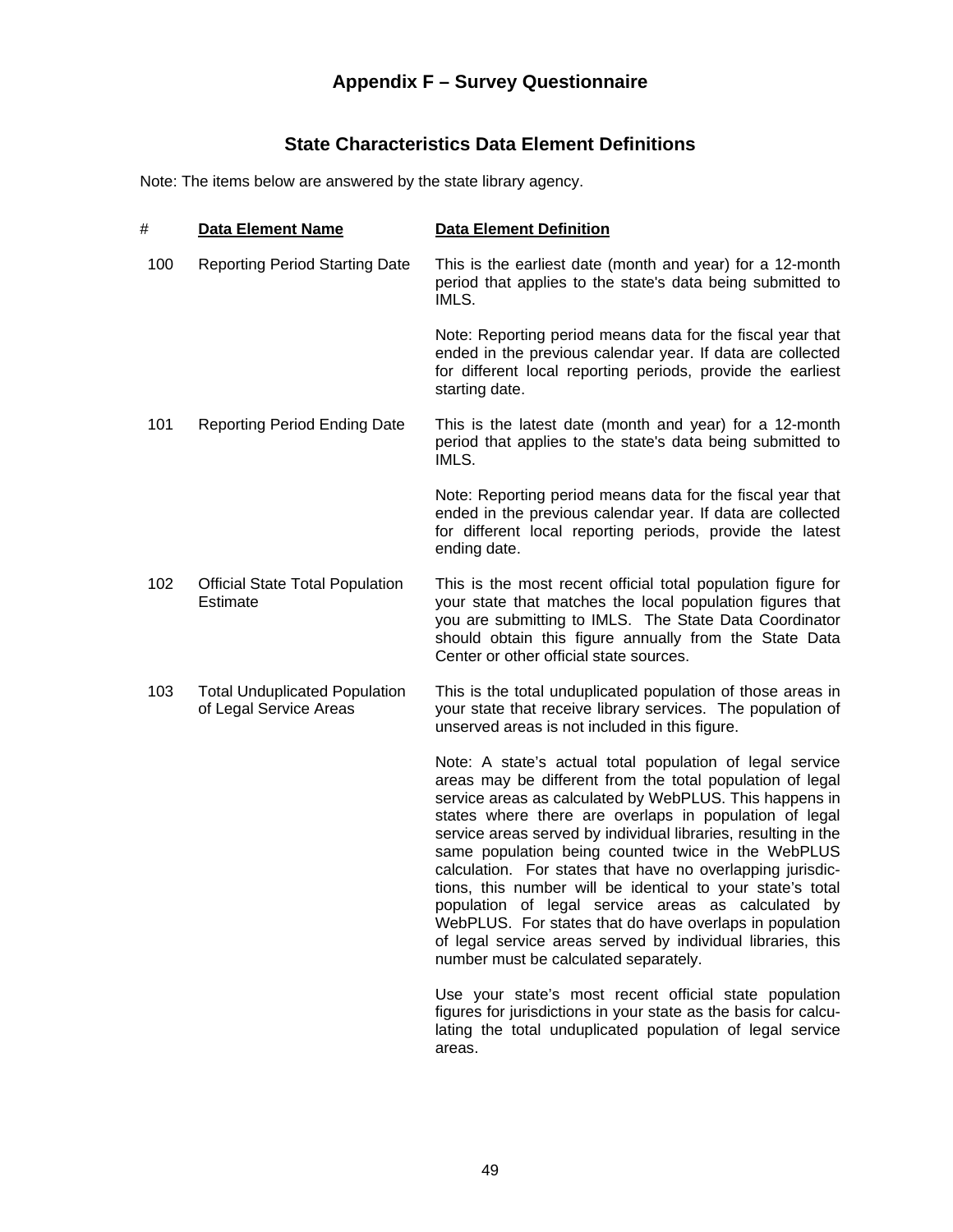## **Administrative Entity Data Element Definitions**

**Administrative Entity.** (This is not a WebPLUS Data Element.) This is the agency that is legally established under local or state law to provide public library service to the population of a local jurisdiction. The administrative entity may have a single outlet, or it may have more than one outlet.

| <u>#</u> | <b>Data Element Name</b>              | <b>Data Element Definition</b>                                                                                                                                                                                                                                                                                      |
|----------|---------------------------------------|---------------------------------------------------------------------------------------------------------------------------------------------------------------------------------------------------------------------------------------------------------------------------------------------------------------------|
| 150      | <b>FSCS ID (Automatic</b><br>Display) | This is the identification code assigned by WebPLUS to the<br>administrative entity.                                                                                                                                                                                                                                |
| 151      | LIB ID                                | This is the state-assigned identification<br>code<br>for<br>the<br>administrative entity.                                                                                                                                                                                                                           |
| 152      | Name                                  | This is the legal name of the administrative entity.                                                                                                                                                                                                                                                                |
|          |                                       | Note: Provide the name of the public library. Do not use<br>acronyms. Do not abbreviate the name unless it exceeds the<br>WebPLUS field length of 60 characters. Avoid abbreviations at<br>the beginning of the name and do not punctuate abbreviations.<br>(See Standard Abbreviations for WebPLUS in Appendix I.) |

#### **Street Address**

| 153 | <b>Street Address</b>            | This is the complete street address of the administrative entity.                                         |
|-----|----------------------------------|-----------------------------------------------------------------------------------------------------------|
|     |                                  | Note: Do not report a post office box or general delivery.                                                |
| 154 | City (of street address)         | This is the city or town in which the administrative entity is<br>located.                                |
| 155 | ZIP Code (of street address)     | This is the standard five-digit postal zip code for the street<br>address of the administrative entity.   |
| 156 | ZIP+4 (of street address)        | This is the four-digit postal ZIP code extension for the street<br>address of the administrative entity.  |
|     | <b>Mailing Address</b>           |                                                                                                           |
| 157 | <b>Mailing Address</b>           | This is the mailing address of the administrative entity.                                                 |
| 158 | City (of mailing address)        | This is the city or town of the mailing address for the<br>administrative entity.                         |
| 159 | ZIP Code (of mailing<br>address) | This is the standard five-digit postal ZIP code for the mailing<br>address of the administrative entity.  |
| 160 | ZIP+4 (of mailing address)       | This is the four-digit postal ZIP code extension for the mailing<br>address of the administrative entity. |
| 161 | County of the Entity             | This is the county in which the headquarters of the administra-                                           |

tive entity is located. 162 Phone This is the telephone number of the administrative entity, including area code.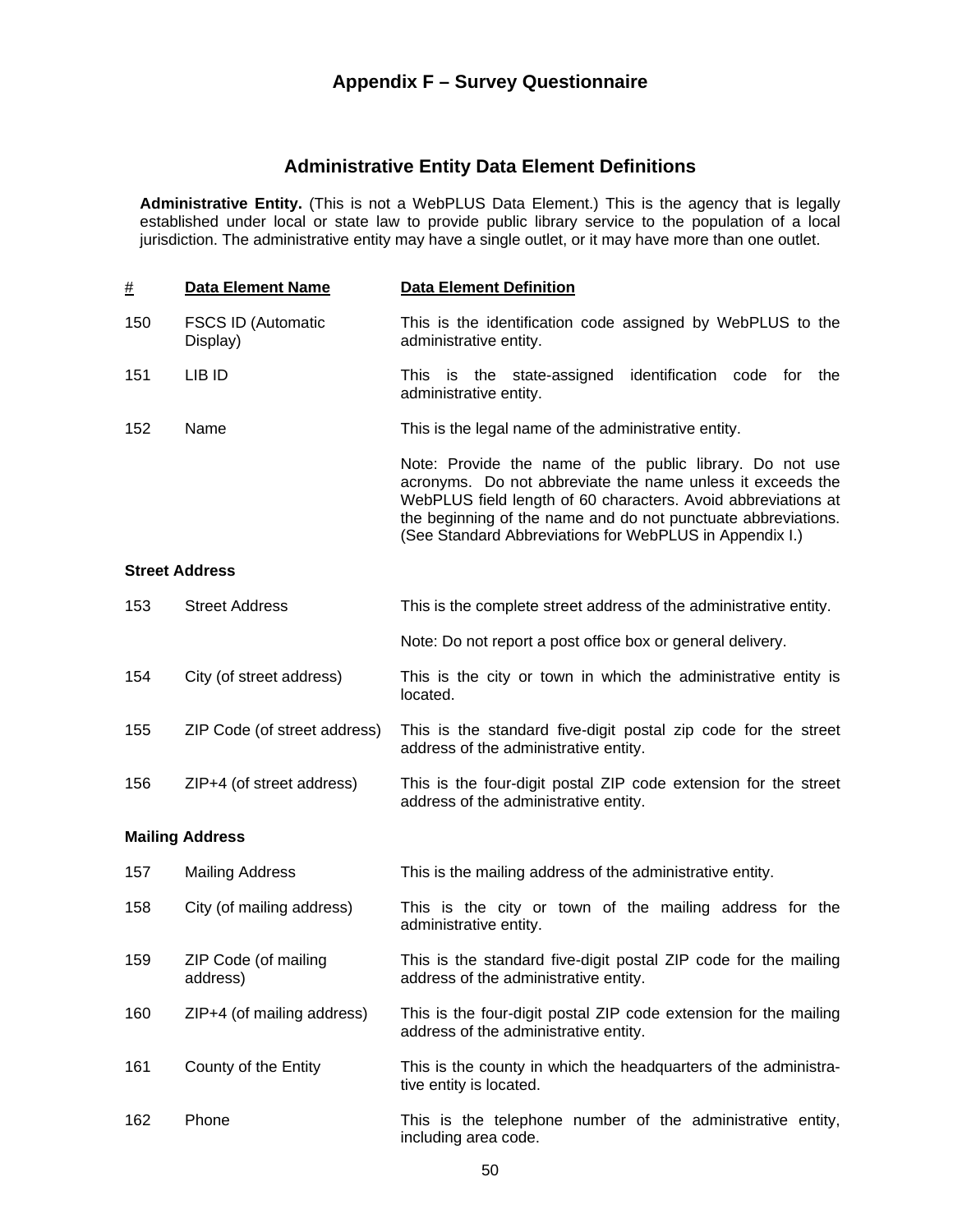|     |                                   | Note: Report telephone number without spacing or punctuation.<br>If the Administrative Entity has no phone, enter "-3" (for Not<br>Applicable).                                                                                                                                                                                                                                                                                                                                                                                                                                                                                                |
|-----|-----------------------------------|------------------------------------------------------------------------------------------------------------------------------------------------------------------------------------------------------------------------------------------------------------------------------------------------------------------------------------------------------------------------------------------------------------------------------------------------------------------------------------------------------------------------------------------------------------------------------------------------------------------------------------------------|
| 163 | <b>Web Address</b>                | This is the Web address of the administrative entity.                                                                                                                                                                                                                                                                                                                                                                                                                                                                                                                                                                                          |
|     |                                   | Note: If the Administrative Entity has no web address, enter "-<br>3" (for Not Applicable).                                                                                                                                                                                                                                                                                                                                                                                                                                                                                                                                                    |
| 200 | Interlibrary Relationship<br>Code | Select one of the following:                                                                                                                                                                                                                                                                                                                                                                                                                                                                                                                                                                                                                   |
|     |                                   | HQ—Headquarters of a Federation or Cooperative. The library<br>or entity that provides the physical space and staff who<br>manage, coordinate, or administer the programs of the<br>federation or cooperative.                                                                                                                                                                                                                                                                                                                                                                                                                                 |
|     |                                   | Note: Agencies that serve other libraries rather than the public<br>should not be reported to FSCS.                                                                                                                                                                                                                                                                                                                                                                                                                                                                                                                                            |
|     |                                   | ME-Member of a Federation or Cooperative. An autonomous<br>library joined by formal or informal agreement(s) with (a) other<br>autonomous libraries in the same state to perform various<br>services cooperatively, such as resource sharing, communica-<br>tions, etc., and (b) libraries that are part of national, multi-state<br>or statewide library federations or cooperatives. (Do not include<br>OCLC.) Do not include multiple-outlet administrative entities<br>(e.g., libraries with branches and that have the word "system" in<br>their legal name) if the entity does not have an agreement with<br>another autonomous library. |
|     |                                   | NO-Not a Member of a Federation or Cooperative.                                                                                                                                                                                                                                                                                                                                                                                                                                                                                                                                                                                                |
| 201 | Legal Basis Code                  | The legal basis is the type of local government structure within<br>which the entity functions. It reflects the state or local law,<br>which authorizes the library.                                                                                                                                                                                                                                                                                                                                                                                                                                                                           |
|     |                                   | Select one of the following:                                                                                                                                                                                                                                                                                                                                                                                                                                                                                                                                                                                                                   |
|     |                                   | CC-City/County. A multi-jurisdictional entity that is operated<br>jointly by a county and a city.                                                                                                                                                                                                                                                                                                                                                                                                                                                                                                                                              |
|     |                                   | CI-Municipal Government (city, town or village). A municipal<br>government is an organized local government authorized in a<br>state's constitution and statutes and established to provide<br>general government for a specific concentration of population in<br>a defined area.                                                                                                                                                                                                                                                                                                                                                             |
|     |                                   | CO-County/Parish. An organized local government authorized<br>in a state's constitution and statutes and established to provide<br>general government.                                                                                                                                                                                                                                                                                                                                                                                                                                                                                         |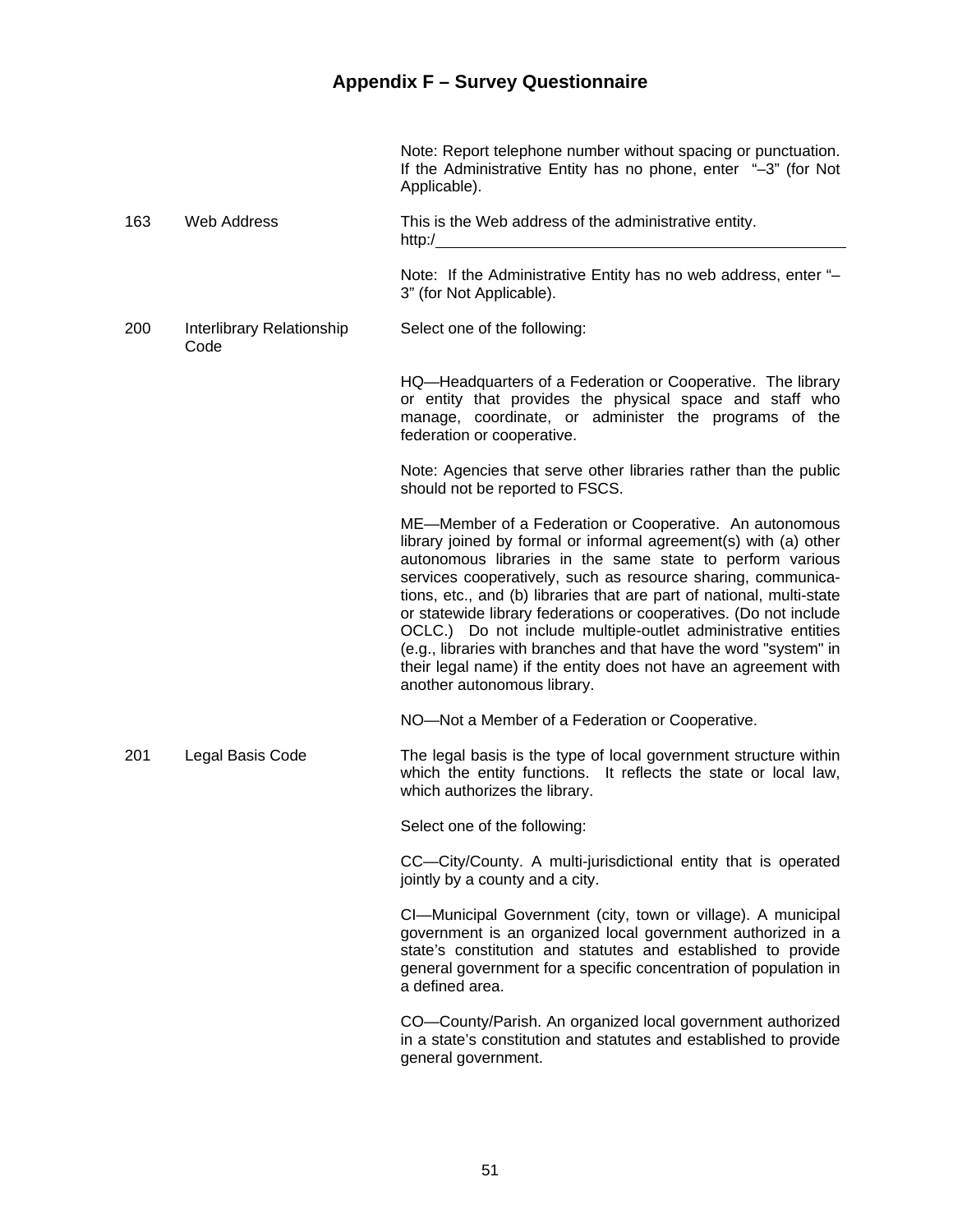LD—Library District. A library district is a local entity other than a county, municipality, township, or school district that is authorized by state law to establish and operate a public library as defined by FSCS. It has sufficient administrative and fiscal autonomy to qualify as a separate government. Fiscal autonomy requires support from local taxation dedicated to library purposes (e.g., a library tax).

 MJ—Multi-jurisdictional. An entity operated jointly by two or more units of local government under an intergovernmental agreement which creates a jointly appointed board or similar means of joint governance; to be distinguished from a library which contracts to serve other jurisdictions and from special library districts.

 Note: Please put city/county combinations under 'CC', rather than under Multi-jurisdictional.

 NL—Native American Tribal Government. An organized local government authorized and established to provide general government to residents of a Native American reservation.

Note: Include native Alaskan villages in this category.

 NP—Non-profit Association or Agency. An entity privately controlled but meeting the statutory definition of a public library in a given state; includes association libraries.

 SD—School District. An organized local entity providing public elementary, secondary, and/or higher education which, under state law, has sufficient administrative and fiscal autonomy to qualify as a separate government. Excludes "dependent public school systems" of county, municipal, township, or state governments.

OT—Other.

202 Administrative Structure Code This code identifies an autonomous library entity (administrative entity) that has its own governance and funding.

> An administrative entity is the agency that is legally established under local or state law to provide public library service to the population of a local jurisdiction. The administrative entity may have a single outlet, or it may have more than one outlet.

Select one of the following:

 MA—Administrative Entity with Multiple Direct Service Outlets where Administrative Offices are separate. An administrative entity that serves the public directly with two or more service outlets, including some combination of one central library, branch(es), bookmobile(s), and/or books-by-mail only. The administrative offices are separate from the direct service outlets and do not provide direct library services.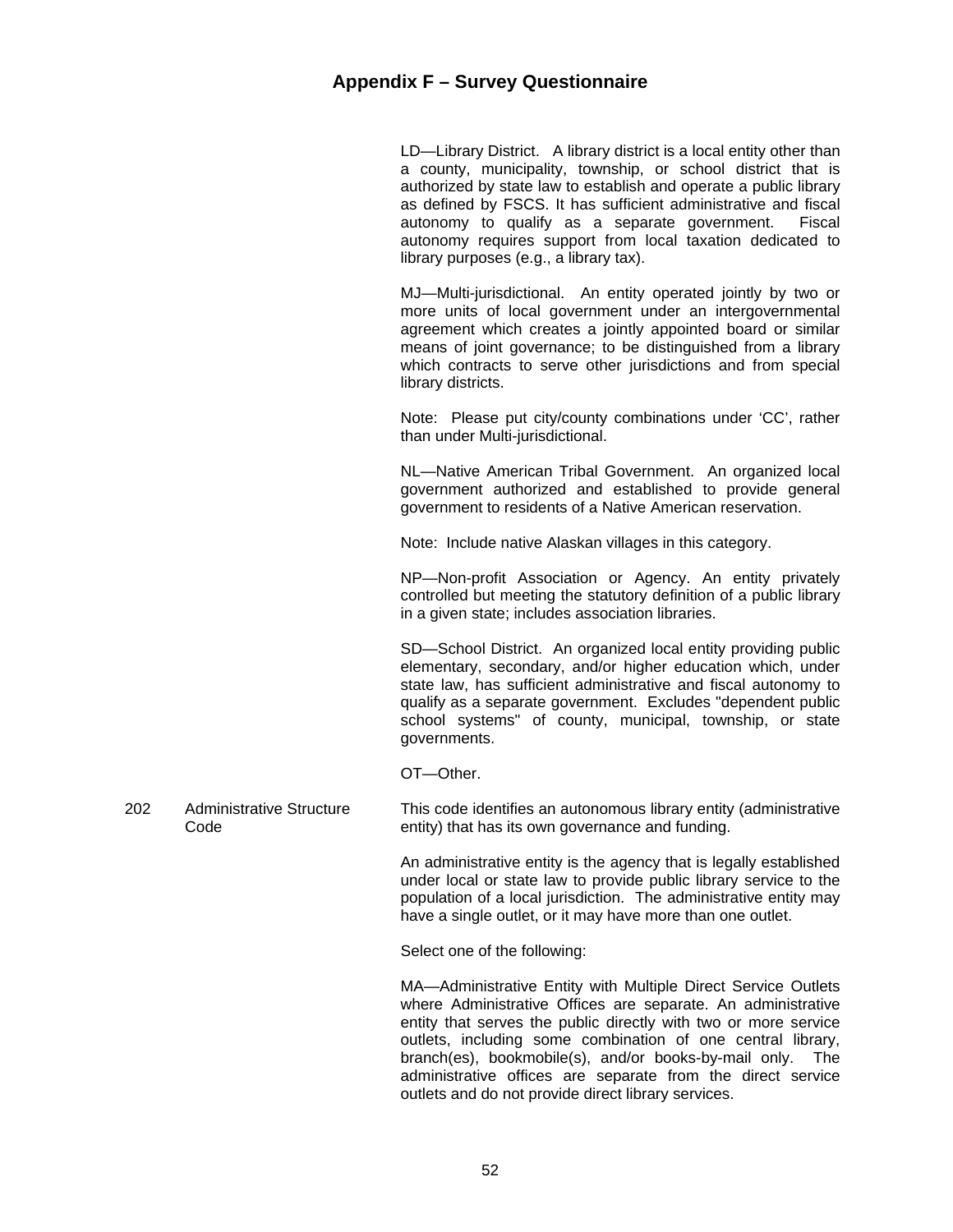|     |                                          | MO-Administrative Entity with Multiple Direct Service Outlets<br>Offices<br>Administrative<br>are<br>Not<br>Separate.<br>where<br>An<br>administrative entity that serves the public directly with two or<br>more service outlets, including some combination of one central<br>library, branch(es), bookmobile(s), and/or books-by-mail only.                                                               |
|-----|------------------------------------------|--------------------------------------------------------------------------------------------------------------------------------------------------------------------------------------------------------------------------------------------------------------------------------------------------------------------------------------------------------------------------------------------------------------|
|     |                                          | SO-Administrative Entity with a Single Direct Service Outlet.<br>An administrative entity that serves the public directly with one<br>central library, books-by-mail only, or one bookmobile.                                                                                                                                                                                                                |
| 203 | <b>FSCS Public Library</b><br>Definition | Answer $\langle$ Y>es or $\langle$ N>o to the following question: "Does this<br>public library meet all the criteria of the FSCS public library<br>definition?"                                                                                                                                                                                                                                              |
|     |                                          | A public library is an entity that is established under state<br>enabling laws or regulations to serve a community, district, or<br>region, and that provides at least the following:                                                                                                                                                                                                                        |
|     |                                          | 1. An organized collection of printed or other library<br>materials, or a combination thereof;<br>2. Paid staff:<br>3. An established schedule in which services of the staff<br>are available to the public;<br>4. The facilities necessary to support such a collection,<br>staff, and schedule; and<br>5. Is supported in whole or in part with public funds.                                             |
|     |                                          | Note: If the library meets all of the requirements of this<br>definition, respond with $a < Y > es$ . If the library does not meet<br>one or more of the requirements, respond with a <n>o.</n>                                                                                                                                                                                                              |
| 204 | Geographic Code                          | Choose from among the following types of readily available<br>Census geography, one code that either exactly or most nearly<br>describes the geographic area for which the public library has<br>been established to offer services and from which (or on behalf<br>of which) the library derives revenue, plus any areas served<br>under contract for which the library is the primary service<br>provider. |
|     |                                          | Note: The Population of Legal Service Area (data element<br>#208) should be reflected in the geographic code selected. For                                                                                                                                                                                                                                                                                   |

#208) should be reflected in the geographic code selected. For further clarification of municipal government, county/parish, and school district, refer to definitions under Legal Basis Code (data element #201). For further clarification of metropolitan area, see Metropolitan Status Code "NC—Metropolitan Area, but Not Within Central City Limits" (data element #710—Outlet Data Element Definitions).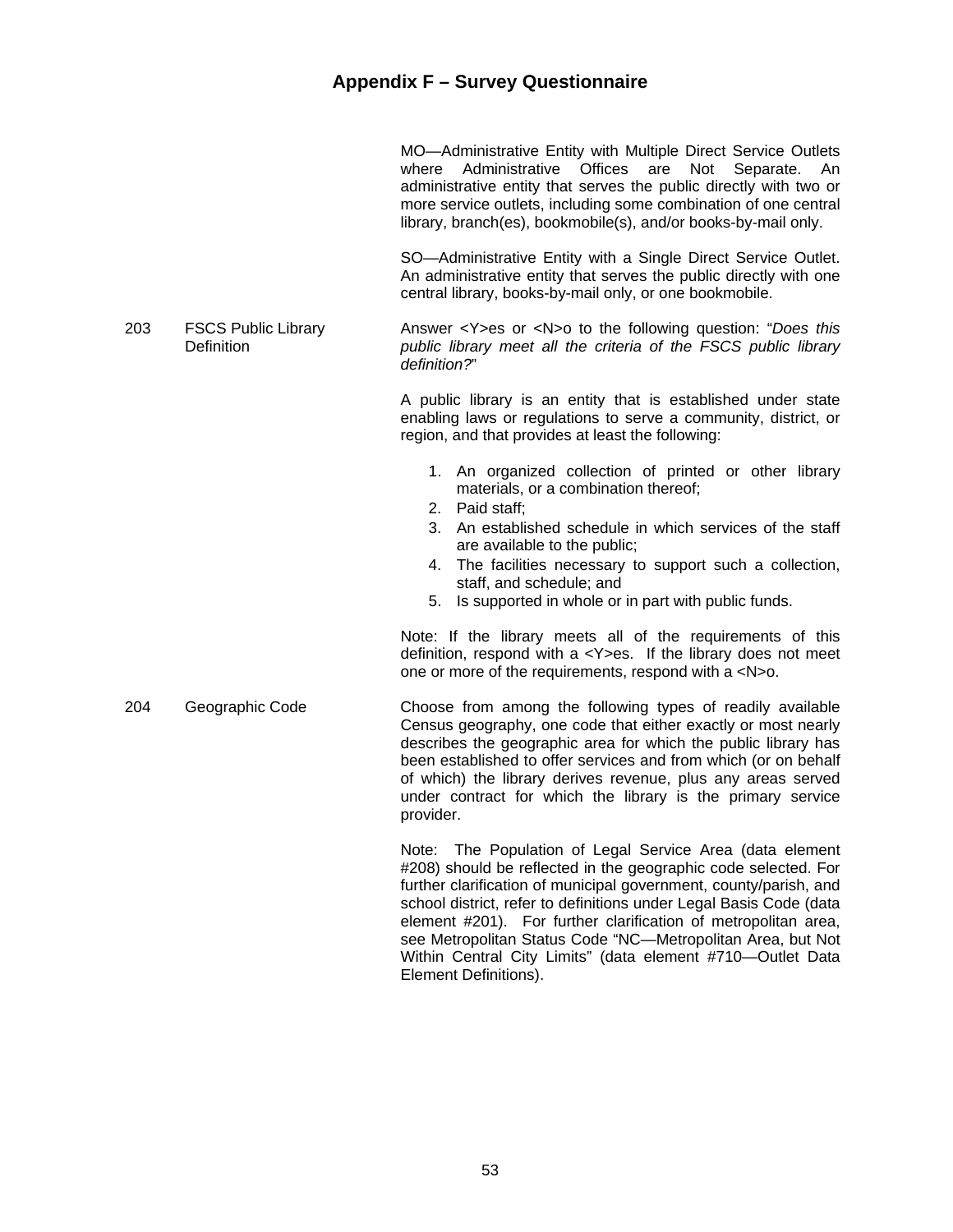|     |                                              | CI1-Municipal Government (city, town or village) (exactly)<br>CI2-Municipal Government (city, town or village) (most nearly)<br>CO1-County/Parish (exactly)<br>CO2-County/Parish (most nearly)<br>MA1-Metropolitan Area (exactly)<br>MA2-Metropolitan Area (most nearly)<br>MC1-Multi-County (exactly)<br>MC2-Multi-County (most nearly)<br>SD1-School District (exactly)<br>SD2-School District (most nearly)<br>OTH-Other                                                                                 |
|-----|----------------------------------------------|-------------------------------------------------------------------------------------------------------------------------------------------------------------------------------------------------------------------------------------------------------------------------------------------------------------------------------------------------------------------------------------------------------------------------------------------------------------------------------------------------------------|
| 205 | Legal Service Area<br><b>Boundary Change</b> | Answer <y>es or <n>o to the following question: "Did the<br/>administrative entity's legal service area boundaries change<br/>since last year?"</n></y>                                                                                                                                                                                                                                                                                                                                                     |
|     |                                              | Note: Changes are likely to result, for example, when a<br>municipality annexes land, when one municipality in a county<br>becomes either an independent city or its own county<br>necessitating its exclusion from the first county's geography, or<br>when an administrative entity contracts to provide public library<br>service for some additional geographic area other than the<br>geographic area for which it was established (e.g., a municipal<br>library contracts to serve county residents). |
| 206 | <b>Reporting Period Starting</b><br>Date     | This is the starting date (month, day, and year) for a 12-month<br>period that applies to the administrative entity's data being<br>submitted to IMLS.                                                                                                                                                                                                                                                                                                                                                      |
|     |                                              | Note: Reporting period means data for the fiscal year that<br>ended in the previous calendar year.                                                                                                                                                                                                                                                                                                                                                                                                          |
| 207 | <b>Reporting Period Ending</b><br>Date       | This is the ending date (month, day, and year) for a 12-month<br>period that applies to the administrative entity's data being<br>submitted to IMLS.                                                                                                                                                                                                                                                                                                                                                        |
|     |                                              | Note: Reporting period means data for the fiscal year that<br>ended in the previous calendar year.                                                                                                                                                                                                                                                                                                                                                                                                          |
| 208 | Population of the Legal<br>Service Area      | The number of people in the geographic area for which a public<br>library has been established to offer services and from which<br>(or on behalf of which) the library derives revenue, plus any<br>areas served under contract for which the library is the primary<br>service provider.                                                                                                                                                                                                                   |
|     |                                              | Note: The determination of this population figure shall be the<br>responsibility of the state library agency. This population figure<br>should be based on the most recent official state population<br>figures for jurisdictions in your state available from the State<br>Data Center. The State Data Coordinator should obtain these<br>figures annually from the State Data Center or other official<br>state sources.                                                                                  |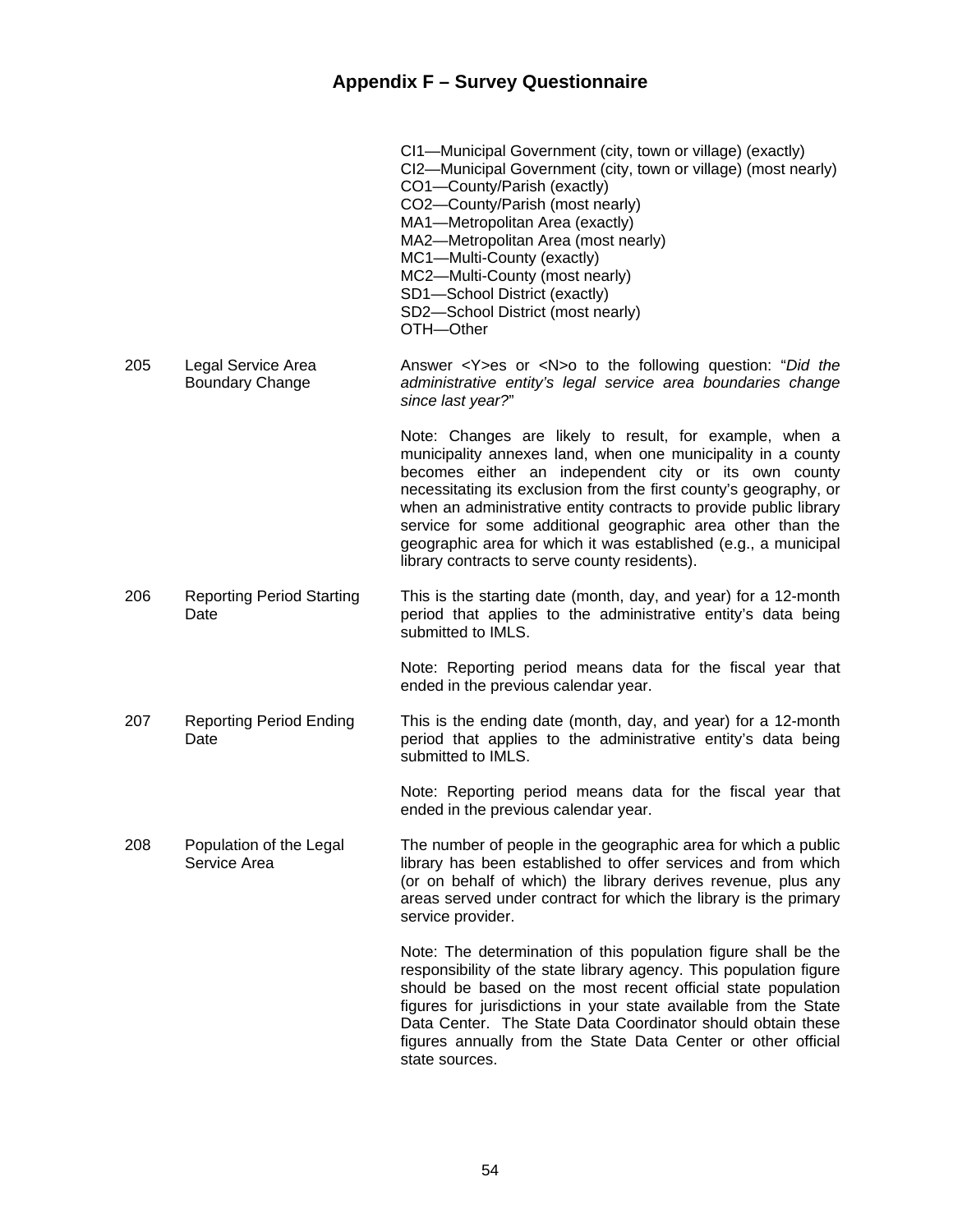209 Number of Central Libraries This is one type of single outlet library (SO) or the library, which is the operational center of a multiple-outlet library (MO or MA). Usually all processing is centralized here and the principal collections are housed here. Synonymous with main library.

> Note: Each administrative entity may report either no central library or one central library. No administrative entity may report more than one central library. In the administrative entity file, this simply means reporting "0" or "1" for central library. Where two or more libraries are considered "centrals" for state or local purposes, one central library and one or more branch libraries should be reported to FSCS. If you wish to identify a central library in the outlet file, identify the library with the largest collection as the central library for FSCS purposes, and report all others as branches. Where there are several co-equal outlets and no principal collection, report all such outlets as branches, not central libraries.

- 210 Number of Branch Libraries A branch library is an auxiliary unit of an administrative entity which has at least all of the following:
	- 1. Separate quarters;
	- 2. An organized collection of library materials;
	- 3. Paid staff; and
	- 4. Regularly scheduled hours for being open to the public.
- 211 Number of Bookmobiles A bookmobile is a traveling branch library. It consists of at least all of the following:
	- 1. A truck or van that carries an organized collection of library materials;
	- 2. Paid staff; and
	- 3. Regularly scheduled hours (bookmobile stops) for being open to the public.

 Note: Count the number of vehicles in use, not the number of stops the vehicle makes.

#### **PAID STAFF (FULL-TIME EQUIVALENT)**

Report figures as of the last day of the fiscal year. Include all positions funded in the library's budget whether those positions are filled or not. To ensure comparable data, 40 hours per week has been set as the measure of full-time employment (FTE). For example, 60 hours per week of part-time work by employees in a staff category divided by the 40-hour measure equals 1.50 FTEs.

250 ALA-MLS Librarians with master's degrees from programs of library and information studies accredited by the American Library Association. 251 Total Librarians Persons with the title of librarian who do paid work that usually requires professional training and skill in the theoretical or scientific aspects of library work, or both, as distinct from its mechanical or clerical aspect. This data element also includes ALA-MLS (data element #250).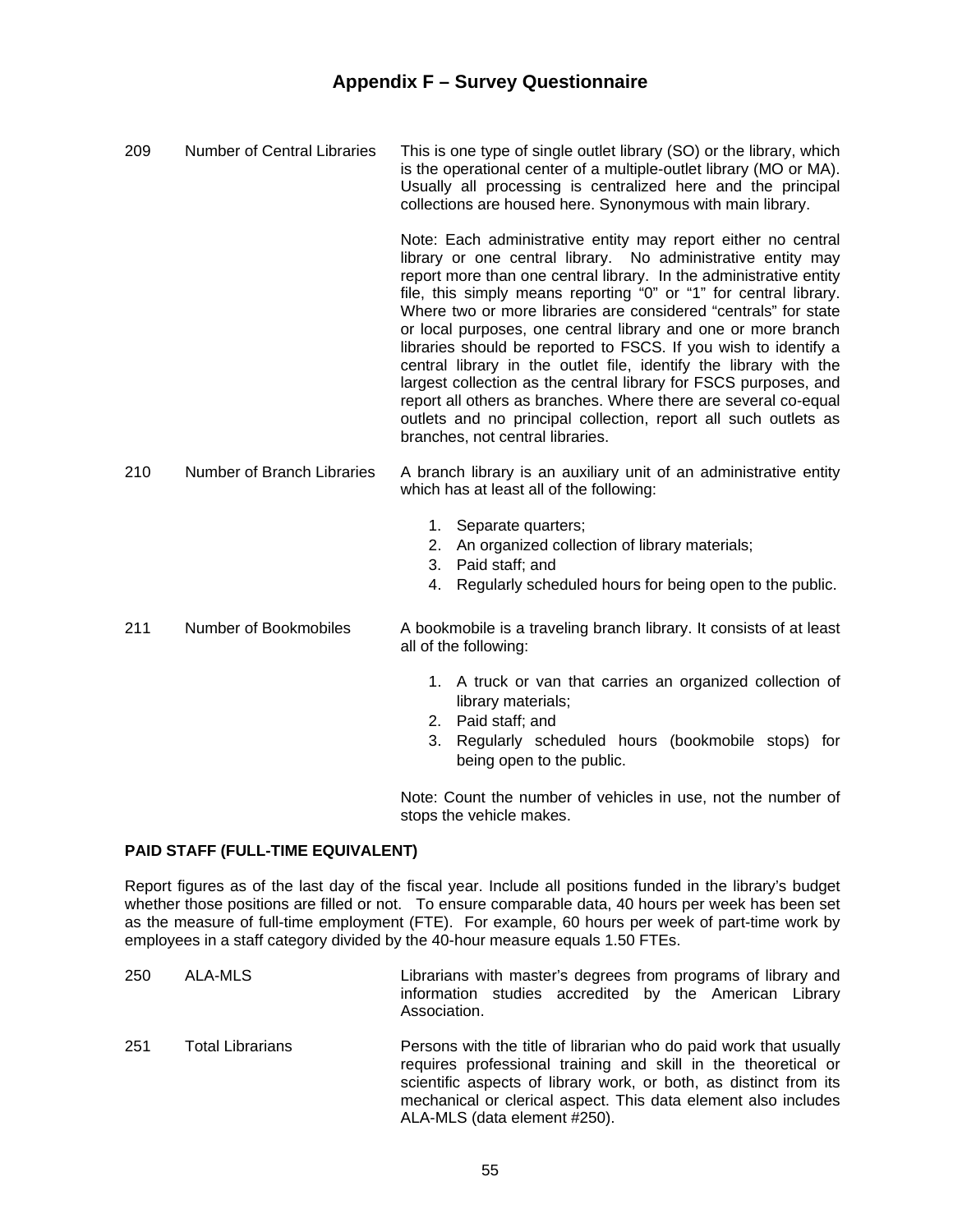| 252 | All Other Paid Staff        | This includes all other FTE employees paid from the reporting<br>unit budget, including plant operations, security, and<br>maintenance staff. |
|-----|-----------------------------|-----------------------------------------------------------------------------------------------------------------------------------------------|
| 253 | <b>Total Paid Employees</b> | This is the sum of Total Librarians and All Other Paid Staff<br>(data elements $#251$ and $#252$ ).                                           |

#### **OPERATING REVENUE**

Report revenue used for operating expenditures as defined below. Include federal, state, local, or other grants. DO NOT include revenue for major capital expenditures, contributions to endowments, revenue passed through to another agency (e.g., fines), or funds unspent in the previous fiscal year (e.g., carryover). (Funds transferred from one public library to another public library should be reported by only one of the public libraries. The State Data Coordinator shall determine which library will report these funds.)

| 300 | <b>Local Government Revenue</b>      | This includes all local government funds designated by the<br>community, district, or region and available for expenditure by<br>the public library. Do not include the value of any contributed or<br>in-kind services or the value of any gifts and donations, library<br>fines, fees, or grants.                                                                                                               |
|-----|--------------------------------------|-------------------------------------------------------------------------------------------------------------------------------------------------------------------------------------------------------------------------------------------------------------------------------------------------------------------------------------------------------------------------------------------------------------------|
|     |                                      | Do not include state, federal, and other funds passed through<br>local government for library use. Report these funds with state<br>government revenue or federal government revenue, as<br>appropriate.                                                                                                                                                                                                          |
| 301 | <b>State Government Revenue</b>      | These are all funds distributed to public libraries by state<br>government for expenditure by the public libraries, except for<br>federal money distributed by the state. This includes funds from<br>such sources as penal fines, license fees, and mineral rights.                                                                                                                                              |
|     |                                      | Note: If operating revenue from consolidated taxes is the result<br>of state legislation, the revenue should be reported under state<br>revenue (even though the revenue may be from multiple<br>sources).                                                                                                                                                                                                        |
| 302 | <b>Federal Government</b><br>Revenue | This includes all federal government funds distributed to public<br>libraries for expenditure by the public libraries, including federal<br>money distributed by the state.                                                                                                                                                                                                                                       |
| 303 | <b>Other Operating Revenue</b>       | This is all operating revenue other than that reported under<br>local, state, and federal (data elements #300, #301, and #302).<br>Include, for example, monetary gifts and donations received in<br>the current year, interest, library fines, fees for library services,<br>or grants. Do not include the value of any contributed or in-kind<br>services or the value of any non-monetary gifts and donations. |

304 Total Operating Revenue This is the sum of Local Government Revenue, State Government Revenue, Federal Government Revenue, and Other Operating Revenue (data elements #300 through #303).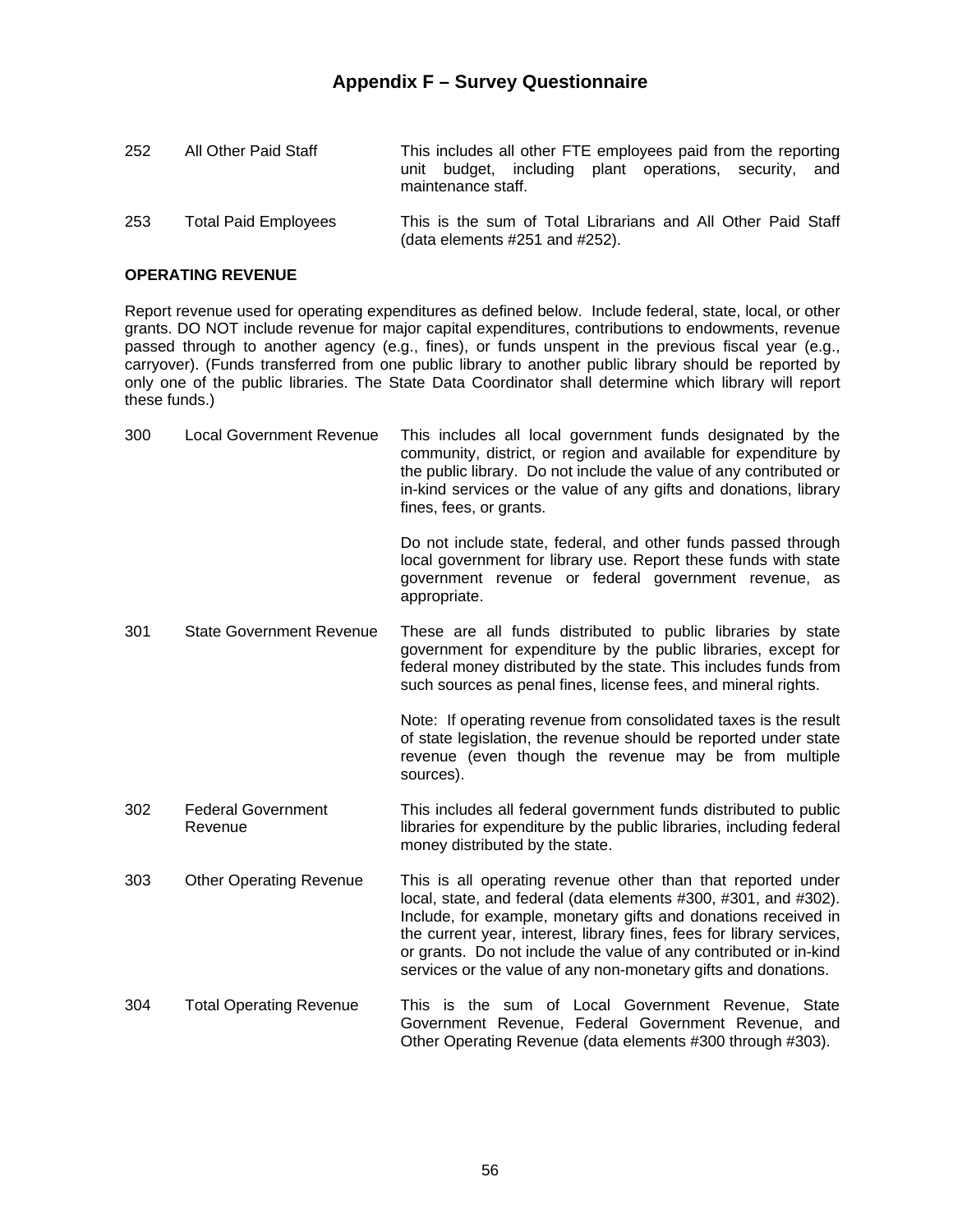#### **OPERATING EXPENDITURES**

Operating expenditures are the current and recurrent costs necessary to support the provision of library services. Significant costs, especially benefits and salaries, that are paid by other taxing agencies (government agencies with the authority to levy taxes) "on behalf of" the library may be included if the information is available to the reporting agency. Only such funds that are supported by expenditure documents (such as invoices, contracts, payroll records, etc.) at the point of disbursement should be included. Do not report the value of free items as expenditures. Do not report estimated costs as expenditures. Do not report capital expenditures under this category.

#### **Staff Expenditures**

| 350 | Salaries & Wages<br><b>Expenditures</b>         | This includes salaries and wages for all library staff (including<br>plant operations, security, and maintenance staff) for the fiscal<br>year. Include salaries and wages before deductions but exclude<br>employee benefits.                                                                                                                                                                                                                                                                                                 |
|-----|-------------------------------------------------|--------------------------------------------------------------------------------------------------------------------------------------------------------------------------------------------------------------------------------------------------------------------------------------------------------------------------------------------------------------------------------------------------------------------------------------------------------------------------------------------------------------------------------|
| 351 | <b>Employee Benefits</b><br><b>Expenditures</b> | These are the benefits outside of salaries and wages paid and<br>accruing to employees (including plant operations, security, and<br>maintenance staff), regardless of whether the benefits or<br>equivalent cash options are available to all employees. Include<br>amounts for direct paid employee benefits including Social<br>Security, retirement, medical insurance, life insurance,<br>quaranteed disability income protection, unemployment compen-<br>sation, workmen's compensation, tuition, and housing benefits. |
| 352 | <b>Total Staff Expenditures</b>                 | This is the sum of Salaries & Wages Expenditures and<br>Employee Benefits Expenditures (data elements #350 and<br>#351).                                                                                                                                                                                                                                                                                                                                                                                                       |

#### **Collection Expenditures**

This includes all operating expenditures from the library budget for all materials in print, microform, electronic, and other formats considered part of the collection, whether purchased, leased, or licensed. Exclude charges or fees for interlibrary loans and expenditures for document delivery.

353 Print Materials **Expenditures** Report all operating expenditures for the following print materials: books, serial back files, current serial subscriptions, government documents, and any other print acquisitions. 354 Electronic Materials **Expenditures** Report all operating expenditures for electronic (digital) materials. Types of electronic materials include e-books, eserials (including journals), government documents, databases (including locally mounted, full text or not), electronic files, reference tools, scores, maps, or pictures in electronic or digital format, including materials digitized by the library. Electronic materials can be distributed on magnetic tape, diskettes, computer software, CD-ROM, or other portable digital carrier, and can be accessed via a computer, via access to the Internet, or by using an e-book reader. Include expenditures for materials held locally and for remote materials for which permanent or temporary access rights have been acquired. Include expenditures for database licenses. [Note: Based on ISO 2789 definition.]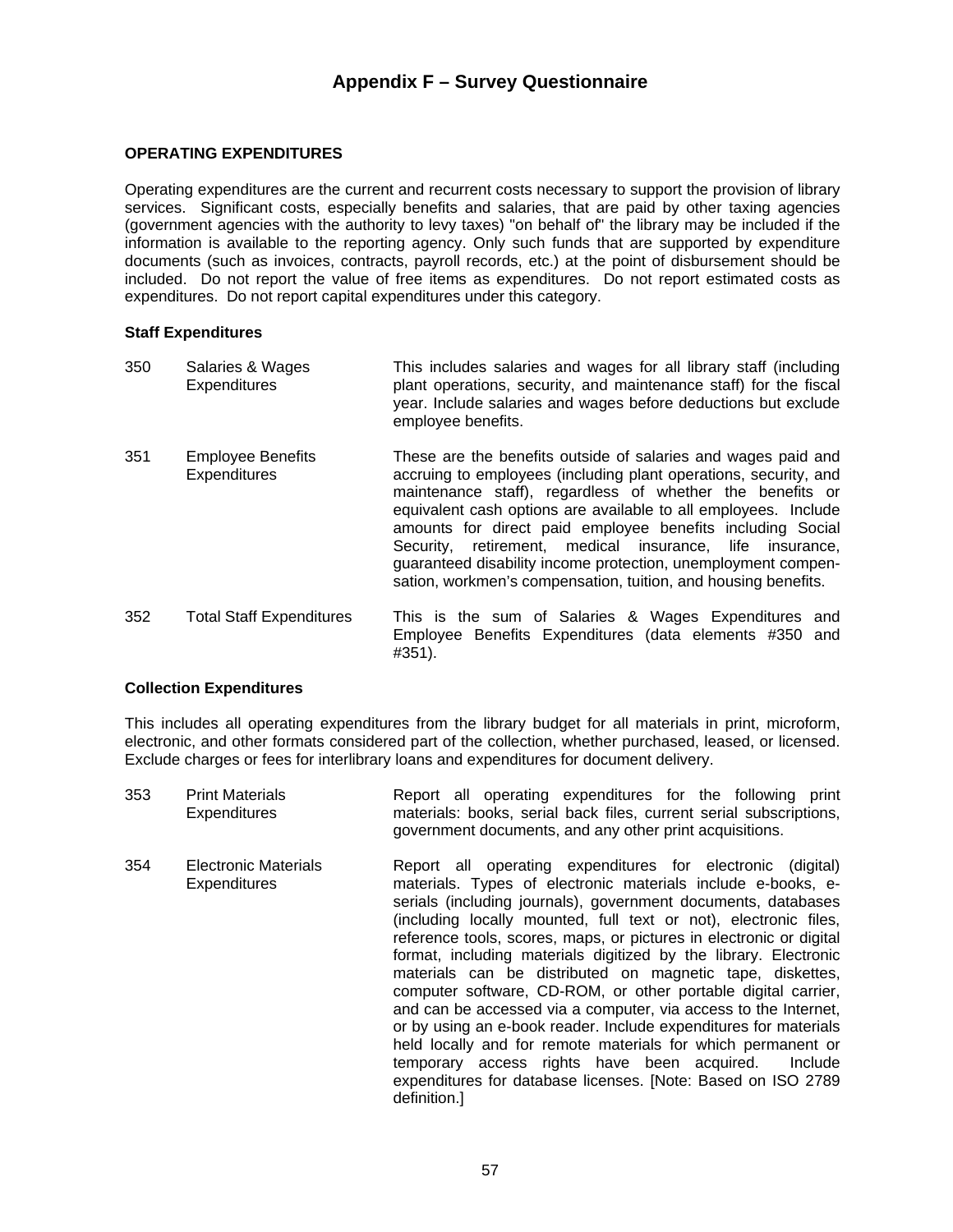Note: Expenditures for computer software used to support library operations or to link to external networks, including the Internet, are reported under Other Operating Expenditures (data element #357).

- 355 Other Materials **Expenditures** Report all operating expenditures for other materials, such as microform, audio, video, DVD, and materials in new formats.
- 356 Total Collection **Expenditures** This is the sum of Print Materials Expenditures, Electronic Materials Expenditures, and Other Materials Expenditures (data elements #353, #354, and #355).
- 357 Other Operating **Expenditures** This includes all expenditures other than those reported for Total Staff Expenditures (data element #352) and Total Collection Expenditures (data element #356).

 Note: Include expenses such as binding, supplies, repair or replacement of existing furnishings and equipment; and costs of computer hardware and software used to support library operations or to link to external networks, including the Internet. Report contracts for services, such as costs of operating and maintaining physical facilities, and fees paid to a consultant, auditor, architect, attorney, etc.

358 Total Operating **Expenditures** This is the sum of Total Staff Expenditures, Total Collection Expenditures, and Other Operating Expenditures (data elements #352, #356, and #357).

#### **CAPITAL REVENUE**

Report all revenue to be used for major capital expenditures, by source of revenue. Include funds received for (a) site acquisition; (b) new buildings; (c) additions to or renovation of library buildings; (d) furnishings, equipment, and initial collections (print, non-print, and electronic) for new buildings, building additions, or building renovations; (e) computer hardware and software used to support library operations, to link to networks, or to run information products; (f) new vehicles; and (g) other one-time major projects. Exclude revenue to be used for replacement and repair of existing furnishings and equipment, regular purchase of library materials, and investments for capital appreciation. Exclude income passed through to another agency (e.g., fines), or funds unspent in the previous fiscal year (e.g., carryover). Funds transferred from one public library to another public library should be reported by only one of the public libraries. Report federal, state, local, and other revenue to be used for major capital expenditures in the following categories:

| 400 | <b>Local Government Capital</b><br>Revenue   | Report all governmental funds designated by the community,<br>district, or region and available to the public library for the<br>purpose of major capital expenditures, except for state and/or<br>federal money distributed by the local government. |
|-----|----------------------------------------------|-------------------------------------------------------------------------------------------------------------------------------------------------------------------------------------------------------------------------------------------------------|
| 401 | <b>State Government Capital</b><br>Revenue   | Report all funds distributed to public libraries by<br>state<br>government for expenditure by the public libraries for the<br>purpose of major capital expenditures, except for federal money<br>distributed by the state.                            |
| 402 | <b>Federal Government</b><br>Capital Revenue | Report federal governmental funds, including federal funds<br>distributed by the state or locality, and grants and aid received<br>by the library for the purpose of major capital expenditures.                                                      |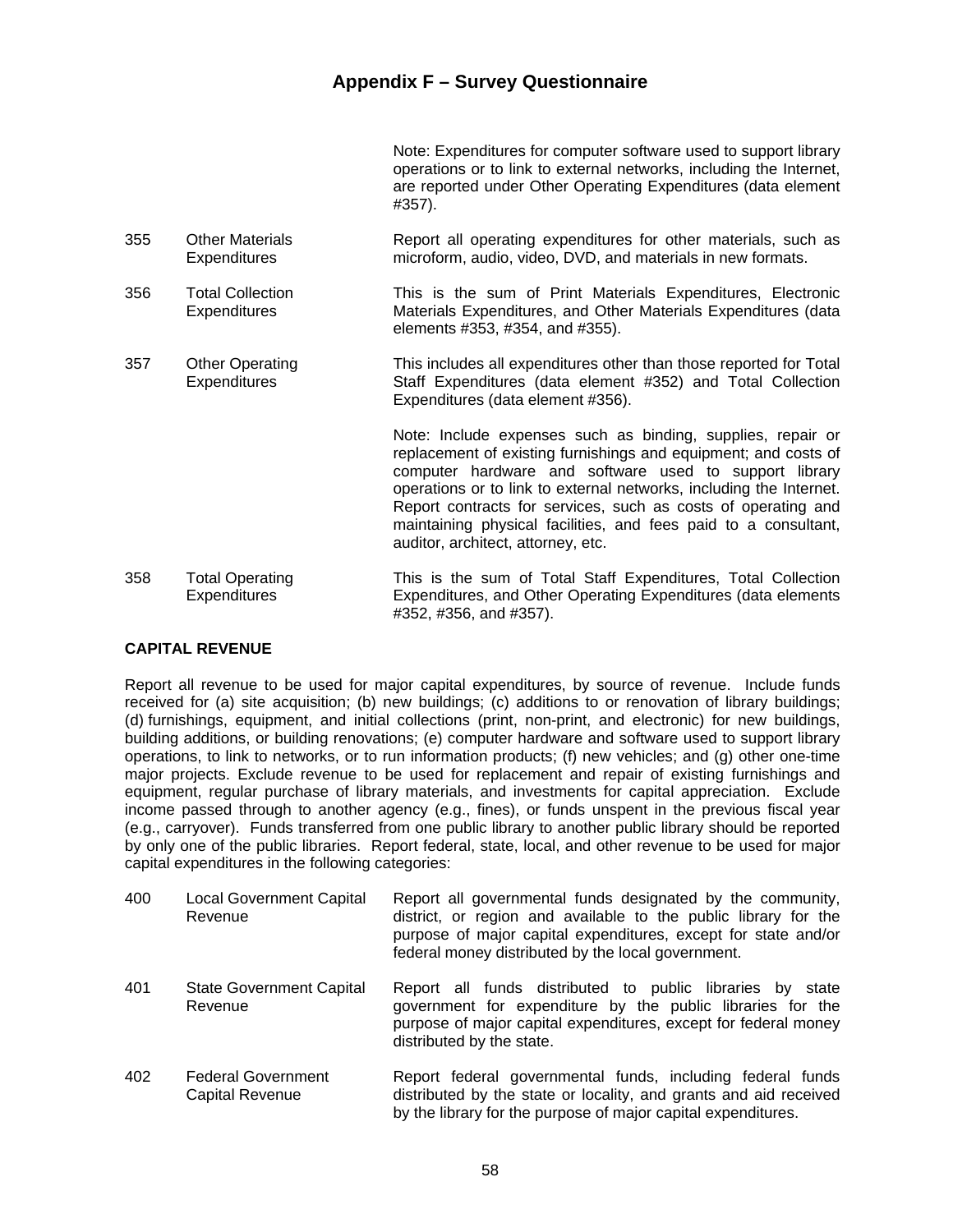| 403 | <b>Other Capital Revenue</b> | Report private (non-governmental funds), including<br>grants<br>received by the library for the purpose of major capital<br>expenditures.                                                           |
|-----|------------------------------|-----------------------------------------------------------------------------------------------------------------------------------------------------------------------------------------------------|
| 404 | Total Capital Revenue        | This is the sum of Local Government Capital Revenue, State<br>Government Capital Revenue, Federal Government Capital<br>Revenue, and Other Capital Revenue (data elements #400<br>through $#403$ ). |
|     |                              | Note: The amounts reported for Total Capital Revenue and<br>Total Capital Expenditures are not expected to be equal.                                                                                |

#### **CAPITAL EXPENDITURES**

405 Total Capital Expenditures Report major capital expenditures (the acquisition of or additions to fixed assets). Examples include expenditures for (a) site acquisitions; (b) new buildings; (c) additions to or renovation of library buildings; (d) furnishings, equipment, and initial book stock for new buildings, building additions, or building renovations; (e) library automation systems; (f) new vehicles; and (g) other one-time major projects. Include federal, state, local, or other revenue used for major capital expenditures. Only funds that are supported by expenditure documents (e.g., invoices, contracts, payroll records, etc.) at the point of disbursement should be included. Estimated costs are not included. Exclude expenditures for replacement and repair of existing furnishings and equipment, regular purchase of library materials, and investments for capital appreciation. Exclude contributions to endowments, or revenue passed through to another agency (e.g., fines). Funds transferred from one public library to another public library should be reported by only one of the public libraries.

#### **LIBRARY COLLECTION**

This section of the survey collects data on selected types of materials. It does not cover all materials (i.e., microform, scores, maps, and pictures) for which expenditures are reported under Print Materials Expenditures, Electronic Materials Expenditures, and Other Materials Expenditures (data elements #353, #354, and #355). Under this category report only items the library has acquired as part of the collection and catalogued, whether purchased, leased, licensed, or donated as gifts.

- 450 Print Materials Report a single figure that includes both of the following:
	- 1. Books in print. Books are non-serial printed publications (including music and maps) that are bound in hard or soft covers, or in loose-leaf format. Include non-serial government documents. Report the number of physical units, including duplicates. For smaller libraries, if volume data are not available, count the number of titles. Books packaged together as a unit (e.g., a 2-volume set) and checked out as a unit are counted as one physical unit.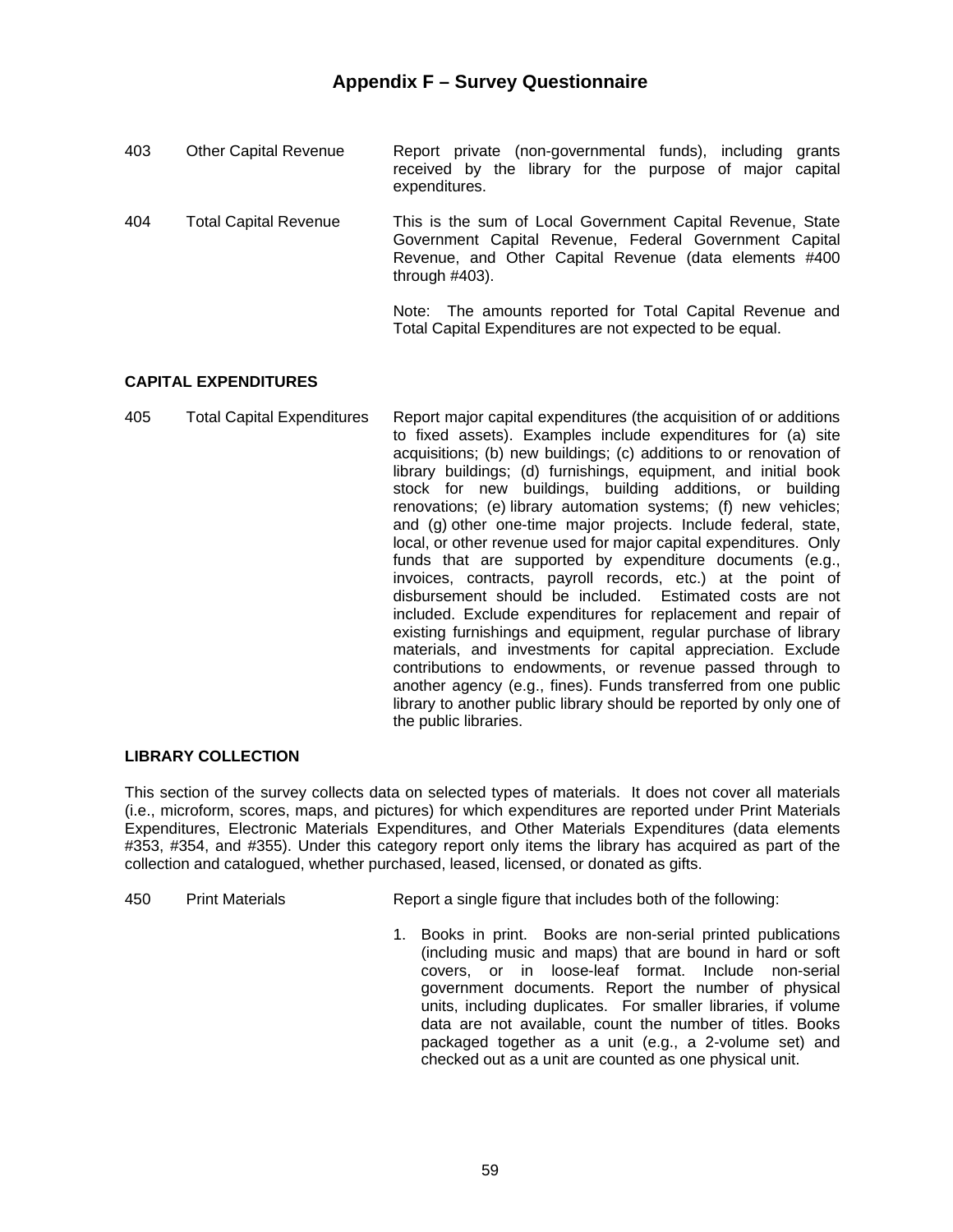- 2. Serial back files in print. Serials are publications issued in successive parts, usually at regular intervals, that are intended to be continued indefinitely. Serials include periodicals (magazines); newspapers; annuals (reports, yearbooks, etc.); journals, memoirs, proceedings, and transactions of societies; and numbered monographic series. Government documents and reference tools are often issued as serials. Except for the current volume, count unbound serials as a volume when the library has at least half of the issues in a publisher's volume. Report the number of physical units, including duplicates. For smaller libraries, if volume data are not available, count the number of titles. Serials packaged together as a unit (e.g., a 2-volume serial monograph) and checked out as a unit are counted as one physical unit.
- 451 Electronic Books (E-Books) E-books are digital documents (including those digitized by the library), licensed or not, where searchable text is prevalent, and which can be seen in analogy to a printed book (monograph). Include non-serial government documents. E-books are loaned to users on portable devices (e-book readers) or by transmitting the contents to the user's personal computer for a limited time. Include e-books held locally and remote e-books for which permanent or temporary access rights have been acquired. Report the number of physical or electronic units, including duplicates, for all outlets. For smaller libraries, if volume data are not available, the number of titles may be counted. E-books packaged together as a unit (e.g., multiple titles on a single ebook reader) and checked out as a unit are counted as one unit.

 Note: Under this category report only items the library has selected as part of the collection and made accessible through the library's Online Public Access Catalog (OPAC).

452 Audio These are materials on which sounds (only) are stored (recorded) and that can be reproduced (played back) mechanically, electronically, or both. Include records, audiocassettes, audio cartridges, audio discs (including audio-CD-ROMs), audio-reels, talking books, and other sound recordings, such as web-based or downloaded audiobooks and MP3 files.

> Report the number of units, both physical and electronic, including duplicates. Items packaged together as a unit (e.g., two audiocassettes for one recorded book) and checked out as a unit are counted as one physical unit. For electronic units, report only items the library has selected as part of the collection and made accessible through the library's Online Public Access Catalog (OPAC).

453 Video These are materials on which moving pictures are recorded, with or without sound. Electronic playback reproduces pictures, with or without sound, using a television receiver or monitor. Video formats may include tape, DVD, CD-ROM, web-based or downloaded files, etc.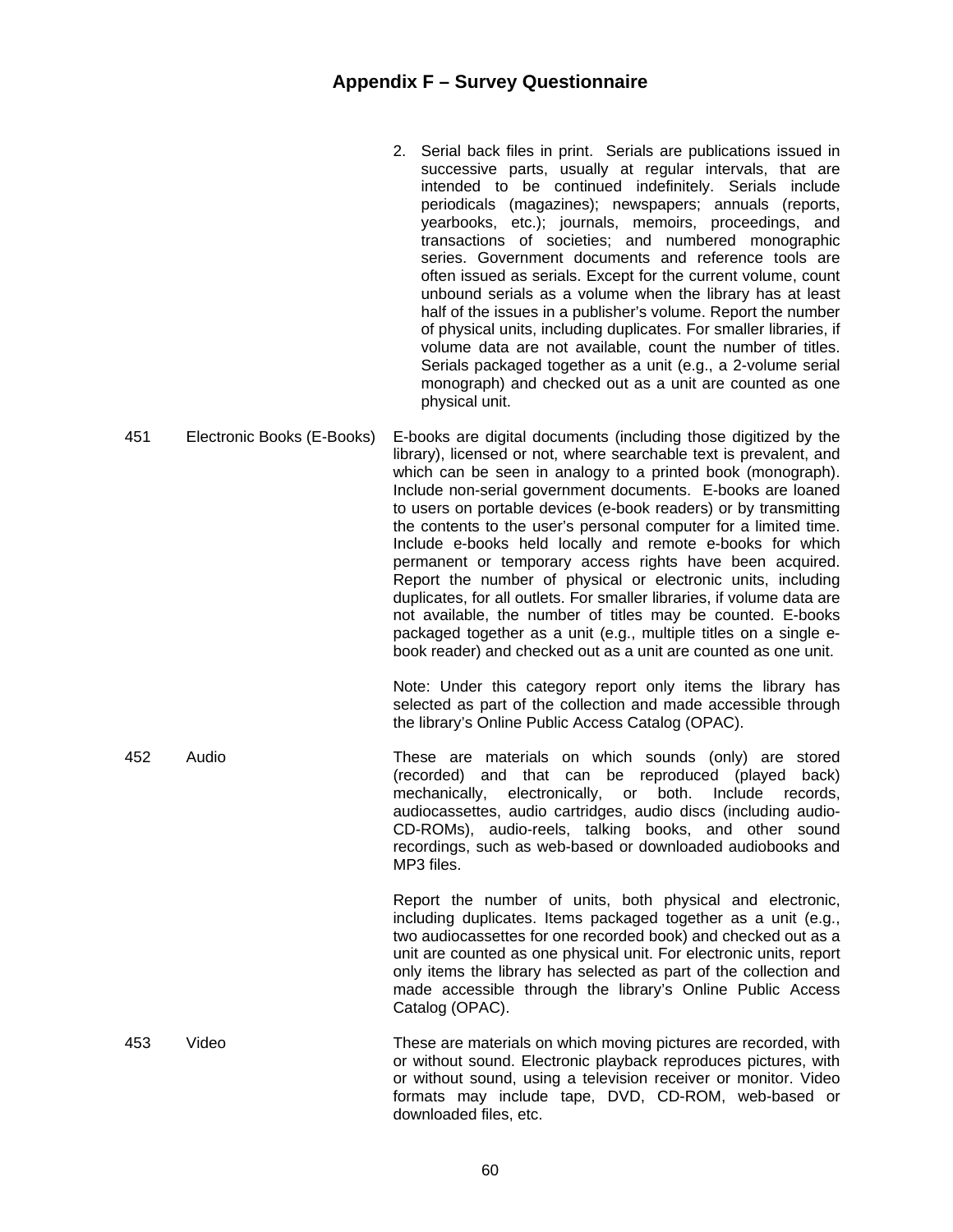Report the number of units, both physical and electronic, including duplicates. Items packaged together as a unit (e.g., two video cassettes for one movie) and checked out as a unit are counted as one physical unit. For electronic units, report only items the library has selected as part of the collection and made accessible through the library's Online Public Access Catalog (OPAC).

#### **Licensed Databases**

Report the number of licensed databases (including locally mounted or remote, full-text or not) for which temporary or permanent access rights have been acquired through payment by the library, or by formal agreement with the State Library or a cooperative agreement within the state or region. A database is a collection of electronically stored data or unit records (facts, bibliographic data, abstracts, texts) with a common user interface and software for the retrieval and manipulation of the data.

Note: The data or records are usually collected with a particular intent and relate to a defined topic. A database may be issued on CD-ROM, diskette, or other direct access method, or as a computer file accessed via dial-up methods or via the Internet. Subscriptions to individual electronic serial titles are reported under Current Electronic Serial Subscriptions (data element #459). Each database is counted individually even if access to several databases is supported through the same vendor interface

Report the number of licensed databases acquired through payment or formal agreement, by source of access:

- 454 Local
- 455 State (state government or state library)
- 456 Other cooperative agreements (or consortia) within state or region
- 457 Total Licensed Databases This is the sum of Local, State, and Other licensed databases (data elements #454 through #456).

#### **Current Serial Subscriptions**

Current serial subscriptions are arrangements by which, in return for a sum paid in advance, serials are provided for a specified number of issues. Include current serial subscriptions in print, electronic, and digital formats.

458 Current Print Serial **Subscriptions** Report the number of current print serial subscriptions, including duplicates, for all outlets. Examples of serials are periodicals (magazines), newspapers, annuals, some government documents, some reference tools, and numbered monographic series.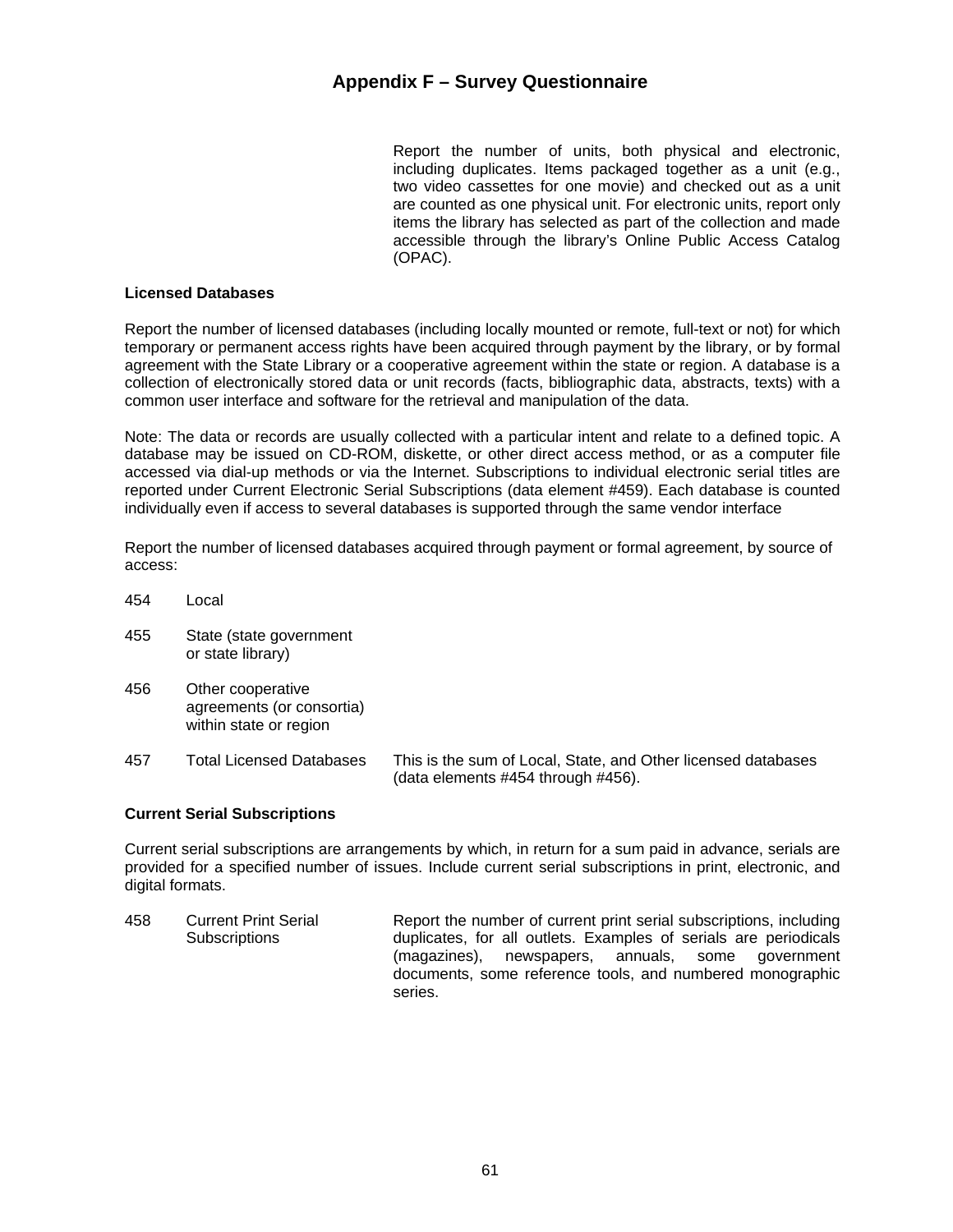459 Current Electronic Serial **Subscriptions** Report the number of current electronic, electronic and other format, and digital serial subscriptions (e-serials, e-journals), including duplicates, for all outlets. Examples include periodicals (magazines), news-papers, annuals, some government documents, some reference tools, and numbered monographic series distributed in the following ways: (a) via the Internet (e.g., HTML, PDF, JPEG, or compressed file formats such as zipped files), (b) on CD-ROM or other portable digital carrier, (c) on databases (including locally mounted databases), and (d) on diskettes or magnetic tapes. Electronic serial subscriptions include serials held locally or remote resources that the library has authorization to access, including those available through statewide or consortia agreements. Do not include subscriptions to indexing and abstracting databases that include full-text serial content (e.g., EBSCO Host, ProQuest, OCLC FirstSearch).

#### **SERVICES**

500 Public Service Hours Per Year This is the sum of annual public service hours for outlets. Note: Include the hours open for public service for Centrals (data element #209), Branches (data element #210), Bookmobiles (data element #211), and Books-by-Mail Only. For each bookmobile, count only the hours during which the bookmobile is open to the public. For administrative entities that offer ONLY books-by-mail service, count the hours that the outlet is staffed for service. Minor variations in scheduled public service hours need not be included, however, extensive hours closed to the public due to natural disasters or other events should be excluded even if the staff is scheduled to work. 501 Library Visits This is the total number of persons entering the library for whatever purpose during the year. Note: If an actual count of visits is unavailable, determine an annual estimate by counting visits during a typical week in October and multiplying the count by 52. A "typical week" is a time that is neither unusually busy nor unusually slow. Avoid holiday times, vacation periods for key staff, or days when unusual events are taking place in the community or the library. Choose a week in which the library is open its regular hours. Include seven consecutive calendar days, from Sunday through Saturday (or whenever the library is usually open).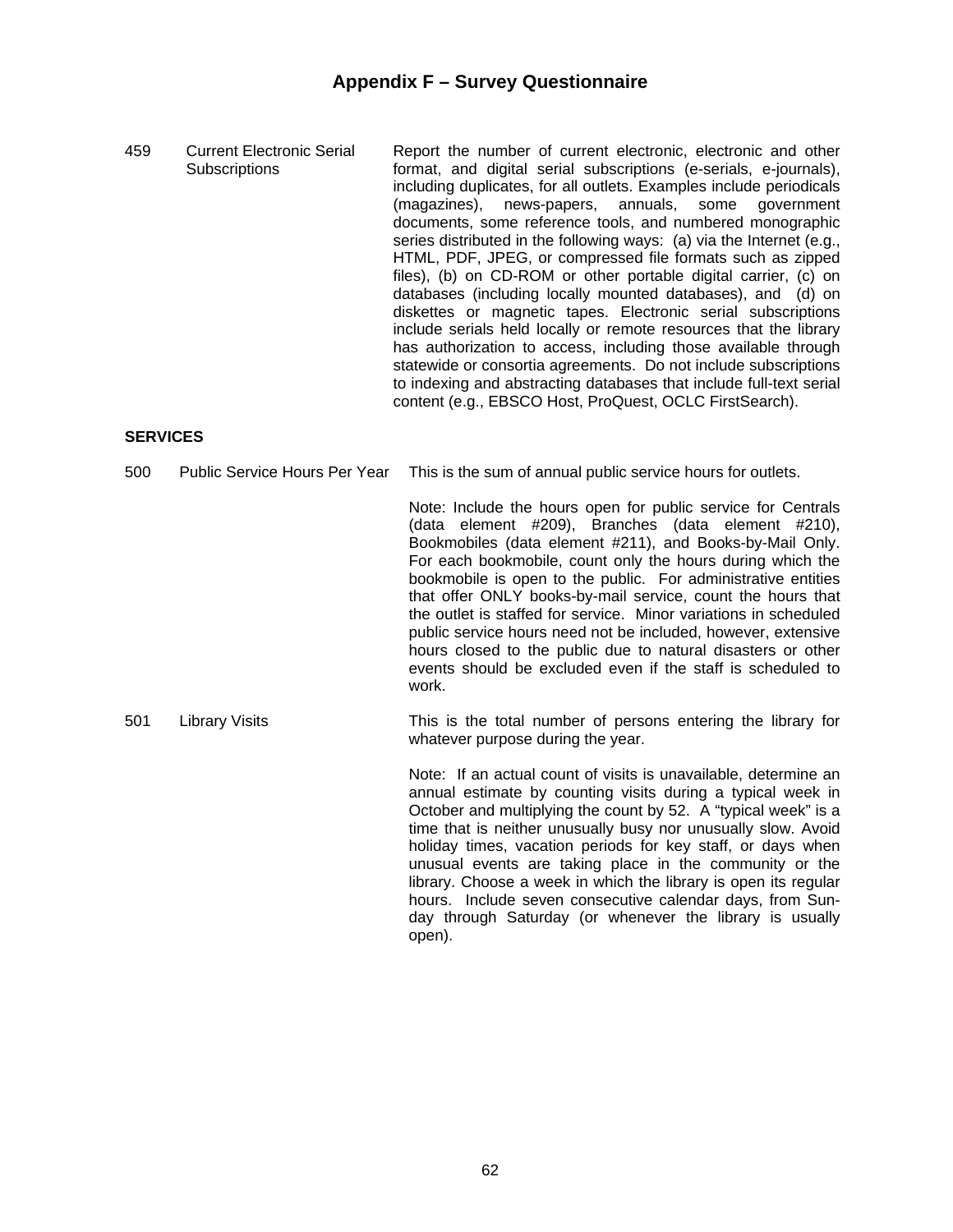| 502 | <b>Reference Transactions</b>                 | A reference transaction is an information contact which<br>involves the knowledge, use, recommendations, interpretation,<br>or instruction in the use of one or more information sources by<br>a member of the library staff. It includes information and refer-<br>Information sources include printed and<br>ral services.<br>non-printed materials, machine-readable databases, catalogs<br>and other holdings records, and, through communication or re-<br>ferral, other libraries and institutions and people inside and<br>outside the library. The request may come in person, by<br>phone, by fax, or by mail, electronic mail, or through live or<br>networked electronic reference service from an adult, a young<br>adult, or a child. |
|-----|-----------------------------------------------|----------------------------------------------------------------------------------------------------------------------------------------------------------------------------------------------------------------------------------------------------------------------------------------------------------------------------------------------------------------------------------------------------------------------------------------------------------------------------------------------------------------------------------------------------------------------------------------------------------------------------------------------------------------------------------------------------------------------------------------------------|
|     |                                               | Do not count directional transactions or questions of rules or<br>policies. Examples of directional transactions are "Where are<br>the children's books?" and "I'm looking for a book with the call<br>number 811.2G." An example of a question of rules or<br>policies is "Are you open until 9:00 tonight?"                                                                                                                                                                                                                                                                                                                                                                                                                                      |
|     |                                               | Note: If an annual count of reference transactions is<br>unavailable, determine an annual estimate by counting<br>reference transactions during a typical week in October and<br>multiply the count by 52. A "typical week" is a time that is<br>neither unusually busy nor unusually slow. Avoid holiday<br>times, vacation periods for key staff, or days when unusual<br>events are taking place in the community or in the library.<br>Choose a week in which the library is open its regular hours.<br>Include seven consecutive calendar days, from Sunday<br>through Saturday (or whenever the library is usually open).                                                                                                                    |
| 503 | Number of Registered<br><b>Borrowers</b>      | A registered borrower is a library user who has applied for and<br>received an identification number or card from the public<br>library that has established conditions under which the user<br>may borrow library materials and gain access to other library<br>resources. (Output Measures for Public Libraries, 2 <sup>nd</sup> edition).                                                                                                                                                                                                                                                                                                                                                                                                       |
|     |                                               | Note: Files should have been purged within the past three (3)<br>years.                                                                                                                                                                                                                                                                                                                                                                                                                                                                                                                                                                                                                                                                            |
| 550 | <b>Total Circulation</b>                      | The total annual circulation of all library materials of all types,<br>including renewals.                                                                                                                                                                                                                                                                                                                                                                                                                                                                                                                                                                                                                                                         |
|     |                                               | Note: Count all materials in all formats that are charged out for<br>use outside the library. Interlibrary loan transactions included<br>are only items borrowed for users. Do not include items<br>checked out to another library.                                                                                                                                                                                                                                                                                                                                                                                                                                                                                                                |
| 551 | Circulation of Children's<br><b>Materials</b> | The total annual circulation of all children's materials in all<br>formats to all users, including renewals.                                                                                                                                                                                                                                                                                                                                                                                                                                                                                                                                                                                                                                       |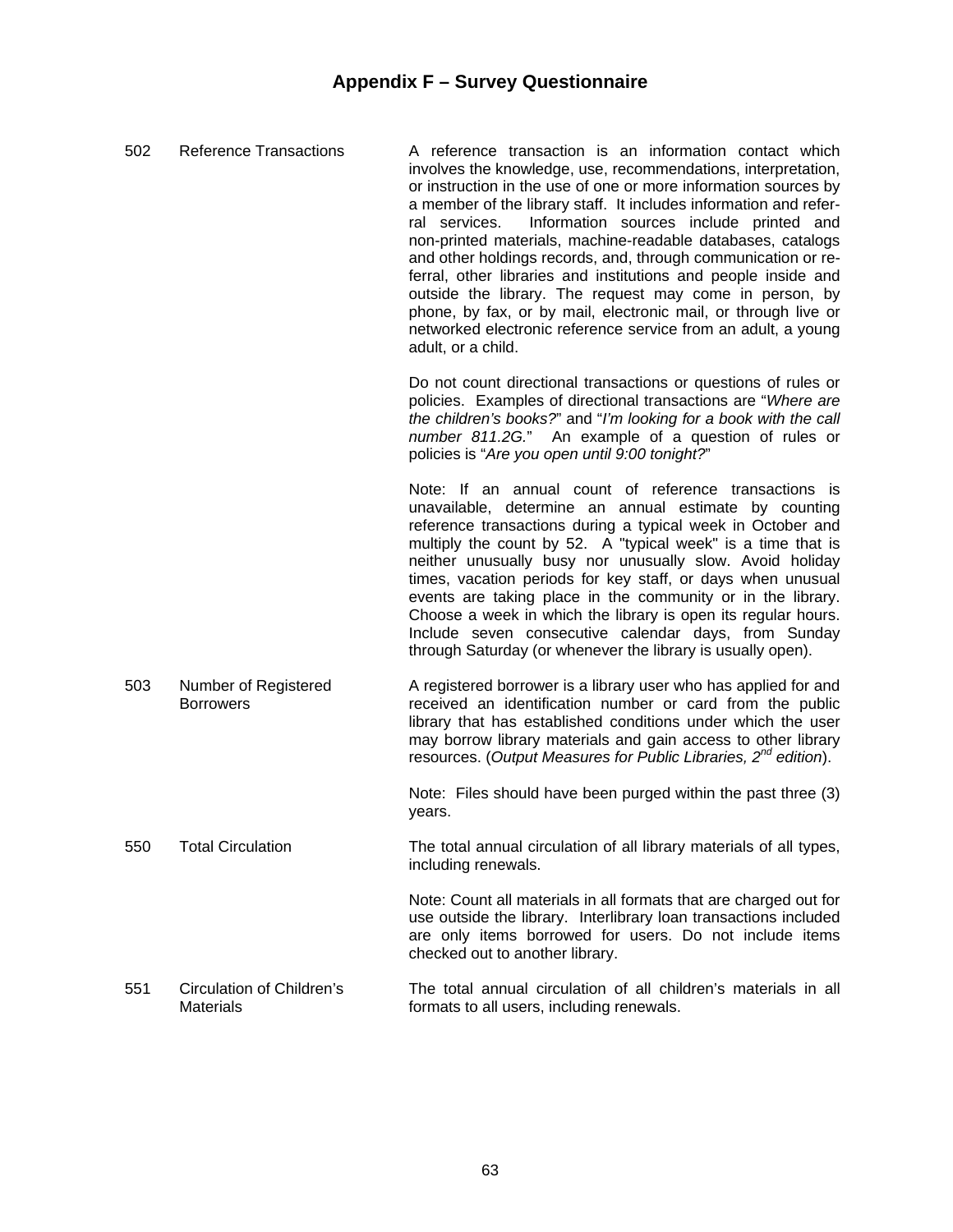#### **INTER-LIBRARY LOANS**

| 552 | Provided To   | These are library materials, or copies of the materials,<br>provided by one autonomous library to another upon request.<br>The libraries involved in interlibrary loans are not under the<br>same library administration. These data are reported as<br>annual figures. |
|-----|---------------|-------------------------------------------------------------------------------------------------------------------------------------------------------------------------------------------------------------------------------------------------------------------------|
| 553 | Received From | These are library materials, or copies of the materials,<br>received by one autonomous library from another upon<br>request. The libraries involved in interlibrary loans are not                                                                                       |

ed as annual figures.

#### **LIBRARY PROGRAMS**

600 Total Number of Library Programs

A program is any planned event which introduces the group attending to any of the broad range of library services or activities or which directly provides information to participants. Programs may cover use of the library, library services, or library tours. Programs may also provide cultural, recreational, or educational information, often designed to meet a specific social need. Examples of these types of programs include film showings, lectures, story hours, literacy, English as a second language, citizenship classes, and book discussions.

under the same library administration. These data are report-

 Count all programs, whether held on- or off-site, that are sponsored or co-sponsored by the library. Exclude programs sponsored by other groups that use library facilities.

 If programs are offered as a series, count each program in the series. For example, a film series offered once a week for eight weeks should be counted as eight programs.

 Note: Exclude library activities delivered on a one-to-one basis, rather than to a group, such as one-to-one literacy tutoring, services to homebound, resume writing assistance, homework assistance, and mentoring activities.

601 Number of Children's Programs\* A children's program is any planned event for which the primary audience is children and which introduces the group of children attending to any of the broad range of library services or activities for children or which directly provides information to participants. Children's programs may cover use of the library, library services, or library tours. Children's programs may also provide cultural, recreational, or educational information, often designed to meet a specific social need. Examples of these types of programs include story hours and summer reading events.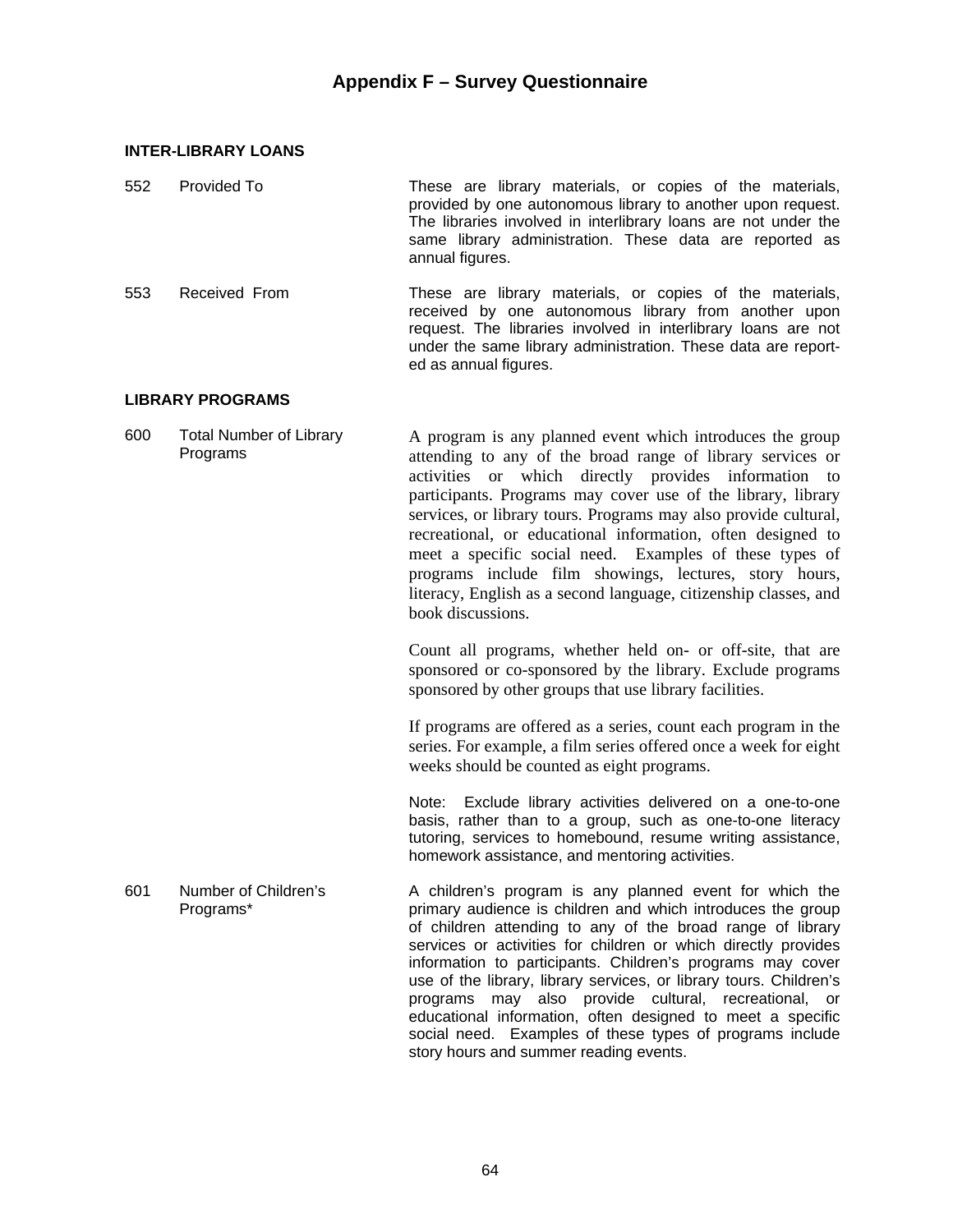|     |                                                 | Count all children's programs, whether held on- or off-site, that<br>are sponsored or co-sponsored by the library. Do not include<br>children's programs sponsored by other groups that use<br>library facilities. If children's programs are offered as a series,<br>count each program in the series. For example, a story hour<br>offered once a week, 48 weeks a year, should be counted as<br>48 programs. Exclude library activities for children delivered<br>on a one-to-one basis, rather than to a group, such as one-to-<br>one literacy tutoring, services to homebound, homework<br>assistance, and mentoring activities. This figure is a subset of<br>the Total Number of Library Programs (data element #600).             |
|-----|-------------------------------------------------|--------------------------------------------------------------------------------------------------------------------------------------------------------------------------------------------------------------------------------------------------------------------------------------------------------------------------------------------------------------------------------------------------------------------------------------------------------------------------------------------------------------------------------------------------------------------------------------------------------------------------------------------------------------------------------------------------------------------------------------------|
|     |                                                 | Note: The National Center for Education Statistics (NCES):<br>Children and Young Adults Defined (Services and Resources<br>for Children and Young Adults in Public Libraries [August<br>1995, NCES 95357]) defines children as persons age 11<br>years and under.                                                                                                                                                                                                                                                                                                                                                                                                                                                                          |
| 602 | Number of Young Adult<br>Programs*              | A young adult program is any planned event for which the<br>primary audience is young adult and which introduces the<br>group of young adults attending to any of the broad range of<br>library services or activities for young adults or which directly<br>provides information to participants. Young adult programs<br>may cover use of the library, library services, or library tours.<br>Young adult programs may also provide cultural, recreational,<br>or educational information, often designed to meet a specific<br>social need. Examples of these types of programs include<br>book clubs and summer reading events.                                                                                                        |
|     |                                                 | Count all young adult programs, whether held on- or off-site,<br>that are sponsored or co-sponsored by the library. Do not<br>include young adult programs sponsored by other groups that<br>use library facilities. If young adult programs are offered as a<br>series, count each program in the series. For example, a book<br>club offered every two weeks, 24 weeks a year, should be<br>counted as 24 programs. Exclude library activities for young<br>adults delivered on a one-to-one basis, rather than to a group,<br>such as one-to-one literacy tutoring, services to homebound,<br>homework assistance, and mentoring activities. This figure is<br>a subset of the Total Number of Library Programs (data<br>element #600). |
|     |                                                 | The National Center for Education Statistics (NCES): Children<br>and Young Adults Defined (Services and Resources for<br>Children and Young Adults in Public Libraries, August 1995,<br>NCES 95357) and The Young Adult Library Services<br>Association (YALSA) defines young adults as age 12-18.                                                                                                                                                                                                                                                                                                                                                                                                                                         |
| 603 | <b>Total Attendance at Library</b><br>Programs* | This is a total count of the audience at all library programs<br>during the reporting period. (See Total Number of Library<br>Programs, data element #600, for the definition of a library<br>program.)                                                                                                                                                                                                                                                                                                                                                                                                                                                                                                                                    |
| 604 | Children's Program<br>Attendance*               | The count of the audience at all programs for which the<br>primary audience is children 11 years and under. Include<br>adults who attend programs intended primarily for children.                                                                                                                                                                                                                                                                                                                                                                                                                                                                                                                                                         |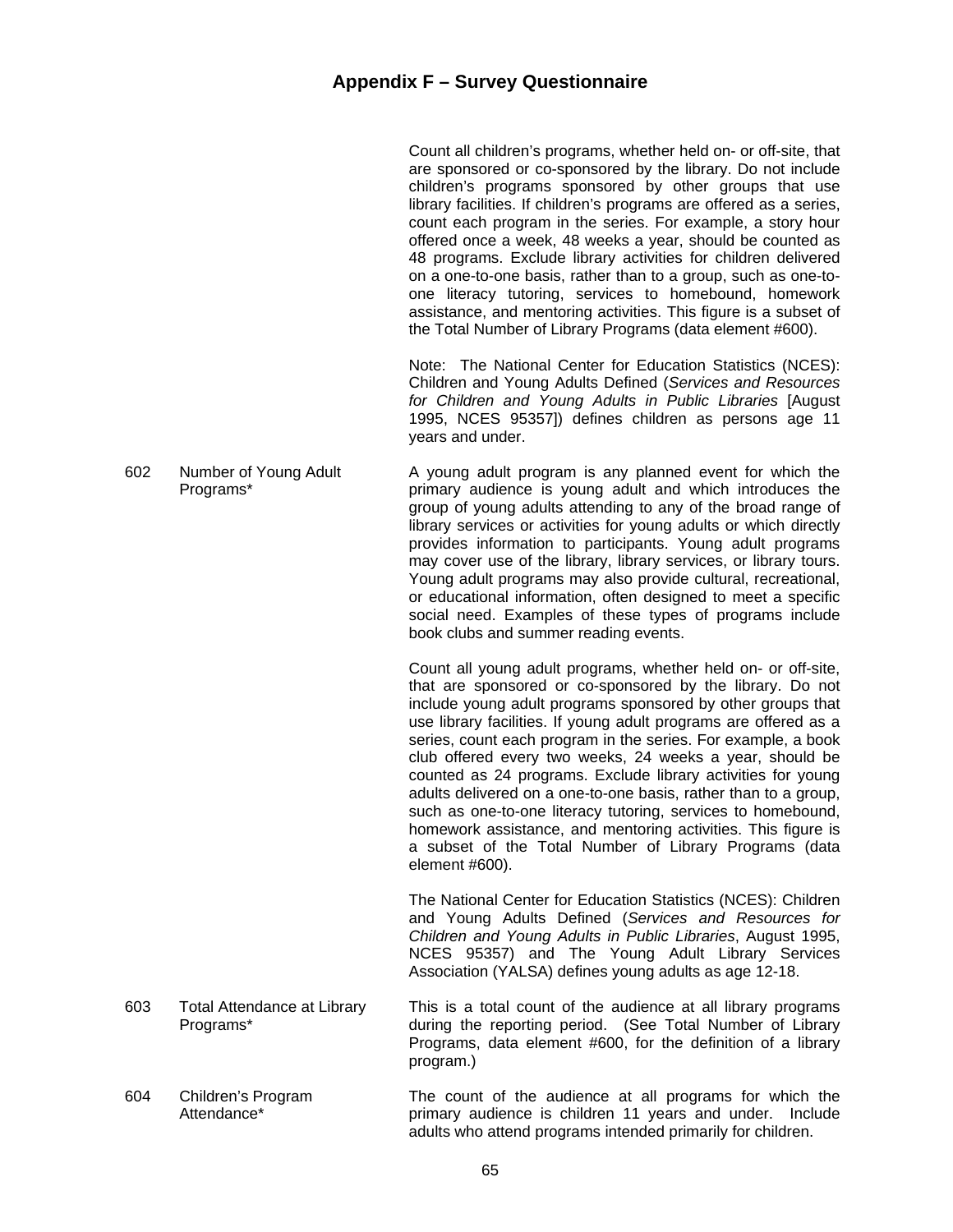Note: Do not count attendance at library activities for children that are delivered on a one-to-one basis, rather than to a group, such as one-to-one literacy tutoring, services to homebound, homework assistance, and mentoring activities. (See Number of Children's Programs, data element #601, for the definition of a children's library program.)

605 Young Adult Program Attendance\* The count of the audience at all programs for which the primary audience is young adults 12 to 18 years. Include adults who attend programs intended primarily for young adults.

> Note: Do not count attendance at library activities for young adults that are delivered on a one-to-one basis, rather than to a group, such as one-to-one literacy tutoring, services to homebound, homework assistance, and mentoring activities. (See Number of Young Adult Programs, data element #602, for the definition of a young adult library program.)

#### **OTHER ELECTRONIC INFORMATION**

| 650 | Number of Internet<br>Computers Used by<br>General Public   | Report the number of the library's Internet computers<br>[personal computers (PCs) and laptops], whether purchased,<br>leased, or donated, used by the general public in the library.                                                                                                                                                                                                                                                                                                                                                       |
|-----|-------------------------------------------------------------|---------------------------------------------------------------------------------------------------------------------------------------------------------------------------------------------------------------------------------------------------------------------------------------------------------------------------------------------------------------------------------------------------------------------------------------------------------------------------------------------------------------------------------------------|
| 651 | Number of Users of Public<br>Internet Computers Per<br>Year | Report the total number of individuals that have used Internet<br>computers in the library during the last year. If the computer is<br>used for multiple purposes (Internet access, word-processing,<br>OPAC, etc.) and Internet users cannot be isolated, report all<br>usage. A typical week or other reliable estimate may be used<br>to determine the annual number. Sign-up forms or Web-log<br>tracking software also may provide a reliable count of users.                                                                          |
|     |                                                             | Note: The number of users may be counted manually, using<br>registration logs. Count each user that uses public internet<br>computers, regardless of the amount of time spent on the<br>computer. A user who uses the library's public internet<br>computer(s) three times a year would count as three<br>customers. Software such as "Historian" can also be used to<br>track the number of users at each public internet computer. If<br>the data element is collected as a weekly figure, multiply that<br>figure by 52 to annualize it. |

\* Revised or new data element name and/or definition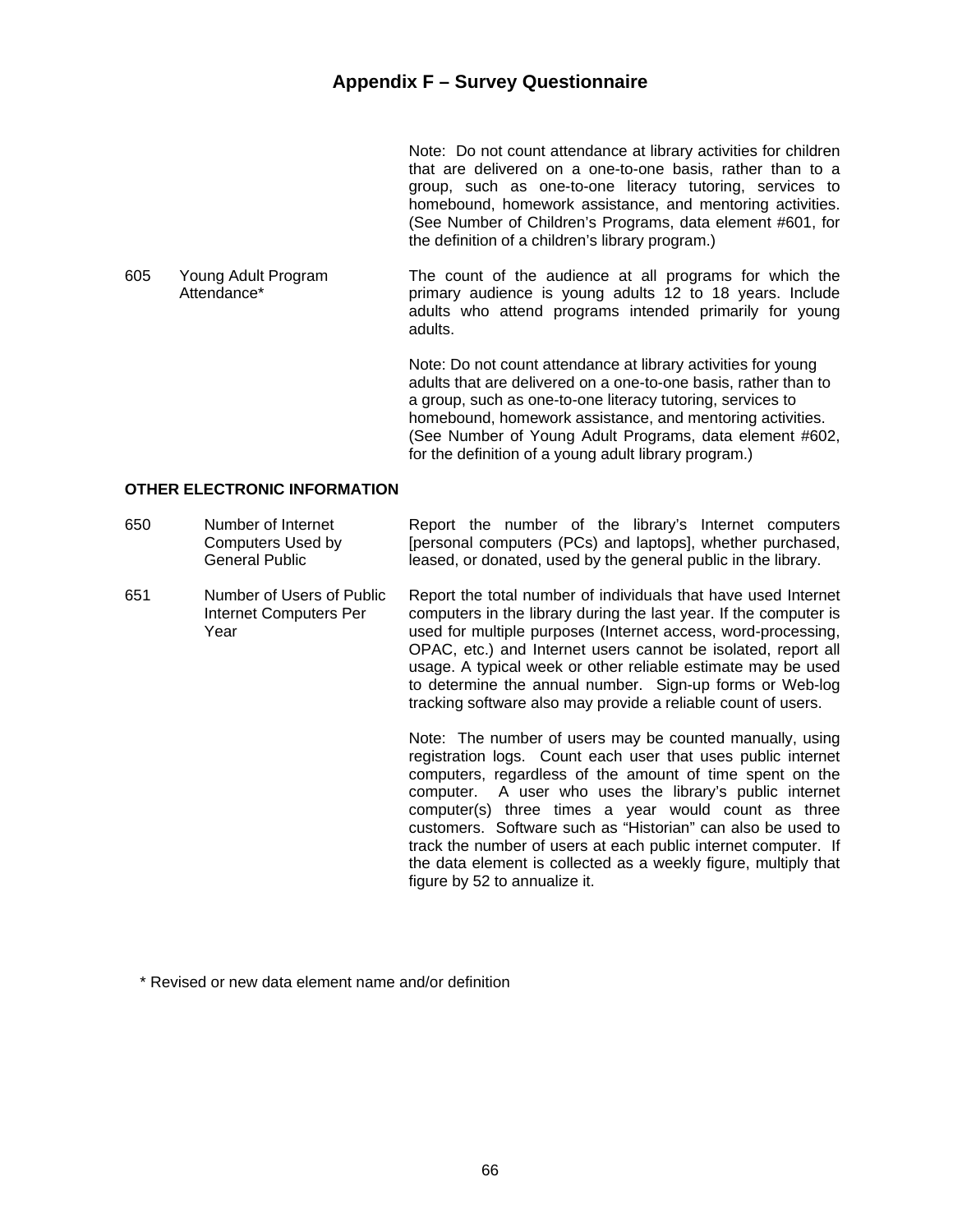## **Outlet Data Element Definitions**

#### # **Data Element Name Data Element Definition**

- 700 FSCS ID and SEQ (Automatic Display) This is the identification code assigned by WebPLUS. Outlets are assigned the same FSCS ID as the administrative entity to which they belong, with a unique threedigit suffix added to distinguish each outlet.
- 701 LIB ID (Optional) This is the state-assigned identification code for the outlet.

702 Name This is the legal name of the outlet.

 Note: Provide the legal name of the outlet. Do not use acronyms. Do not abbreviate the name unless it exceeds the WebPLUS field length of 60 characters. Avoid abbreviations at the beginning of the name and do not punctuate abbreviations. (See Standard Abbreviations for WebPLUS in Appendix I.)

703 Street Address This is the complete street address of the outlet.

 Note: Do not report a post office box or general delivery. For a bookmobile that operates from an administrative entity, branch, or central library, report the address of the administrative entity, branch or central library from which it operates. For a bookmobile that is itself the administrative entity, report the address where the bookmobile is parked at night.

- 704 City City This is the city or town in which the outlet is located.
- 705 ZIP Code This is the standard five-digit postal ZIP code for the street address of the outlet.
- 706 ZIP+4 This is the four-digit postal ZIP code extension for the street address of the outlet.
- 707 County of the Outlet This is the county in which the outlet is located.
- 708 Phone This is the telephone number of the outlet, including area code.

 Note: Report telephone number without spacing or punctuation. If the outlet has no phone, enter "–3" (for Not Applicable).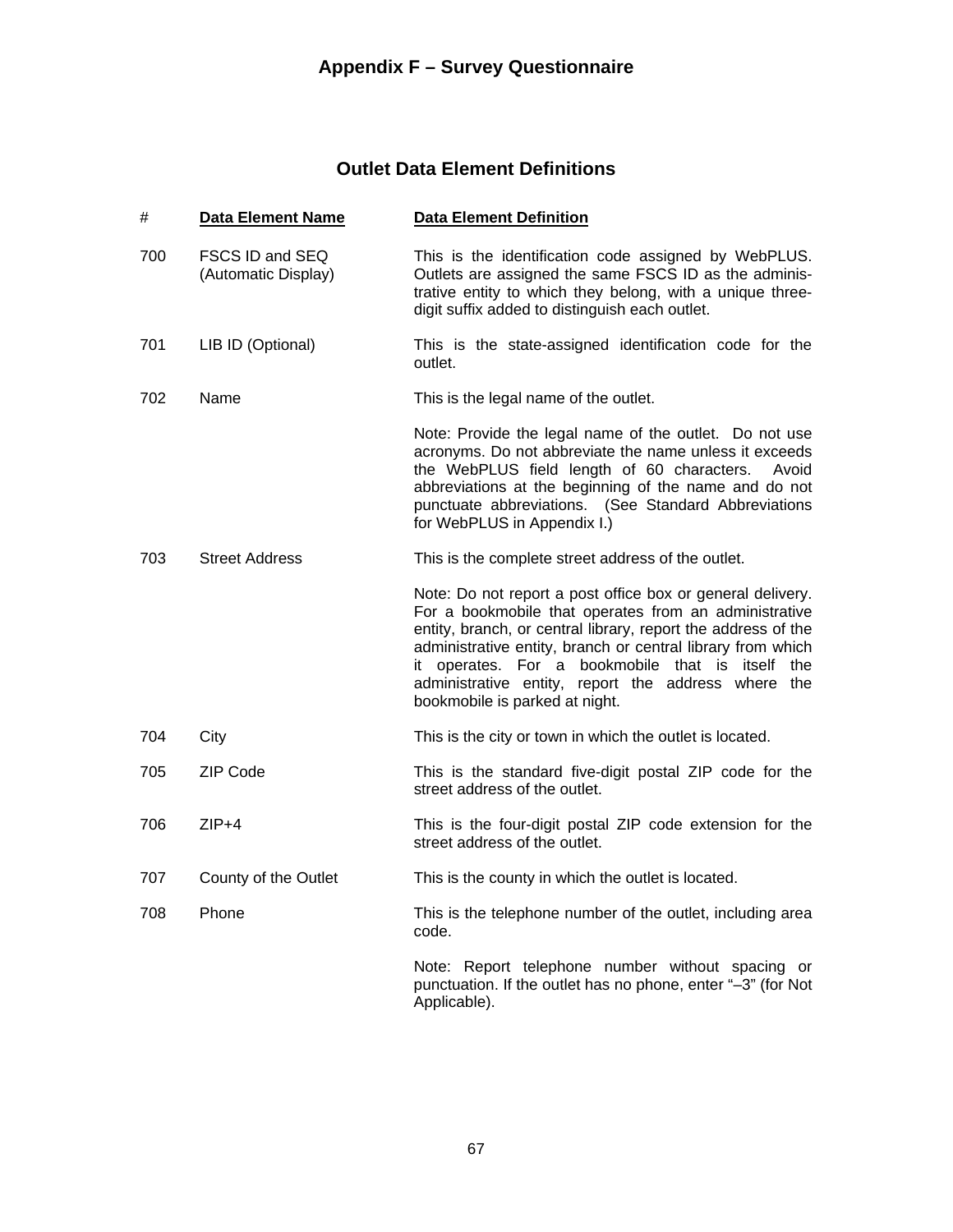709 Outlet Type Code **An outlet is a unit of an administrative entity that provides** direct public library service.

Select one of the following:

 BM—Books-by-Mail Only. A direct mail order service which provides books and other library materials. Booksby-mail typically serves rural residents, the disabled, the homebound, and others without access to another type of public library outlet. Requests for materials are usually received by mail and by telephone only. Only books-bymail services that are housed separately from any other type of direct public service outlet (that is, central library, branches, or bookmobiles) should be coded here.

 BR—Branch Library. A branch library is an auxiliary unit of an administrative entity which has at least all of the following:

- 1. Separate quarters;
- 2. An organized collection of library materials;
- 3. Paid staff; and
- 4. Regularly scheduled hours for being open to the public.

 BS—Bookmobile(s). A bookmobile is a traveling branch library. It consists of at least all of the following:

- 1. A truck or van that carries an organized collection of library materials;
- 2. A paid staff; and
- 3. Regularly scheduled hours (bookmobile stops) for being open to the public.

 Note: A separate outlet record may be created for each bookmobile. You may wish to create separate outlet records for individual bookmobiles if (1) they have different addresses and/or (2) they have different Metropolitan Status Codes (see outlet data element #710). Alternatively, a bookmobile outlet record may include more than one bookmobile.

 CE—Central Library. This is one type of single outlet library (SO) or the library which is the operational center of a multiple-outlet library (MO or MA). Usually all processing is centralized here and the principal collections are housed here. Synonymous with main library.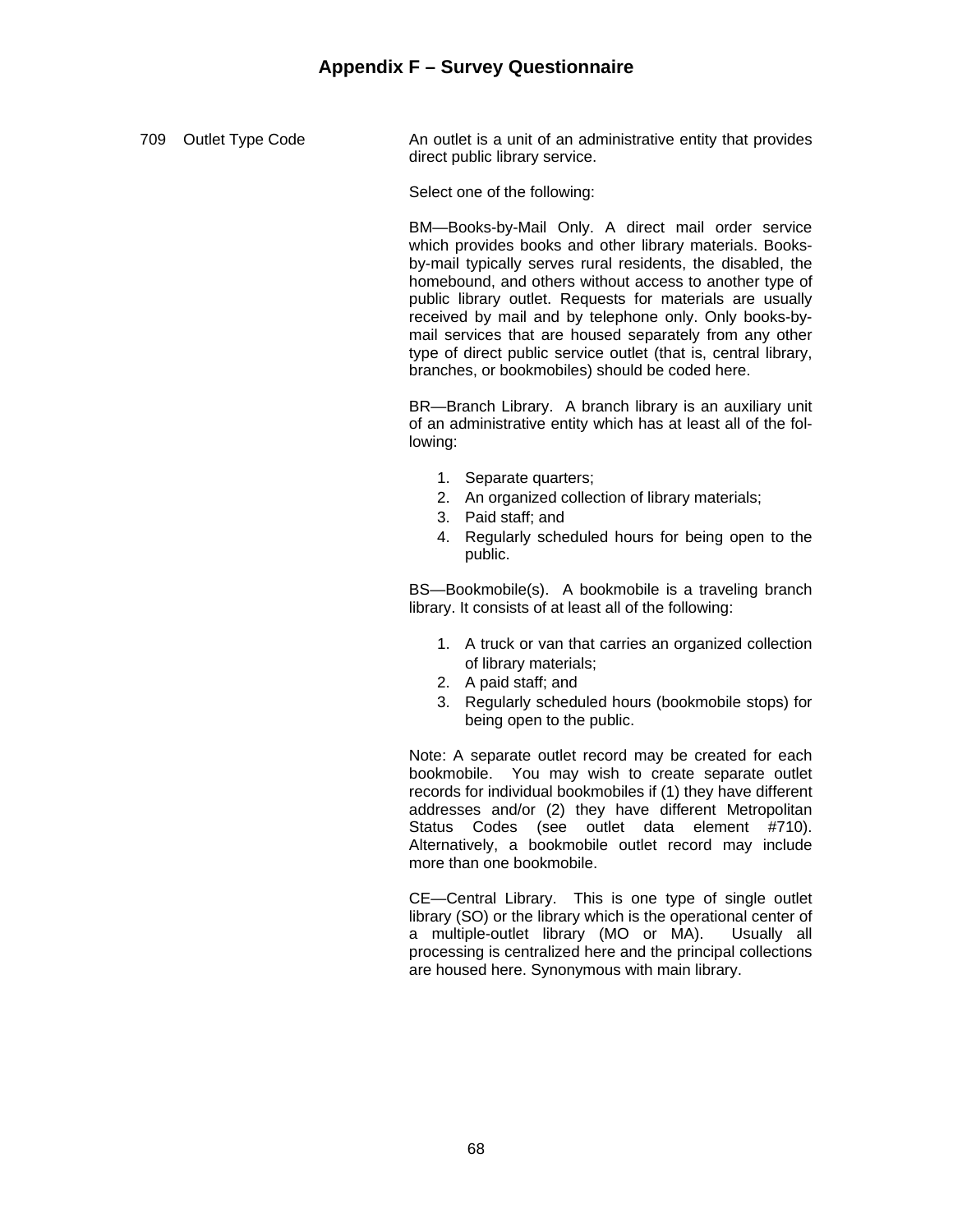Note: Each administrative entity may report either no central library or one central library. No administrative entity may report more than one central library. If you wish to identify a central library in the outlet file, identify the library with the largest collection as the central library for FSCS purposes, and report all others as branches. Where there are several co-equal outlets and no principal collection, report all such outlets as branches, not central libraries.

710 Metropolitan Status Code Select one of the following. Bookmobiles should report the code which best describes their primary service area.

> Note: Contact the State Data Center for specific information about Metropolitan Areas in your state.

> CC—Central City. The largest central city and, in some cases, up to two additional central cities are included in the title of the Metropolitan Area; there also are central cities that are not included in a Metropolitan Area title. A Metropolitan Area central city does not include any part of that city that extends outside the Metropolitan Area boundary.

> NC—Metropolitan Area, but Not Within Central City Limits. A large population nucleus, together with adjacent communities that have a high degree of economic and social integration with that nucleus. Some Metropolitan Areas are defined around two or more nuclei. Each Metropolitan Area must contain a place with a minimum population of 50,000 or a Census Bureau-defined urbanized area and a total Metropolitan Area population of at least 100,000 (75,000 in New England). A Metropolitan Area comprises one or more central counties. (Independent cities are considered county equivalents.) A Metropolitan Area may also include one or more outlying counties that have close economic and social relationships with the central county. An outlying county must have a specified level of commuting to the central counties and also must meet certain standards regarding metropolitan character, such as population density, urban population, and population growth. In New England, Metropolitan Areas are composed of cities and towns rather than whole counties.

NO—Not in a Metropolitan Area.

711 Square Footage of Outlet Provide the area, in square feet, of the public library outlet (central library or branch). Report the total area in square feet for each library outlet (central library or branch) separately. This is the area on all floors enclosed by the outer walls of the library outlet. Include all areas occupied by the library outlet, including those areas off-limits to the public. Include any areas shared with another agency or agencies if the outlet has use of that area.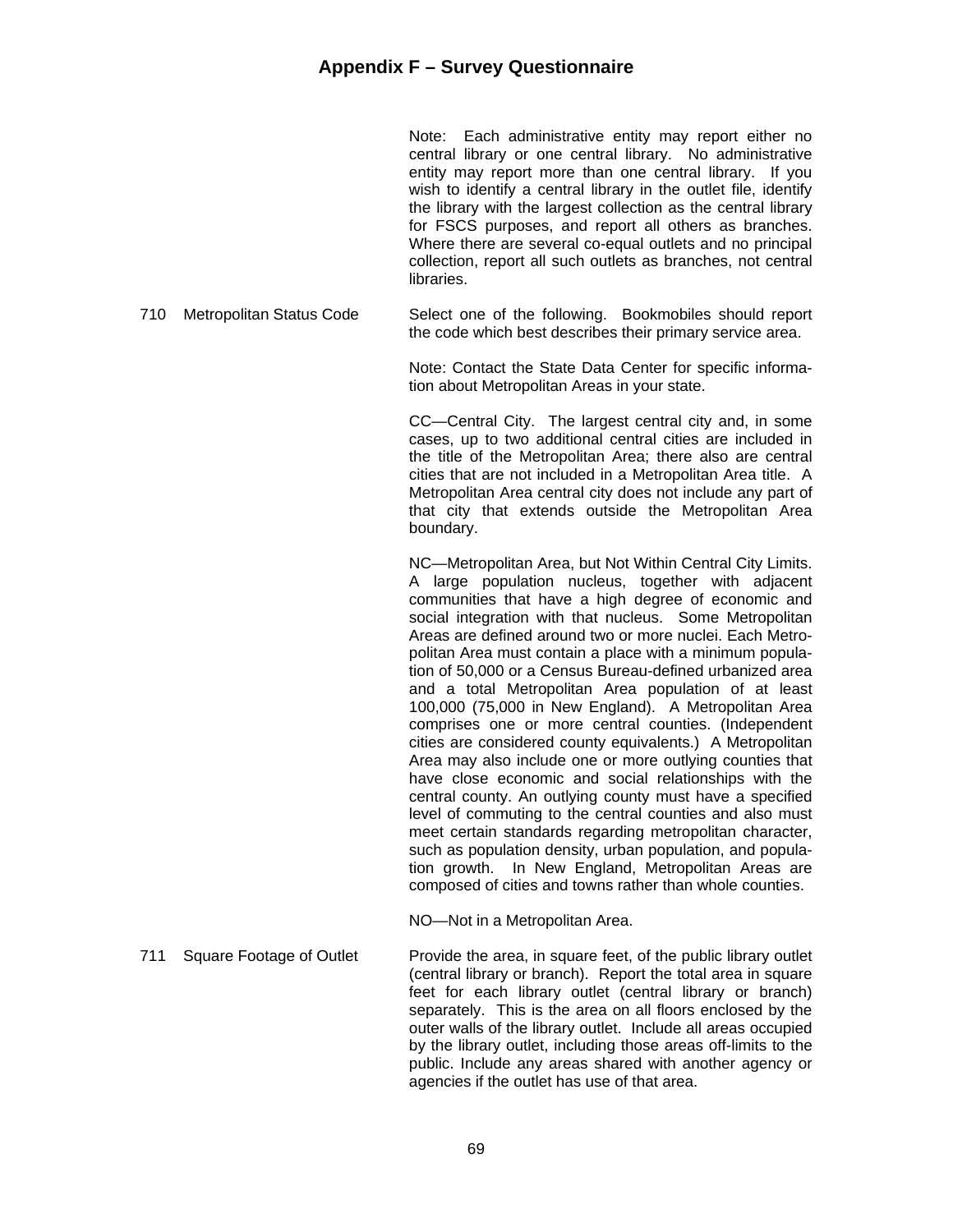712 Number of Bookmobiles in the Bookmobile Outlet Record The number of bookmobiles in the bookmobile outlet record.

> Note: A bookmobile outlet record may include one or more bookmobiles. Complete this data element only if the outlet record is of the type BS—Bookmobile(s) (see outlet data element #709). A bookmobile is a traveling branch library. It consists of at least all of the following:

- 1. A truck or van that carries an organized collection of library materials;
- 2. A paid staff; and
- 3. Regularly scheduled hours (bookmobile stops) for being open to the public. Count vehicles in use, not the number of stops the vehicle makes.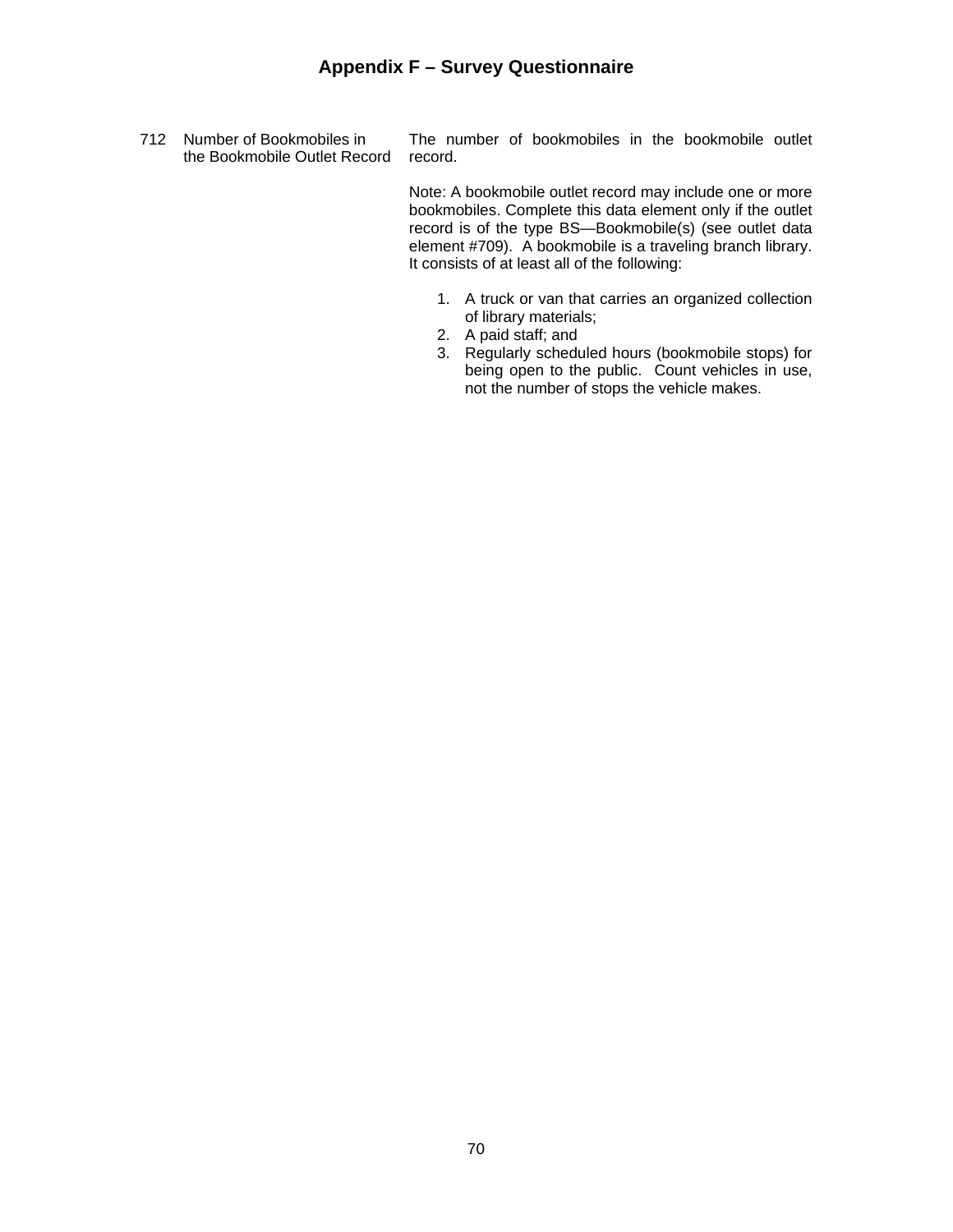# **Appendix G – Imputation Flags and Definitions for Public Library Data Files**

Note: See the Imputation section for more details on the imputation methodology.

| $R_0$                  | The variable was not imputed.                                                                                                                                |
|------------------------|--------------------------------------------------------------------------------------------------------------------------------------------------------------|
|                        | IG08, IG07, IG06, IG05 Prior year data with cell mean growth rate, using the most current data from<br>(2008, 2007, 2006, or 2005)                           |
| IQ09                   | Adjusted cell mean (the ratio of population of legal service area to the cell mean<br>population of legal service area was used to adjust the imputed value) |
| <b>IJ09</b>            | Unadjusted cell mean                                                                                                                                         |
| IK08, IK07, IK06, IK05 | Prior year ratio to another item, using the most current data from (2008, 2007,<br>2006, or 2005)                                                            |
| ID <sub>09</sub>       | Cell median ratio to another item                                                                                                                            |
| IP08, IP07, IP06, IP05 | Data carried forward, using the most current data that are available from (2008,<br>2007, 2006, or 2005)                                                     |
| IM <sub>09</sub>       | Unadjusted cell median                                                                                                                                       |
| <b>IT09</b>            | Value obtained by relationship of total to detail item                                                                                                       |
| IB <sub>09</sub>       | Raking of detail items to match totals                                                                                                                       |
| <b>IS09</b>            | Special imputation procedures                                                                                                                                |
| IY <sub>09</sub>       | Consistency check derived value                                                                                                                              |
| $U_0$                  | New item or outlying areas- no imputation done                                                                                                               |
| $H_0$ 09               | Data were suppressed (to protect confidentiality of respondents) (public-use file<br>only)                                                                   |

# State-level Flags:

| R 09             | All detail comprising total is reported data    |
|------------------|-------------------------------------------------|
| IF <sub>09</sub> | Some detail comprising total is imputed data    |
| IA09             | All detail comprising total is imputed data     |
| U 09             | New item or outlying areas – no imputation done |
| H 09             | Total is suppressed (public-use file only)      |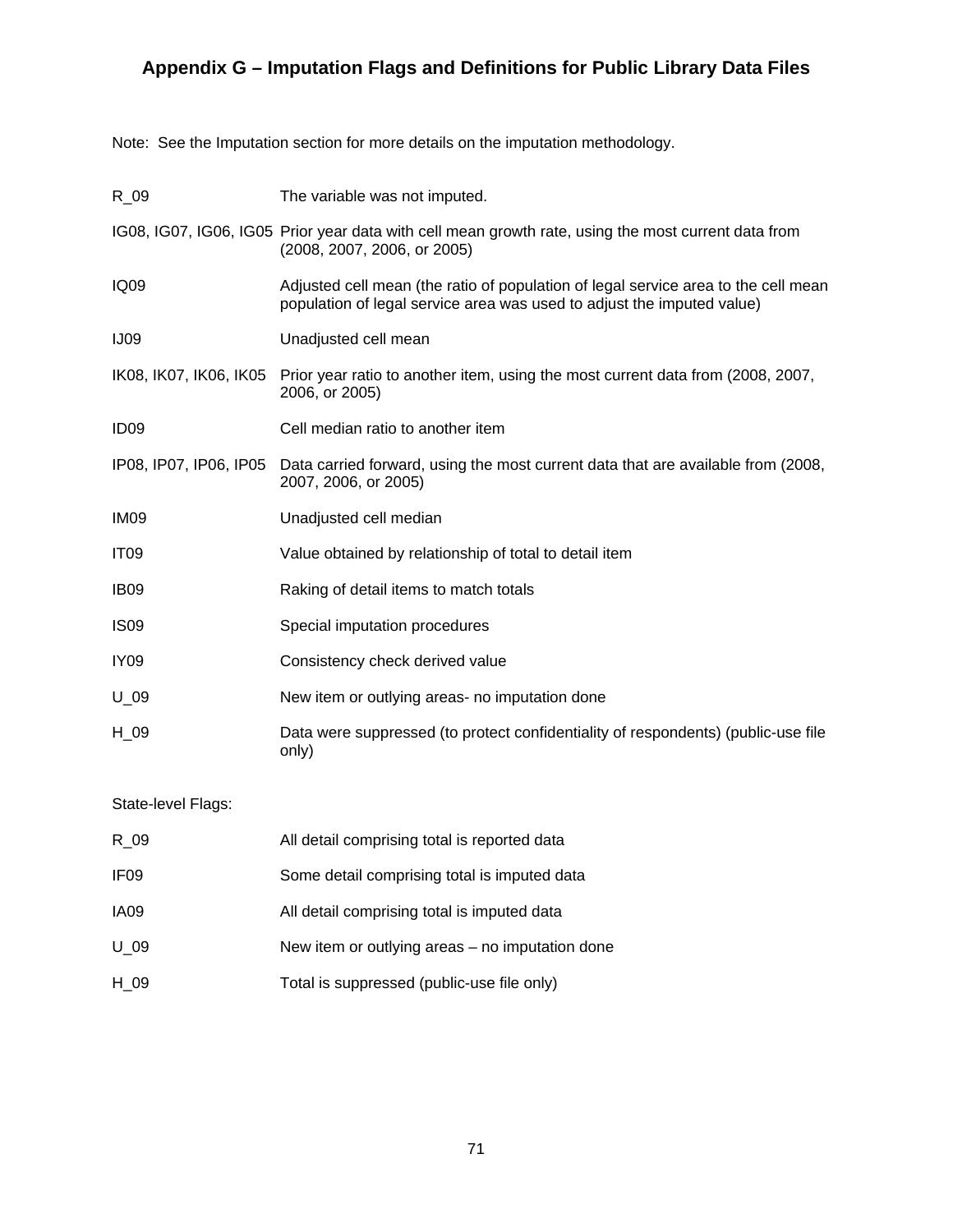# **Appendix H—Item Response Rate and Total Quantity Response Rate by State by Item**

# **Only displaying response rates less than 95.0 percent**

Item Response Rate—The ratio of the number of eligible units responding to an item to the number of responding units eligible to have responded to the item.

Total Quantity Response Rate(TQRR)—The ratio of total quantity of data from responding units to the total estimated quantity for all units eligible for tabulation (includes imputed data). The TQRR measures the percentage of the total quantity of a given variable that was actually reported by respondents, as opposed to being imputed during data processing.

### **STATE ABBREVIATION=AK**

|          |                               |                 | TOTAL           |
|----------|-------------------------------|-----------------|-----------------|
|          |                               | <b>ITEM</b>     | <b>QUANTITY</b> |
|          |                               | <b>RESPONSE</b> | <b>RESPONSE</b> |
| VARIABLE | <b>DESCRIPTION</b>            | RATE            | <b>RATE</b>     |
| KIDCIRCL | CIRCULATION OF KIDS MATERIALS | 80.5            | 96.0            |

### **STATE ABBREVIATION=AL**

|                 |                                                |                 | <b>TOTAL</b>    |
|-----------------|------------------------------------------------|-----------------|-----------------|
|                 |                                                | <b>ITEM</b>     | <b>QUANTITY</b> |
|                 |                                                | <b>RESPONSE</b> | <b>RESPONSE</b> |
| VARIABLE        | <b>DESCRIPTION</b>                             | <b>RATE</b>     | <b>RATE</b>     |
| <b>ESUBSCRP</b> | <b>CURRENT ELECTRONIC SERIAL SUBSCRIPTIONS</b> | 96.7            | $24.6**$        |
| <b>VISITS</b>   | <b>LIBRARY VISITS</b>                          | 92.9            | 91.3            |
| <b>REFERENC</b> | <b>REFERENCE TRANS</b>                         | 93.8            | 93.3            |
| SQ FEET         | SQUARE FOOTAGE OF OUTLET                       | 89.8            | 99.7            |

### **STATE ABBREVIATION=AR**

|                 |                                                | <b>ITEM</b><br><b>RESPONSE</b> | <b>TOTAL</b><br><b>QUANTITY</b><br><b>RESPONSE</b> |
|-----------------|------------------------------------------------|--------------------------------|----------------------------------------------------|
| VARIABLE        | <b>DESCRIPTION</b>                             | <b>RATE</b>                    | <b>RATE</b>                                        |
| <b>CAPITAL</b>  | TOTAL CAPITAL EXPENDITURES                     | 92.3                           | 98.0                                               |
| <b>EBOOK</b>    | <b>ELECTRONIC BOOKS</b>                        | 92.3                           | 93.5                                               |
| <b>ESUBSCRP</b> | <b>CURRENT ELECTRONIC SERIAL SUBSCRIPTIONS</b> | 94.2                           | $17.9**$                                           |
| <b>VISITS</b>   | <b>LIBRARY VISITS</b>                          | 94.2                           | 98.7                                               |
| <b>REFERENC</b> | REFERENCE TRANS                                | 90.4                           | 93.5                                               |
| <b>REGBOR</b>   | REGISTERED BORROWERS                           | 94.2                           | 99.6                                               |
| YAPRO           | TOTAL YOUNG ADULT PROGRAMS                     | 78.8*                          | 100.0                                              |
| <b>YAATTEN</b>  | YOUNG ADULT PROGRAM ATTENDANCE                 | 78.8*                          | 100.0                                              |
| <b>PITUSR</b>   | PUBLIC INTERNET COMPUTER USERS PER YEAR        | 88.5                           | 92.2                                               |

\* Item response rate less than 80.0 percent, IMLS's statistical standard.

\*\* Total quantity response rate less than 70.0 percent, i.e., does not meet IMLS's statistical standard.

‡ All respondents in state reported value of 0 (no nonrespondents).

† All respondents in state reported value of 0 and all nonrespondents were imputed as 0.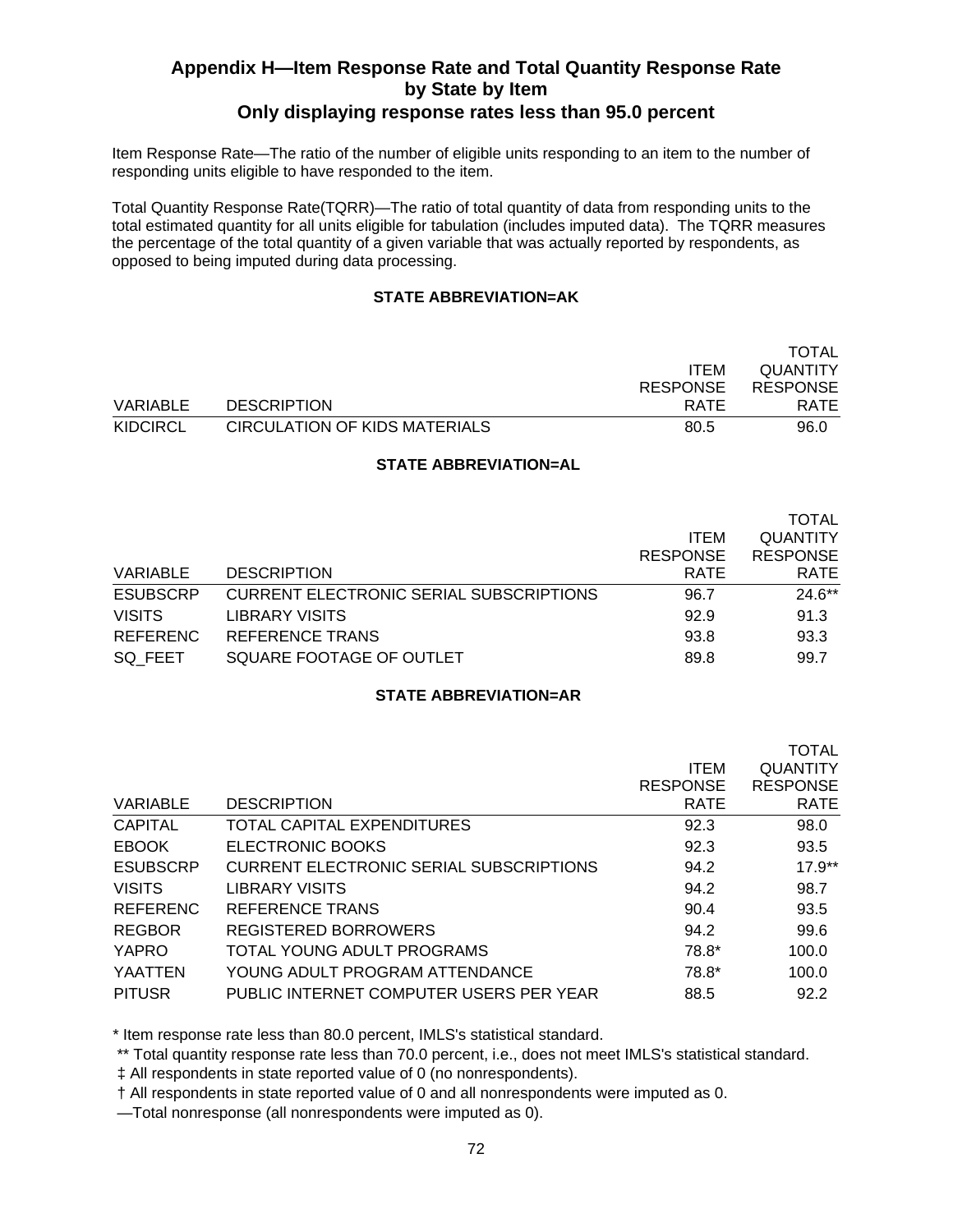### **STATE ABBREVIATION=AZ**

TOTAL

|                 |                                                |                 | TOTAL           |
|-----------------|------------------------------------------------|-----------------|-----------------|
|                 |                                                | <b>ITEM</b>     | <b>QUANTITY</b> |
|                 |                                                | <b>RESPONSE</b> | <b>RESPONSE</b> |
| <b>VARIABLE</b> | <b>DESCRIPTION</b>                             | RATE            | <b>RATE</b>     |
| <b>LOCGVT</b>   | <b>LOCAL GOVERNMENT REVENUE</b>                | 93.3            | 99.7            |
| <b>STGVT</b>    | <b>STATE GOVERNMENT REVENUE</b>                | 94.4            | 97.1            |
| <b>OTHINCM</b>  | <b>OTHER OPERATING REVENUE</b>                 | 92.1            | 99.7            |
| <b>TOTINCM</b>  | <b>TOTAL OPERATING REVENUE</b>                 | 92.1            | 99.7            |
| <b>SALARIES</b> | <b>SALARIES &amp; WAGES EXP</b>                | 92.1            | 99.7            |
| <b>BENEFIT</b>  | <b>EMPLOYEE BENEFITS</b>                       | 91.0            | 99.7            |
| <b>STAFFEXP</b> | <b>TOTAL STAFF EXP</b>                         | 91.0            | 99.6            |
| <b>PRMATEXP</b> | OP EXP FOR PRINT MAT                           | 94.4            | 99.7            |
| <b>ELMATEXP</b> | OP EXP FOR ELECTRONIC MAT                      | 94.4            | 100.0           |
| <b>OTHMATEX</b> | OP EXP FOR OTHER MAT                           | 94.4            | 99.9            |
| <b>TOTEXPCO</b> | <b>TOTAL COLLECTION EXP</b>                    | 94.4            | 99.8            |
| <b>OTHOPEXP</b> | OTHER OPERATING EXP                            | 93.3            | 99.8            |
| <b>TOTOPEXP</b> | <b>TOTAL OPERATING EXP</b>                     | 91.0            | 99.7            |
| LCAP REV        | <b>LOCAL GOVT CAPITAL REVENUE</b>              | 94.4            | 100.0           |
| SCAP_REV        | STATE GOVT CAPITAL REVENUE                     | 94.4            | 100.0           |
| FCAP REV        | FEDERAL GOVT CAPITAL REVENUE                   | 93.3            | 100.0           |
| OCAP REV        | OTHER CAPITAL REVENUE                          | 93.3            | 100.0           |
| CAP_REV         | TOTAL CAPITAL REVENUE                          | 93.3            | 100.0           |
| <b>CAPITAL</b>  | <b>TOTAL CAPITAL EXPENDITURES</b>              | 92.1            | 99.9            |
| <b>BKVOL</b>    | <b>PRINT MATERIALS</b>                         | 94.4            | 99.2            |
| <b>EBOOK</b>    | <b>ELECTRONIC BOOKS</b>                        | 91.0            | 100.0           |
| <b>AUDIO</b>    | <b>AUDIO</b>                                   | 92.1            | 99.1            |
| <b>VIDEO</b>    | <b>VIDEO</b>                                   | 93.3            | 99.4            |
| DB LOC          | <b>LOCAL LICENSED DATABASES</b>                | 92.1            | 99.8            |
| DB_ST           | STATE LICENSED DATABASES                       | 94.4            | 93.8            |
| DB_OTH          | OTHER LICENSED DATABASES                       | 88.8            | 88.7            |
| <b>DATABASE</b> | <b>TOTAL LICENSED DATABASES</b>                | 88.8            | 89.5            |
| <b>SUBSCRIP</b> | <b>CURRENT PRINT SERIAL SUBSCRIPTIONS</b>      | 94.4            | 99.2            |
| <b>ESUBSCRP</b> | <b>CURRENT ELECTRONIC SERIAL SUBSCRIPTIONS</b> | 91.0            | 100.0           |
| HRS_OPEN        | PUBLIC SERV HRS/YR                             | 93.3            | 96.6            |
| <b>VISITS</b>   | <b>LIBRARY VISITS</b>                          | 92.1            | 99.6            |
| <b>REFERENC</b> | <b>REFERENCE TRANS</b>                         | 80.9            | 72.3            |
| <b>REGBOR</b>   | <b>REGISTERED BORROWERS</b>                    | 88.8            | 99.2            |
| <b>TOTCIR</b>   | <b>TOTAL CIRCULATION</b>                       | 92.1            | 99.8            |
|                 |                                                |                 |                 |

\* Item response rate less than 80.0 percent, IMLS's statistical standard.

\*\* Total quantity response rate less than 70.0 percent, i.e., does not meet IMLS's statistical standard.

‡ All respondents in state reported value of 0 (no nonrespondents).

† All respondents in state reported value of 0 and all nonrespondents were imputed as 0.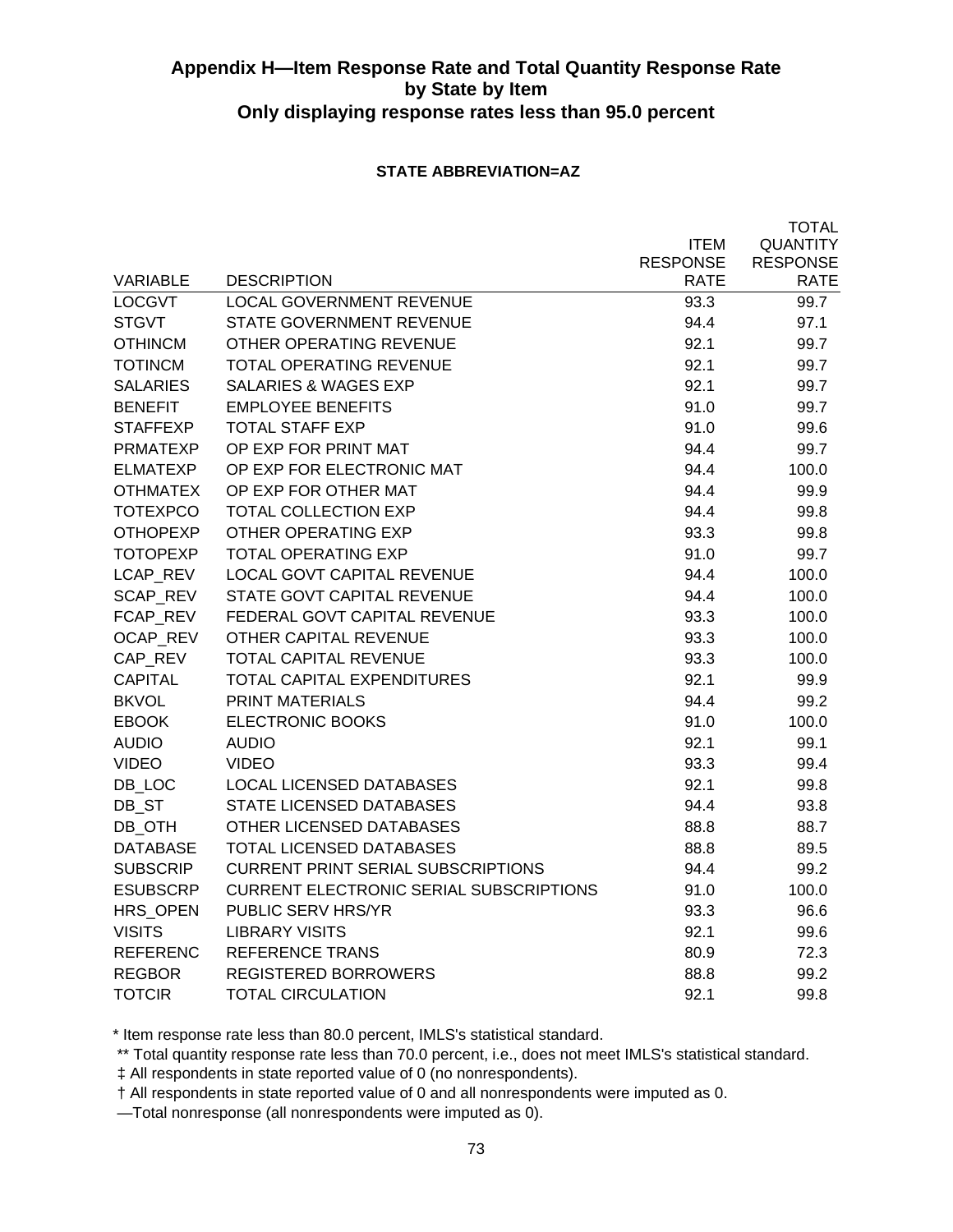|                 |                                         |                 | <b>TOTAL</b>    |
|-----------------|-----------------------------------------|-----------------|-----------------|
|                 |                                         | ITEM            | QUANTITY        |
|                 |                                         | <b>RESPONSE</b> | <b>RESPONSE</b> |
| <b>VARIABLE</b> | <b>DESCRIPTION</b>                      | <b>RATE</b>     | <b>RATE</b>     |
| <b>KIDCIRCL</b> | CIRCULATION OF KIDS MATERIALS           | 88.8            | 92.4            |
| LOANTO          | LOAN TO                                 | 94.4            | 99.9            |
| LOANFM          | <b>LOAN FROM</b>                        | 93.3            | 99.5            |
| <b>TOTPRO</b>   | TOTAL LIBRARY PROGRAMS                  | 89.9            | 98.4            |
| <b>KIDPRO</b>   | <b>TOTAL KIDS PROGRAMS</b>              | 88.8            | 94.9            |
| YAPRO           | TOTAL YOUNG ADULT PROGRAMS              | 83.1            | 100.0           |
| <b>TOTATTEN</b> | TOTAL PROGRAM ATTENDANCE                | 89.9            | 98.1            |
| KIDATTEN        | KIDS PROGRAM ATTENDANCE                 | 89.9            | 97.9            |
| YAATTEN         | YOUNG ADULT PROGRAM ATTENDANCE          | 83.1            | 100.0           |
| <b>GPTERMS</b>  | INTERNET COMPUTERS USED BY GEN PUBLIC   | 94.4            | 99.2            |
| <b>PITUSR</b>   | PUBLIC INTERNET COMPUTER USERS PER YEAR | 87.6            | 83.5            |
| SQ FEET         | SQUARE FOOTAGE OF OUTLET                | 93.8            | 100.0           |
|                 |                                         |                 |                 |

#### **STATE ABBREVIATION=CA**

|                 |                            | <b>ITEM</b><br><b>RESPONSE</b> | <b>TOTAL</b><br><b>QUANTITY</b><br><b>RESPONSE</b> |
|-----------------|----------------------------|--------------------------------|----------------------------------------------------|
| <b>VARIABLE</b> | <b>DESCRIPTION</b>         | <b>RATE</b>                    | <b>RATE</b>                                        |
| <b>CAPITAL</b>  | TOTAL CAPITAL EXPENDITURES | 97.8                           | 91.6                                               |
| DB ST           | STATE LICENSED DATABASES   | 98.9                           | 74.3                                               |
| <b>VISITS</b>   | <b>LIBRARY VISITS</b>      | 90.1                           | 94.6                                               |
| SQ FEET         | SQUARE FOOTAGE OF OUTLET   | 94.4                           | 100.0                                              |

### **STATE ABBREVIATION=CO**

|                 |                                         |                 | <b>TOTAL</b>    |
|-----------------|-----------------------------------------|-----------------|-----------------|
|                 |                                         | <b>ITEM</b>     | <b>QUANTITY</b> |
|                 |                                         | <b>RESPONSE</b> | <b>RESPONSE</b> |
| VARIABLE        | <b>DESCRIPTION</b>                      | RATE            | <b>RATE</b>     |
| MASTER          | ALA-MLS                                 | 99.1            | 91.1            |
| <b>REFERENC</b> | <b>REFERENCE TRANS</b>                  | 90.4            | 99.3            |
| <b>PITUSR</b>   | PUBLIC INTERNET COMPUTER USERS PER YEAR | 97.4            | 94.8            |

\* Item response rate less than 80.0 percent, IMLS's statistical standard.

\*\* Total quantity response rate less than 70.0 percent, i.e., does not meet IMLS's statistical standard.

‡ All respondents in state reported value of 0 (no nonrespondents).

† All respondents in state reported value of 0 and all nonrespondents were imputed as 0.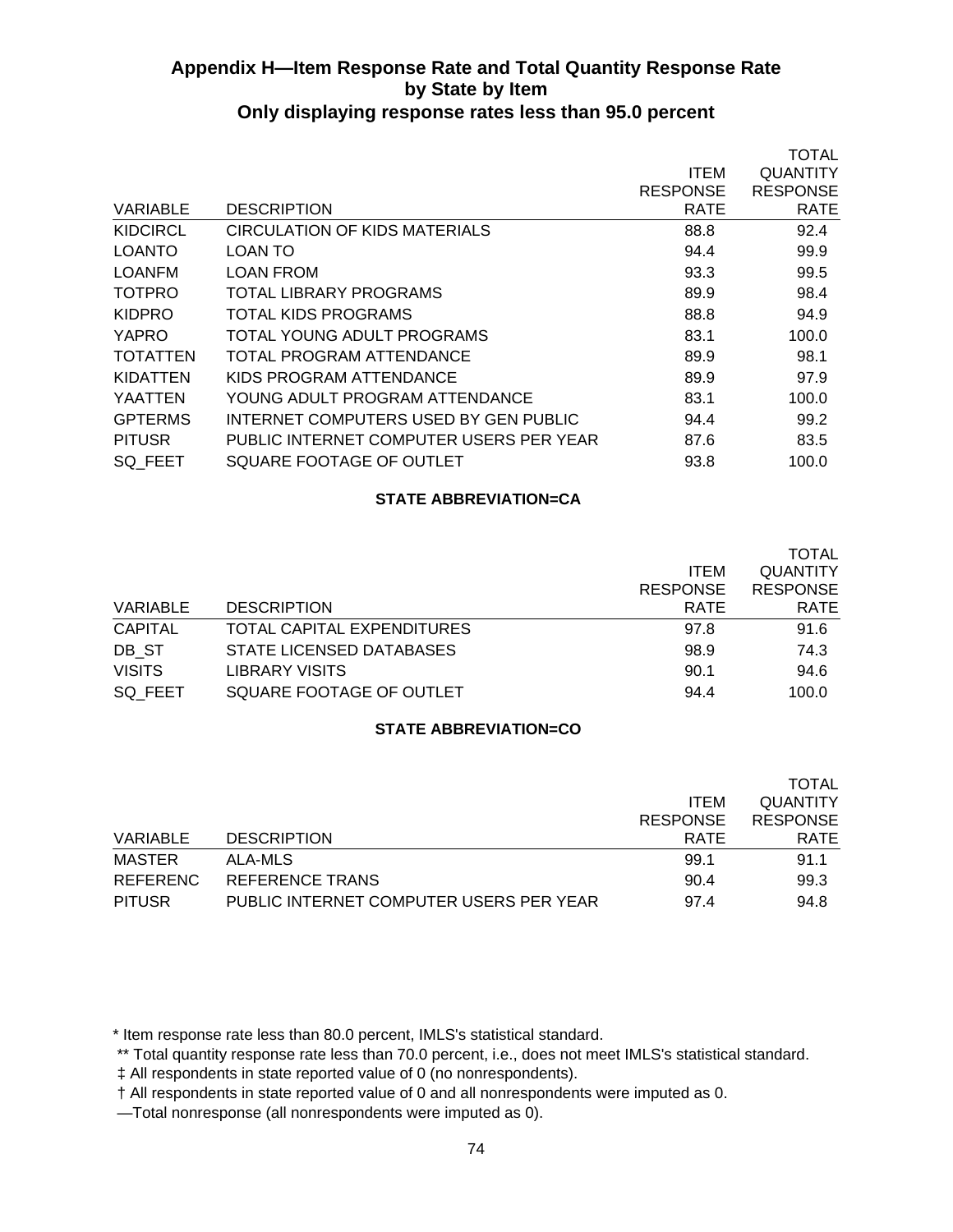### **STATE ABBREVIATION=CT**

|                 |                                                |                 | <b>TOTAL</b>    |
|-----------------|------------------------------------------------|-----------------|-----------------|
|                 |                                                | <b>ITEM</b>     | <b>QUANTITY</b> |
|                 |                                                | <b>RESPONSE</b> | <b>RESPONSE</b> |
| <b>VARIABLE</b> | <b>DESCRIPTION</b>                             | RATE            | <b>RATE</b>     |
| <b>MASTER</b>   | <b>ALA-MLS</b>                                 | 93.8            | 96.0            |
| LIBRARIA        | <b>TOTAL LIBRARIANS</b>                        | 93.8            | 95.8            |
| <b>OTHPAID</b>  | ALL OTHER PAID STAFF                           | 93.8            | 95.9            |
| <b>TOTSTAFF</b> | <b>TOTAL PAID EMPLOYEES</b>                    | 93.8            | 95.8            |
| <b>LOCGVT</b>   | <b>LOCAL GOVERNMENT REVENUE</b>                | 93.8            | 95.8            |
| <b>STGVT</b>    | STATE GOVERNMENT REVENUE                       | 93.8            | 90.0            |
| <b>FEDGVT</b>   | FEDERAL GOVERNMENT REVENUE                     | 93.8            | 100.0           |
| <b>OTHINCM</b>  | OTHER OPERATING REVENUE                        | 93.8            | 98.8            |
| <b>TOTINCM</b>  | <b>TOTAL OPERATING REVENUE</b>                 | 93.8            | 96.1            |
| <b>SALARIES</b> | <b>SALARIES &amp; WAGES EXP</b>                | 93.8            | 96.1            |
| <b>BENEFIT</b>  | <b>EMPLOYEE BENEFITS</b>                       | 82.1            | 91.3            |
| <b>STAFFEXP</b> | <b>TOTAL STAFF EXP</b>                         | 82.1            | 88.2            |
| <b>PRMATEXP</b> | OP EXP FOR PRINT MAT                           | 93.3            | 95.0            |
| <b>ELMATEXP</b> | OP EXP FOR ELECTRONIC MAT                      | 93.3            | 93.7            |
| <b>OTHMATEX</b> | OP EXP FOR OTHER MAT                           | 93.3            | 93.4            |
| <b>TOTEXPCO</b> | <b>TOTAL COLLECTION EXP</b>                    | 93.8            | 94.6            |
| <b>OTHOPEXP</b> | OTHER OPERATING EXP                            | 93.8            | 95.6            |
| <b>TOTOPEXP</b> | <b>TOTAL OPERATING EXP</b>                     | 82.1            | 87.9            |
| LCAP_REV        | <b>LOCAL GOVT CAPITAL REVENUE</b>              | 93.8            | 100.0           |
| SCAP_REV        | STATE GOVT CAPITAL REVENUE                     | 93.8            | 100.0           |
| FCAP REV        | FEDERAL GOVT CAPITAL REVENUE                   | 93.8            | 100.0           |
| OCAP REV        | OTHER CAPITAL REVENUE                          | 93.8            | 100.0           |
| CAP REV         | TOTAL CAPITAL REVENUE                          | 93.8            | 100.0           |
| <b>CAPITAL</b>  | TOTAL CAPITAL EXPENDITURES                     | 93.8            | 93.4            |
| <b>BKVOL</b>    | <b>PRINT MATERIALS</b>                         | 93.8            | 91.1            |
| <b>EBOOK</b>    | <b>ELECTRONIC BOOKS</b>                        | 93.8            | 99.0            |
| <b>AUDIO</b>    | <b>AUDIO</b>                                   | 93.8            | 95.1            |
| <b>VIDEO</b>    | <b>VIDEO</b>                                   | 93.8            | 95.1            |
| DB_LOC          | <b>LOCAL LICENSED DATABASES</b>                | 93.8            | 92.6            |
| DB_OTH          | OTHER LICENSED DATABASES                       | 93.8            | 81.0            |
| <b>DATABASE</b> | <b>TOTAL LICENSED DATABASES</b>                | 93.8            | 93.3            |
| <b>SUBSCRIP</b> | <b>CURRENT PRINT SERIAL SUBSCRIPTIONS</b>      | 93.8            | 92.6            |
| <b>ESUBSCRP</b> | <b>CURRENT ELECTRONIC SERIAL SUBSCRIPTIONS</b> | 90.8            | 74.4            |
| <b>HRS OPEN</b> | PUBLIC SERV HRS/YR                             | 94.4            | 96.0            |

\* Item response rate less than 80.0 percent, IMLS's statistical standard.

\*\* Total quantity response rate less than 70.0 percent, i.e., does not meet IMLS's statistical standard.

‡ All respondents in state reported value of 0 (no nonrespondents).

† All respondents in state reported value of 0 and all nonrespondents were imputed as 0.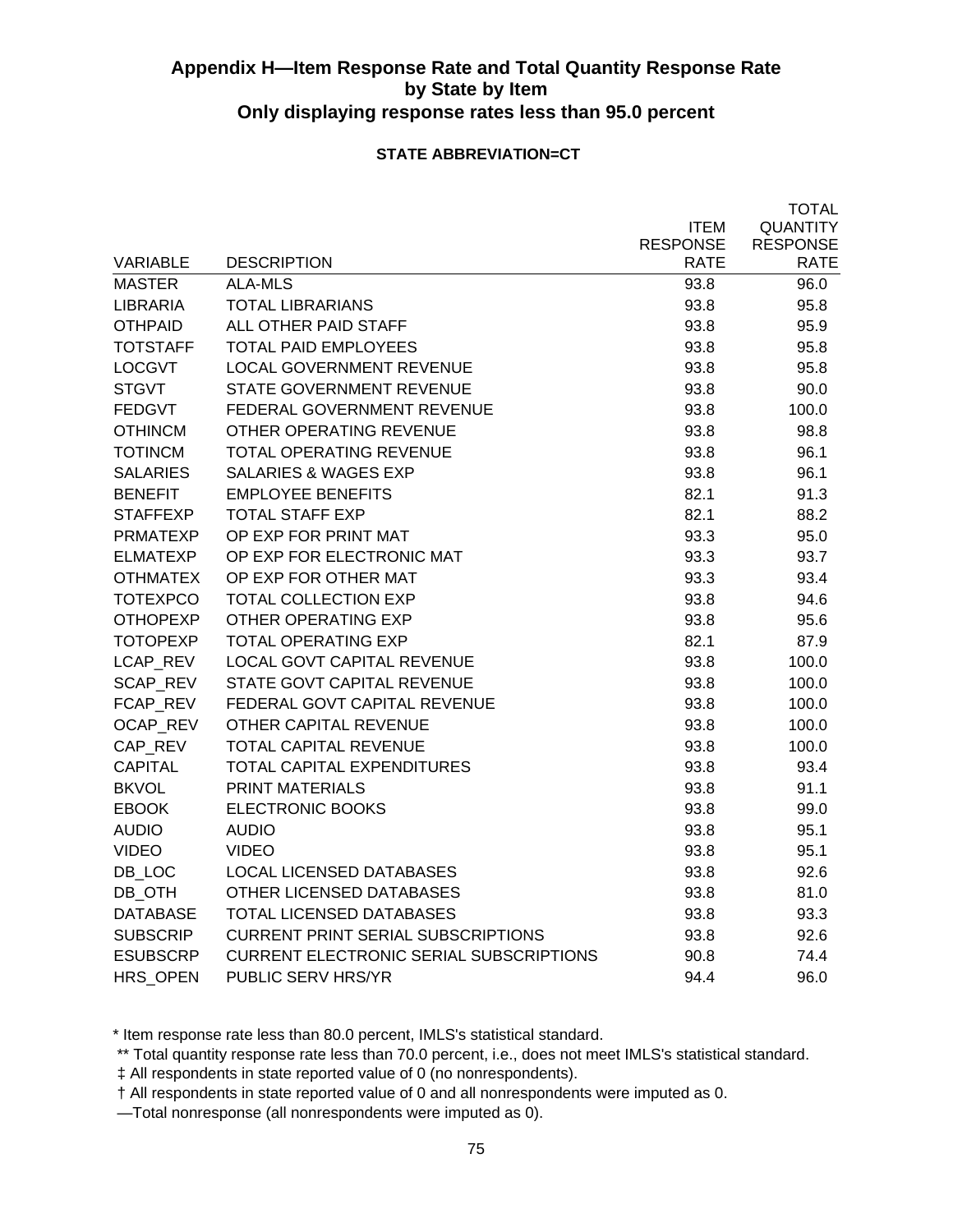|                 |                                         |                 | TOTAL           |
|-----------------|-----------------------------------------|-----------------|-----------------|
|                 |                                         | <b>ITEM</b>     | <b>QUANTITY</b> |
|                 |                                         | <b>RESPONSE</b> | <b>RESPONSE</b> |
| <b>VARIABLE</b> | <b>DESCRIPTION</b>                      | <b>RATE</b>     | <b>RATE</b>     |
| <b>VISITS</b>   | LIBRARY VISITS                          | 91.3            | 94.2            |
| <b>REFERENC</b> | REFERENCE TRANS                         | 87.2            | 88.7            |
| <b>REGBOR</b>   | REGISTERED BORROWERS                    | 91.8            | 86.8            |
| <b>TOTCIR</b>   | TOTAL CIRCULATION                       | 94.4            | 95.5            |
| <b>KIDCIRCL</b> | CIRCULATION OF KIDS MATERIALS           | 92.8            | 95.2            |
| <b>LOANTO</b>   | LOAN TO                                 | 93.8            | 83.7            |
| <b>LOANFM</b>   | <b>LOAN FROM</b>                        | 93.8            | 85.4            |
| <b>TOTPRO</b>   | TOTAL LIBRARY PROGRAMS                  | 94.4            | 96.8            |
| <b>KIDPRO</b>   | TOTAL KIDS PROGRAMS                     | 94.4            | 96.6            |
| <b>YAPRO</b>    | TOTAL YOUNG ADULT PROGRAMS              | 91.8            | 100.0           |
| <b>TOTATTEN</b> | TOTAL PROGRAM ATTENDANCE                | 94.4            | 96.7            |
| KIDATTEN        | KIDS PROGRAM ATTENDANCE                 | 94.4            | 96.2            |
| <b>YAATTEN</b>  | YOUNG ADULT PROGRAM ATTENDANCE          | 90.8            | 100.0           |
| <b>GPTERMS</b>  | INTERNET COMPUTERS USED BY GEN PUBLIC   | 94.4            | 96.1            |
| <b>PITUSR</b>   | PUBLIC INTERNET COMPUTER USERS PER YEAR | 90.3            | 92.9            |
| SQ FEET         | SQUARE FOOTAGE OF OUTLET                | 92.0            | 100.0           |
|                 |                                         |                 |                 |

### **STATE ABBREVIATION=DC**

| <b>VARIABLE</b> | <b>DESCRIPTION</b>                             | <b>ITEM</b><br><b>RESPONSE</b><br><b>RATE</b> | <b>TOTAL</b><br><b>QUANTITY</b><br><b>RESPONSE</b><br><b>RATE</b> |
|-----------------|------------------------------------------------|-----------------------------------------------|-------------------------------------------------------------------|
| <b>BKMOB</b>    | # OF BOOKMOBILES                               | 100.0                                         | ŧ                                                                 |
| <b>STGVT</b>    | STATE GOVERNMENT REVENUE                       | 100.0                                         | ŧ                                                                 |
| <b>SCAP REV</b> | STATE GOVT CAPITAL REVENUE                     | 100.0                                         | ŧ                                                                 |
| <b>OCAP REV</b> | OTHER CAPITAL REVENUE                          | 100.0                                         | ŧ                                                                 |
| DB ST           | STATE LICENSED DATABASES                       | 100.0                                         | ŧ                                                                 |
| DB OTH          | OTHER LICENSED DATABASES                       | 100.0                                         | ŧ                                                                 |
| <b>ESUBSCRP</b> | <b>CURRENT ELECTRONIC SERIAL SUBSCRIPTIONS</b> | 100.0                                         | $\ddagger$                                                        |
| <b>REFERENC</b> | REFERENCE TRANS                                | $0.0*$                                        |                                                                   |
| <b>REGBOR</b>   | <b>REGISTERED BORROWERS</b>                    | $0.0*$                                        |                                                                   |
| L NUM BM        | NUMBER OF BOOKMOBILES IN BOOKMOBILE SERV       | 100.0                                         |                                                                   |

\* Item response rate less than 80.0 percent, IMLS's statistical standard.

 <sup>\*\*</sup> Total quantity response rate less than 70.0 percent, i.e., does not meet IMLS's statistical standard.

 <sup>‡</sup> All respondents in state reported value of 0 (no nonrespondents).

 <sup>†</sup> All respondents in state reported value of 0 and all nonrespondents were imputed as 0.

 <sup>—</sup>Total nonresponse (all nonrespondents were imputed as 0).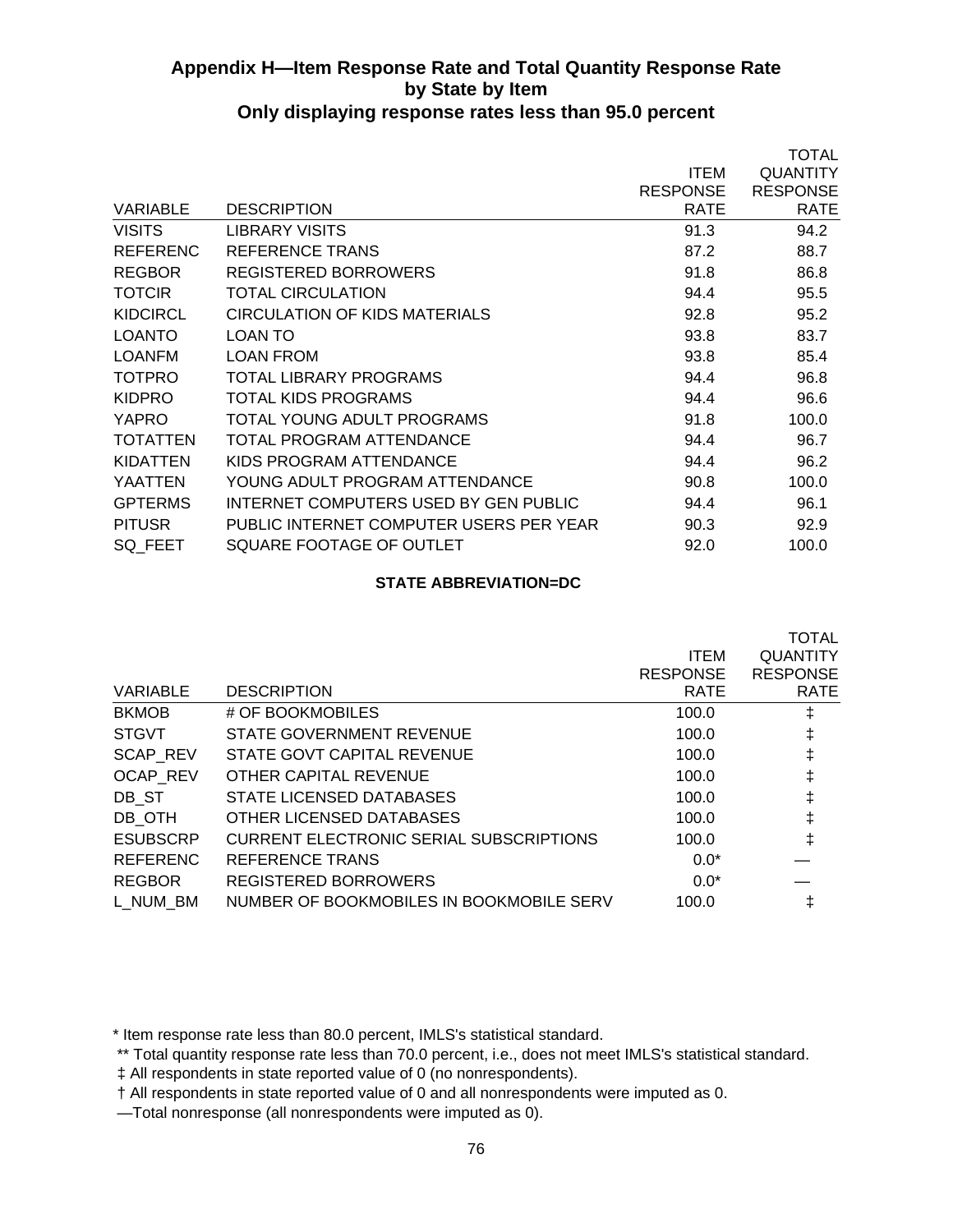### **STATE ABBREVIATION=DE**

|                 |                                                |                 | <b>TOTAL</b>    |
|-----------------|------------------------------------------------|-----------------|-----------------|
|                 |                                                | <b>ITEM</b>     | <b>QUANTITY</b> |
|                 |                                                | <b>RESPONSE</b> | <b>RESPONSE</b> |
| VARIABLE        | <b>DESCRIPTION</b>                             | <b>RATE</b>     | <b>RATE</b>     |
| <b>MASTER</b>   | ALA-MLS                                        | 81.0            | 100.0           |
| FCAP REV        | FEDERAL GOVT CAPITAL REVENUE                   | 100.0           | ŧ               |
| <b>EBOOK</b>    | ELECTRONIC BOOKS                               | $0.0*$          |                 |
| DB LOC          | <b>LOCAL LICENSED DATABASES</b>                | $0.0*$          |                 |
| DB ST           | STATE LICENSED DATABASES                       | $0.0*$          |                 |
| DB OTH          | OTHER LICENSED DATABASES                       | $0.0*$          |                 |
| <b>DATABASE</b> | TOTAL LICENSED DATABASES                       | $0.0*$          |                 |
| <b>ESUBSCRP</b> | <b>CURRENT ELECTRONIC SERIAL SUBSCRIPTIONS</b> | $0.0*$          |                 |
| SQ FEET         | SQUARE FOOTAGE OF OUTLET                       | 94.1            | 100.0           |
|                 |                                                |                 |                 |

### **STATE ABBREVIATION=FL**

|                 |                                |                 | <b>TOTAL</b>    |
|-----------------|--------------------------------|-----------------|-----------------|
|                 |                                | <b>ITEM</b>     | <b>QUANTITY</b> |
|                 |                                | <b>RESPONSE</b> | <b>RESPONSE</b> |
| VARIABLE        | <b>DESCRIPTION</b>             | RATE            | <b>RATE</b>     |
| REFERENC        | REFERENCE TRANS                | 90.0            | 99.6            |
| <b>KIDCIRCL</b> | CIRCULATION OF KIDS MATERIALS  | 92.5            | 92.7            |
| YAATTEN         | YOUNG ADULT PROGRAM ATTENDANCE | 92.5            | 100.0           |

### **STATE ABBREVIATION=GA**

|          |                              |                 | <b>TOTAL</b>    |
|----------|------------------------------|-----------------|-----------------|
|          |                              | <b>ITEM</b>     | <b>QUANTITY</b> |
|          |                              | <b>RESPONSE</b> | <b>RESPONSE</b> |
| VARIABLE | <b>DESCRIPTION</b>           | RATE            | <b>RATE</b>     |
| FCAP REV | FEDERAL GOVT CAPITAL REVENUE | 100.0           |                 |

\* Item response rate less than 80.0 percent, IMLS's statistical standard.

\*\* Total quantity response rate less than 70.0 percent, i.e., does not meet IMLS's statistical standard.

‡ All respondents in state reported value of 0 (no nonrespondents).

† All respondents in state reported value of 0 and all nonrespondents were imputed as 0.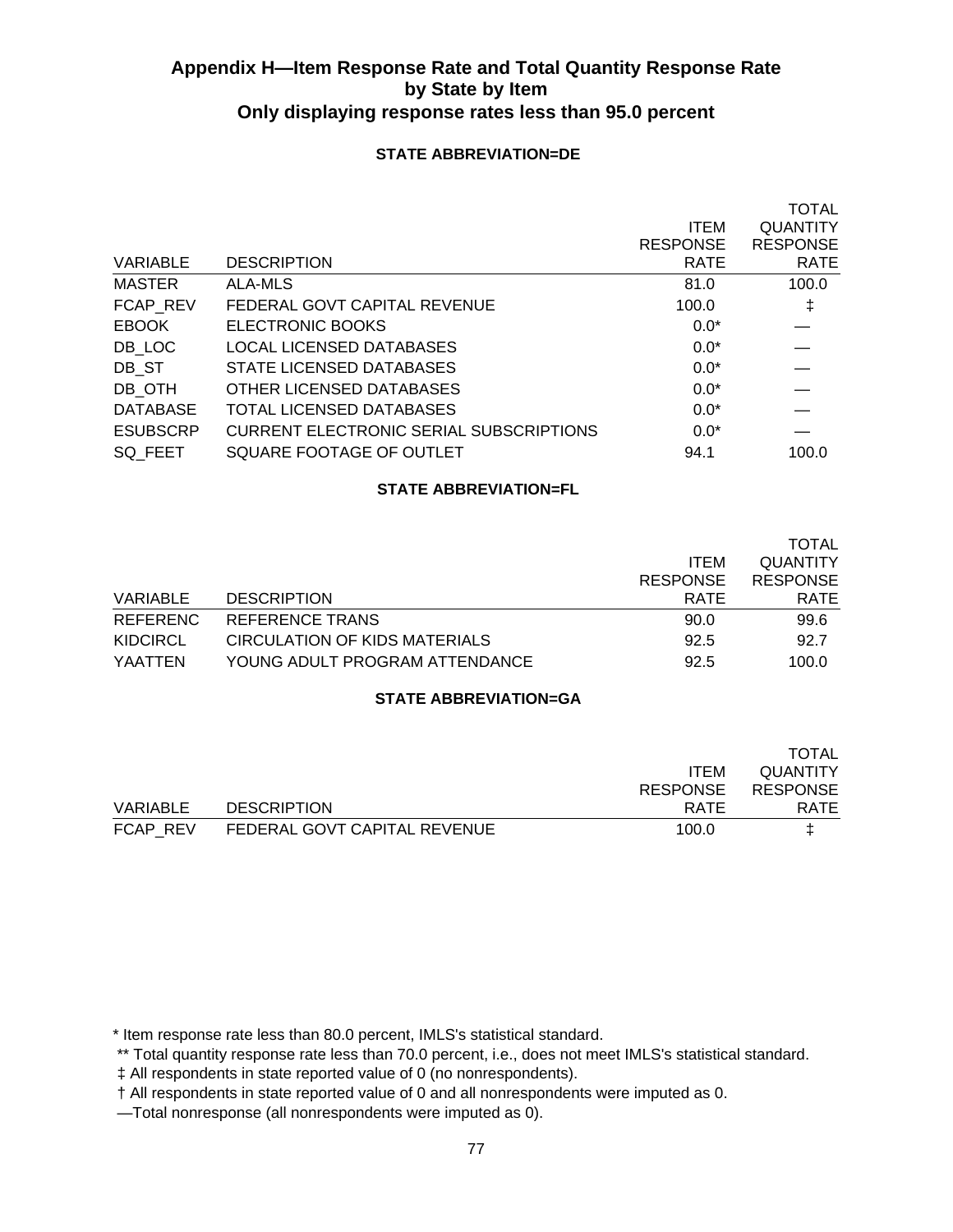### **STATE ABBREVIATION=GU**

|                 |                                   |                 | <b>TOTAL</b>    |
|-----------------|-----------------------------------|-----------------|-----------------|
|                 |                                   | <b>ITEM</b>     | <b>QUANTITY</b> |
|                 |                                   | <b>RESPONSE</b> | <b>RESPONSE</b> |
| VARIABLE        | <b>DESCRIPTION</b>                | RATE            | <b>RATE</b>     |
| <b>MASTER</b>   | ALA-MLS                           | 100.0           | ŧ               |
| LIBRARIA        | TOTAL LIBRARIANS                  | 100.0           | ŧ               |
| <b>STGVT</b>    | STATE GOVERNMENT REVENUE          | 100.0           | $\ddagger$      |
| <b>FEDGVT</b>   | FEDERAL GOVERNMENT REVENUE        | 100.0           | ŧ               |
| <b>OTHMATEX</b> | OP EXP FOR OTHER MAT              | 100.0           | ŧ               |
| LCAP REV        | <b>LOCAL GOVT CAPITAL REVENUE</b> | 100.0           | ŧ               |
| <b>SCAP REV</b> | STATE GOVT CAPITAL REVENUE        | 100.0           | ŧ               |
| OCAP_REV        | OTHER CAPITAL REVENUE             | 100.0           | ŧ               |
| <b>CAPITAL</b>  | TOTAL CAPITAL EXPENDITURES        | 100.0           | ŧ               |
| <b>EBOOK</b>    | ELECTRONIC BOOKS                  | 100.0           | ŧ               |
| DB ST           | STATE LICENSED DATABASES          | 100.0           | ŧ               |
| DB OTH          | OTHER LICENSED DATABASES          | 100.0           | ŧ               |
| <b>LOANFM</b>   | <b>LOAN FROM</b>                  | 100.0           | ŧ               |
| <b>YAPRO</b>    | TOTAL YOUNG ADULT PROGRAMS        | 100.0           | ŧ               |
| <b>YAATTEN</b>  | YOUNG ADULT PROGRAM ATTENDANCE    | 100.0           | ŧ               |
| SQ_FEET         | SQUARE FOOTAGE OF OUTLET          | 85.7            | 100.0           |
|                 |                                   |                 |                 |

### **STATE ABBREVIATION=HI**

|                                   |                 | TOTAL           |
|-----------------------------------|-----------------|-----------------|
|                                   | <b>ITEM</b>     | <b>QUANTITY</b> |
|                                   | <b>RESPONSE</b> | <b>RESPONSE</b> |
| <b>DESCRIPTION</b>                | <b>RATE</b>     | <b>RATE</b>     |
| <b>LOCAL GOVERNMENT REVENUE</b>   | 100.0           | ŧ               |
| <b>LOCAL GOVT CAPITAL REVENUE</b> | 100.0           | ŧ               |
| FEDERAL GOVT CAPITAL REVENUE      | 100.0           | ŧ               |
| OTHER CAPITAL REVENUE             | 100.0           | ŧ               |
| LOCAL LICENSED DATABASES          | 100.0           | ŧ               |
| OTHER LICENSED DATABASES          | 100.0           | ŧ               |
| REGISTERED BORROWERS              | $0.0*$          |                 |
|                                   |                 |                 |

\* Item response rate less than 80.0 percent, IMLS's statistical standard.

 <sup>\*\*</sup> Total quantity response rate less than 70.0 percent, i.e., does not meet IMLS's statistical standard.

 <sup>‡</sup> All respondents in state reported value of 0 (no nonrespondents).

 <sup>†</sup> All respondents in state reported value of 0 and all nonrespondents were imputed as 0.

 <sup>—</sup>Total nonresponse (all nonrespondents were imputed as 0).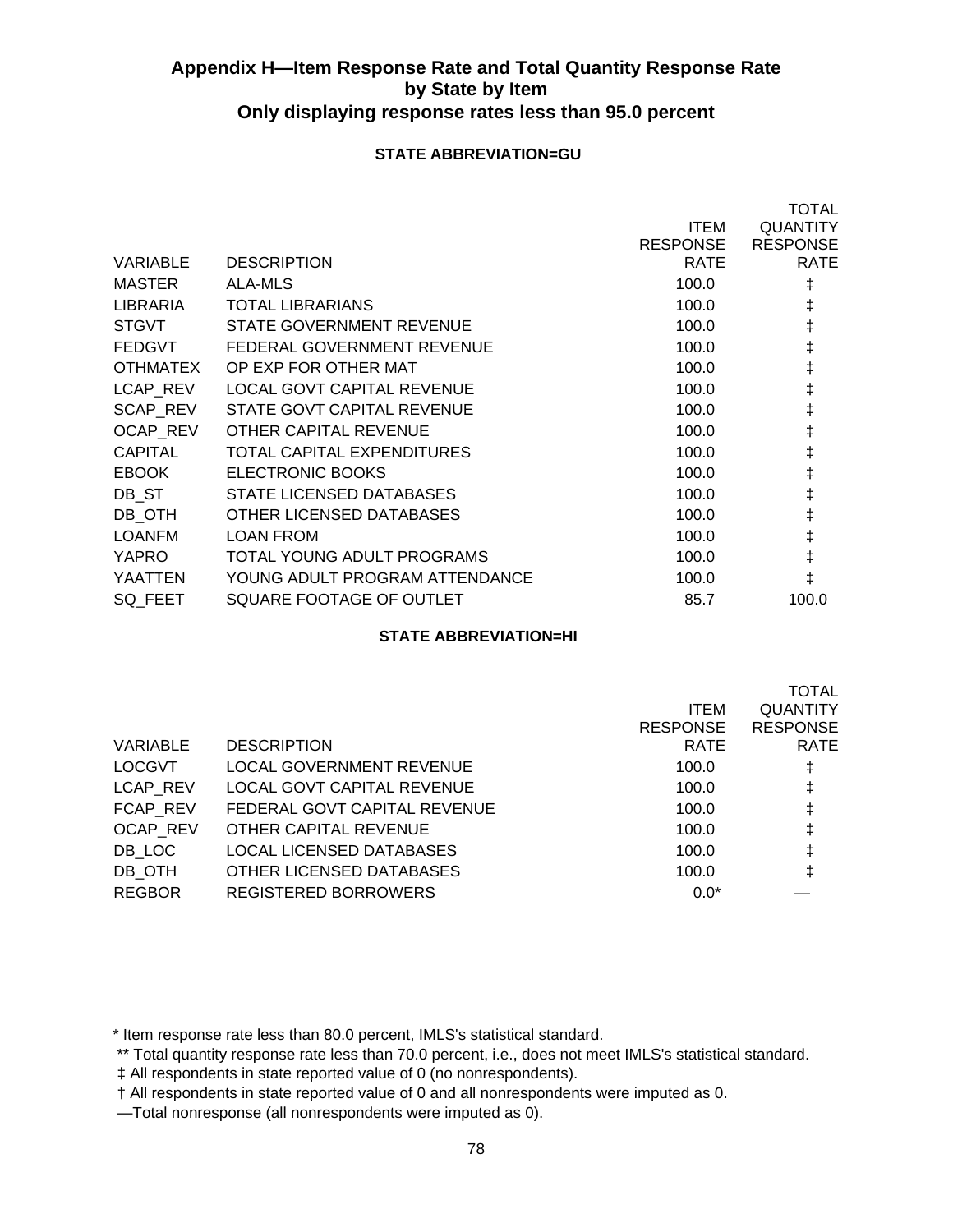### **STATE ABBREVIATION=IA**

|                 |                                         |                 | <b>TOTAL</b>    |
|-----------------|-----------------------------------------|-----------------|-----------------|
|                 |                                         | <b>ITEM</b>     | <b>QUANTITY</b> |
|                 |                                         | <b>RESPONSE</b> | <b>RESPONSE</b> |
| VARIABLE        | <b>DESCRIPTION</b>                      | <b>RATE</b>     | <b>RATE</b>     |
| <b>BENEFIT</b>  | <b>EMPLOYEE BENEFITS</b>                | 94.8            | 99.5            |
| <b>STAFFEXP</b> | <b>TOTAL STAFF EXP</b>                  | 94.8            | 99.3            |
| <b>TOTOPEXP</b> | TOTAL OPERATING EXP                     | 94.1            | 99.1            |
| <b>ESUBSCRP</b> | CURRENT ELECTRONIC SERIAL SUBSCRIPTIONS | 91.3            | 99.7            |
| <b>VISITS</b>   | LIBRARY VISITS                          | 92.4            | 96.3            |
| <b>REFERENC</b> | REFERENCE TRANS                         | 90.9            | 96.8            |
| <b>REGBOR</b>   | REGISTERED BORROWERS                    | 94.6            | 99.1            |
| <b>LOANTO</b>   | LOAN TO                                 | 94.3            | 99.2            |
| <b>LOANFM</b>   | <b>LOAN FROM</b>                        | 94.6            | 99.3            |
| YAPRO           | TOTAL YOUNG ADULT PROGRAMS              | 93.0            | 100.0           |
| YAATTEN         | YOUNG ADULT PROGRAM ATTENDANCE          | 93.0            | 100.0           |
|                 |                                         |                 |                 |

### **STATE ABBREVIATION=ID**

|                 |                                |                 | <b>TOTAL</b>    |
|-----------------|--------------------------------|-----------------|-----------------|
|                 |                                | <b>ITEM</b>     | <b>QUANTITY</b> |
|                 |                                | <b>RESPONSE</b> | <b>RESPONSE</b> |
| VARIABLE        | <b>DESCRIPTION</b>             | <b>RATE</b>     | <b>RATE</b>     |
| <b>VISITS</b>   | LIBRARY VISITS                 | 92.3            | 94.7            |
| <b>REFERENC</b> | REFERENCE TRANS                | 88.5            | 90.1            |
| <b>REGBOR</b>   | REGISTERED BORROWERS           | 94.2            | 99.7            |
| KIDCIRCL        | CIRCULATION OF KIDS MATERIALS  | 95.2            | 92.1            |
| LOANTO          | LOAN TO                        | 97.1            | 90.4            |
| <b>LOANFM</b>   | <b>LOAN FROM</b>               | 97.1            | 91.2            |
| YAPRO           | TOTAL YOUNG ADULT PROGRAMS     | 91.3            | 100.0           |
| YAATTEN         | YOUNG ADULT PROGRAM ATTENDANCE | 91.3            | 100.0           |
| SQ FEET         | SQUARE FOOTAGE OF OUTLET       | 91.4            | 100.0           |

\* Item response rate less than 80.0 percent, IMLS's statistical standard.

\*\* Total quantity response rate less than 70.0 percent, i.e., does not meet IMLS's statistical standard.

‡ All respondents in state reported value of 0 (no nonrespondents).

† All respondents in state reported value of 0 and all nonrespondents were imputed as 0.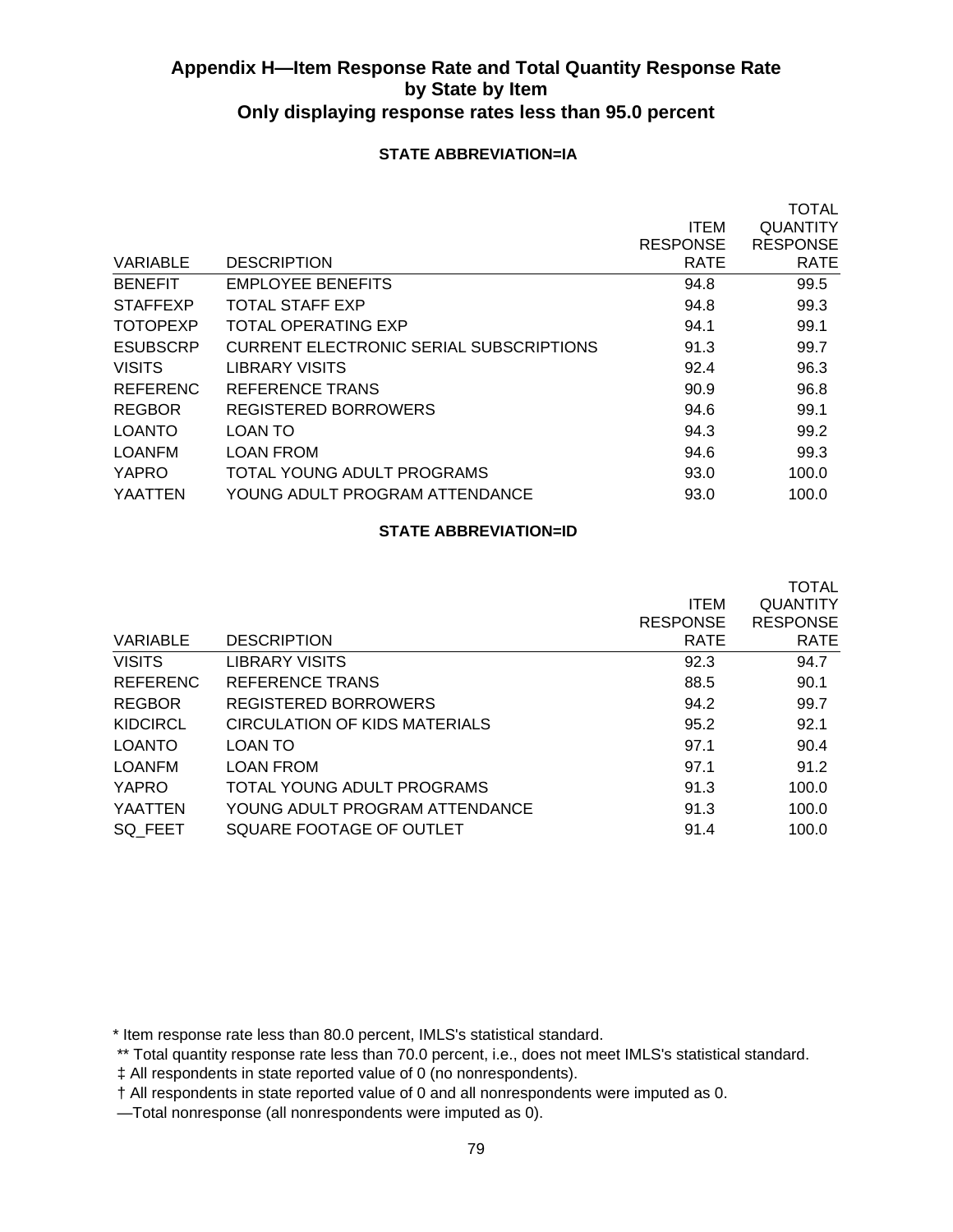### **STATE ABBREVIATION=IL**

|                 |                                |                 | <b>TOTAL</b>    |
|-----------------|--------------------------------|-----------------|-----------------|
|                 |                                | <b>ITEM</b>     | <b>QUANTITY</b> |
|                 |                                | <b>RESPONSE</b> | <b>RESPONSE</b> |
| <b>VARIABLE</b> | <b>DESCRIPTION</b>             | <b>RATE</b>     | <b>RATE</b>     |
| <b>AUDIO</b>    | <b>AUDIO</b>                   | 98.1            | 90.8            |
| <b>VISITS</b>   | <b>LIBRARY VISITS</b>          | 97.5            | 78.3            |
| <b>REFERENC</b> | REFERENCE TRANS                | 97.8            | 73.2            |
| YAPRO           | TOTAL YOUNG ADULT PROGRAMS     | $0.9*$          | t               |
| YAATTEN         | YOUNG ADULT PROGRAM ATTENDANCE | $0.9*$          |                 |

### **STATE ABBREVIATION=IN**

|          |                          |                 | <b>TOTAL</b>    |
|----------|--------------------------|-----------------|-----------------|
|          |                          | <b>ITEM</b>     | QUANTITY        |
|          |                          | <b>RESPONSE</b> | <b>RESPONSE</b> |
| VARIABLE | <b>DESCRIPTION</b>       | RATE            | <b>RATE</b>     |
| SQ FEET  | SQUARE FOOTAGE OF OUTLET | 93.0            | 100.0           |

### **STATE ABBREVIATION=KS**

|                              |                 | <b>TOTAL</b>    |
|------------------------------|-----------------|-----------------|
|                              | <b>ITEM</b>     | QUANTITY        |
|                              | <b>RESPONSE</b> | <b>RESPONSE</b> |
| <b>DESCRIPTION</b>           | <b>RATE</b>     | RATE            |
| STATE GOVT CAPITAL REVENUE   | 100.0           | I.              |
| FEDERAL GOVT CAPITAL REVENUE | 100.0           |                 |
|                              |                 |                 |

### **STATE ABBREVIATION=KY**

|          |                          |                 | TOTAL           |
|----------|--------------------------|-----------------|-----------------|
|          |                          | <b>ITEM</b>     | <b>QUANTITY</b> |
|          |                          | <b>RESPONSE</b> | <b>RESPONSE</b> |
| VARIABLE | <b>DESCRIPTION</b>       | RATE            | <b>RATE</b>     |
| SQ FEET  | SQUARE FOOTAGE OF OUTLET | 71.2*           | 100.0           |

\* Item response rate less than 80.0 percent, IMLS's statistical standard.

\*\* Total quantity response rate less than 70.0 percent, i.e., does not meet IMLS's statistical standard.

‡ All respondents in state reported value of 0 (no nonrespondents).

† All respondents in state reported value of 0 and all nonrespondents were imputed as 0.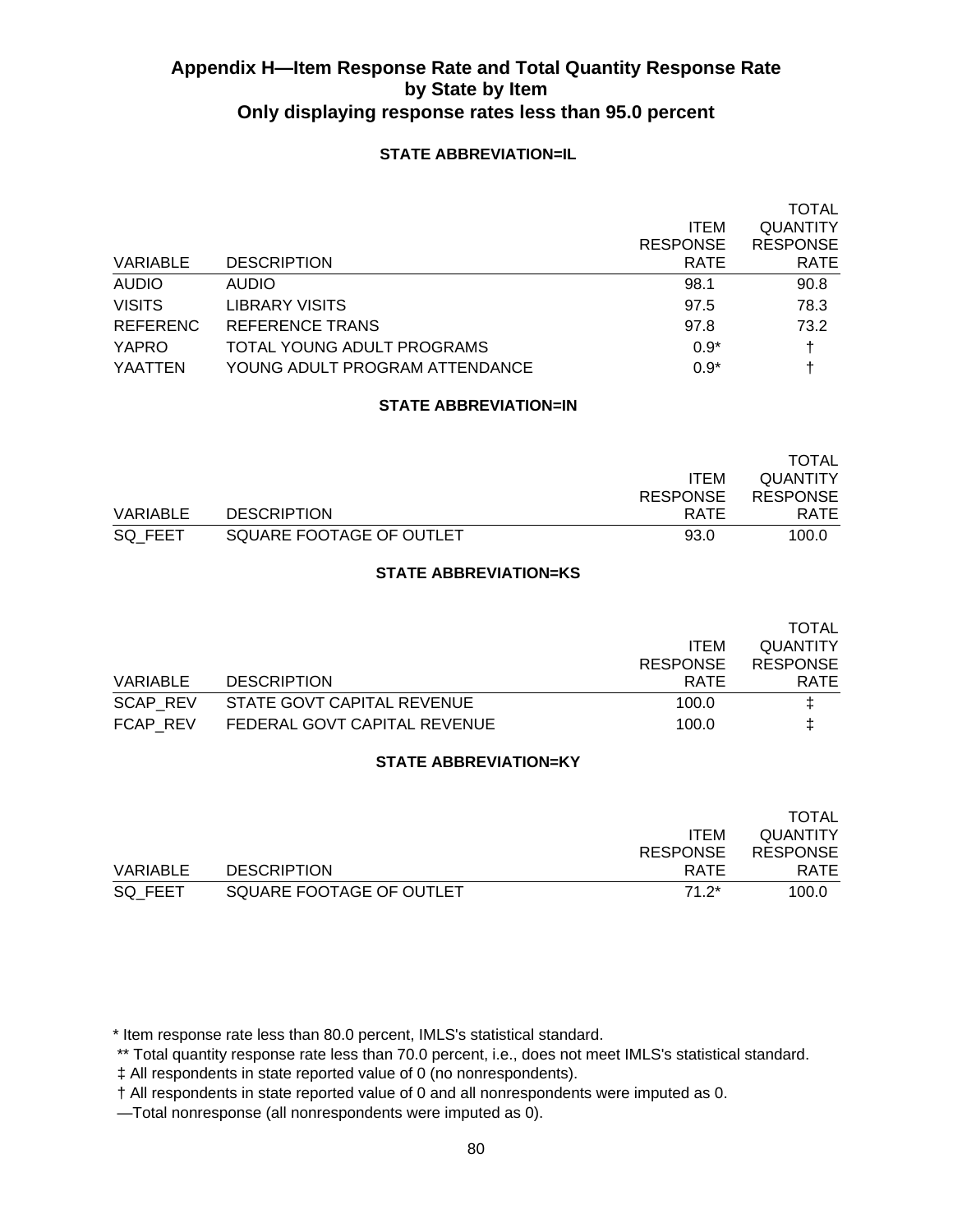### **STATE ABBREVIATION=LA**

|          |                              |                 | <b>TOTAL</b>    |
|----------|------------------------------|-----------------|-----------------|
|          |                              | <b>ITEM</b>     | <b>QUANTITY</b> |
|          |                              | <b>RESPONSE</b> | <b>RESPONSE</b> |
| VARIABLE | <b>DESCRIPTION</b>           | <b>RATE</b>     | <b>RATE</b>     |
| FCAP REV | FEDERAL GOVT CAPITAL REVENUE | 100.0           | Ŧ.              |
| DB OTH   | OTHER LICENSED DATABASES     | 100.0           | ŧ.              |
| SQ FEET  | SQUARE FOOTAGE OF OUTLET     | 93.0            | 99.7            |

### **STATE ABBREVIATION=MA**

|                 |                                         |                 | <b>TOTAL</b>    |
|-----------------|-----------------------------------------|-----------------|-----------------|
|                 |                                         | <b>ITEM</b>     | <b>QUANTITY</b> |
|                 |                                         | <b>RESPONSE</b> | <b>RESPONSE</b> |
| VARIABLE        | <b>DESCRIPTION</b>                      | <b>RATE</b>     | <b>RATE</b>     |
| <b>VISITS</b>   | <b>LIBRARY VISITS</b>                   | $70.3*$         | 73.7            |
| <b>REFERENC</b> | REFERENCE TRANS                         | 81.6            | 92.7            |
| <b>REGBOR</b>   | REGISTERED BORROWERS                    | 84.6            | 93.7            |
| <b>YAPRO</b>    | TOTAL YOUNG ADULT PROGRAMS              | 93.8            | 100.0           |
| YAATTEN         | YOUNG ADULT PROGRAM ATTENDANCE          | 93.5            | 100.0           |
| <b>PITUSR</b>   | PUBLIC INTERNET COMPUTER USERS PER YEAR | 93.5            | 95.5            |

### **STATE ABBREVIATION=MD**

|                 |                                                |                 | <b>TOTAL</b>    |
|-----------------|------------------------------------------------|-----------------|-----------------|
|                 |                                                | <b>ITEM</b>     | <b>QUANTITY</b> |
|                 |                                                | <b>RESPONSE</b> | <b>RESPONSE</b> |
| VARIABLE        | <b>DESCRIPTION</b>                             | <b>RATE</b>     | <b>RATE</b>     |
| <b>FCAP REV</b> | FEDERAL GOVT CAPITAL REVENUE                   | 100.0           | Ŧ.              |
| <b>ESUBSCRP</b> | <b>CURRENT ELECTRONIC SERIAL SUBSCRIPTIONS</b> | 91.7            | $3.6***$        |
| YAPRO           | TOTAL YOUNG ADULT PROGRAMS                     | 91.7            | 100.0           |
| SQ FEET         | SQUARE FOOTAGE OF OUTLET                       | 92.9            | 100.0           |

\* Item response rate less than 80.0 percent, IMLS's statistical standard.

\*\* Total quantity response rate less than 70.0 percent, i.e., does not meet IMLS's statistical standard.

‡ All respondents in state reported value of 0 (no nonrespondents).

† All respondents in state reported value of 0 and all nonrespondents were imputed as 0.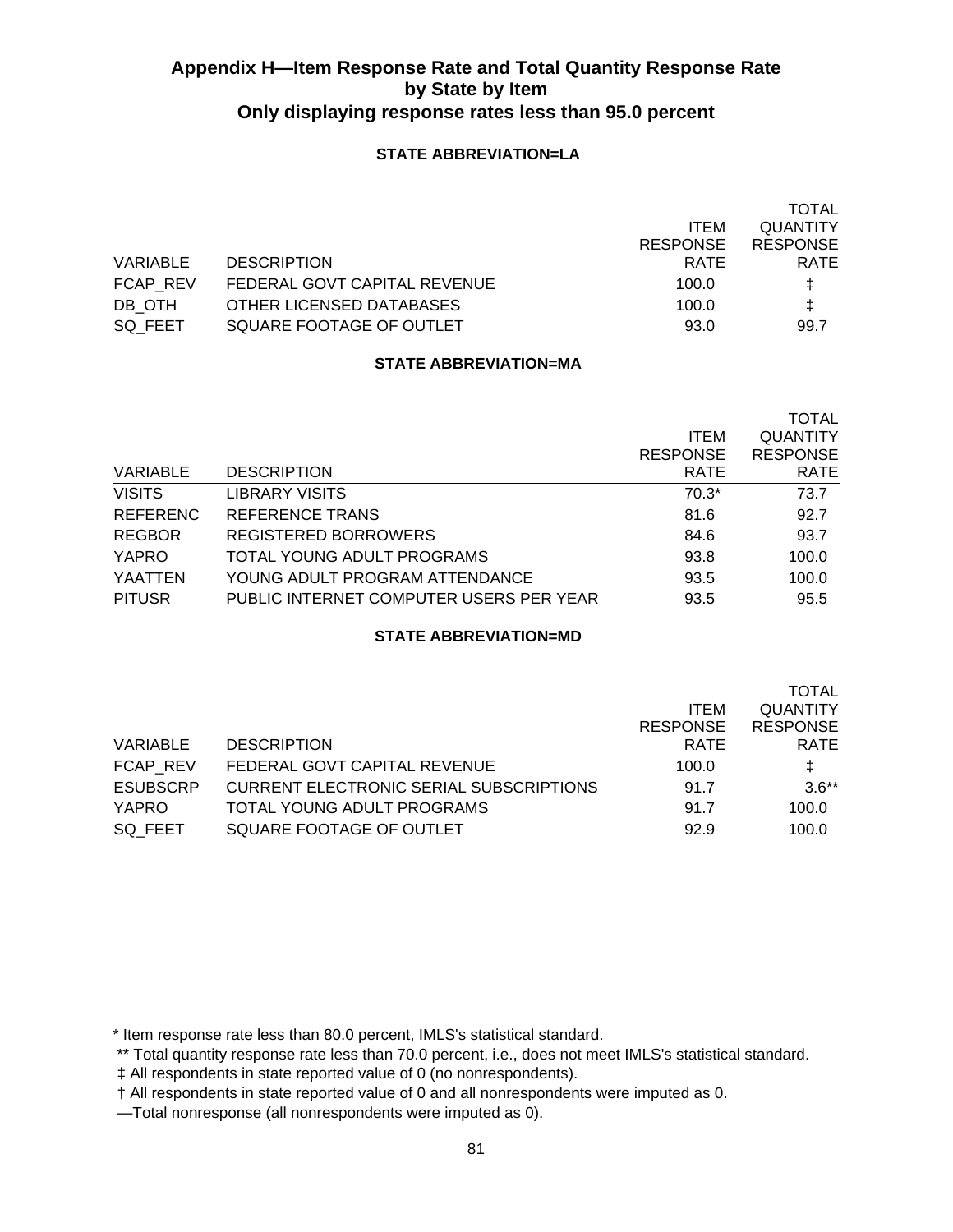### **STATE ABBREVIATION=ME**

|                 |                                          |                 | TOTAL           |
|-----------------|------------------------------------------|-----------------|-----------------|
|                 |                                          | <b>ITEM</b>     | <b>QUANTITY</b> |
|                 |                                          | <b>RESPONSE</b> | <b>RESPONSE</b> |
| <b>VARIABLE</b> | <b>DESCRIPTION</b>                       | <b>RATE</b>     | <b>RATE</b>     |
| <b>BKMOB</b>    | # OF BOOKMOBILES                         | 100.0           | ŧ               |
| <b>CAPITAL</b>  | TOTAL CAPITAL EXPENDITURES               | 98.1            | 93.2            |
| DB ST           | STATE LICENSED DATABASES                 | 99.3            | 75.1            |
| <b>VISITS</b>   | <b>LIBRARY VISITS</b>                    | 94.1            | 93.3            |
| <b>REFERENC</b> | REFERENCE TRANS                          | 87.4            | 87.3            |
| <b>KIDCIRCL</b> | CIRCULATION OF KIDS MATERIALS            | 87.4            | 92.5            |
| YAPRO           | TOTAL YOUNG ADULT PROGRAMS               | 92.9            | 100.0           |
| YAATTEN         | YOUNG ADULT PROGRAM ATTENDANCE           | 92.9            | 100.0           |
| SQ FEET         | SQUARE FOOTAGE OF OUTLET                 | 91.3            | 100.0           |
| L NUM BM        | NUMBER OF BOOKMOBILES IN BOOKMOBILE SERV | 100.0           | ŧ               |
|                 |                                          |                 |                 |

#### **STATE ABBREVIATION=MI**

|                 |                                 |                 | <b>TOTAL</b>    |
|-----------------|---------------------------------|-----------------|-----------------|
|                 |                                 | <b>ITEM</b>     | <b>QUANTITY</b> |
|                 |                                 | <b>RESPONSE</b> | <b>RESPONSE</b> |
| <b>VARIABLE</b> | <b>DESCRIPTION</b>              | <b>RATE</b>     | <b>RATE</b>     |
| <b>LOCGVT</b>   | <b>LOCAL GOVERNMENT REVENUE</b> | 84.6            | 88.1            |
| <b>STGVT</b>    | STATE GOVERNMENT REVENUE        | 84.6            | 82.9            |
| <b>FEDGVT</b>   | FEDERAL GOVERNMENT REVENUE      | 84.6            | 100.0           |
| <b>OTHINCM</b>  | OTHER OPERATING REVENUE         | 84.6            | 88.9            |
| <b>TOTINCM</b>  | TOTAL OPERATING REVENUE         | 94.0            | 97.2            |
| <b>SALARIES</b> | <b>SALARIES &amp; WAGES EXP</b> | 94.8            | 98.5            |
| <b>BENEFIT</b>  | <b>EMPLOYEE BENEFITS</b>        | 94.8            | 98.9            |
| <b>PRMATEXP</b> | OP EXP FOR PRINT MAT            | 88.0            | 93.1            |
| <b>ELMATEXP</b> | OP EXP FOR ELECTRONIC MAT       | 88.0            | 95.2            |
| <b>OTHMATEX</b> | OP EXP FOR OTHER MAT            | 88.0            | 95.9            |
| <b>EBOOK</b>    | ELECTRONIC BOOKS                | 97.1            | 84.8            |
| DB ST           | <b>STATE LICENSED DATABASES</b> | 99.2            | $0.0**$         |
| <b>DATABASE</b> | TOTAL LICENSED DATABASES        | 99.2            | 94.5            |
| <b>VISITS</b>   | <b>LIBRARY VISITS</b>           | 94.3            | 96.4            |
| <b>REFERENC</b> | REFERENCE TRANS                 | 91.9            | 92.5            |
| <b>REGBOR</b>   | <b>REGISTERED BORROWERS</b>     | 91.1            | 97.4            |
| <b>LOANTO</b>   | <b>LOAN TO</b>                  | 84.9            | 96.5            |

\* Item response rate less than 80.0 percent, IMLS's statistical standard.

\*\* Total quantity response rate less than 70.0 percent, i.e., does not meet IMLS's statistical standard.

‡ All respondents in state reported value of 0 (no nonrespondents).

† All respondents in state reported value of 0 and all nonrespondents were imputed as 0.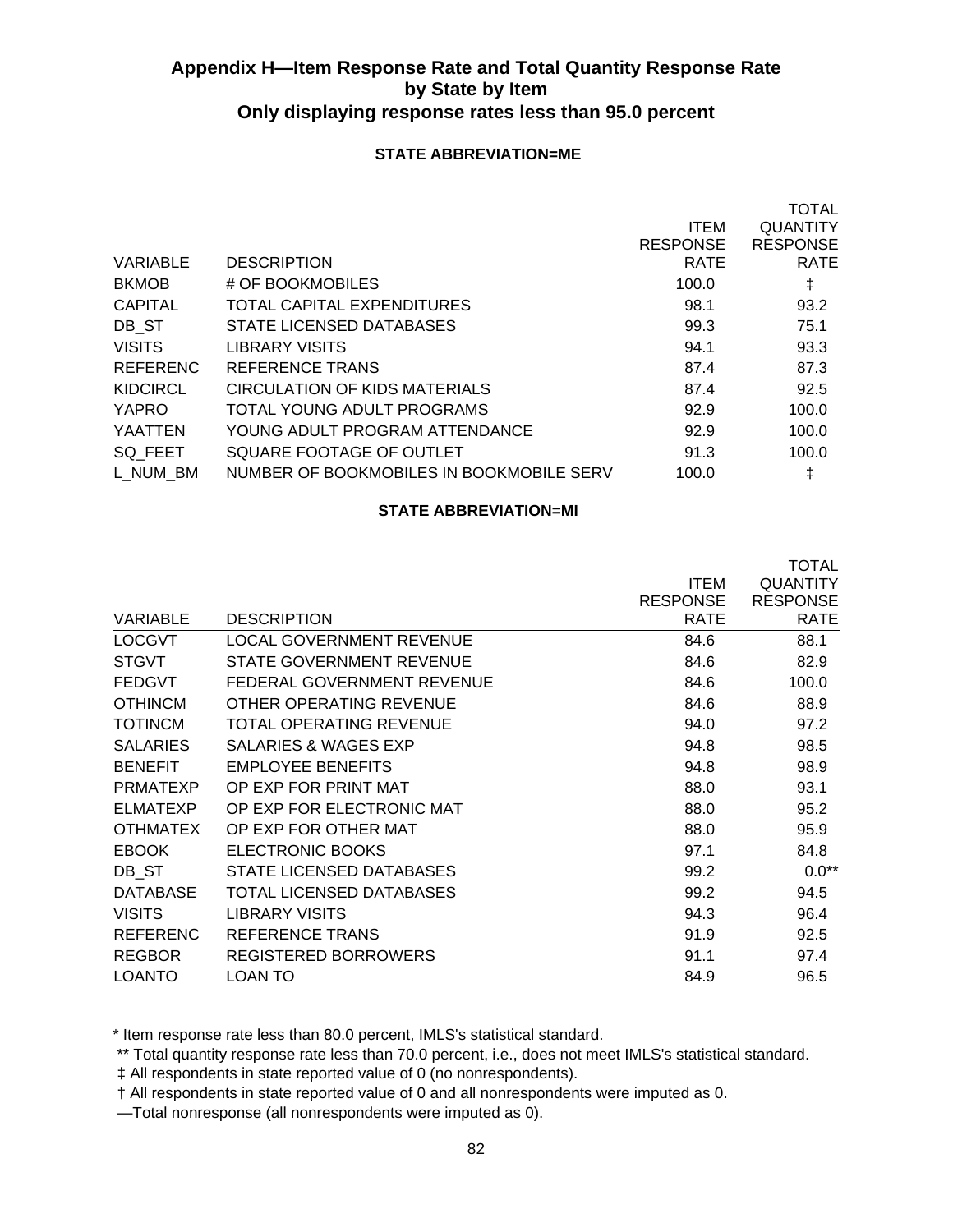|               |                                         |                 | TOTAL           |
|---------------|-----------------------------------------|-----------------|-----------------|
|               |                                         | <b>ITEM</b>     | <b>QUANTITY</b> |
|               |                                         | <b>RESPONSE</b> | <b>RESPONSE</b> |
| VARIABLE      | <b>DESCRIPTION</b>                      | <b>RATE</b>     | <b>RATE</b>     |
| LOANFM        | LOAN FROM                               | 87.2            | 96.4            |
| <b>PITUSR</b> | PUBLIC INTERNET COMPUTER USERS PER YEAR | 93.8            | 92.4            |

#### **STATE ABBREVIATION=MN**

|          |                              |                 | <b>TOTAL</b>    |
|----------|------------------------------|-----------------|-----------------|
|          |                              | <b>ITEM</b>     | <b>QUANTITY</b> |
|          |                              | <b>RESPONSE</b> | <b>RESPONSE</b> |
| VARIABLE | <b>DESCRIPTION</b>           | RATE            | <b>RATE</b>     |
| FCAP REV | FEDERAL GOVT CAPITAL REVENUE | 100.0           |                 |
| REFERENC | REFERENCE TRANS              | 93.5            | 90.9            |

#### **STATE ABBREVIATION=MO**

|                 |                                         |                 | <b>TOTAL</b>    |
|-----------------|-----------------------------------------|-----------------|-----------------|
|                 |                                         | <b>ITEM</b>     | <b>QUANTITY</b> |
|                 |                                         | <b>RESPONSE</b> | <b>RESPONSE</b> |
| VARIABLE        | <b>DESCRIPTION</b>                      | <b>RATE</b>     | <b>RATE</b>     |
| <b>VISITS</b>   | <b>LIBRARY VISITS</b>                   | 85.3            | 93.8            |
| <b>REFERENC</b> | <b>REFERENCE TRANS</b>                  | $71.3*$         | 92.3            |
| <b>PITUSR</b>   | PUBLIC INTERNET COMPUTER USERS PER YEAR | 94.7            | 95.2            |
| SQ FEET         | SQUARE FOOTAGE OF OUTLET                | 94.2            | 100.0           |

#### **STATE ABBREVIATION=MP**

| VARIABLE       | <b>DESCRIPTION</b>      | <b>ITEM</b><br><b>RESPONSE</b><br><b>RATE</b> | TOTAL<br><b>QUANTITY</b><br><b>RESPONSE</b><br><b>RATE</b> |
|----------------|-------------------------|-----------------------------------------------|------------------------------------------------------------|
| POPU LSA       | POPULATION OF LSA       | $0.0*$                                        |                                                            |
| POPU UND       | UNDUPLICATED POP OF LSA | $0.0*$                                        |                                                            |
| <b>CENTLIB</b> | # OF CENTRAL LIBRARIES  | $0.0*$                                        |                                                            |
| <b>BRANLIB</b> | # OF BRANCH LIBRARIES   | $0.0*$                                        |                                                            |
| <b>BKMOB</b>   | # OF BOOKMOBILES        | $0.0*$                                        |                                                            |
| <b>MASTER</b>  | ALA-MLS                 | $0.0*$                                        |                                                            |
| LIBRARIA       | <b>TOTAL LIBRARIANS</b> | $0.0*$                                        |                                                            |
| <b>OTHPAID</b> | ALL OTHER PAID STAFF    | $0.0*$                                        |                                                            |

\* Item response rate less than 80.0 percent, IMLS's statistical standard.

\*\* Total quantity response rate less than 70.0 percent, i.e., does not meet IMLS's statistical standard.

‡ All respondents in state reported value of 0 (no nonrespondents).

† All respondents in state reported value of 0 and all nonrespondents were imputed as 0.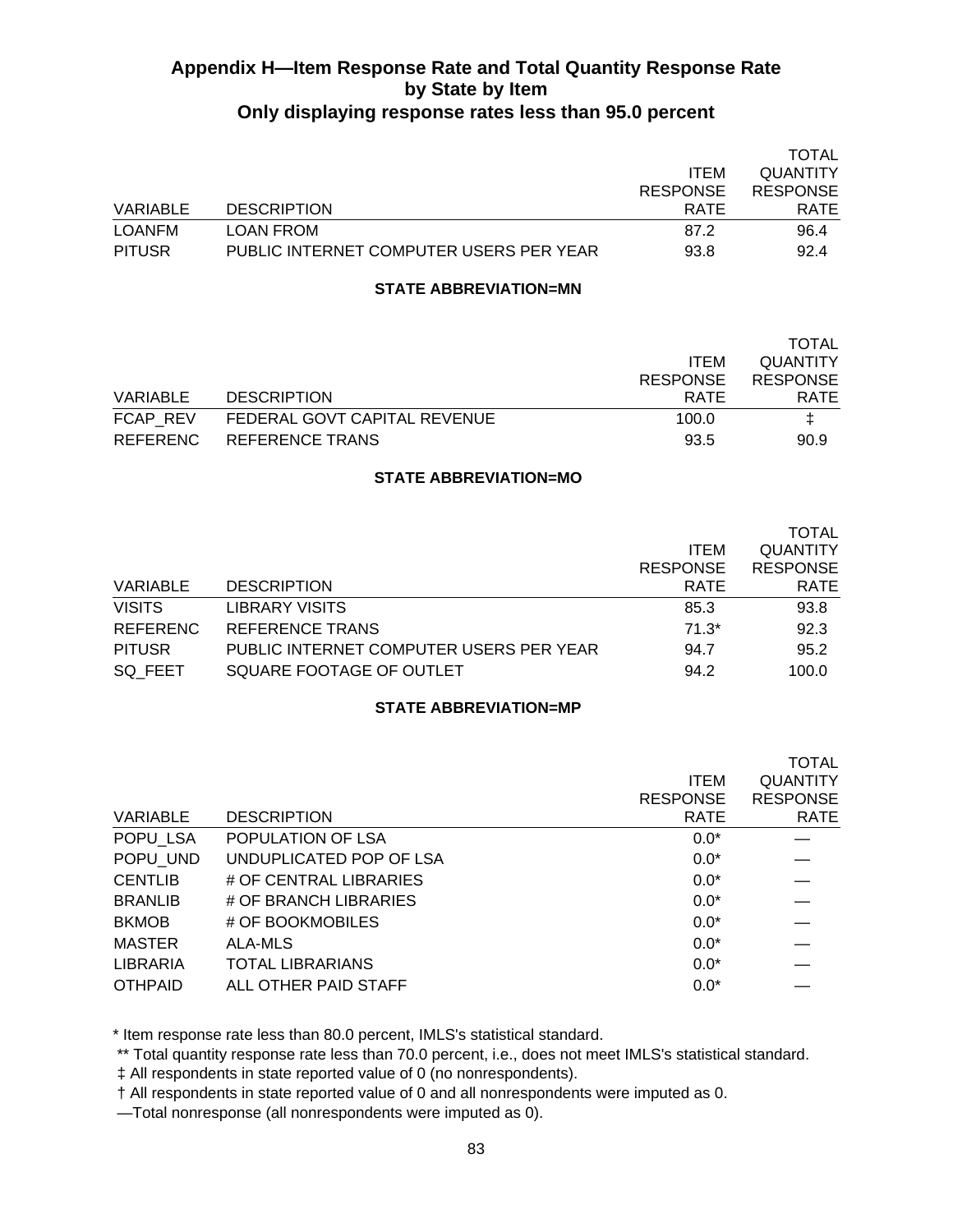|                 |                                                |                 | <b>TOTAL</b>    |
|-----------------|------------------------------------------------|-----------------|-----------------|
|                 |                                                | <b>ITEM</b>     | <b>QUANTITY</b> |
|                 |                                                | <b>RESPONSE</b> | <b>RESPONSE</b> |
| <b>VARIABLE</b> | <b>DESCRIPTION</b>                             | RATE            | <b>RATE</b>     |
| <b>TOTSTAFF</b> | <b>TOTAL PAID EMPLOYEES</b>                    | $0.0*$          |                 |
| <b>LOCGVT</b>   | <b>LOCAL GOVERNMENT REVENUE</b>                | $0.0*$          |                 |
| <b>STGVT</b>    | <b>STATE GOVERNMENT REVENUE</b>                | $0.0*$          |                 |
| <b>FEDGVT</b>   | FEDERAL GOVERNMENT REVENUE                     | $0.0*$          |                 |
| <b>OTHINCM</b>  | OTHER OPERATING REVENUE                        | $0.0*$          |                 |
| <b>TOTINCM</b>  | <b>TOTAL OPERATING REVENUE</b>                 | $0.0*$          |                 |
| <b>SALARIES</b> | <b>SALARIES &amp; WAGES EXP</b>                | $0.0*$          |                 |
| <b>BENEFIT</b>  | <b>EMPLOYEE BENEFITS</b>                       | $0.0*$          |                 |
| <b>STAFFEXP</b> | <b>TOTAL STAFF EXP</b>                         | $0.0*$          |                 |
| <b>PRMATEXP</b> | OP EXP FOR PRINT MAT                           | $0.0*$          |                 |
| <b>ELMATEXP</b> | OP EXP FOR ELECTRONIC MAT                      | $0.0*$          |                 |
| <b>OTHMATEX</b> | OP EXP FOR OTHER MAT                           | $0.0*$          |                 |
| <b>TOTEXPCO</b> | <b>TOTAL COLLECTION EXP</b>                    | $0.0*$          |                 |
| <b>OTHOPEXP</b> | OTHER OPERATING EXP                            | $0.0*$          |                 |
| <b>TOTOPEXP</b> | <b>TOTAL OPERATING EXP</b>                     | $0.0*$          |                 |
| LCAP REV        | <b>LOCAL GOVT CAPITAL REVENUE</b>              | $0.0*$          |                 |
| SCAP_REV        | STATE GOVT CAPITAL REVENUE                     | $0.0*$          |                 |
| FCAP_REV        | FEDERAL GOVT CAPITAL REVENUE                   | $0.0*$          |                 |
| OCAP REV        | OTHER CAPITAL REVENUE                          | $0.0*$          |                 |
| CAP_REV         | TOTAL CAPITAL REVENUE                          | $0.0*$          |                 |
| <b>CAPITAL</b>  | <b>TOTAL CAPITAL EXPENDITURES</b>              | $0.0*$          |                 |
| <b>BKVOL</b>    | <b>PRINT MATERIALS</b>                         | $0.0*$          |                 |
| <b>EBOOK</b>    | ELECTRONIC BOOKS                               | $0.0*$          |                 |
| <b>AUDIO</b>    | <b>AUDIO</b>                                   | $0.0*$          |                 |
| <b>VIDEO</b>    | <b>VIDEO</b>                                   | $0.0*$          |                 |
| DB_LOC          | <b>LOCAL LICENSED DATABASES</b>                | $0.0*$          |                 |
| DB ST           | STATE LICENSED DATABASES                       | $0.0*$          |                 |
| DB OTH          | OTHER LICENSED DATABASES                       | $0.0*$          |                 |
| <b>DATABASE</b> | <b>TOTAL LICENSED DATABASES</b>                | $0.0*$          |                 |
| <b>SUBSCRIP</b> | <b>CURRENT PRINT SERIAL SUBSCRIPTIONS</b>      | $0.0*$          |                 |
| <b>ESUBSCRP</b> | <b>CURRENT ELECTRONIC SERIAL SUBSCRIPTIONS</b> | $0.0*$          |                 |
| HRS OPEN        | PUBLIC SERV HRS/YR                             | $0.0*$          |                 |
| <b>VISITS</b>   | <b>LIBRARY VISITS</b>                          | $0.0*$          |                 |
| <b>REFERENC</b> | <b>REFERENCE TRANS</b>                         | $0.0*$          |                 |
| <b>REGBOR</b>   | <b>REGISTERED BORROWERS</b>                    | $0.0*$          |                 |
| <b>TOTCIR</b>   | <b>TOTAL CIRCULATION</b>                       | $0.0*$          |                 |
| <b>KIDCIRCL</b> | <b>CIRCULATION OF KIDS MATERIALS</b>           | $0.0*$          |                 |

\* Item response rate less than 80.0 percent, IMLS's statistical standard.

\*\* Total quantity response rate less than 70.0 percent, i.e., does not meet IMLS's statistical standard.

‡ All respondents in state reported value of 0 (no nonrespondents).

† All respondents in state reported value of 0 and all nonrespondents were imputed as 0.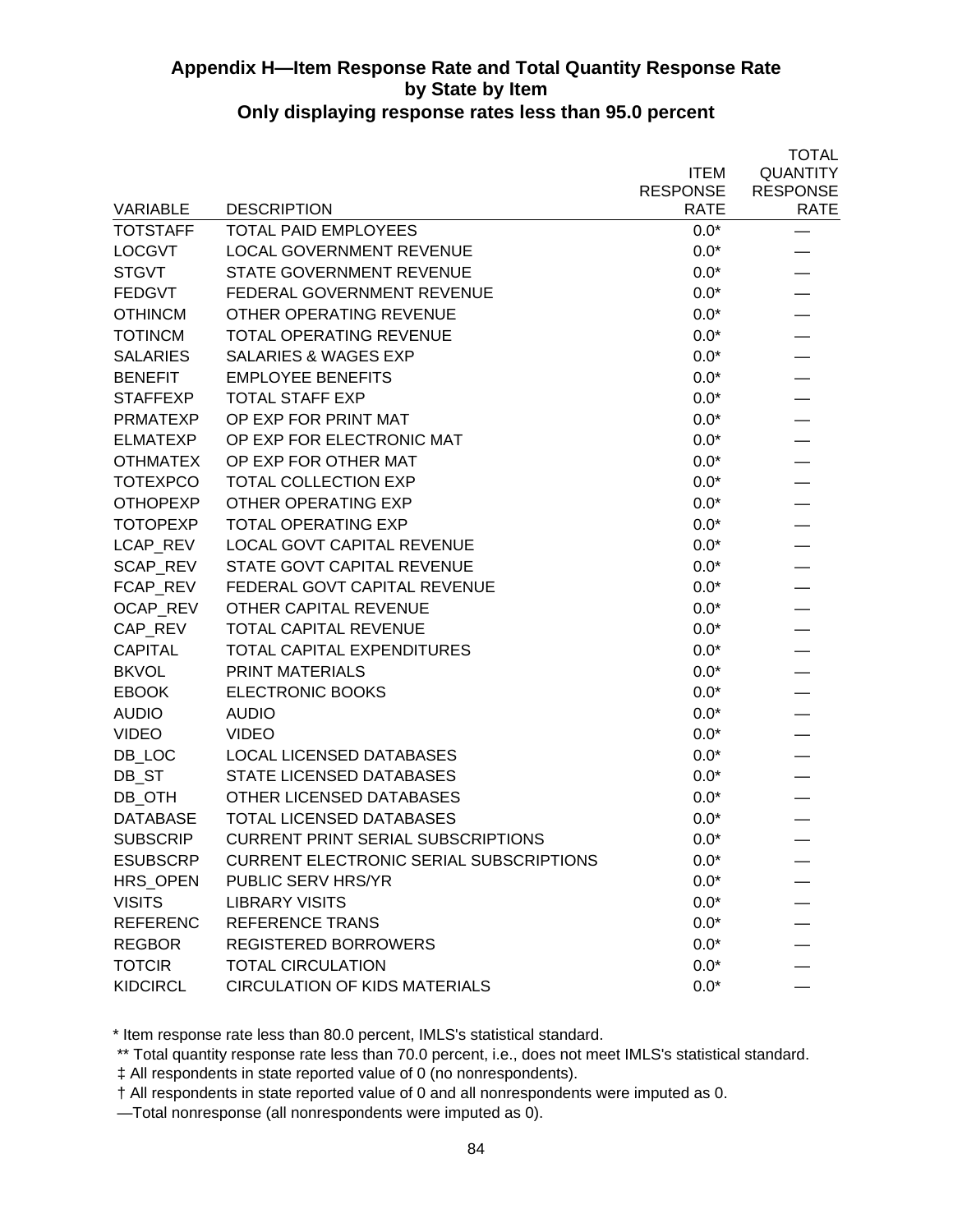|                 |                                          |                 | <b>TOTAL</b>    |
|-----------------|------------------------------------------|-----------------|-----------------|
|                 |                                          | <b>ITEM</b>     | <b>QUANTITY</b> |
|                 |                                          | <b>RESPONSE</b> | <b>RESPONSE</b> |
| <b>VARIABLE</b> | <b>DESCRIPTION</b>                       | <b>RATE</b>     | <b>RATE</b>     |
| <b>LOANTO</b>   | LOAN TO                                  | $0.0*$          |                 |
| <b>LOANFM</b>   | LOAN FROM                                | $0.0*$          |                 |
| <b>TOTPRO</b>   | TOTAL LIBRARY PROGRAMS                   | $0.0*$          |                 |
| <b>KIDPRO</b>   | TOTAL KIDS PROGRAMS                      | $0.0*$          |                 |
| YAPRO           | TOTAL YOUNG ADULT PROGRAMS               | $0.0*$          |                 |
| <b>TOTATTEN</b> | TOTAL PROGRAM ATTENDANCE                 | $0.0*$          |                 |
| <b>KIDATTEN</b> | KIDS PROGRAM ATTENDANCE                  | $0.0*$          |                 |
| <b>YAATTEN</b>  | YOUNG ADULT PROGRAM ATTENDANCE           | $0.0*$          |                 |
| <b>GPTERMS</b>  | INTERNET COMPUTERS USED BY GEN PUBLIC    | $0.0*$          |                 |
| <b>PITUSR</b>   | PUBLIC INTERNET COMPUTER USERS PER YEAR  | $0.0*$          |                 |
| L NUM BM        | NUMBER OF BOOKMOBILES IN BOOKMOBILE SERV | 100.0           |                 |

#### **STATE ABBREVIATION=MT**

|          |                              |                 | TOTAL           |
|----------|------------------------------|-----------------|-----------------|
|          |                              | <b>ITEM</b>     | <b>QUANTITY</b> |
|          |                              | <b>RESPONSE</b> | <b>RESPONSE</b> |
| VARIABLE | <b>DESCRIPTION</b>           | <b>RATE</b>     | <b>RATE</b>     |
| SCAP REV | STATE GOVT CAPITAL REVENUE   | 100.0           | I.              |
| FCAP REV | FEDERAL GOVT CAPITAL REVENUE | 100.0           |                 |

### **STATE ABBREVIATION=NC**

|                 |                                           |                 | TOTAL           |
|-----------------|-------------------------------------------|-----------------|-----------------|
|                 |                                           | <b>ITEM</b>     | <b>QUANTITY</b> |
|                 |                                           | <b>RESPONSE</b> | <b>RESPONSE</b> |
| VARIABLE        | <b>DESCRIPTION</b>                        | <b>RATE</b>     | <b>RATE</b>     |
| <b>SCAP REV</b> | STATE GOVT CAPITAL REVENUE                | 100.0           | $\ddagger$      |
| <b>SUBSCRIP</b> | <b>CURRENT PRINT SERIAL SUBSCRIPTIONS</b> | 98.7            | 90.0            |
| <b>ESUBSCRP</b> | CURRENT ELECTRONIC SERIAL SUBSCRIPTIONS   | 94.8            | 100.0           |
| YAPRO           | TOTAL YOUNG ADULT PROGRAMS                | $0.0*$          |                 |
| <b>YAATTEN</b>  | YOUNG ADULT PROGRAM ATTENDANCE            | $0.0*$          |                 |
| SQ FEET         | SQUARE FOOTAGE OF OUTLET                  | 92.4            | 100.0           |
|                 |                                           |                 |                 |

\* Item response rate less than 80.0 percent, IMLS's statistical standard.

\*\* Total quantity response rate less than 70.0 percent, i.e., does not meet IMLS's statistical standard.

‡ All respondents in state reported value of 0 (no nonrespondents).

† All respondents in state reported value of 0 and all nonrespondents were imputed as 0.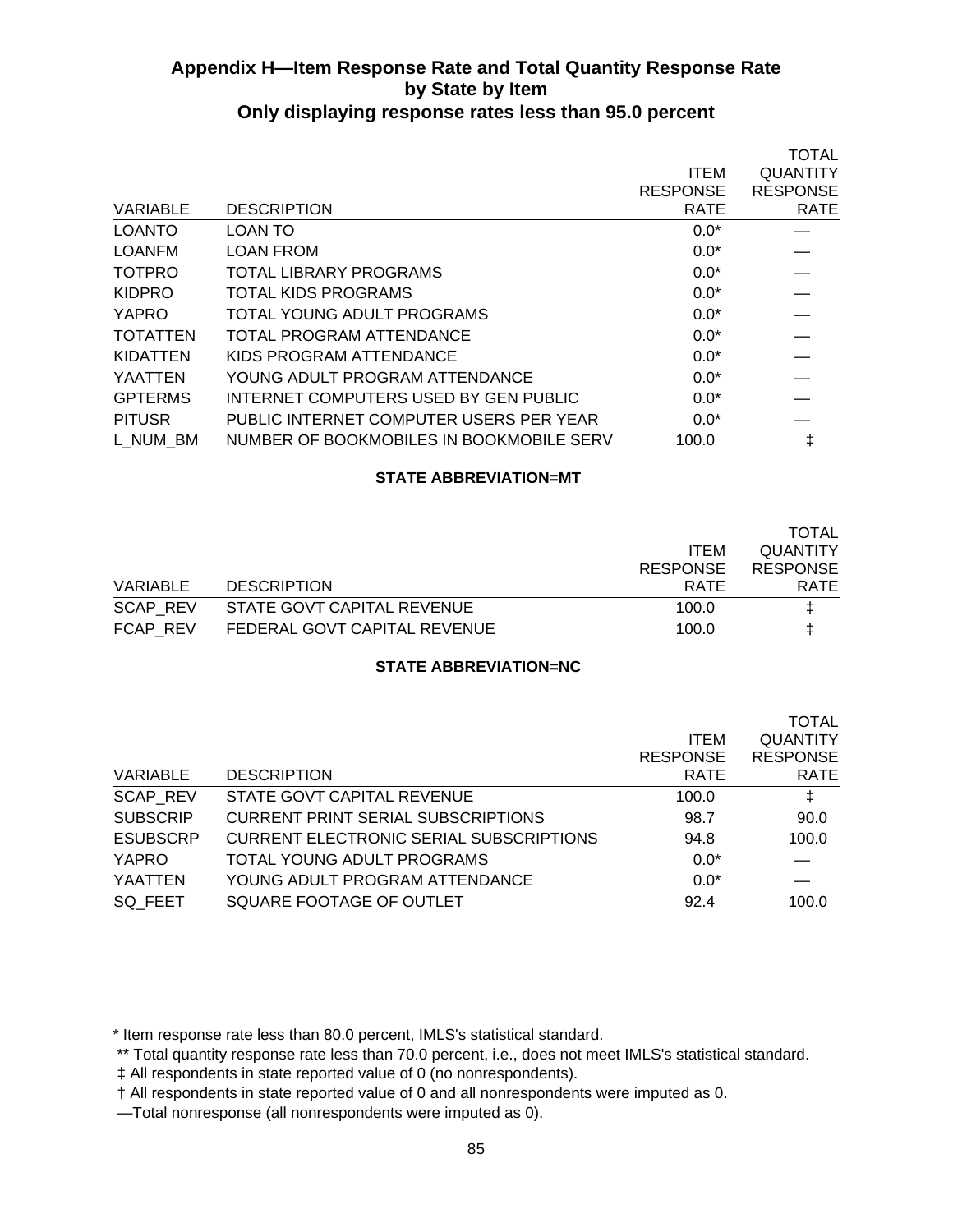### **STATE ABBREVIATION=ND**

|                 |                                         |                 | <b>TOTAL</b>    |
|-----------------|-----------------------------------------|-----------------|-----------------|
|                 |                                         | <b>ITEM</b>     | <b>QUANTITY</b> |
|                 |                                         | <b>RESPONSE</b> | <b>RESPONSE</b> |
| VARIABLE        | <b>DESCRIPTION</b>                      | <b>RATE</b>     | <b>RATE</b>     |
| FCAP REV        | FEDERAL GOVT CAPITAL REVENUE            | 100.0           | ŧ               |
| <b>VISITS</b>   | LIBRARY VISITS                          | 90.6            | 92.8            |
| <b>REFERENC</b> | REFERENCE TRANS                         | 84.7            | 79.7            |
| <b>REGBOR</b>   | REGISTERED BORROWERS                    | 84.7            | 94.8            |
| KIDCIRCL        | <b>CIRCULATION OF KIDS MATERIALS</b>    | 94.1            | 98.1            |
| YAATTEN         | YOUNG ADULT PROGRAM ATTENDANCE          | 94.1            | 100.0           |
| <b>PITUSR</b>   | PUBLIC INTERNET COMPUTER USERS PER YEAR | 90.6            | 92.5            |
| SQ FEET         | SQUARE FOOTAGE OF OUTLET                | $75.5*$         | 100.0           |
|                 |                                         |                 |                 |

#### **STATE ABBREVIATION=NE**

|                 |                                   |                 | <b>TOTAL</b>    |
|-----------------|-----------------------------------|-----------------|-----------------|
|                 |                                   | <b>ITEM</b>     | <b>QUANTITY</b> |
|                 |                                   | <b>RESPONSE</b> | <b>RESPONSE</b> |
| VARIABLE        | <b>DESCRIPTION</b>                | <b>RATE</b>     | <b>RATE</b>     |
| <b>MASTER</b>   | ALA-MLS                           | 83.6            | 100.0           |
| LIBRARIA        | TOTAL LIBRARIANS                  | 82.2            | 98.1            |
| <b>OTHPAID</b>  | ALL OTHER PAID STAFF              | 82.2            | 100.0           |
| <b>TOTSTAFF</b> | TOTAL PAID EMPLOYEES              | 82.2            | 99.2            |
| <b>LOCGVT</b>   | <b>LOCAL GOVERNMENT REVENUE</b>   | 82.9            | 98.7            |
| <b>STGVT</b>    | <b>STATE GOVERNMENT REVENUE</b>   | 82.9            | 93.6            |
| <b>FEDGVT</b>   | FEDERAL GOVERNMENT REVENUE        | 82.9            | 100.0           |
| <b>OTHINCM</b>  | OTHER OPERATING REVENUE           | 82.9            | 98.5            |
| <b>TOTINCM</b>  | TOTAL OPERATING REVENUE           | 82.9            | 98.7            |
| <b>SALARIES</b> | SALARIES & WAGES EXP              | 82.5            | 99.7            |
| <b>BENEFIT</b>  | <b>EMPLOYEE BENEFITS</b>          | 82.5            | 99.9            |
| <b>STAFFEXP</b> | <b>TOTAL STAFF EXP</b>            | 82.5            | 99.8            |
| <b>PRMATEXP</b> | OP EXP FOR PRINT MAT              | 82.5            | 98.1            |
| <b>ELMATEXP</b> | OP EXP FOR ELECTRONIC MAT         | 82.5            | 99.5            |
| <b>OTHMATEX</b> | OP EXP FOR OTHER MAT              | 82.5            | 98.6            |
| <b>TOTEXPCO</b> | <b>TOTAL COLLECTION EXP</b>       | 82.5            | 98.4            |
| <b>OTHOPEXP</b> | OTHER OPERATING EXP               | 82.9            | 98.4            |
| <b>TOTOPEXP</b> | <b>TOTAL OPERATING EXP</b>        | 82.5            | 99.3            |
| LCAP REV        | <b>LOCAL GOVT CAPITAL REVENUE</b> | 82.9            | 99.2            |

\* Item response rate less than 80.0 percent, IMLS's statistical standard.

\*\* Total quantity response rate less than 70.0 percent, i.e., does not meet IMLS's statistical standard.

‡ All respondents in state reported value of 0 (no nonrespondents).

† All respondents in state reported value of 0 and all nonrespondents were imputed as 0.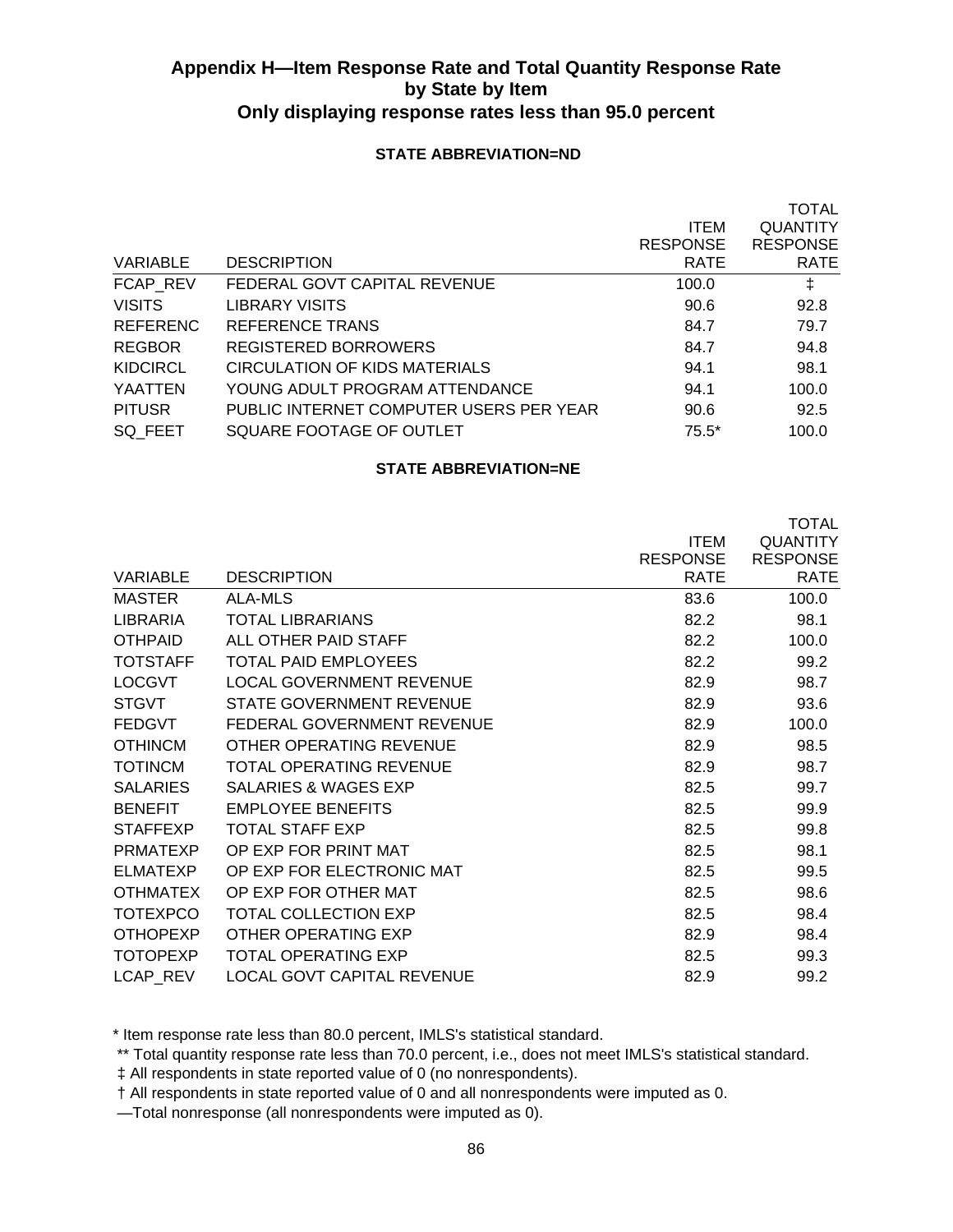|                 |                                                |                 | <b>TOTAL</b>    |
|-----------------|------------------------------------------------|-----------------|-----------------|
|                 |                                                | <b>ITEM</b>     | <b>QUANTITY</b> |
|                 |                                                | <b>RESPONSE</b> | <b>RESPONSE</b> |
| <b>VARIABLE</b> | <b>DESCRIPTION</b>                             | <b>RATE</b>     | <b>RATE</b>     |
| SCAP REV        | STATE GOVT CAPITAL REVENUE                     | 82.9            | 100.0           |
| FCAP REV        | FEDERAL GOVT CAPITAL REVENUE                   | 82.9            | $\ddagger$      |
| <b>OCAP REV</b> | <b>OTHER CAPITAL REVENUE</b>                   | 82.9            | 100.0           |
| CAP_REV         | <b>TOTAL CAPITAL REVENUE</b>                   | 82.9            | 99.2            |
| <b>CAPITAL</b>  | TOTAL CAPITAL EXPENDITURES                     | 82.9            | 96.7            |
| <b>BKVOL</b>    | <b>PRINT MATERIALS</b>                         | 82.9            | 93.1            |
| <b>EBOOK</b>    | ELECTRONIC BOOKS                               | 83.3            | 99.9            |
| <b>AUDIO</b>    | <b>AUDIO</b>                                   | 82.9            | 94.8            |
| <b>VIDEO</b>    | <b>VIDEO</b>                                   | 82.5            | 92.1            |
| DB LOC          | <b>LOCAL LICENSED DATABASES</b>                | 82.9            | 100.0           |
| DB ST           | <b>STATE LICENSED DATABASES</b>                | 82.9            | 84.4            |
| DB OTH          | OTHER LICENSED DATABASES                       | 82.9            | 100.0           |
| <b>DATABASE</b> | <b>TOTAL LICENSED DATABASES</b>                | 83.3            | 85.8            |
| <b>SUBSCRIP</b> | <b>CURRENT PRINT SERIAL SUBSCRIPTIONS</b>      | 82.5            | 96.3            |
| <b>ESUBSCRP</b> | <b>CURRENT ELECTRONIC SERIAL SUBSCRIPTIONS</b> | 82.9            | 90.9            |
| <b>VISITS</b>   | <b>LIBRARY VISITS</b>                          | 83.3            | 96.8            |
| <b>REFERENC</b> | <b>REFERENCE TRANS</b>                         | 79.9*           | 98.1            |
| <b>REGBOR</b>   | <b>REGISTERED BORROWERS</b>                    | 81.8            | 98.6            |
| <b>TOTCIR</b>   | <b>TOTAL CIRCULATION</b>                       | 82.9            | 98.8            |
| <b>KIDCIRCL</b> | <b>CIRCULATION OF KIDS MATERIALS</b>           | 82.9            | 99.0            |
| <b>LOANTO</b>   | <b>LOAN TO</b>                                 | 81.8            | 89.2            |
| <b>LOANFM</b>   | <b>LOAN FROM</b>                               | 82.9            | 90.8            |
| <b>TOTPRO</b>   | <b>TOTAL LIBRARY PROGRAMS</b>                  | 83.3            | 95.5            |
| <b>KIDPRO</b>   | <b>TOTAL KIDS PROGRAMS</b>                     | 83.3            | 94.8            |
| <b>YAPRO</b>    | TOTAL YOUNG ADULT PROGRAMS                     | 82.9            | 100.0           |
| <b>TOTATTEN</b> | TOTAL PROGRAM ATTENDANCE                       | 83.3            | 94.8            |
| <b>KIDATTEN</b> | KIDS PROGRAM ATTENDANCE                        | 83.3            | 94.3            |
| <b>YAATTEN</b>  | YOUNG ADULT PROGRAM ATTENDANCE                 | 82.9            | 100.0           |
| <b>GPTERMS</b>  | INTERNET COMPUTERS USED BY GEN PUBLIC          | 82.5            | 94.0            |
| <b>PITUSR</b>   | PUBLIC INTERNET COMPUTER USERS PER YEAR        | 82.5            | 98.6            |
| SQ FEET         | SQUARE FOOTAGE OF OUTLET                       | 89.4            | 100.0           |
|                 |                                                |                 |                 |

\* Item response rate less than 80.0 percent, IMLS's statistical standard.

\*\* Total quantity response rate less than 70.0 percent, i.e., does not meet IMLS's statistical standard.

‡ All respondents in state reported value of 0 (no nonrespondents).

† All respondents in state reported value of 0 and all nonrespondents were imputed as 0.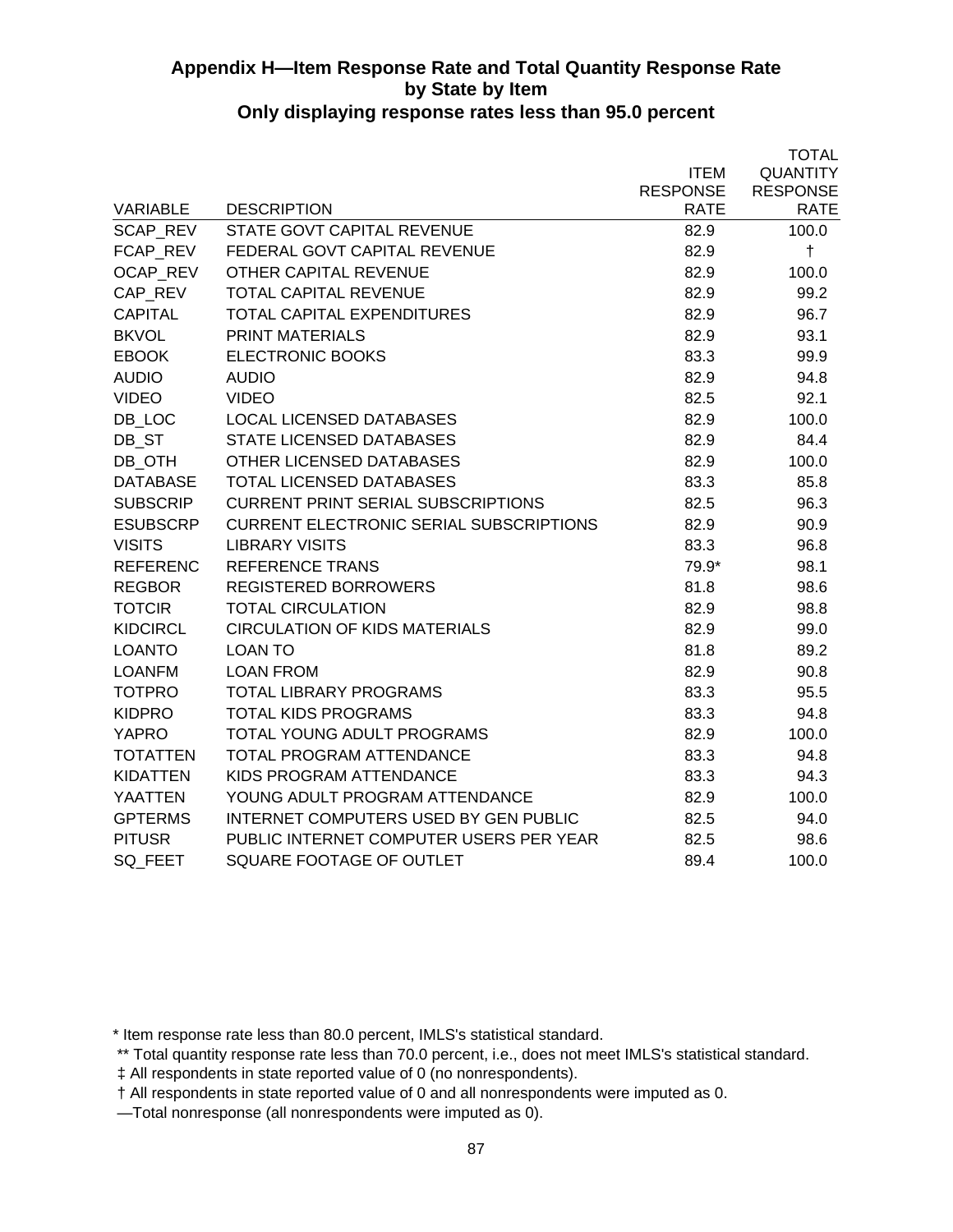### **STATE ABBREVIATION=NH**

|                 |                                          |                 | TOTAL           |
|-----------------|------------------------------------------|-----------------|-----------------|
|                 |                                          | <b>ITEM</b>     | <b>QUANTITY</b> |
|                 |                                          | <b>RESPONSE</b> | <b>RESPONSE</b> |
| VARIABLE        | <b>DESCRIPTION</b>                       | <b>RATE</b>     | <b>RATE</b>     |
| <b>BKMOB</b>    | # OF BOOKMOBILES                         | 100.0           | ŧ               |
| <b>SALARIES</b> | SALARIES & WAGES EXP                     | 89.1            | 95.1            |
| <b>BENEFIT</b>  | <b>EMPLOYEE BENEFITS</b>                 | 90.0            | 98.8            |
| <b>TOTOPEXP</b> | TOTAL OPERATING EXP                      | 93.9            | 99.8            |
| <b>EBOOK</b>    | ELECTRONIC BOOKS                         | 92.2            | 75.8            |
| <b>ESUBSCRP</b> | CURRENT ELECTRONIC SERIAL SUBSCRIPTIONS  | 94.3            | 98.0            |
| <b>VISITS</b>   | LIBRARY VISITS                           | 90.4            | 94.5            |
| <b>REFERENC</b> | REFERENCE TRANS                          | 81.3            | 89.2            |
| <b>KIDCIRCL</b> | CIRCULATION OF KIDS MATERIALS            | 94.8            | 99.4            |
| <b>YAPRO</b>    | TOTAL YOUNG ADULT PROGRAMS               | 88.3            | 100.0           |
| YAATTEN         | YOUNG ADULT PROGRAM ATTENDANCE           | 88.3            | 100.0           |
| <b>PITUSR</b>   | PUBLIC INTERNET COMPUTER USERS PER YEAR  | 89.6            | 92.0            |
| SQ_FEET         | SQUARE FOOTAGE OF OUTLET                 | 86.8            | 100.0           |
| L NUM BM        | NUMBER OF BOOKMOBILES IN BOOKMOBILE SERV | 100.0           | ŧ               |
|                 |                                          |                 |                 |

### **STATE ABBREVIATION=NJ**

|                 |                            |                 | TOTAL           |  |
|-----------------|----------------------------|-----------------|-----------------|--|
|                 |                            | <b>ITEM</b>     | QUANTITY        |  |
|                 |                            | <b>RESPONSE</b> | <b>RESPONSE</b> |  |
| VARIABLE        | <b>DESCRIPTION</b>         | <b>RATE</b>     | <b>RATE</b>     |  |
| <b>MASTER</b>   | ALA-MLS                    | 92.0            | 99.0            |  |
| LIBRARIA        | TOTAL LIBRARIANS           | 92.0            | 98.3            |  |
| <b>OTHPAID</b>  | ALL OTHER PAID STAFF       | 92.4            | 98.6            |  |
| <b>TOTSTAFF</b> | TOTAL PAID EMPLOYEES       | 92.4            | 98.5            |  |
| <b>LOCGVT</b>   | LOCAL GOVERNMENT REVENUE   | 92.4            | 98.9            |  |
| <b>STGVT</b>    | STATE GOVERNMENT REVENUE   | 92.4            | 98.7            |  |
| <b>FEDGVT</b>   | FEDERAL GOVERNMENT REVENUE | 92.4            | 100.0           |  |
| <b>OTHINCM</b>  | OTHER OPERATING REVENUE    | 92.7            | 97.5            |  |
| <b>TOTINCM</b>  | TOTAL OPERATING REVENUE    | 92.0            | 98.9            |  |
| <b>SALARIES</b> | SALARIES & WAGES EXP       | 92.4            | 98.9            |  |
| <b>BENEFIT</b>  | <b>EMPLOYEE BENEFITS</b>   | 91.0            | 99.2            |  |
| <b>STAFFEXP</b> | TOTAL STAFF EXP            | 91.0            | 98.9            |  |
| <b>PRMATEXP</b> | OP EXP FOR PRINT MAT       | 92.4            | 98.7            |  |

\* Item response rate less than 80.0 percent, IMLS's statistical standard.

\*\* Total quantity response rate less than 70.0 percent, i.e., does not meet IMLS's statistical standard.

‡ All respondents in state reported value of 0 (no nonrespondents).

† All respondents in state reported value of 0 and all nonrespondents were imputed as 0.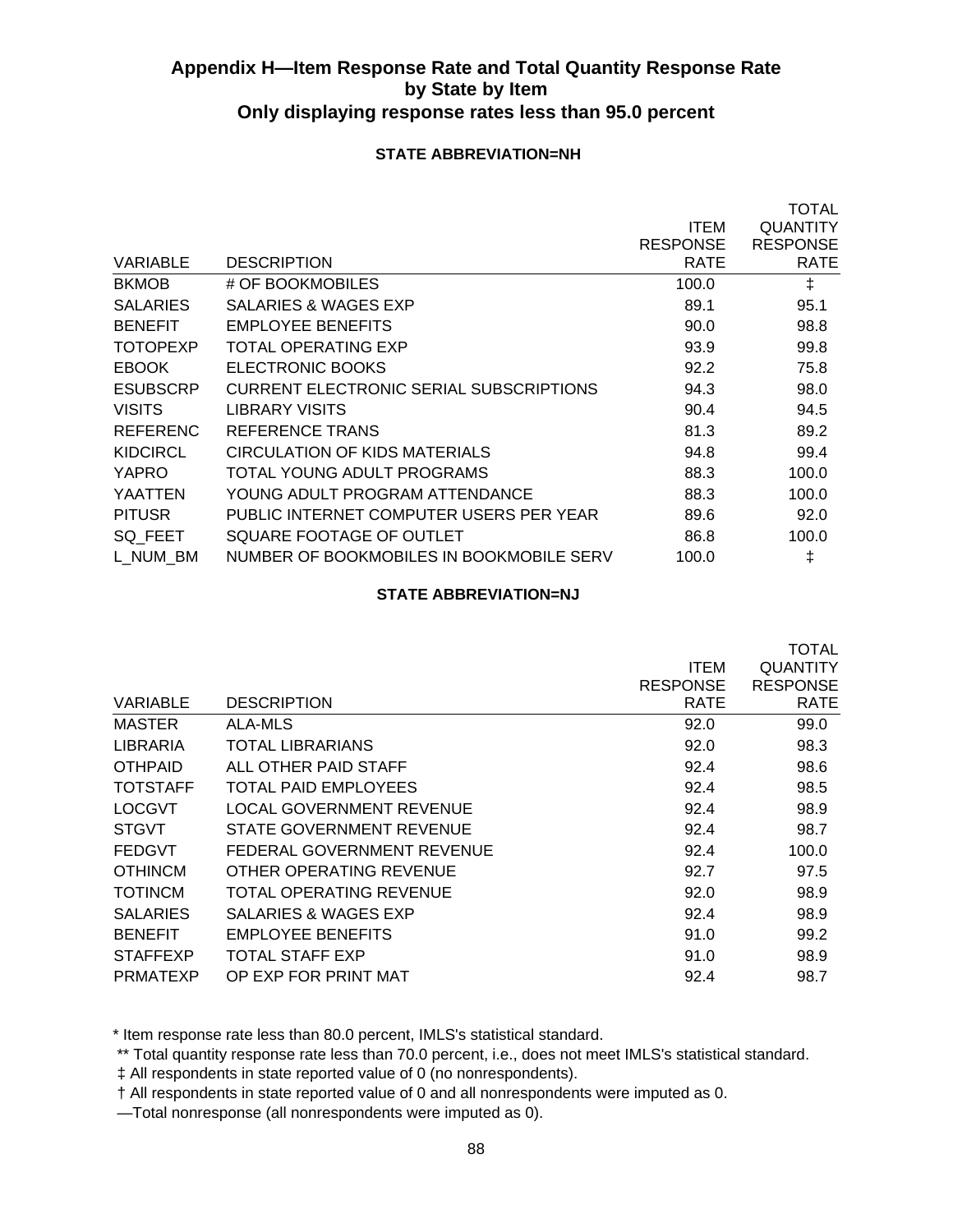|                 |                                                |                 | <b>TOTAL</b>    |
|-----------------|------------------------------------------------|-----------------|-----------------|
|                 |                                                | <b>ITEM</b>     | <b>QUANTITY</b> |
|                 |                                                | <b>RESPONSE</b> | <b>RESPONSE</b> |
| <b>VARIABLE</b> | <b>DESCRIPTION</b>                             | <b>RATE</b>     | <b>RATE</b>     |
| <b>ELMATEXP</b> | OP EXP FOR ELECTRONIC MAT                      | 92.4            | 99.0            |
| <b>OTHMATEX</b> | OP EXP FOR OTHER MAT                           | 92.0            | 98.7            |
| <b>TOTEXPCO</b> | <b>TOTAL COLLECTION EXP</b>                    | 92.0            | 98.7            |
| <b>OTHOPEXP</b> | OTHER OPERATING EXP                            | 92.4            | 98.5            |
| <b>TOTOPEXP</b> | <b>TOTAL OPERATING EXP</b>                     | 91.0            | 98.8            |
| LCAP_REV        | <b>LOCAL GOVT CAPITAL REVENUE</b>              | 92.7            | 99.1            |
| SCAP_REV        | STATE GOVT CAPITAL REVENUE                     | 92.7            | 100.0           |
| FCAP_REV        | FEDERAL GOVT CAPITAL REVENUE                   | 92.7            | 100.0           |
| OCAP_REV        | OTHER CAPITAL REVENUE                          | 92.7            | 100.0           |
| CAP_REV         | <b>TOTAL CAPITAL REVENUE</b>                   | 92.7            | 99.2            |
| <b>CAPITAL</b>  | <b>TOTAL CAPITAL EXPENDITURES</b>              | 93.0            | 95.5            |
| <b>BKVOL</b>    | <b>PRINT MATERIALS</b>                         | 92.4            | 98.1            |
| <b>EBOOK</b>    | <b>ELECTRONIC BOOKS</b>                        | 92.7            | 96.9            |
| <b>AUDIO</b>    | <b>AUDIO</b>                                   | 89.7            | 96.4            |
| <b>VIDEO</b>    | <b>VIDEO</b>                                   | 92.0            | 97.4            |
| DB LOC          | <b>LOCAL LICENSED DATABASES</b>                | 92.0            | 98.9            |
| DB_OTH          | OTHER LICENSED DATABASES                       | 92.0            | 81.4            |
| <b>DATABASE</b> | <b>TOTAL LICENSED DATABASES</b>                | 91.4            | 91.0            |
| <b>SUBSCRIP</b> | <b>CURRENT PRINT SERIAL SUBSCRIPTIONS</b>      | 92.7            | 97.4            |
| <b>ESUBSCRP</b> | <b>CURRENT ELECTRONIC SERIAL SUBSCRIPTIONS</b> | 92.7            | 96.8            |
| HRS OPEN        | <b>PUBLIC SERV HRS/YR</b>                      | 92.4            | 96.3            |
| <b>VISITS</b>   | <b>LIBRARY VISITS</b>                          | 92.4            | 98.5            |
| <b>REFERENC</b> | REFERENCE TRANS                                | 92.4            | 98.6            |
| <b>REGBOR</b>   | <b>REGISTERED BORROWERS</b>                    | 92.0            | 98.2            |
| <b>TOTCIR</b>   | <b>TOTAL CIRCULATION</b>                       | 92.4            | 98.5            |
| <b>KIDCIRCL</b> | <b>CIRCULATION OF KIDS MATERIALS</b>           | 92.4            | 98.7            |
| <b>LOANTO</b>   | <b>LOAN TO</b>                                 | 92.0            | 96.5            |
| <b>LOANFM</b>   | <b>LOAN FROM</b>                               | 92.4            | 96.1            |
| <b>TOTPRO</b>   | <b>TOTAL LIBRARY PROGRAMS</b>                  | 92.7            | 97.8            |
| <b>KIDPRO</b>   | <b>TOTAL KIDS PROGRAMS</b>                     | 92.7            | 97.7            |
| <b>YAPRO</b>    | TOTAL YOUNG ADULT PROGRAMS                     | $0.3*$          | $\ddagger$      |
| <b>TOTATTEN</b> | <b>TOTAL PROGRAM ATTENDANCE</b>                | 92.7            | 98.1            |
| <b>KIDATTEN</b> | KIDS PROGRAM ATTENDANCE                        | 92.7            | 98.0            |
| YAATTEN         | YOUNG ADULT PROGRAM ATTENDANCE                 | $0.3*$          | $\ddagger$      |
| <b>GPTERMS</b>  | <b>INTERNET COMPUTERS USED BY GEN PUBLIC</b>   | 92.7            | 97.7            |
| <b>PITUSR</b>   | PUBLIC INTERNET COMPUTER USERS PER YEAR        | 92.4            | 98.5            |
| SQ_FEET         | SQUARE FOOTAGE OF OUTLET                       | 93.5            | 100.0           |

\* Item response rate less than 80.0 percent, IMLS's statistical standard.

\*\* Total quantity response rate less than 70.0 percent, i.e., does not meet IMLS's statistical standard.

‡ All respondents in state reported value of 0 (no nonrespondents).

† All respondents in state reported value of 0 and all nonrespondents were imputed as 0.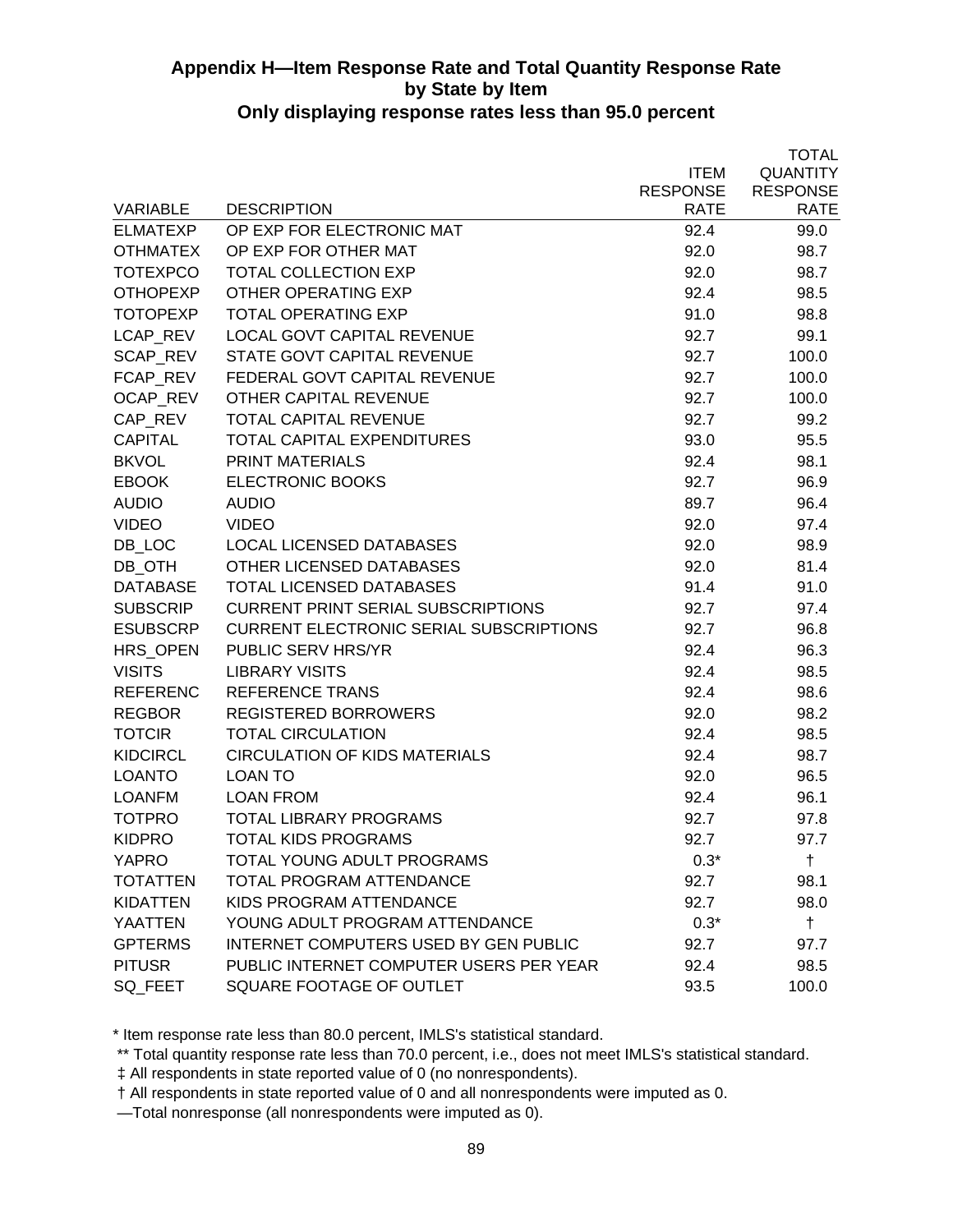### **STATE ABBREVIATION=NM**

|          |                              |                 | TOTAL           |
|----------|------------------------------|-----------------|-----------------|
|          |                              | <b>ITEM</b>     | <b>QUANTITY</b> |
|          |                              | <b>RESPONSE</b> | <b>RESPONSE</b> |
| VARIABLE | <b>DESCRIPTION</b>           | <b>RATE</b>     | <b>RATE</b>     |
| FCAP REV | FEDERAL GOVT CAPITAL REVENUE | 98.9            |                 |

#### **STATE ABBREVIATION=NV**

|               |                                |                 | <b>TOTAL</b>    |
|---------------|--------------------------------|-----------------|-----------------|
|               |                                | <b>ITEM</b>     | <b>QUANTITY</b> |
|               |                                | <b>RESPONSE</b> | <b>RESPONSE</b> |
| VARIABLE      | <b>DESCRIPTION</b>             | <b>RATE</b>     | <b>RATE</b>     |
| FCAP REV      | FEDERAL GOVT CAPITAL REVENUE   | 100.0           | ŧ               |
| <b>VISITS</b> | <b>LIBRARY VISITS</b>          | 95.5            | 92.6            |
| <b>YAPRO</b>  | TOTAL YOUNG ADULT PROGRAMS     | 90.9            | 100.0           |
| YAATTEN       | YOUNG ADULT PROGRAM ATTENDANCE | 90.9            | 100.0           |
| SQ FEET       | SQUARE FOOTAGE OF OUTLET       | 94.5            | 100.0           |
|               |                                |                 |                 |

### **STATE ABBREVIATION=OH**

|                                |                 | <b>TOTAL</b>    |
|--------------------------------|-----------------|-----------------|
|                                | <b>ITEM</b>     | <b>QUANTITY</b> |
|                                | <b>RESPONSE</b> | <b>RESPONSE</b> |
| <b>DESCRIPTION</b>             | <b>RATE</b>     | <b>RATE</b>     |
| FEDERAL GOVERNMENT REVENUE     | 100.0           | ŧ               |
| TOTAL YOUNG ADULT PROGRAMS     | 94.4            | 100.0           |
| YOUNG ADULT PROGRAM ATTENDANCE | 92.8            | 100.0           |
| SQUARE FOOTAGE OF OUTLET       | 91.8            | 100.0           |
|                                |                 |                 |

### **STATE ABBREVIATION=OR**

|               |                       |                 | <b>TOTAL</b>    |
|---------------|-----------------------|-----------------|-----------------|
|               |                       | <b>ITEM</b>     | <b>QUANTITY</b> |
|               |                       | <b>RESPONSE</b> | <b>RESPONSE</b> |
| VARIABLE      | <b>DESCRIPTION</b>    | <b>RATE</b>     | <b>RATE</b>     |
| <b>VISITS</b> | <b>LIBRARY VISITS</b> | 87.4            | 85.9            |
| REFERENC      | REFERENCE TRANS       | 91.3            | 94.9            |
| <b>REGBOR</b> | REGISTERED BORROWERS  | 92.9            | 97.7            |

\* Item response rate less than 80.0 percent, IMLS's statistical standard.

\*\* Total quantity response rate less than 70.0 percent, i.e., does not meet IMLS's statistical standard.

‡ All respondents in state reported value of 0 (no nonrespondents).

† All respondents in state reported value of 0 and all nonrespondents were imputed as 0.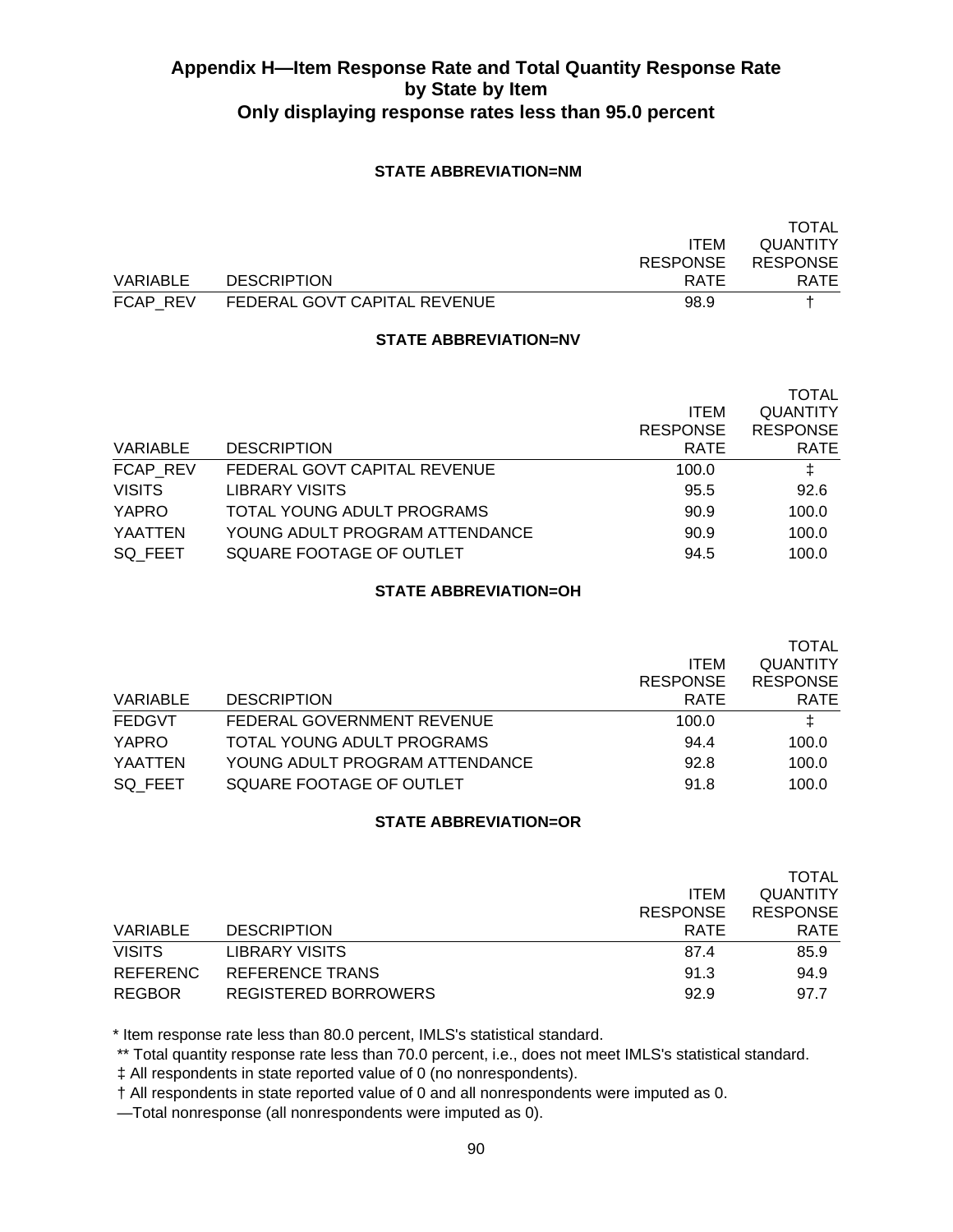|          |                                         |                 | TOTAL           |
|----------|-----------------------------------------|-----------------|-----------------|
|          |                                         | <b>ITEM</b>     | <b>QUANTITY</b> |
|          |                                         | <b>RESPONSE</b> | <b>RESPONSE</b> |
| VARIABLE | <b>DESCRIPTION</b>                      | <b>RATE</b>     | <b>RATE</b>     |
| KIDCIRCL | CIRCULATION OF KIDS MATERIALS           | 74.8*           | 89.0            |
| PITUSR   | PUBLIC INTERNET COMPUTER USERS PER YEAR | 93.7            | 91.0            |

### **STATE ABBREVIATION=PA**

|                                | <b>ITEM</b> | <b>TOTAL</b><br><b>QUANTITY</b><br><b>RESPONSE</b> |
|--------------------------------|-------------|----------------------------------------------------|
| <b>DESCRIPTION</b>             | <b>RATE</b> | <b>RATE</b>                                        |
| <b>LIBRARY VISITS</b>          | 94.5        | 95.3                                               |
| REFERENCE TRANS                | 93.4        | 95.7                                               |
| YOUNG ADULT PROGRAM ATTENDANCE | 94.1        | 100.0                                              |
| SQUARE FOOTAGE OF OUTLET       | 94.7        | 100.0                                              |
|                                |             | <b>RESPONSE</b>                                    |

#### **STATE ABBREVIATION=PR**

| VARIABLE        | <b>DESCRIPTION</b>              | <b>ITEM</b><br><b>RESPONSE</b><br>RATE | <b>TOTAL</b><br><b>QUANTITY</b><br><b>RESPONSE</b><br><b>RATE</b> |
|-----------------|---------------------------------|----------------------------------------|-------------------------------------------------------------------|
| MASTER          | ALA-MLS                         | 65.3*                                  | 100.0                                                             |
| <b>LIBRARIA</b> | TOTAL LIBRARIANS                | 65.3*                                  | 100.0                                                             |
| <b>OTHPAID</b>  | ALL OTHER PAID STAFF            | 65.3*                                  | 100.0                                                             |
| <b>TOTSTAFF</b> | TOTAL PAID EMPLOYEES            | 65.3*                                  | 100.0                                                             |
| <b>LOCGVT</b>   | <b>LOCAL GOVERNMENT REVENUE</b> | $28.6*$                                | 100.0                                                             |
| <b>STGVT</b>    | STATE GOVERNMENT REVENUE        | $28.6*$                                | 100.0                                                             |
| <b>FEDGVT</b>   | FEDERAL GOVERNMENT REVENUE      | $26.5*$                                | 100.0                                                             |
| <b>OTHINCM</b>  | OTHER OPERATING REVENUE         | $34.7*$                                | 100.0                                                             |
| <b>TOTINCM</b>  | TOTAL OPERATING REVENUE         | $16.3*$                                | 100.0                                                             |
| <b>SALARIES</b> | SALARIES & WAGES EXP            | $51.0*$                                | 100.0                                                             |
| <b>BENEFIT</b>  | <b>EMPLOYEE BENEFITS</b>        | $32.7*$                                | 100.0                                                             |
| <b>STAFFEXP</b> | <b>TOTAL STAFF EXP</b>          | $34.7*$                                | 100.0                                                             |
| <b>PRMATEXP</b> | OP EXP FOR PRINT MAT            | $38.8*$                                | 100.0                                                             |
| <b>ELMATEXP</b> | OP EXP FOR ELECTRONIC MAT       | $34.7*$                                | 100.0                                                             |
| <b>OTHMATEX</b> | OP EXP FOR OTHER MAT            | $34.7*$                                | 100.0                                                             |
| <b>TOTEXPCO</b> | <b>TOTAL COLLECTION EXP</b>     | $34.7*$                                | 100.0                                                             |
| <b>OTHOPEXP</b> | OTHER OPERATING EXP             | 28.6*                                  | 100.0                                                             |

\* Item response rate less than 80.0 percent, IMLS's statistical standard.

\*\* Total quantity response rate less than 70.0 percent, i.e., does not meet IMLS's statistical standard.

‡ All respondents in state reported value of 0 (no nonrespondents).

† All respondents in state reported value of 0 and all nonrespondents were imputed as 0.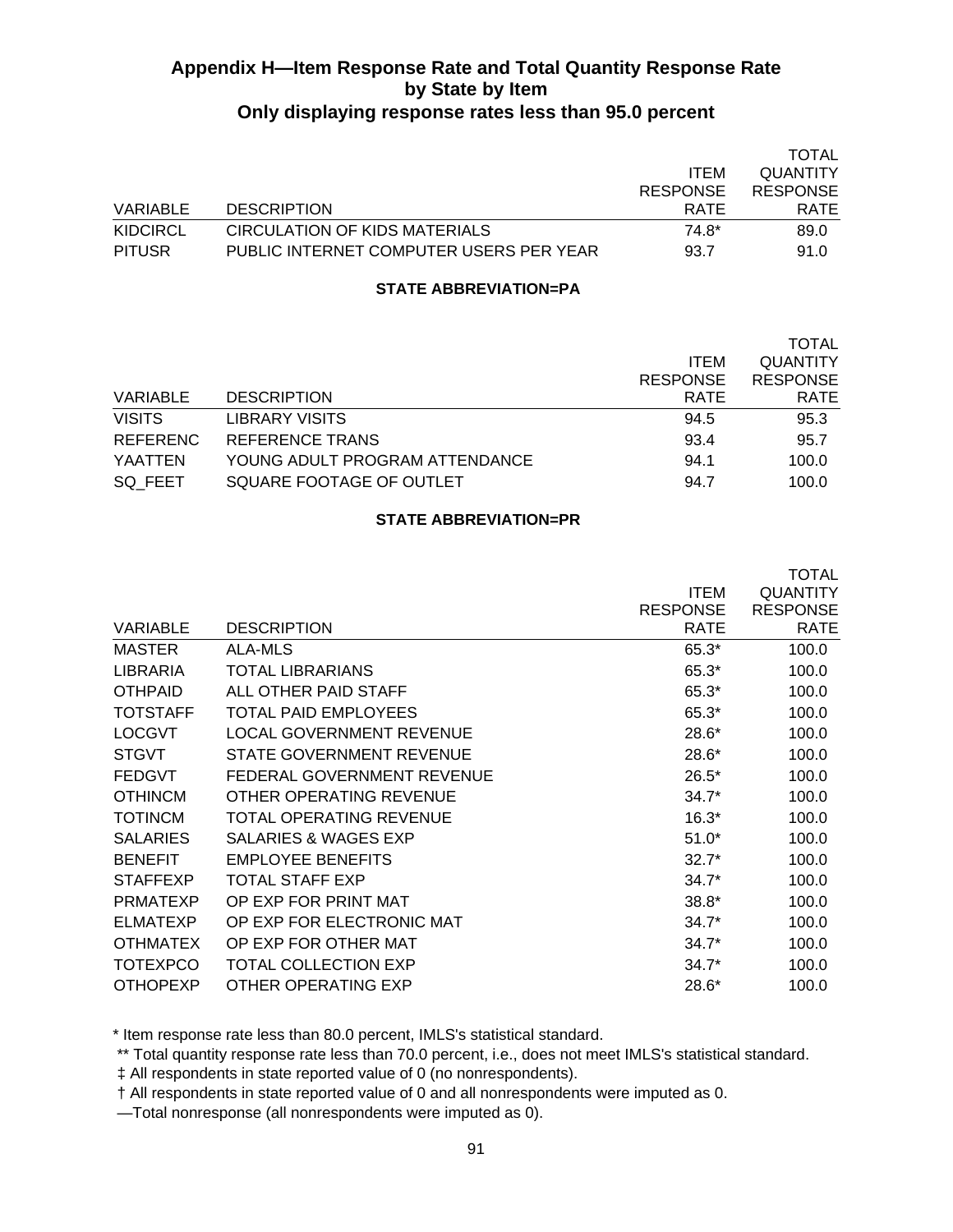|                 |                                                |                 | <b>TOTAL</b>    |
|-----------------|------------------------------------------------|-----------------|-----------------|
|                 |                                                | <b>ITEM</b>     | <b>QUANTITY</b> |
|                 |                                                | <b>RESPONSE</b> | <b>RESPONSE</b> |
| VARIABLE        | <b>DESCRIPTION</b>                             | RATE            | <b>RATE</b>     |
| <b>TOTOPEXP</b> | <b>TOTAL OPERATING EXP</b>                     | $20.4*$         | 100.0           |
| LCAP_REV        | <b>LOCAL GOVT CAPITAL REVENUE</b>              | $24.5*$         | 100.0           |
| SCAP_REV        | STATE GOVT CAPITAL REVENUE                     | 28.6*           | 100.0           |
| FCAP_REV        | FEDERAL GOVT CAPITAL REVENUE                   | $30.6*$         | 100.0           |
| OCAP_REV        | <b>OTHER CAPITAL REVENUE</b>                   | $24.5*$         | 100.0           |
| CAP_REV         | <b>TOTAL CAPITAL REVENUE</b>                   | $24.5*$         | 100.0           |
| <b>CAPITAL</b>  | <b>TOTAL CAPITAL EXPENDITURES</b>              | $26.5*$         | 100.0           |
| <b>BKVOL</b>    | <b>PRINT MATERIALS</b>                         | $53.1*$         | 100.0           |
| <b>EBOOK</b>    | <b>ELECTRONIC BOOKS</b>                        | $38.8*$         | 100.0           |
| <b>AUDIO</b>    | <b>AUDIO</b>                                   | 49.0*           | 100.0           |
| <b>VIDEO</b>    | <b>VIDEO</b>                                   | $53.1*$         | 100.0           |
| DB_LOC          | <b>LOCAL LICENSED DATABASES</b>                | 44.9*           | 100.0           |
| DB_ST           | <b>STATE LICENSED DATABASES</b>                | 42.9*           | 100.0           |
| DB_OTH          | <b>OTHER LICENSED DATABASES</b>                | 42.9*           | 100.0           |
| <b>DATABASE</b> | <b>TOTAL LICENSED DATABASES</b>                | 42.9*           | 100.0           |
| <b>SUBSCRIP</b> | <b>CURRENT PRINT SERIAL SUBSCRIPTIONS</b>      | $53.1*$         | 100.0           |
| <b>ESUBSCRP</b> | <b>CURRENT ELECTRONIC SERIAL SUBSCRIPTIONS</b> | 40.8*           | 100.0           |
| HRS_OPEN        | <b>PUBLIC SERV HRS/YR</b>                      | $61.2*$         | 100.0           |
| <b>VISITS</b>   | <b>LIBRARY VISITS</b>                          | $61.2*$         | 100.0           |
| <b>REFERENC</b> | <b>REFERENCE TRANS</b>                         | $51.0*$         | 100.0           |
| <b>REGBOR</b>   | <b>REGISTERED BORROWERS</b>                    | $51.0*$         | 100.0           |
| <b>TOTCIR</b>   | <b>TOTAL CIRCULATION</b>                       | 42.9*           | 100.0           |
| <b>KIDCIRCL</b> | <b>CIRCULATION OF KIDS MATERIALS</b>           | 42.9*           | 100.0           |
| <b>LOANTO</b>   | <b>LOAN TO</b>                                 | $51.0*$         | 100.0           |
| <b>LOANFM</b>   | <b>LOAN FROM</b>                               | $51.0*$         | 100.0           |
| <b>TOTPRO</b>   | <b>TOTAL LIBRARY PROGRAMS</b>                  | $51.0*$         | 100.0           |
| <b>KIDPRO</b>   | <b>TOTAL KIDS PROGRAMS</b>                     | $55.1*$         | 100.0           |
| <b>YAPRO</b>    | <b>TOTAL YOUNG ADULT PROGRAMS</b>              | 46.9*           | 100.0           |
| <b>TOTATTEN</b> | <b>TOTAL PROGRAM ATTENDANCE</b>                | $57.1*$         | 100.0           |
| <b>KIDATTEN</b> | KIDS PROGRAM ATTENDANCE                        | $55.1*$         | 100.0           |
| YAATTEN         | YOUNG ADULT PROGRAM ATTENDANCE                 | $53.1*$         | 100.0           |
| <b>GPTERMS</b>  | <b>INTERNET COMPUTERS USED BY GEN PUBLIC</b>   | $61.2*$         | 100.0           |
| <b>PITUSR</b>   | PUBLIC INTERNET COMPUTER USERS PER YEAR        | $57.1*$         | 100.0           |
| SQ FEET         | SQUARE FOOTAGE OF OUTLET                       | $4.8*$          | 100.0           |
|                 |                                                |                 |                 |

\* Item response rate less than 80.0 percent, IMLS's statistical standard.

\*\* Total quantity response rate less than 70.0 percent, i.e., does not meet IMLS's statistical standard.

 <sup>‡</sup> All respondents in state reported value of 0 (no nonrespondents).

 <sup>†</sup> All respondents in state reported value of 0 and all nonrespondents were imputed as 0.

 <sup>—</sup>Total nonresponse (all nonrespondents were imputed as 0).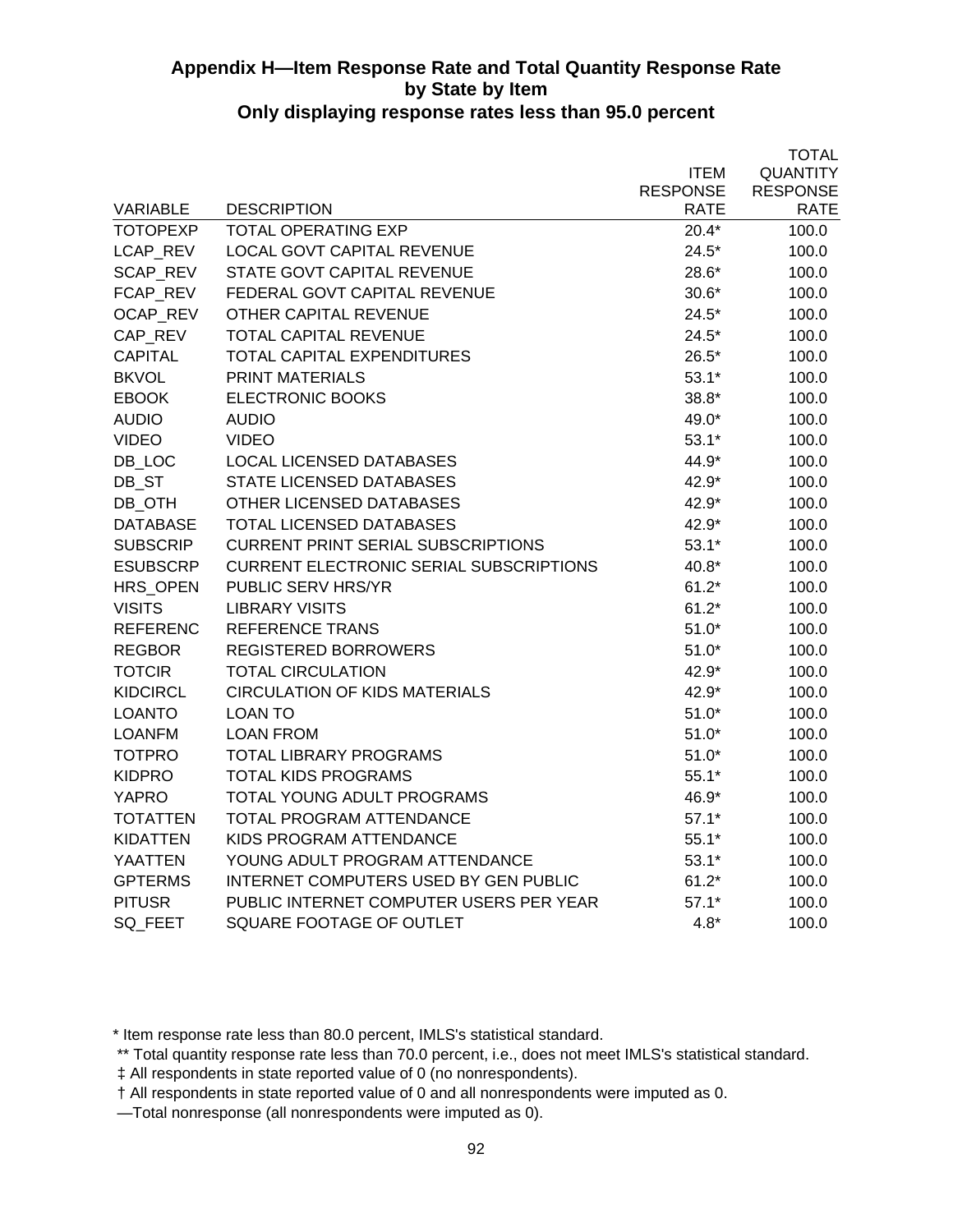### **STATE ABBREVIATION=SC**

|          |                          |                 | TOTAL           |
|----------|--------------------------|-----------------|-----------------|
|          |                          | <b>ITEM</b>     | <b>QUANTITY</b> |
|          |                          | <b>RESPONSE</b> | <b>RESPONSE</b> |
| VARIABLE | <b>DESCRIPTION</b>       | RATE            | <b>RATE</b>     |
| SQ FEET  | SQUARE FOOTAGE OF OUTLET | 84.4            | 100.0           |

#### **STATE ABBREVIATION=SD**

|                 |                                |                 | <b>TOTAL</b>    |
|-----------------|--------------------------------|-----------------|-----------------|
|                 |                                | <b>ITEM</b>     | <b>QUANTITY</b> |
|                 |                                | <b>RESPONSE</b> | <b>RESPONSE</b> |
| VARIABLE        | <b>DESCRIPTION</b>             | <b>RATE</b>     | <b>RATE</b>     |
| <b>LOCGVT</b>   | LOCAL GOVERNMENT REVENUE       | 93.8            | 96.8            |
| <b>STGVT</b>    | STATE GOVERNMENT REVENUE       | 96.4            | t               |
| <b>TOTINCM</b>  | <b>TOTAL OPERATING REVENUE</b> | 93.8            | 96.9            |
| SCAP_REV        | STATE GOVT CAPITAL REVENUE     | 96.4            | t               |
| <b>REFERENC</b> | REFERENCE TRANS                | 92.9            | 66.5**          |
| <b>KIDCIRCL</b> | CIRCULATION OF KIDS MATERIALS  | 93.8            | 94.9            |
| <b>LOANTO</b>   | LOAN TO                        | 95.5            | 85.8            |
| <b>LOANFM</b>   | <b>LOAN FROM</b>               | 95.5            | 87.8            |
| <b>YAPRO</b>    | TOTAL YOUNG ADULT PROGRAMS     | 93.8            | 100.0           |
| YAATTEN         | YOUNG ADULT PROGRAM ATTENDANCE | 92.9            | 100.0           |
| SQ FEET         | SQUARE FOOTAGE OF OUTLET       | 84.0            | 100.0           |
|                 |                                |                 |                 |

### **STATE ABBREVIATION=TX**

|               |                                         |                 | TOTAL           |
|---------------|-----------------------------------------|-----------------|-----------------|
|               |                                         | <b>ITEM</b>     | <b>QUANTITY</b> |
|               |                                         | <b>RESPONSE</b> | <b>RESPONSE</b> |
| VARIABLE      | <b>DESCRIPTION</b>                      | RATE            | <b>RATE</b>     |
| <b>PITUSR</b> | PUBLIC INTERNET COMPUTER USERS PER YEAR | 98.9            | 82.4            |

\* Item response rate less than 80.0 percent, IMLS's statistical standard.

\*\* Total quantity response rate less than 70.0 percent, i.e., does not meet IMLS's statistical standard.

‡ All respondents in state reported value of 0 (no nonrespondents).

† All respondents in state reported value of 0 and all nonrespondents were imputed as 0.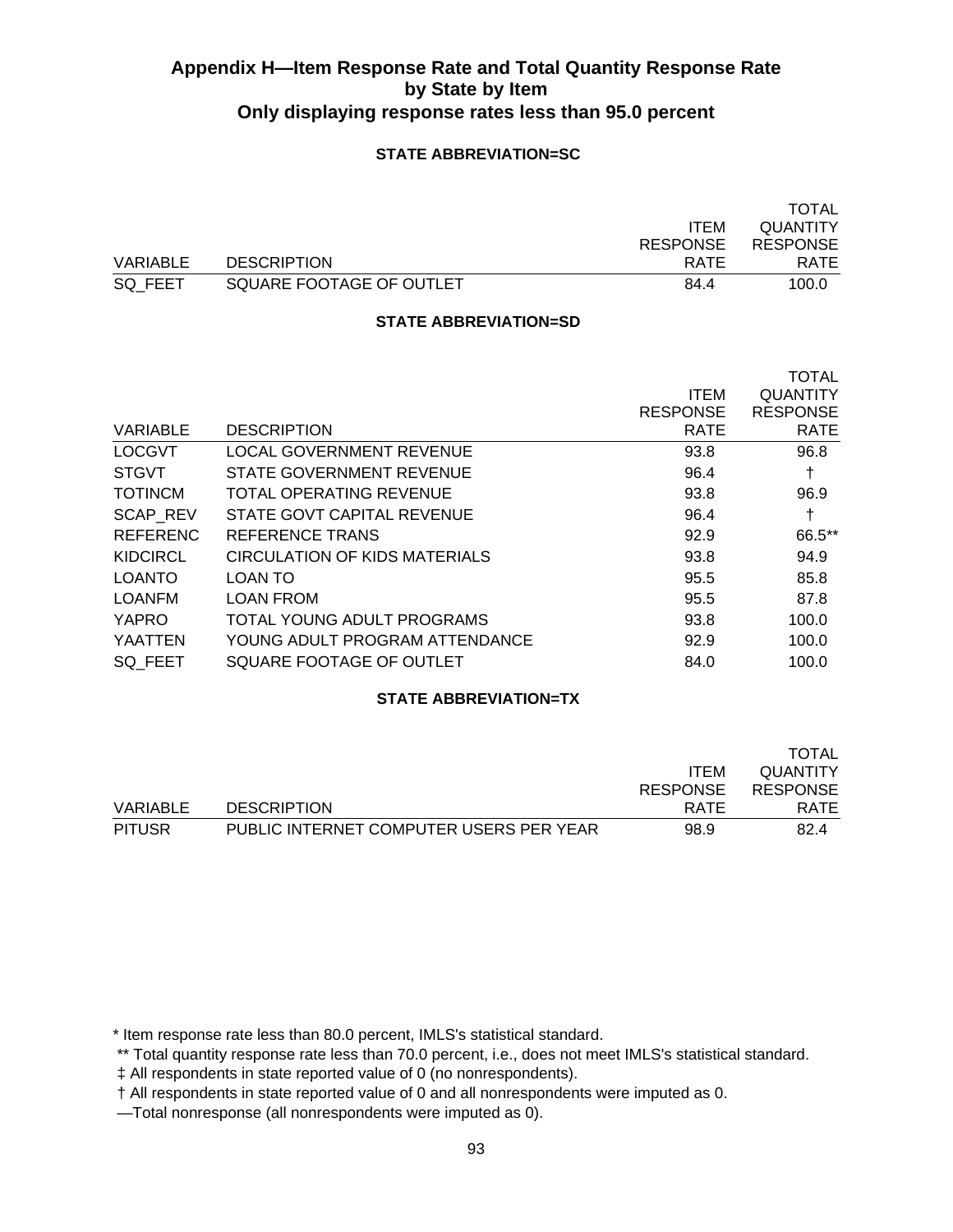### **STATE ABBREVIATION=UT**

|                 |                                         |                 | <b>TOTAL</b>    |
|-----------------|-----------------------------------------|-----------------|-----------------|
|                 |                                         | <b>ITEM</b>     | <b>QUANTITY</b> |
|                 |                                         | <b>RESPONSE</b> | <b>RESPONSE</b> |
| VARIABLE        | <b>DESCRIPTION</b>                      | <b>RATE</b>     | <b>RATE</b>     |
| <b>OTHMATEX</b> | OP EXP FOR OTHER MAT                    | 84.5            | 100.0           |
| <b>TOTEXPCO</b> | <b>TOTAL COLLECTION EXP</b>             | 84.5            | 99.1            |
| <b>TOTOPEXP</b> | TOTAL OPERATING EXP                     | 84.5            | 98.6            |
| DB OTH          | OTHER LICENSED DATABASES                | 98.6            | t               |
| <b>VISITS</b>   | LIBRARY VISITS                          | 90.1            | 92.8            |
| <b>REFERENC</b> | REFERENCE TRANS                         | 80.3            | 96.7            |
| <b>KIDCIRCL</b> | CIRCULATION OF KIDS MATERIALS           | 90.1            | 96.1            |
| <b>PITUSR</b>   | PUBLIC INTERNET COMPUTER USERS PER YEAR | 93.0            | 92.1            |
| SQ FEET         | SQUARE FOOTAGE OF OUTLET                | 84.1            | 100.0           |
|                 |                                         |                 |                 |

### **STATE ABBREVIATION=VA**

|                 |                               | <b>ITEM</b><br><b>RESPONSE</b> | <b>TOTAL</b><br><b>QUANTITY</b><br><b>RESPONSE</b> |
|-----------------|-------------------------------|--------------------------------|----------------------------------------------------|
| <b>VARIABLE</b> | <b>DESCRIPTION</b>            | <b>RATE</b>                    | <b>RATE</b>                                        |
| <b>REFERENC</b> | <b>REFERENCE TRANS</b>        | 90.1                           | 95.9                                               |
| <b>KIDCIRCL</b> | CIRCULATION OF KIDS MATERIALS | 91.2                           | 86.0                                               |
| KIDATTEN        | KIDS PROGRAM ATTENDANCE       | 96.7                           | 93.7                                               |
| SQ FEET         | SQUARE FOOTAGE OF OUTLET      | 91.0                           | 100.0                                              |

### **STATE ABBREVIATION=VI**

|                 |                         |                 | <b>TOTAL</b>    |
|-----------------|-------------------------|-----------------|-----------------|
|                 |                         | <b>ITEM</b>     | <b>QUANTITY</b> |
|                 |                         | <b>RESPONSE</b> | <b>RESPONSE</b> |
| VARIABLE        | <b>DESCRIPTION</b>      | <b>RATE</b>     | <b>RATE</b>     |
| POPU LSA        | POPULATION OF LSA       | $0.0*$          |                 |
| POPU UND        | UNDUPLICATED POP OF LSA | $0.0*$          |                 |
| <b>CENTLIB</b>  | # OF CENTRAL LIBRARIES  | $0.0*$          |                 |
| <b>BRANLIB</b>  | # OF BRANCH LIBRARIES   | $0.0*$          |                 |
| <b>BKMOB</b>    | # OF BOOKMOBILES        | $0.0*$          |                 |
| <b>MASTER</b>   | ALA-MLS                 | $0.0*$          |                 |
| <b>LIBRARIA</b> | <b>TOTAL LIBRARIANS</b> | $0.0*$          |                 |

\* Item response rate less than 80.0 percent, IMLS's statistical standard.

\*\* Total quantity response rate less than 70.0 percent, i.e., does not meet IMLS's statistical standard.

‡ All respondents in state reported value of 0 (no nonrespondents).

† All respondents in state reported value of 0 and all nonrespondents were imputed as 0.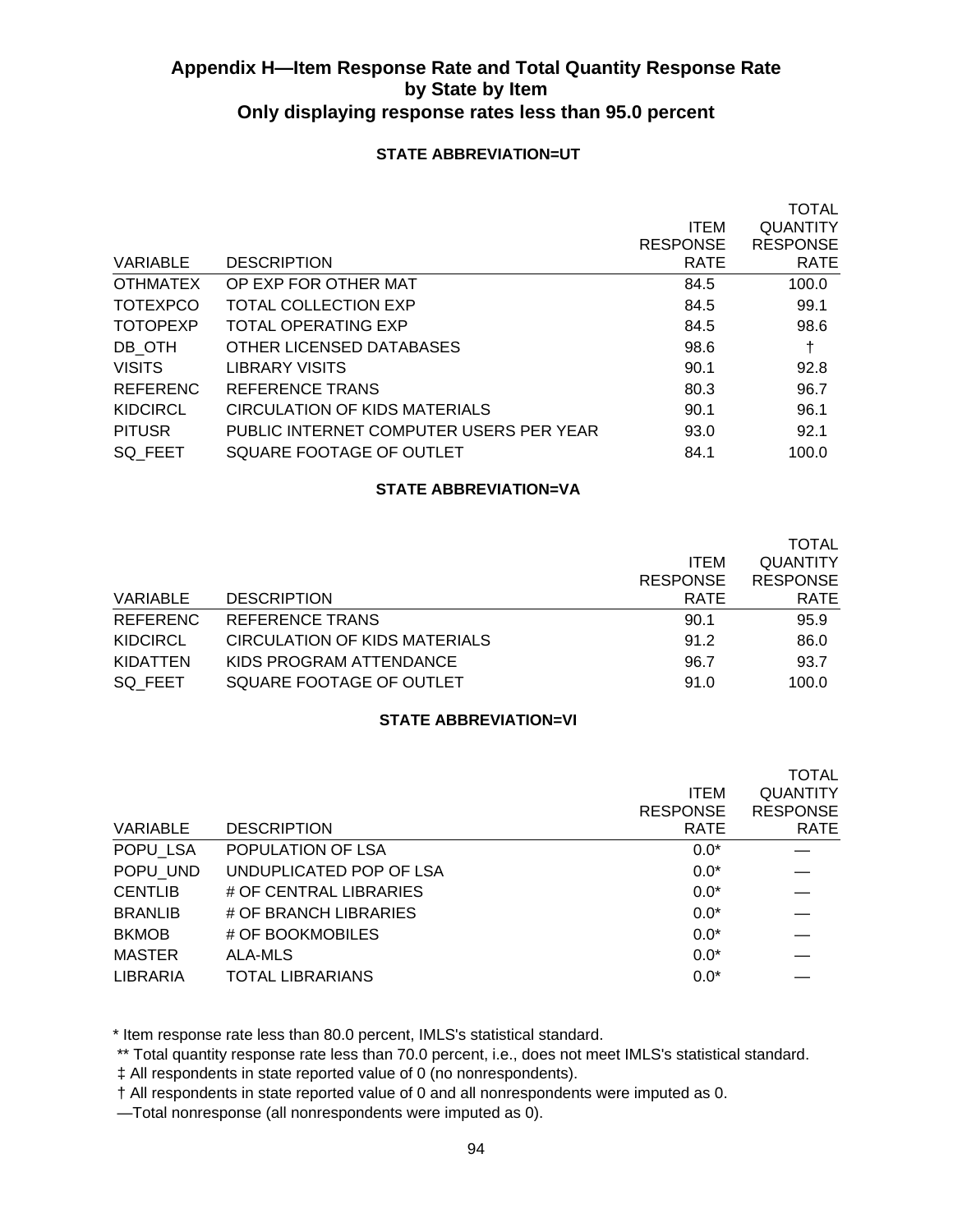|                 |                                                |                 | <b>TOTAL</b>    |
|-----------------|------------------------------------------------|-----------------|-----------------|
|                 |                                                | <b>ITEM</b>     | <b>QUANTITY</b> |
|                 |                                                | <b>RESPONSE</b> | <b>RESPONSE</b> |
| <b>VARIABLE</b> | <b>DESCRIPTION</b>                             | <b>RATE</b>     | <b>RATE</b>     |
| <b>OTHPAID</b>  | ALL OTHER PAID STAFF                           | $0.0*$          |                 |
| <b>TOTSTAFF</b> | <b>TOTAL PAID EMPLOYEES</b>                    | $0.0*$          |                 |
| <b>LOCGVT</b>   | <b>LOCAL GOVERNMENT REVENUE</b>                | $0.0*$          |                 |
| <b>STGVT</b>    | STATE GOVERNMENT REVENUE                       | $0.0*$          |                 |
| <b>FEDGVT</b>   | FEDERAL GOVERNMENT REVENUE                     | $0.0*$          |                 |
| <b>OTHINCM</b>  | OTHER OPERATING REVENUE                        | $0.0*$          |                 |
| <b>TOTINCM</b>  | <b>TOTAL OPERATING REVENUE</b>                 | $0.0*$          |                 |
| <b>SALARIES</b> | <b>SALARIES &amp; WAGES EXP</b>                | $0.0*$          |                 |
| <b>BENEFIT</b>  | <b>EMPLOYEE BENEFITS</b>                       | $0.0^\star$     |                 |
| <b>STAFFEXP</b> | <b>TOTAL STAFF EXP</b>                         | $0.0*$          |                 |
| <b>PRMATEXP</b> | OP EXP FOR PRINT MAT                           | $0.0*$          |                 |
| <b>ELMATEXP</b> | OP EXP FOR ELECTRONIC MAT                      | $0.0*$          |                 |
| <b>OTHMATEX</b> | OP EXP FOR OTHER MAT                           | $0.0*$          |                 |
| <b>TOTEXPCO</b> | <b>TOTAL COLLECTION EXP</b>                    | $0.0*$          |                 |
| <b>OTHOPEXP</b> | OTHER OPERATING EXP                            | $0.0*$          |                 |
| <b>TOTOPEXP</b> | <b>TOTAL OPERATING EXP</b>                     | $0.0*$          |                 |
| LCAP_REV        | <b>LOCAL GOVT CAPITAL REVENUE</b>              | $0.0*$          |                 |
| <b>SCAP REV</b> | STATE GOVT CAPITAL REVENUE                     | $0.0*$          |                 |
| FCAP REV        | FEDERAL GOVT CAPITAL REVENUE                   | $0.0*$          |                 |
| OCAP REV        | OTHER CAPITAL REVENUE                          | $0.0*$          |                 |
| CAP REV         | <b>TOTAL CAPITAL REVENUE</b>                   | $0.0*$          |                 |
| <b>CAPITAL</b>  | TOTAL CAPITAL EXPENDITURES                     | $0.0*$          |                 |
| <b>BKVOL</b>    | <b>PRINT MATERIALS</b>                         | $0.0*$          |                 |
| <b>EBOOK</b>    | ELECTRONIC BOOKS                               | $0.0*$          |                 |
| <b>AUDIO</b>    | <b>AUDIO</b>                                   | $0.0*$          |                 |
| <b>VIDEO</b>    | <b>VIDEO</b>                                   | $0.0*$          |                 |
| DB_LOC          | <b>LOCAL LICENSED DATABASES</b>                | $0.0*$          |                 |
| DB ST           | STATE LICENSED DATABASES                       | $0.0*$          |                 |
| DB OTH          | OTHER LICENSED DATABASES                       | $0.0*$          |                 |
| <b>DATABASE</b> | TOTAL LICENSED DATABASES                       | $0.0*$          |                 |
| <b>SUBSCRIP</b> | <b>CURRENT PRINT SERIAL SUBSCRIPTIONS</b>      | $0.0*$          |                 |
| <b>ESUBSCRP</b> | <b>CURRENT ELECTRONIC SERIAL SUBSCRIPTIONS</b> | $0.0*$          |                 |
| HRS OPEN        | <b>PUBLIC SERV HRS/YR</b>                      | $0.0*$          |                 |
| <b>VISITS</b>   | <b>LIBRARY VISITS</b>                          | $0.0*$          |                 |
| <b>REFERENC</b> | <b>REFERENCE TRANS</b>                         | $0.0*$          |                 |
| <b>REGBOR</b>   | <b>REGISTERED BORROWERS</b>                    | $0.0*$          |                 |
| <b>TOTCIR</b>   | <b>TOTAL CIRCULATION</b>                       | $0.0*$          |                 |

\* Item response rate less than 80.0 percent, IMLS's statistical standard.

\*\* Total quantity response rate less than 70.0 percent, i.e., does not meet IMLS's statistical standard.

‡ All respondents in state reported value of 0 (no nonrespondents).

† All respondents in state reported value of 0 and all nonrespondents were imputed as 0.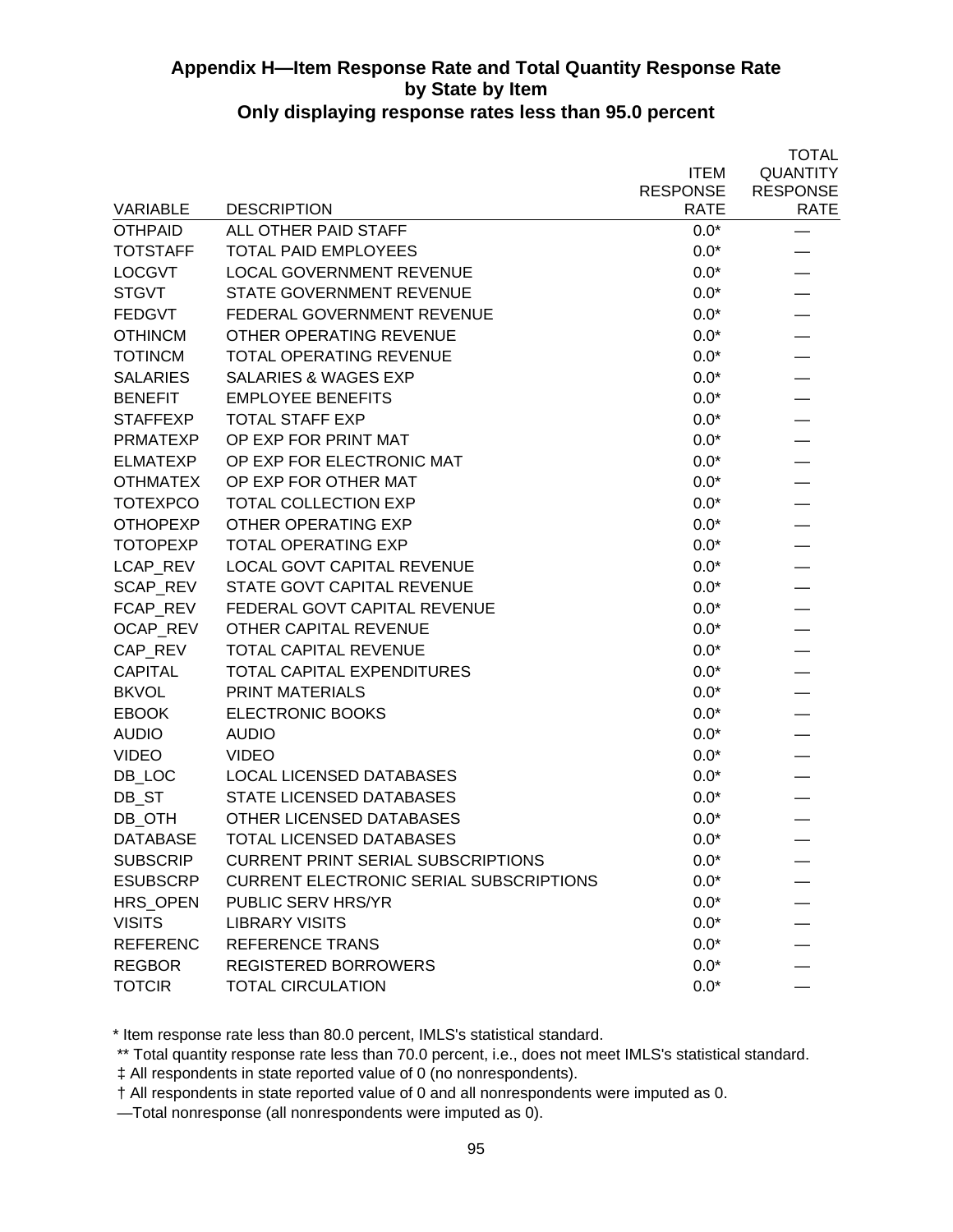|                 |                                          |                 | <b>TOTAL</b>    |
|-----------------|------------------------------------------|-----------------|-----------------|
|                 |                                          | <b>ITEM</b>     | QUANTITY        |
|                 |                                          | <b>RESPONSE</b> | <b>RESPONSE</b> |
| VARIABLE        | <b>DESCRIPTION</b>                       | RATE            | <b>RATE</b>     |
| <b>KIDCIRCL</b> | <b>CIRCULATION OF KIDS MATERIALS</b>     | $0.0*$          |                 |
| <b>LOANTO</b>   | LOAN TO                                  | $0.0*$          |                 |
| <b>LOANFM</b>   | LOAN FROM                                | $0.0*$          |                 |
| <b>TOTPRO</b>   | TOTAL LIBRARY PROGRAMS                   | $0.0*$          |                 |
| <b>KIDPRO</b>   | <b>TOTAL KIDS PROGRAMS</b>               | $0.0*$          |                 |
| <b>YAPRO</b>    | TOTAL YOUNG ADULT PROGRAMS               | $0.0*$          |                 |
| <b>TOTATTEN</b> | TOTAL PROGRAM ATTENDANCE                 | $0.0*$          |                 |
| KIDATTEN        | KIDS PROGRAM ATTENDANCE                  | $0.0*$          |                 |
| <b>YAATTEN</b>  | YOUNG ADULT PROGRAM ATTENDANCE           | $0.0*$          |                 |
| <b>GPTERMS</b>  | INTERNET COMPUTERS USED BY GEN PUBLIC    | $0.0*$          |                 |
| <b>PITUSR</b>   | PUBLIC INTERNET COMPUTER USERS PER YEAR  | $0.0*$          |                 |
| SQ FEET         | SQUARE FOOTAGE OF OUTLET                 | 83.3            | 100.0           |
| L NUM BM        | NUMBER OF BOOKMOBILES IN BOOKMOBILE SERV | 100.0           | ŧ               |
|                 |                                          |                 |                 |

#### **STATE ABBREVIATION=VT**

| VARIABLE        | <b>DESCRIPTION</b>              | <b>ITEM</b><br><b>RESPONSE</b><br><b>RATE</b> | <b>TOTAL</b><br><b>QUANTITY</b><br><b>RESPONSE</b><br><b>RATE</b> |
|-----------------|---------------------------------|-----------------------------------------------|-------------------------------------------------------------------|
| MASTER          | ALA-MLS                         | 94.0                                          | 100.0                                                             |
| <b>LIBRARIA</b> | TOTAL LIBRARIANS                | 94.0                                          | 99.5                                                              |
| <b>OTHPAID</b>  | ALL OTHER PAID STAFF            | 94.0                                          | 100.0                                                             |
| <b>TOTSTAFF</b> | TOTAL PAID EMPLOYEES            | 94.0                                          | 99.7                                                              |
| <b>LOCGVT</b>   | <b>LOCAL GOVERNMENT REVENUE</b> | 93.5                                          | 99.3                                                              |
| <b>STGVT</b>    | STATE GOVERNMENT REVENUE        | 93.5                                          | $0.0**$                                                           |
| <b>FEDGVT</b>   | FEDERAL GOVERNMENT REVENUE      | 93.5                                          | 100.0                                                             |
| <b>OTHINCM</b>  | OTHER OPERATING REVENUE         | 93.5                                          | 97.6                                                              |
| <b>TOTINCM</b>  | TOTAL OPERATING REVENUE         | 93.5                                          | 98.9                                                              |
| <b>SALARIES</b> | SALARIES & WAGES EXP            | 86.4                                          | 96.5                                                              |
| <b>BENEFIT</b>  | <b>EMPLOYEE BENEFITS</b>        | 86.4                                          | 97.7                                                              |
| <b>STAFFEXP</b> | <b>TOTAL STAFF EXP</b>          | 92.9                                          | 99.4                                                              |
| <b>PRMATEXP</b> | OP EXP FOR PRINT MAT            | 78.8*                                         | 87.6                                                              |
| <b>ELMATEXP</b> | OP EXP FOR ELECTRONIC MAT       | 84.8                                          | 97.3                                                              |
| <b>OTHMATEX</b> | OP EXP FOR OTHER MAT            | 78.8*                                         | 94.1                                                              |
| <b>TOTEXPCO</b> | <b>TOTAL COLLECTION EXP</b>     | 93.5                                          | 98.2                                                              |
| <b>OTHOPEXP</b> | OTHER OPERATING EXP             | 93.5                                          | 99.0                                                              |

\* Item response rate less than 80.0 percent, IMLS's statistical standard.

\*\* Total quantity response rate less than 70.0 percent, i.e., does not meet IMLS's statistical standard.

‡ All respondents in state reported value of 0 (no nonrespondents).

† All respondents in state reported value of 0 and all nonrespondents were imputed as 0.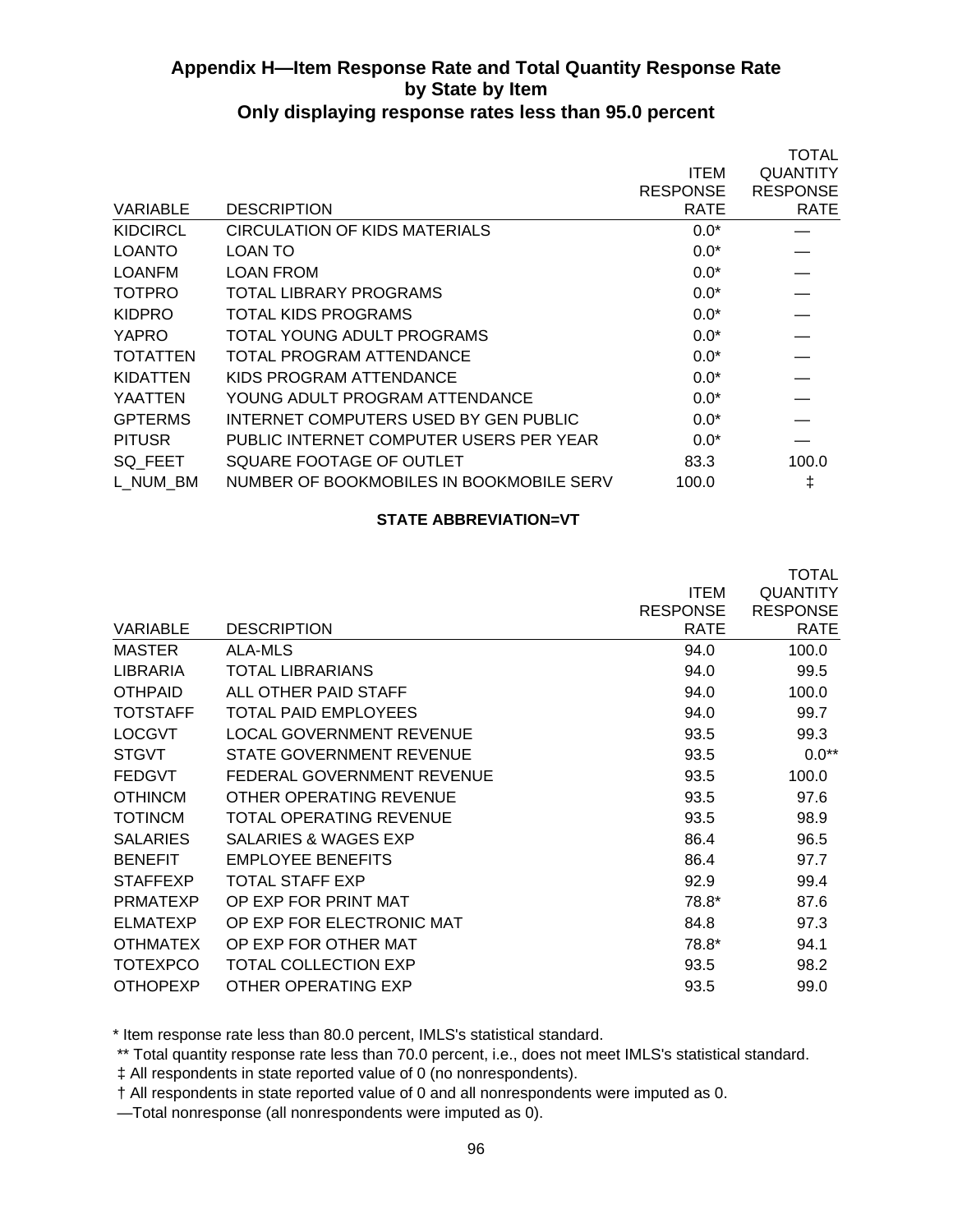|                 |                                                |                 | <b>TOTAL</b>    |
|-----------------|------------------------------------------------|-----------------|-----------------|
|                 |                                                | <b>ITEM</b>     | <b>QUANTITY</b> |
|                 |                                                | <b>RESPONSE</b> | <b>RESPONSE</b> |
| <b>VARIABLE</b> | <b>DESCRIPTION</b>                             | <b>RATE</b>     | <b>RATE</b>     |
| <b>TOTOPEXP</b> | <b>TOTAL OPERATING EXP</b>                     | 92.9            | 99.1            |
| LCAP REV        | <b>LOCAL GOVT CAPITAL REVENUE</b>              | 94.0            | 99.5            |
| <b>SCAP REV</b> | <b>STATE GOVT CAPITAL REVENUE</b>              | 94.0            | $\ddagger$      |
| FCAP_REV        | FEDERAL GOVT CAPITAL REVENUE                   | 94.0            | 100.0           |
| OCAP_REV        | OTHER CAPITAL REVENUE                          | 94.0            | 100.0           |
| CAP REV         | <b>TOTAL CAPITAL REVENUE</b>                   | 94.0            | 99.7            |
| <b>CAPITAL</b>  | TOTAL CAPITAL EXPENDITURES                     | 91.8            | 95.6            |
| <b>BKVOL</b>    | <b>PRINT MATERIALS</b>                         | 92.4            | 96.6            |
| <b>EBOOK</b>    | <b>ELECTRONIC BOOKS</b>                        | 93.5            | 100.0           |
| <b>AUDIO</b>    | <b>AUDIO</b>                                   | 92.9            | 97.3            |
| <b>VIDEO</b>    | <b>VIDEO</b>                                   | 92.9            | 96.8            |
| DB LOC          | <b>LOCAL LICENSED DATABASES</b>                | 92.9            | 100.0           |
| DB_ST           | STATE LICENSED DATABASES                       | 92.9            | 89.9            |
| DB OTH          | OTHER LICENSED DATABASES                       | 93.5            | $\ddagger$      |
| <b>DATABASE</b> | <b>TOTAL LICENSED DATABASES</b>                | 92.9            | 90.7            |
| <b>SUBSCRIP</b> | <b>CURRENT PRINT SERIAL SUBSCRIPTIONS</b>      | 93.5            | 97.1            |
| <b>ESUBSCRP</b> | <b>CURRENT ELECTRONIC SERIAL SUBSCRIPTIONS</b> | 93.5            | 100.0           |
| HRS_OPEN        | <b>PUBLIC SERV HRS/YR</b>                      | 92.4            | 96.5            |
| <b>VISITS</b>   | <b>LIBRARY VISITS</b>                          | 92.4            | 98.1            |
| <b>REFERENC</b> | <b>REFERENCE TRANS</b>                         | 92.4            | 95.9            |
| <b>REGBOR</b>   | <b>REGISTERED BORROWERS</b>                    | 83.2            | 93.2            |
| <b>TOTCIR</b>   | <b>TOTAL CIRCULATION</b>                       | 91.3            | 98.4            |
| <b>KIDCIRCL</b> | <b>CIRCULATION OF KIDS MATERIALS</b>           | 64.7*           | 78.6            |
| <b>LOANTO</b>   | <b>LOAN TO</b>                                 | 92.4            | 94.7            |
| <b>LOANFM</b>   | <b>LOAN FROM</b>                               | 92.9            | 93.2            |
| <b>TOTPRO</b>   | <b>TOTAL LIBRARY PROGRAMS</b>                  | 92.4            | 98.2            |
| <b>KIDPRO</b>   | <b>TOTAL KIDS PROGRAMS</b>                     | 85.3            | 94.7            |
| <b>YAPRO</b>    | TOTAL YOUNG ADULT PROGRAMS                     | 60.9*           | 100.0           |
| <b>TOTATTEN</b> | TOTAL PROGRAM ATTENDANCE                       | 83.7            | 93.5            |
| KIDATTEN        | KIDS PROGRAM ATTENDANCE                        | 76.6*           | 91.5            |
| <b>YAATTEN</b>  | YOUNG ADULT PROGRAM ATTENDANCE                 | $58.2*$         | 100.0           |
| <b>GPTERMS</b>  | <b>INTERNET COMPUTERS USED BY GEN PUBLIC</b>   | 94.0            | 98.5            |
| <b>PITUSR</b>   | PUBLIC INTERNET COMPUTER USERS PER YEAR        | 91.3            | 98.1            |

\* Item response rate less than 80.0 percent, IMLS's statistical standard.

 <sup>\*\*</sup> Total quantity response rate less than 70.0 percent, i.e., does not meet IMLS's statistical standard.

 <sup>‡</sup> All respondents in state reported value of 0 (no nonrespondents).

 <sup>†</sup> All respondents in state reported value of 0 and all nonrespondents were imputed as 0.

 <sup>—</sup>Total nonresponse (all nonrespondents were imputed as 0).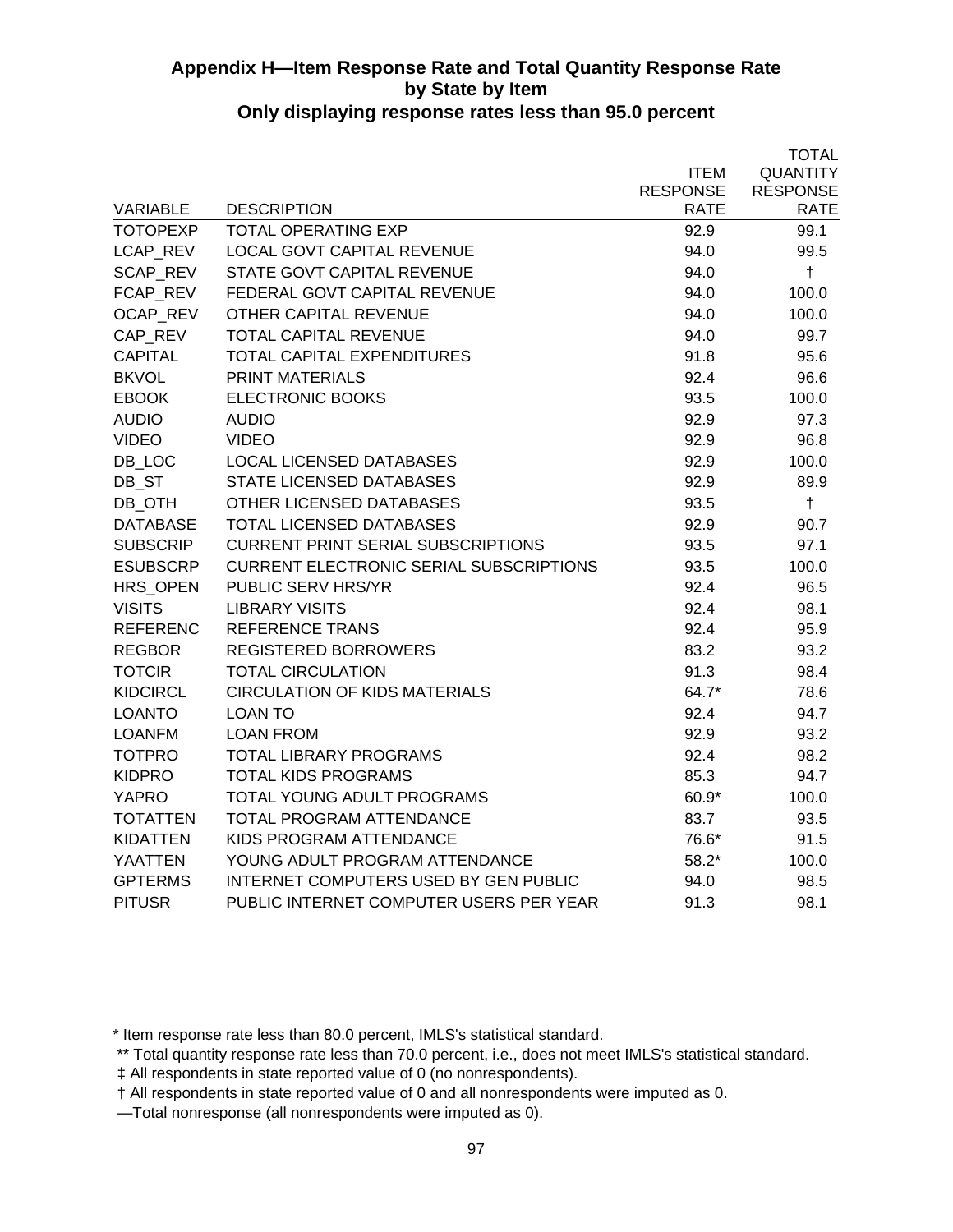### **STATE ABBREVIATION=WA**

|                 |                                                |                 | <b>TOTAL</b>    |
|-----------------|------------------------------------------------|-----------------|-----------------|
|                 |                                                | <b>ITEM</b>     | <b>QUANTITY</b> |
|                 |                                                | <b>RESPONSE</b> | <b>RESPONSE</b> |
| <b>VARIABLE</b> | <b>DESCRIPTION</b>                             | <b>RATE</b>     | <b>RATE</b>     |
| <b>MASTER</b>   | <b>ALA-MLS</b>                                 | 98.4            | 93.4            |
| <b>LIBRARIA</b> | <b>TOTAL LIBRARIANS</b>                        | 98.4            | 92.7            |
| <b>OTHPAID</b>  | ALL OTHER PAID STAFF                           | 98.4            | 94.4            |
| <b>TOTSTAFF</b> | <b>TOTAL PAID EMPLOYEES</b>                    | 98.4            | 94.0            |
| <b>LOCGVT</b>   | <b>LOCAL GOVERNMENT REVENUE</b>                | 98.4            | 94.8            |
| <b>OTHINCM</b>  | OTHER OPERATING REVENUE                        | 98.4            | 92.2            |
| <b>TOTINCM</b>  | <b>TOTAL OPERATING REVENUE</b>                 | 98.4            | 94.7            |
| <b>SALARIES</b> | <b>SALARIES &amp; WAGES EXP</b>                | 98.4            | 93.8            |
| <b>BENEFIT</b>  | <b>EMPLOYEE BENEFITS</b>                       | 98.4            | 94.7            |
| <b>STAFFEXP</b> | <b>TOTAL STAFF EXP</b>                         | 98.4            | 94.0            |
| PRMATEXP        | OP EXP FOR PRINT MAT                           | 95.2            | 93.7            |
| <b>ELMATEXP</b> | OP EXP FOR ELECTRONIC MAT                      | 96.8            | 94.6            |
| <b>OTHMATEX</b> | OP EXP FOR OTHER MAT                           | 95.2            | 89.7            |
| <b>TOTEXPCO</b> | <b>TOTAL COLLECTION EXP</b>                    | 98.4            | 94.2            |
| <b>TOTOPEXP</b> | <b>TOTAL OPERATING EXP</b>                     | 98.4            | 94.5            |
| FCAP REV        | FEDERAL GOVT CAPITAL REVENUE                   | 98.4            | $\ddagger$      |
| <b>BKVOL</b>    | <b>PRINT MATERIALS</b>                         | 96.8            | 93.2            |
| <b>EBOOK</b>    | <b>ELECTRONIC BOOKS</b>                        | 95.2            | 94.9            |
| <b>AUDIO</b>    | <b>AUDIO</b>                                   | 98.4            | 89.8            |
| <b>VIDEO</b>    | <b>VIDEO</b>                                   | 98.4            | 94.4            |
| <b>SUBSCRIP</b> | <b>CURRENT PRINT SERIAL SUBSCRIPTIONS</b>      | 93.7            | 94.7            |
| <b>ESUBSCRP</b> | <b>CURRENT ELECTRONIC SERIAL SUBSCRIPTIONS</b> | 85.7            | 100.0           |
| HRS OPEN        | PUBLIC SERV HRS/YR                             | 98.4            | 93.0            |
| <b>VISITS</b>   | <b>LIBRARY VISITS</b>                          | 93.7            | 89.3            |
| <b>REFERENC</b> | <b>REFERENCE TRANS</b>                         | 92.1            | 91.7            |
| <b>TOTCIR</b>   | <b>TOTAL CIRCULATION</b>                       | 98.4            | 94.0            |
| <b>KIDCIRCL</b> | <b>CIRCULATION OF KIDS MATERIALS</b>           | $77.8*$         | 83.0            |
| <b>LOANTO</b>   | LOAN TO                                        | 95.2            | 75.1            |
| <b>LOANFM</b>   | LOAN FROM                                      | 96.8            | 80.4            |
| <b>TOTPRO</b>   | <b>TOTAL LIBRARY PROGRAMS</b>                  | 98.4            | 93.3            |
| <b>KIDPRO</b>   | <b>TOTAL KIDS PROGRAMS</b>                     | 90.5            | 72.2            |
| <b>YAPRO</b>    | <b>TOTAL YOUNG ADULT PROGRAMS</b>              | 79.4*           | 100.0           |
| KIDATTEN        | KIDS PROGRAM ATTENDANCE                        | 92.1            | 88.8            |

\* Item response rate less than 80.0 percent, IMLS's statistical standard.

\*\* Total quantity response rate less than 70.0 percent, i.e., does not meet IMLS's statistical standard.

‡ All respondents in state reported value of 0 (no nonrespondents).

† All respondents in state reported value of 0 and all nonrespondents were imputed as 0.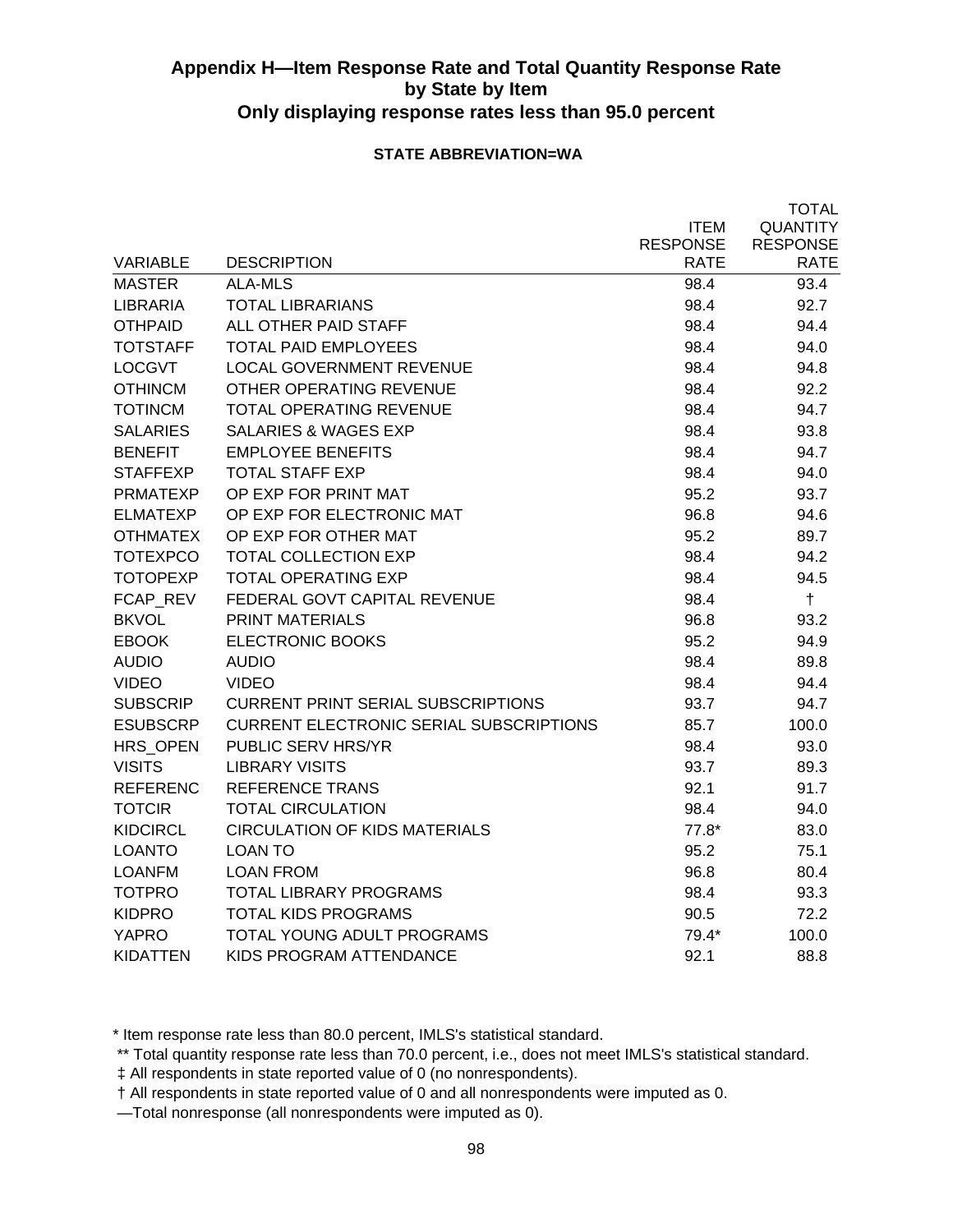|               |                                         |                 | <b>TOTAL</b>    |
|---------------|-----------------------------------------|-----------------|-----------------|
|               |                                         | <b>ITEM</b>     | <b>QUANTITY</b> |
|               |                                         | <b>RESPONSE</b> | <b>RESPONSE</b> |
| VARIABLE      | <b>DESCRIPTION</b>                      | <b>RATE</b>     | <b>RATE</b>     |
| YAATTEN       | YOUNG ADULT PROGRAM ATTENDANCE.         | 79.4*           | 100.0           |
| <b>PITUSR</b> | PUBLIC INTERNET COMPUTER USERS PER YEAR | 87.3            | $49.0**$        |

#### **STATE ABBREVIATION=WI**

|               |                       |                 | <b>TOTAL</b>    |
|---------------|-----------------------|-----------------|-----------------|
|               |                       | <b>ITEM</b>     | <b>QUANTITY</b> |
|               |                       | <b>RESPONSE</b> | <b>RESPONSE</b> |
| VARIABLE      | <b>DESCRIPTION</b>    | <b>RATE</b>     | <b>RATE</b>     |
| <b>VISITS</b> | <b>LIBRARY VISITS</b> | 93.4            | 96.6            |
| REFERENC      | REFERENCE TRANS       | 90.8            | 88.5            |

#### **STATE ABBREVIATION=WV**

|          |                               |                 | TOTAL           |
|----------|-------------------------------|-----------------|-----------------|
|          |                               | <b>ITEM</b>     | <b>QUANTITY</b> |
|          |                               | <b>RESPONSE</b> | <b>RESPONSE</b> |
| VARIABLE | <b>DESCRIPTION</b>            | <b>RATE</b>     | <b>RATE</b>     |
| DB OTH   | OTHER LICENSED DATABASES      | 100.0           | I.              |
| KIDCIRCL | CIRCULATION OF KIDS MATERIALS | 97.9            | 85.1            |

### **STATE ABBREVIATION=WY**

|                              | <b>TOTAL</b>                   |
|------------------------------|--------------------------------|
|                              | <b>QUANTITY</b><br><b>ITEM</b> |
|                              | <b>RESPONSE</b>                |
| <b>DESCRIPTION</b>           | RATE<br><b>RATE</b>            |
| STATE GOVT CAPITAL REVENUE   | 100.0<br>Ŧ.                    |
| FEDERAL GOVT CAPITAL REVENUE | 100.0                          |
|                              | <b>RESPONSE</b>                |

\* Item response rate less than 80.0 percent, IMLS's statistical standard.

 <sup>\*\*</sup> Total quantity response rate less than 70.0 percent, i.e., does not meet IMLS's statistical standard.

 <sup>‡</sup> All respondents in state reported value of 0 (no nonrespondents).

 <sup>†</sup> All respondents in state reported value of 0 and all nonrespondents were imputed as 0.

 <sup>—</sup>Total nonresponse (all nonrespondents were imputed as 0).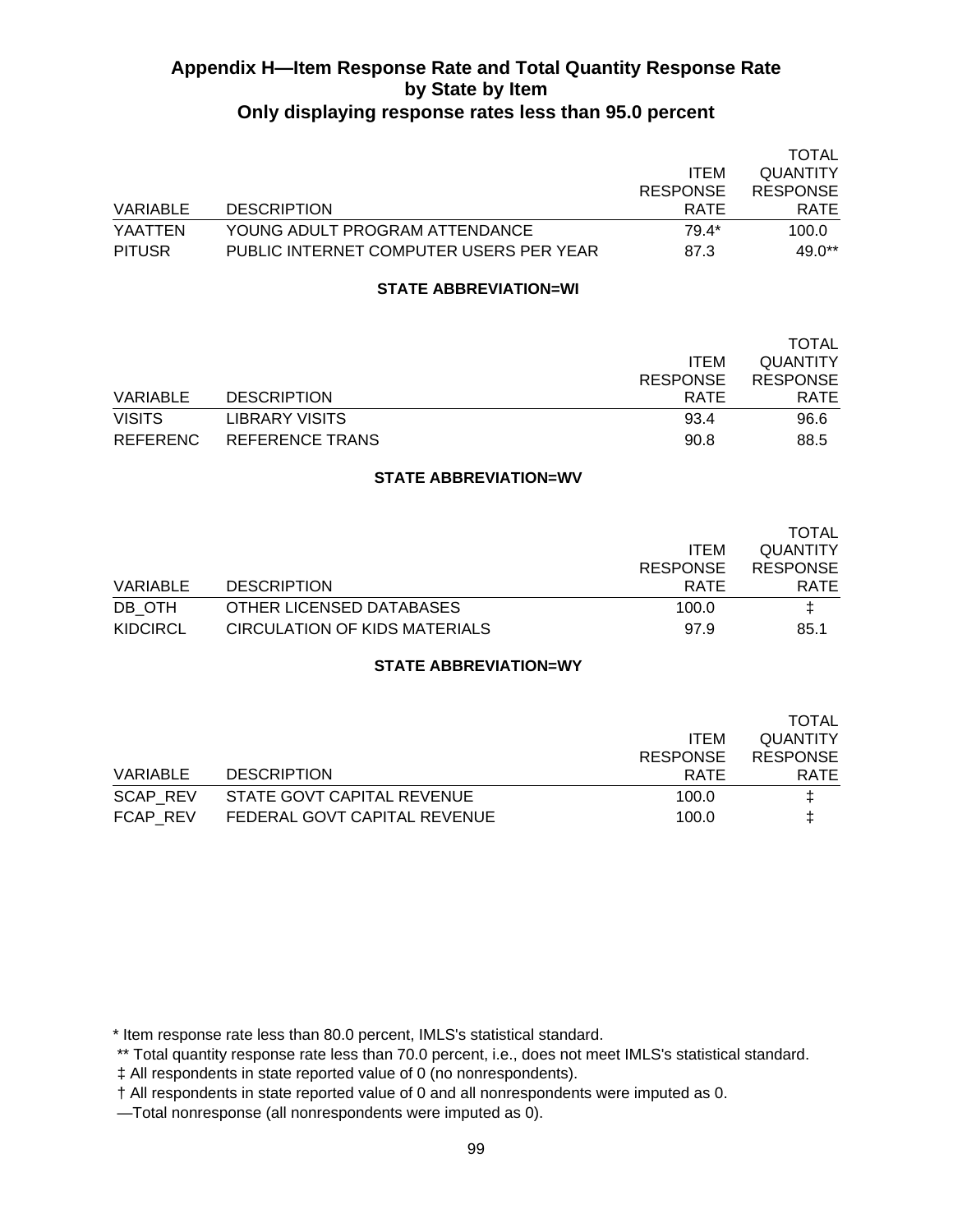# **Appendix I—Item Response Rate and Total Quantity Response Rate by Item by State**

# **Only displaying response rates less than 95.0 percent**

Item Response Rate—The ratio of the number of eligible units responding to an item to the number of responding units eligible to have responded to the item.

Total Quantity Response Rate(TQRR)—The ratio of total quantity of data from responding units to the total estimated quantity for all units eligible for tabulation (includes imputed data). The TQRR measures the percentage of the total quantity of a given variable that was actually reported by respondents, as opposed to being imputed during data processing.

### **VARIABLE=POPU\_LSA DESCRIPTION=POPULATION OF LSA**

|           | <b>STATE</b> | <b>ITEM RESPONSE RATE</b>                                  | TOTAL QUANTITY RESPONSE RATE        |
|-----------|--------------|------------------------------------------------------------|-------------------------------------|
| <b>MP</b> |              | $0.0*$                                                     |                                     |
| VI        |              | $0.0*$                                                     |                                     |
|           |              | VARIABLE=POPU UND DESCRIPTION=UNDUPLICATED POP OF LSA      |                                     |
|           | <b>STATE</b> | <b>ITEM RESPONSE RATE</b>                                  | TOTAL QUANTITY RESPONSE RATE        |
| MP        |              | $0.0*$                                                     |                                     |
| VI        |              | $0.0*$                                                     |                                     |
|           |              | <b>VARIABLE=CENTLIB DESCRIPTION=# OF CENTRAL LIBRARIES</b> |                                     |
|           | <b>STATE</b> | <b>ITEM RESPONSE RATE</b>                                  | <b>TOTAL QUANTITY RESPONSE RATE</b> |
| MP<br>VI  |              | $0.0*$<br>$0.0*$                                           |                                     |
|           |              | <b>VARIABLE=BRANLIB DESCRIPTION=# OF BRANCH LIBRARIES</b>  |                                     |
|           | <b>STATE</b> | <b>ITEM RESPONSE RATE</b>                                  | TOTAL QUANTITY RESPONSE RATE        |
| <b>MP</b> |              | $0.0*$                                                     |                                     |
| VI        |              | $0.0*$                                                     |                                     |
|           |              | <b>VARIABLE=BKMOB DESCRIPTION=# OF BOOKMOBILES</b>         |                                     |
|           | <b>STATE</b> | <b>ITEM RESPONSE RATE</b>                                  | TOTAL QUANTITY RESPONSE RATE        |
| DC        |              | 100.0                                                      | ŧ                                   |
| ME        |              | 100.0                                                      | ŧ                                   |

\* Item response rate less than 80.0 percent, IMLS's statistical standard.

\*\* Total quantity response rate less than 70.0 percent, i.e., does not meet IMLS's statistical standard.

MP  $0.0^*$   $-$ 

‡ All respondents in state reported value of 0 (no nonrespondents).

† All respondents in state reported value of 0 and all nonrespondents were imputed as 0.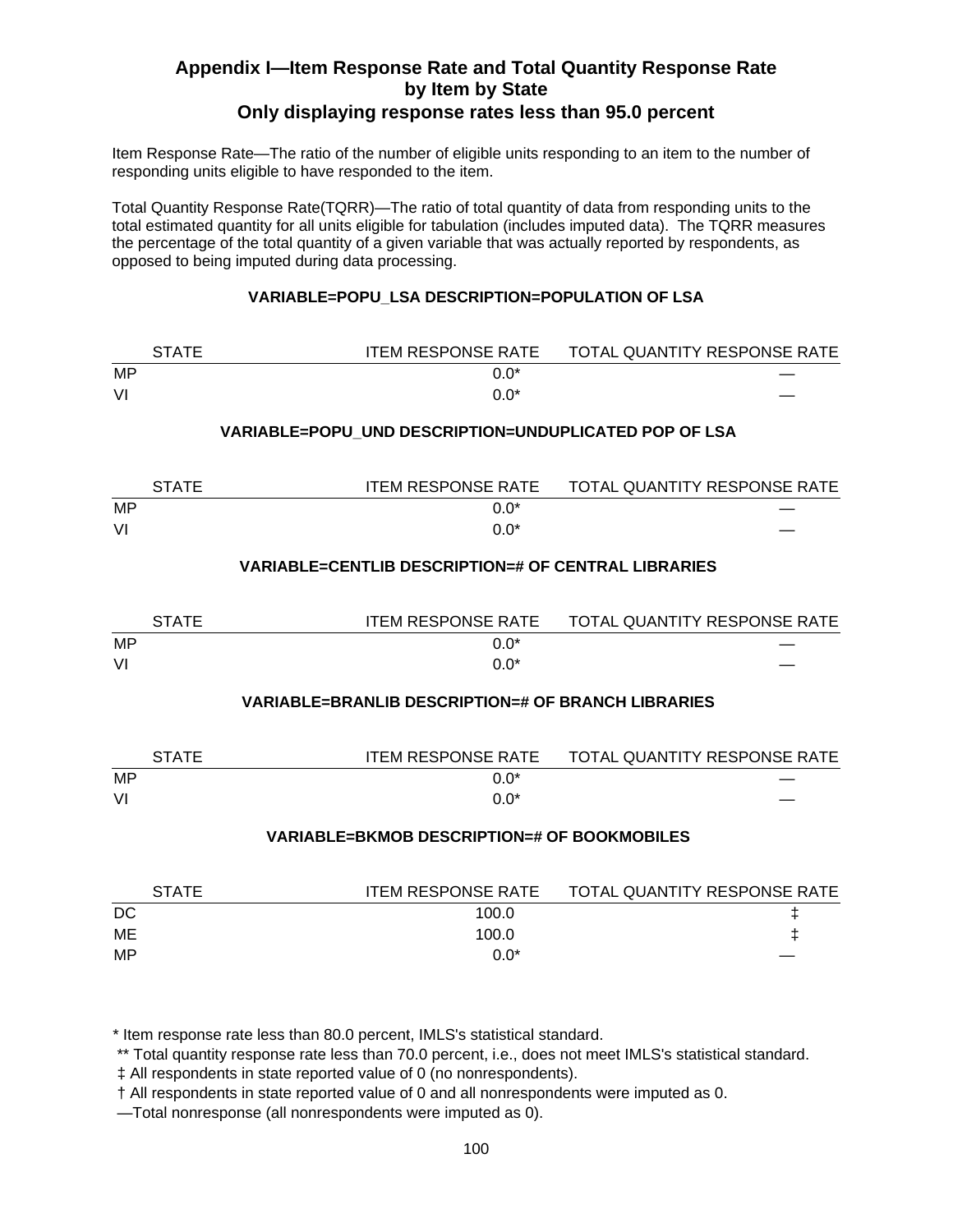| <b>STATE</b> | <b>ITEM RESPONSE RATE</b> | TOTAL QUANTITY RESPONSE RATE |
|--------------|---------------------------|------------------------------|
| <b>NH</b>    | 100.0                     |                              |
| VI           |                           |                              |

#### **VARIABLE=MASTER DESCRIPTION=ALA-MLS**

| <b>STATE</b> | <b>ITEM RESPONSE RATE</b> | TOTAL QUANTITY RESPONSE RATE |
|--------------|---------------------------|------------------------------|
| CO           | 99.1                      | 91.1                         |
| <b>CT</b>    | 93.8                      | 96.0                         |
| DE           | 81.0                      | 100.0                        |
| GU           | 100.0                     | ŧ                            |
| <b>MP</b>    | $0.0*$                    |                              |
| <b>NE</b>    | 83.6                      | 100.0                        |
| <b>NJ</b>    | 92.0                      | 99.0                         |
| <b>PR</b>    | 65.3*                     | 100.0                        |
| VI           | $0.0*$                    |                              |
| VT           | 94.0                      | 100.0                        |
| <b>WA</b>    | 98.4                      | 93.4                         |

#### **VARIABLE=LIBRARIA DESCRIPTION=TOTAL LIBRARIANS**

| <b>STATE</b> | <b>ITEM RESPONSE RATE</b> | TOTAL QUANTITY RESPONSE RATE |
|--------------|---------------------------|------------------------------|
| <b>CT</b>    | 93.8                      | 95.8                         |
| GU           | 100.0                     |                              |
| <b>MP</b>    | $0.0*$                    |                              |
| <b>NE</b>    | 82.2                      | 98.1                         |
| <b>NJ</b>    | 92.0                      | 98.3                         |
| <b>PR</b>    | 65.3*                     | 100.0                        |
| VI           | $0.0*$                    |                              |
| VT           | 94.0                      | 99.5                         |
| WA           | 98.4                      | 92.7                         |

### **VARIABLE=OTHPAID DESCRIPTION=ALL OTHER PAID STAFF**

| <b>STATE</b> | <b>ITEM RESPONSE RATE</b> | TOTAL QUANTITY RESPONSE RATE |
|--------------|---------------------------|------------------------------|
| <b>CT</b>    | 93.8                      | 95.9                         |
| MP           | $0.0*$                    |                              |
| <b>NE</b>    | 82.2                      | 100.0                        |
| <b>NJ</b>    | 92.4                      | 98.6                         |

\* Item response rate less than 80.0 percent, IMLS's statistical standard.

\*\* Total quantity response rate less than 70.0 percent, i.e., does not meet IMLS's statistical standard.

‡ All respondents in state reported value of 0 (no nonrespondents).

† All respondents in state reported value of 0 and all nonrespondents were imputed as 0.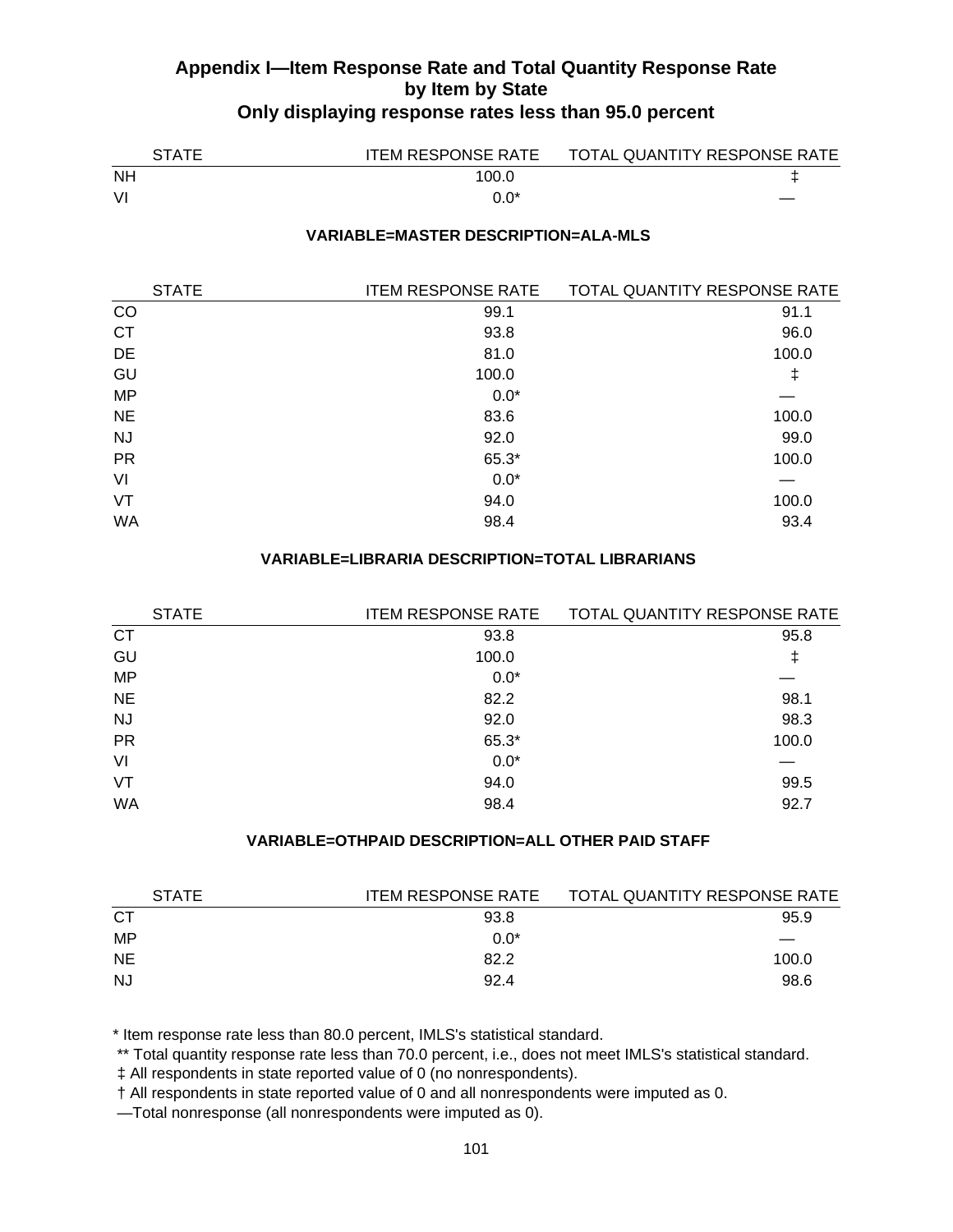| <b>STATE</b> | <b>ITEM RESPONSE RATE</b> | TOTAL QUANTITY RESPONSE RATE |
|--------------|---------------------------|------------------------------|
| <b>PR</b>    | $65.3*$                   | 100.0                        |
| VI           | $0.0*$                    |                              |
| VT           | 94.0                      | 100.0                        |
| WA           | 98.4                      | 94.4                         |

#### **VARIABLE=TOTSTAFF DESCRIPTION=TOTAL PAID EMPLOYEES**

| <b>STATE</b> | <b>ITEM RESPONSE RATE</b> | TOTAL QUANTITY RESPONSE RATE |
|--------------|---------------------------|------------------------------|
| <b>CT</b>    | 93.8                      | 95.8                         |
| <b>MP</b>    | $0.0*$                    |                              |
| <b>NE</b>    | 82.2                      | 99.2                         |
| <b>NJ</b>    | 92.4                      | 98.5                         |
| <b>PR</b>    | 65.3*                     | 100.0                        |
| VI           | $0.0*$                    |                              |
| VT           | 94.0                      | 99.7                         |
| WA           | 98.4                      | 94.0                         |
|              |                           |                              |

#### **VARIABLE=LOCGVT DESCRIPTION=LOCAL GOVERNMENT REVENUE**

| <b>STATE</b> | <b>ITEM RESPONSE RATE</b> | TOTAL QUANTITY RESPONSE RATE |
|--------------|---------------------------|------------------------------|
| AZ           | 93.3                      | 99.7                         |
| <b>CT</b>    | 93.8                      | 95.8                         |
| HI           | 100.0                     | ŧ                            |
| MI           | 84.6                      | 88.1                         |
| <b>MP</b>    | $0.0*$                    |                              |
| <b>NE</b>    | 82.9                      | 98.7                         |
| <b>NJ</b>    | 92.4                      | 98.9                         |
| <b>PR</b>    | $28.6*$                   | 100.0                        |
| <b>SD</b>    | 93.8                      | 96.8                         |
| VI           | $0.0*$                    |                              |
| VT           | 93.5                      | 99.3                         |
| <b>WA</b>    | 98.4                      | 94.8                         |
|              |                           |                              |

#### **VARIABLE=STGVT DESCRIPTION=STATE GOVERNMENT REVENUE**

| <b>STATE</b> | <b>ITEM RESPONSE RATE</b> | TOTAL QUANTITY RESPONSE RATE |
|--------------|---------------------------|------------------------------|
| AZ           | 94.4                      | 97.1                         |
| СT           | 93.8                      | 90.0                         |

\* Item response rate less than 80.0 percent, IMLS's statistical standard.

\*\* Total quantity response rate less than 70.0 percent, i.e., does not meet IMLS's statistical standard.

‡ All respondents in state reported value of 0 (no nonrespondents).

† All respondents in state reported value of 0 and all nonrespondents were imputed as 0.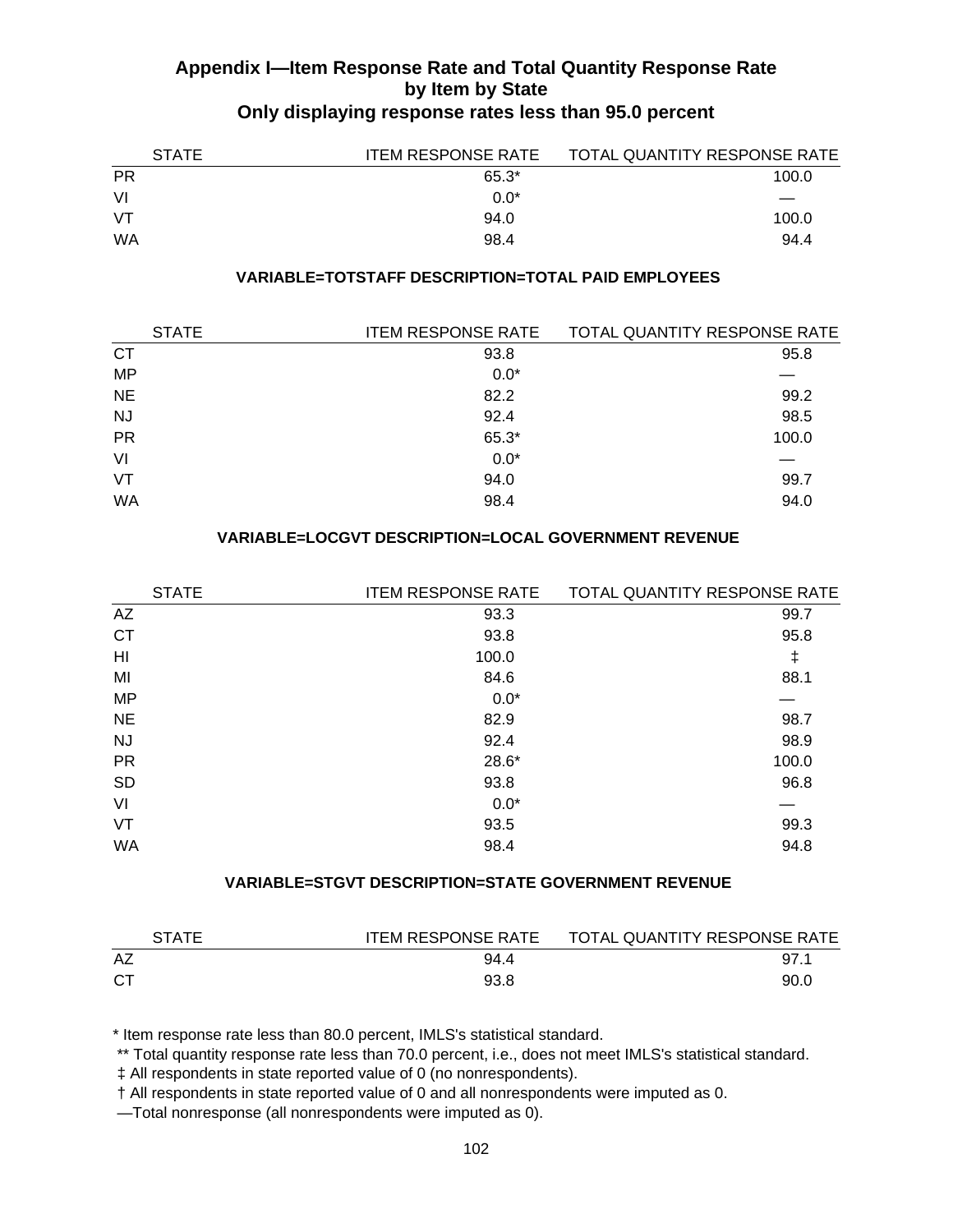| <b>STATE</b> | <b>ITEM RESPONSE RATE</b> | TOTAL QUANTITY RESPONSE RATE |
|--------------|---------------------------|------------------------------|
| DC           | 100.0                     |                              |
| GU           | 100.0                     | ŧ                            |
| MI           | 84.6                      | 82.9                         |
| <b>MP</b>    | $0.0*$                    |                              |
| <b>NE</b>    | 82.9                      | 93.6                         |
| <b>NJ</b>    | 92.4                      | 98.7                         |
| <b>PR</b>    | 28.6*                     | 100.0                        |
| <b>SD</b>    | 96.4                      |                              |
| VI           | $0.0*$                    |                              |
| VT           | 93.5                      | $0.0**$                      |

#### **VARIABLE=FEDGVT DESCRIPTION=FEDERAL GOVERNMENT REVENUE**

| <b>STATE</b> | <b>ITEM RESPONSE RATE</b> | TOTAL QUANTITY RESPONSE RATE |
|--------------|---------------------------|------------------------------|
| <b>CT</b>    | 93.8                      | 100.0                        |
| GU           | 100.0                     | ∓                            |
| MI           | 84.6                      | 100.0                        |
| <b>MP</b>    | $0.0*$                    |                              |
| <b>NE</b>    | 82.9                      | 100.0                        |
| NJ.          | 92.4                      | 100.0                        |
| OH           | 100.0                     |                              |
| <b>PR</b>    | $26.5*$                   | 100.0                        |
| VI           | $0.0*$                    |                              |
| VT           | 93.5                      | 100.0                        |
|              |                           |                              |

#### **VARIABLE=OTHINCM DESCRIPTION=OTHER OPERATING REVENUE**

| <b>ITEM RESPONSE RATE</b> | TOTAL QUANTITY RESPONSE RATE |
|---------------------------|------------------------------|
| 92.1                      | 99.7                         |
| 93.8                      | 98.8                         |
| 84.6                      | 88.9                         |
| $0.0*$                    |                              |
| 82.9                      | 98.5                         |
| 92.7                      | 97.5                         |
| $34.7*$                   | 100.0                        |
| $0.0*$                    |                              |
| 93.5                      | 97.6                         |
| 98.4                      | 92.2                         |
|                           |                              |

\* Item response rate less than 80.0 percent, IMLS's statistical standard.

\*\* Total quantity response rate less than 70.0 percent, i.e., does not meet IMLS's statistical standard.

‡ All respondents in state reported value of 0 (no nonrespondents).

† All respondents in state reported value of 0 and all nonrespondents were imputed as 0.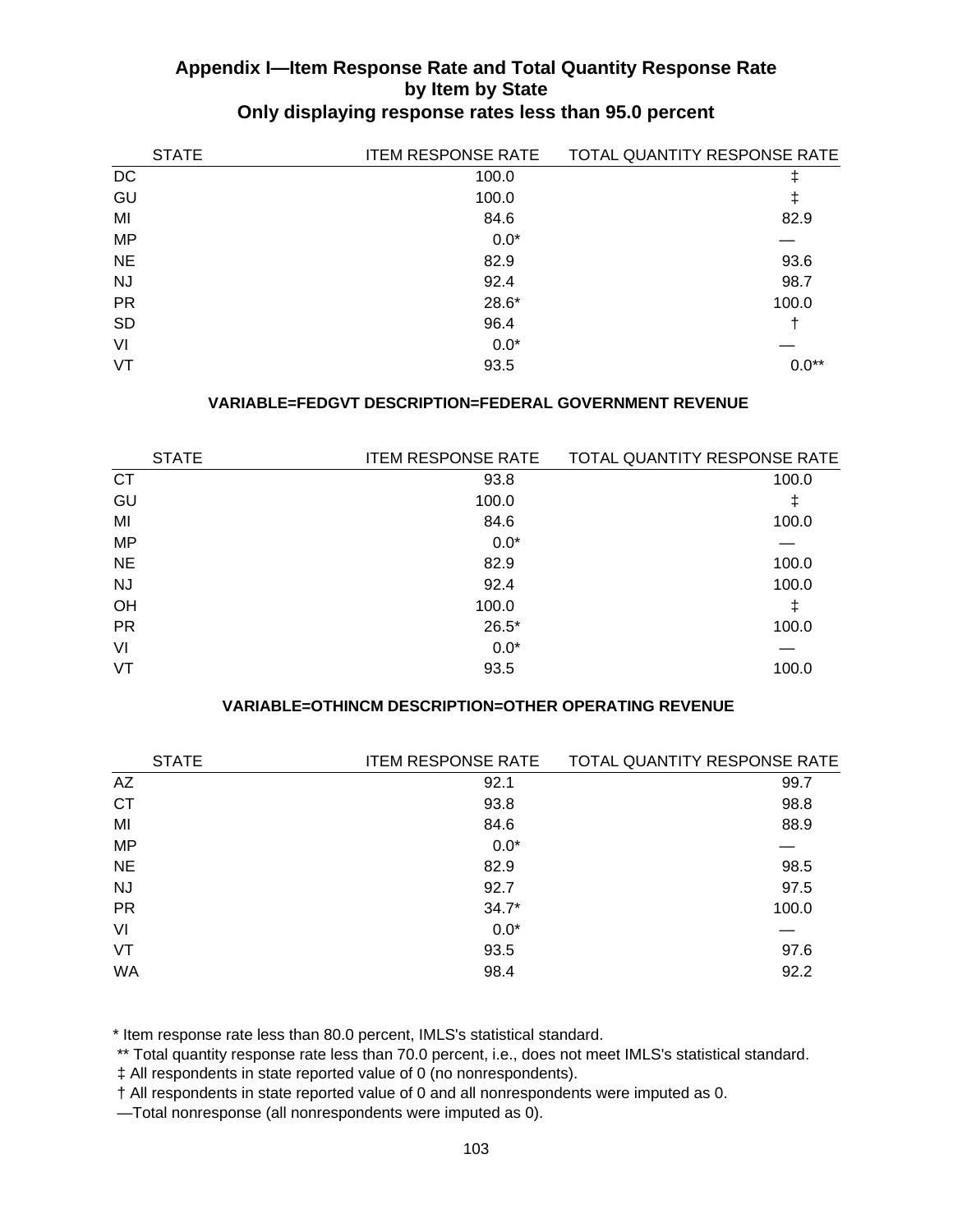| <b>STATE</b> | <b>ITEM RESPONSE RATE</b> | TOTAL QUANTITY RESPONSE RATE |
|--------------|---------------------------|------------------------------|
| AZ           | 92.1                      | 99.7                         |
| <b>CT</b>    | 93.8                      | 96.1                         |
| MI           | 94.0                      | 97.2                         |
| <b>MP</b>    | $0.0*$                    |                              |
| <b>NE</b>    | 82.9                      | 98.7                         |
| <b>NJ</b>    | 92.0                      | 98.9                         |
| <b>PR</b>    | $16.3*$                   | 100.0                        |
| <b>SD</b>    | 93.8                      | 96.9                         |
| VI           | $0.0*$                    |                              |
| VT           | 93.5                      | 98.9                         |
| WA           | 98.4                      | 94.7                         |

## **VARIABLE=TOTINCM DESCRIPTION=TOTAL OPERATING REVENUE**

### **VARIABLE=SALARIES DESCRIPTION=SALARIES & WAGES EXP**

| <b>STATE</b> | <b>ITEM RESPONSE RATE</b> | TOTAL QUANTITY RESPONSE RATE |
|--------------|---------------------------|------------------------------|
| AZ           | 92.1                      | 99.7                         |
| <b>CT</b>    | 93.8                      | 96.1                         |
| MI           | 94.8                      | 98.5                         |
| <b>MP</b>    | $0.0*$                    |                              |
| <b>NE</b>    | 82.5                      | 99.7                         |
| <b>NH</b>    | 89.1                      | 95.1                         |
| <b>NJ</b>    | 92.4                      | 98.9                         |
| <b>PR</b>    | $51.0*$                   | 100.0                        |
| VI           | $0.0*$                    |                              |
| VT           | 86.4                      | 96.5                         |
| <b>WA</b>    | 98.4                      | 93.8                         |
|              |                           |                              |

### **VARIABLE=BENEFIT DESCRIPTION=EMPLOYEE BENEFITS**

| <b>STATE</b> | <b>ITEM RESPONSE RATE</b> | TOTAL QUANTITY RESPONSE RATE |
|--------------|---------------------------|------------------------------|
| AZ           | 91.0                      | 99.7                         |
| CТ           | 82.1                      | 91.3                         |
| IA           | 94.8                      | 99.5                         |
| MI           | 94.8                      | 98.9                         |
| <b>MP</b>    | $0.0*$                    |                              |
| <b>NE</b>    | 82.5                      | 99.9                         |

\* Item response rate less than 80.0 percent, IMLS's statistical standard.

\*\* Total quantity response rate less than 70.0 percent, i.e., does not meet IMLS's statistical standard.

‡ All respondents in state reported value of 0 (no nonrespondents).

† All respondents in state reported value of 0 and all nonrespondents were imputed as 0.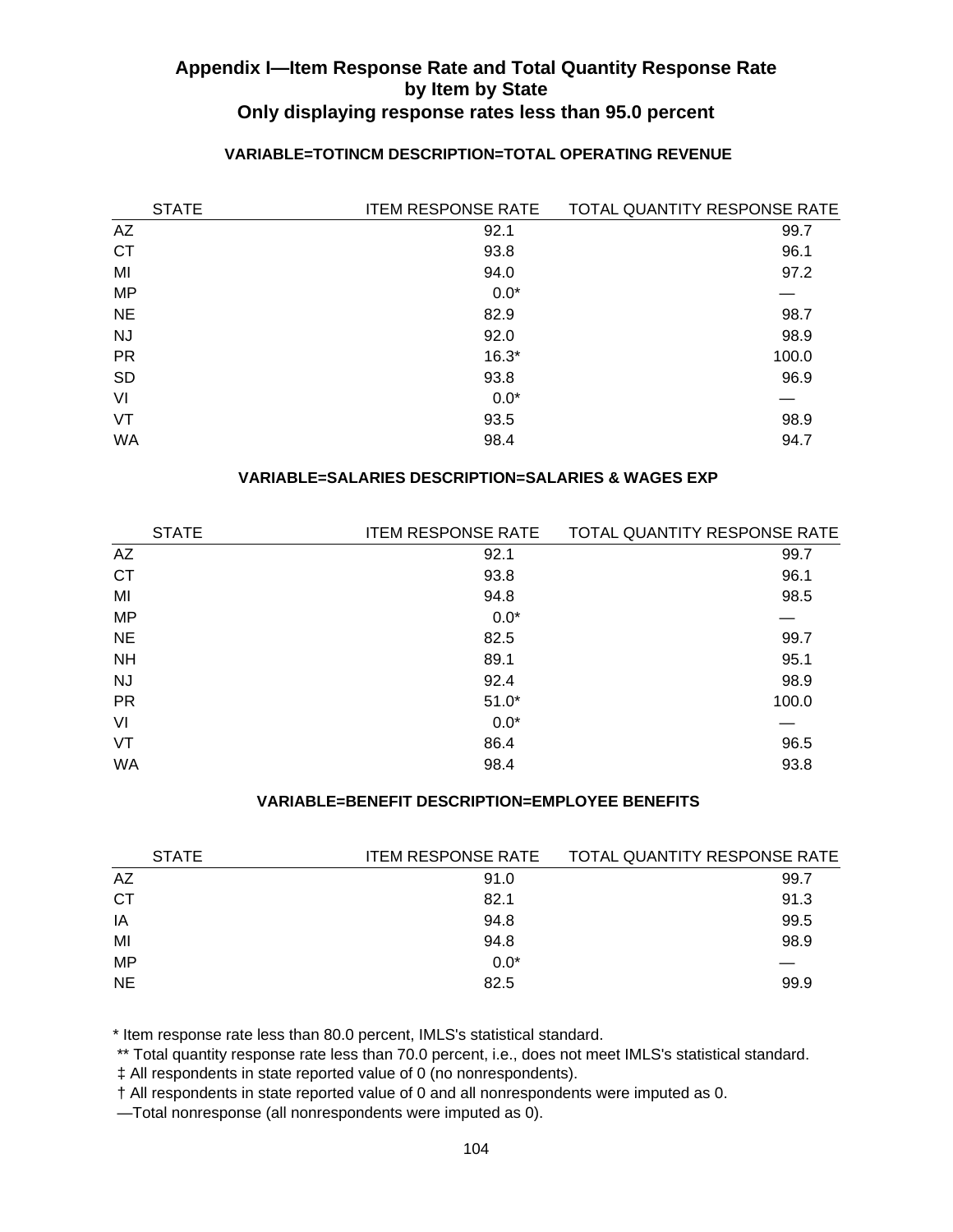| <b>STATE</b> | <b>ITEM RESPONSE RATE</b> | TOTAL QUANTITY RESPONSE RATE |
|--------------|---------------------------|------------------------------|
| <b>NH</b>    | 90.0                      | 98.8                         |
| <b>NJ</b>    | 91.0                      | 99.2                         |
| <b>PR</b>    | $32.7*$                   | 100.0                        |
| VI           | $0.0*$                    |                              |
| VT           | 86.4                      | 97.7                         |
| <b>WA</b>    | 98.4                      | 94.7                         |

#### **VARIABLE=STAFFEXP DESCRIPTION=TOTAL STAFF EXP**

| <b>STATE</b> | <b>ITEM RESPONSE RATE</b> | TOTAL QUANTITY RESPONSE RATE |
|--------------|---------------------------|------------------------------|
| AZ           | 91.0                      | 99.6                         |
| <b>CT</b>    | 82.1                      | 88.2                         |
| IA           | 94.8                      | 99.3                         |
| <b>MP</b>    | $0.0*$                    |                              |
| <b>NE</b>    | 82.5                      | 99.8                         |
| <b>NJ</b>    | 91.0                      | 98.9                         |
| <b>PR</b>    | $34.7*$                   | 100.0                        |
| VI           | $0.0*$                    |                              |
| VT           | 92.9                      | 99.4                         |
| WA           | 98.4                      | 94.0                         |

#### **VARIABLE=PRMATEXP DESCRIPTION=OP EXP FOR PRINT MAT**

| <b>STATE</b> | <b>ITEM RESPONSE RATE</b> | TOTAL QUANTITY RESPONSE RATE |
|--------------|---------------------------|------------------------------|
| AZ           | 94.4                      | 99.7                         |
| <b>CT</b>    | 93.3                      | 95.0                         |
| MI           | 88.0                      | 93.1                         |
| <b>MP</b>    | $0.0*$                    |                              |
| <b>NE</b>    | 82.5                      | 98.1                         |
| <b>NJ</b>    | 92.4                      | 98.7                         |
| <b>PR</b>    | $38.8*$                   | 100.0                        |
| VI           | $0.0*$                    |                              |
| VT           | 78.8*                     | 87.6                         |
| WA           | 95.2                      | 93.7                         |
|              |                           |                              |

\* Item response rate less than 80.0 percent, IMLS's statistical standard.

\*\* Total quantity response rate less than 70.0 percent, i.e., does not meet IMLS's statistical standard.

‡ All respondents in state reported value of 0 (no nonrespondents).

† All respondents in state reported value of 0 and all nonrespondents were imputed as 0.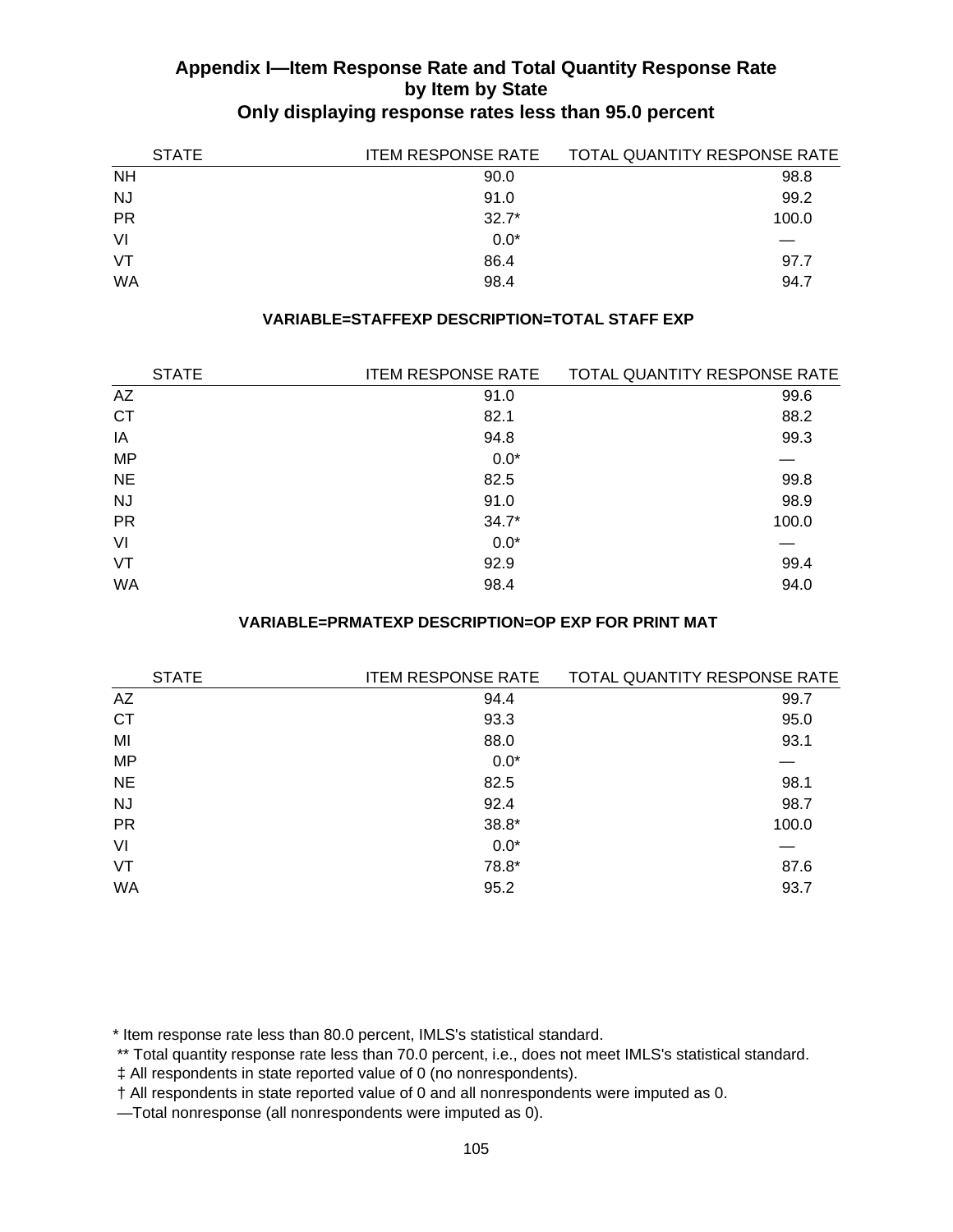| <b>STATE</b> | <b>ITEM RESPONSE RATE</b> | TOTAL QUANTITY RESPONSE RATE |
|--------------|---------------------------|------------------------------|
| AZ           | 94.4                      | 100.0                        |
| <b>CT</b>    | 93.3                      | 93.7                         |
| MI           | 88.0                      | 95.2                         |
| <b>MP</b>    | $0.0*$                    |                              |
| <b>NE</b>    | 82.5                      | 99.5                         |
| <b>NJ</b>    | 92.4                      | 99.0                         |
| <b>PR</b>    | $34.7*$                   | 100.0                        |
| VI           | $0.0*$                    |                              |
| VT           | 84.8                      | 97.3                         |
| <b>WA</b>    | 96.8                      | 94.6                         |

## **VARIABLE=ELMATEXP DESCRIPTION=OP EXP FOR ELECTRONIC MAT**

## **VARIABLE=OTHMATEX DESCRIPTION=OP EXP FOR OTHER MAT**

| <b>STATE</b> | <b>ITEM RESPONSE RATE</b> | TOTAL QUANTITY RESPONSE RATE |
|--------------|---------------------------|------------------------------|
| AZ           | 94.4                      | 99.9                         |
| <b>CT</b>    | 93.3                      | 93.4                         |
| GU           | 100.0                     | ŧ                            |
| MI           | 88.0                      | 95.9                         |
| <b>MP</b>    | $0.0*$                    |                              |
| <b>NE</b>    | 82.5                      | 98.6                         |
| NJ.          | 92.0                      | 98.7                         |
| <b>PR</b>    | $34.7*$                   | 100.0                        |
| UT           | 84.5                      | 100.0                        |
| VI           | $0.0*$                    |                              |
| VT           | 78.8*                     | 94.1                         |
| <b>WA</b>    | 95.2                      | 89.7                         |
|              |                           |                              |

### **VARIABLE=TOTEXPCO DESCRIPTION=TOTAL COLLECTION EXP**

| <b>STATE</b> | <b>ITEM RESPONSE RATE</b> | TOTAL QUANTITY RESPONSE RATE |
|--------------|---------------------------|------------------------------|
| AZ           | 94.4                      | 99.8                         |
| <b>CT</b>    | 93.8                      | 94.6                         |
| <b>MP</b>    | $0.0*$                    |                              |
| <b>NE</b>    | 82.5                      | 98.4                         |
| <b>NJ</b>    | 92.0                      | 98.7                         |
| <b>PR</b>    | $34.7*$                   | 100.0                        |
|              |                           |                              |

\* Item response rate less than 80.0 percent, IMLS's statistical standard.

\*\* Total quantity response rate less than 70.0 percent, i.e., does not meet IMLS's statistical standard.

‡ All respondents in state reported value of 0 (no nonrespondents).

† All respondents in state reported value of 0 and all nonrespondents were imputed as 0.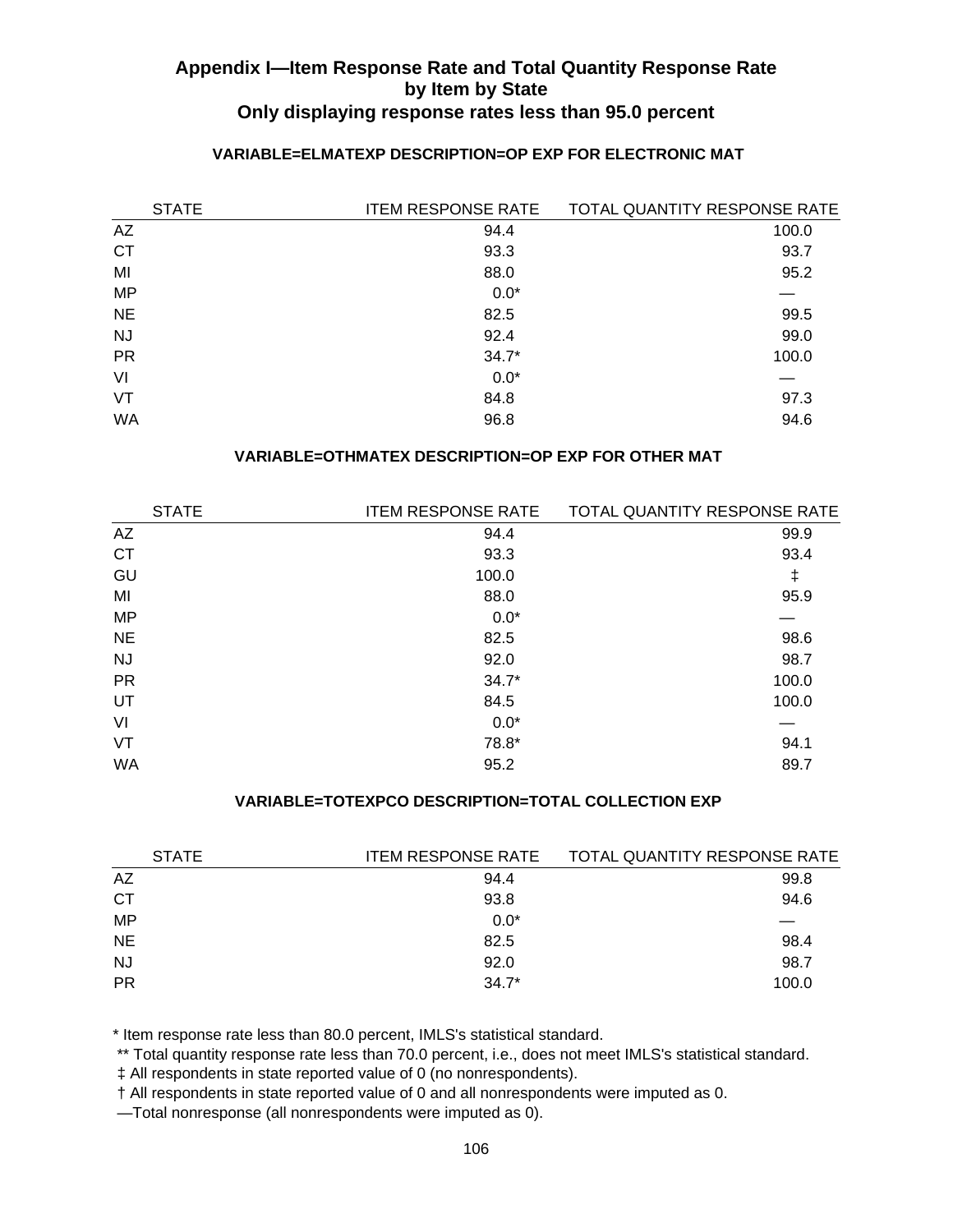| <b>STATE</b> | <b>ITEM RESPONSE RATE</b> | TOTAL QUANTITY RESPONSE RATE |
|--------------|---------------------------|------------------------------|
| UT.          | 84.5                      | 99.1                         |
| VI           | $0.0*$                    |                              |
| VT           | 93.5                      | 98.2                         |
| WA           | 98.4                      | 94.2                         |

### **VARIABLE=OTHOPEXP DESCRIPTION=OTHER OPERATING EXP**

| <b>STATE</b> | <b>ITEM RESPONSE RATE</b> | TOTAL QUANTITY RESPONSE RATE |
|--------------|---------------------------|------------------------------|
| AZ           | 93.3                      | 99.8                         |
| <b>CT</b>    | 93.8                      | 95.6                         |
| <b>MP</b>    | $0.0*$                    |                              |
| <b>NE</b>    | 82.9                      | 98.4                         |
| <b>NJ</b>    | 92.4                      | 98.5                         |
| <b>PR</b>    | 28.6*                     | 100.0                        |
| VI           | $0.0*$                    |                              |
| VT           | 93.5                      | 99.0                         |
|              |                           |                              |

### **VARIABLE=TOTOPEXP DESCRIPTION=TOTAL OPERATING EXP**

| <b>STATE</b> | <b>ITEM RESPONSE RATE</b> | TOTAL QUANTITY RESPONSE RATE |
|--------------|---------------------------|------------------------------|
| AZ           | 91.0                      | 99.7                         |
| <b>CT</b>    | 82.1                      | 87.9                         |
| IA           | 94.1                      | 99.1                         |
| <b>MP</b>    | $0.0*$                    |                              |
| <b>NE</b>    | 82.5                      | 99.3                         |
| <b>NH</b>    | 93.9                      | 99.8                         |
| <b>NJ</b>    | 91.0                      | 98.8                         |
| <b>PR</b>    | $20.4*$                   | 100.0                        |
| UT           | 84.5                      | 98.6                         |
| VI           | $0.0*$                    |                              |
| VT           | 92.9                      | 99.1                         |
| <b>WA</b>    | 98.4                      | 94.5                         |
|              |                           |                              |

## **VARIABLE=LCAP\_REV DESCRIPTION=LOCAL GOVT CAPITAL REVENUE**

| <b>STATE</b> | ITEM RESPONSE RATE | TOTAL QUANTITY RESPONSE RATE |
|--------------|--------------------|------------------------------|
| AZ           | 94.4               | 100.0                        |
| СT           | 93.8               | 100.0                        |

\* Item response rate less than 80.0 percent, IMLS's statistical standard.

\*\* Total quantity response rate less than 70.0 percent, i.e., does not meet IMLS's statistical standard.

‡ All respondents in state reported value of 0 (no nonrespondents).

† All respondents in state reported value of 0 and all nonrespondents were imputed as 0.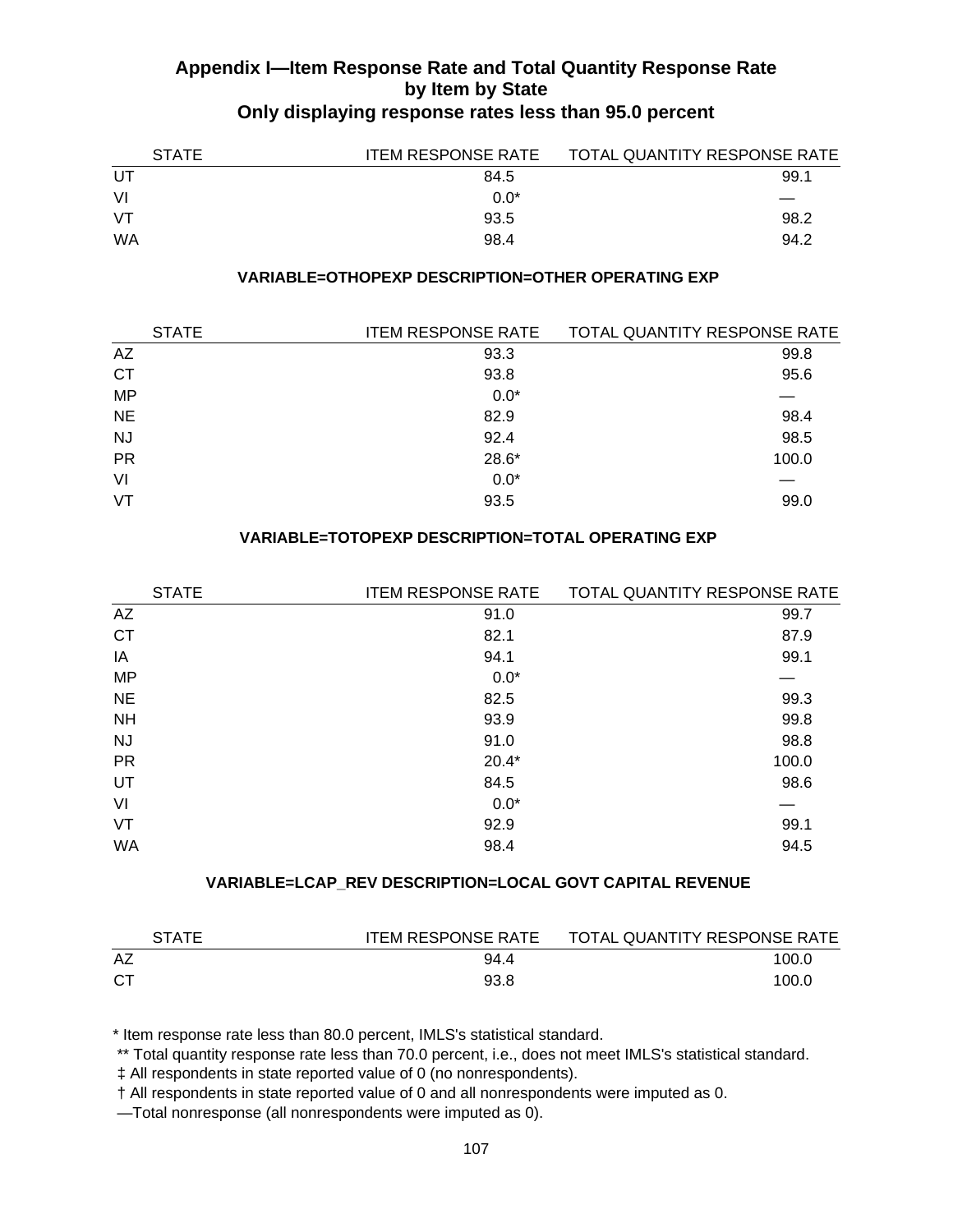| <b>STATE</b> | <b>ITEM RESPONSE RATE</b> | TOTAL QUANTITY RESPONSE RATE |
|--------------|---------------------------|------------------------------|
| GU           | 100.0                     |                              |
| HI           | 100.0                     | ∓                            |
| <b>MP</b>    | $0.0*$                    |                              |
| <b>NE</b>    | 82.9                      | 99.2                         |
| <b>NJ</b>    | 92.7                      | 99.1                         |
| <b>PR</b>    | $24.5*$                   | 100.0                        |
| VI           | $0.0*$                    |                              |
| VT           | 94.0                      | 99.5                         |

## **VARIABLE=SCAP\_REV DESCRIPTION=STATE GOVT CAPITAL REVENUE**

| <b>STATE</b> | <b>ITEM RESPONSE RATE</b> | TOTAL QUANTITY RESPONSE RATE |
|--------------|---------------------------|------------------------------|
| AZ           | 94.4                      | 100.0                        |
| <b>CT</b>    | 93.8                      | 100.0                        |
| DC           | 100.0                     | ŧ                            |
| GU           | 100.0                     | ŧ                            |
| KS           | 100.0                     | ŧ                            |
| <b>MP</b>    | $0.0*$                    |                              |
| <b>MT</b>    | 100.0                     | ŧ                            |
| NC           | 100.0                     | ŧ                            |
| <b>NE</b>    | 82.9                      | 100.0                        |
| <b>NJ</b>    | 92.7                      | 100.0                        |
| <b>PR</b>    | $28.6*$                   | 100.0                        |
| <b>SD</b>    | 96.4                      | t                            |
| VI           | $0.0*$                    |                              |
| VT           | 94.0                      |                              |
| <b>WY</b>    | 100.0                     | ŧ                            |
|              |                           |                              |

#### **VARIABLE=FCAP\_REV DESCRIPTION=FEDERAL GOVT CAPITAL REVENUE**

| <b>STATE</b> | <b>ITEM RESPONSE RATE</b> | TOTAL QUANTITY RESPONSE RATE |
|--------------|---------------------------|------------------------------|
| <b>AZ</b>    | 93.3                      | 100.0                        |
| <b>CT</b>    | 93.8                      | 100.0                        |
| DE           | 100.0                     |                              |
| GA           | 100.0                     |                              |
| HI           | 100.0                     |                              |
| KS           | 100.0                     |                              |
| LA           | 100.0                     |                              |
| <b>MD</b>    | 100.0                     |                              |
|              |                           |                              |

\* Item response rate less than 80.0 percent, IMLS's statistical standard.

\*\* Total quantity response rate less than 70.0 percent, i.e., does not meet IMLS's statistical standard.

‡ All respondents in state reported value of 0 (no nonrespondents).

† All respondents in state reported value of 0 and all nonrespondents were imputed as 0.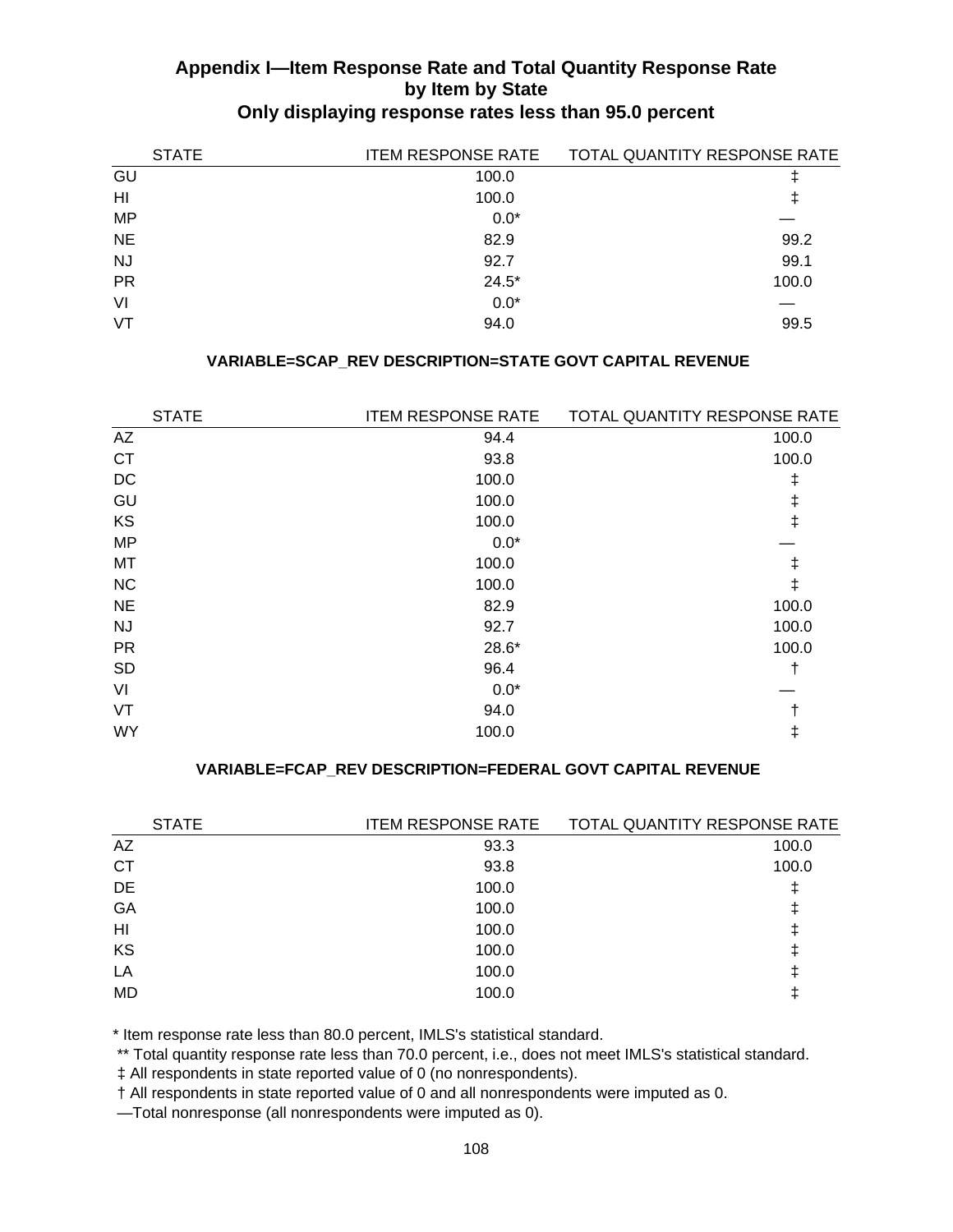| <b>STATE</b> | <b>ITEM RESPONSE RATE</b> | TOTAL QUANTITY RESPONSE RATE |
|--------------|---------------------------|------------------------------|
| <b>MN</b>    | 100.0                     | ŧ                            |
| <b>MP</b>    | $0.0*$                    |                              |
| MT           | 100.0                     | ŧ                            |
| <b>ND</b>    | 100.0                     | ŧ                            |
| <b>NE</b>    | 82.9                      |                              |
| <b>NJ</b>    | 92.7                      | 100.0                        |
| <b>NM</b>    | 98.9                      |                              |
| <b>NV</b>    | 100.0                     | ŧ                            |
| <b>PR</b>    | $30.6*$                   | 100.0                        |
| VI           | $0.0*$                    |                              |
| VT           | 94.0                      | 100.0                        |
| <b>WA</b>    | 98.4                      |                              |
| <b>WY</b>    | 100.0                     | Ŧ                            |

## **VARIABLE=OCAP\_REV DESCRIPTION=OTHER CAPITAL REVENUE**

| <b>STATE</b> | <b>ITEM RESPONSE RATE</b> | TOTAL QUANTITY RESPONSE RATE |
|--------------|---------------------------|------------------------------|
| AZ           | 93.3                      | 100.0                        |
| <b>CT</b>    | 93.8                      | 100.0                        |
| DC           | 100.0                     | ŧ                            |
| GU           | 100.0                     | ŧ                            |
| HI           | 100.0                     | ŧ                            |
| <b>MP</b>    | $0.0*$                    |                              |
| <b>NE</b>    | 82.9                      | 100.0                        |
| <b>NJ</b>    | 92.7                      | 100.0                        |
| <b>PR</b>    | $24.5*$                   | 100.0                        |
| VI           | $0.0*$                    |                              |
| VT           | 94.0                      | 100.0                        |
|              |                           |                              |

### **VARIABLE=CAP\_REV DESCRIPTION=TOTAL CAPITAL REVENUE**

| <b>STATE</b> | <b>ITEM RESPONSE RATE</b> | TOTAL QUANTITY RESPONSE RATE |
|--------------|---------------------------|------------------------------|
| AZ           | 93.3                      | 100.0                        |
| <b>CT</b>    | 93.8                      | 100.0                        |
| <b>MP</b>    | $0.0*$                    |                              |
| <b>NE</b>    | 82.9                      | 99.2                         |
| <b>NJ</b>    | 92.7                      | 99.2                         |
| <b>PR</b>    | $24.5*$                   | 100.0                        |
|              |                           |                              |

\* Item response rate less than 80.0 percent, IMLS's statistical standard.

\*\* Total quantity response rate less than 70.0 percent, i.e., does not meet IMLS's statistical standard.

‡ All respondents in state reported value of 0 (no nonrespondents).

† All respondents in state reported value of 0 and all nonrespondents were imputed as 0.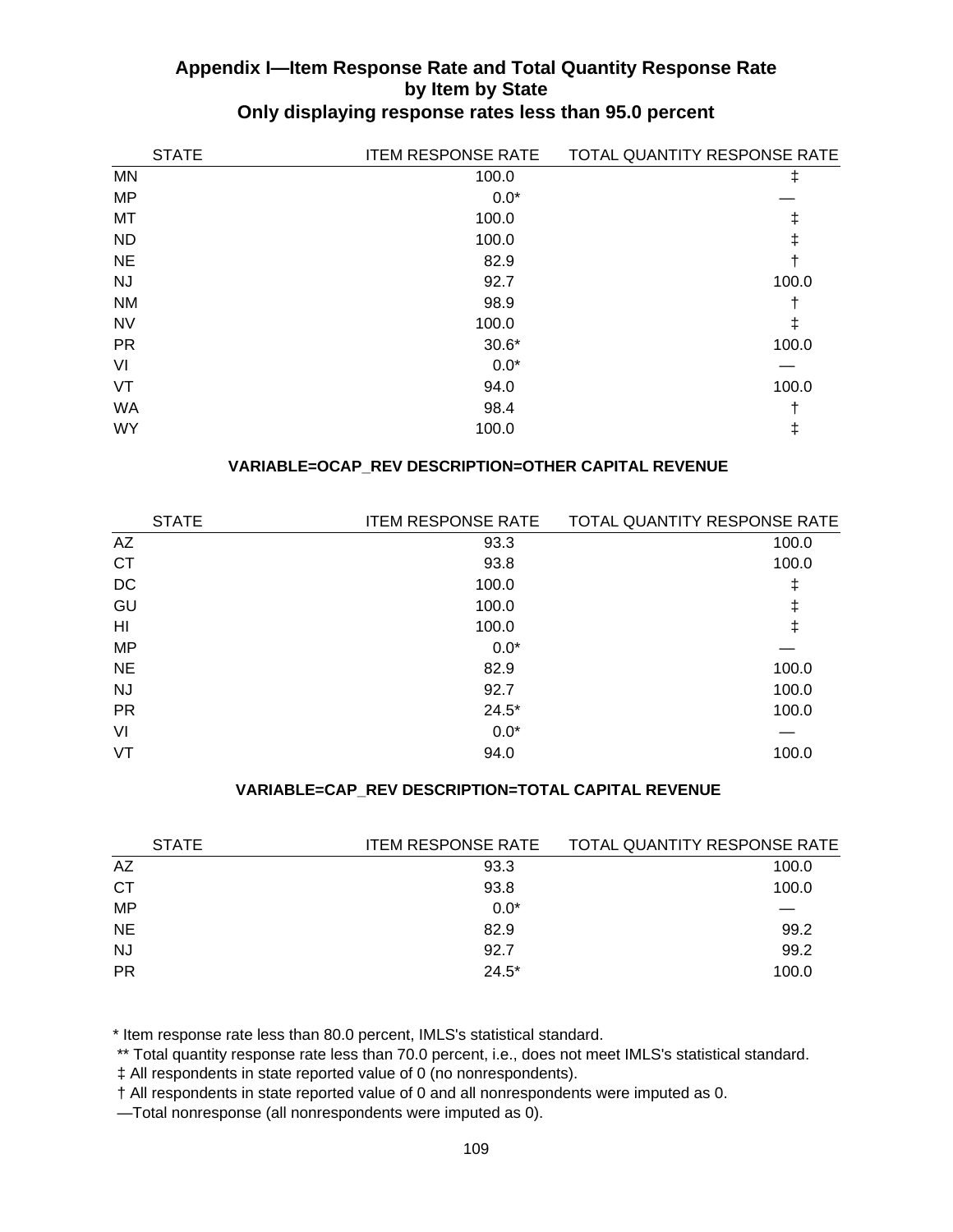| <b>STATE</b> |        | ITEM RESPONSE RATE TOTAL QUANTITY RESPONSE RATE |
|--------------|--------|-------------------------------------------------|
| VI           | $0.0*$ |                                                 |
| VT           | 94.0   | -99.7                                           |

### **VARIABLE=CAPITAL DESCRIPTION=TOTAL CAPITAL EXPENDITURES**

| <b>STATE</b> | <b>ITEM RESPONSE RATE</b> | TOTAL QUANTITY RESPONSE RATE |
|--------------|---------------------------|------------------------------|
| <b>AR</b>    | 92.3                      | 98.0                         |
| AZ           | 92.1                      | 99.9                         |
| CA           | 97.8                      | 91.6                         |
| <b>CT</b>    | 93.8                      | 93.4                         |
| GU           | 100.0                     | ŧ                            |
| <b>ME</b>    | 98.1                      | 93.2                         |
| <b>MP</b>    | $0.0*$                    |                              |
| <b>NE</b>    | 82.9                      | 96.7                         |
| <b>NJ</b>    | 93.0                      | 95.5                         |
| <b>PR</b>    | $26.5*$                   | 100.0                        |
| VI           | $0.0*$                    |                              |
| VT           | 91.8                      | 95.6                         |
|              |                           |                              |

#### **VARIABLE=BKVOL DESCRIPTION=PRINT MATERIALS**

| <b>STATE</b> | <b>ITEM RESPONSE RATE</b> | TOTAL QUANTITY RESPONSE RATE |
|--------------|---------------------------|------------------------------|
| AZ           | 94.4                      | 99.2                         |
| <b>CT</b>    | 93.8                      | 91.1                         |
| <b>MP</b>    | $0.0*$                    |                              |
| <b>NE</b>    | 82.9                      | 93.1                         |
| <b>NJ</b>    | 92.4                      | 98.1                         |
| <b>PR</b>    | $53.1*$                   | 100.0                        |
| VI           | $0.0*$                    |                              |
| VT           | 92.4                      | 96.6                         |
| <b>WA</b>    | 96.8                      | 93.2                         |
|              |                           |                              |

#### **VARIABLE=EBOOK DESCRIPTION=ELECTRONIC BOOKS**

| <b>STATE</b> | <b>ITEM RESPONSE RATE</b> | TOTAL QUANTITY RESPONSE RATE |
|--------------|---------------------------|------------------------------|
| AR           | 92.3                      | 93.5                         |
| AZ           | 91.0                      | 100.0                        |
| СT           | 93.8                      | 99.0                         |

\* Item response rate less than 80.0 percent, IMLS's statistical standard.

\*\* Total quantity response rate less than 70.0 percent, i.e., does not meet IMLS's statistical standard.

‡ All respondents in state reported value of 0 (no nonrespondents).

† All respondents in state reported value of 0 and all nonrespondents were imputed as 0.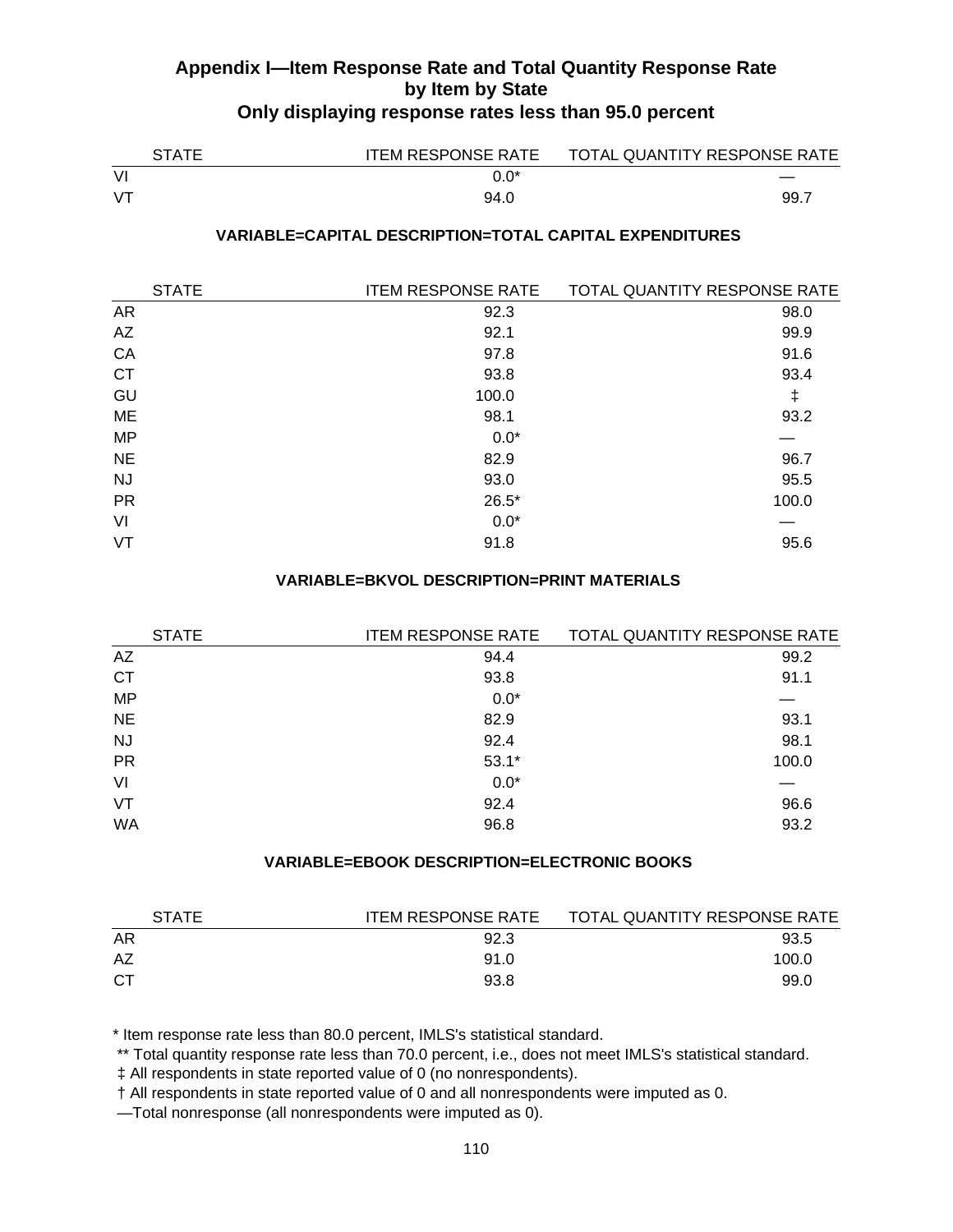| <b>STATE</b> | <b>ITEM RESPONSE RATE</b> | TOTAL QUANTITY RESPONSE RATE |
|--------------|---------------------------|------------------------------|
| DE           | $0.0*$                    |                              |
| GU           | 100.0                     | ŧ                            |
| MI           | 97.1                      | 84.8                         |
| <b>MP</b>    | $0.0*$                    |                              |
| <b>NE</b>    | 83.3                      | 99.9                         |
| <b>NH</b>    | 92.2                      | 75.8                         |
| <b>NJ</b>    | 92.7                      | 96.9                         |
| <b>PR</b>    | $38.8*$                   | 100.0                        |
| VI           | $0.0*$                    |                              |
| VT           | 93.5                      | 100.0                        |
| <b>WA</b>    | 95.2                      | 94.9                         |

#### **VARIABLE=AUDIO DESCRIPTION=AUDIO**

| <b>STATE</b> | <b>ITEM RESPONSE RATE</b> | TOTAL QUANTITY RESPONSE RATE |
|--------------|---------------------------|------------------------------|
| AZ           | 92.1                      | 99.1                         |
| <b>CT</b>    | 93.8                      | 95.1                         |
| IL           | 98.1                      | 90.8                         |
| <b>MP</b>    | $0.0*$                    |                              |
| <b>NE</b>    | 82.9                      | 94.8                         |
| NJ.          | 89.7                      | 96.4                         |
| <b>PR</b>    | $49.0*$                   | 100.0                        |
| VI           | $0.0*$                    |                              |
| VT           | 92.9                      | 97.3                         |
| <b>WA</b>    | 98.4                      | 89.8                         |

## **VARIABLE=VIDEO DESCRIPTION=VIDEO**

| <b>STATE</b> | <b>ITEM RESPONSE RATE</b> | TOTAL QUANTITY RESPONSE RATE |
|--------------|---------------------------|------------------------------|
| AZ           | 93.3                      | 99.4                         |
| <b>CT</b>    | 93.8                      | 95.1                         |
| <b>MP</b>    | $0.0*$                    |                              |
| <b>NE</b>    | 82.5                      | 92.1                         |
| <b>NJ</b>    | 92.0                      | 97.4                         |
| <b>PR</b>    | $53.1*$                   | 100.0                        |
| VI           | $0.0*$                    |                              |
| VT           | 92.9                      | 96.8                         |
| WA           | 98.4                      | 94.4                         |

\* Item response rate less than 80.0 percent, IMLS's statistical standard.

\*\* Total quantity response rate less than 70.0 percent, i.e., does not meet IMLS's statistical standard.

‡ All respondents in state reported value of 0 (no nonrespondents).

† All respondents in state reported value of 0 and all nonrespondents were imputed as 0.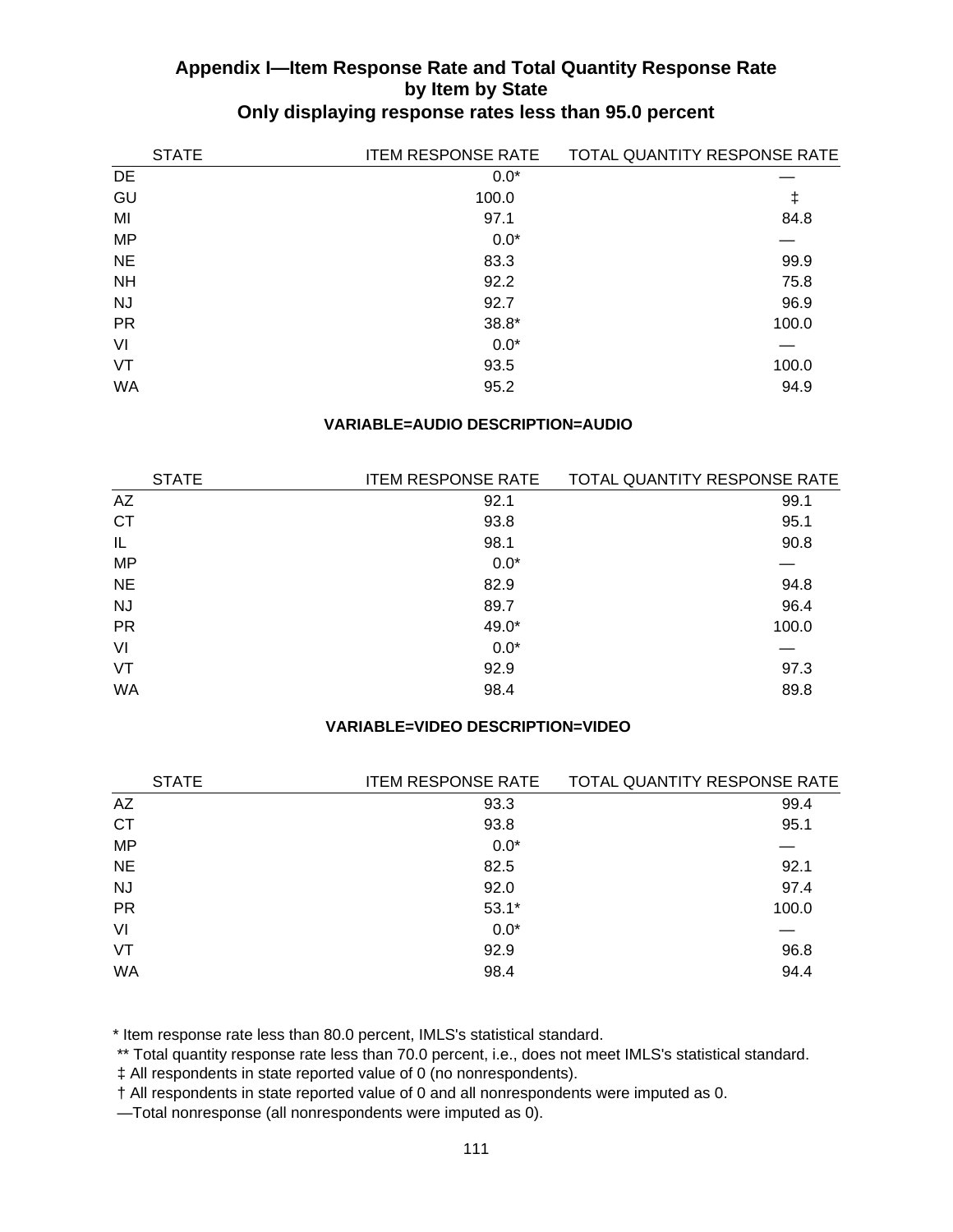| <b>STATE</b>   | <b>ITEM RESPONSE RATE</b> | TOTAL QUANTITY RESPONSE RATE |
|----------------|---------------------------|------------------------------|
| AZ             | 92.1                      | 99.8                         |
| <b>CT</b>      | 93.8                      | 92.6                         |
| DE             | $0.0*$                    |                              |
| H <sub>l</sub> | 100.0                     | ŧ                            |
| <b>MP</b>      | $0.0*$                    |                              |
| <b>NE</b>      | 82.9                      | 100.0                        |
| <b>NJ</b>      | 92.0                      | 98.9                         |
| <b>PR</b>      | 44.9*                     | 100.0                        |
| VI             | $0.0*$                    |                              |
| VT             | 92.9                      | 100.0                        |

## **VARIABLE=DB\_LOC DESCRIPTION=LOCAL LICENSED DATABASES**

## **VARIABLE=DB\_ST DESCRIPTION=STATE LICENSED DATABASES**

| <b>STATE</b> | <b>ITEM RESPONSE RATE</b> | TOTAL QUANTITY RESPONSE RATE |
|--------------|---------------------------|------------------------------|
| AZ           | 94.4                      | 93.8                         |
| CA           | 98.9                      | 74.3                         |
| DC           | 100.0                     | ŧ                            |
| DE           | $0.0*$                    |                              |
| GU           | 100.0                     | ŧ                            |
| ME           | 99.3                      | 75.1                         |
| MI           | 99.2                      | $0.0**$                      |
| <b>MP</b>    | $0.0*$                    |                              |
| <b>NE</b>    | 82.9                      | 84.4                         |
| <b>PR</b>    | 42.9*                     | 100.0                        |
| VI           | $0.0*$                    |                              |
| VT           | 92.9                      | 89.9                         |
|              |                           |                              |

#### **VARIABLE=DB\_OTH DESCRIPTION=OTHER LICENSED DATABASES**

| <b>STATE</b> | <b>ITEM RESPONSE RATE</b> | TOTAL QUANTITY RESPONSE RATE |
|--------------|---------------------------|------------------------------|
| AZ           | 88.8                      | 88.7                         |
| СT           | 93.8                      | 81.0                         |
| DC           | 100.0                     |                              |
| DE           | $0.0*$                    |                              |
| GU           | 100.0                     |                              |
| HI           | 100.0                     |                              |
|              |                           |                              |

\* Item response rate less than 80.0 percent, IMLS's statistical standard.

\*\* Total quantity response rate less than 70.0 percent, i.e., does not meet IMLS's statistical standard.

‡ All respondents in state reported value of 0 (no nonrespondents).

† All respondents in state reported value of 0 and all nonrespondents were imputed as 0.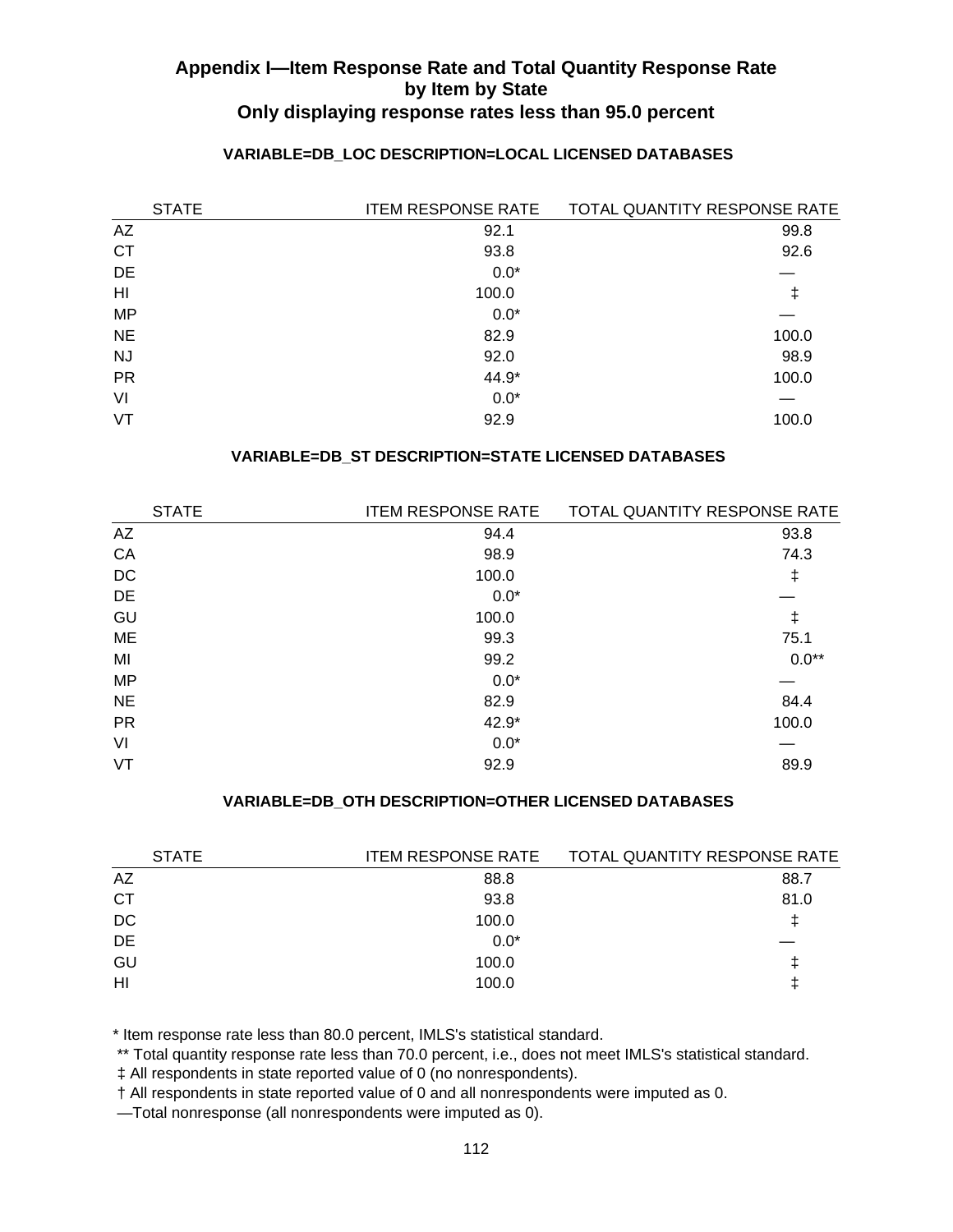| <b>STATE</b> | <b>ITEM RESPONSE RATE</b> | TOTAL QUANTITY RESPONSE RATE |
|--------------|---------------------------|------------------------------|
| LA           | 100.0                     |                              |
| <b>MP</b>    | $0.0*$                    |                              |
| <b>NE</b>    | 82.9                      | 100.0                        |
| NJ.          | 92.0                      | 81.4                         |
| <b>PR</b>    | 42.9*                     | 100.0                        |
| UT           | 98.6                      |                              |
| VI           | $0.0*$                    |                              |
| VT           | 93.5                      |                              |
| <b>WV</b>    | 100.0                     | Ϯ                            |

### **VARIABLE=DATABASE DESCRIPTION=TOTAL LICENSED DATABASES**

| <b>STATE</b> | <b>ITEM RESPONSE RATE</b> | TOTAL QUANTITY RESPONSE RATE |
|--------------|---------------------------|------------------------------|
| AZ           | 88.8                      | 89.5                         |
| <b>CT</b>    | 93.8                      | 93.3                         |
| DE           | $0.0*$                    |                              |
| MI           | 99.2                      | 94.5                         |
| <b>MP</b>    | $0.0*$                    |                              |
| <b>NE</b>    | 83.3                      | 85.8                         |
| <b>NJ</b>    | 91.4                      | 91.0                         |
| <b>PR</b>    | 42.9*                     | 100.0                        |
| VI           | $0.0*$                    |                              |
| VT           | 92.9                      | 90.7                         |

## **VARIABLE=SUBSCRIP DESCRIPTION=CURRENT PRINT SERIAL SUBSCRIPTIONS**

| <b>STATE</b> | <b>ITEM RESPONSE RATE</b> | TOTAL QUANTITY RESPONSE RATE |
|--------------|---------------------------|------------------------------|
| AZ           | 94.4                      | 99.2                         |
| <b>CT</b>    | 93.8                      | 92.6                         |
| <b>MP</b>    | $0.0*$                    |                              |
| <b>NC</b>    | 98.7                      | 90.0                         |
| <b>NE</b>    | 82.5                      | 96.3                         |
| <b>NJ</b>    | 92.7                      | 97.4                         |
| <b>PR</b>    | $53.1*$                   | 100.0                        |
| VI           | $0.0*$                    |                              |
| VT           | 93.5                      | 97.1                         |
| WA           | 93.7                      | 94.7                         |

\* Item response rate less than 80.0 percent, IMLS's statistical standard.

\*\* Total quantity response rate less than 70.0 percent, i.e., does not meet IMLS's statistical standard.

‡ All respondents in state reported value of 0 (no nonrespondents).

† All respondents in state reported value of 0 and all nonrespondents were imputed as 0.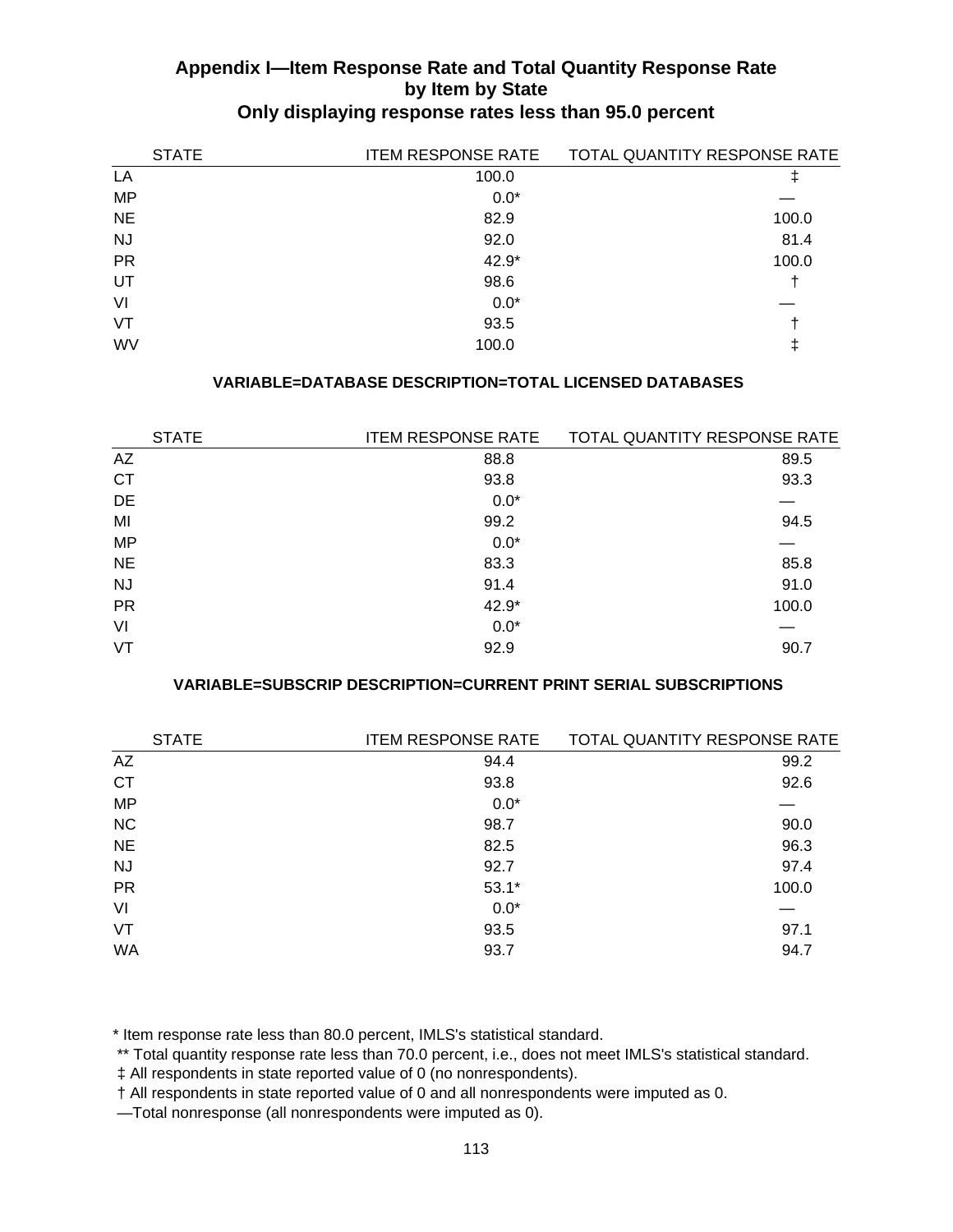## **VARIABLE=ESUBSCRP DESCRIPTION=CURRENT ELECTRONIC SERIAL SUBSCRIPTIONS**

| <b>STATE</b> | <b>ITEM RESPONSE RATE</b> | TOTAL QUANTITY RESPONSE RATE |
|--------------|---------------------------|------------------------------|
| AL           | 96.7                      | 24.6**                       |
| <b>AR</b>    | 94.2                      | $17.9**$                     |
| <b>AZ</b>    | 91.0                      | 100.0                        |
| <b>CT</b>    | 90.8                      | 74.4                         |
| DC           | 100.0                     | ŧ                            |
| DE           | $0.0*$                    |                              |
| IA           | 91.3                      | 99.7                         |
| MD           | 91.7                      | $3.6**$                      |
| <b>MP</b>    | $0.0*$                    |                              |
| NC           | 94.8                      | 100.0                        |
| <b>NE</b>    | 82.9                      | 90.9                         |
| <b>NH</b>    | 94.3                      | 98.0                         |
| <b>NJ</b>    | 92.7                      | 96.8                         |
| <b>PR</b>    | $40.8*$                   | 100.0                        |
| VI           | $0.0*$                    |                              |
| VT           | 93.5                      | 100.0                        |
| <b>WA</b>    | 85.7                      | 100.0                        |
|              |                           |                              |

#### **VARIABLE=HRS\_OPEN DESCRIPTION=PUBLIC SERV HRS/YR**

| <b>STATE</b> | <b>ITEM RESPONSE RATE</b> | TOTAL QUANTITY RESPONSE RATE |
|--------------|---------------------------|------------------------------|
| AZ           | 93.3                      | 96.6                         |
| <b>CT</b>    | 94.4                      | 96.0                         |
| <b>MP</b>    | $0.0*$                    |                              |
| <b>NJ</b>    | 92.4                      | 96.3                         |
| <b>PR</b>    | $61.2*$                   | 100.0                        |
| VI           | $0.0*$                    |                              |
| VT           | 92.4                      | 96.5                         |
| WA           | 98.4                      | 93.0                         |
|              |                           |                              |

## **VARIABLE=VISITS DESCRIPTION=LIBRARY VISITS**

| <b>STATE</b> | <b>ITEM RESPONSE RATE</b> | TOTAL QUANTITY RESPONSE RATE |
|--------------|---------------------------|------------------------------|
| AL           | 92.9                      | 91.3                         |
| AR           | 94.2                      | 98.7                         |
| AZ           | 92.1                      | 99.6                         |

\* Item response rate less than 80.0 percent, IMLS's statistical standard.

\*\* Total quantity response rate less than 70.0 percent, i.e., does not meet IMLS's statistical standard.

‡ All respondents in state reported value of 0 (no nonrespondents).

† All respondents in state reported value of 0 and all nonrespondents were imputed as 0.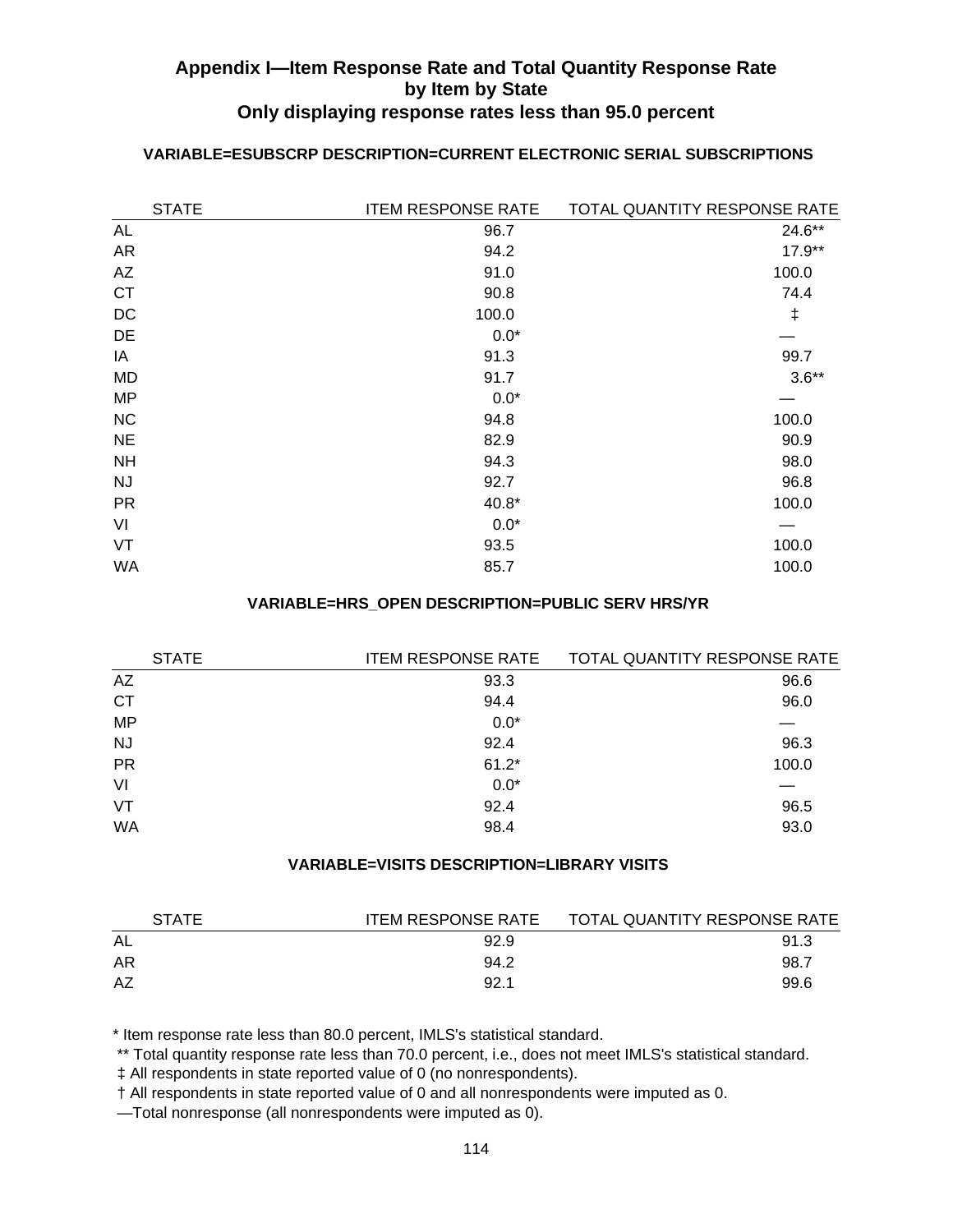| <b>STATE</b> | <b>ITEM RESPONSE RATE</b> | TOTAL QUANTITY RESPONSE RATE |
|--------------|---------------------------|------------------------------|
| CA           | 90.1                      | 94.6                         |
| <b>CT</b>    | 91.3                      | 94.2                         |
| IA           | 92.4                      | 96.3                         |
| ID           | 92.3                      | 94.7                         |
| IL           | 97.5                      | 78.3                         |
| MA           | $70.3*$                   | 73.7                         |
| ME           | 94.1                      | 93.3                         |
| MI           | 94.3                      | 96.4                         |
| <b>MO</b>    | 85.3                      | 93.8                         |
| <b>MP</b>    | $0.0*$                    |                              |
| <b>ND</b>    | 90.6                      | 92.8                         |
| <b>NE</b>    | 83.3                      | 96.8                         |
| <b>NH</b>    | 90.4                      | 94.5                         |
| <b>NJ</b>    | 92.4                      | 98.5                         |
| <b>NV</b>    | 95.5                      | 92.6                         |
| <b>OR</b>    | 87.4                      | 85.9                         |
| PA           | 94.5                      | 95.3                         |
| <b>PR</b>    | $61.2*$                   | 100.0                        |
| UT           | 90.1                      | 92.8                         |
| VI           | $0.0*$                    |                              |
| VT           | 92.4                      | 98.1                         |
| <b>WA</b>    | 93.7                      | 89.3                         |
| WI           | 93.4                      | 96.6                         |

## **VARIABLE=REFERENC DESCRIPTION=REFERENCE TRANS**

| <b>ITEM RESPONSE RATE</b> | TOTAL QUANTITY RESPONSE RATE |
|---------------------------|------------------------------|
| 93.8                      | 93.3                         |
| 90.4                      | 93.5                         |
| 80.9                      | 72.3                         |
| 90.4                      | 99.3                         |
| 87.2                      | 88.7                         |
| $0.0*$                    |                              |
| 90.0                      | 99.6                         |
| 90.9                      | 96.8                         |
| 88.5                      | 90.1                         |
| 97.8                      | 73.2                         |
| 81.6                      | 92.7                         |
| 87.4                      | 87.3                         |
|                           |                              |

\* Item response rate less than 80.0 percent, IMLS's statistical standard.

\*\* Total quantity response rate less than 70.0 percent, i.e., does not meet IMLS's statistical standard.

‡ All respondents in state reported value of 0 (no nonrespondents).

† All respondents in state reported value of 0 and all nonrespondents were imputed as 0.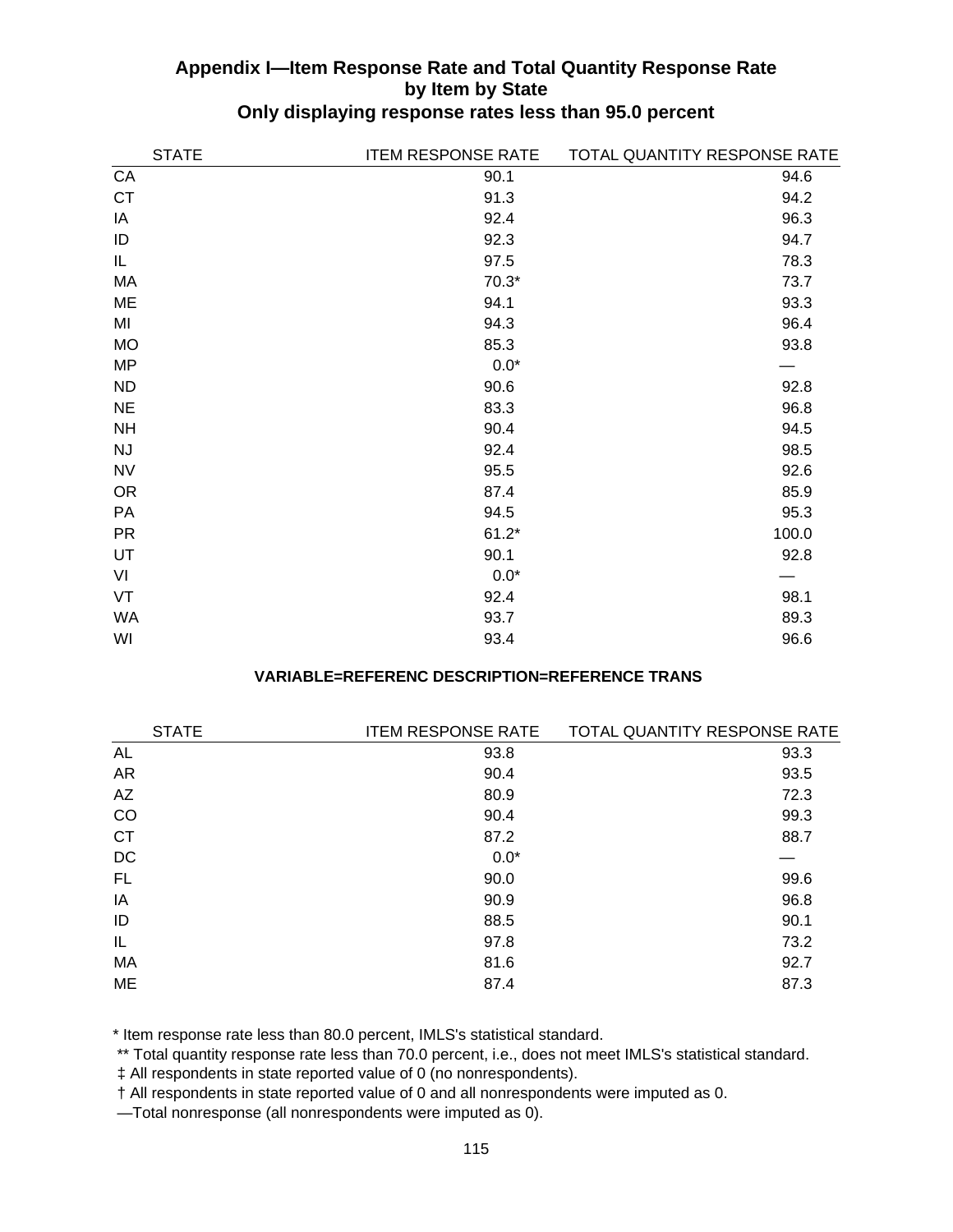| <b>STATE</b> | <b>ITEM RESPONSE RATE</b> | TOTAL QUANTITY RESPONSE RATE |
|--------------|---------------------------|------------------------------|
| MI           | 91.9                      | 92.5                         |
| <b>MN</b>    | 93.5                      | 90.9                         |
| <b>MO</b>    | $71.3*$                   | 92.3                         |
| <b>MP</b>    | $0.0*$                    |                              |
| <b>ND</b>    | 84.7                      | 79.7                         |
| <b>NE</b>    | 79.9*                     | 98.1                         |
| <b>NH</b>    | 81.3                      | 89.2                         |
| <b>NJ</b>    | 92.4                      | 98.6                         |
| <b>OR</b>    | 91.3                      | 94.9                         |
| <b>PA</b>    | 93.4                      | 95.7                         |
| <b>PR</b>    | $51.0*$                   | 100.0                        |
| <b>SD</b>    | 92.9                      | 66.5**                       |
| UT           | 80.3                      | 96.7                         |
| VA           | 90.1                      | 95.9                         |
| VI           | $0.0*$                    |                              |
| VT           | 92.4                      | 95.9                         |
| <b>WA</b>    | 92.1                      | 91.7                         |
| WI           | 90.8                      | 88.5                         |

#### **VARIABLE=REGBOR DESCRIPTION=REGISTERED BORROWERS**

| <b>STATE</b> | <b>ITEM RESPONSE RATE</b> | TOTAL QUANTITY RESPONSE RATE |
|--------------|---------------------------|------------------------------|
| <b>AR</b>    | 94.2                      | 99.6                         |
| AZ           | 88.8                      | 99.2                         |
| <b>CT</b>    | 91.8                      | 86.8                         |
| DC           | $0.0*$                    |                              |
| HI           | $0.0*$                    |                              |
| IA           | 94.6                      | 99.1                         |
| ID           | 94.2                      | 99.7                         |
| MA           | 84.6                      | 93.7                         |
| MI           | 91.1                      | 97.4                         |
| <b>MP</b>    | $0.0*$                    |                              |
| <b>ND</b>    | 84.7                      | 94.8                         |
| <b>NE</b>    | 81.8                      | 98.6                         |
| <b>NJ</b>    | 92.0                      | 98.2                         |
| <b>OR</b>    | 92.9                      | 97.7                         |
| <b>PR</b>    | $51.0*$                   | 100.0                        |
| VI           | $0.0*$                    |                              |
| VT           | 83.2                      | 93.2                         |

\* Item response rate less than 80.0 percent, IMLS's statistical standard.

\*\* Total quantity response rate less than 70.0 percent, i.e., does not meet IMLS's statistical standard.

‡ All respondents in state reported value of 0 (no nonrespondents).

† All respondents in state reported value of 0 and all nonrespondents were imputed as 0.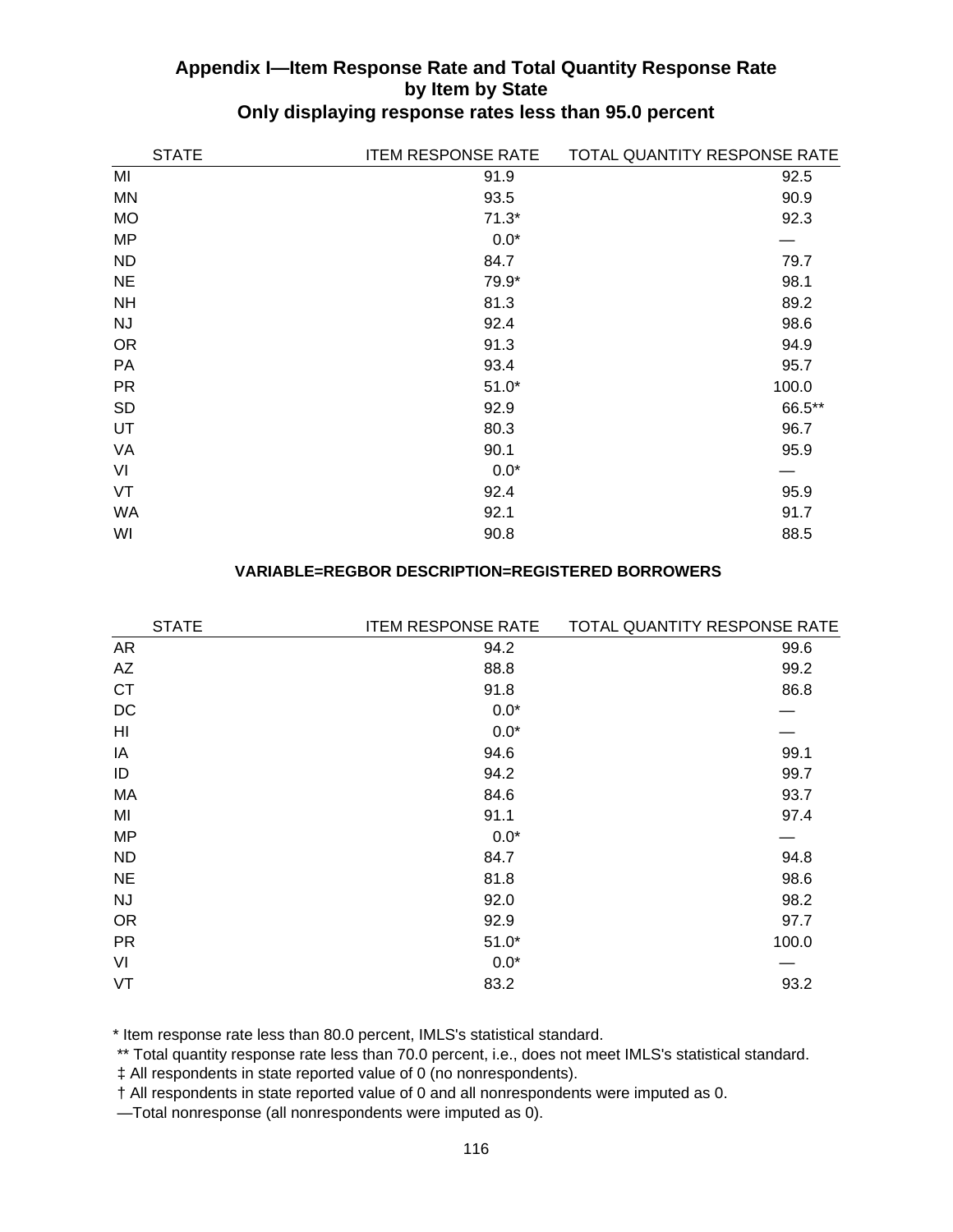| <b>STATE</b> | <b>ITEM RESPONSE RATE</b> | TOTAL QUANTITY RESPONSE RATE |
|--------------|---------------------------|------------------------------|
| AZ           | 92.1                      | 99.8                         |
| <b>CT</b>    | 94.4                      | 95.5                         |
| <b>MP</b>    | $0.0*$                    |                              |
| <b>NE</b>    | 82.9                      | 98.8                         |
| <b>NJ</b>    | 92.4                      | 98.5                         |
| <b>PR</b>    | 42.9*                     | 100.0                        |
| VI           | $0.0*$                    |                              |
| VT           | 91.3                      | 98.4                         |
| WA           | 98.4                      | 94.0                         |

## **VARIABLE=TOTCIR DESCRIPTION=TOTAL CIRCULATION**

## **VARIABLE=KIDCIRCL DESCRIPTION=CIRCULATION OF KIDS MATERIALS**

| <b>STATE</b> | <b>ITEM RESPONSE RATE</b> | TOTAL QUANTITY RESPONSE RATE |
|--------------|---------------------------|------------------------------|
| AK           | 80.5                      | 96.0                         |
| AZ           | 88.8                      | 92.4                         |
| <b>CT</b>    | 92.8                      | 95.2                         |
| FL.          | 92.5                      | 92.7                         |
| ID           | 95.2                      | 92.1                         |
| ME           | 87.4                      | 92.5                         |
| <b>MP</b>    | $0.0*$                    |                              |
| <b>ND</b>    | 94.1                      | 98.1                         |
| <b>NE</b>    | 82.9                      | 99.0                         |
| <b>NH</b>    | 94.8                      | 99.4                         |
| <b>NJ</b>    | 92.4                      | 98.7                         |
| <b>OR</b>    | $74.8*$                   | 89.0                         |
| <b>PR</b>    | 42.9*                     | 100.0                        |
| <b>SD</b>    | 93.8                      | 94.9                         |
| UT           | 90.1                      | 96.1                         |
| VA           | 91.2                      | 86.0                         |
| VI           | $0.0*$                    |                              |
| VT           | 64.7*                     | 78.6                         |
| <b>WA</b>    | $77.8*$                   | 83.0                         |
| WV           | 97.9                      | 85.1                         |
|              |                           |                              |

\* Item response rate less than 80.0 percent, IMLS's statistical standard.

\*\* Total quantity response rate less than 70.0 percent, i.e., does not meet IMLS's statistical standard.

‡ All respondents in state reported value of 0 (no nonrespondents).

† All respondents in state reported value of 0 and all nonrespondents were imputed as 0.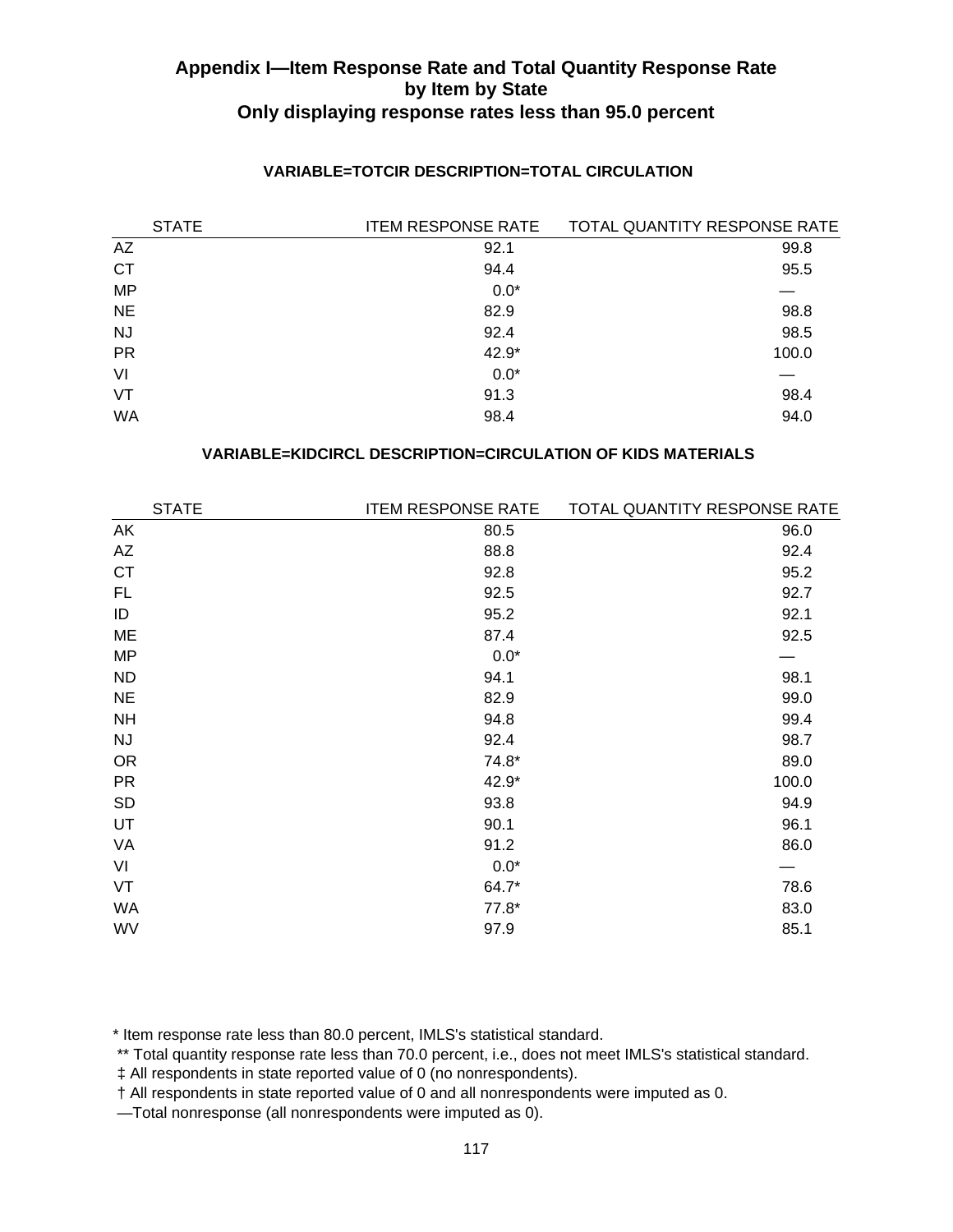### **VARIABLE=LOANTO DESCRIPTION=LOAN TO**

| <b>STATE</b> | <b>ITEM RESPONSE RATE</b> | TOTAL QUANTITY RESPONSE RATE |
|--------------|---------------------------|------------------------------|
| AZ           | 94.4                      | 99.9                         |
| <b>CT</b>    | 93.8                      | 83.7                         |
| IA           | 94.3                      | 99.2                         |
| ID           | 97.1                      | 90.4                         |
| MI           | 84.9                      | 96.5                         |
| <b>MP</b>    | $0.0*$                    |                              |
| <b>NE</b>    | 81.8                      | 89.2                         |
| <b>NJ</b>    | 92.0                      | 96.5                         |
| <b>PR</b>    | $51.0*$                   | 100.0                        |
| <b>SD</b>    | 95.5                      | 85.8                         |
| VI           | $0.0*$                    |                              |
| VT           | 92.4                      | 94.7                         |
| WA           | 95.2                      | 75.1                         |

#### **VARIABLE=LOANFM DESCRIPTION=LOAN FROM**

| <b>ITEM RESPONSE RATE</b> | TOTAL QUANTITY RESPONSE RATE |
|---------------------------|------------------------------|
| 93.3                      | 99.5                         |
| 93.8                      | 85.4                         |
| 100.0                     | $\ddagger$                   |
| 94.6                      | 99.3                         |
| 97.1                      | 91.2                         |
| 87.2                      | 96.4                         |
| $0.0*$                    |                              |
| 82.9                      | 90.8                         |
| 92.4                      | 96.1                         |
| $51.0*$                   | 100.0                        |
| 95.5                      | 87.8                         |
| $0.0*$                    |                              |
| 92.9                      | 93.2                         |
| 96.8                      | 80.4                         |
|                           |                              |

## **VARIABLE=TOTPRO DESCRIPTION=TOTAL LIBRARY PROGRAMS**

| <b>RTATE</b> | <b>ITEM RESPONSE RATE</b> | TOTAL QUANTITY RESPONSE RATE |
|--------------|---------------------------|------------------------------|
| AZ           | 89.9                      | 98.                          |

\* Item response rate less than 80.0 percent, IMLS's statistical standard.

\*\* Total quantity response rate less than 70.0 percent, i.e., does not meet IMLS's statistical standard.

‡ All respondents in state reported value of 0 (no nonrespondents).

† All respondents in state reported value of 0 and all nonrespondents were imputed as 0.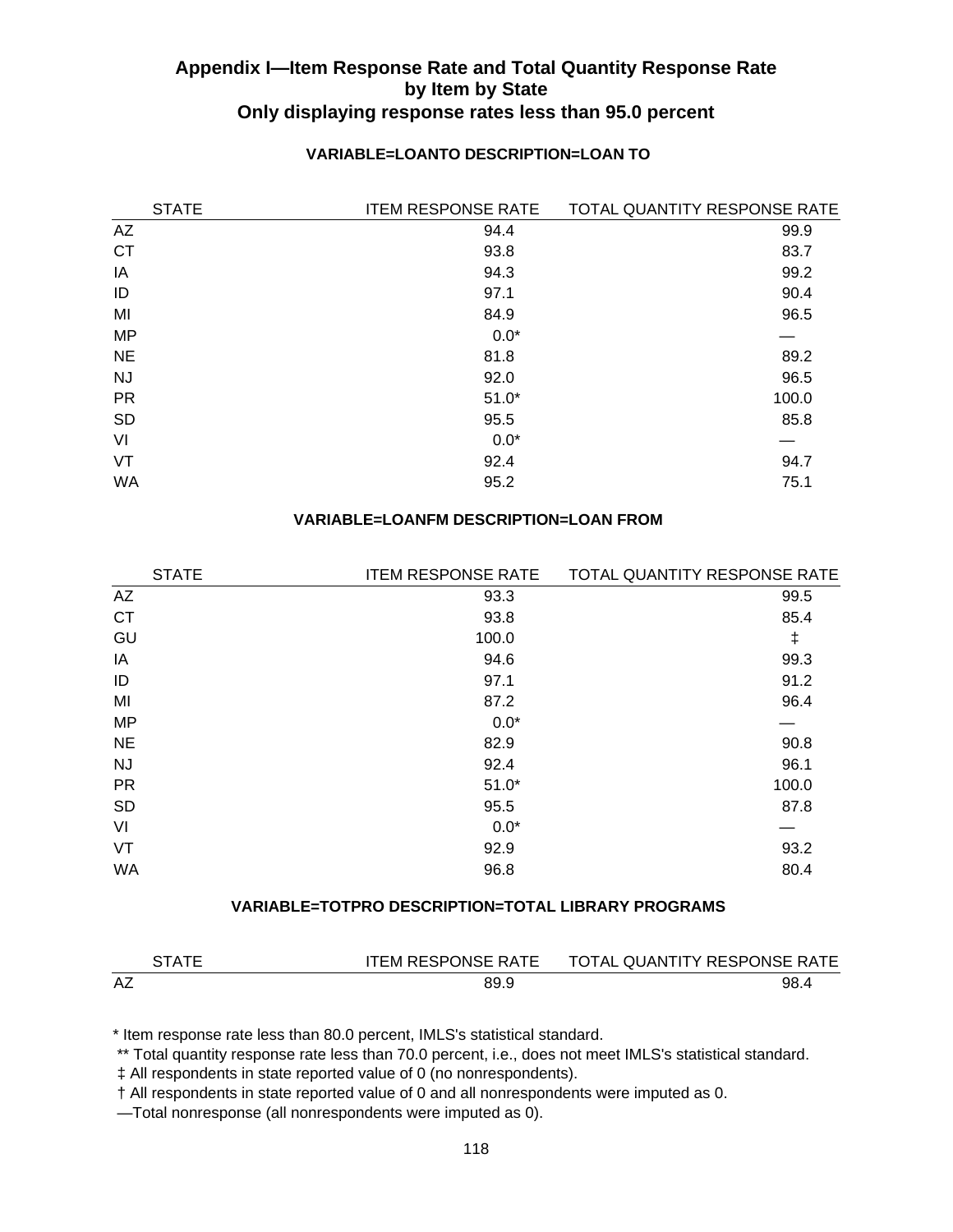| <b>STATE</b> | <b>ITEM RESPONSE RATE</b> | TOTAL QUANTITY RESPONSE RATE |
|--------------|---------------------------|------------------------------|
| <b>CT</b>    | 94.4                      | 96.8                         |
| <b>MP</b>    | $0.0*$                    |                              |
| <b>NE</b>    | 83.3                      | 95.5                         |
| <b>NJ</b>    | 92.7                      | 97.8                         |
| <b>PR</b>    | $51.0*$                   | 100.0                        |
| VI           | $0.0*$                    |                              |
| <b>VT</b>    | 92.4                      | 98.2                         |
| <b>WA</b>    | 98.4                      | 93.3                         |

## **VARIABLE=KIDPRO DESCRIPTION=TOTAL KIDS PROGRAMS**

| <b>STATE</b> | <b>ITEM RESPONSE RATE</b> | TOTAL QUANTITY RESPONSE RATE |
|--------------|---------------------------|------------------------------|
| AZ           | 88.8                      | 94.9                         |
| <b>CT</b>    | 94.4                      | 96.6                         |
| <b>MP</b>    | $0.0*$                    |                              |
| <b>NE</b>    | 83.3                      | 94.8                         |
| NJ.          | 92.7                      | 97.7                         |
| <b>PR</b>    | $55.1*$                   | 100.0                        |
| VI           | $0.0*$                    |                              |
| VT           | 85.3                      | 94.7                         |
| <b>WA</b>    | 90.5                      | 72.2                         |

## **VARIABLE=YAPRO DESCRIPTION=TOTAL YOUNG ADULT PROGRAMS**

| <b>STATE</b> | <b>ITEM RESPONSE RATE</b> | TOTAL QUANTITY RESPONSE RATE |
|--------------|---------------------------|------------------------------|
| <b>AR</b>    | 78.8*                     | 100.0                        |
| AZ           | 83.1                      | 100.0                        |
| <b>CT</b>    | 91.8                      | 100.0                        |
| GU           | 100.0                     | $\ddagger$                   |
| IA           | 93.0                      | 100.0                        |
| ID           | 91.3                      | 100.0                        |
| IL           | $0.9*$                    | t                            |
| MA           | 93.8                      | 100.0                        |
| <b>MD</b>    | 91.7                      | 100.0                        |
| <b>ME</b>    | 92.9                      | 100.0                        |
| <b>MP</b>    | $0.0*$                    |                              |
| <b>NC</b>    | $0.0*$                    |                              |
| <b>NE</b>    | 82.9                      | 100.0                        |
| <b>NH</b>    | 88.3                      | 100.0                        |
|              |                           |                              |

\* Item response rate less than 80.0 percent, IMLS's statistical standard.

\*\* Total quantity response rate less than 70.0 percent, i.e., does not meet IMLS's statistical standard.

‡ All respondents in state reported value of 0 (no nonrespondents).

† All respondents in state reported value of 0 and all nonrespondents were imputed as 0.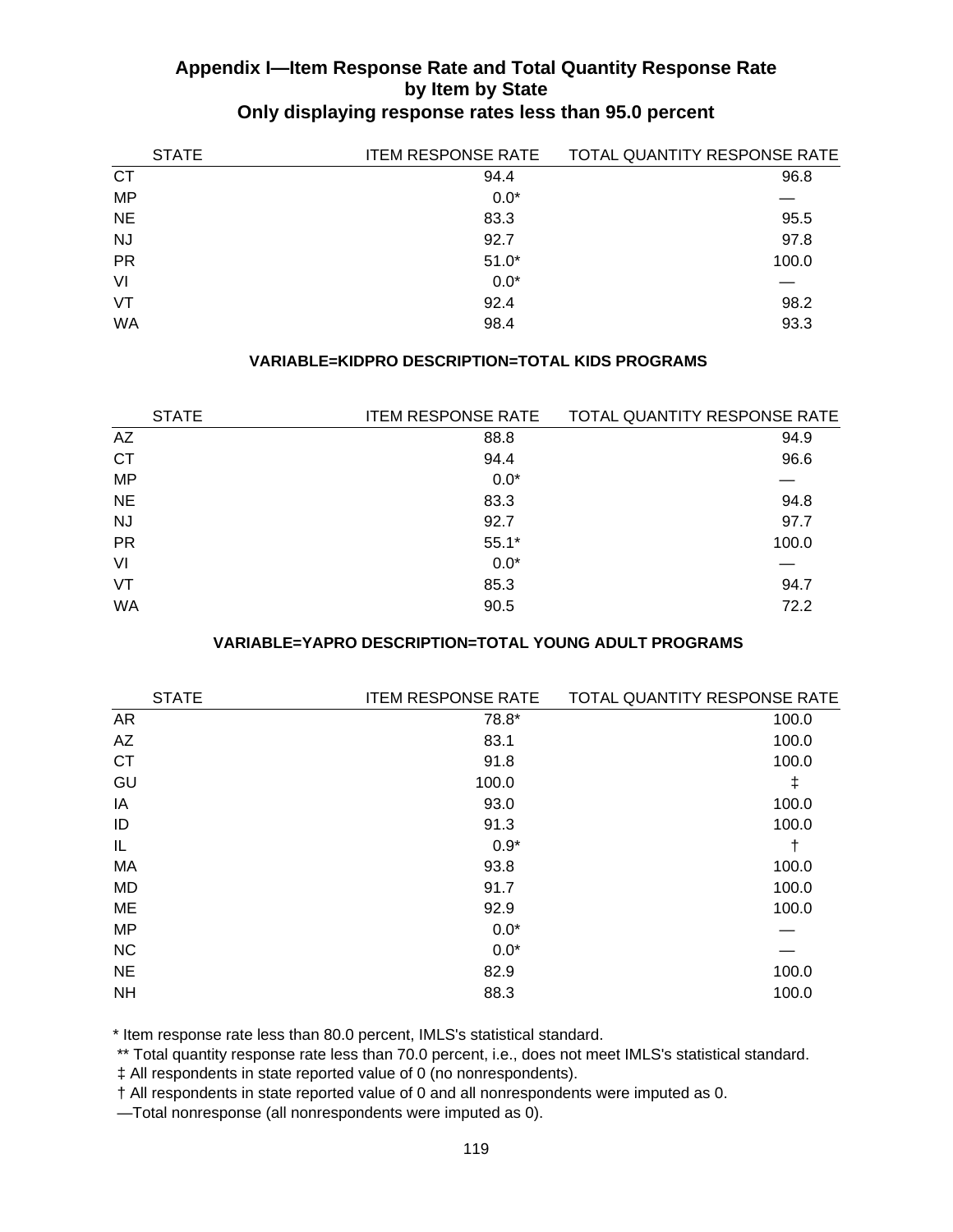| <b>STATE</b> | <b>ITEM RESPONSE RATE</b> | TOTAL QUANTITY RESPONSE RATE |
|--------------|---------------------------|------------------------------|
| <b>NJ</b>    | $0.3*$                    |                              |
| <b>NV</b>    | 90.9                      | 100.0                        |
| OH           | 94.4                      | 100.0                        |
| <b>PR</b>    | 46.9*                     | 100.0                        |
| <b>SD</b>    | 93.8                      | 100.0                        |
| VI           | $0.0*$                    |                              |
| VT           | $60.9*$                   | 100.0                        |
| WA           | $79.4*$                   | 100.0                        |

## **VARIABLE=TOTATTEN DESCRIPTION=TOTAL PROGRAM ATTENDANCE**

|           | <b>STATE</b> | <b>ITEM RESPONSE RATE</b> | TOTAL QUANTITY RESPONSE RATE |
|-----------|--------------|---------------------------|------------------------------|
| AZ        |              | 89.9                      | 98.1                         |
| <b>CT</b> |              | 94.4                      | 96.7                         |
| <b>MP</b> |              | $0.0*$                    |                              |
| <b>NE</b> |              | 83.3                      | 94.8                         |
| <b>NJ</b> |              | 92.7                      | 98.1                         |
| <b>PR</b> |              | $57.1*$                   | 100.0                        |
| VI        |              | $0.0*$                    |                              |
| VT        |              | 83.7                      | 93.5                         |

#### **VARIABLE=KIDATTEN DESCRIPTION=KIDS PROGRAM ATTENDANCE**

| <b>STATE</b> | <b>ITEM RESPONSE RATE</b> | TOTAL QUANTITY RESPONSE RATE |
|--------------|---------------------------|------------------------------|
| AZ           | 89.9                      | 97.9                         |
| <b>CT</b>    | 94.4                      | 96.2                         |
| <b>MP</b>    | $0.0*$                    |                              |
| <b>NE</b>    | 83.3                      | 94.3                         |
| <b>NJ</b>    | 92.7                      | 98.0                         |
| <b>PR</b>    | $55.1*$                   | 100.0                        |
| VA           | 96.7                      | 93.7                         |
| VI           | $0.0*$                    |                              |
| VT           | 76.6*                     | 91.5                         |
| WA           | 92.1                      | 88.8                         |

\* Item response rate less than 80.0 percent, IMLS's statistical standard.

\*\* Total quantity response rate less than 70.0 percent, i.e., does not meet IMLS's statistical standard.

‡ All respondents in state reported value of 0 (no nonrespondents).

† All respondents in state reported value of 0 and all nonrespondents were imputed as 0.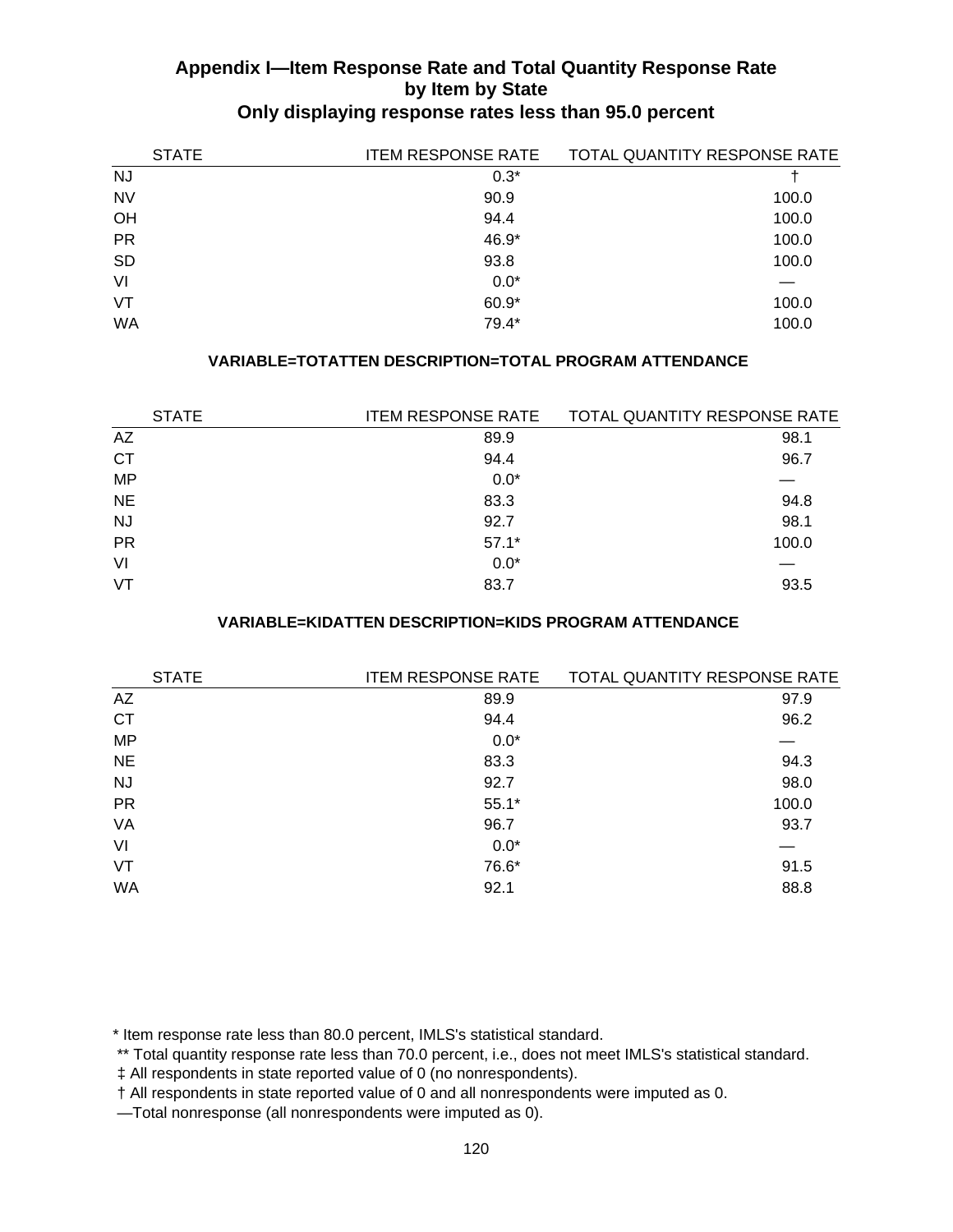| <b>STATE</b> | <b>ITEM RESPONSE RATE</b> | TOTAL QUANTITY RESPONSE RATE |
|--------------|---------------------------|------------------------------|
| <b>AR</b>    | 78.8*                     | 100.0                        |
| AZ           | 83.1                      | 100.0                        |
| <b>CT</b>    | 90.8                      | 100.0                        |
| FL           | 92.5                      | 100.0                        |
| GU           | 100.0                     | $\ddagger$                   |
| IA           | 93.0                      | 100.0                        |
| ID           | 91.3                      | 100.0                        |
| IL           | $0.9*$                    | $\ddagger$                   |
| MA           | 93.5                      | 100.0                        |
| ME           | 92.9                      | 100.0                        |
| <b>MP</b>    | $0.0*$                    |                              |
| NC           | $0.0*$                    |                              |
| <b>ND</b>    | 94.1                      | 100.0                        |
| <b>NE</b>    | 82.9                      | 100.0                        |
| <b>NH</b>    | 88.3                      | 100.0                        |
| <b>NJ</b>    | $0.3*$                    | $\ddagger$                   |
| <b>NV</b>    | 90.9                      | 100.0                        |
| OH           | 92.8                      | 100.0                        |
| PA           | 94.1                      | 100.0                        |
| <b>PR</b>    | $53.1*$                   | 100.0                        |
| <b>SD</b>    | 92.9                      | 100.0                        |
| VI           | $0.0*$                    |                              |
| VT           | $58.2*$                   | 100.0                        |
| WA           | 79.4*                     | 100.0                        |

## **VARIABLE=YAATTEN DESCRIPTION=YOUNG ADULT PROGRAM ATTENDANCE**

### **VARIABLE=GPTERMS DESCRIPTION=INTERNET COMPUTERS USED BY GEN PUBLIC**

| <b>STATE</b> | <b>ITEM RESPONSE RATE</b> | TOTAL QUANTITY RESPONSE RATE |
|--------------|---------------------------|------------------------------|
| AZ           | 94.4                      | 99.2                         |
| <b>CT</b>    | 94.4                      | 96.1                         |
| <b>MP</b>    | $0.0*$                    |                              |
| <b>NE</b>    | 82.5                      | 94.0                         |
| <b>NJ</b>    | 92.7                      | 97.7                         |
| <b>PR</b>    | $61.2*$                   | 100.0                        |
| VI           | $0.0*$                    |                              |
| VT           | 94.0                      | 98.5                         |
|              |                           |                              |

\* Item response rate less than 80.0 percent, IMLS's statistical standard.

\*\* Total quantity response rate less than 70.0 percent, i.e., does not meet IMLS's statistical standard.

‡ All respondents in state reported value of 0 (no nonrespondents).

† All respondents in state reported value of 0 and all nonrespondents were imputed as 0.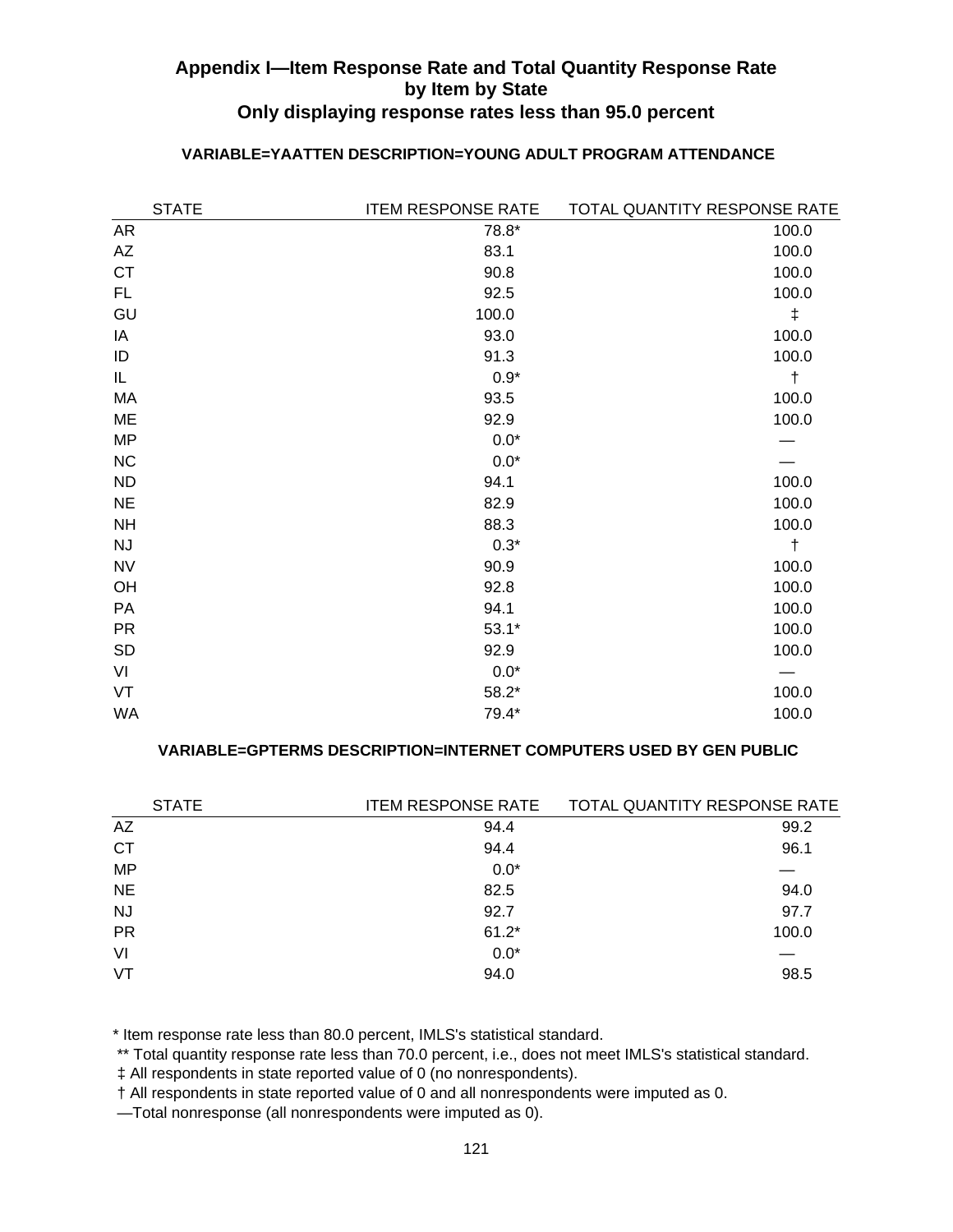| <b>STATE</b> | <b>ITEM RESPONSE RATE</b> | TOTAL QUANTITY RESPONSE RATE |
|--------------|---------------------------|------------------------------|
| <b>AR</b>    | 88.5                      | 92.2                         |
| AZ           | 87.6                      | 83.5                         |
| CO           | 97.4                      | 94.8                         |
| <b>CT</b>    | 90.3                      | 92.9                         |
| MA           | 93.5                      | 95.5                         |
| MI           | 93.8                      | 92.4                         |
| <b>MO</b>    | 94.7                      | 95.2                         |
| MP           | $0.0*$                    |                              |
| <b>ND</b>    | 90.6                      | 92.5                         |
| <b>NE</b>    | 82.5                      | 98.6                         |
| <b>NH</b>    | 89.6                      | 92.0                         |
| <b>NJ</b>    | 92.4                      | 98.5                         |
| <b>OR</b>    | 93.7                      | 91.0                         |
| <b>PR</b>    | $57.1*$                   | 100.0                        |
| <b>TX</b>    | 98.9                      | 82.4                         |
| UT           | 93.0                      | 92.1                         |
| VI           | $0.0*$                    |                              |
| VT           | 91.3                      | 98.1                         |
| <b>WA</b>    | 87.3                      | 49.0**                       |

## **VARIABLE=PITUSR DESCRIPTION=PUBLIC INTERNET COMPUTER USERS PER YEAR**

### **VARIABLE=SQ\_FEET DESCRIPTION=SQUARE FOOTAGE OF OUTLET**

| <b>STATE</b> | <b>ITEM RESPONSE RATE</b> | <b>TOTAL QUANTITY RESPONSE RATE</b> |
|--------------|---------------------------|-------------------------------------|
| <b>AL</b>    | 89.8                      | 99.7                                |
| AZ           | 93.8                      | 100.0                               |
| CA           | 94.4                      | 100.0                               |
| <b>CT</b>    | 92.0                      | 100.0                               |
| DE           | 94.1                      | 100.0                               |
| GU           | 85.7                      | 100.0                               |
| ID           | 91.4                      | 100.0                               |
| IN           | 93.0                      | 100.0                               |
| KY           | $71.2*$                   | 100.0                               |
| LA           | 93.0                      | 99.7                                |
| <b>MD</b>    | 92.9                      | 100.0                               |
| ME           | 91.3                      | 100.0                               |
| <b>MO</b>    | 94.2                      | 100.0                               |
| <b>NC</b>    | 92.4                      | 100.0                               |
|              |                           |                                     |

\* Item response rate less than 80.0 percent, IMLS's statistical standard.

\*\* Total quantity response rate less than 70.0 percent, i.e., does not meet IMLS's statistical standard.

‡ All respondents in state reported value of 0 (no nonrespondents).

† All respondents in state reported value of 0 and all nonrespondents were imputed as 0.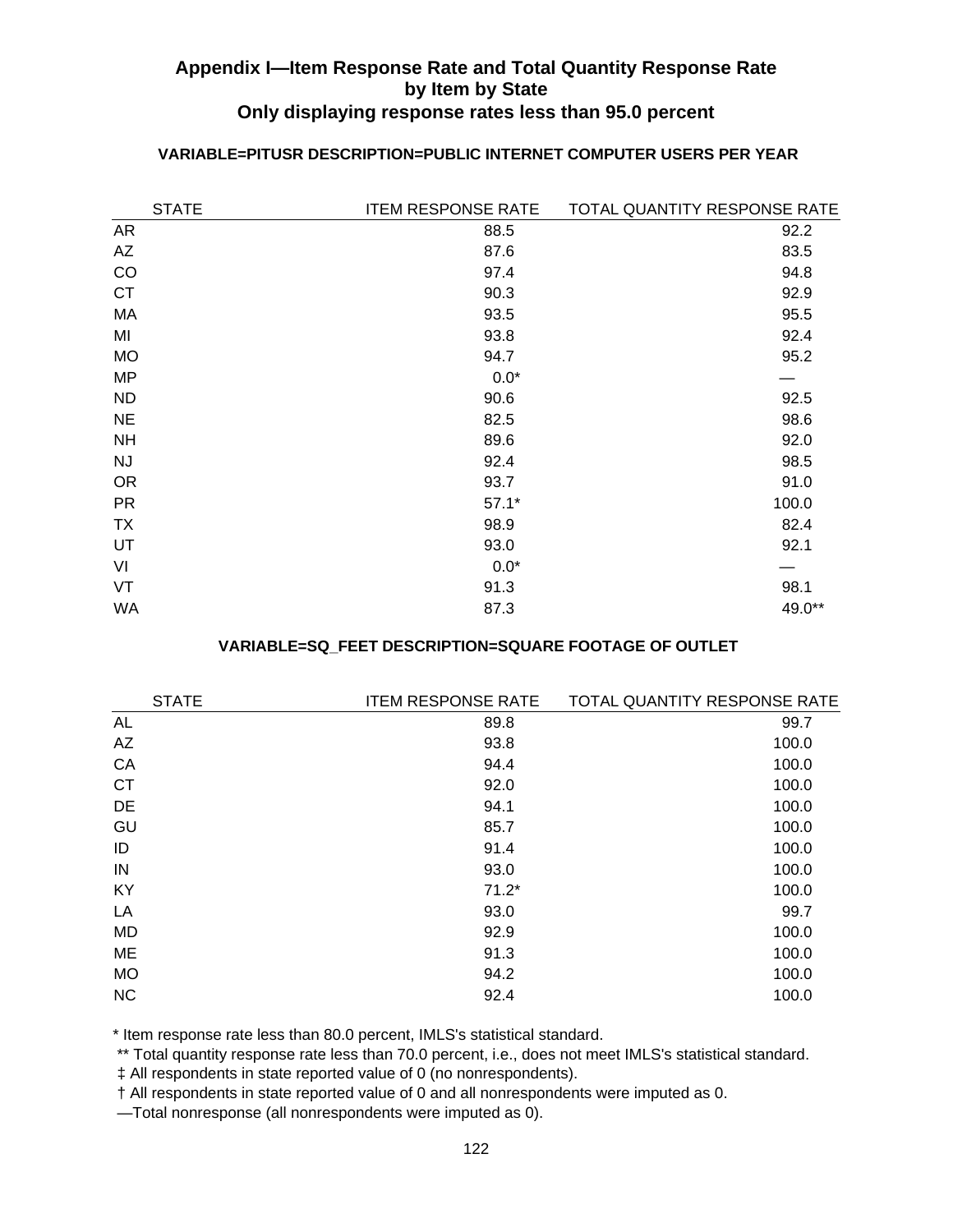| <b>STATE</b> | <b>ITEM RESPONSE RATE</b> | TOTAL QUANTITY RESPONSE RATE |
|--------------|---------------------------|------------------------------|
| <b>ND</b>    | $75.5*$                   | 100.0                        |
| <b>NE</b>    | 89.4                      | 100.0                        |
| <b>NH</b>    | 86.8                      | 100.0                        |
| <b>NJ</b>    | 93.5                      | 100.0                        |
| <b>NV</b>    | 94.5                      | 100.0                        |
| OH           | 91.8                      | 100.0                        |
| PA           | 94.7                      | 100.0                        |
| <b>PR</b>    | $4.8*$                    | 100.0                        |
| <b>SC</b>    | 84.4                      | 100.0                        |
| <b>SD</b>    | 84.0                      | 100.0                        |
| UT           | 84.1                      | 100.0                        |
| VA           | 91.0                      | 100.0                        |
| VI           | 83.3                      | 100.0                        |

### **VARIABLE=L\_NUM\_BM DESCRIPTION=NUMBER OF BOOKMOBILES IN BOOKMOBILE SERV**

| <b>STATE</b> | ITEM RESPONSE RATE | TOTAL QUANTITY RESPONSE RATE |
|--------------|--------------------|------------------------------|
| DC           | 100.0              |                              |
| ME           | 100.0              |                              |
| MP           | 100.0              |                              |
| <b>NH</b>    | 100.0              |                              |
| VI           | 100.0              |                              |
|              |                    |                              |

\* Item response rate less than 80.0 percent, IMLS's statistical standard.

‡ All respondents in state reported value of 0 (no nonrespondents).

 <sup>\*\*</sup> Total quantity response rate less than 70.0 percent, i.e., does not meet IMLS's statistical standard.

 <sup>†</sup> All respondents in state reported value of 0 and all nonrespondents were imputed as 0.

 <sup>—</sup>Total nonresponse (all nonrespondents were imputed as 0).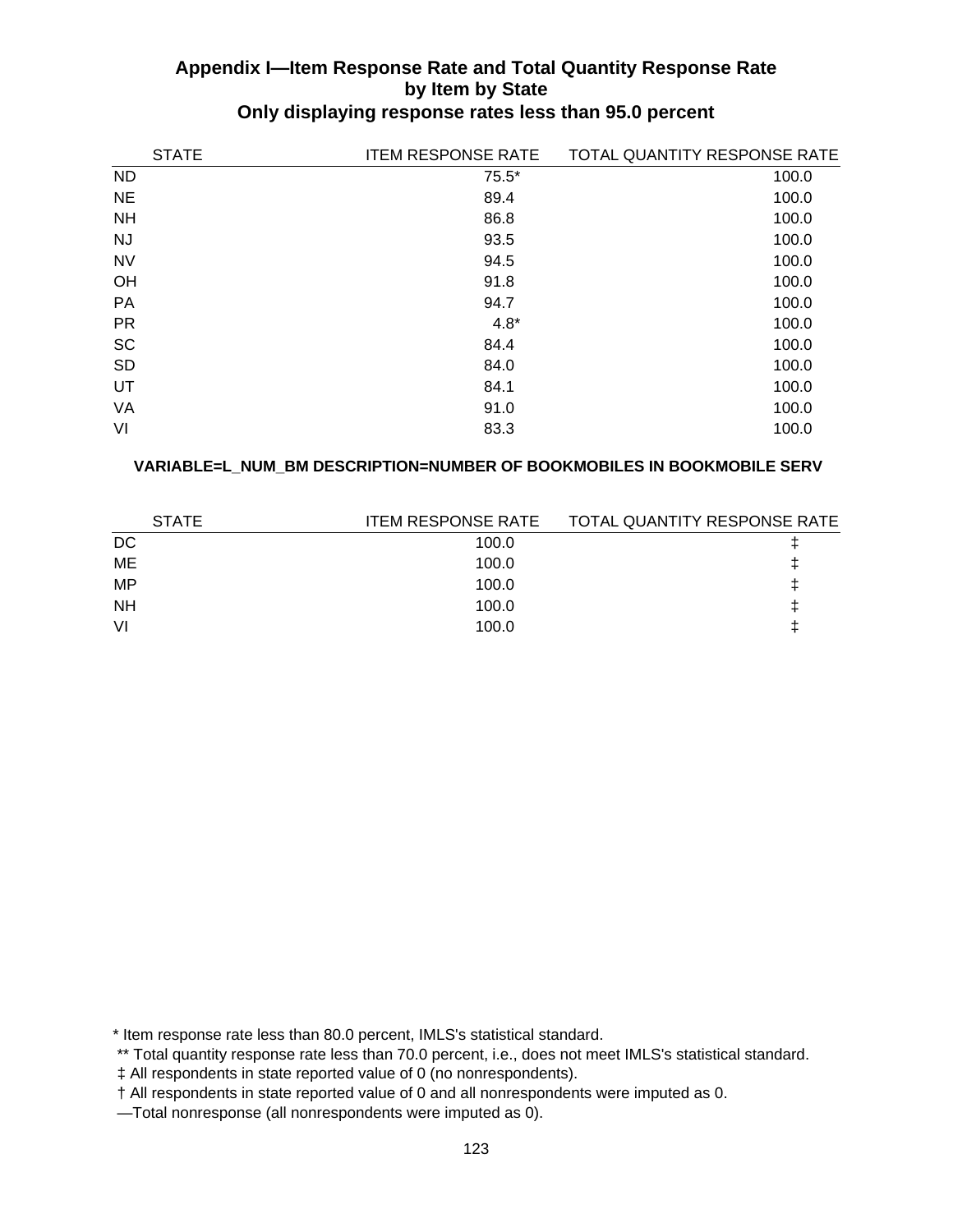#### INTERLIBRARY RELATIONSHIP

| C RELATN                                       | Frequency | Percent | Cumulative<br>Frequency | Cumulative<br>Percent |
|------------------------------------------------|-----------|---------|-------------------------|-----------------------|
| HQ-Headquarters of a federation or cooperative | 110       |         | 110                     | 1.2 <sub>1</sub>      |
| ME-Member of a federation or cooperative       | 6.968     | 75.1    | 7.078                   | 76.3                  |
| NO-Not a member of a federation or cooperative | 2.199     | 23.7    | 9.277                   | 100.0                 |

LEGAL BASIS

|                                                  |           |         | Cumulative | Cumulative |
|--------------------------------------------------|-----------|---------|------------|------------|
| C LEGBAS                                         | Frequency | Percent | Frequency  | Percent    |
| CC-City/County                                   | 88        | 0.9     | 88         | 0.9        |
| CI-Municipal Government (city, town, or village) | 4,912     | 52.9    | 5,000      | 53.9       |
| CO-County/Parish                                 | 907       | 9.8     | 5,907      | 63.7       |
| <b>LD-Library District</b>                       | 1,353     | 14.6    | 7,260      | 78.3       |
| MJ-Multi-jurisdictional                          | 311       | 3.4     | 7,571      | 81.6       |
| NL-Native American Tribal Government             | 51        | 0.5     | 7.622      | 82.2       |
| NP-Non-profit Association or Agency              | 1,368     | 14.7    | 8.990      | 96.9       |
| OT-Other                                         | 105       | 1.1     | 9.095      | 98.0       |
| <b>SD-School District</b>                        | 182       | 2.0     | 9.277      | 100.0      |

#### ADMINISTRATIVE STRUCTURE

|                                                                                                                |           |         | Cumulative | Cumulative |
|----------------------------------------------------------------------------------------------------------------|-----------|---------|------------|------------|
| C ADMIN                                                                                                        | Frequency | Percent | Frequency  | Percent    |
| MA-Administrative Entity with multiple direct service outlets where administrative<br>offices are separate     | 125       |         | 125        | 1.3        |
| MO-Administrative Entity with multiple direct service outlets where administrative<br>offices are not separate | 1.645     | 17.7    | 1.770      | 19.1       |
| SO-Single Outlet Administrative Entity                                                                         | 7.507     | 80.9    | 9.277      | 100.0      |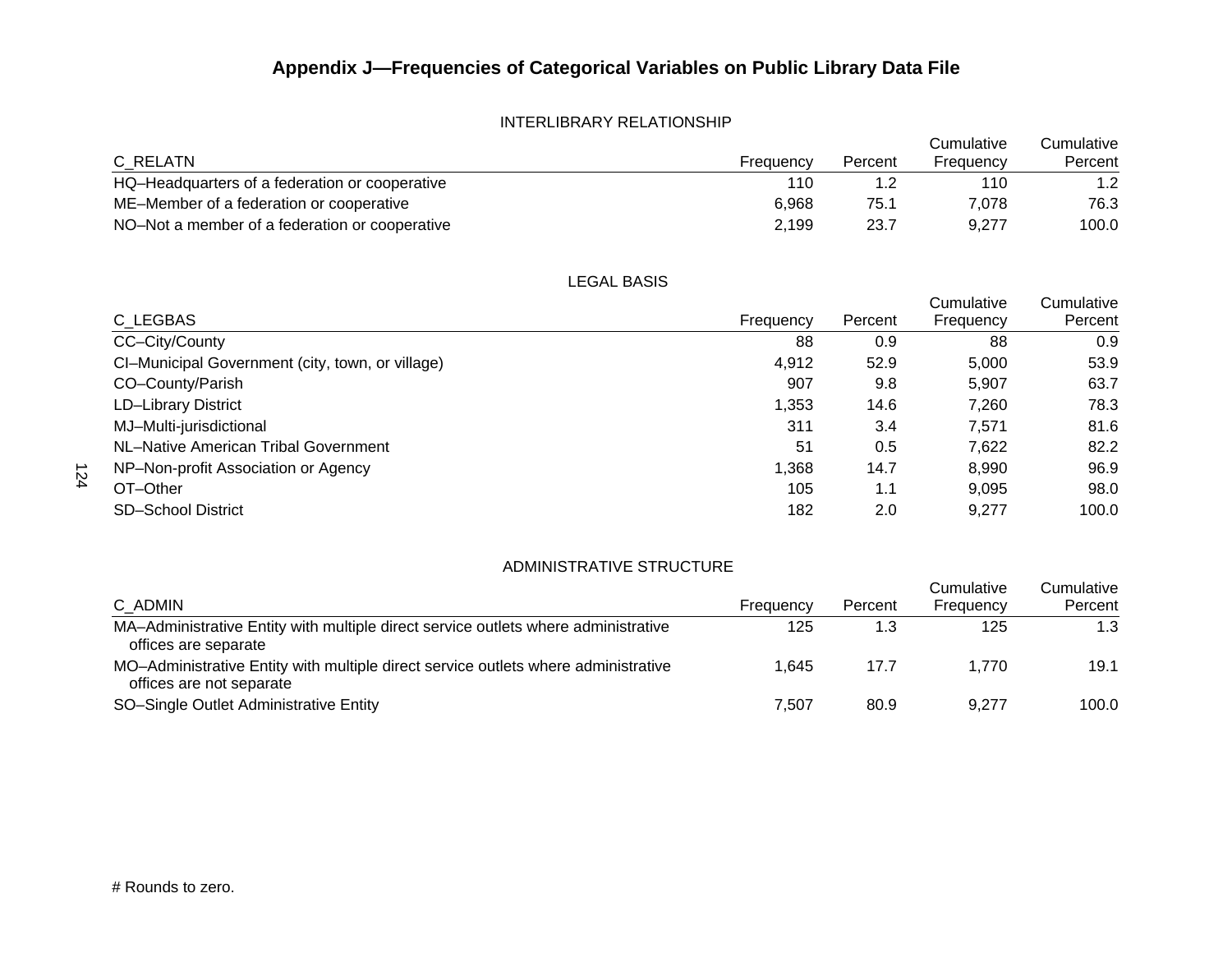#### FSCS PUBLIC LIBRARY

|        |           |         | Cumulative        | Cumulative |
|--------|-----------|---------|-------------------|------------|
| C_FSCS | Frequency | Percent | Frequency         | Percent    |
| N-No   | 295       | ◡.∠     | 295               | 3.2        |
| Y-Yes  | 8,982     | 96.8    | J 277<br>، ، ے, ب | 100.0      |

GEOGRAPHIC CODE

| <b>GEOCODE</b>                                                  | Frequency | Percent | Cumulative<br>Frequency | Cumulative<br>Percent |
|-----------------------------------------------------------------|-----------|---------|-------------------------|-----------------------|
| CI1-Municipal Government (city, town, or village) (exactly)     | 3,342     | 36.0    | 3,342                   | 36.0                  |
| CI2-Municipal Government (city, town, or village) (most nearly) | 1,482     | 16.0    | 4.824                   | 52.0                  |
| CO1-County/Parish (exactly)                                     | 1,130     | 12.2    | 5,954                   | 64.2                  |
| CO2-County/Parish (most nearly)                                 | 501       | 5.4     | 6,455                   | 69.6                  |
| MA1-Metropolitan Area (exactly)                                 | 12        | 0.1     | 6,467                   | 69.7                  |
| MA2-Metropolitan Area (most nearly)                             | 10        | 0.1     | 6,477                   | 69.8                  |
| MC1-Multi-County (exactly)                                      | 129       | 1.4     | 6,606                   | 71.2                  |
| MC2-Multi-County (most nearly)                                  | 40        | 0.4     | 6,646                   | 71.6                  |
| OTH-Other                                                       | 2,145     | 23.1    | 8,791                   | 94.8                  |
| SD1-School District (exactly)                                   | 434       | 4.7     | 9,225                   | 99.4                  |
| SD2-School District (most nearly)                               | 52        | 0.6     | 9,277                   | 100.0                 |

#### LSA BOUNDARY CHANGE FROM PY

|                 |           |         | Cumulative    | Cumulative |
|-----------------|-----------|---------|---------------|------------|
| <b>LSABOUND</b> | Frequency | Percent | Frequency     | Percent    |
| N-No            | 9,161     | 98.7    | 9,161         | 98.7       |
| Y-Yes           | 116       | 3. ا    | a 277<br>৬.∠7 | 100.0      |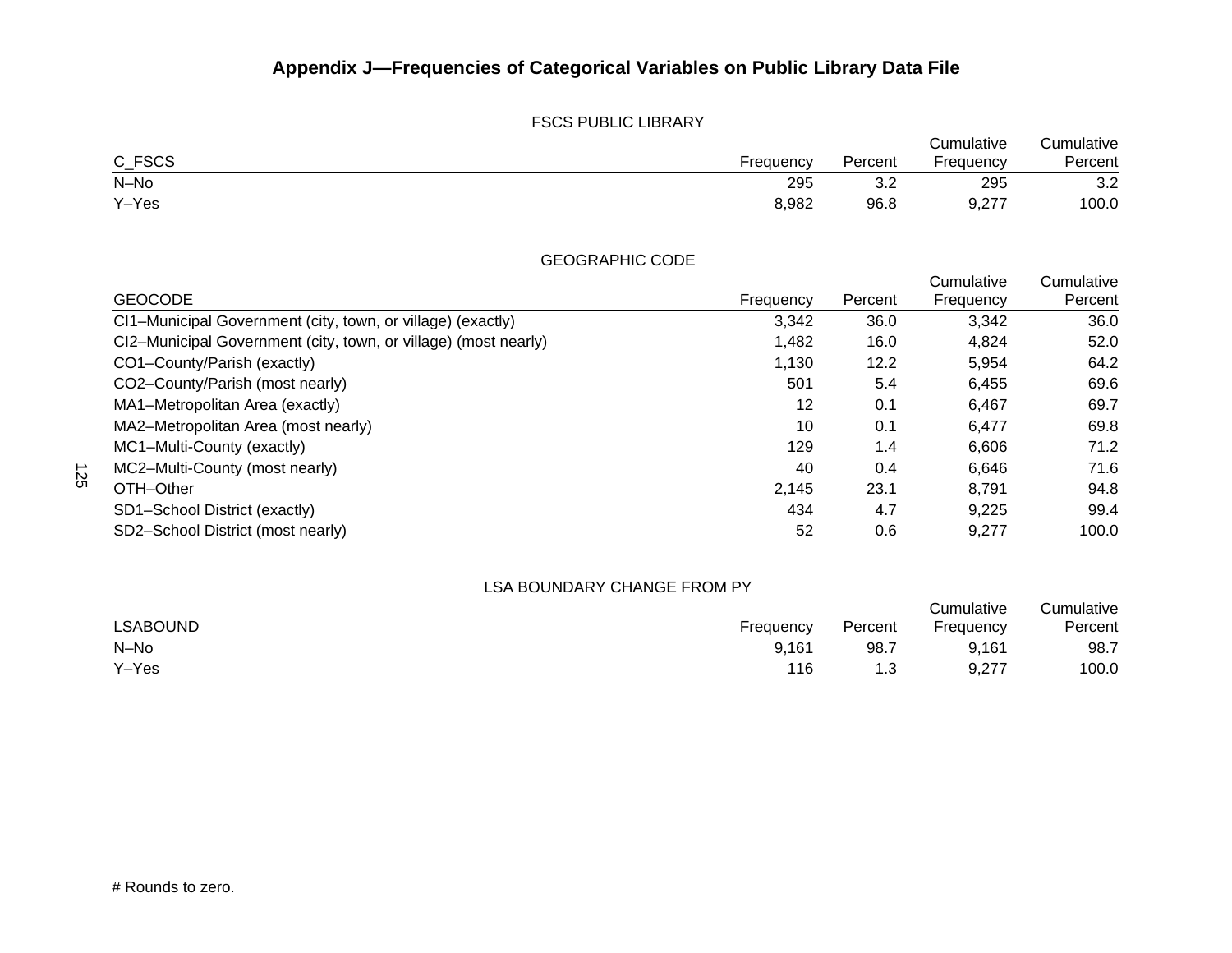|                                   |           |         | Cumulative | Cumulative |
|-----------------------------------|-----------|---------|------------|------------|
| <b>STARTDAT</b>                   | Frequency | Percent | Frequency  | Percent    |
| 01/01/2008                        | 288       | 3.1     | 288        | 3.1        |
| 01/01/2009                        | 3,684     | 39.7    | 3,972      | 42.8       |
| 02/01/2008                        |           | #       | 3,973      | 42.8       |
| 03/01/2008                        | 15        | 0.2     | 3,988      | 43.0       |
| 04/01/2008                        | 134       | 1.4     | 4,122      | 44.4       |
| 05/01/2008                        | 203       | 2.2     | 4,325      | 46.6       |
| 05/31/2008                        |           | #       | 4,326      | 46.6       |
| 06/01/2008                        | 47        | 0.5     | 4,373      | 47.1       |
| 07/01/2008                        | 3,753     | 40.5    | 8,126      | 87.6       |
| 08/01/2008                        | 12        | 0.1     | 8,138      | 87.7       |
| 09/01/2008                        | 36        | 0.4     | 8,174      | 88.1       |
| 10/01/2007                        | 10        | 0.1     | 8,184      | 88.2       |
| 10/01/2008                        | 1,077     | 11.6    | 9,261      | 99.8       |
| 11/01/2008                        | 5         | 0.1     | 9,266      | 99.9       |
| 12/01/2007                        | 8         | 0.1     | 9,274      | 100.0      |
| 12/01/2008                        |           | #       | 9,275      | 100.0      |
| M-Missing (unknown, not reported) | 2         | #       | 9,277      | 100.0      |

#### REPORTING PERIOD START DATE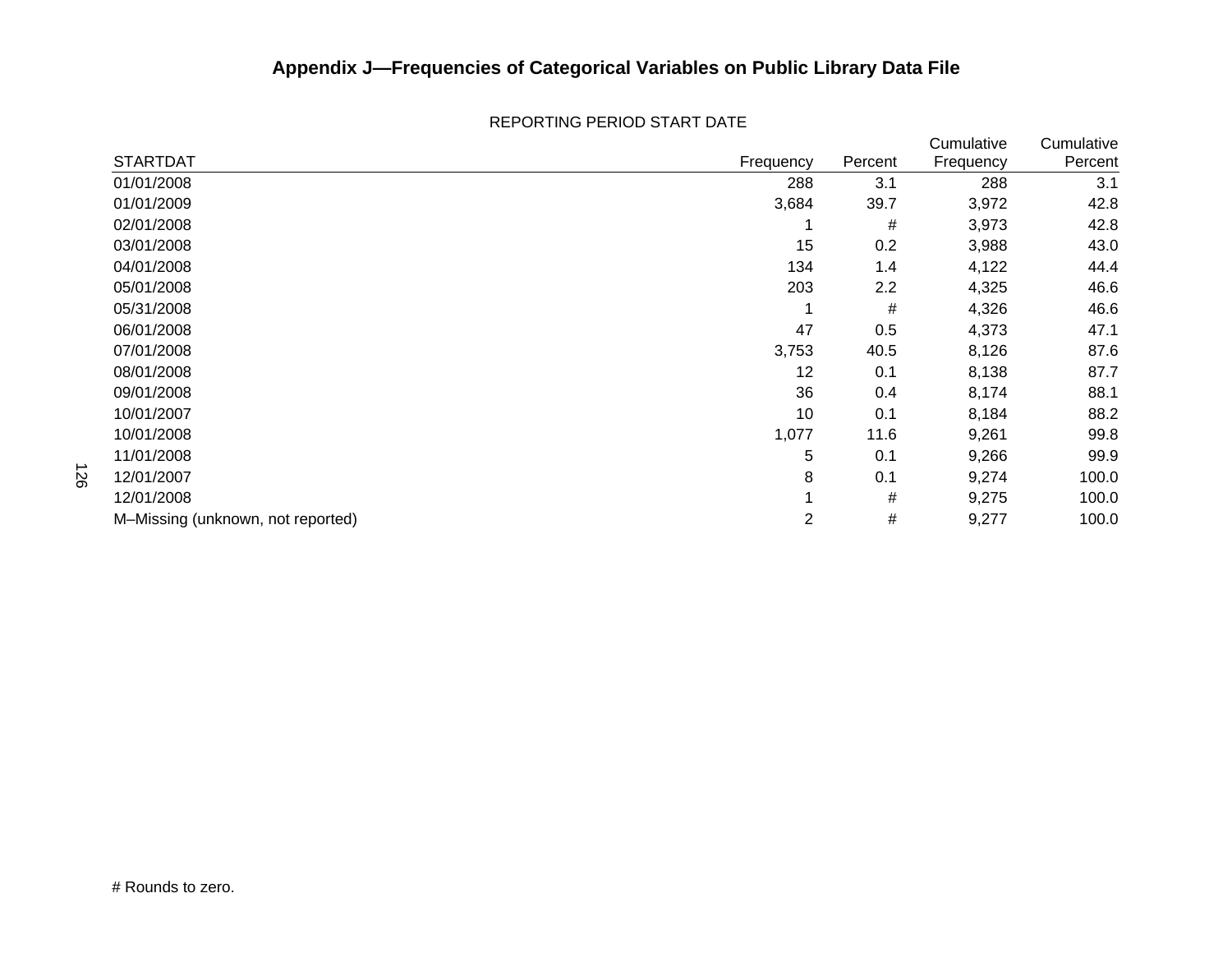|                                   |                |         | Cumulative | Cumulative |
|-----------------------------------|----------------|---------|------------|------------|
| <b>ENDDATE</b>                    | Frequency      | Percent | Frequency  | Percent    |
| 01/31/2009                        |                | #       |            | #          |
| 02/28/2009                        | 15             | 0.2     | 16         | 0.2        |
| 03/31/2009                        | 134            | 1.4     | 150        | 1.6        |
| 04/30/2009                        | 203            | 2.2     | 353        | 3.8        |
| 05/30/2009                        |                | #       | 354        | 3.8        |
| 05/31/2009                        | 47             | 0.5     | 401        | 4.3        |
| 06/30/2009                        | 3,753          | 40.5    | 4,154      | 44.8       |
| 07/31/2009                        | 12             | 0.1     | 4,166      | 44.9       |
| 08/31/2009                        | 36             | 0.4     | 4,202      | 45.3       |
| 09/30/2008                        | 10             | 0.1     | 4,212      | 45.4       |
| 09/30/2009                        | 1,077          | 11.6    | 5,289      | 57.0       |
| 10/31/2009                        | 5              | 0.1     | 5,294      | 57.1       |
| 11/30/2008                        | 8              | 0.1     | 5,302      | 57.2       |
| 11/30/2009                        |                | #       | 5,303      | 57.2       |
| 12/31/2008                        | 288            | 3.1     | 5,591      | 60.3       |
| 12/31/2009                        | 3,684          | 39.7    | 9,275      | 100.0      |
| M-Missing (unknown, not reported) | $\overline{2}$ | #       | 9,277      | 100.0      |

#### REPORTING PERIOD END DATE

#### OBE REGION CODE

|                                                    |           |         | Cumulative | Cumulative |
|----------------------------------------------------|-----------|---------|------------|------------|
| <b>OBEREG</b>                                      | Frequency | Percent | Frequency  | Percent    |
| 01-New England (CT ME MA NH RI VT)                 | 1,296     | 14.0    | 1.296      | 14.0       |
| 02–Mid East (DE DC MD NJ NY PA)                    | 1.561     | 16.8    | 2,857      | 30.8       |
| 03-Great Lakes (IL IN MI OH WI)                    | 1,887     | 20.3    | 4.744      | 51.1       |
| 04–Plains (IA KS MN MO NE ND SD)                   | 1.623     | 17.5    | 6,367      | 68.6       |
| 05-Southeast (AL AR FL GA KY LA MS NC SC TN VA WV) | 1,131     | 12.2    | 7,498      | 80.8       |
| 06-Soutwest (AZ NM OK TX)                          | 854       | 9.2     | 8.352      | 90.0       |
| 07-Rocky Mountains (CO ID MT UT WY)                | 392       | 4.2     | 8.744      | 94.3       |
| 08–Far West (AK CA HI NV OR WA)                    | 481       | 5.2     | 9.225      | 99.4       |
| 09-Outlying Areas (AS GU MP PR VI)                 | 52        | 0.6     | 9.277      | 100.0      |

127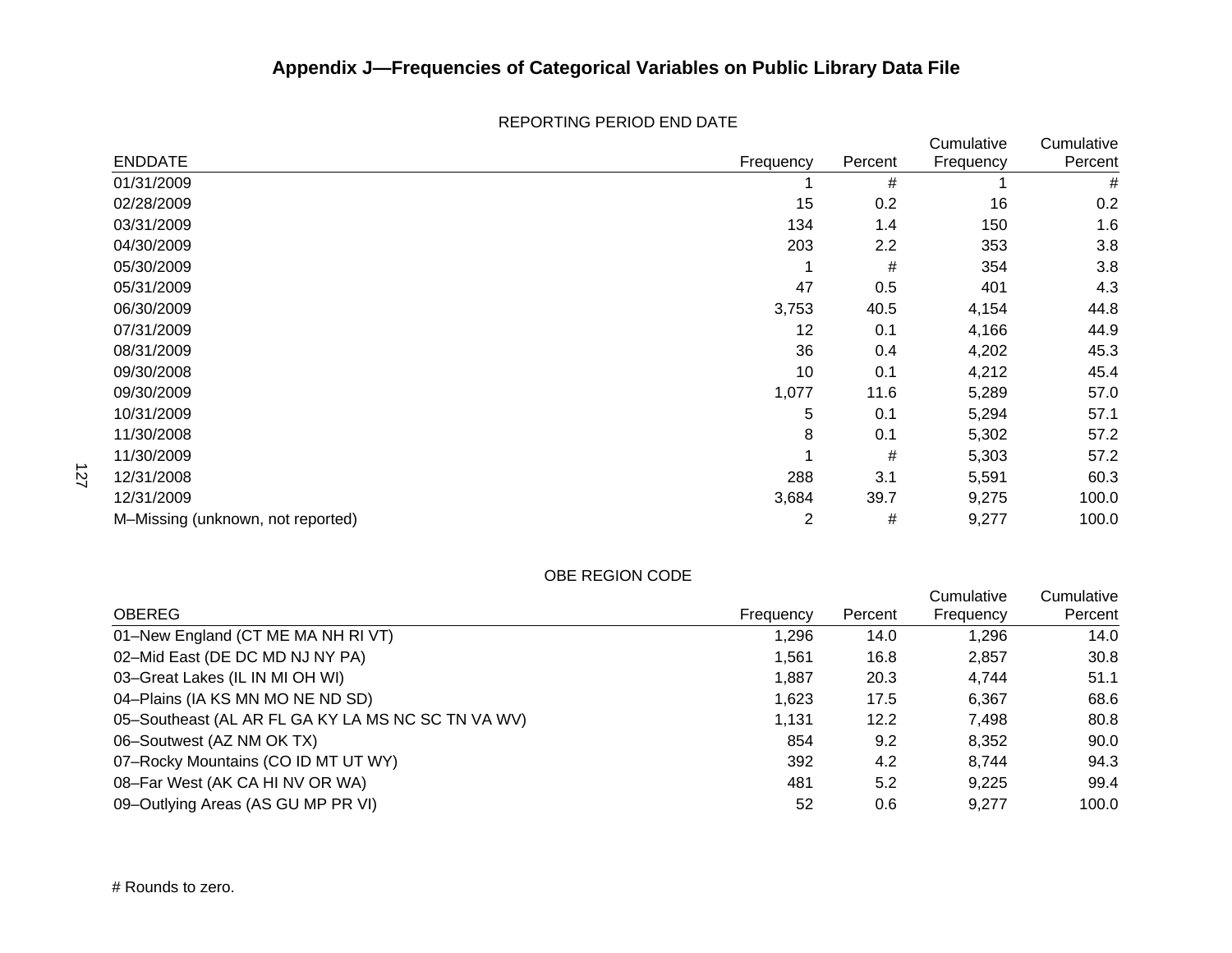## RESPONDENT STATUS

|                                                   |           |         | Cumulative | Cumulative |
|---------------------------------------------------|-----------|---------|------------|------------|
| <b>RSTATUS</b>                                    | Frequency | Percent | Frequency  | Percent    |
| 1–Respondent, with no imputed data                | 7.595     | 81.9    | 7.595      | 81.9       |
| 2–Respondent, with both reported and imputed data | 1.487     | 16.0    | 9.082      | 97.9       |
| 3-Nonrespondent, not imputed                      | 27        | 0.3     | 9.109      | 98.2       |
| 4-Nonrespondent with imputed data                 | 168       | 1.8     | 9.277      | 100.0      |

#### STRUCTURE CHANGE CODE

|                                                                                                                 |           |         | Cumulative | Cumulative |
|-----------------------------------------------------------------------------------------------------------------|-----------|---------|------------|------------|
| <b>STATSTRU</b>                                                                                                 | Frequency | Percent | Frequency  | Percent    |
| 00-No change from last year                                                                                     | 9,218     | 99.4    | 9,218      | 99.4       |
| 01-Existing Administrative Entity or Outlet absorbs another Administrative Entity or<br>Outlet                  | 5         | 0.1     | 9.223      | 99.4       |
| 02-Newly created Administrative Entity or Outlet                                                                | 19        | 0.2     | 9.242      | 99.6       |
| 04-Move Outlet to a newly created Administrative Entity                                                         | 6         | 0.1     | 9.248      | 99.7       |
| 05–Merge two or more Administrative Entities or Outlets to form a new Administrative<br><b>Entity or Outlet</b> |           | #       | 9.249      | 99.7       |
| 08-Restored a closed Administrative Entity or Outlet record                                                     | 8         | 0.1     | 9.257      | 99.8       |
| 09-Restored an incorrectly deleted Administrative Entity or Outlet                                              | 2         | #       | 9,259      | 99.8       |
| 13-Add an existing Administrative Entity or Outlet not previously reported                                      | 18        | 0.2     | 9.277      | 100.0      |

#### NAME CHANGE CODE

| <b>STATNAME</b>             | Frequency | Percent | Cumulative<br>Frequency | Cumulative<br>Percent |
|-----------------------------|-----------|---------|-------------------------|-----------------------|
| 00-No change from last year | 9.166     | 98.8    | 9.166                   | 98.8                  |
| 06-Official name change     | 43        | 0.5     | 9.209                   | 99.3                  |
| 14–Minor name change        | 68        |         | 9,277                   | 100.0                 |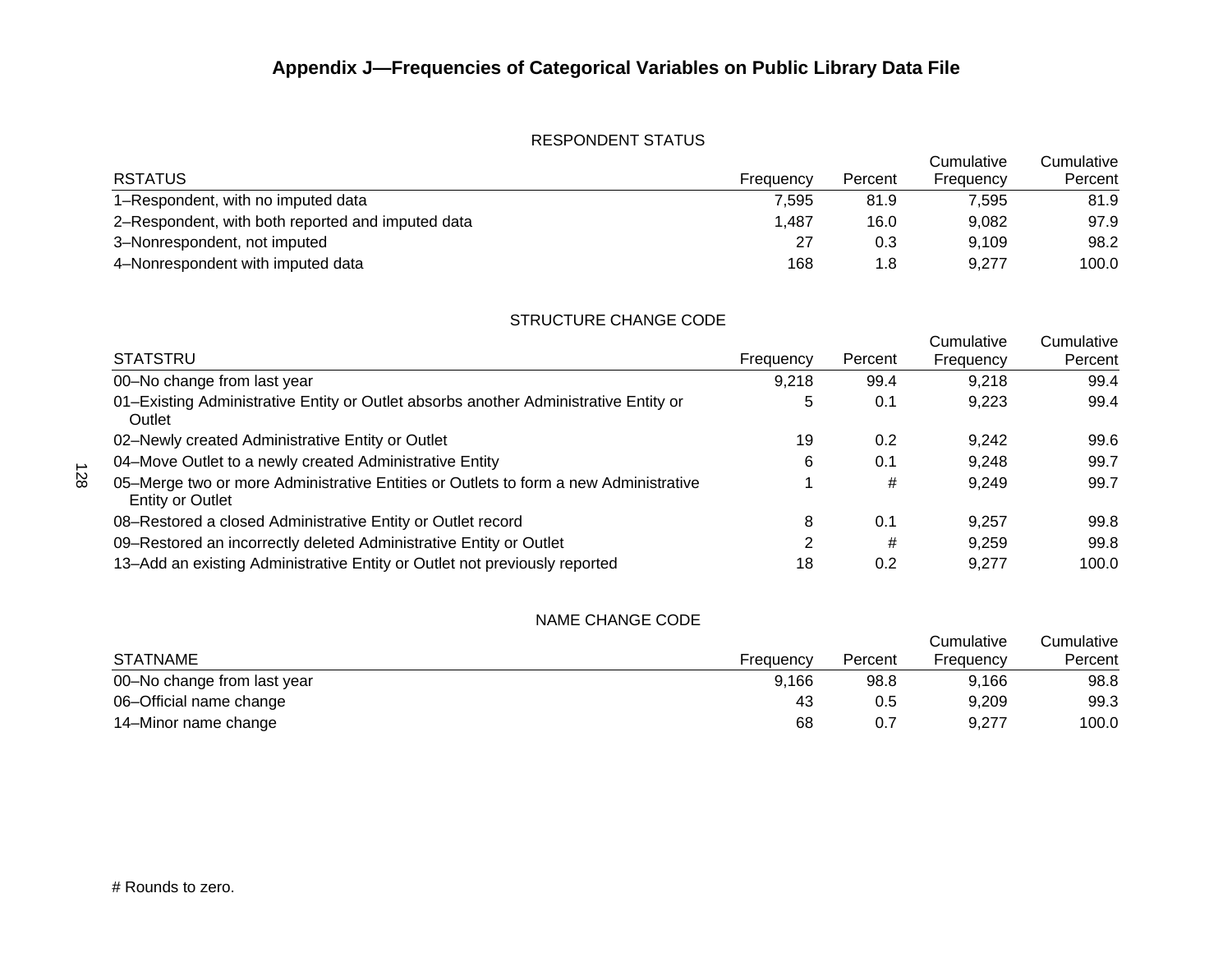#### ADDRESS CHANGE CODE

| <b>STATADDR</b>             | Freauencv | Percent | Cumulative<br>Frequency | Cumulative<br>Percent |
|-----------------------------|-----------|---------|-------------------------|-----------------------|
| 00-No change from last year | 8.899     | 95.9    | 8,899                   | 95.9                  |
| 07–Moved to a new location  | 105       | 1.1     | 9.004                   | 97.1                  |
| 15–Minor address change     | 273       | 2.9     | 9,277                   | 100.0                 |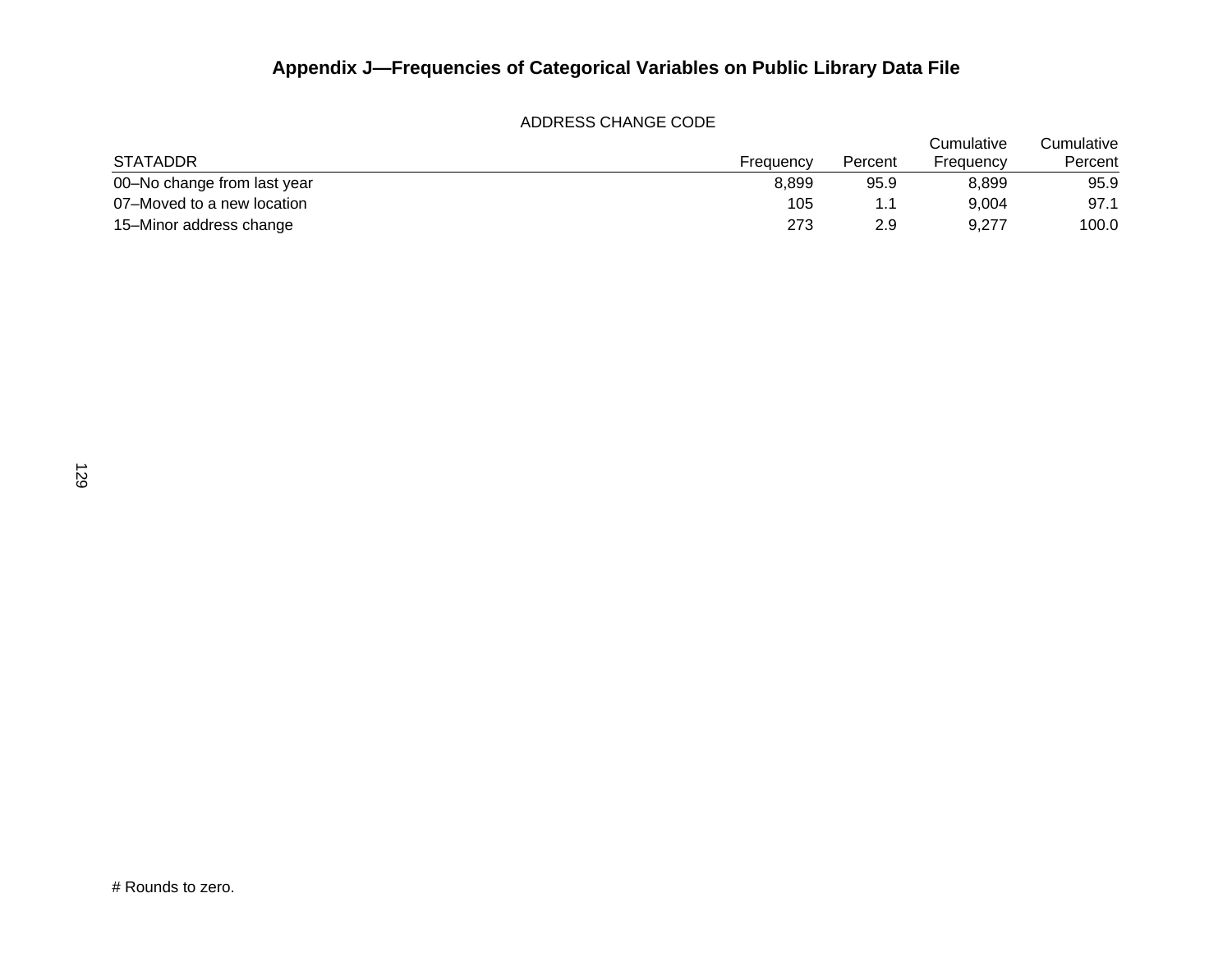#### LOCALE CODE

|                                                                                                                                                                                                                                                              |           |         | Cumulative | Cumulative |
|--------------------------------------------------------------------------------------------------------------------------------------------------------------------------------------------------------------------------------------------------------------|-----------|---------|------------|------------|
| <b>LOCALE</b>                                                                                                                                                                                                                                                | Frequency | Percent | Frequency  | Percent    |
| .-Missing                                                                                                                                                                                                                                                    | 2         | #       | 2          | #          |
| 11-City, Large: Territory inside an urbanized area and inside a principal city with<br>population of 250,000 or more                                                                                                                                         | 80        | 0.9     | 82         | 0.9        |
| 12-City, Mid-size: Territory inside an urbanized area and inside a principal city with a<br>population less than 250,000 and greater than or equal to 100,000                                                                                                | 117       | 1.3     | 199        | 2.1        |
| 13-City, Small: Territory inside an urbanized area and inside a principal city with a<br>population less than 100,000                                                                                                                                        | 309       | 3.3     | 508        | 5.5        |
| 21-Suburb, Large: Territory outside a principal city and inside an urbanized area with<br>population of 250,000 or more                                                                                                                                      | 1,715     | 18.5    | 2,223      | 24.0       |
| 22-Suburb, Mid-size: Territory outside a principal city and inside an urbanized area<br>with a population less than 250,000 and greater than or equal to 100,000                                                                                             | 231       | 2.5     | 2,454      | 26.5       |
| 23-Suburb, Small: Territory outside a principal city and inside an urbanized area with<br>a population less than 100,000                                                                                                                                     | 164       | 1.8     | 2,618      | 28.2       |
| 31-Town, Fringe: Territory inside an urban cluster that is less than or equal to 10<br>miles from an urbanized area                                                                                                                                          | 326       | 3.5     | 2,944      | 31.7       |
| 32-Town, Distant: Territory inside an urban cluster that is more than 10 miles and less<br>than or equal to 35 miles from an urbanized area                                                                                                                  | 1,131     | 12.2    | 4,075      | 43.9       |
| 33–Town, Remote: Territory inside an urban cluster that is more than 35 miles from an<br>urbanized area                                                                                                                                                      | 791       | 8.5     | 4,866      | 52.5       |
| 41-Rural, Fringe: Census-defined rural territory that is less than or equal to 5 miles<br>from an urbanized area, as well as rural territory that is less than or equal to 2.5<br>miles from an urban cluster                                                | 591       | 6.4     | 5,457      | 58.8       |
| 42-Rural, Distant: Census-defined rural territory that is more than 5 miles but less<br>than or equal to 25 miles from an urbanized area, as well as rural territory that is<br>more than 2.5 miles but less than or equal to 10 miles from an urban cluster | 2,073     | 22.3    | 7,530      | 81.2       |
| 43-Rural, Remote: Census-defined rural territory that is more than 25 miles from an<br>urbanized area and is also more than 10 miles from an urban cluster                                                                                                   | 1,747     | 18.8    | 9,277      | 100.0      |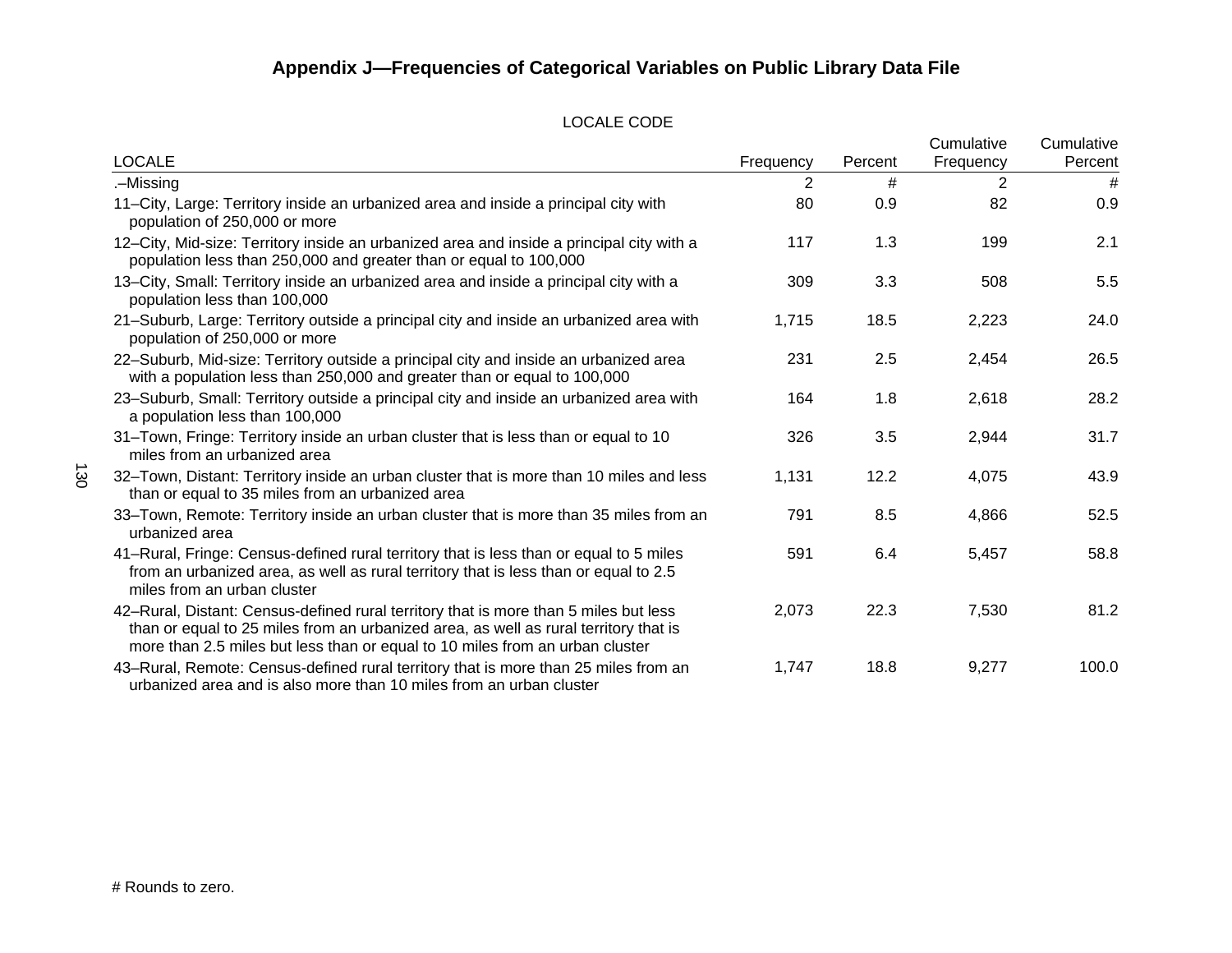| Variable        | Label                           | N     | Mean                  | Median    | Minimum | Maximum       |
|-----------------|---------------------------------|-------|-----------------------|-----------|---------|---------------|
| POPU_LSA        | POPULATION OF LSA               | 9,275 | 33,281.6              | 7,129.0   | 17.0    | 4,065,585.0   |
| POPU UND        | UNDUPLICATED POP OF LSA         | 9,275 | 32,322.4              | 6,847.0   | 17.0    | 4,065,585.0   |
| <b>CENTLIB</b>  | # OF CENTRAL LIBRARIES          | 9,275 | 1.0                   | 1.0       | 0.0     | 1.0           |
| <b>BRANLIB</b>  | # OF BRANCH LIBRARIES           | 9,275 | 0.8                   | 0.0       | 0.0     | 88.0          |
| <b>BKMOB</b>    | # OF BOOKMOBILES                | 9,275 | 0.1                   | 0.0       | 0.0     | 10.0          |
| <b>MASTER</b>   | <b>ALA-MLS</b>                  | 9,258 | 3.6                   | 0.0       | 0.0     | 521.3         |
| <b>LIBRARIA</b> | <b>TOTAL LIBRARIANS</b>         | 9,258 | 5.2                   | 1.5       | 0.0     | 521.3         |
| <b>OTHPAID</b>  | ALL OTHER PAID STAFF            | 9,258 | 10.4                  | 1.8       | 0.0     | 1,647.3       |
| <b>TOTSTAFF</b> | <b>TOTAL PAID EMPLOYEES</b>     | 9,258 | 15.6                  | 3.8       | 0.0     | 2,168.6       |
| <b>LOCGVT</b>   | LOCAL GOVERNMENT REVENUE        | 9,240 | 1,056,397.9           | 139,075.0 | $0.0\,$ | 161,587,200.0 |
| <b>STGVT</b>    | STATE GOVERNMENT REVENUE        | 9,240 | 94,610.5              | 4,889.0   | 0.0     | 39,066,949.0  |
| <b>FEDGVT</b>   | FEDERAL GOVERNMENT REVENUE      | 9,239 | 5,075.3               | 0.0       | 0.0     | 2,557,894.0   |
| <b>OTHINCM</b>  | OTHER OPERATING REVENUE         | 9,243 | 99,293.7              | 14,876.0  | 0.0     | 103,941,770.0 |
| <b>TOTINCM</b>  | <b>TOTAL OPERATING REVENUE</b>  | 9,234 | 1,256,057.1           | 197,262.5 | 75.0    | 281,416,101.0 |
| <b>SALARIES</b> | <b>SALARIES &amp; WAGES EXP</b> | 5,912 | 925,920.4             | 242,612.0 | 1,800.0 | 128,505,396.0 |
| <b>BENEFIT</b>  | <b>EMPLOYEE BENEFITS</b>        | 5,905 | 293,192.9             | 63,027.0  | 0.0     | 47,968,603.0  |
| <b>STAFFEXP</b> | <b>TOTAL STAFF EXP</b>          | 5,906 | 1,219,922.6 307,030.0 |           | 1,938.0 | 176,473,999.0 |
| <b>PRMATEXP</b> | OP EXP FOR PRINT MAT            | 9,245 | 96,138.3              | 18,086.0  | 0.0     | 21,531,804.0  |
| <b>ELMATEXP</b> | OP EXP FOR ELECTRONIC MAT       | 9,243 | 17,081.8              | 165.0     | 0.0     | 2,704,412.0   |
| <b>OTHMATEX</b> | OP EXP FOR OTHER MAT            | 9,243 | 28,657.4              | 3,494.0   | 0.0     | 4,539,020.0   |
| <b>TOTEXPCO</b> | TOTAL COLLECTION EXP            | 9,243 | 141,897.4             | 23,730.0  | 0.0     | 21,567,956.0  |
| <b>OTHOPEXP</b> | OTHER OPERATING EXP             | 5,905 | 387,764.4             | 96,983.0  | 0.0     | 52,943,573.0  |
| <b>TOTOPEXP</b> | <b>TOTAL OPERATING EXP</b>      | 9,236 | 1,185,668.3           | 186,135.0 | 0.0     | 240,824,823.0 |
| LCAP REV        | LOCAL GOVT CAPITAL REVENUE      | 9,238 | 97,320.0              | 0.0       | 0.0     | 54,195,000.0  |
| SCAP_REV        | STATE GOVT CAPITAL REVENUE      | 9,240 | 8,596.2               | 0.0       | 0.0     | 7,100,000.0   |
| FCAP_REV        | FEDERAL GOVT CAPITAL REVENUE    | 9,241 | 2,662.9               | 0.0       | 0.0     | 7,000,000.0   |
| OCAP_REV        | OTHER CAPITAL REVENUE           | 9,238 | 29,021.4              | 0.0       | 0.0     | 33,702,184.0  |
| CAP_REV         | TOTAL CAPITAL REVENUE           | 9,238 | 137,586.0             | 0.0       | 0.0     | 68,448,401.0  |
| <b>CAPITAL</b>  | TOTAL CAPITAL EXPENDITURES      | 9,239 | 147,526.1             | 0.0       | 0.0     | 70,011,424.0  |

# **Appendix K—Distributions of Continuous Variables on Public Library Data File (Suppressed) Note: These are distributional characteristics of the file after all suppressions have been excluded.**

# Rounds to zero.

131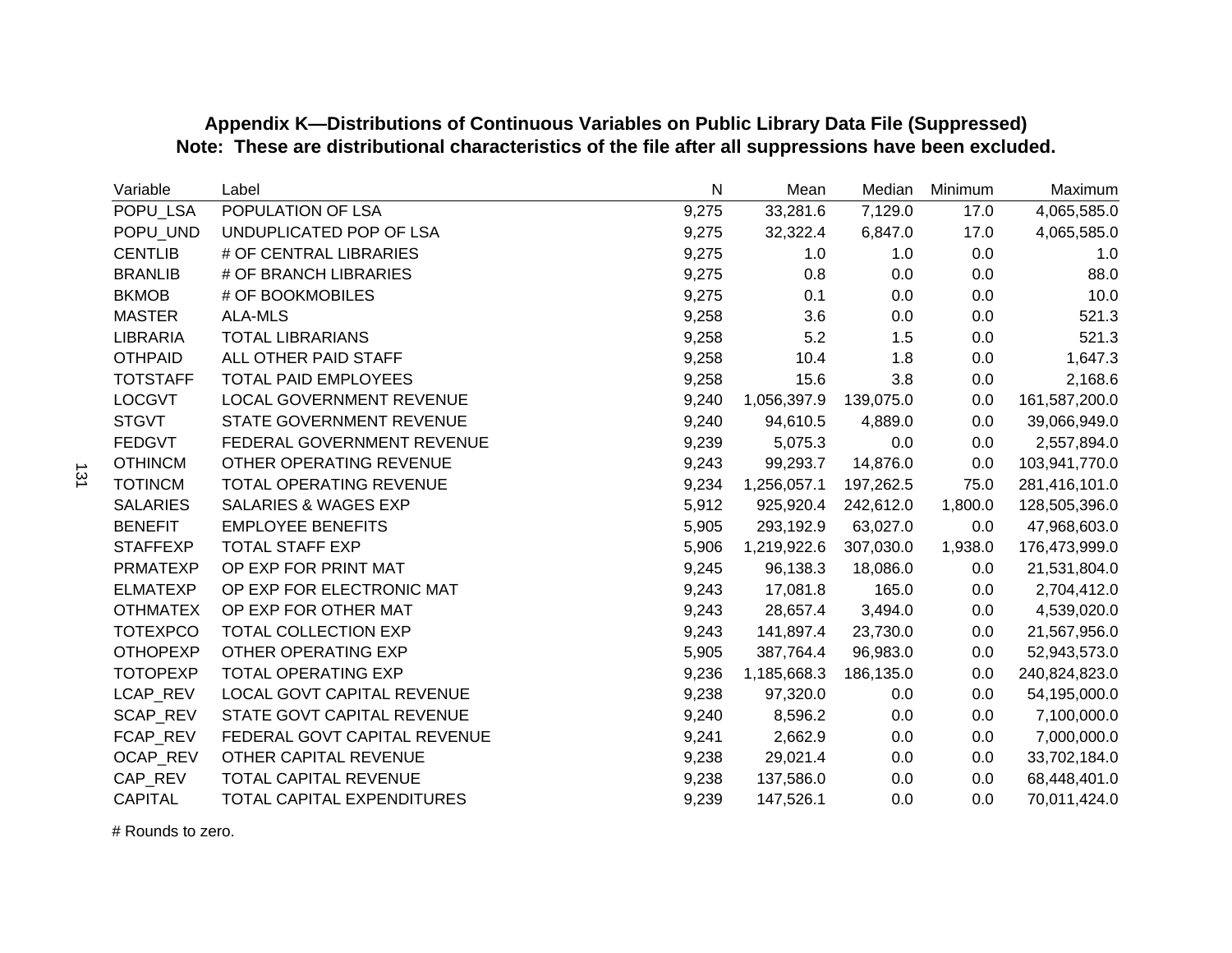# **Appendix K—Distributions of Continuous Variables on Public Library Data File (Suppressed) Note: These are distributional characteristics of the file after all suppressions have been excluded.**

| Variable        | Label                                          | N     | Mean      | Median   | Minimum | Maximum      |
|-----------------|------------------------------------------------|-------|-----------|----------|---------|--------------|
| <b>BKVOL</b>    | PRINT MATERIALS                                | 9,252 | 88,238.3  | 28,647.5 | 0.0     | 21,528,651.0 |
| <b>EBOOK</b>    | <b>ELECTRONIC BOOKS</b>                        | 9,245 | 1,638.7   | 0.0      | 0.0     | 198,387.0    |
| <b>AUDIO</b>    | <b>AUDIO</b>                                   | 9,250 | 5,723.6   | 1,320.5  | 0.0     | 2,358,459.0  |
| <b>VIDEO</b>    | <b>VIDEO</b>                                   | 9,252 | 5,499.8   | 1,656.5  | 0.0     | 540,222.0    |
| DB LOC          | <b>LOCAL LICENSED DATABASES</b>                | 9,248 | 5.1       | 0.0      | 0.0     | 1,201.0      |
| DB ST           | STATE LICENSED DATABASES                       | 9,247 | 33.6      | 25.0     | 0.0     | 348.0        |
| DB_OTH          | OTHER LICENSED DATABASES                       | 9,247 | 4.3       | 0.0      | 0.0     | 351.0        |
| <b>DATABASE</b> | TOTAL LICENSED DATABASES                       | 9,247 | 43.0      | 36.0     | 0.0     | 1,290.0      |
| <b>SUBSCRIP</b> | <b>CURRENT PRINT SERIAL SUBSCRIPTIONS</b>      | 9,252 | 183.7     | 61.0     | 0.0     | 60,707.0     |
| <b>ESUBSCRP</b> | <b>CURRENT ELECTRONIC SERIAL SUBSCRIPTIONS</b> | 9,246 | 95.0      | 0.0      | 0.0     | 45,357.0     |
| HRS OPEN        | PUBLIC SERV HRS/YR                             | 9,256 | 4,010.1   | 2,366.0  | 52.0    | 248,248.0    |
| <b>VISITS</b>   | <b>LIBRARY VISITS</b>                          | 9,256 | 171,974.8 | 32,944.5 | 0.0     | 17,941,990.0 |
| <b>REFERENC</b> | <b>REFERENCE TRANS</b>                         | 9,251 | 33,508.7  | 3,201.0  | 0.0     | 11,555,728.0 |
| <b>REGBOR</b>   | <b>REGISTERED BORROWERS</b>                    | 9,251 | 18,359.5  | 3,858.0  | 0.0     | 3,142,419.0  |
| <b>TOTCIR</b>   | <b>TOTAL CIRCULATION</b>                       | 9,247 | 261,109.6 | 45,353.0 | 0.0     | 23,492,195.0 |
| <b>KIDCIRCL</b> | <b>CIRCULATION OF KIDS MATERIALS</b>           | 9,247 | 88,328.2  | 14,584.0 | 0.0     | 8,093,776.0  |
| <b>LOANTO</b>   | <b>LOAN TO</b>                                 | 9,251 | 6,751.6   | 339.0    | 0.0     | 886,602.0    |
| <b>LOANFM</b>   | <b>LOAN FROM</b>                               | 9,251 | 6,853.9   | 555.0    | 0.0     | 921,275.0    |
| <b>TOTPRO</b>   | TOTAL LIBRARY PROGRAMS                         | 9,251 | 401.2     | 124.0    | 0.0     | 44,522.0     |
| <b>KIDPRO</b>   | <b>TOTAL KIDS PROGRAMS</b>                     | 9,253 | 257.0     | 82.0     | 0.0     | 43,034.0     |
| <b>YAPRO</b>    | TOTAL YOUNG ADULT PROGRAMS                     | 7,879 | 33.5      | 3.0      | 0.0     | 9,521.0      |
| <b>TOTATTEN</b> | TOTAL PROGRAM ATTENDANCE                       | 9,254 | 9,341.1   | 2,295.0  | 0.0     | 870,240.0    |
| <b>KIDATTEN</b> | KIDS PROGRAM ATTENDANCE                        | 9,253 | 6,660.6   | 1,611.0  | 0.0     | 597,223.0    |
| <b>YAATTEN</b>  | YOUNG ADULT PROGRAM ATTENDANCE                 | 7,850 | 562.6     | 31.5     | 0.0     | 112,810.0    |
| <b>GPTERMS</b>  | INTERNET COMPUTERS USED BY GEN PUBLIC          | 9,256 | 25.2      | 8.0      | 0.0     | 3,609.0      |
| <b>PITUSR</b>   | PUBLIC INTERNET COMPUTER USERS PER YEAR        | 9,254 | 39,581.3  | 7,482.0  | 0.0     | 5,137,618.0  |

Note: Fields coded with -1 (nonresponse) and fields with suppressed data were excluded from the distributions. In some states with several small libraries, the characteristics of the suppressed and unsuppressed files could be very different.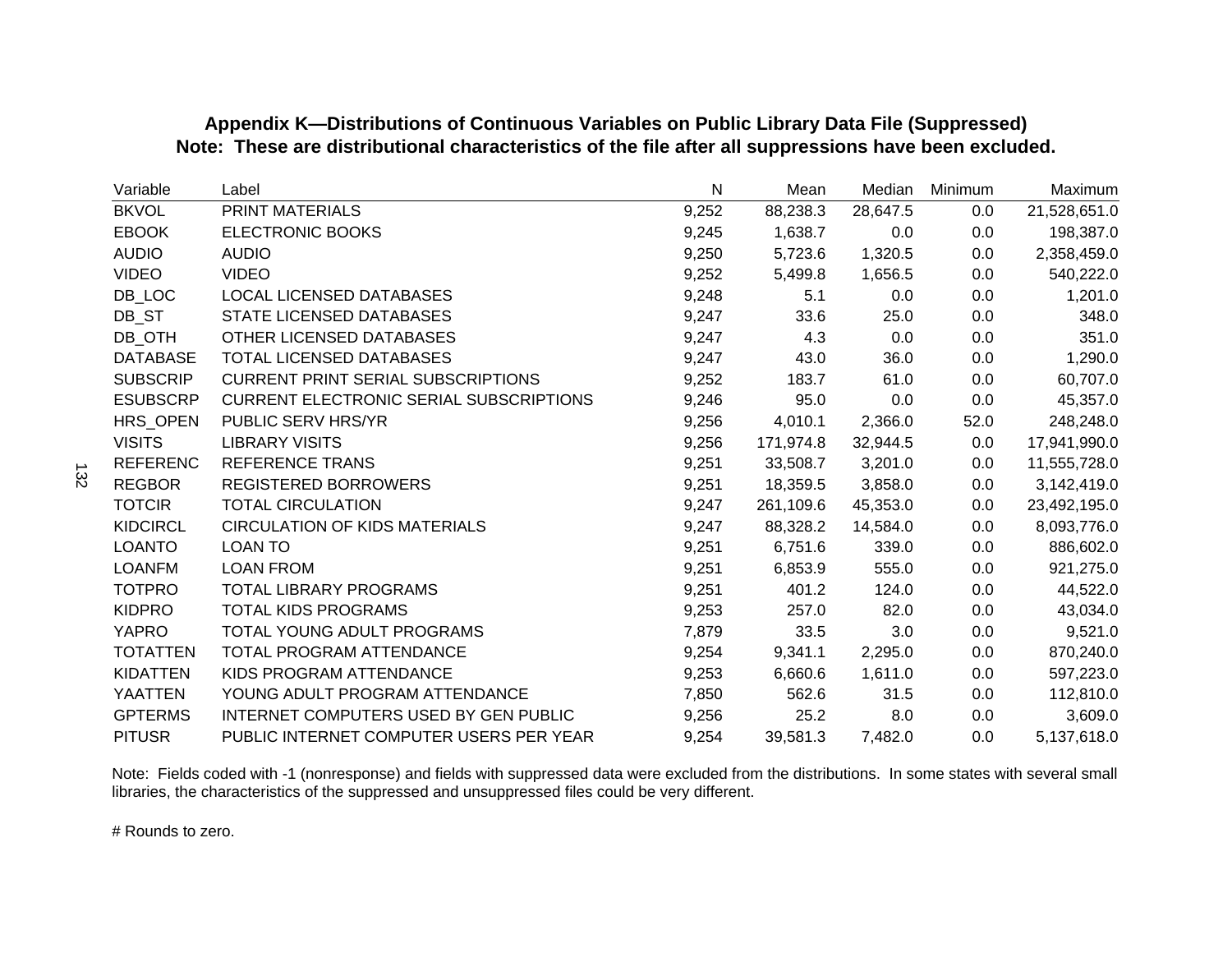## **Appendix L—Frequencies of Selected Variables on State Summary/State Characteristics Data File**

|                                   |                |         | Cumulative | Cumulative |
|-----------------------------------|----------------|---------|------------|------------|
| <b>STARTDAT</b>                   | Frequency      | Percent | Frequency  | Percent    |
| 01/2008                           | 3              | 5.5     | 3          | 5.5        |
| 01/2009                           | 13             | 23.6    | 16         | 29.1       |
| 02/2008                           | 1              | 1.8     | 17         | 30.9       |
| 03/2008                           | 1              | 1.8     | 18         | 32.7       |
| 04/2008                           | 1              | 1.8     | 19         | 34.5       |
| 07/2008                           | 25             | 45.5    | 44         | 80.0       |
| 10/2007                           | $\overline{2}$ | 3.6     | 46         | 83.6       |
| 10/2008                           | 6              | 10.9    | 52         | 94.5       |
| 12/2007                           | 1              | 1.8     | 53         | 96.4       |
| M-Missing (unknown, not reported) | 2              | 3.6     | 55         | 100.0      |

### REPORTING PERIOD START DATE

### REPORTING PERIOD END DATE

| <b>ENDDATE</b>                    | Frequency | Percent | Cumulative<br>Frequency | Cumulative<br>Percent |
|-----------------------------------|-----------|---------|-------------------------|-----------------------|
| 06/2009                           | 24        | 43.6    | 24                      | 43.6                  |
| 09/2009                           | 8         | 14.5    | 32                      | 58.2                  |
| 12/2009                           | 21        | 38.2    | 53                      | 96.4                  |
| M-Missing (unknown, not reported) |           | 3.6     | 55                      | 100.0                 |

#### OBE REGION CODE

| <b>OBEREG</b>                                         | Frequency | Percent | Cumulative<br>Frequency | Cumulative<br>Percent |
|-------------------------------------------------------|-----------|---------|-------------------------|-----------------------|
| 01-New England (CT ME MA NH RI VT)                    | 6         | 10.9    | 6                       | 10.9                  |
| 02-Mid East (DE DC MD NJ NY PA)                       | 6         | 10.9    | 12                      | 21.8                  |
| 03-Great Lakes (IL IN MI OH WI)                       | 5         | 9.1     | 17                      | 30.9                  |
| 04-Plains (IA KS MN MO NE ND SC)                      | 7         | 12.7    | 24                      | 43.6                  |
| 05-Southeast (AL AR FL GA KY LA MS NC<br>SC TN VA WV) | 12        | 21.8    | 36                      | 65.5                  |
| 06-Southwest (AZ NM OK TX)                            | 4         | 7.3     | 40                      | 72.7                  |
| 07-Rocky Mountains (CO ID MT UT WY)                   | 5         | 9.1     | 45                      | 81.8                  |
| 08-Far West (AK CA HI NV OR WA)                       | 6         | 10.9    | 51                      | 92.7                  |
| 09-Outlying Areas (AS GU MP PR VI)                    | 4         | 7.3     | 55                      | 100.0                 |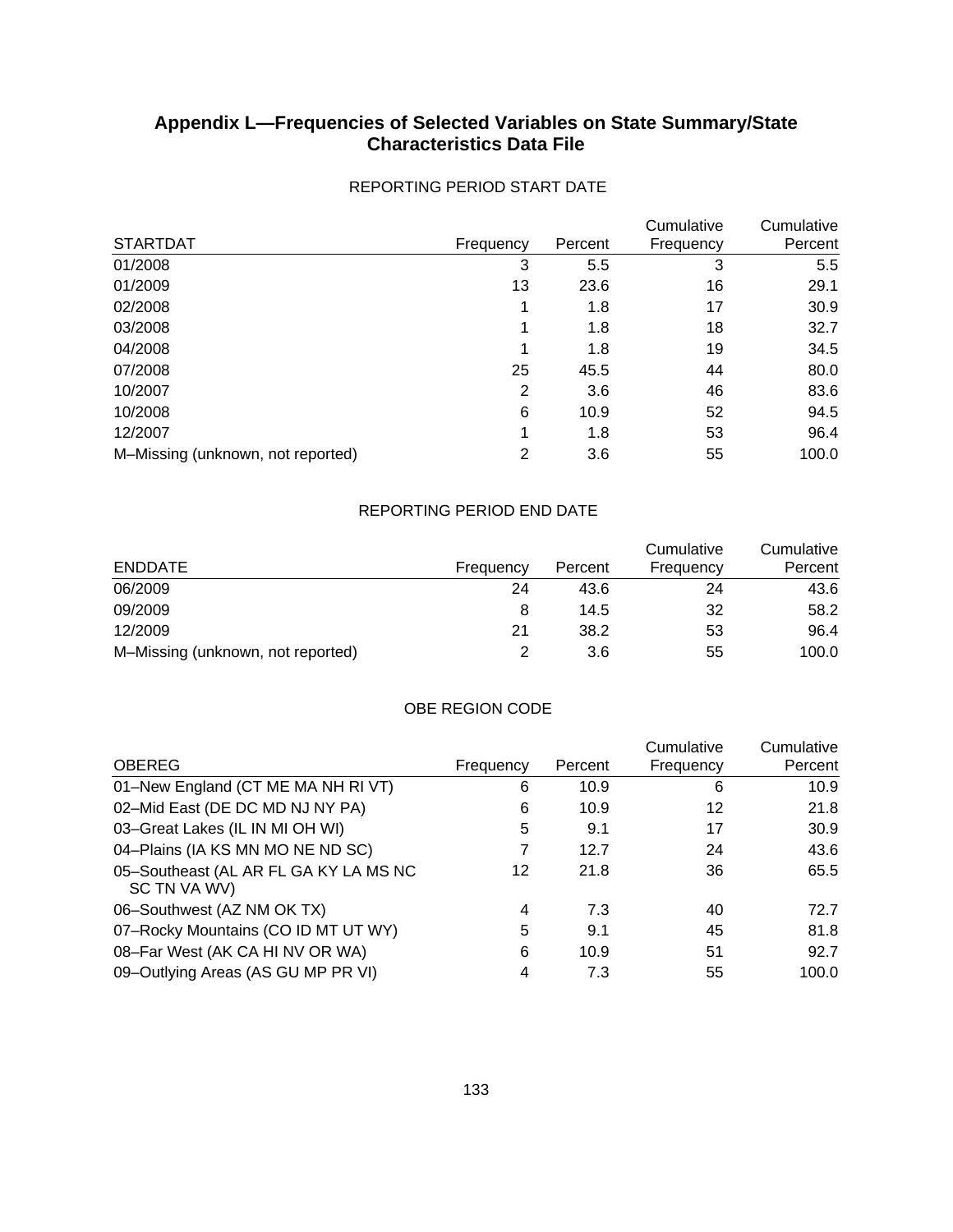## **Frequencies of Categorical Variables**

#### OUTLET TYPE

|                           |           |         | Cumulative | Cumulative |
|---------------------------|-----------|---------|------------|------------|
| C OUT TY                  | Frequency | Percent | Frequency  | Percent    |
| BM-Books-by-Mail Only     |           |         |            | #          |
| <b>BR-Branch Library</b>  | 7.673     | 43.9    | 7.676      | 43.9       |
| BS-Bookmobile(s)          | 698       | 4.0     | 8.374      | 47.9       |
| <b>CE-Central Library</b> | 9,096     | 52.1    | 17.470     | 100.0      |

#### METROPOLITAN STATUS

| C MSA                                                    | Frequency | Percent | Cumulative<br>Frequency | umulative<br>Percent |
|----------------------------------------------------------|-----------|---------|-------------------------|----------------------|
| <b>CC-Central City</b>                                   | 3.063     | 17.5    | 3.063                   | 17.5                 |
| NC-Metropolitan Area, but not within central city limits | 6.051     | 34.6    | 9.114                   | 52.2                 |
| NO-Not in a Metropolitan Area                            | 8.356     | 47.8    | 17.470                  | 100.0                |

134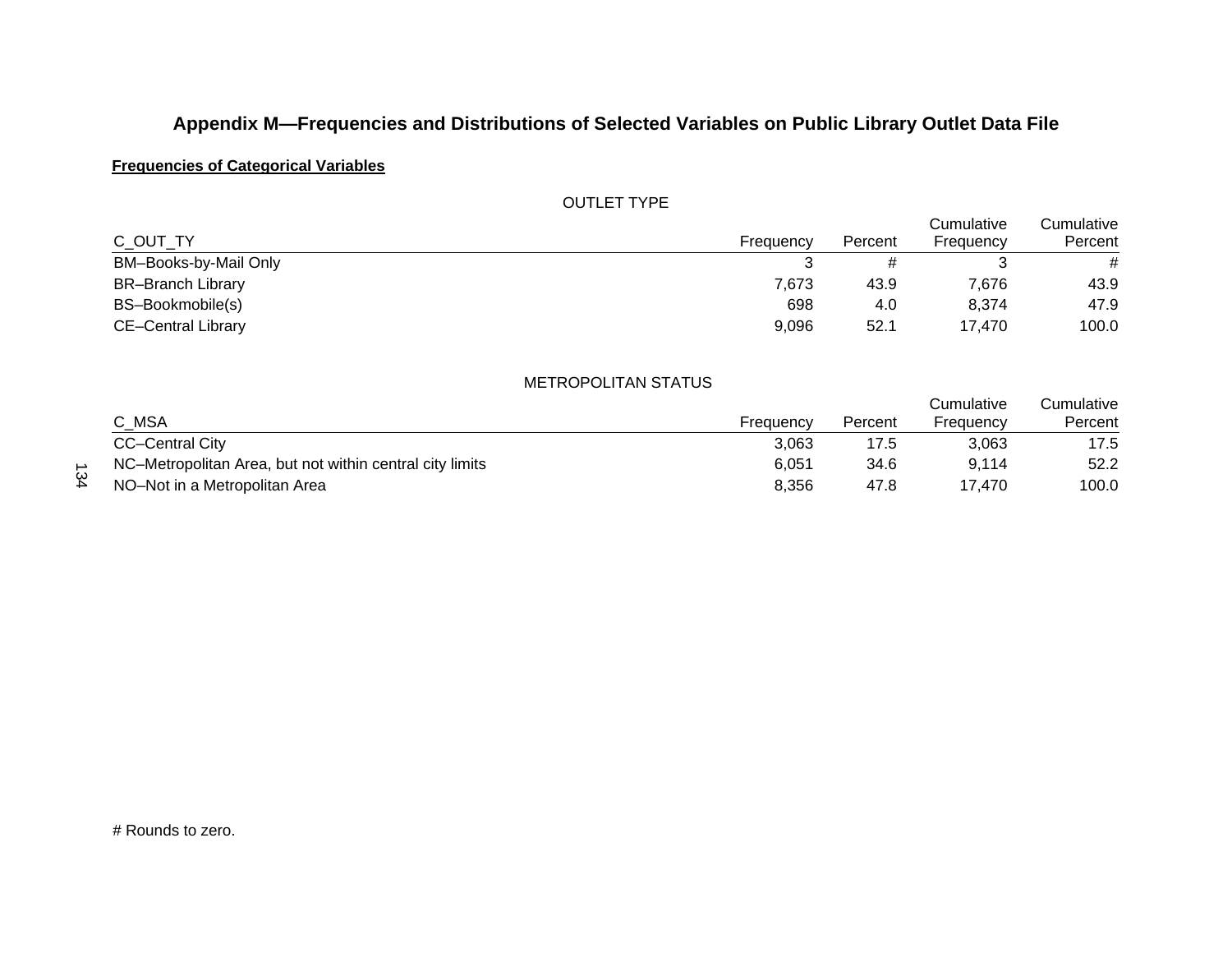|                                                                                                                 |           |         | Cumulative | Cumulative |
|-----------------------------------------------------------------------------------------------------------------|-----------|---------|------------|------------|
| <b>STATSTRU</b>                                                                                                 | Frequency | Percent | Frequency  | Percent    |
| 00-No change from last year                                                                                     | 17.297    | 99.0    | 17,297     | 99.0       |
| 01-Existing Administrative Entity or Outlet absorbs another Administrative Entity or<br>Outlet                  |           | #       | 17,299     | 99.0       |
| 02-Newly created Administrative Entity or Outlet                                                                | 101       | 0.6     | 17.400     | 99.6       |
| 04-Move Outlet to a newly created Administrative Entity                                                         | 9         | 0.1     | 17.409     | 99.7       |
| 05–Merge two or more Administrative Entities or Outlets to form a new Administrative<br><b>Entity or Outlet</b> |           | #       | 17,410     | 99.7       |
| 08-Restored a closed Administrative Entity or Outlet record                                                     | 15        | 0.1     | 17.425     | 99.7       |
| 09-Restored an incorrectly deleted Administrative Entity or Outlet                                              | 3         | #       | 17.428     | 99.8       |
| 11-Outlet moved to a different previously existing Administrative Entity                                        |           | #       | 17.435     | 99.8       |
| 13-Add an existing Administrative Entity or Outlet not previously reported                                      | 35        | 0.2     | 17.470     | 100.0      |

#### STRUCTURE CHANGE CODE

#### NAME CHANGE CODE

| <b>STATNAME</b>             | Frequency | Percent | Cumulative<br>Frequency | Cumulative<br>Percent |
|-----------------------------|-----------|---------|-------------------------|-----------------------|
| 00-No change from last year | 17.008    | 97.4    | 17.008                  | 97.4                  |
| 06-Official name change     | 244       |         | 17.252                  | 98.8                  |
| 14–Minor name change        | 218       |         | 17.470                  | 100.0                 |

#### ADDRESS CHANGE CODE

|                             |           |         | Cumulative | Cumulative |
|-----------------------------|-----------|---------|------------|------------|
| <b>STATADDR</b>             | Frequency | Percent | Frequency  | Percent    |
| 00–No change from last year | 16.646    | 95.3    | 16.646     | 95.3       |
| 07–Moved to a new location  | 182       | 1.0     | 16.828     | 96.3       |
| 15–Minor address change     | 642       | 3.7     | 17.470     | 100.0      |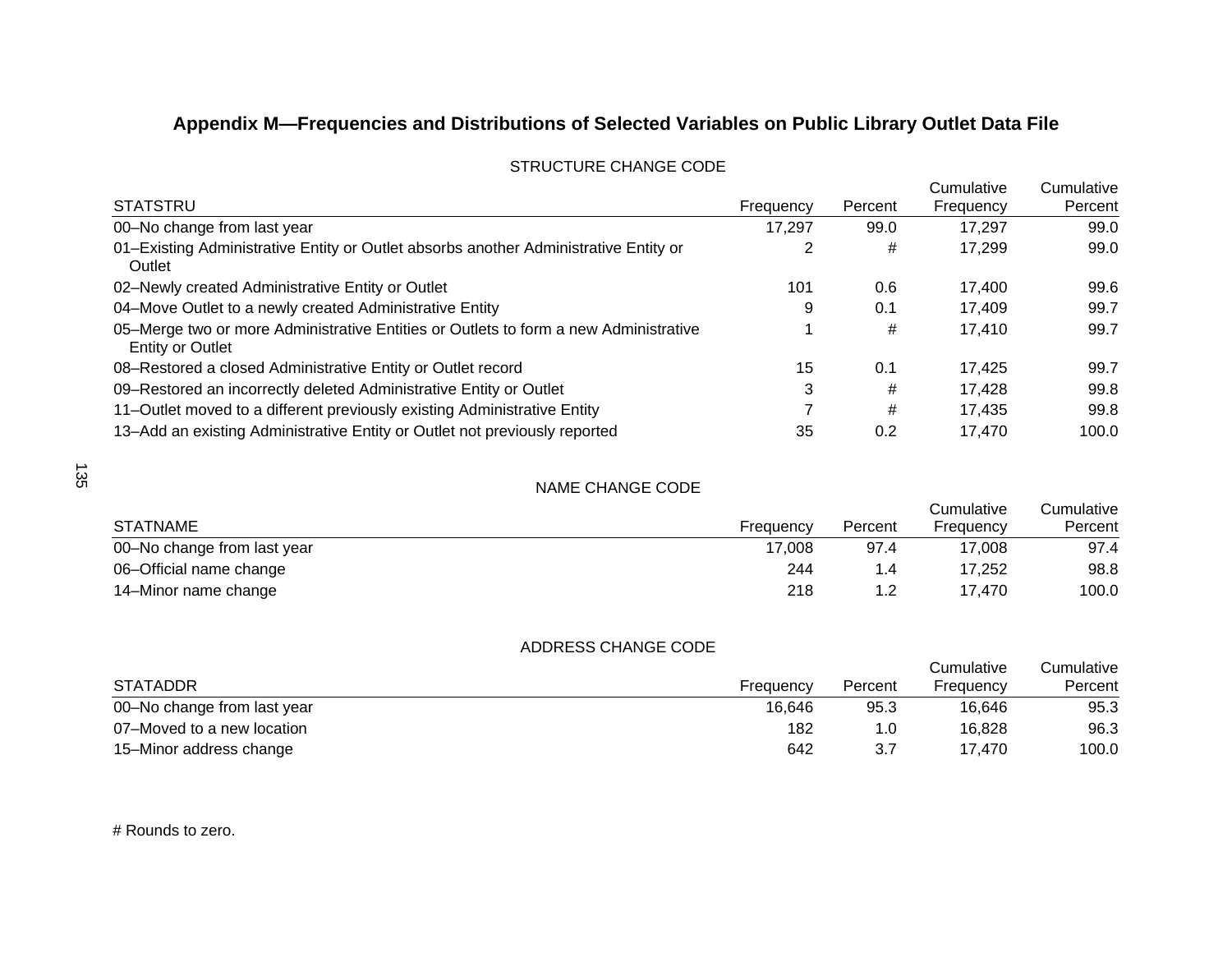| <b>LOCALE</b>                                                                                                                                                                                                                                                | Frequency | Percent | Cumulative<br>Frequency | Cumulative<br>Percent |
|--------------------------------------------------------------------------------------------------------------------------------------------------------------------------------------------------------------------------------------------------------------|-----------|---------|-------------------------|-----------------------|
| .–Missing                                                                                                                                                                                                                                                    | 10        | 0.1     | 10                      | 0.1                   |
| 11-City, Large: Territory inside an urbanized area and inside a principal city with<br>population of 250,000 or more                                                                                                                                         | 1,482     | 8.5     | 1,492                   | 8.5                   |
| 12–City, Mid-size: Territory inside an urbanized area and inside a principal city with a<br>population less than 250,000 and greater than or equal to 100,000                                                                                                | 684       | 3.9     | 2,176                   | 12.5                  |
| 13–City, Small: Territory inside an urbanized area and inside a principal city with a<br>population less than 100,000                                                                                                                                        | 838       | 4.8     | 3,014                   | 17.3                  |
| 21-Suburb, Large: Territory outside a principal city and inside an urbanized area with<br>population of 250,000 or more                                                                                                                                      | 3,256     | 18.6    | 6,270                   | 35.9                  |
| 22-Suburb, Mid-size: Territory outside a principal city and inside an urbanized area<br>with a population less than 250,000 and greater than or equal to 100,000                                                                                             | 489       | 2.8     | 6,759                   | 38.7                  |
| 23-Suburb, Small: Territory outside a principal city and inside an urbanized area with<br>a population less than 100,000                                                                                                                                     | 303       | 1.7     | 7,062                   | 40.4                  |
| 31-Town, Fringe: Territory inside an urban cluster that is less than or equal to 10<br>miles from an urbanized area                                                                                                                                          | 554       | 3.2     | 7,616                   | 43.6                  |
| 32-Town, Distant: Territory inside an urban cluster that is more than 10 miles and less<br>than or equal to 35 miles from an urbanized area                                                                                                                  | 1,844     | 10.6    | 9,460                   | 54.1                  |
| 33-Town, Remote: Territory inside an urban cluster that is more than 35 miles from an<br>urbanized area                                                                                                                                                      | 1,171     | 6.7     | 10,631                  | 60.9                  |
| 41-Rural, Fringe: Census-defined rural territory that is less than or equal to 5 miles<br>from an urbanized area, as well as rural territory that is less than or equal to 2.5<br>miles from an urban cluster                                                | 1,157     | 6.6     | 11,788                  | 67.5                  |
| 42-Rural, Distant: Census-defined rural territory that is more than 5 miles but less<br>than or equal to 25 miles from an urbanized area, as well as rural territory that is<br>more than 2.5 miles but less than or equal to 10 miles from an urban cluster | 3,257     | 18.6    | 15,045                  | 86.1                  |
| 43-Rural, Remote: Census-defined rural territory that is more than 25 miles from an<br>urbanized area and is also more than 10 miles from an urban cluster                                                                                                   | 2,425     | 13.9    | 17,470                  | 100.0                 |

#### LOCALE CODE